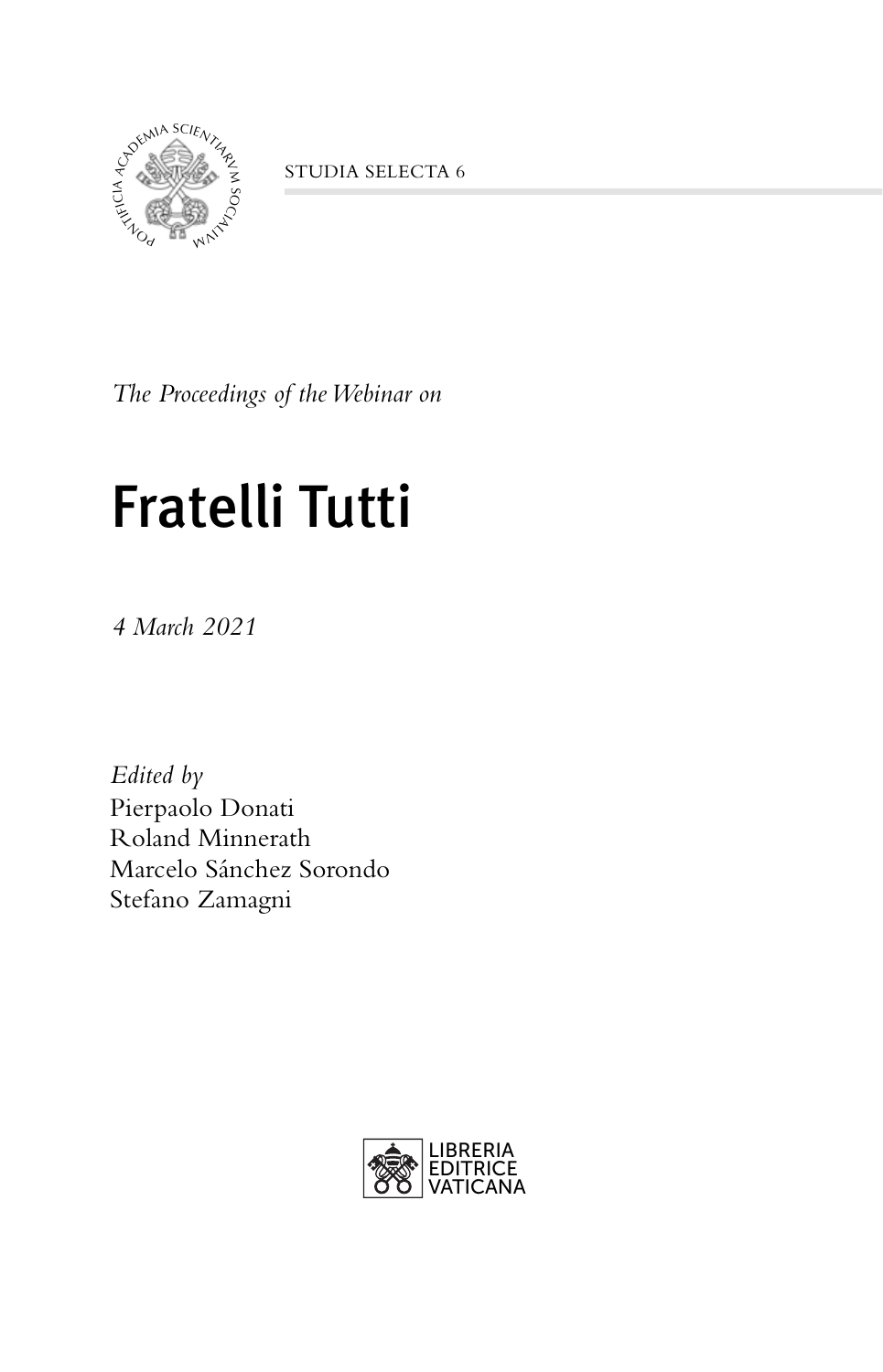The Pontifical Academy of Social Sciences Casina Pio IV, 00120 Vatican City Tel: +39 0669881441 • Fax: +39 0669885218 Email: pass@pass.va • Website: www.pass.va

The opinions expressed with absolute freedom during the presentation of the papers of this meeting, although published by the Academy, represent only the points of view of the participants and not those of the Academy.

Cover: *Christ Washing the Feet of the Apostles*, 1438-1445, Fra Angelico, Museo di San Marco, Florence

© 2021 – Amministrazione del Patrimonio della Sede Apostolica e Libreria Editrice Vaticana | Città del Vaticano | All rights reserved International Copyright handled by Libreria Editrice Vaticana 00120 Città del Vaticano Tel. 06.698.45780 | E-mail: commerciale.lev@spc.va

ISBN 978-88-266-0634-7 www.libreriaeditricevaticana.va www.vatican.va

TIPOGRAFIA VATICANA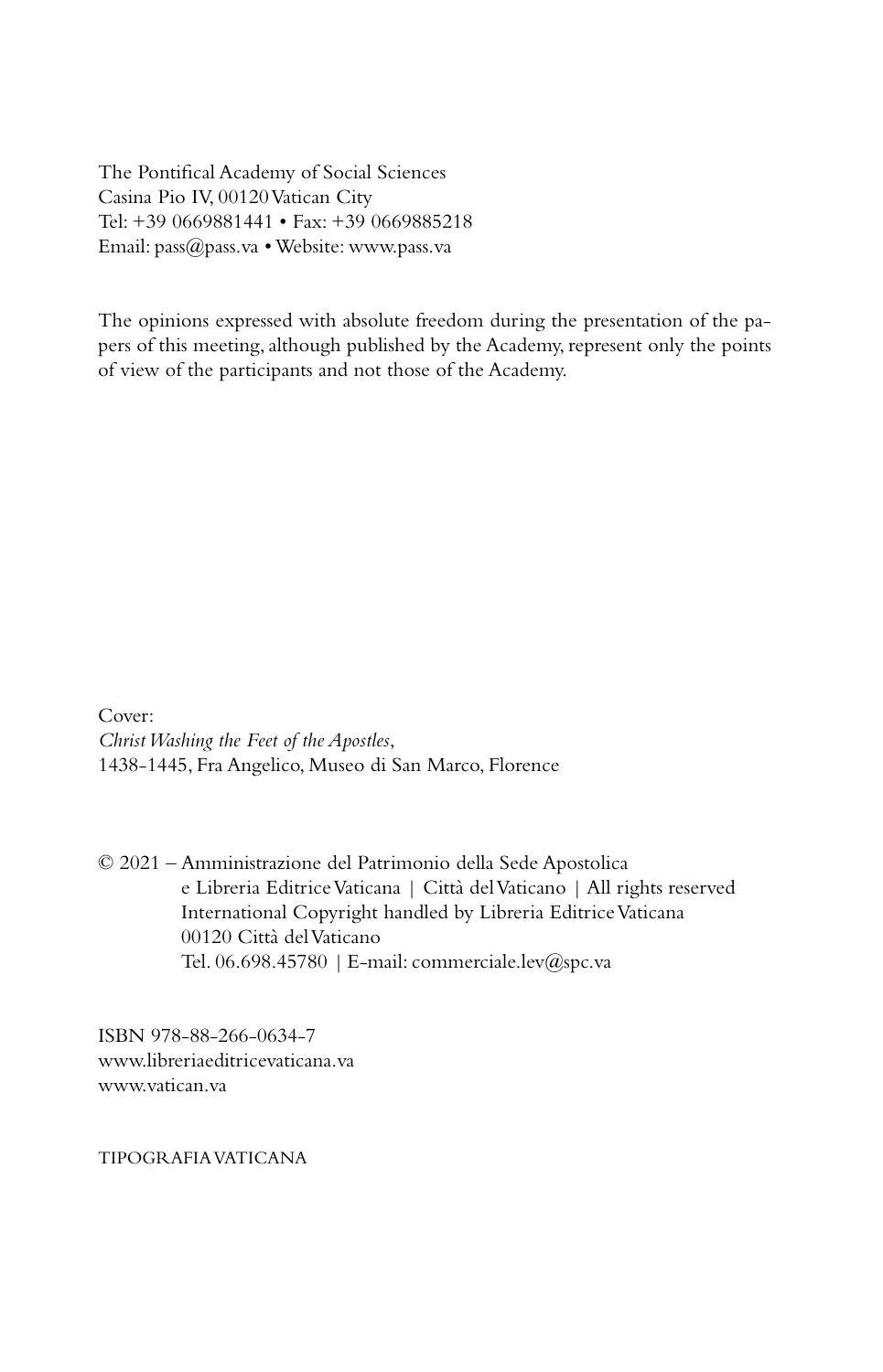

Saint Thomas Aquinas sought to describe the love made possible by God's grace as a movement outwards towards another, whereby we consider "the beloved as somehow united to ourselves". Our affection for others makes us freely desire to seek their good. All this originates in a sense of esteem, an appreciation of the value of the other. This is ultimately the idea behind the word "charity": those who are loved are "dear" to me; "they are considered of great value". And "the love whereby someone becomes pleasing (grata) to another is the reason why the latter bestows something on him freely (gratis)". Saint Thomas Aquinas sought to describe the love made possible<br>by God's grace as a movement outwards towards another, whereby we<br>consider "the beloved as somehow united to ourselves". Our affectior<br>for others makes us free

The Holy Father Francis on Fraternity and Social Friendship, Encyc-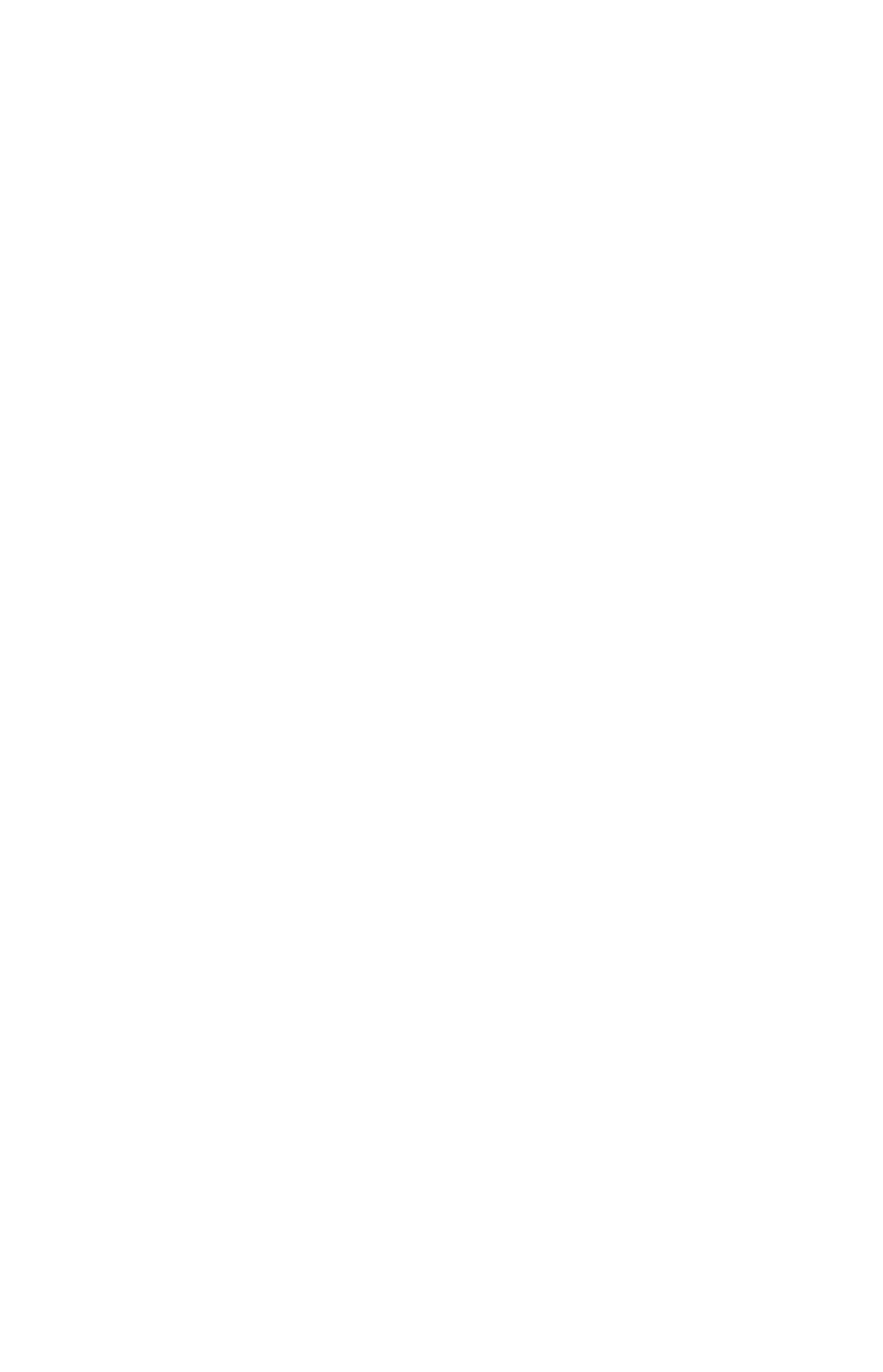# **Contents**

| <b>Fraternity as a Principle of Social Ethics</b>                                                             |  |
|---------------------------------------------------------------------------------------------------------------|--|
| Philosophical Reflections on Fratelli Tutti                                                                   |  |
| Fratelli Tutti and the Criticism of Capitalism                                                                |  |
| Fraternity and Social Friendship as a "Spiritual Heritage" of<br><b>Pope Francis</b>                          |  |
| Fraternity Takes Concrete Form in Generating Relational Good                                                  |  |
| Fratelli Tutti Encyclical on Social Atomization and<br>Loneliness. Personal, Social and Economic Subjectivity |  |
| Fratelli Tutti and the Challenge of Neo-Populism                                                              |  |
| Living Fraternity: Can a 21st Century Society Draw Any<br><b>Lessons from the Dominican Tradition?</b>        |  |
|                                                                                                               |  |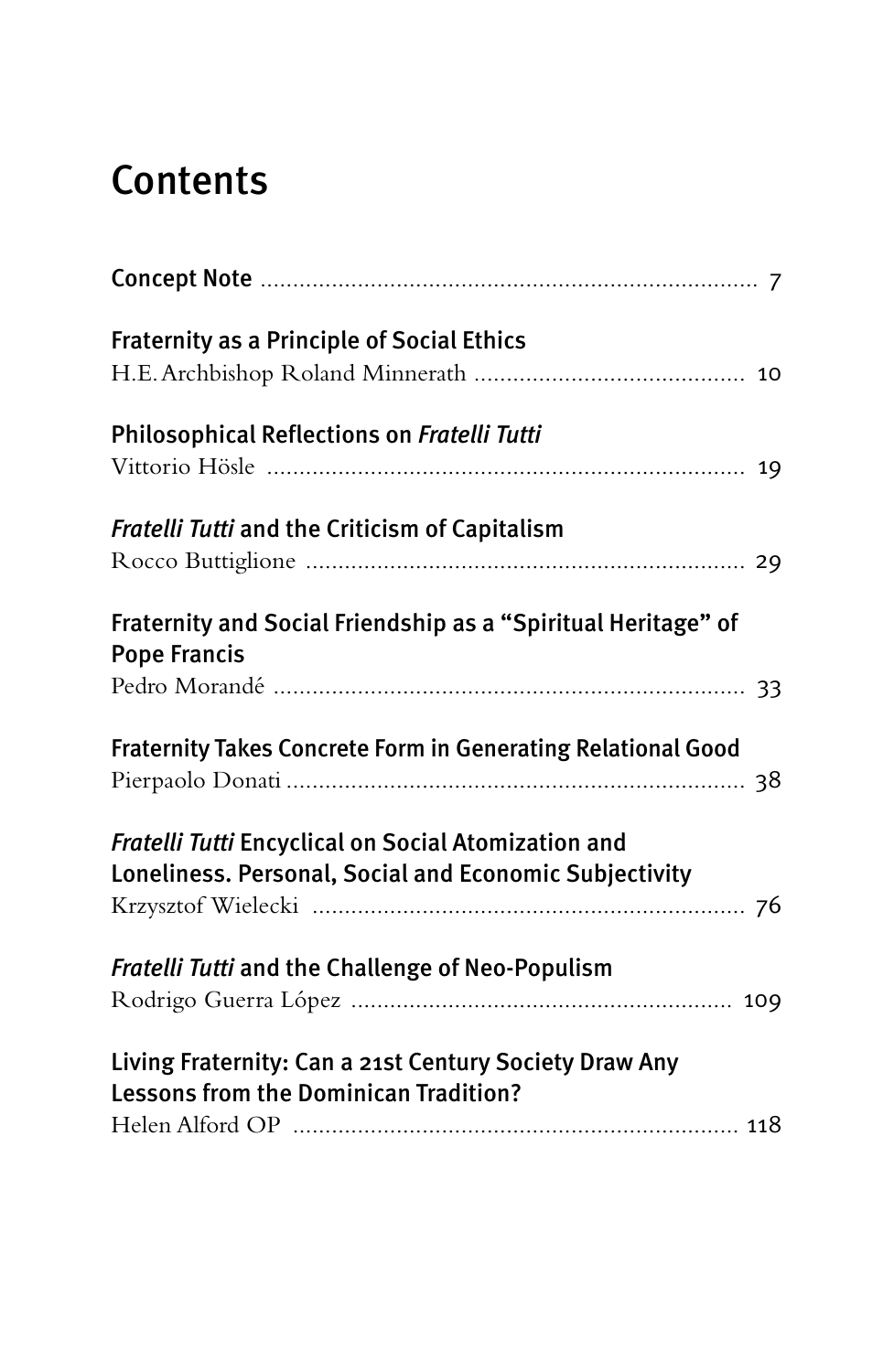| <b>From Political Slavery to Social Friendship</b>                                                            |  |
|---------------------------------------------------------------------------------------------------------------|--|
|                                                                                                               |  |
| The Digital World in Fratelli Tutti. A Change of Perspective                                                  |  |
| <i>Fratelli Tutti:</i> The Grace of Christ as the Basis for Love and<br>Social Friendship                     |  |
|                                                                                                               |  |
| Fraternity as a Principle of Social Order. Remarks on the<br>Encyclical Letter Fratelli Tutti by Pope Francis |  |
|                                                                                                               |  |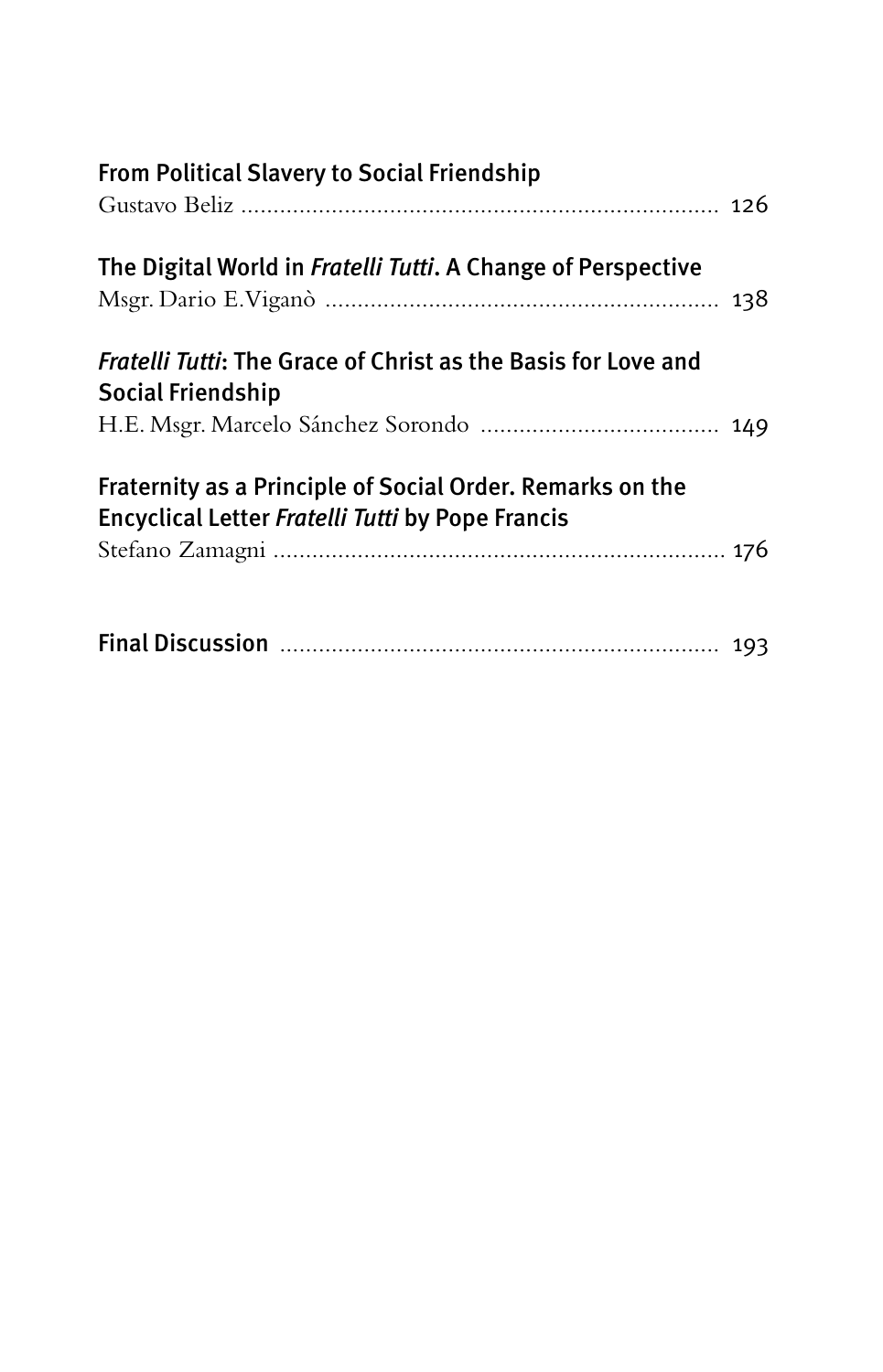### Concept Note

Fraternal love is a feeling potentially shared by all human beings. Yet it needs to be highlighted and developed in all its dimensions, including human relationships in the public sphere. Christianity is all about fraternal love. In the Social Doctrine of the Church "social friendship" is considered as the necessary inner impetus for economic, social and cultural institutions to achieve their goal, which is to foster and implement the requirements of human dignity and the common good.

Fraternal feelings can be experienced as the highest level of personal and social morality, a full accomplishment of what is best in our common humanity.

All through history huge progress has been achieved by recognizing the dignity, equality and value of all human persons in international declarations. Globalization as such is a step towards the mutual interaction of persons and nations searching for a set of common values and institutions on which to build their exchanges. The Covid-19 pandemic has revealed our common vulnerability and the need for a common effort to overcome it.

On a personal scale fraternity is challenged by individualism and selfishness. Fraternity is experienced by each person. It grows from our natural desire to help others in their basic needs. Many deep-rooted ideologies have to be ruled out. Current liberalism is based on the assumption that human beings are moved by their individual interests and that the market can regulate their selfishness and greed. The social construct is thought to be based on distrust of other people, who are seen as competitors. After half a century of increasing awareness of the universality of human rights, we are witnessing everywhere groups and nations stepping back behind real or virtual walls. The very notion of human universality is being challenged. The division of the world during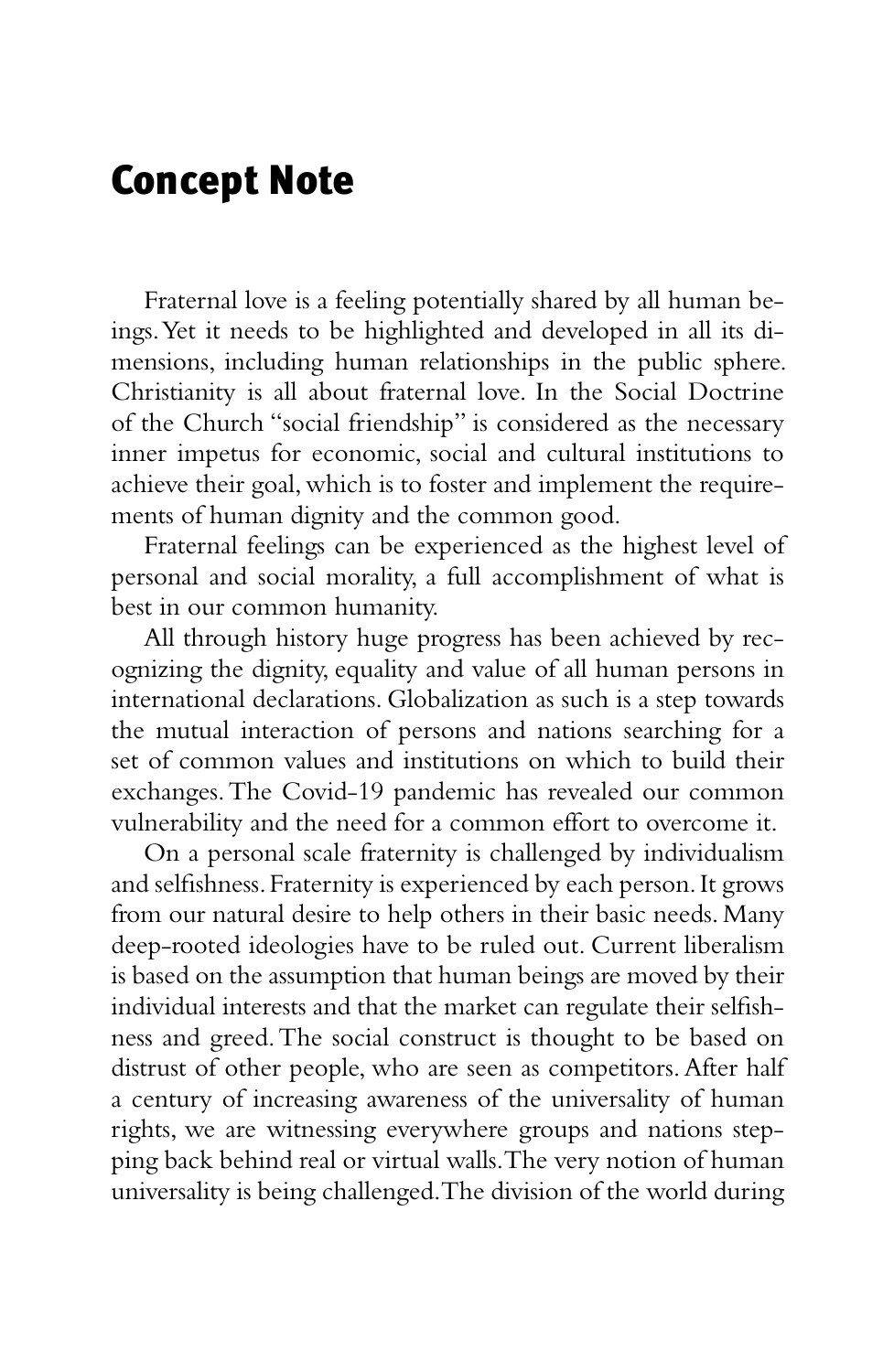the Cold War has now given way to a division for the dominion of the world.

Fraternity implies the sense of sharing a common destiny with others. It is a call to build a universal society on shared principles and values. Fraternity can only be understood as flowing from a common filiation. Where there is a common father and mother there are children entitled to share the same heritage. The basic principle of the common destiny of the goods of the earth is coherent with the call to human fraternity.

The scope of our work should be to single out the steps to be undertaken in order to implement the requirements of human fraternity in the public space.

1. The cultural sphere is paramount for fraternity. In each culture and religion there are references to be explored and enhanced, showing that fraternity is a universal value often hidden behind individualism, nationalism and hostility to strangers. The main lever to improve the feeling of fraternity among human beings is the inner spiritual world of each person. Christianity stands for the supreme value of love, understood as self-commitment to the well-being of others, starting with one's family, neighbourhood, nation, and community of nations. This attention to the inner potentialities of each person would also prevent us from giving too much attention to the "uniformity of thought" of media propaganda encouraged by a materialistic ideology and by multinationals based on economic profit, and would give space to one's spiritual freedom.

2. The economy. Is the economic system able to integrate the principles of the priority of each person, the common good and sustainable integral development? The economy cannot be left to run blindly, without the guidance of ethics of human happiness and sustainable development. Efforts have been made in some places. The so-called eco-social market economy meets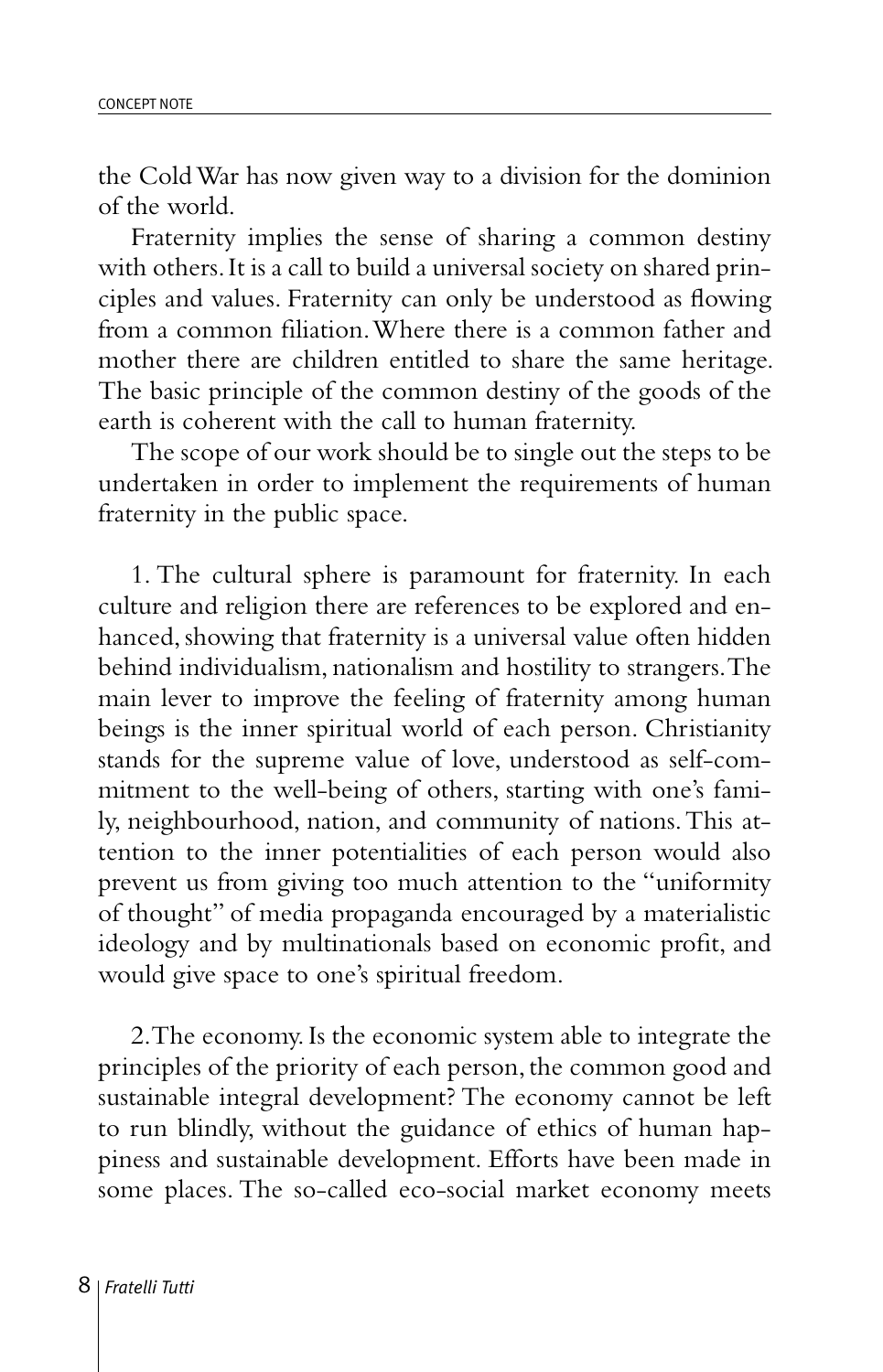more closely the vision of the Social Doctrine of the Church, which even calls for a "universal power" able to regulate the overwhelming role of the financial economy in investments, labour transfer and technology. Technology should not only benefit the more developed groups and nations but be made available to the neediest. There will be fraternity when our technological and economic capacity endeavours to fill the huge gap between super-developed and poorly developed countries. The use of technology and artificial intelligence in manufacturing and distribution of goods should not abolish but create jobs for all, as well as providing more leisure time for the cultivation of spiritual and human values, thus fostering autonomy and dignity for all human persons. The challenge is huge.

3. Is humanity able to develop more rationality and social friendship in political life? The political sphere is the mediation between values such as fraternity and the economic system. Many nations are threatened by populism fuelled by the media and fake news. In some contexts, the basic human rights to freedom of thought, conscience and religion, expression and association are not respected. Corruption devastates social institutions. Democracy should stand for alternating those in power and create a culture of service instead of domination. A great deal can be achieved by applying the principle of subsidiarity: more local autonomy, local production and consumption, more respect for local cultural specificities. To meet the universal challenge of fraternity, local fraternity is needed.

The workshop could be divided into three parts: the economic, political and cultural challenges of fraternity in a world of increasing fear of what is different.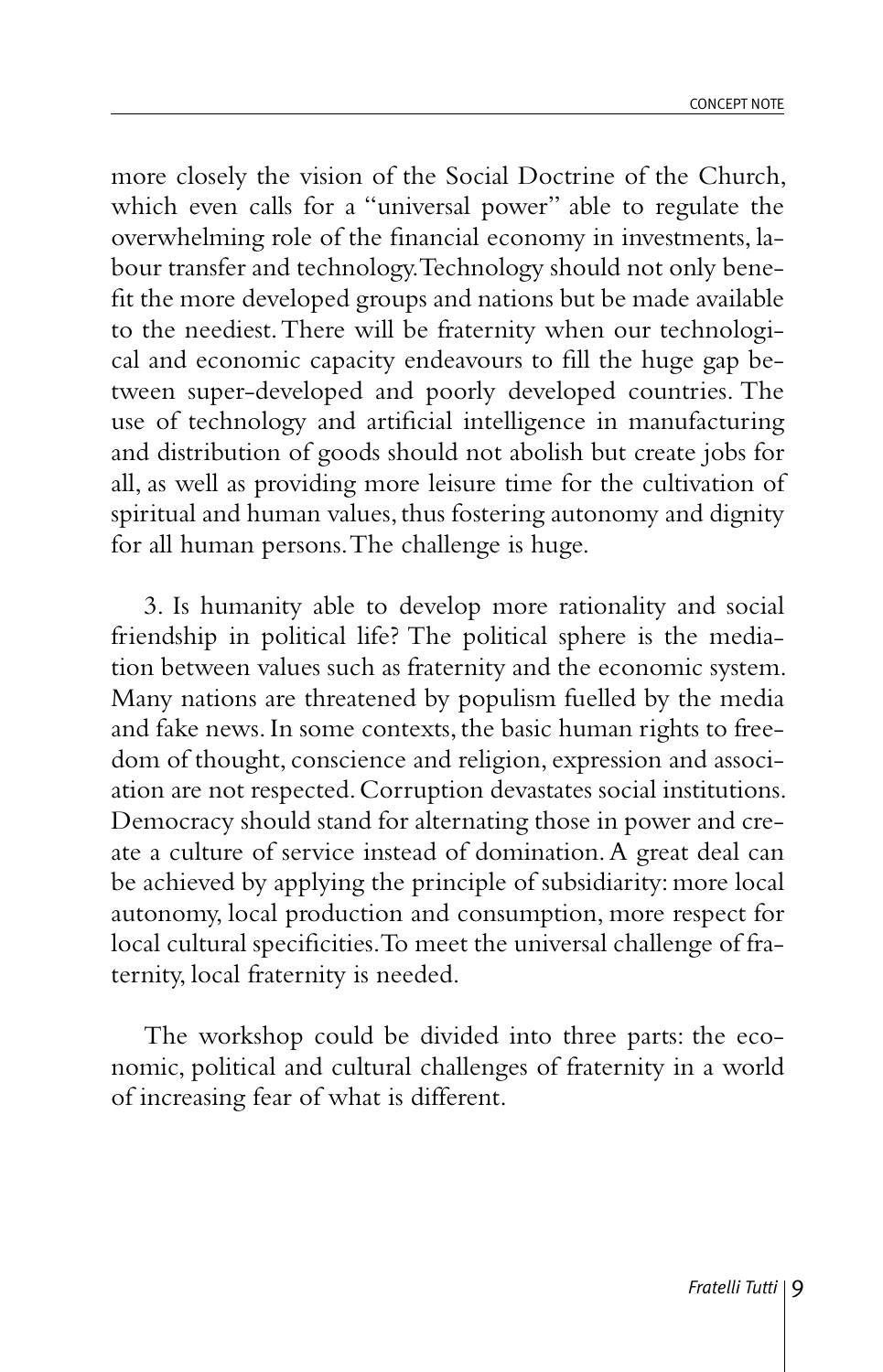# Fraternity as a Principle of Social Ethics

#### H.E. Archbishop Roland Minnerath

The Social Doctrine of the Church (SDC) is built on principles such as the dignity of the human person, the common good, justice, solidarity, the universal destination of the goods of the earth, as well as participation and subsidiarity. Up until recent times it did not include the word "fraternity". Yet fraternity may appear as a new version of solidarity. It is more than solidarity. Solidarity may be organized and institutionalized, fraternity is not. Fraternity is a feeling, potentially shared by all human beings following their need for closeness and empathy for others, starting with the family and the local community.

My question is: can "fraternity" be considered as belonging to the very structure of human society? Or is it mainly a moral request of Christianity? In the Encyclical, the concept of fraternity goes hand in hand with "social friendship". Both need to be clarified, in social philosophy, as soon as Aristotle's "social friendship" appears as a dynamic inherent to the building up of a community. He called it *philia*, which means friendship, stating that a society needs to be strengthened by the feeling of togetherness of its members. Alone, the juridical framework of a society is not able to create the necessary bond of common commitment to the common good which is the wellbeing of the whole.

#### **I. Charity and fraternity**

It is amazing to discover that fraternal love, under the words charity and love, has been a key principle in the social encyclicals since Leo XIII. It came to light in the debate between justice and charity. The social teaching of the Church used to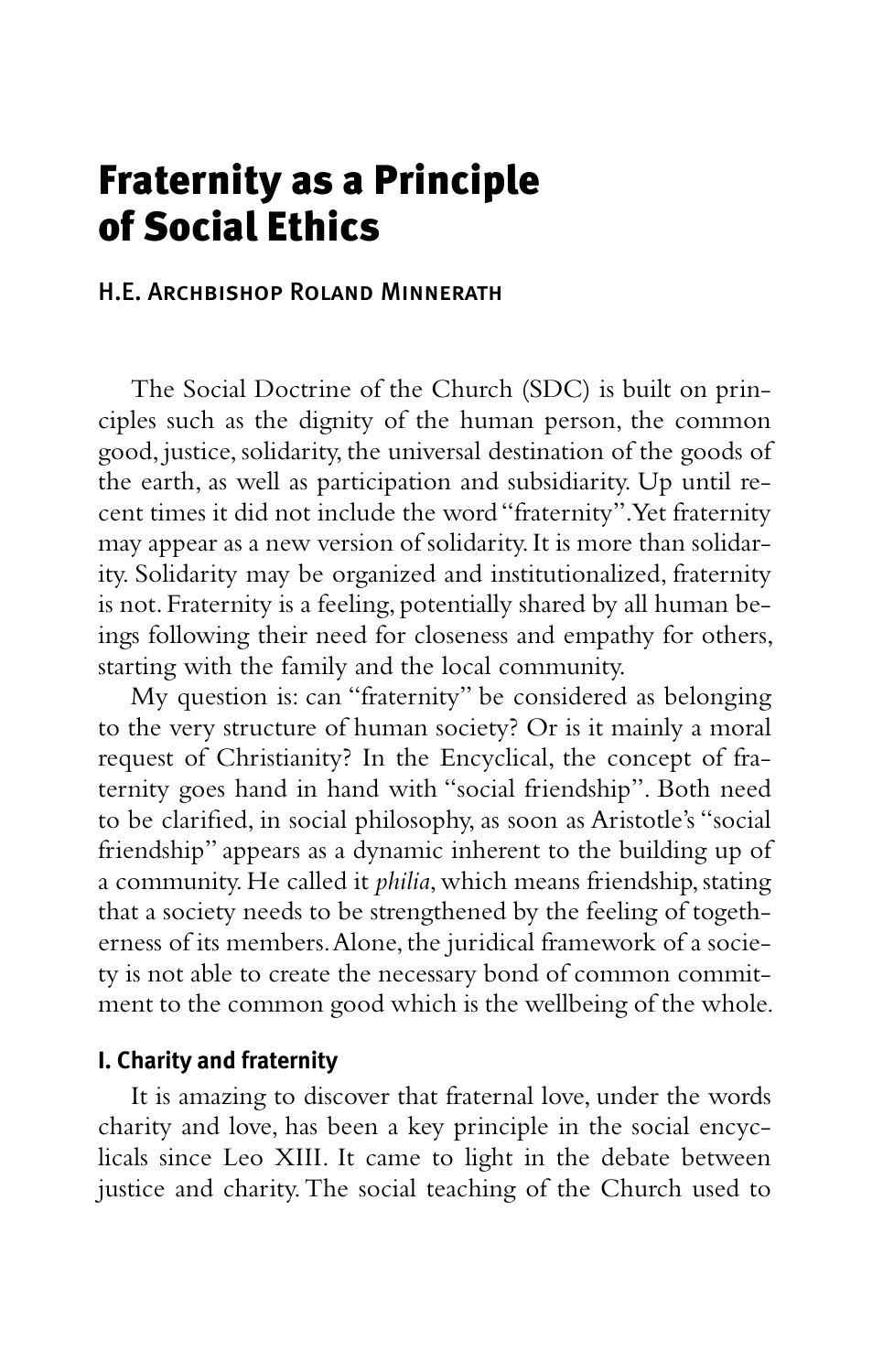balance the concept of justice with the concept of charity (*Rerum Novarum* 1891, n. 19) which is a properly Christian virtue, as going beyond the mere requirement of justice. Charity demands social justice. It is not a matter of good will. Charity enhances the sense of justice. Leo XIII highlights "brotherly love" in a Christian sense, as demanding a stronger commitment than "mere friendship" (*Rerum Novarum* 25). Leo concluded his encyclical by calling for Christian charity (*Rerum Novarum* 63).

The reason is that there is no justice without charity. Justice alone does not meet the needs of human beings. Only a personal commitment to the well-being of the other helps overcome situations of injustice. The Social Doctrine of the Church started with distinguishing justice and charity. It was clear that society must be governed by justice. Yet to implement the requirements of justice, more than commutative justice is needed. What is needed is charity. Charity was traditionally conceived as a movement of a single person giving generously from her wealth to the poor, with no legal obligation to do so. This understanding of Christian charity is not correct. Charity is the inner conviction that justice must be improved. Helping a poor person to overcome her situation is a duty of justice. So charity moved towards a broader sense of justice. Pius XI said "the poor are not committed to charity alone" (*Quadragesimo Anno* 1931, 4). Not "the economic dictatorship", but "loftier and nobler principles – social justice and social charity – must, therefore, be sought" "Instead a juridical and social order (should be established) which will ... give form and shape to all economic life. Social charity, moreover, ought to be as the soul of this order" (*Quadragesimo Anno* 88). "For justice alone can, if faithfully observed, remove the causes of social conflict but can never bring about union of minds and hearts" (*Quadragesimo Anno* 137).

It is clear that society must always progress in matters of justice. But individuals may progress in charity. The SDC aims at sharing its views with people of other creeds and world views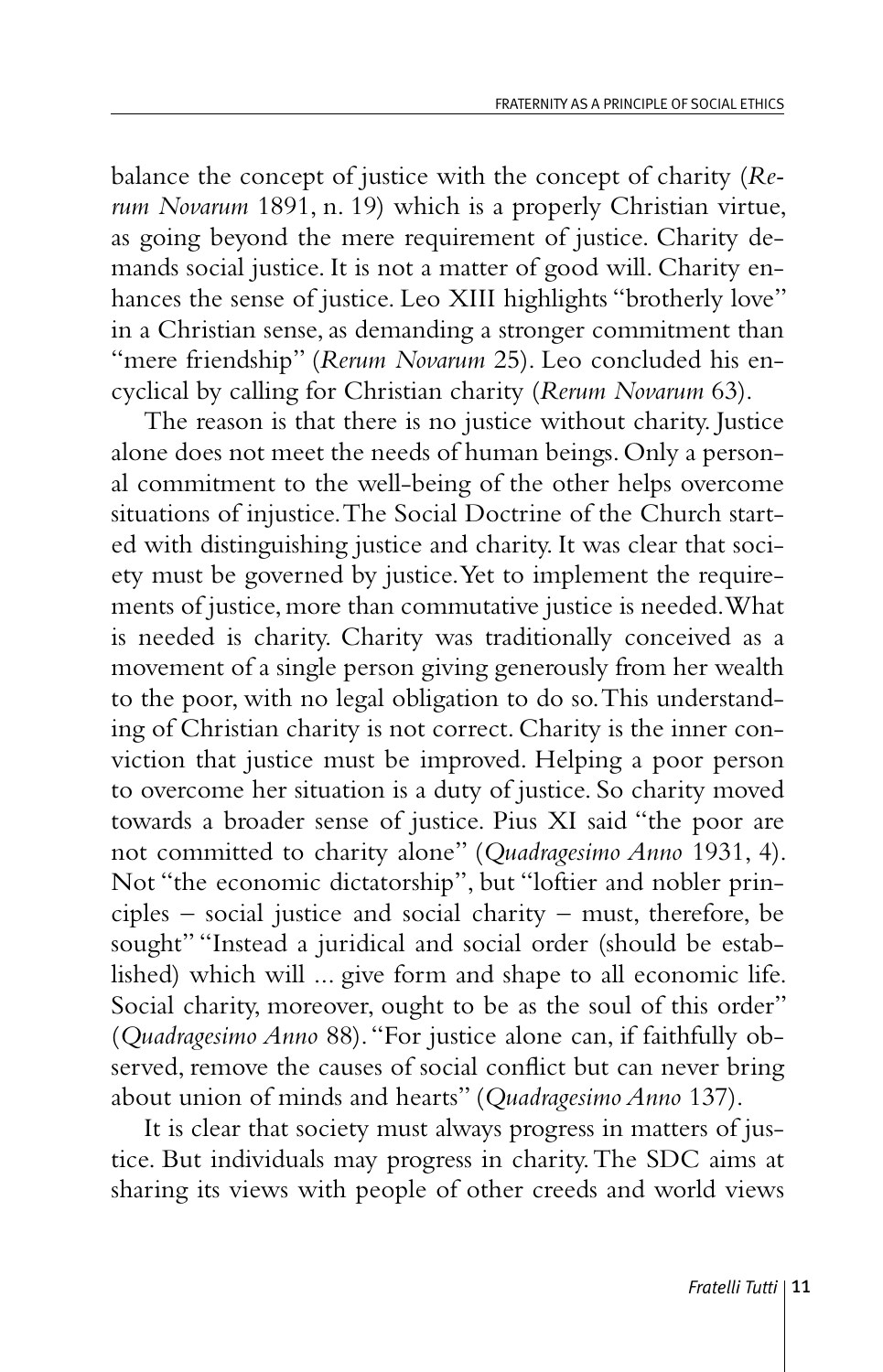on the basis of what is common to all humanity. It does not call for faith. But Christian faith always gives new impulses to our vision of human nature and human destiny. Our call is on reason, but our use of reason is enlarged by faith.

Human capacity to love develops on several levels. It may be distinguished as *eros* – sensual attraction; *philia*, reciprocal friendship and *agape*, the Christian name for giving one's life for the sake of others. This word was unknown to the Greek philosophers. *Agape* is something more than friendship. It is unconditional and looks at loving one's neighbour for his own sake. It takes care of individuals and of the common good as well. *Agape* has its perfect realisation in the person of Jesus Christ, who gave his life for the sake of all humanity. *Agape* does not search for compensation; it is gratuitous. While solidarity can be enforced by law, charity cannot. Law cannot compel anybody to love another person or give one's life freely for others.

There is obviously no precise separation between these three feelings. The highest you reach the more spiritual and universal it is. In Christian moral theology *agape* is a gift of the Holy Spirit which enables a person to overcome all kinds of selfishness and to put himself at the service of others who need his help. The point is that the Holy Spirit does not limit its gifts to those who explicitly believe in Christ. Those who effectively live in an attitude of self-donation are moved by *agape* and transcend the natural tendency of human beings to concentrate on their own immediate interests.

In Christian moral theology *agape* is a specific gift of grace. In a word, human persons naturally seek community and justice. But our structural weakness does not allow us to overcome the narrowness of our interests and greed. Grace is an inner power that liberates us from our selfish tendencies and gives priority to pulling us out of ourselves and meeting the needs of the community whose life we share.

In the tradition of the SDC the specific sense of *agape* has been understood under various wordings. After Leo, Pius XI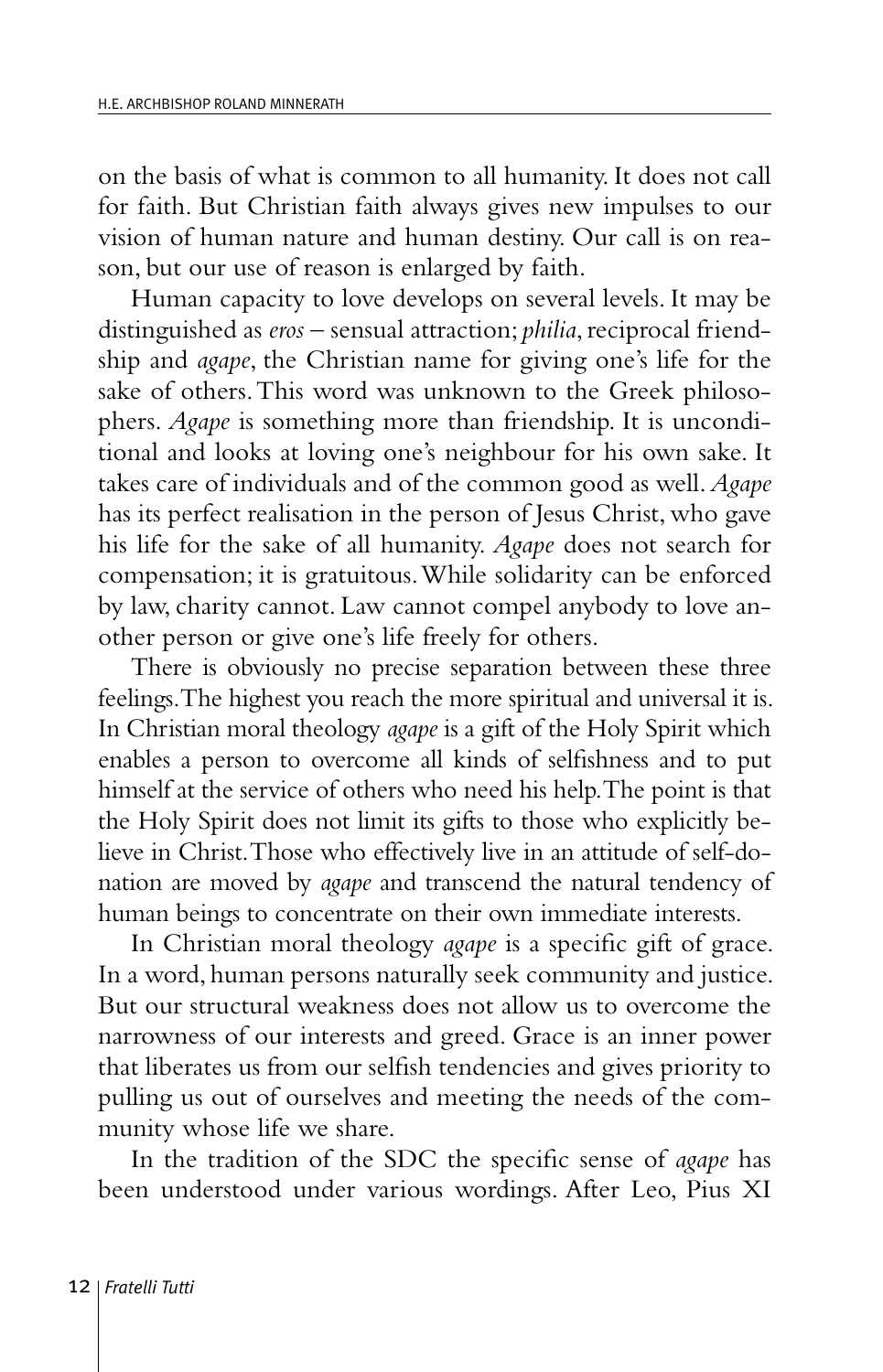calls it "social charity": "Social charity, ought to be as the soul of [a new economic order], an order which public authority ought to be ever ready effectively to protect and defend" (*Quadragesimo Anno* 88). We need, he said, people able to manifest their care for the working classes "who know them well and their minds and wishes, and can reach their hearts with a tender brotherly love" (*Quadragesimo Anno* 141).

Paul VI popularizes the expression "civilisation of love" as the expression of bonds of fraternity (25 Dec. 1975).

Relying on his own experience as a worker, John Paul II in his encyclical on human labour did not hesitate to speak of "social love". John Paul II observed that "man's situation in the modern world was far removed from the objective demands of the moral order, from the exigencies of justice, and still more from social love" (*Redemptor hominis* 1979, 16). To be morally acceptable the social construct demands more than a set of laws. It needs social love, streaming from the inner conviction of each member of society.

The *Compendium of the Social Doctrine of the Church* (2004) rightly says (n. 207): "No legislation, no system of rules or negotiation will ever succeed in persuading men and peoples to live in unity, brotherhood and peace; no line of reasoning will ever be able to surpass the appeal of love. Only love ... can animate and shape social interaction, moving it towards peace in the context of a world that is ever more complex". Social love is a "force capable of inspiring new ways of approaching the problems of today's world, of profoundly renewing structures, social organizations and legal systems from within".

Charity, therefore, is by no means limited to interpersonal exchanges, but is at the heart of community making. "Social and political charity is not exhausted in relationships between individuals but spreads into the network formed by these relationships, which is precisely the social and political community; it intervenes in this context seeking the greatest good for the community in its entirety" (n. 208).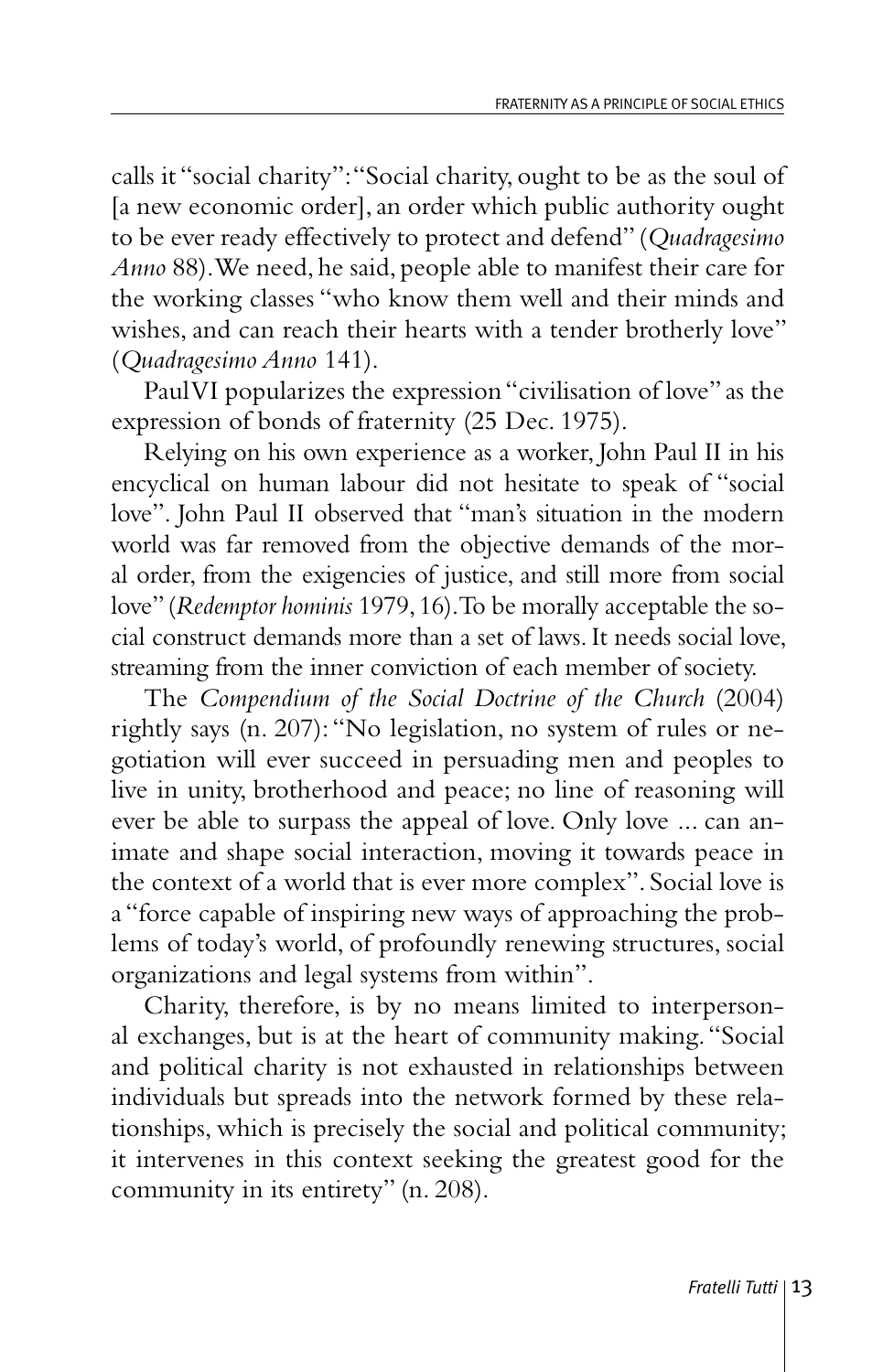With *Caritas in veritate* (2009) n. 2, Benedict XVI added an important point. Charity goes together with truth and so clarifies its location in the SDC: "Charity is at the heart of the Church's social doctrine. Every responsibility and every commitment spelt out by that doctrine is derived from charity which, according to the teaching of Jesus, is the synthesis of the entire Law (cf. *Matthew* 22:36-40). It gives real substance to the personal relationship with God and with neighbour; it is the principle not only of micro-relationships (with friends, with family members or within small groups) but also of macro-relationships (social, economic and political ones)".

*Laudato si'* (2015) 228 uses the expression "civic and political love". "Care for nature is part of a lifestyle which includes the capacity for living together and communion. Jesus reminded us that we have God as our common Father and that this makes us brothers and sisters. Fraternal love can only be gratuitous; it can never be a means of repaying others for what they have done or will do for us. That is why it is possible to love our enemies. This same gratuitousness inspires us to love and accept the wind, the sun and the clouds, even though we cannot control them. In this sense, we can speak of a "universal fraternity".

*Fratelli Tutti* (2020) 183 restates these concepts: quoting *Redemptor hominis, Populorum progressio* and the *Compendium*: "Social love" makes it possible to advance towards a civilization of love, to which all of us can feel called. Charity, with its impulse to universality, is capable of building a new world. No mere sentiment, it is the best means of discovering effective paths of development for everyone. Social love is a "force capable of inspiring new ways of approaching the problems of today's world, of profoundly renewing structures, social organizations and legal systems from within".

"For whereas individuals can help others in need, when they join together in initiating social processes of fraternity and justice for all, they enter the "field of charity at its most vast, namely political charity".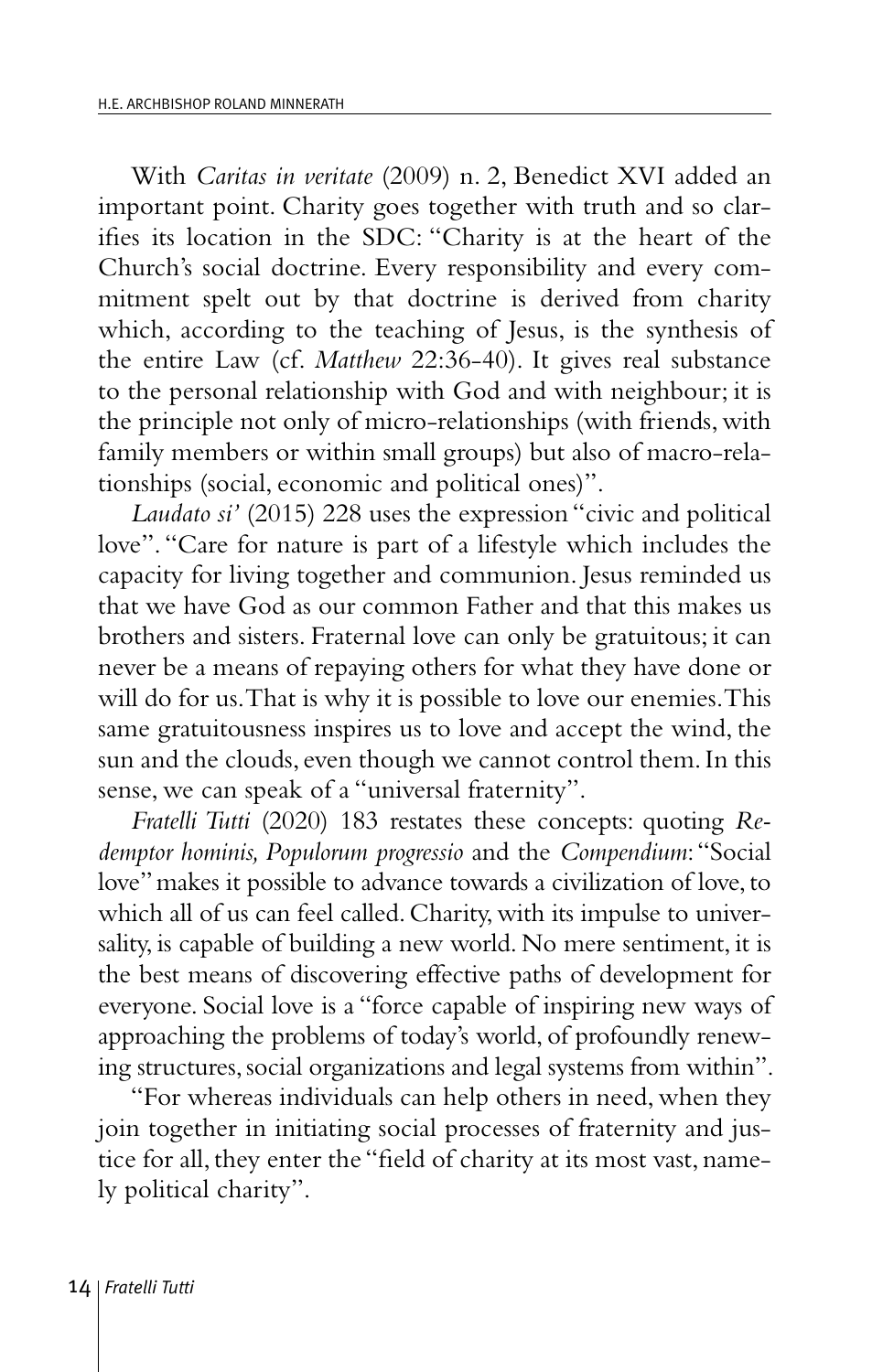#### **II. How SDC inspires social thinking**

Taking fraternity as a principle of social make-up highlights the very nature of the SDC. The social thinking of the Church is not confessional. It aims at convincing beyond the borders of Christianity. It proposes a vision of the human person inserted in social, political and ecological bonds, in a word, in a created order. This order is accessible to reasoning. Yet reason works on pre-established material. Reason is illuminated and fuelled by the horizon of reality opened by faith. It is obvious that the Gospel of Jesus teaches fraternal love as flowing from our common filiation from God creator and origin of mankind. The many who do not believe in God belong to the same humanity. The Christian discourse about the human person living in society must be coherent with the experience and deep feelings embedded in the human heart. So the call for fraternity meets something universally acknowledged as true, even if not immediately recognizable in history.

Therefore, the first question about fraternity is not: is it feasible, but does it fit with the human condition at large? By calling to fraternity the Church opens a way for all, without distinction of culture or creeds. Moreover, it has to be said that if fraternity comes from the Christian creed, then God takes us seriously. Fraternity does not restrain our freedom: it enhances it and gives it huge perspectives of overcoming mistrust, misunderstanding and exclusions of all kinds.

No religious tradition, no philosophical system would feel aggressed by a call for love, by the assumption that what most deeply realizes the human condition is the human capacity to love.

So the SDC does not hesitate to draw from *agape* – Christ's love which brings salvation, reconciliation and life – the inspiration which gives consistency to the universal feeling of desired brotherhood.

The huge distance to be observed between this call to love and the daily practice of our fellow human beings does not in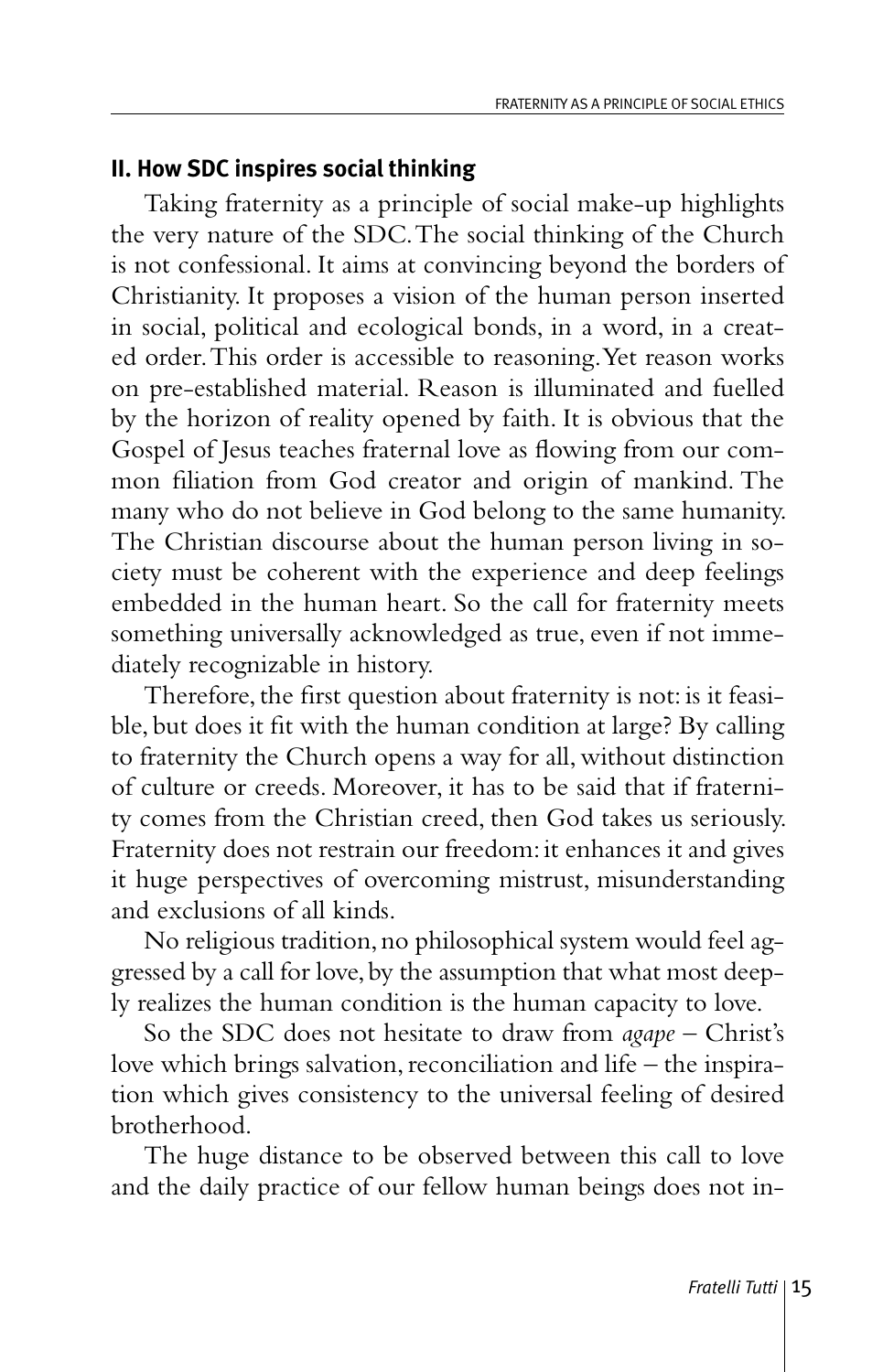validate this call to fraternity. It will always be a good to be striven for but never totally reached, and so will always be a horizon towards which we would converge.

Social charity is not a privilege reserved to believers. In social life the faithful do not necessarily show a more friendly behaviour towards others. In Catholic doctrine Christ's grace, which finds its highest expression in love, can be bestowed on non-baptized persons.

#### **III. Fraternity by law?**

The fact that fraternity should not be considered as a goal out of our reach may be asserted by some legal references. The motto of the French Republic mentions Fraternity after Liberty and Equality. Fraternity was adopted after hesitations and contradictory explanations. Whereas Liberty and Equality are likely to receive a legal definition and application, Fraternity appears more as a moral obligation which cannot be sewed into justice. But in recent constitutional jurisprudence, Fraternité has been evoked in the making of social and care policy. Because of its Christian connotation it is avoided rather than enhanced in the French public debate.

Fraternity appears in the Indian constitution as a bond between Indian citizens "The Preamble declares that fraternity has to assure two things – the dignity of the individual and the unity and integrity of the nation. The word 'integrity' has been added to the Preamble by the 42nd Constitutional Amendment (1976)".

The most convincing reference to fraternity is to be found in the first article of the Universal Declaration of Human Rights of 1946: "All human beings are born free and equal in dignity and rights. They are endowed with reason and conscience and should act towards one another in a spirit of brotherhood".

This statement is coherent with the universality of the principle of fraternity. We note the tension between what humans *are* and how humans *should* act. While dignity and equality, rea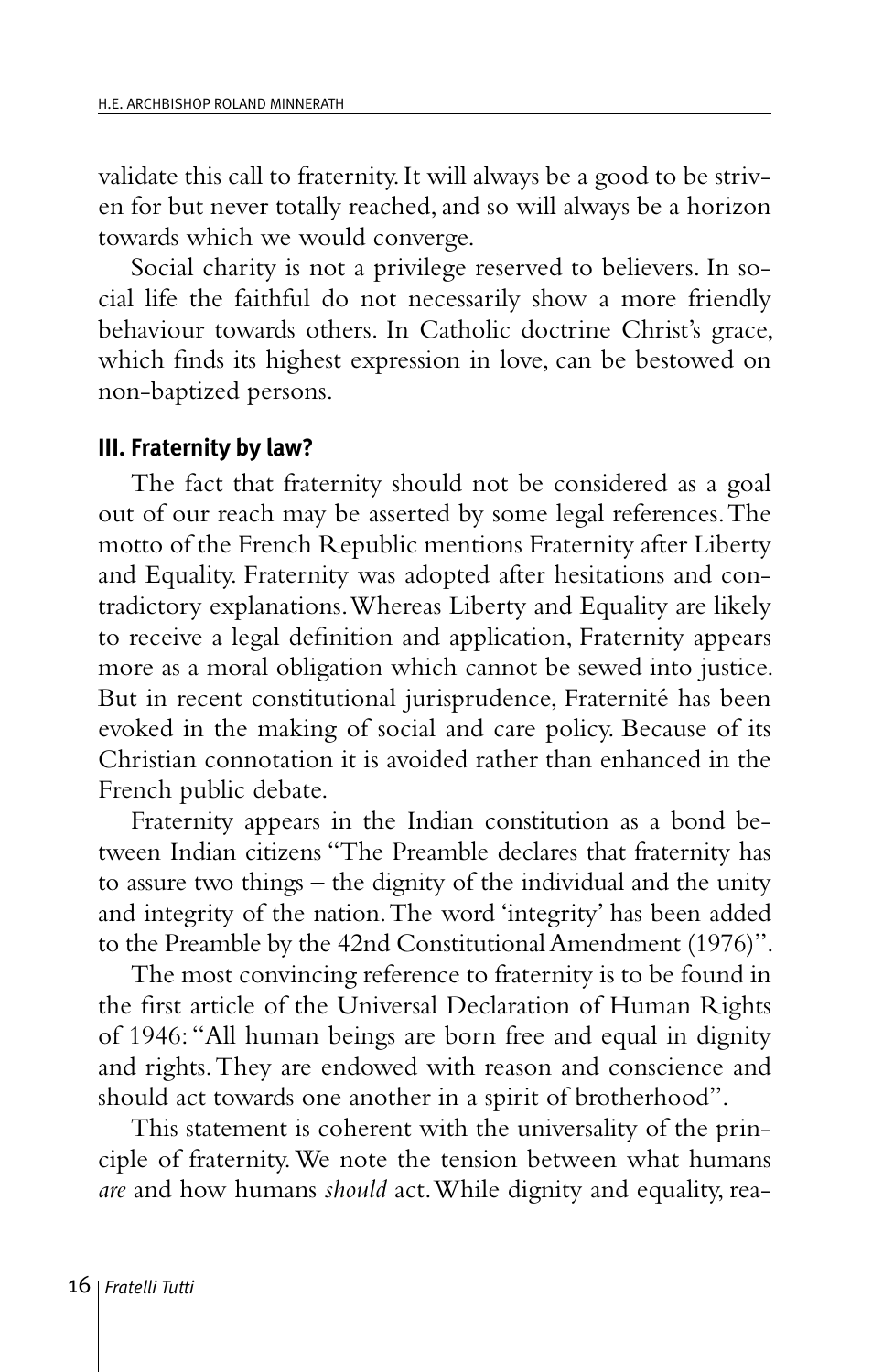son and conscience belong to the essence of a person, are innate and prior to any convention, brotherhood belongs to the sphere of moral behaviour and action. It cannot but be produced freely, in conscience and reason. Fraternity is a matter of education and conviction.

In both International Covenants of 1966, the word is absent, as is the word "solidarity". At least the word "friendship" appears once in the International Covenant on Economic, Social and Cultural Rights. Art. 13 wishes "tolerance and friendship among all nations and all racial, ethnic or religious groups".

In a way art. 1 is a call for further progress in the human community, thus overlapping with the mission of the Church, which is to convince that fraternity is the strongest link allowing people of different worldviews to join in a shared access to the goods of the earth.

#### **Conclusion**

The world is playing under our eyes a tragedy of national competition, political populism, economic war, exclusion of migrants, human trafficking, denial of justice for the poor, discrimination of minorities, all the contrary of fraternal mutual acceptance. In spite of this regression in local and international affairs, there is no reason to dismiss the call to fraternity as unrealistic or utopic. We must not resign ourselves to be wolves to one another (Hobbes). History bears witness to unexpected reconciliations. I mention France and Germany after three wars in 70 years, and the epochal change in the relationship between Jews and Christians.

More recently we must mention the promising development of the dialogue between the Holy See and the Al-Azhar Mosque with the "Document on Human Fraternity for World Peace and Living Together" (2019) signed by Pope Francis and the Grand Imam. It starts by saying: "Faith leads a believer to see in the other a brother or sister to be supported and loved. Through faith in God, who has created the universe, creatures and all human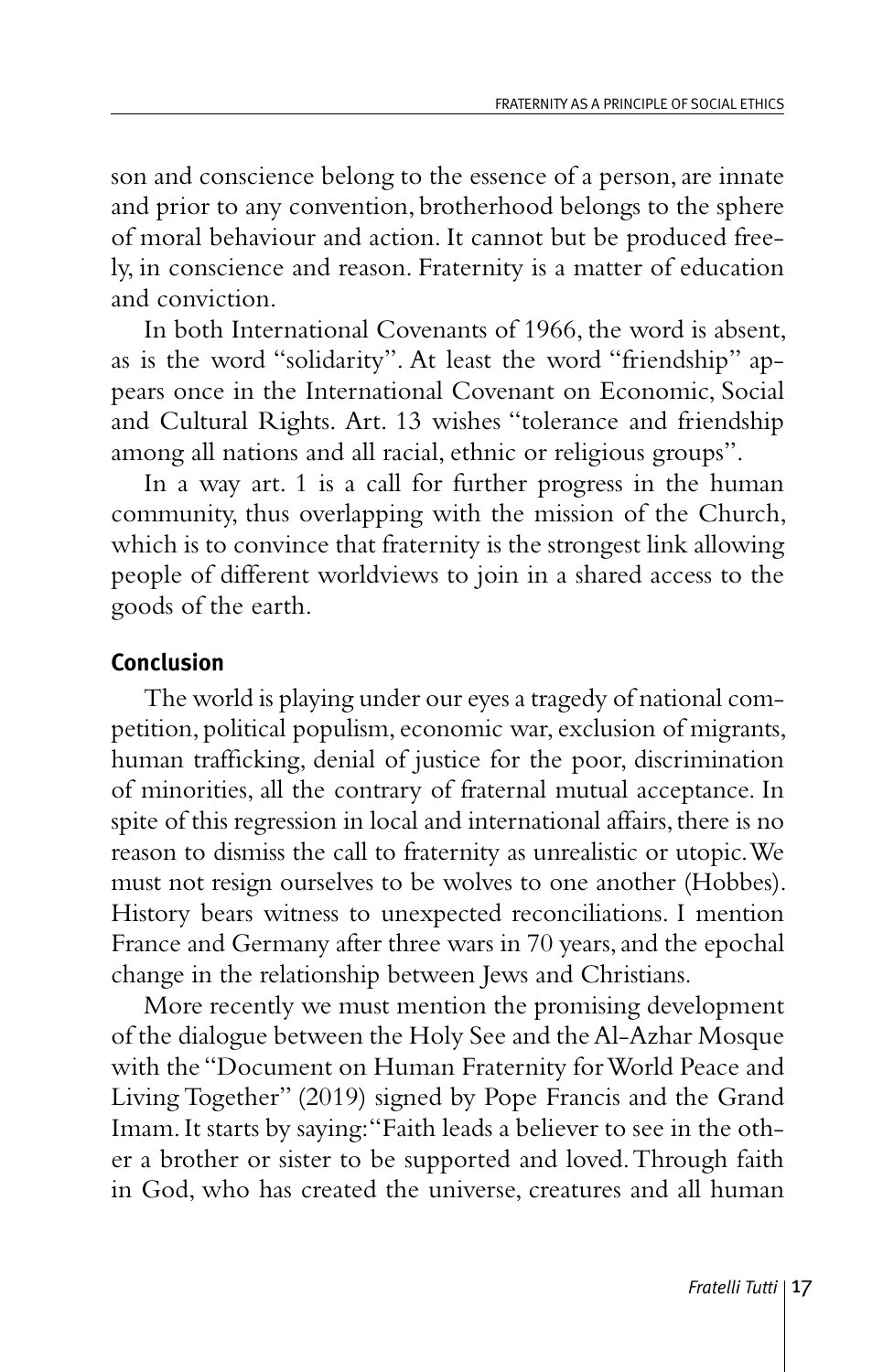beings (equal on account of his mercy), believers are called to express this human fraternity by safeguarding creation and the entire universe and supporting all persons, especially the poorest and those most in need". This document is an achievement and should serve as a model for other reconciliation processes.

Between Christians and Muslims fraternity can easily be seen as a common principle as both religions believe in God as Creator. Where there is no faith in a Creator of the human kind fraternity should be deduced from our common nature: conscience, freedom, dignity, reason.

*Fratelli Tutti* is a call for reshaping economic, social and cultural life in accordance with the principle of fraternity. What we need is a new impulse, a change in our mind which implies: stop devastating the planet, stop economic exploitation of the poorest populations. We must return to human integral ecology which is the first step in generating a new feeling of fraternity.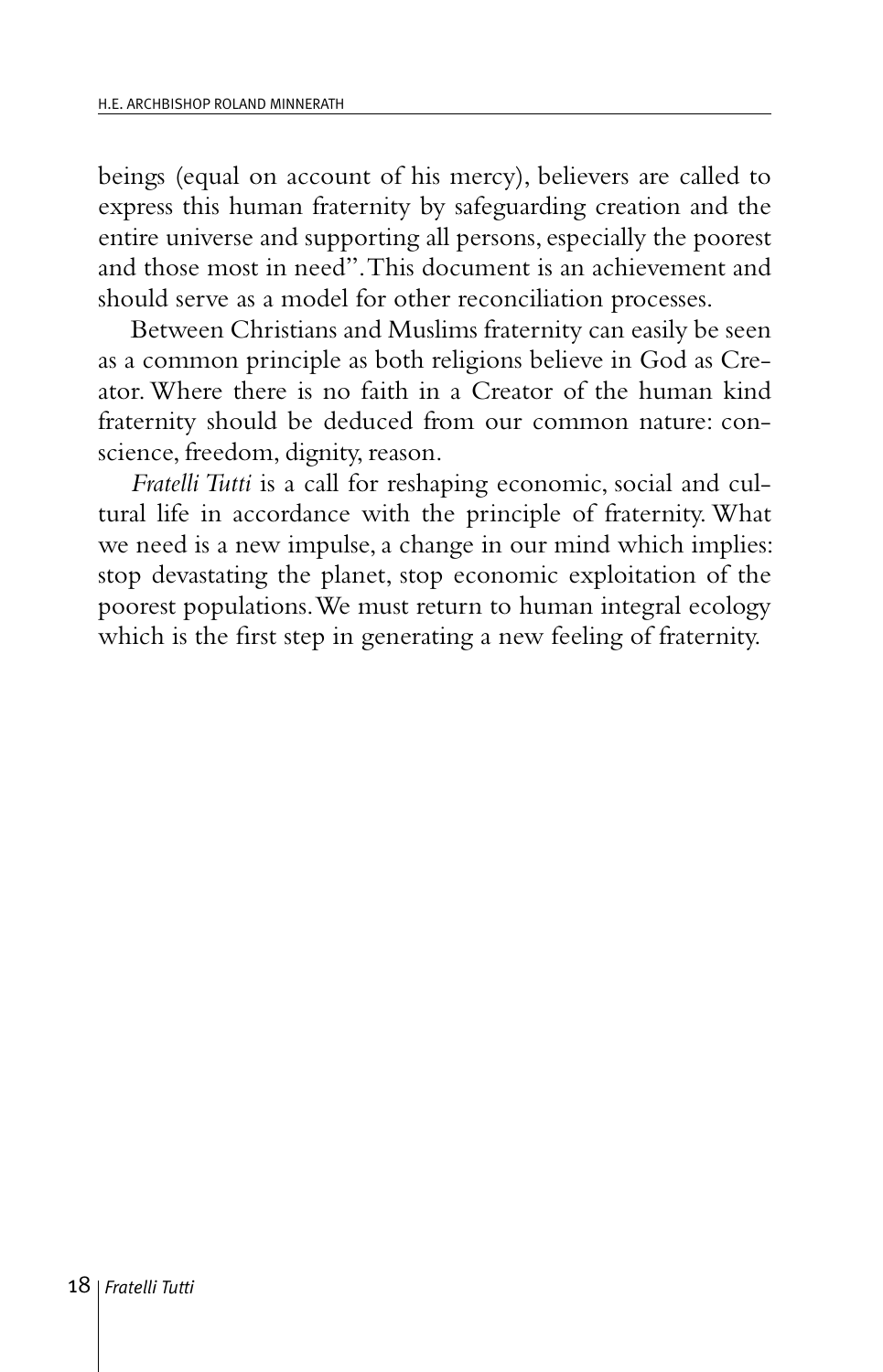## Philosophical Reflections on *Fratelli Tutti*

#### VITTORIO HÖSLE

Pope Francis' third encyclical, "given in Assisi, at the tomb of Saint Francis, on 3 October, Vigil of the Feast of the Saint, in the year 2020",<sup>1</sup> is clearly conceived as a complement to his second encyclical, *Laudato si'*, which, too, referred to Saint Francis already in its title. While the earlier text had its focus on the relation of humans to nature (and of course also its repercussions on human society), the central concern of the later one is from the beginning the relation between humans. Thus, it is connected to a much longer history of theology as well as of the ecclesiastic *magisterium*; for the ecological problem began to be understood as a crucial scientific, political, philosophical, and theological problem only in the course of the 20th century. This does not entail that the second encyclical addresses less urgent themes or is less original in its conceptual work. As a philosopher, I want to focus on three issues that I found particularly striking. First, I will analyze how the sources used by the Holy Father *express*  the basic content of the encyclical (I). Second, I want to reflect on the theory of moral knowledge, which is partly explicitly exposed, partly alluded to by the encyclical (II). Third, I want to discuss the duality of personal and institutional fraternity recognized by Pope Francis and the complex relation and even tension between these two forms (III).

<sup>1</sup> I quote the encyclical according to the online version of the Vatican: http://www.vatican.va/content/francesco/en/encyclicals/documents/papa-francesco\_20201003\_enciclica-fratelli-tutti.html#\_ftnref257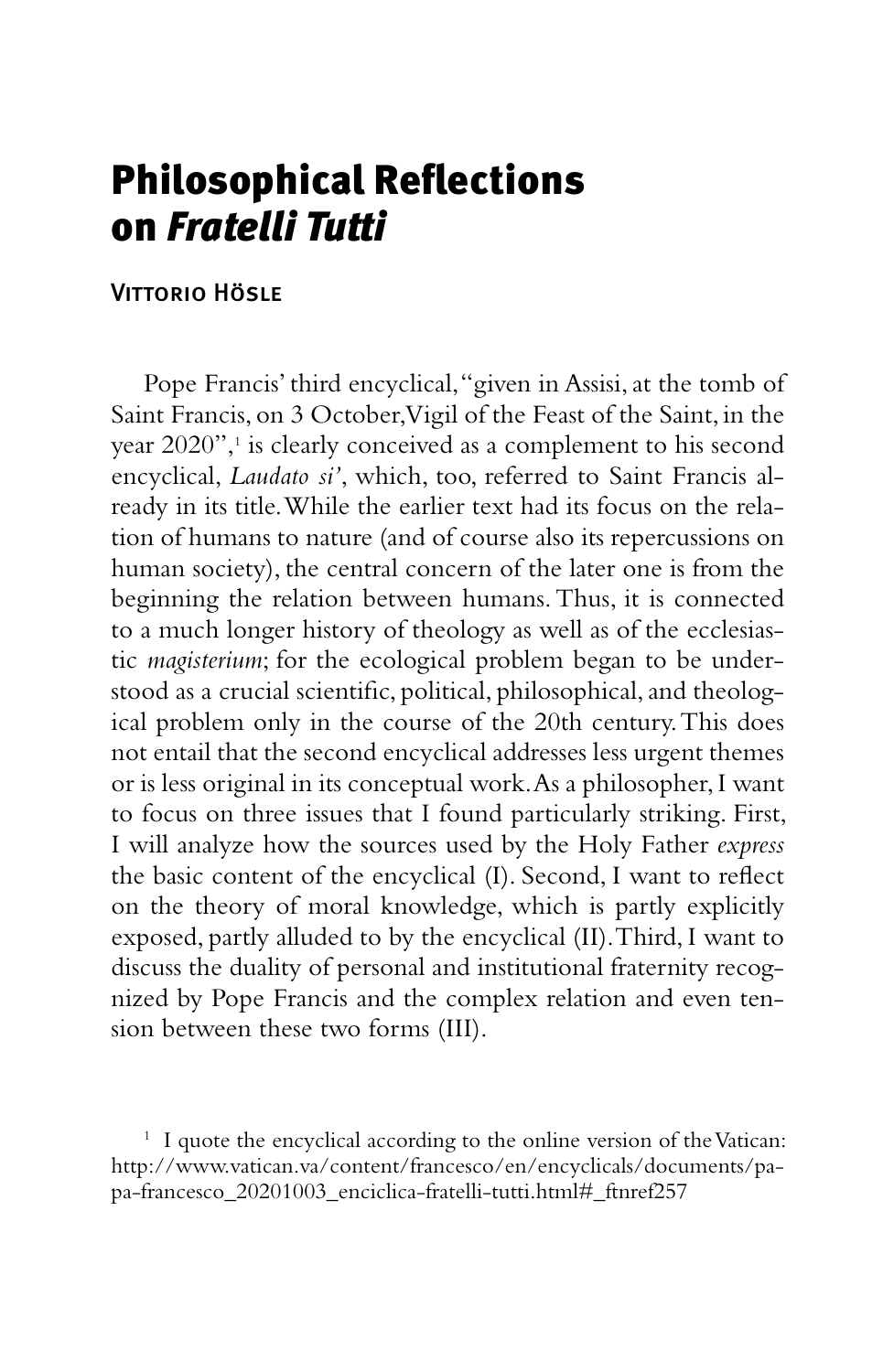Let me begin with a delineation of the very clear structure of the encyclical. In the first chapter, "Dark clouds over a closed world", Pope Francis engages in a critical descriptive account of the world's contemporary state. Despite all its opportunities, globalization can lead to a general superficiality and indifference, which can easily be strengthened by the modern media. This explains the need to go back to the core of the Christian message, exposed in the second chapter, "A stranger on the road". This message can help us in "Envisaging and engendering an open world", opposed to the closed world mentioned at the beginning, and in shaping "A heart open to the whole world" – these are the titles of the third and fourth chapter. This conversion of the heart must not be limited to the individual, however; it must manifest itself in "A better kind of politics" as well as in "Dialogue and friendship in society" and "Paths of renewed encounter", to quote the titles of the next three chapters. The eighth and final chapter, "Religions at the service of fraternity in our world", exposes a theology of the various religions and their common concern to spread God's love to human society in form of fraternity.

One of the most striking formal features of the encyclical is certainly the frequent quotation (most extensively in the antepenultimate paragraph, § 285) from the document signed by both Pope Francis and the Grand Imam of Al-Azhar Ahmad Al-Tayyeb. For the Sunnite Imam inspired his thought in a way similar to the impact that the Orthodox Patriarch Bartholomew had on the composition of the earlier encyclical, as he tells us at the beginning (§ 5). Not being a theologian myself, I can only hazard the guess that this is the first time in the history of papal encyclicals that a text co-authored by a Muslim plays such an important role beside the traditional quotations from the Bible, the Church Fathers, for example Irenaeus, Lactantius, and Augustine, the Scholastics, particularly Aquinas, and eccle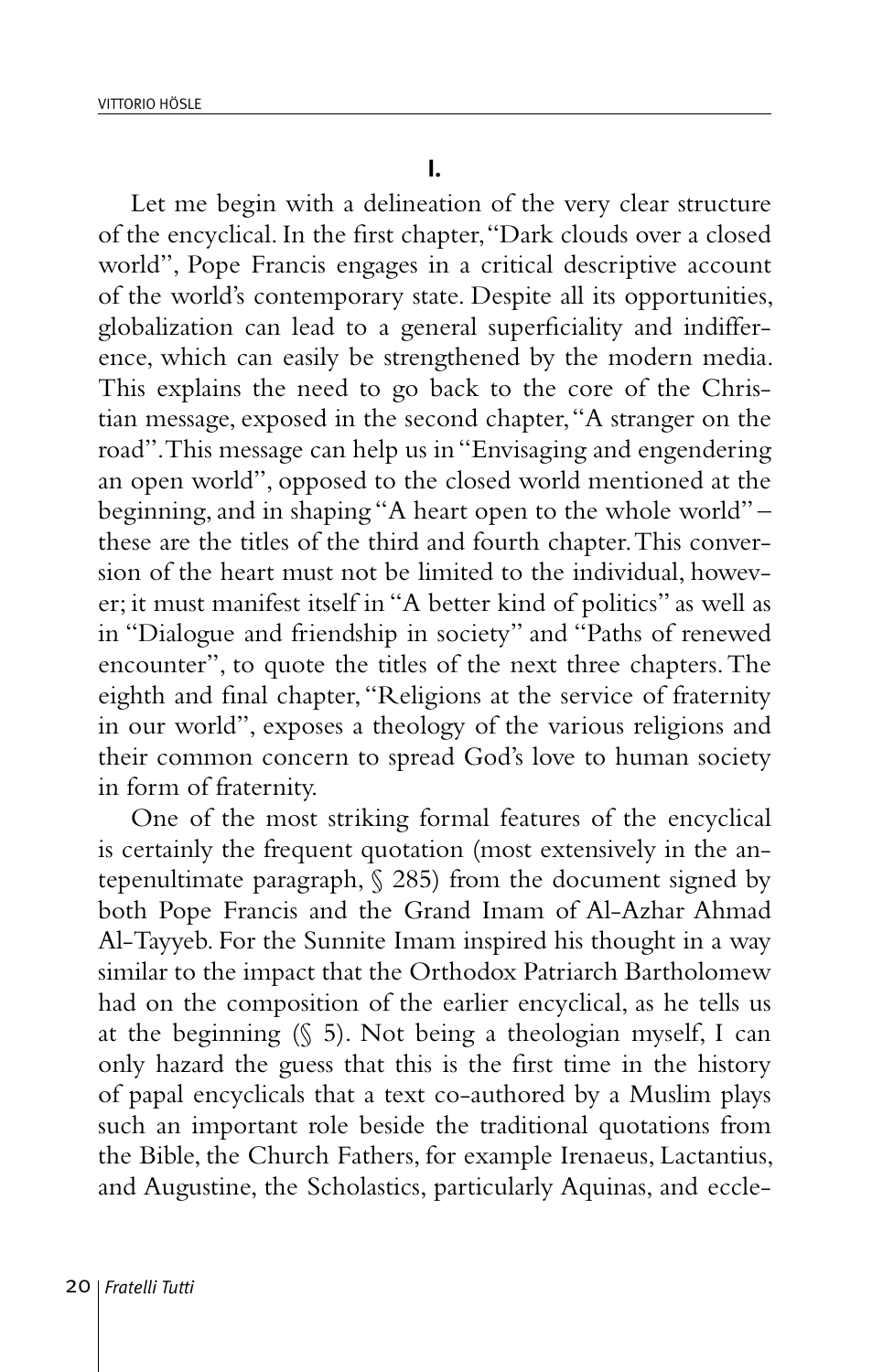siastical documents by episcopal synods, earlier pontiffs, and by the author himself. But not only a Muslim authority is quoted with approval. Concerning the command *Lev* 19:18 "Love your neighbour as yourself", we read that it "was usually understood as referring to one's fellow citizens, yet the boundaries gradually expanded, especially in the Judaism that developed outside of the land of Israel. We encounter the command not to do to others what you would not want them to do to you (cf. *Tob* 4:15). In the first century before Christ, Rabbi Hillel stated: 'This is the entire Torah. Everything else is commentary'" (§ 59, whose footnote points to the Babylonian Talmud, Shabbat, 31a). The passage is fascinating for two reasons.

First, it recognizes a gradual evolution in the moral doctrines of the Bible. That such an evolution occurred is evident to everyone who can think historically and is trained hermeneutically; but whoever remembers that the oath against modernism was required of all clergy and professors in philosophical-theological seminaries until 1967, that is, nine years after Jorge Mario Bergoglio joined the Jesuits (and two years before his ordination), cannot help being surprised by the speed with which reasonable doctrines once condemned are now acknowledged in the most authoritative Church documents. Second, the passage suggests that already before Christ Judaism had begun to develop more universalistic ethical ideas than "in the oldest texts of the Bible" (§ 61). But Jesus goes beyond Rabbi Hillel because he turns the Golden Rule from its negative form into its positive one. "In the New Testament, Hillel's precept was expressed in positive terms: 'In everything, do to others as you would have them do to you; for this is the law and the prophets' (*Mt* 7:12). This command is universal in scope, embracing everyone on the basis of our shared humanity, since the heavenly Father 'makes his sun rise on the evil and on the good'  $(Mt\ 5:45)$ " ( $\%$  60). Even if it has a Christian origin, its validity and its range are not limited to Christians. Based on this command, Pope Francis reiterates the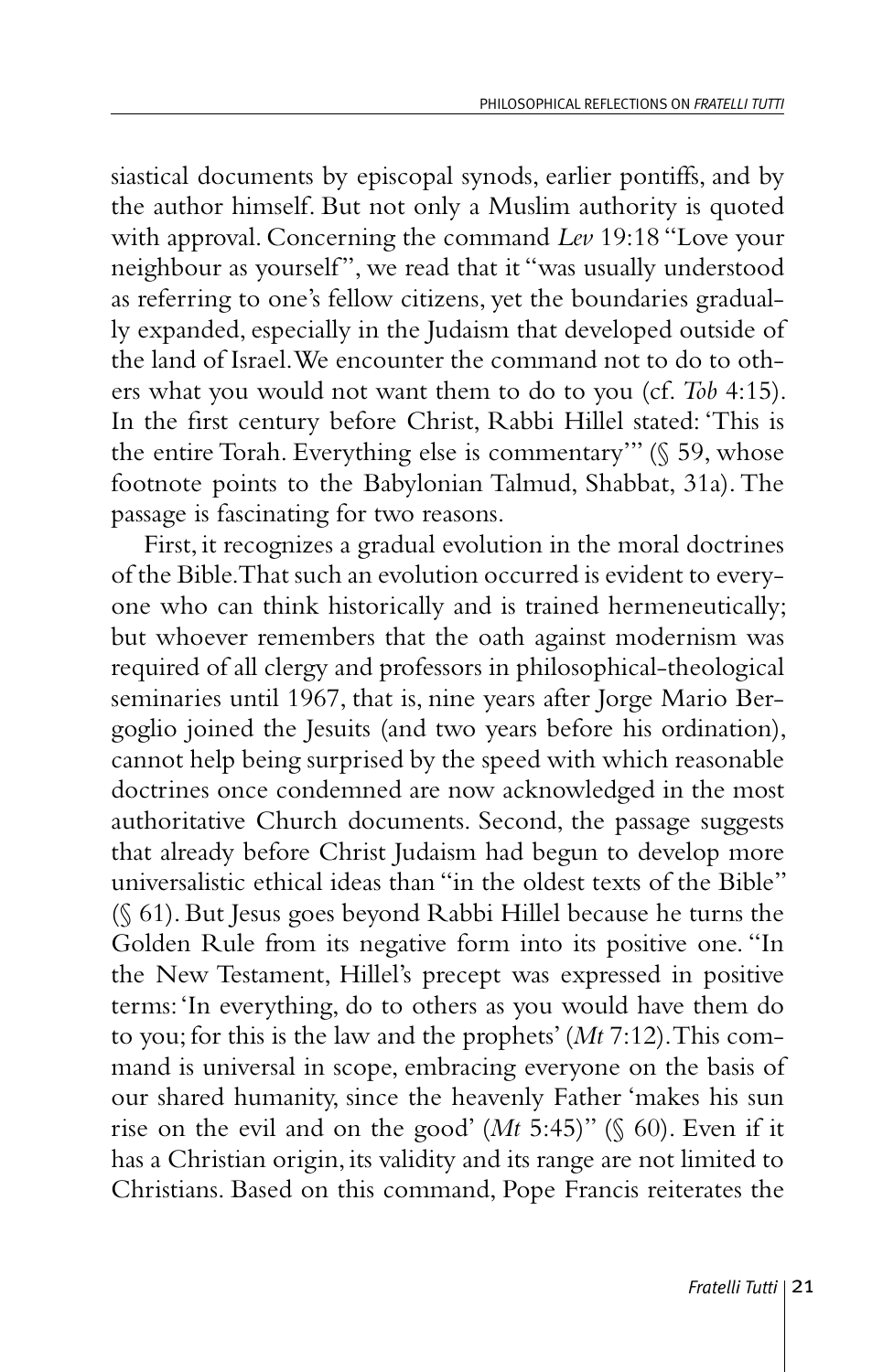recent condemnation of the death penalty by the magisterium (§§ 263 ff.) and, while not denying the right to defend oneself and to fight against injustice  $(\S$  241), warns against "an overly broad interpretation of this potential right" in the recourse to war (§ 258).

These reflections are found in the context of a splendid interpretation of the Parable of the Good Samaritan, the main focus of the second chapter of the encyclical. Why is this interpretation so profound? On the one hand, it is fed by knowledge of the historical context; on the other hand, it is not simply an erudite reflection on a text of the past but applies it to our own situation and shows that we all share traits of the various characters of the story – the robbers, the people who pass by without helping ("the secret allies" of the robbers, as Pope Francis calls them, § 75), the victim, and ideally the Samaritan too, *if* we make the right choices. It is exactly this combination of historical contextualization and application to the present that leads to the central point of the interpretation. For we must know that the Jews looked down on the Samaritans and considered them impure (§ 82). By depicting a member of this despised religious community as true "neighbor", unlike the priest and the Levite, Jesus shows us that the mere belonging to a religious community is neither a necessary nor a sufficient condition for fulfilling God's central command. And clearly Pope Francis teaches that this applies also to membership in the Catholic Church. Living love is more important than preaching it, as Saint Francis showed in his visit to Sultan Malik-el-Kamil. "Francis did not wage a war of words aimed at imposing doctrines; he simply spread the love of God" (§ 4). Despite all their dogmatic differences, the world religions can and should agree on condemning violence, opting for a meaningful interreligious dialogue, and recognizing the values, rights, and duties flowing from human dignity. Pope Francis, who, in the great tradition of Christian humanism, did not hesitate to quote pagan authors like Virgil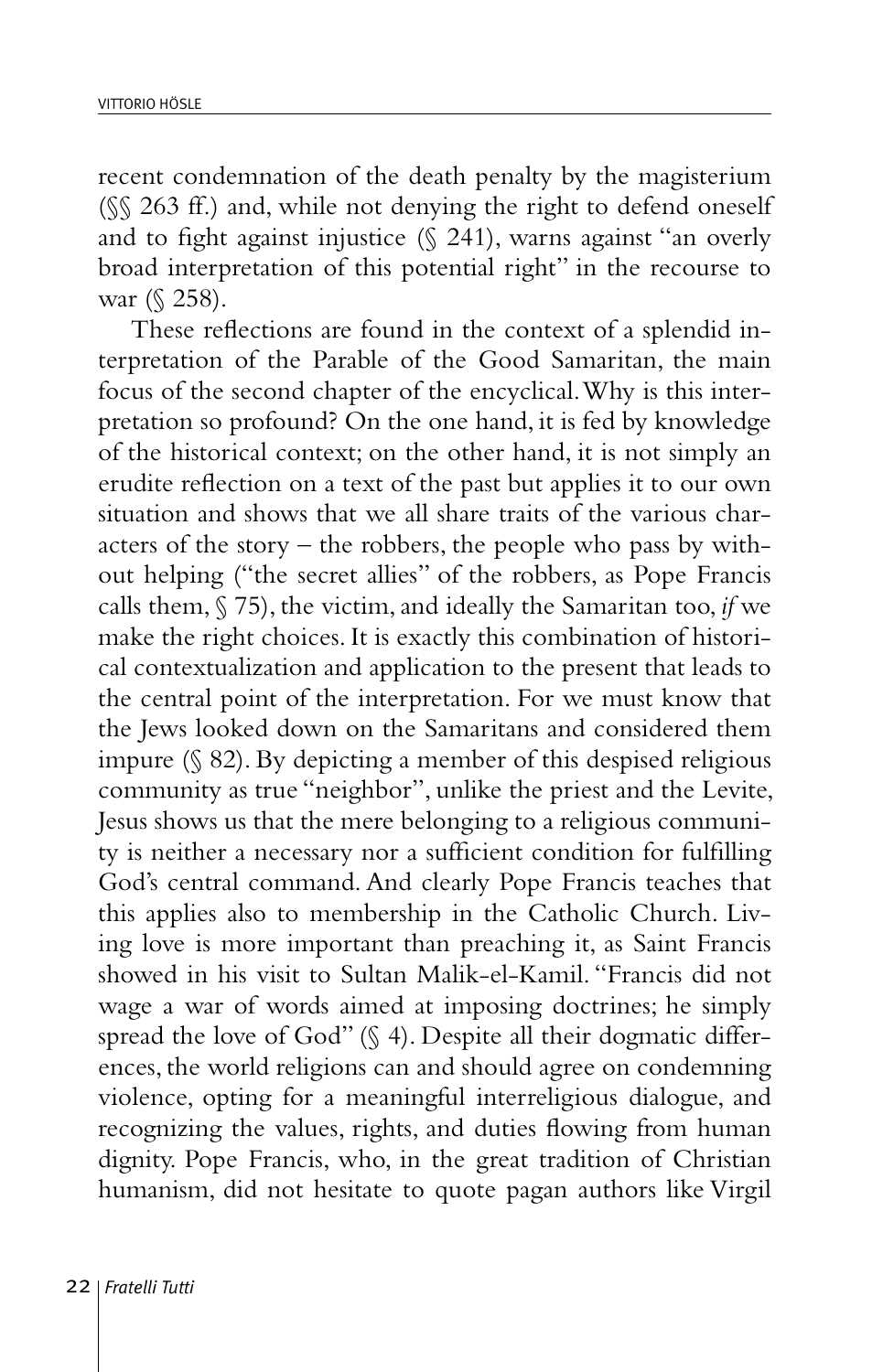(§ 34) and Cicero (§ 35) in his text, at the end declares his intellectual debt to non-Catholic Christians such as Martin Luther King and Desmond Tutu, but also to the Hindu Mahatma Gandhi (§ 286). Yet he ends, before the two final prayers (the first of which can be shared by all believers in God, the second by all Christians), with quotes from Blessed Charles de Foucauld. His commitment to the Christian identity, and to the doctrine of the Trinity as the metaphysical foundation of the imperative of love (§ 85), is not diminished by the respect for other religious traditions (§ 277). And this respect he does not only *teach* or *demand*; he *expresses* and *lives* it in the way in which he uses sources from other traditions and integrates them into the rich magisterium of the Catholic Church.

#### **II.**

Pope Francis' tireless engagement in interreligious dialogue must not be constructed as suggesting that theological truths are a function of what happens in such dialogues. On the contrary, he insists most forcefully on the necessity of an ontological basis for consensus and thus rejects the consensus theory of truth. Something is not true because a consensus may be found with regard to it; a consensus should receive a doctrine because it is true. While Pope Francis recognizes pluralism as an undeniable fact of the contemporary condition, he rightly warns against relativism with the excellent argument that ultimately it corrodes the belief in any objective value order – and thus also in the duty to love. If there is no ideal value order, values are merely a matter of social forces, and therefore they will be at the mercy of raw or, which is perhaps even worse, hidden and manipulative power. "The solution is not relativism. Under the guise of tolerance, relativism ultimately leaves the interpretation of moral values to those in power, to be defined as they see fit"  $(\S 206)$ . It is crucial that we understand that the moral law is not made but only discovered by society. "Murder is not wrong simply because it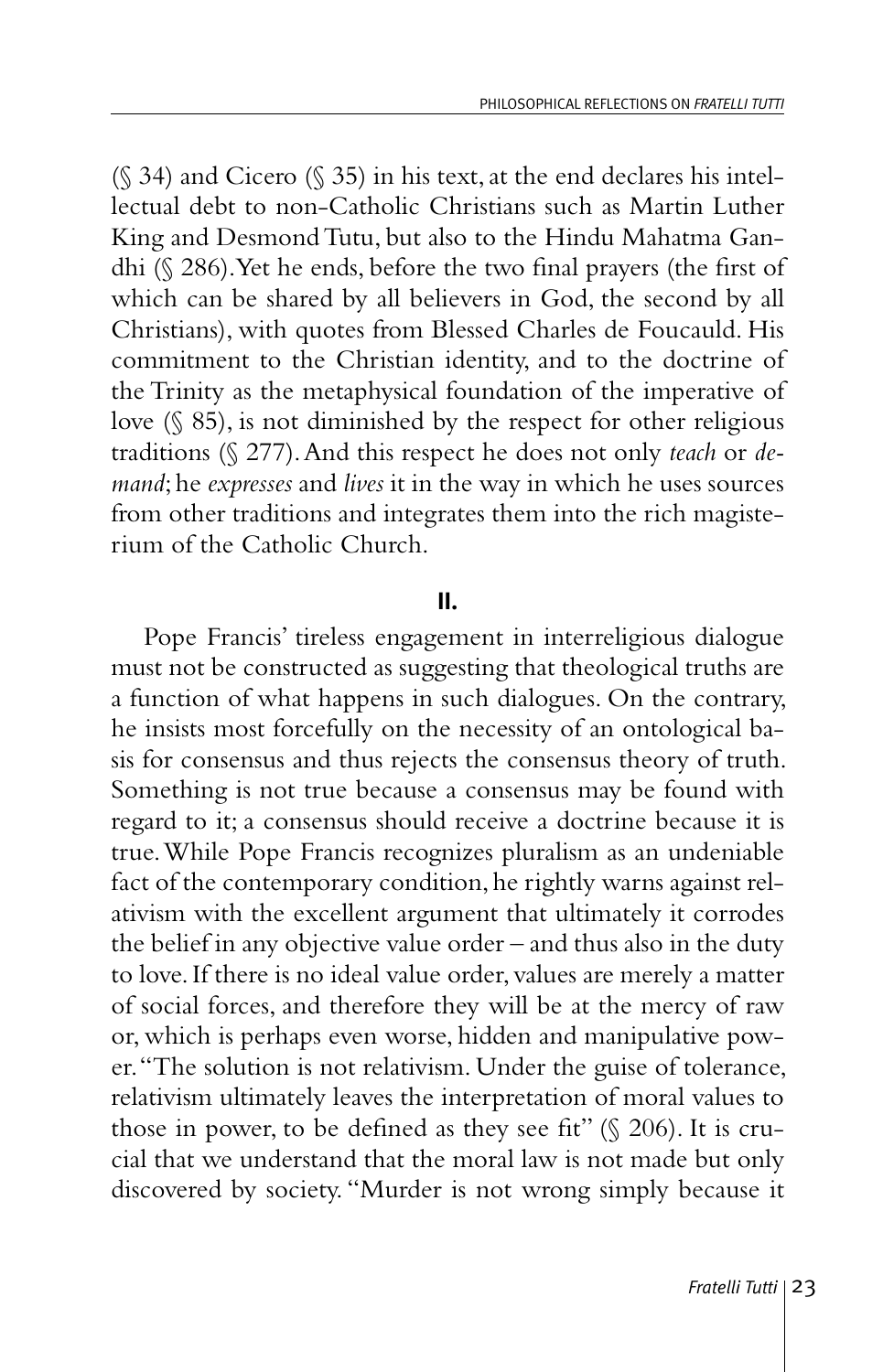is socially unacceptable and punished by law, but because of a deeper conviction. This is a non-negotiable truth attained by the use of reason and accepted in conscience. A society is noble and decent not least for its support of the pursuit of truth and its adherence to the most basic of truths" (§ 207). Pope Francis rightly underlines that this "metaphysics of morals" (if I may use this term not to be found in the encyclical) must be accompanied by a corresponding epistemology. It is not sufficient that there are moral values, our mind must be conceived as being able to relate to them and grasp them as the truth *par excellence*, and this means: It must be able to go beyond the sensual inclinations that characterize our animal nature. "This calls for acknowledging that the human mind is capable of transcending immediate concerns and grasping certain truths that are unchanging, as true now as in the past. As it peers into human nature, reason discovers universal values derived from that same nature" (§ 208). If we do no longer uphold a sound metaphysics and epistemology of moral values, there is the real risk that those in power may deny fundamental human rights and still manage to forge a consensus in "an apathetic or intimidated population" and even beyond their own country in a large group of nations (§ 209). "As a result of the displacement of moral reasoning, the law is no longer seen as reflecting a fundamental notion of justice but as mirroring notions currently in vogue. Breakdown ensues: everything is 'leveled down' by a superficial bartered consensus. In the end, the law of the strongest prevails" (§ 210).

Pope Francis's central aim is to find a balance between a justification of the current practice of dialogue (to which in a pluralistic society there is no alternative except violence or manipulation) and the traditional metaphysics of values. Such balance is only possible if the practice of the dialogue is itself inspired by the recognition of certain metaphysical principles. For merely spending time together and chatting, while better than going to war against each other, is not yet a true dialogue. A dialogue that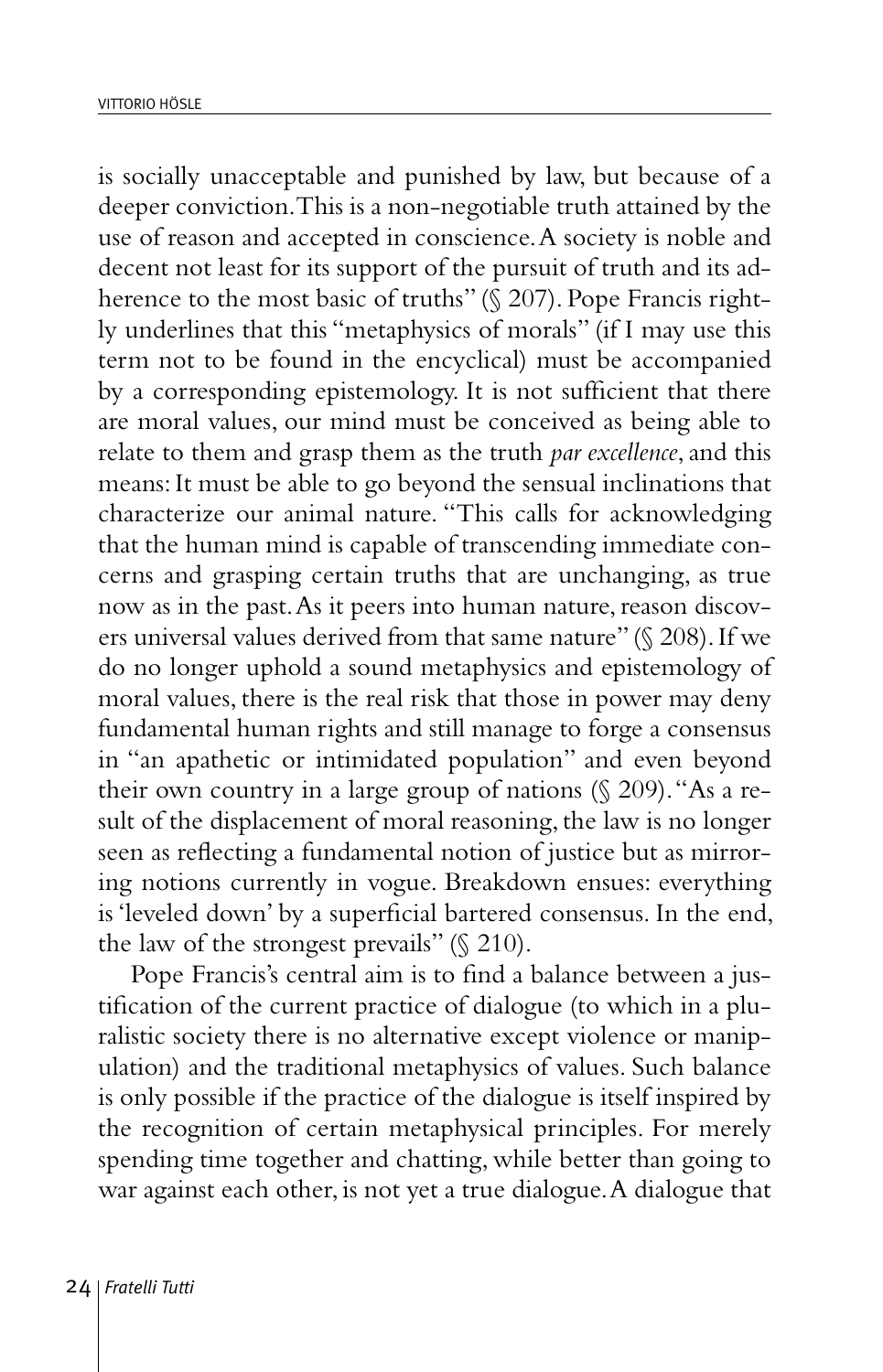really searches for truth must fulfill certain criteria: The concepts used must be clear and distinct, the arguments must be valid and, ideally, they must be even sound – that is, they must start from true premises. Since the premises are often controversial, it is important that various positions are seriously debated and investigated with respect to their consequences; and since the specialization in the various disciplines is based on a deliberate abstraction from other aspects of reality that continue to exist, the various disciplines must be united in a common search. "Such dialogue needs to be enriched and illumined by clear thinking, rational arguments, a variety of perspectives and the contribution of different fields of knowledge and points of view. Nor can it exclude the conviction that it is possible to arrive at certain fundamental truths always to be upheld. Acknowledging the existence of certain enduring values, however demanding it may be to discern them, makes for a robust and solid social ethics. Once those fundamental values are acknowledged and adopted through dialogue and consensus, we realize that they rise above consensus; they transcend our concrete situations and remain non-negotiable. Our understanding of their meaning and scope can increase – and in that respect, consensus is a dynamic reality – but in themselves, they are held to be enduring by virtue of their inherent meaning" (§ 211). The lighting upon ultimate truths is not something to be regretted because of its supposed limitation of further discussion; rather, it is the starting point of all subsequent dialogues that try to apply the general principles to various practical rules (§ 214). And in this process, it is crucial that the people concerned by certain actions and policies get a chance to speak and are not simply objects of paternalistic care from above. At the same time, the empirical knowledge of the scientists is required in order to find the means that are really able to achieve the intended ends. Pope Francis seems to imply that many norms are the result of a syllogism containing both evaluative (or normative) and descriptive premises.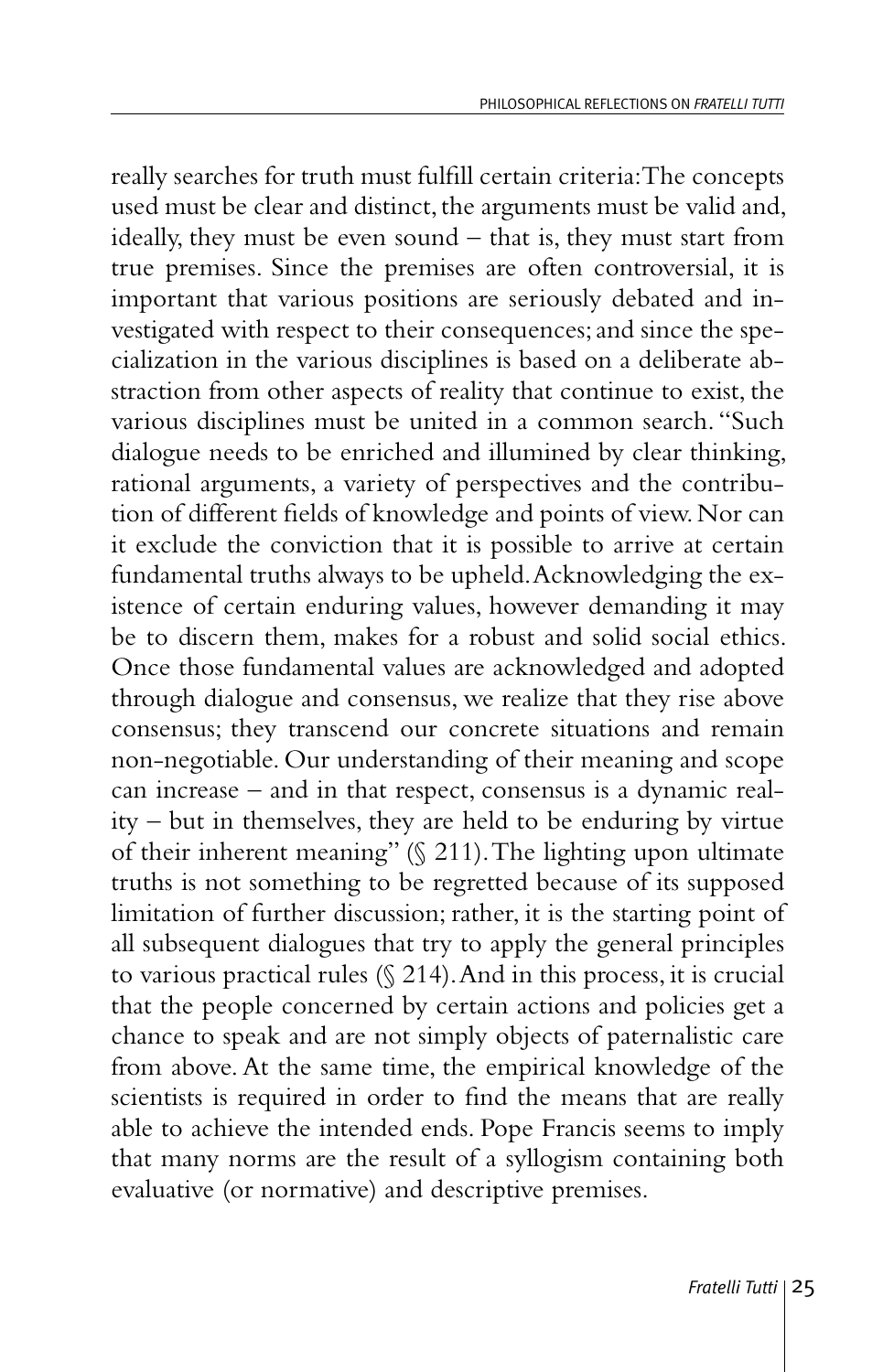#### **III.**

Modern ethics in both its major modern variants, the Kantian and the utilitarian form, is universalistic in nature. It recognizes that if someone is forbidden, permitted, or obliged to do something, this holds, *ceteris paribu*s, for everybody else. The expansion of the reach of moral duties to all human beings is often connected with the axial age, but one has to recognize that Plato and Aristotle still had a particularistic vision of ethics: Most of their moral norms are limited to the members of one's own polis. Only with Stoicism a process sets in that will lead to the great Christian tradition of natural law, sketched already in the first book of Augustine's *De libero arbitrio*, worked out by Aquinas in the *Summa theologiae*, and completed by the Late Spanish Scholastics, who finally recognized that subjective individual rights have to be considered as a crucial part of the objective legal system. The extension of the moral horizon was certainly fostered by the increase of interconnectedness – first in the empire created by Alexander the Great, then in the Roman Empire and its medieval successor, finally in the Spanish Empire extending to the New World. The increase of power had to be matched by more comprehensive moral norms, and there is little doubt that no age of human history has achieved the degree of reciprocal dependence that we witness today. We certainly need a truly universal ethics.

Fraternity is an ethical concept that goes beyond the duty to omit certain acts – it asks for positive help. And here one has to recognize that there are unsurmountable limits and there is a danger of overburdening the addressee of the norm. Since fraternity entails at least a perception of the individuality of the person that I consider my sibling (and of course, on this basis, also much more), there is simply no way one can practice real fraternity with regard to several billion people – our life span is too short to seriously get to know more than several thousand people. The only way that a truly fraternal society can be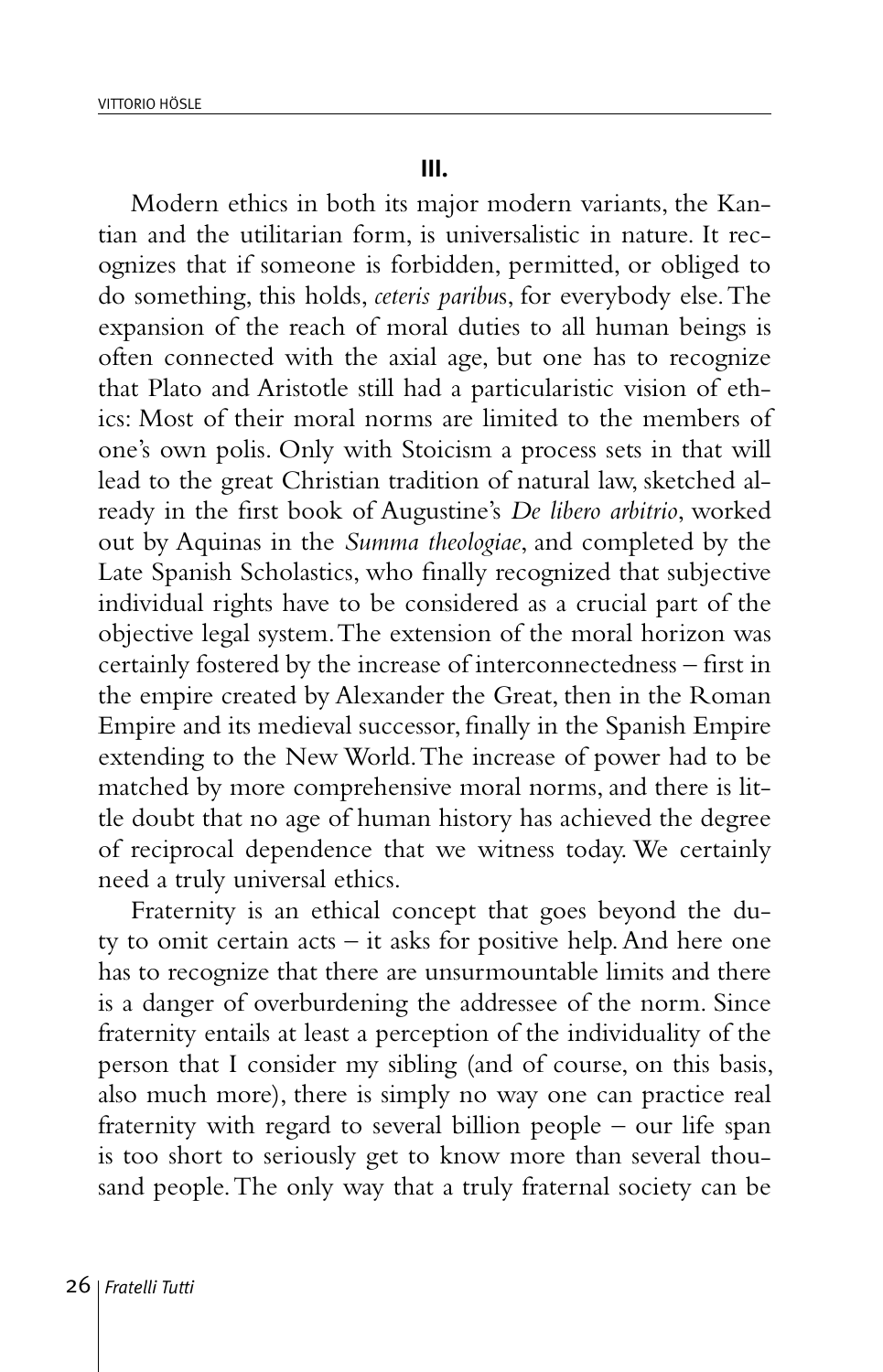erected is by harnessing one of the greatest social inventions, the division of labor. Only by ascribing concrete responsibilities to specific individuals can we achieve the desired social successes. I would even go so far as to say that in some cases we not only have the right but even the duty to ignore the stranger on the road – if, and only if, taking care of him conflicts with more pressing duties (such as that of a teacher or a doctor to arrive in time at school or the hospital) and if we can trust that there are institutions to help, like an ambulance that we can call. But we are allowed to neglect such duties only if we support the appropriate institutions that already exist, nowadays still mainly at the national level, for example by faithfully paying our taxes, and if we contribute to form more comprehensive institutions from the local to the international level. Despite many errors, probably inevitable given the complexity of the matter, I do think that institutions like the World Bank, the International Monetary Fund, the World Trade Organization have diminished human suffering considerably, as is visible, among other things, in the increase of life expectancy over the last decades. Furthermore, one cannot deny that our duties to positive help, unlike the easily implementable duty not to harm anybody, must be graduated according to moral proximity.

All this is not denied by Pope Francis, who clearly connects the moral ideal of charity to social and political institutions, writing that even the Good Samaritan needed an inn (§ 163 f.) and recognizing that building bridges is as important as helping an elderly person cross a river (§ 186). But I think that he is right that our trust in these institutions can become a cheap way to evade responsibilities. First, such institutions have to be measured by their success, and their success is not guaranteed. Circumstances may change and demand new ideas – Pope Francis criticizes, for example, the traditional model of development that tried to impose a uniform world culture without sensibility for local varieties, which, however, should not be sacri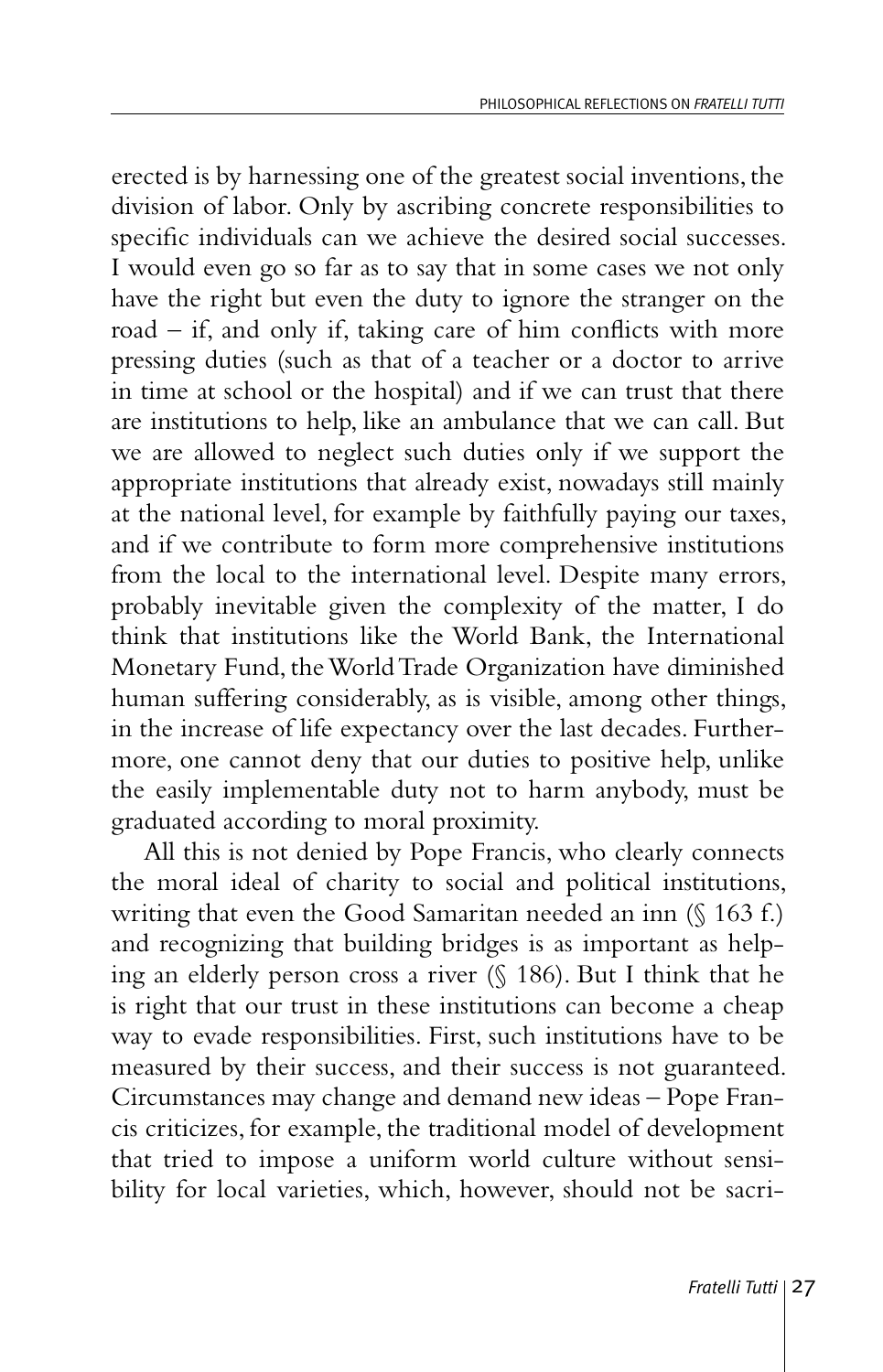ficed (§§ 142 ff.). Second, human nature is such that it may even hijack such institutions and deliberately use them for ends that are different from those for which they were created (§ 166). And third, Pope Francis insists on the fact that the personal encounter with the individual in need cannot be replaced by even the smartest economic policies, as necessary as they are to help people find employment (§ 162). We need individual virtues, particularly the capacity of sacrificing oneself. "Only a gaze transformed by charity can enable the dignity of others to be recognized and, as a consequence, the poor to be acknowledged and valued in their dignity, respected in their identity and culture, and thus truly integrated into society. That gaze is at the heart of the authentic spirit of politics. It sees paths open up that are different from those of a soulless pragmatism" (§ 187). We have to recover kindness (§ 224), knowing that the "architecture" of institutions, often in the hand of experts, needs to be supplemented by the "art" of individual care, which is accessible to everybody (§ 231). From the point of view of ethical theory, it seems to me that Pope Francis wants to "tame" utilitarianism and discourse ethics, the two dominant forms of public ethical reflection, partly by appealing to certain absolute prohibitions, as they are upheld in the Kantian tradition, partly by insisting on ideal values, as they were defended by Max Scheler, and partly by continuing the rich tradition of virtue ethics from Aristotle to Aquinas. The ultimate aim of *Fratelli Tutti* is to remind us all that the spring from which all the great institutional achievements of modernity originate is the command to love our neighbor and that even a culture which would solve all social problems but was no longer consciously connecting all its activities back to this source, would only be "a resounding gong or a clanging cymbal".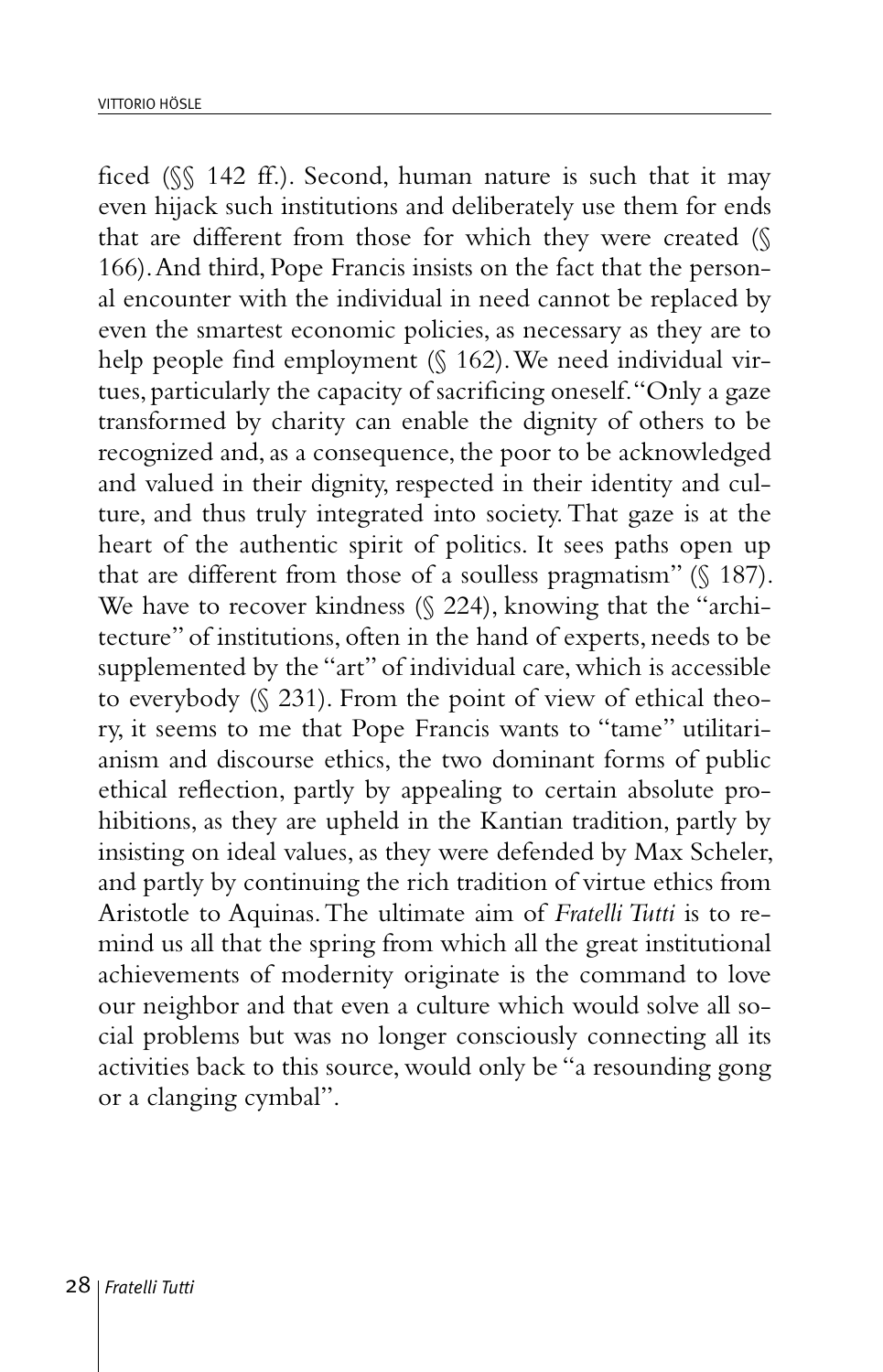# *Fratelli Tutti* and the Criticism of Capitalism

#### Rocco Buttiglione

#### **Is Pope Francis a communist?**

Many people accuse Pope Francis of being a communist. Is he really? Of course not. He is not a politician and not even a philosopher of politics. He repeats the age-old Christian social doctrine in the new context of today's economy and society. Nevertheless, this doctrine resounds in today's context with a different timbre and this is what causes so much apprehension over some of the Pope's statements in one sector of our public opinion. This different timbre is what we want to investigate in the present paper. We will also register similarities and differences with some aspects of Marx's thought that perhaps deserve to be recovered after the death of Marxism.

#### **We still need a movement for the liberation of the human person**

After the collapse of Marxism many concluded that capitalism had definitively triumphed. Many thought that the market alone was sufficient to mediate all human relations and interactions and to create a just society. A further consequence was that with communism the great experience of the Workers' Movement had also arrived to an end. A large part of the left shared this opinion too, and substituted the modernization of sexual mores for the quest for social justice.

I remember discussing this issue with Alberto Methol Ferré at the beginning of the '90s. Methol Ferré was a great friend of mine and of Jorge Mario Bergoglio, and perhaps the greatest Latin-American thinker of the last part of the 20th century. Alberto thought that with the end of Marxism the struggle for so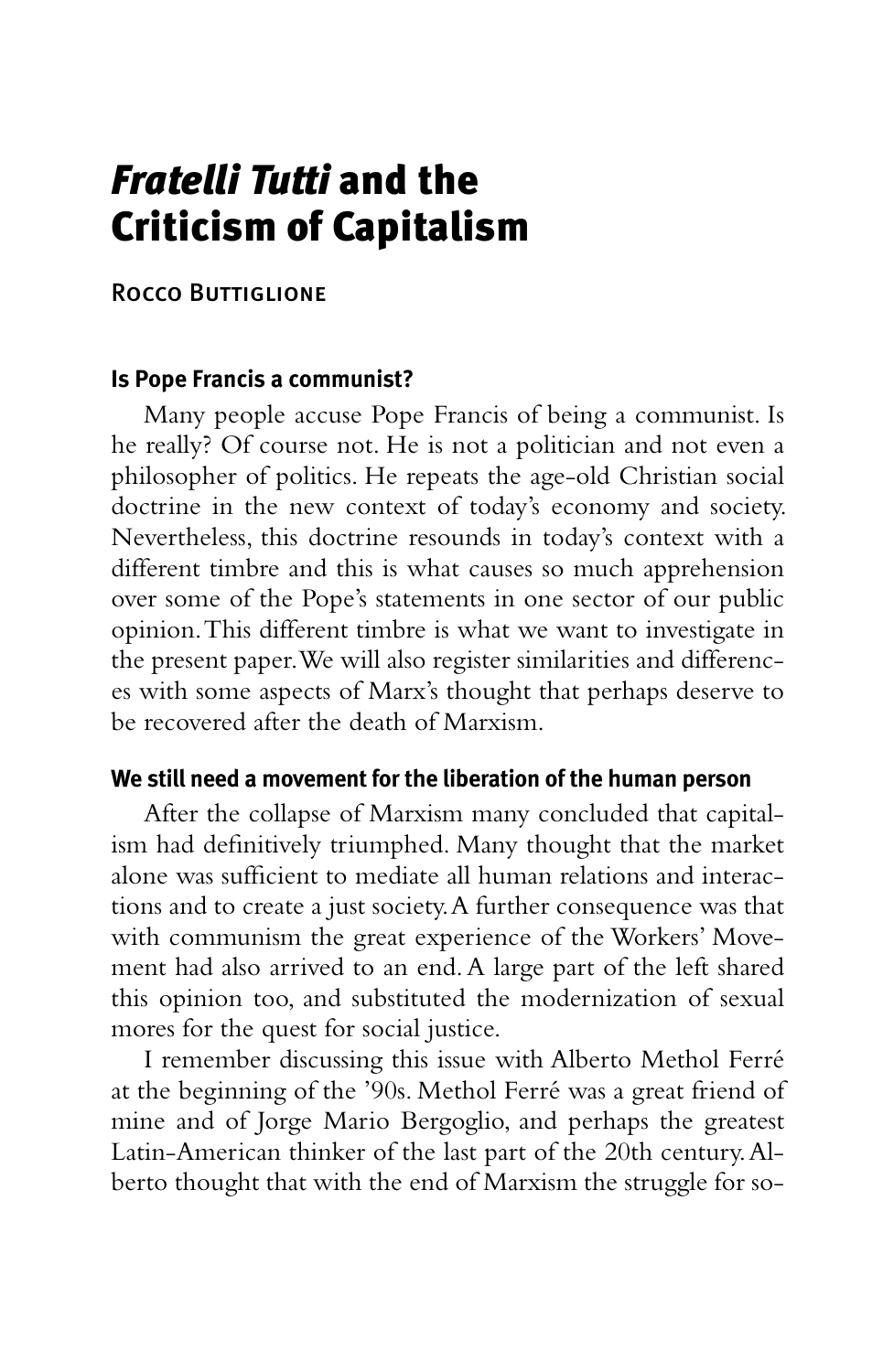cial justice and for the liberation of the oppressed was not going to cease. Marxism was wrong but the oppression of the poor was real. Marx had led the Workers' Movement into a blind alley but the fall of communism would not bring with itself the end of the Workers' Movement, but only the beginning of a new stage in its history. In this stage the Catholic Church could and should try to take the leadership of this movement.

It seems to me that this is the purpose of the Encyclical *Fratelli Tutti*.

#### **An ethical and religious criticism of capitalism**

Francis' critique of capitalism is ethical. The existing system is measured with the ethical measure of the Gospel and is found unjust. One part of mankind is starving while another part wastes an enormous amount of resources.

The system is aimed at the maximization of exchange values and not of use values, goods useful to make life better for people. Men live to make money, instead of making money in order to live. Those who are not useful for the purpose of making money are easily discarded as superfluous. They are just waste. Those who can make money participate in the circle of production and consumption, but are they happy? They are not, because they are alienated. The concept of alienation that helps us understand Francis is not that of Marx (economic alienation) but that of Wojtyła: man is really by himself (not alienated) when he is a member of a living community animated by love and reciprocal care. Man is ordered through his essence to be an "I" but also a "we". The person fulfills her ultimate destiny through an act of belonging to other persons in love. The real wealth of personal life consists in the relations of reciprocal belonging in love that have been established in the course of one's life. If we understand this then we realize the reason why the preferential option for the poor does not contradict the commandment of universal love. The system of structural sin that condemns the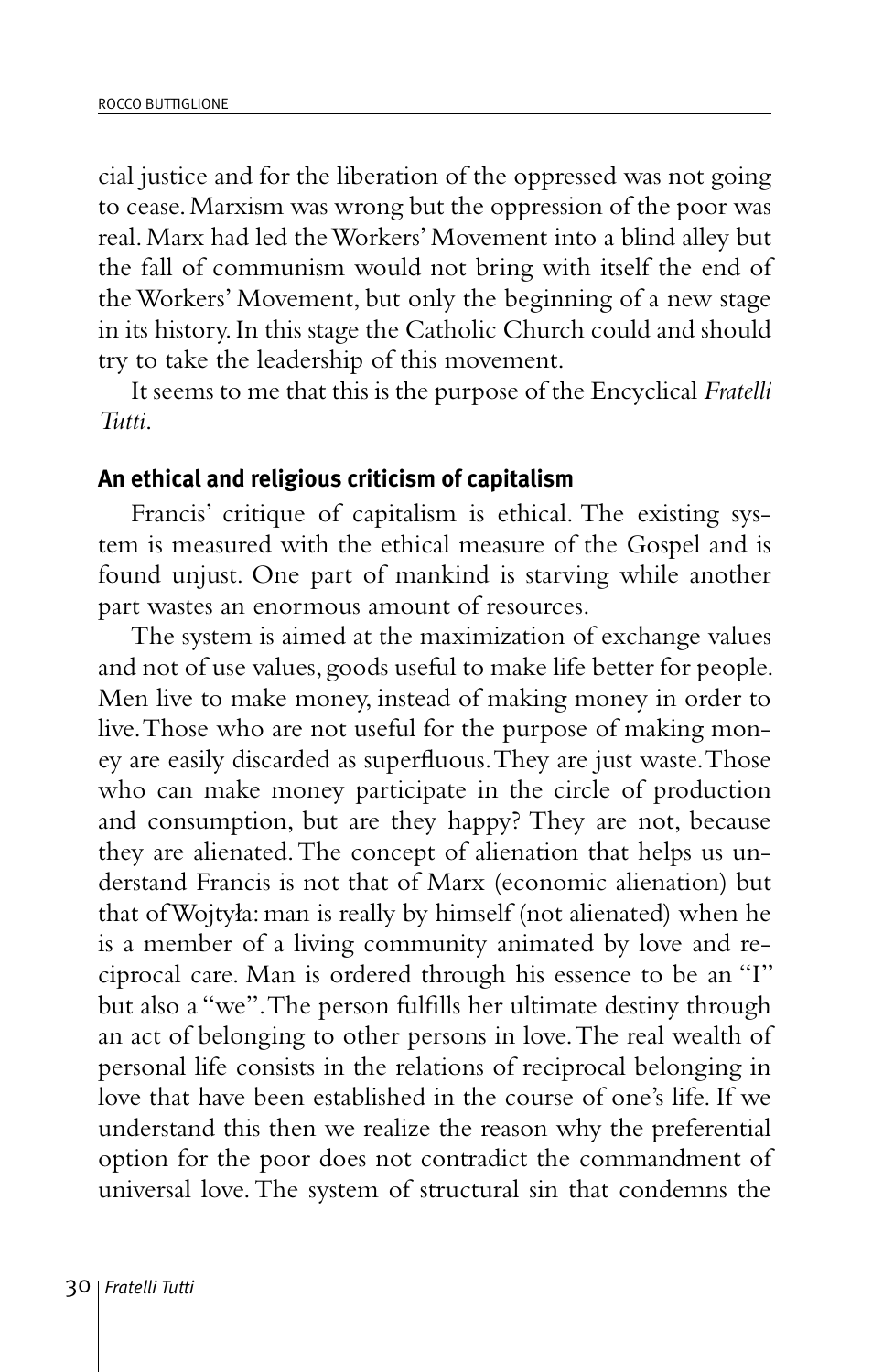poor to a life of hardship or death by starvation at the same time condemns the rich to a life of alienation and inauthenticity. Here Francis walks in the footsteps of Bartolomé de Las Casas: the great Dominican friar pitied the material plight of the Indios but was even more worried about the salvation of the souls of the Spaniards.

Francis' criticism is an immanent criticism. He is not an economist and does not propose a different model. He encourages us, however, to rethink the anthropological presuppositions of the current economy while he points out its apparent shortcomings.

The admonitions of the Pope encounter here some reflections that are growing in the world of professional economists. These reflections are not ethically motivated; rather, they arise out of the fact that the real empirical functioning of the economy does not correspond to the models proposed in the handbooks.

Let us consider one point. Francis has expressed more than once his distrust of the idea that the welfare will "trickle down" through market mechanisms and even reach the poor in the end. We have sound logical models that make us sure that the market tends to a position of equilibrium with the full employment of all factors (labor included). This a priori knowledge is however contradicted by the empirical existence of huge numbers of unemployed in many world economies. John Maynard Keynes had already observed that the model of marginalist economy works only in the long run, but in the long run we will all be dead, and workers wish to find a job in the limited time of their lives.

The model, moreover, presupposes a perfect market in which capital and labor can move freely to exploit the best opportunities without barriers of any kind and with free access to the productive factor with equal conditions. This is however not the case in the real world. Real markets are full of barriers that create monopoly or oligopoly conditions and only a sound economic policy can keep the markets open. The poor have very limited and unequal access to the market, when they have any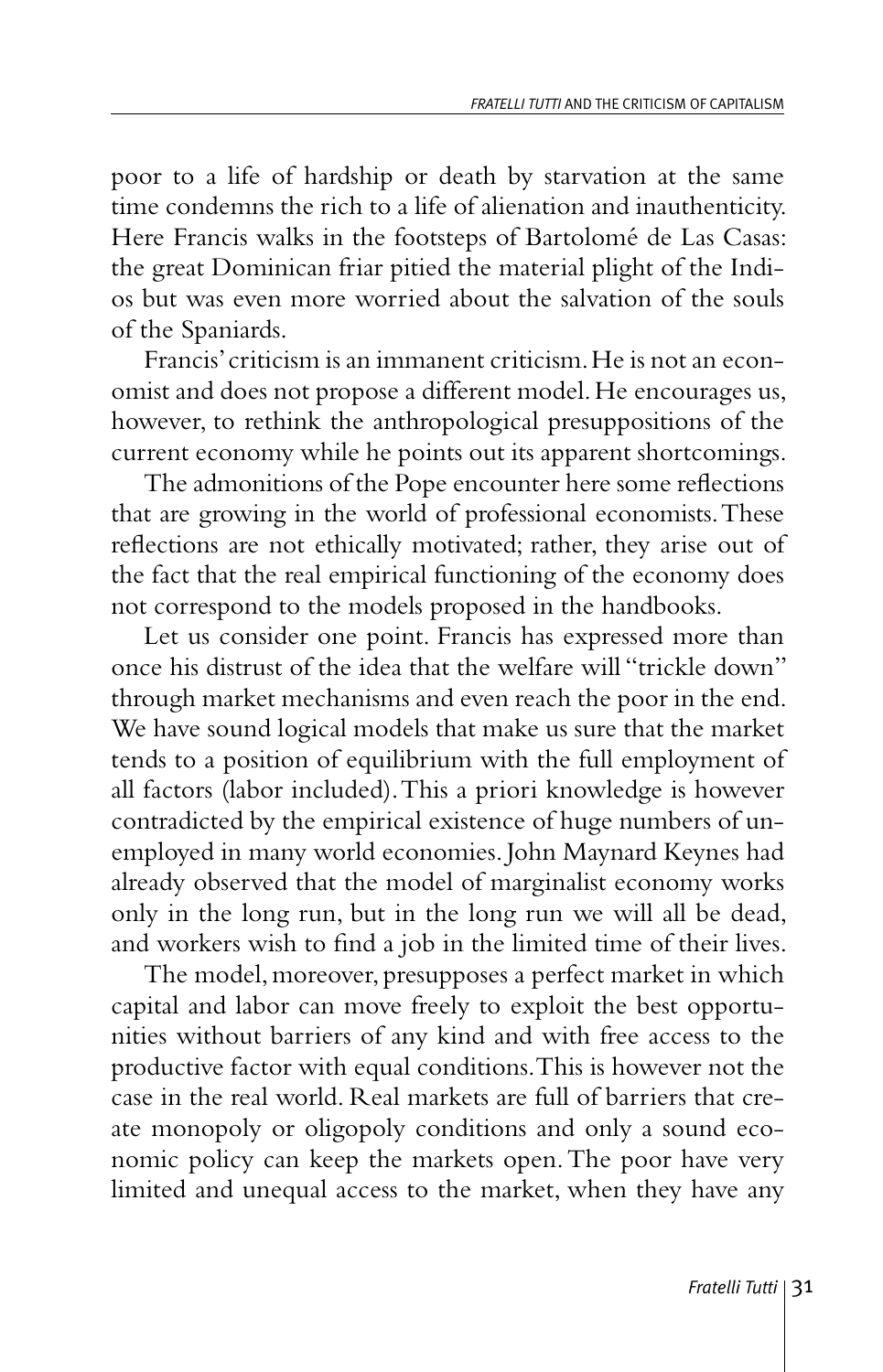and are not completely discarded. They do not possess the required skills and qualifications, they have no access to credit, very often they cannot even register their small enterprises for activity in the market.

What is the reason for this difference between the theoretical and the practical functioning of the market? The maximization of value production is one of the driving forces of real markets but not the only one. The interest of the élite to preserve their power position is an equally powerful force that shapes the real markets. The game is rigged in favor of the powerful. It is fully legitimate to demand that this disturbance be balanced by sound policies empowering the poor.

#### **Is Pope Francis against capitalism?**

If we identify capitalism with the market he is not. Pope Francis fully recognizes the positivity of market mechanisms. If we pretend market mechanism is sufficient to mediate all human interactions, the Pope will tell us that this proposition is false and may serve as an ideological cover for the manipulation of the market against the poor. Rather, he will advocate a political orientation of the market to put it at the service of the poor and of mankind at large.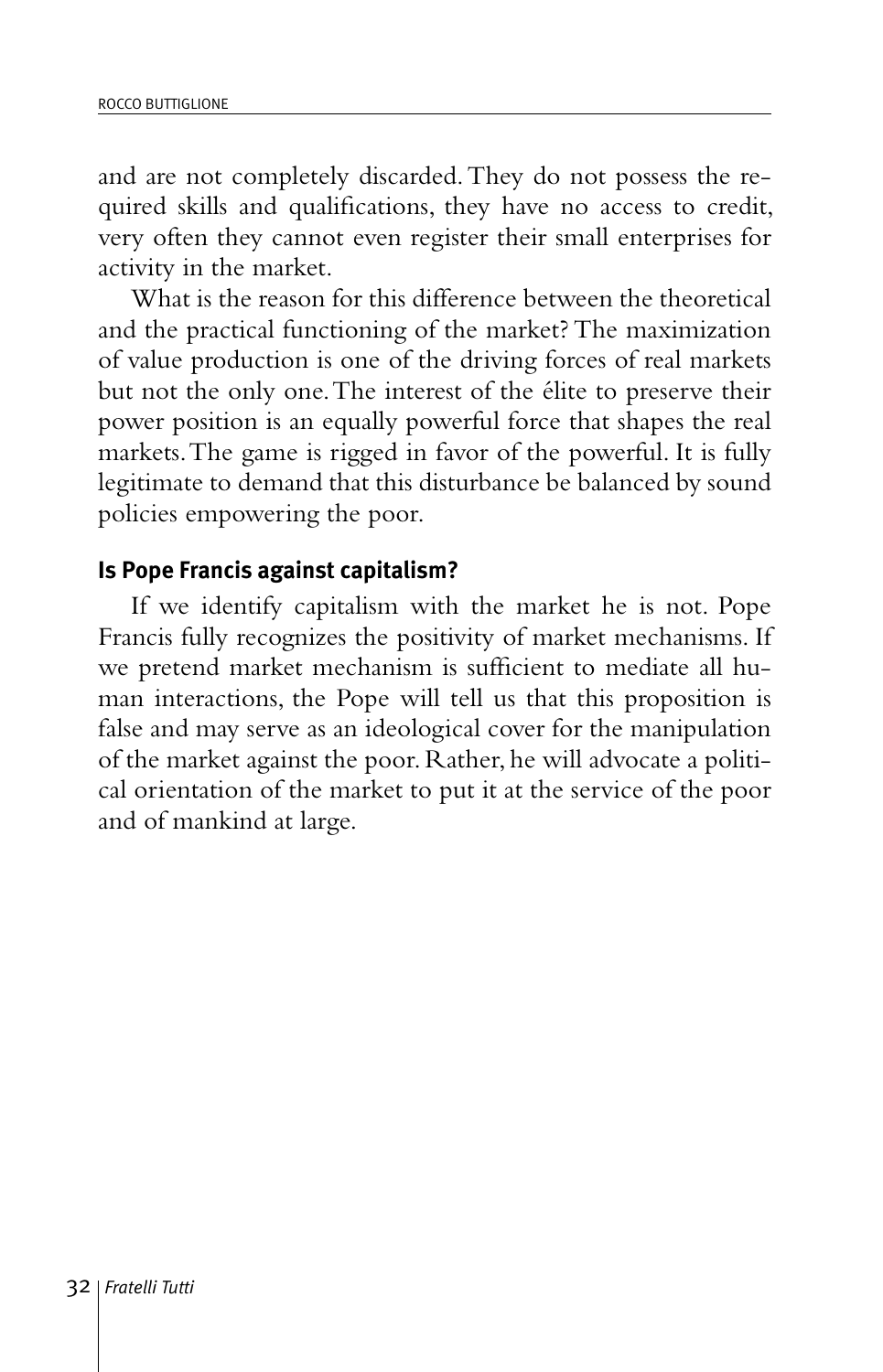# Fraternity and Social Friendship as a "Spiritual Heritage" of Pope Francis

Comment on the Encyclical *Fratelli Tutti*

#### Pedro Morandé

The encyclical *Fratelli Tutti* is a kind of "spiritual heritage" of Pope Francis, as Rafael Navarro-Vals of the Spanish Academy of Social Sciences wrote, since according to the Pope himself, it refers to "issues related to fraternity and social friendship that have always been a concern of mine. In recent years I have spoken of them repeatedly and in different settings. In this encyclical I have sought to bring together many of those statements and to situate them in a broader context of reflection" (n. 5).

Which is this broader context of reflection? Not only should we mention the irruption of the Covid-19 pandemic that has left many dead or locked down in hospitals and at home, affecting employment, commerce education and many other important social activities. To this new context also belong his frequent interreligious encounters with Orthodox Christians, Jews and Muslims, his addresses to many governments and to the United Nations, his pastoral visits to different churches and his daily sermons in Santa Marta, which are nowadays an important milestone to understand Pontifical teachings. Above all, it is important to mention his special devotion to Saint Francis of Assisi, who inspired his famous encyclical *Laudato si'* and whom the Pope venerates not only as a brother in the faith but as a father. *Fratelli Tutti* stands out: "Francis did not wage a war aimed at imposing doctrines; he simply spread the love of God... In this way he became a father to all and inspired the vision of a fraternal society. Indeed, 'only the man who approaches others, not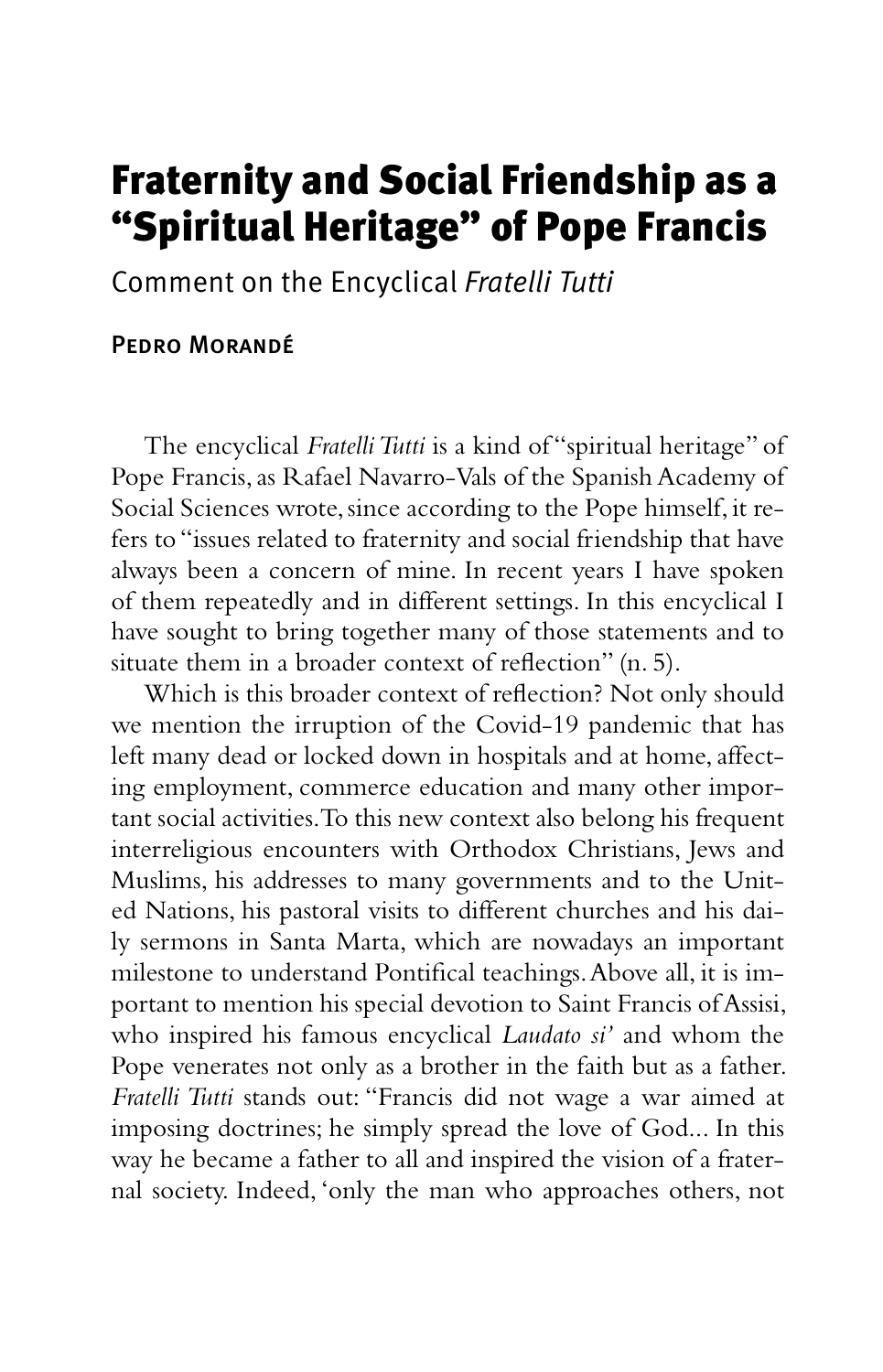to draw them into his own life, but to help them become ever more fully themselves, can truly be called a father'" (n. 4).

It seems very significant to highlight this paternal allusion of the encyclical, because it reflects the vital attitude with which the Pontifical teachings have considered social reality in many times. Often, with good or bad will, the Social Teachings of the Church have been criticized for abandoning their religious approach to concentrate exclusively on the profane. But, like his predecessors, the Pope teaches that creation cannot be addressed without considering God's action and without taking into account His deep mark left behind on His work, specially the creation of the human being, made in the image and likeness of God and called to a loving and fruitful dialogue with his Creator.

Furthermore, as the Pope points out in the above-mentioned quote, the paternal character of God does not manifest itself once and for all times but, according to the vital dynamism of His own creature, it manifests itself step by step with the maturity of its conscience and of its free response to God's invitation to dialogue. The filial condition of the human being develops in each historical circumstance. Human dynamism therefore is not separable from the paternal dynamism of God Himself.

This approach allows us to better understand anthropology but also the evolutionary character of society or, as sociologists prefer to call it, the "processual" dimension of social facts. Just as God manifests Himself paternally and creatively in human life in a progressive way, so does society structure the human phenomenon with a temporal dynamism in constant movement and adaptation to changing historical circumstances. When someone speaks of "globalization", for example, it is not referring to a phenomenon structured in a fixed and invariant way, but rather to a process that has taken several centuries to mature and remain open to the future. Therefore, the main conceptual error on understanding social reality is to be carried away by "the shadows of a closed world", as the Pope mentions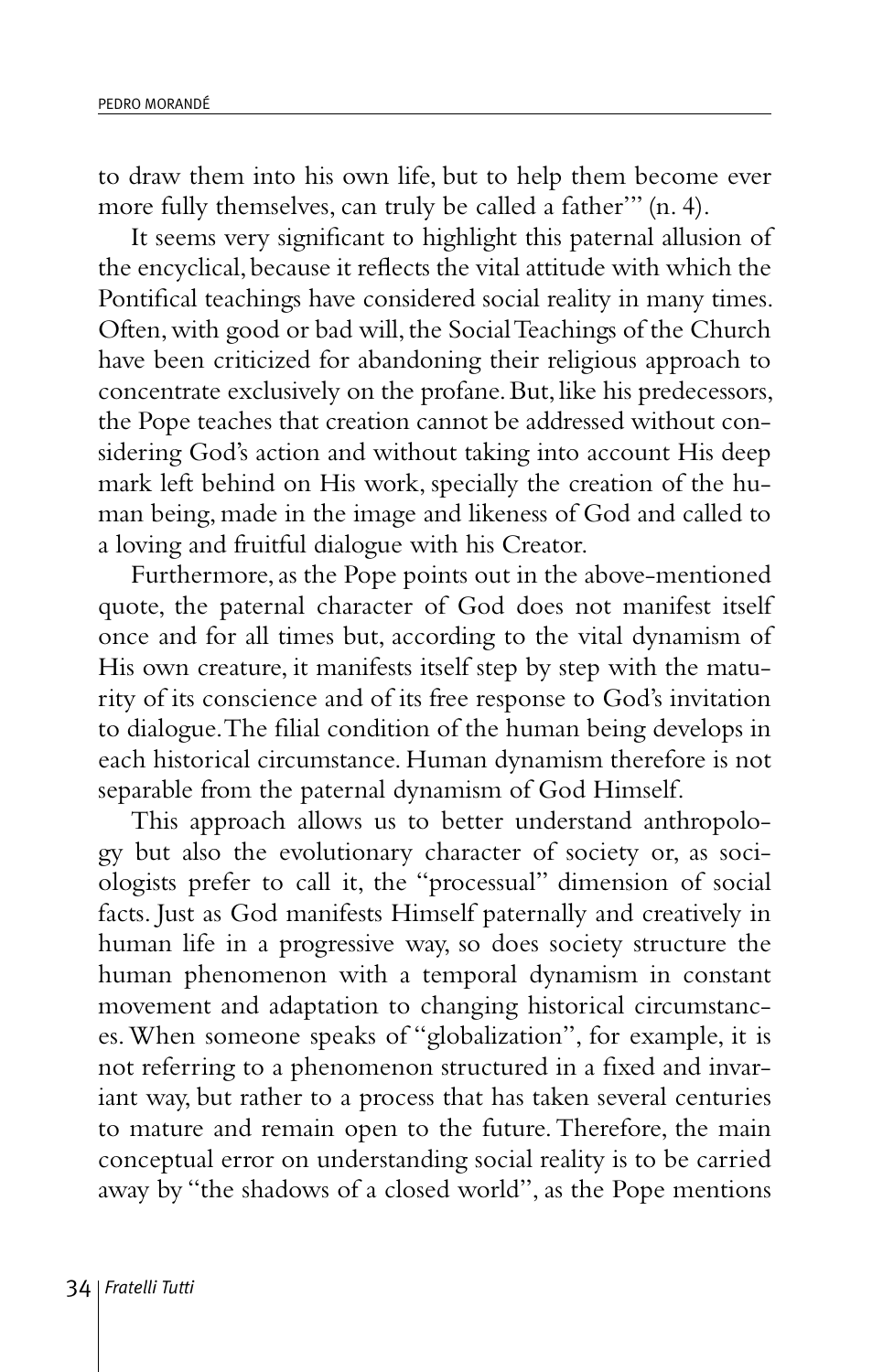in the first chapter of his encyclical. That approach manifests an ideological, normative, pedagogical, communicational and existential confinement, that is, a closure of time which hides the living mystery of God, reducing Him to one of the many idols in the forum.

What are – according to the Pope – the main shadows of this confinement? Under the generic mantle of globalization, he identifies two dynamisms, both antagonistic and convergent: the dynamics of the market and the dynamics of populism. Although from different spheres, both have managed to converge in a single great dynamic that moves the contemporary world. On the one hand, the dynamics of the market have become autonomous through the stability of financial mechanisms, which increasingly regulate social expectations, regardless of the particular and collective rights recognized to economic actors. On the other hand, the dynamism created by the demands of the population for public and private benefits regarding their living standards, the social security of unemployment, the situation of retirement, the population aging, the extension of education, of secure housing and many other demands have become more acute. Some of them have generated populist tendencies, very violent at times, which, far from protecting personal rights, have been used for conjunctural purposes not accordingly with people's well-being.

Both dynamisms tend to contradict, even though at times they also converge and mutually support each other in the use of violence, as it has occurred in the realm of migratory population, in the pressure over prices and in the control of the pandemic virus last year. Anyway, according to the Pope, the contradiction between both dynamisms represents one of the greatest social tensions in the present, far beyond the ideological and geostrategic debate of the world powers.

Although the encyclical has focused on the two above-mentioned mechanisms considered most relevant to human wellbe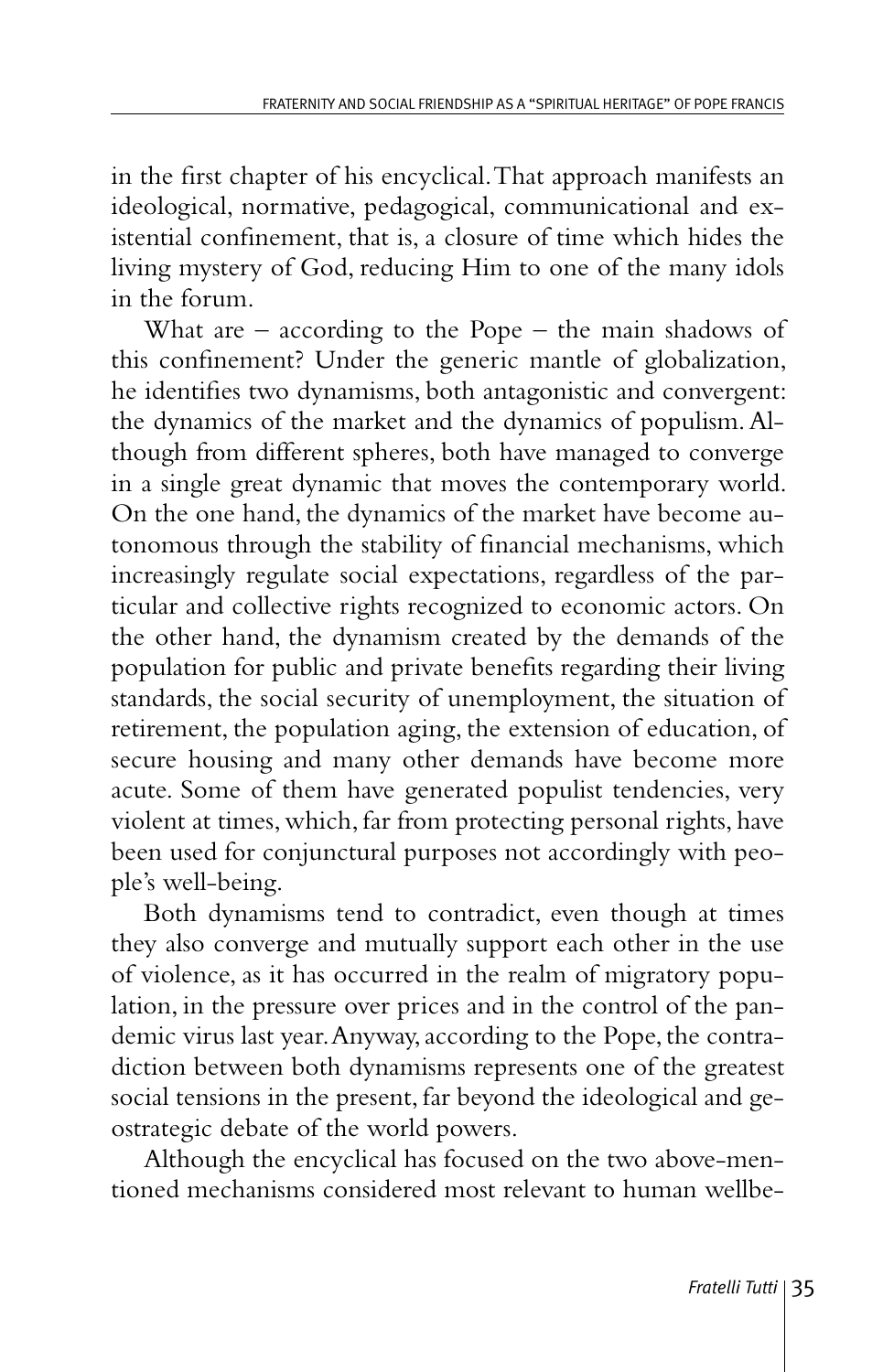ing today, it could be said that other analogous mechanisms go through the governance of the social order as a whole, such as planned reproduction of human beings, science, public health and education policies, massive public and private media net connections and many other social issues that have been formed throughout the centuries with the evolution of society. Sociologists usually refer to all of them as the emergence of a functional differentiated society, in which people count according to the function they fulfill in a certain subsystem without regarding the functions they significantly fulfill in others. The resulting disaggregation is valid for society as a whole, particularly for its governance, for the lack of trust among people, for the warranty of social order. This cultural tendency is indeed more important nowadays for the integrity of each and every person having difficulties to rebuild the unity and the truth of the self. In family and among friends, which are both not functional systems, the self still seems possible, but equally subjected to the tensions of the functional order.

Following the terminology at hand, the Pope calls this functional disaggregation "deconstructionism" (n. 13), pointing out that it generates a throwaway culture, since it abandons or discards ordinary people when weak, sick, disabled, unemployed or stateless. They have to live in a world being sometimes victims of political and institutional violence or unable to defend themselves against it. For the Pope, an emblematic example of these "shadows of confinement" has been present for years in the migratory phenomenon, both in Europe and in other parts of the world, making evident how economic, political and cultural tensions are imposed on helpless people, both in their countries of origin and in destination countries.

But in a certain way, and as a result of the tensions described above, all human beings have become migrants in their respective countries. That is why the Pope emphasizes that it is not enough to generically demand justice and equality. Fraternity,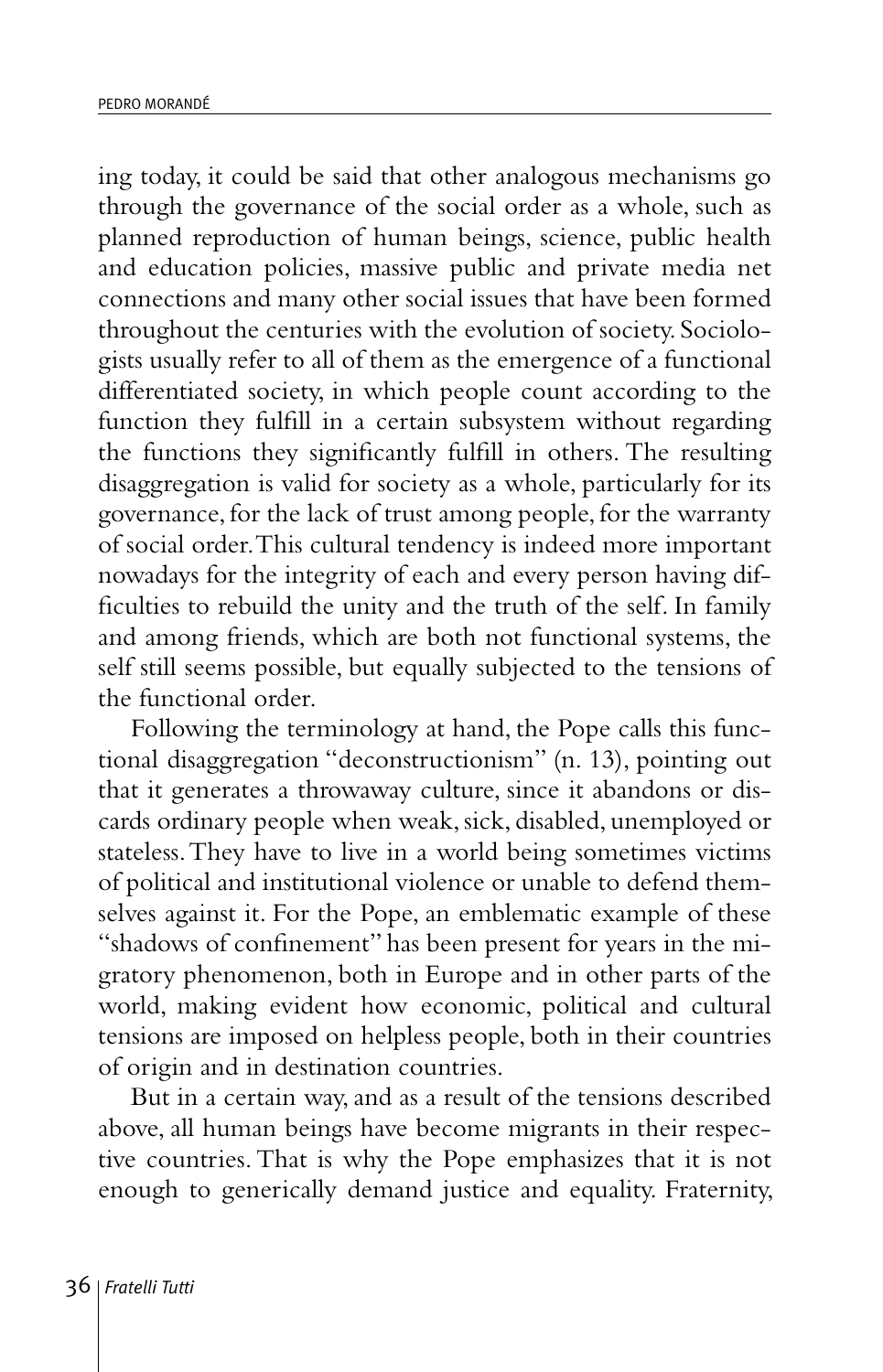social friendship and interhuman valuation which is possible in the local sphere, in face-to-face relationships, as often happens in the relationship between men and women, in families, in schools and in all cultural institutions, are urgently required. The expressions "fraternity" and "social friendship" not only define a small area of human scale interaction outside social complexity, but above all a dynamism, a development which drives and stimulates human potentialities, and the desire for a shared future. Friendship combats the indifference observed among those who consider themselves mainly as instruments for economic or political projects and are deprived of being protagonists of their own lives. In return, it offers participation in a shared life.

Universal brotherhood is undoubtedly a proposal for peace and justice, as has been the constant inspiration of the magisterium of all Popes after Vatican II and certainly of the present Pope. It can be said that this renewed vision also represents a great advance in the formulation of the Social Doctrine of the Church, insofar as the traditional ideological discussion of reference between liberalism and Marxism is subsumed in a broader reflection on the objective social mechanisms that condition the development of human existence in the context of a more globalized and interdependent world. This requires a deeper understanding of God's Plan at these moments in history. It requires, above all, a vision and experience of God in whom fraternity is founded as a sign of His fatherhood. That is also the reason why the Pope concludes his encyclical with a deep prayer to God as the common Father of mankind.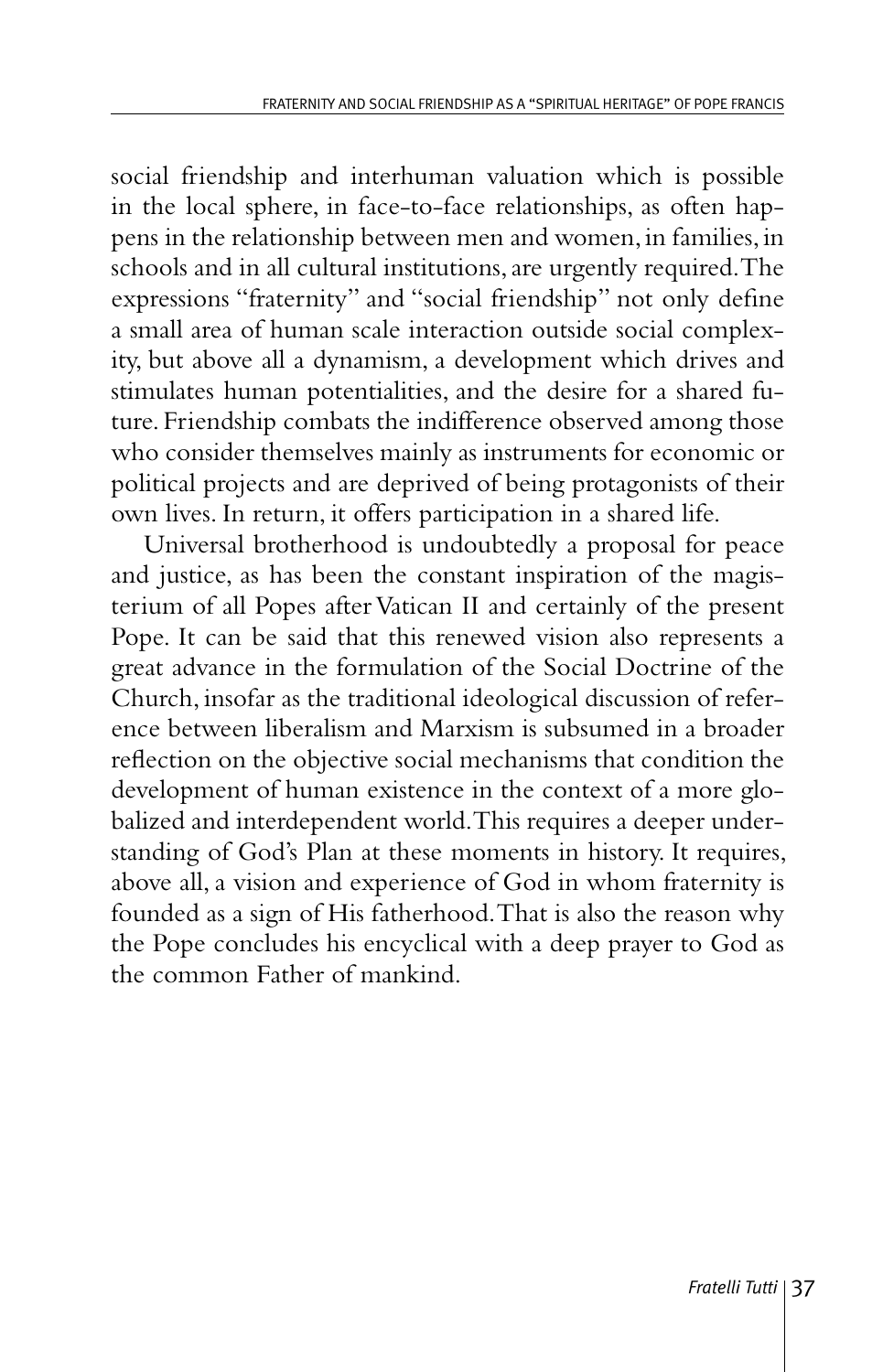# Fraternity Takes Concrete Form in Generating Relational Goods

#### Pierpaolo Donati

#### **Abstract**

Fraternity, understood as an interpersonal relationship between two or more subjects, is expressed and made concrete in a specific type of goods: relational goods. Relational goods are born on a micro level in the lifeworlds (primary relational goods), but then they can originate forms of civil associations and organizations at a meso level (secondary relational goods), thus contributing to giving a specific configuration to an entire community or society. This contribution aims to explain this important way of considering and making operational the meaning of fraternity which is at the heart of Pope Francis' encyclical *Fratres Omnes*. To understand the role of relational goods in creating a fraternal society, we must start from the observation that modern society, typically Western, was built on the basis of the principles of (individual) freedom and equality (between individuals), putting aside the principle of *fraternité*. But a society like this has limits that lead it to self-defeat. Freedom and equality require the *'third'*, i.e. fraternity, otherwise they fall into *lib/ lab* systems which generate inequalities and threaten fundamental human rights.

## **Premise**

Fraternity, understood as an interpersonal relationship between two or more subjects, is expressed and made concrete in a specific type of social goods: relational goods. Relational goods are born on a micro level in the lifeworlds (primary relational goods), but then they can originate forms of civil associations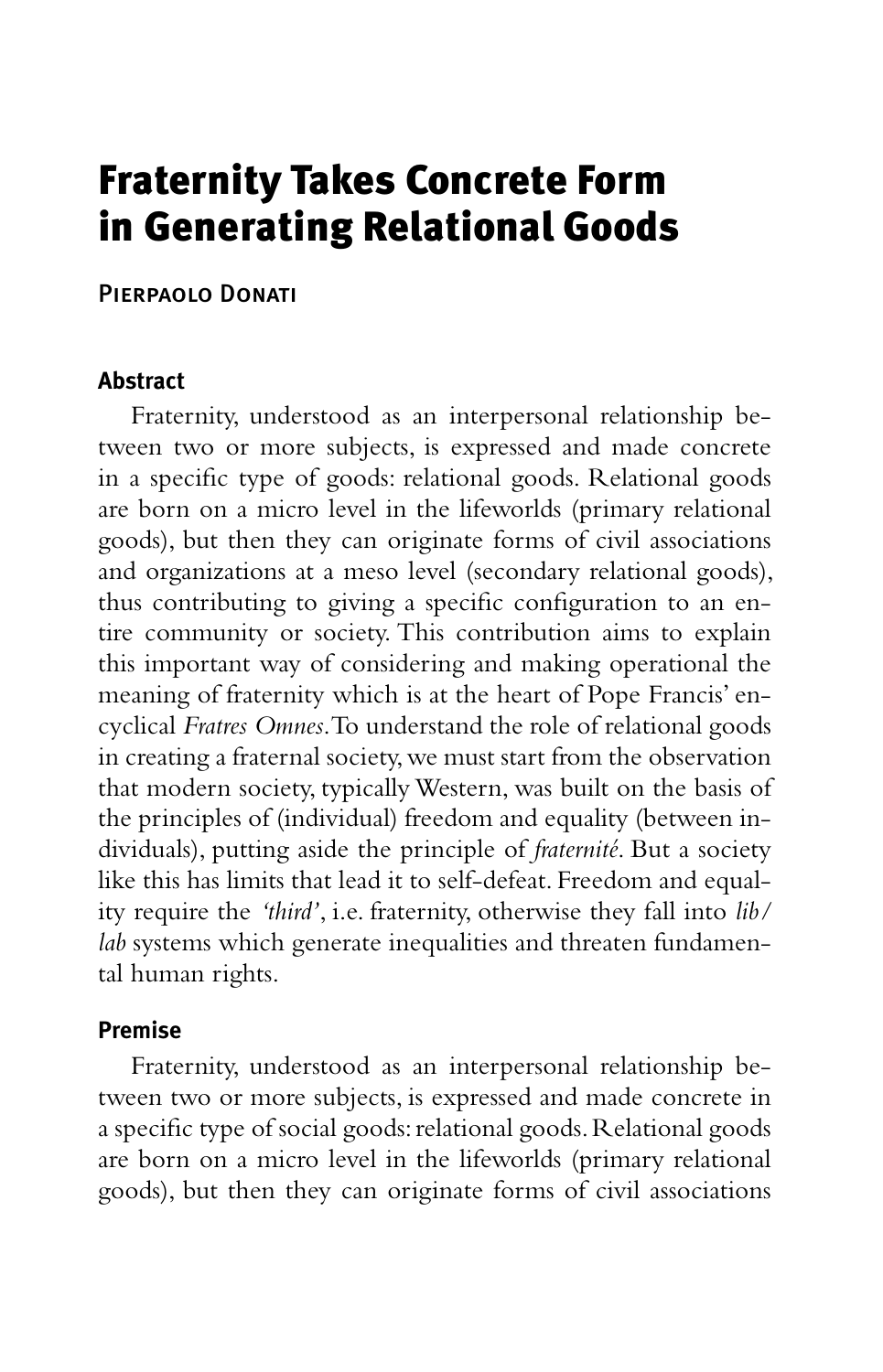and organizations at a meso level (secondary relational goods), thus contributing to giving a specific configuration to an entire community or society. This contribution aims to explain this important way of considering and making operational the meaning of fraternity which is at the heart of Pope Francis' encyclical *Fratres Omnes*.

We are brothers in that we have one Father. It is an ontological reality. On the sociological level, however, there is the problem of *recognizing* this reality. Someone argues that the sense of fraternity is innate in human beings, but I must observe that we cannot derive fraternal action from simple ontology. It is enough to remember the story of Abel and Cain, or Jacob and Esau, to realize it. If, as I believe, there is the problem of how human persons come to recognize their brotherhood, we must account for it on the cognitive level and on social practices. Certainly the sense of fraternity develops in the family among its children, and therefore it is in the socialization processes that the answer to the problems of recognition must be sought. However, the empirical fact of being brothers and sisters in a family is not enough, it is necessary to become aware that living fraternity well is not only a duty towards those who share blood ties or other primary ties, but it is a necessary way to humanize ourselves and social relations with others in general. The recognition of this reality, that is, of the universal sense of fraternity, occurs in the generation and enjoyment of what I call relational goods (Donati 2019a, 2019c), which are understood and practiced beyond the family and social circles with relatives and friends, that is, also with the strangers we meet in social life. Therefore, if it is true that we are ontologically brothers, the task of recognizing this reality depends on the socialization processes that lead people to recognize and practice relational goods.

To understand the role of relational goods in creating a fraternal society, we must start from the observation that modern society, typically Western, was built on the basis of the princi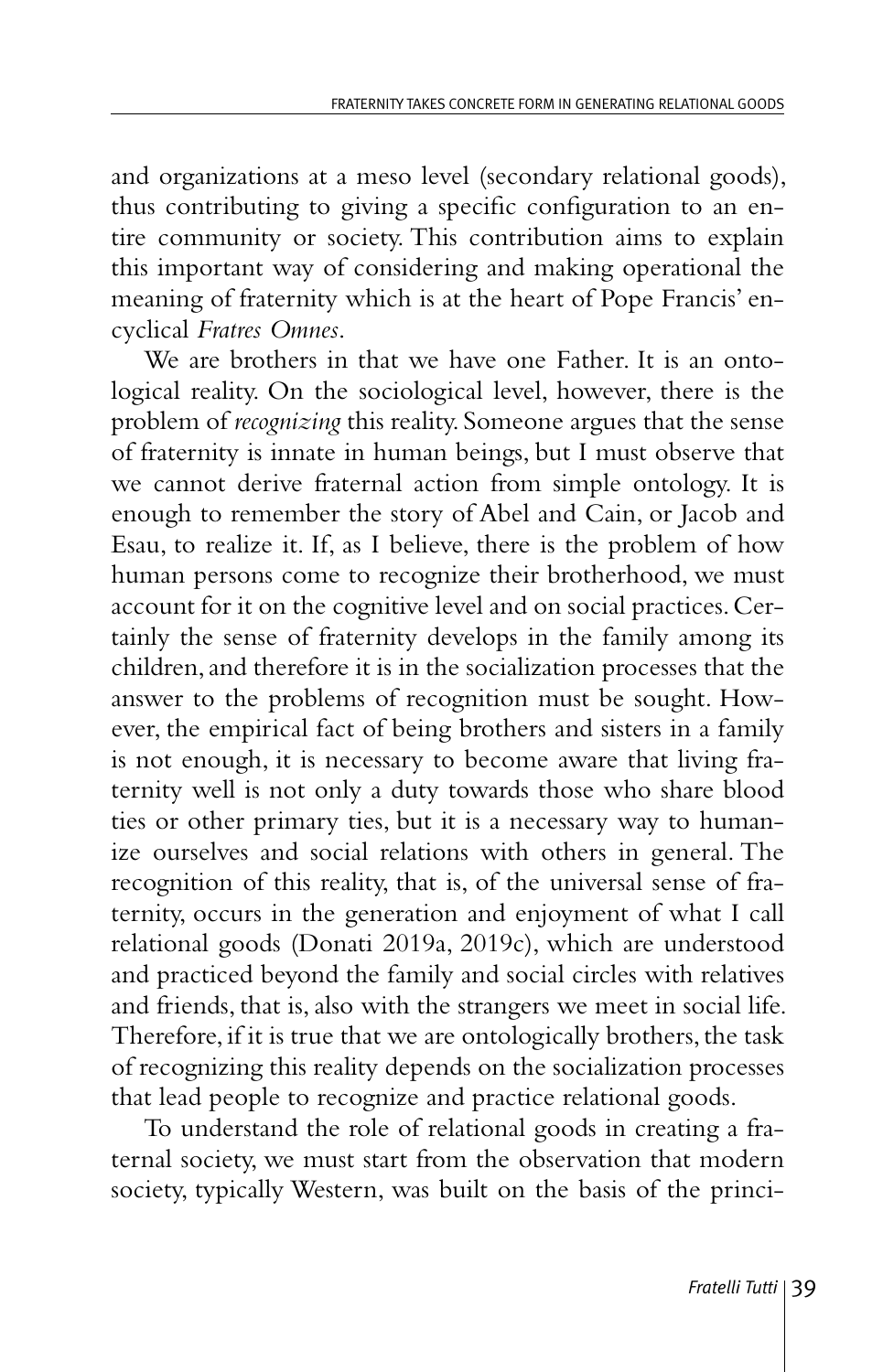ples of (individual) freedom and equality (between individuals), putting aside the principle of *fraternité*. But a society like this has limits that lead it to self-defeat. Freedom and equality require the *'third'*, fraternity, otherwise they fall into *lib/lab* systems (Donati 2021), full of inequalities and violations of fundamental human rights.

It is important to underline that fraternity is not an outcome emerging from the interactions between freedom (*lib*) and equality (*lab*), but is an autonomous and *sui generis* Third, which has its own origins that are not found either in the market or in the state, but in the life-worlds of civil society.

At stake is the conception of what a good life is all about. In this contribution I start by asking myself the following question: in which ways and why do hypermodernized societies change the concept and practices of the 'good life'? What are the prospects for the near future? Human happiness is being redefined as the possibility of enjoying opportunities that present themselves in contingent situations. From a sociological viewpoint, it becomes a matter of analyzing who offers these opportunities, how they are used, and what effects they produce.

I argue that there are three main sources offering opportunities: the *lib/lab* systems, a global communication matrix of an impersonal nature, and new collective subjects of civil society organized in social networks. The opportunities afforded by these three sources are selected on the basis of a multiplicity of logics (individualistic, systemic, or relational). I claim that these different moralities of the good life are generated according to different ways of addressing the relation between 'the social' and 'the human', and, more generally according to the diverse ways of considering social relations as the decisive reality fostering human fullfilment. In the end, I argue that, in a society conceived as a field of opportunities, the discriminating factor of 'living well' becomes the relational or non-relational nature of the good that is sought and realized by the acting subjects. This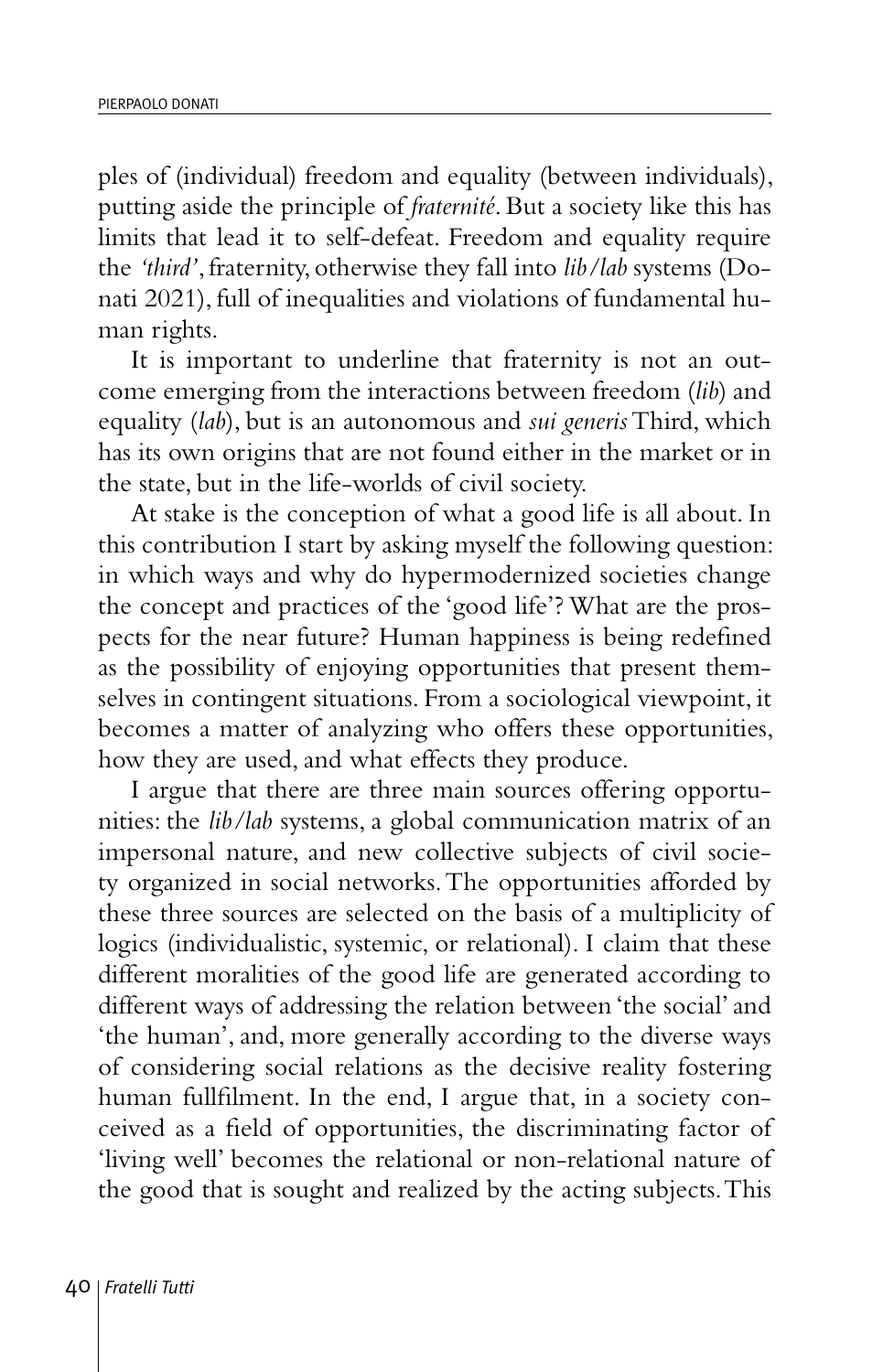guiding idea is what supports a relational economy and relational social work in dealing with welfare and well-being issues. The good life becomes a matter of the modalities with which agents and social networks produce their relational goods or, vice versa, engender relational evils. The social economy, understood as a humanistic economy based on the political regulation of the market by the political-administrative system (as it has been understood so far: Lutz ed. 1990, 1999), has not worked due to the misunderstanding of the relational nature of social goods. The common good has often been conceived as a 'total', holistic entity, basically an aggregate good, rather than as a relational good in the proper sense (Donati 2012).

As Benedict XVI wrote in the encyclical *Caritas in Veritate*, we need a new way of thinking that "requires a *deeper critical evaluation of the category of relation*" (≠ 53). Love is not just a beautiful feeling of affection, but *a real social relationship*: "love is not merely a sentiment. Sentiments come and go. A sentiment can be a marvellous first spark, but it is not the fullness of love. Earlier we spoke of the process of purification and maturation by which *eros* comes fully into its own, becomes love in the full meaning of the word. It is characteristic of mature love that it calls into play all man's potentialities; it engages the whole man, so to speak" ( $\neq$  17).

Love is ignited by good feelings, but it needs to grow in a relationship and as a relationship to others: this is the relational good. In the words of Benedict XVI in the encyclical *Caritas in Veritate*:

"It [charity] gives real substance to the personal relationship with God and with neighbour; it is the principle not only of micro-relationships (with friends, with family members or within small groups) but also of macro-relationships (social, economic and political ones)" ( $\neq$  2) (...) "Truth frees charity from the constraints of an emotionalism that deprives it of relational and social content, and of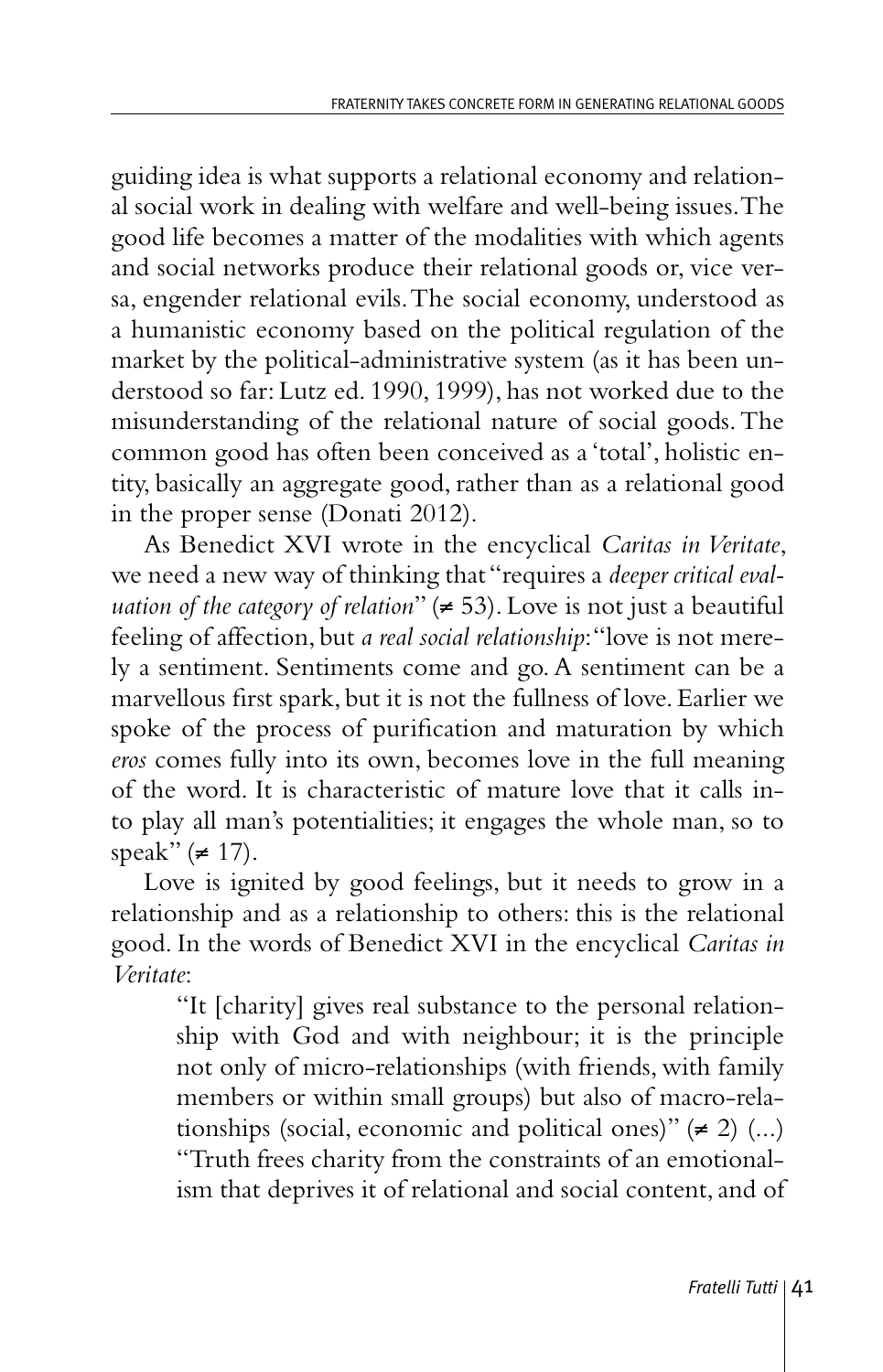a fideism that deprives it of human and universal breathing-space."  $(\neq 3)$  (...) "Without truth, charity is confined to a narrow field devoid of relations" (≠ 4) (...) "The *earthly city* is promoted not merely by relationships of rights and duties, but to an even greater and more fundamental extent by relationships of gratuitousness, mercy and communion. Charity always manifests God's love in human relationships as well"  $(\neq 6)$  (...) "The sharing of goods and resources, from which authentic development proceeds, is not guaranteed by merely technical progress and relationships of utility, but by the potential of love that overcomes evil with good (cf. Rom 12:21), opening up the path towards reciprocity of consciences and liberties" ( $\neq$  9) (...) "In this way it will be possible to experience and to *steer the globalization of humanity in relational terms, in terms of communion and the sharing of goods*" (≠ 42) (...) "Thinking of this kind requires a *deeper critical evaluation of the category of relation*. This is a task that cannot be undertaken by the social sciences alone, insofar as the contribution of disciplines such as metaphysics and theology is needed if man's transcendent dignity is to be properly understood. As a spiritual being, the human creature is defined through interpersonal relations. The more authentically he or she lives these relations, the more his or her own personal identity matures. It is not by isolation that man establishes his worth, but by placing himself in relation with others and with God. Hence these relations take on fundamental importance. The same holds true for peoples as well. A metaphysical understanding of the relations between persons is therefore of great benefit for their development"  $(\neq 53)$  (...) "The theme of development can be identified with the inclusion-in-relation of all individuals and peoples within the one community of the human family, built in solidarity on the basis of the fundamental values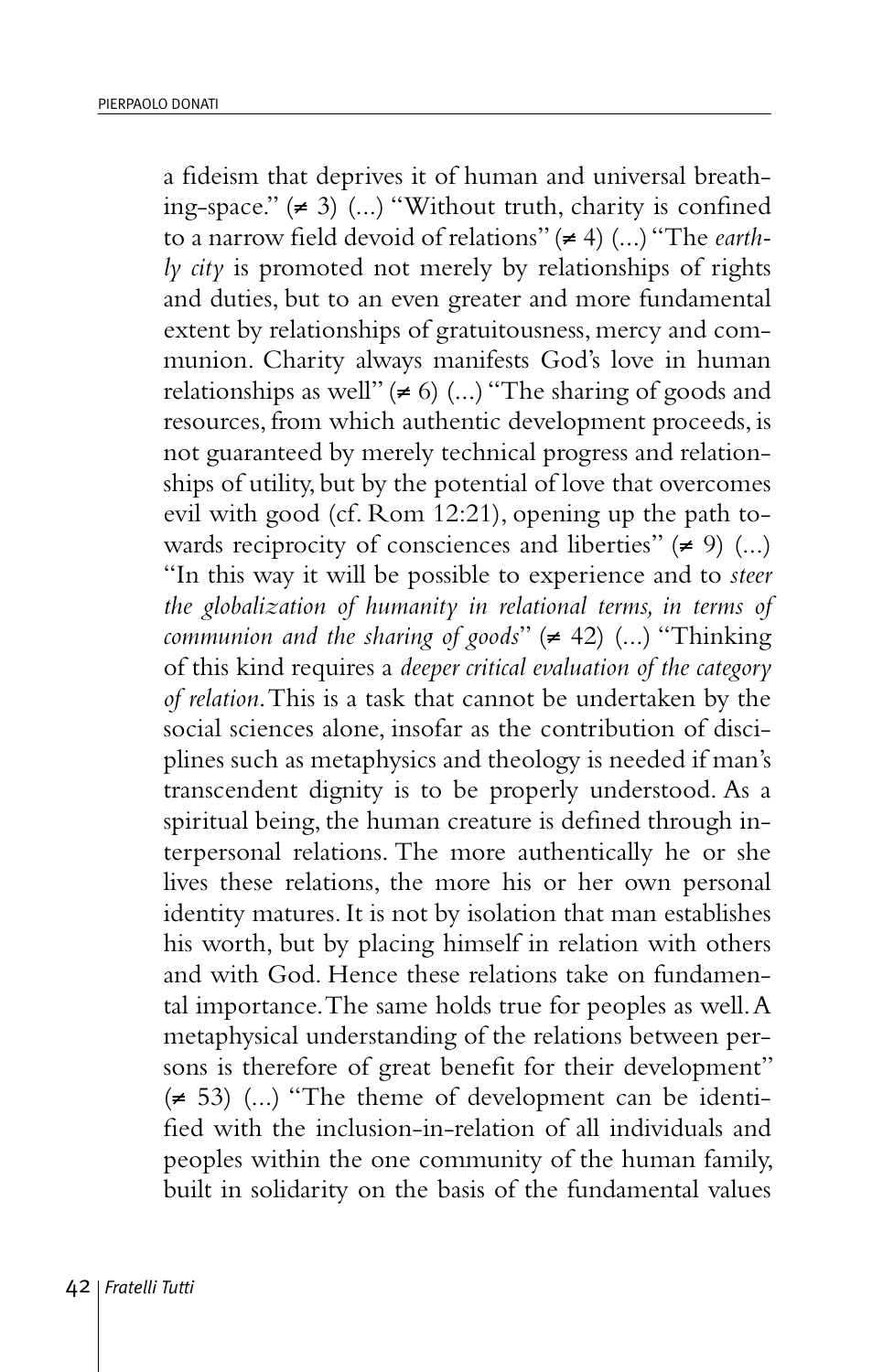of justice and peace" (≠ 54) (...) "The Christian revelation of the unity of the human race presupposes a *metaphysical interpretation of the "humanum" in which relationality is an essential element*" (≠ 55) (...)

It is in continuity with this perspective that we need to read the great message of Pope Francis' *Fratres Omnes*:

No one can experience the true beauty of life without relating to others, without having real faces to love. This is part of the mystery of authentic human existence. "Life exists where there is bonding, communion, fraternity; and life is stronger than death when it is built on true relationships and bonds of fidelity. On the contrary, there is no life when we claim to be self-sufficient and live as islands: in these attitudes, death prevails  $(\neq 87)$  (...)

Nor can I reduce my life to relationships with a small group, even my own family; I cannot know myself apart from a broader network of relationships, including those that have preceded me and shaped my entire life. My relationship with those whom I respect has to take account of the fact that they do not live only for me, nor do I live only for them. Our relationships, if healthy and authentic, open us to others who expand and enrich us  $(489)$  (...) charity finds expression not only in close and intimate relationships but also in macro-relationships: social, economic and political  $($   $\neq$  181) (...) wellspring of human dignity and fraternity is in the Gospel of Jesus Christ. From it, there arises, for Christian thought and for the action of the Church, *the primacy given to relationship, to the encounter with the sacred mystery of the other*, to universal communion with the entire human family, as a vocation of all  $(277)$ 

The thesis that I would like to argue here from the point of view of the social sciences, in the light of a sound relational theory, is that relational goods such as mutual trust, cooperation, solidarity, peace, and social friendship are created through social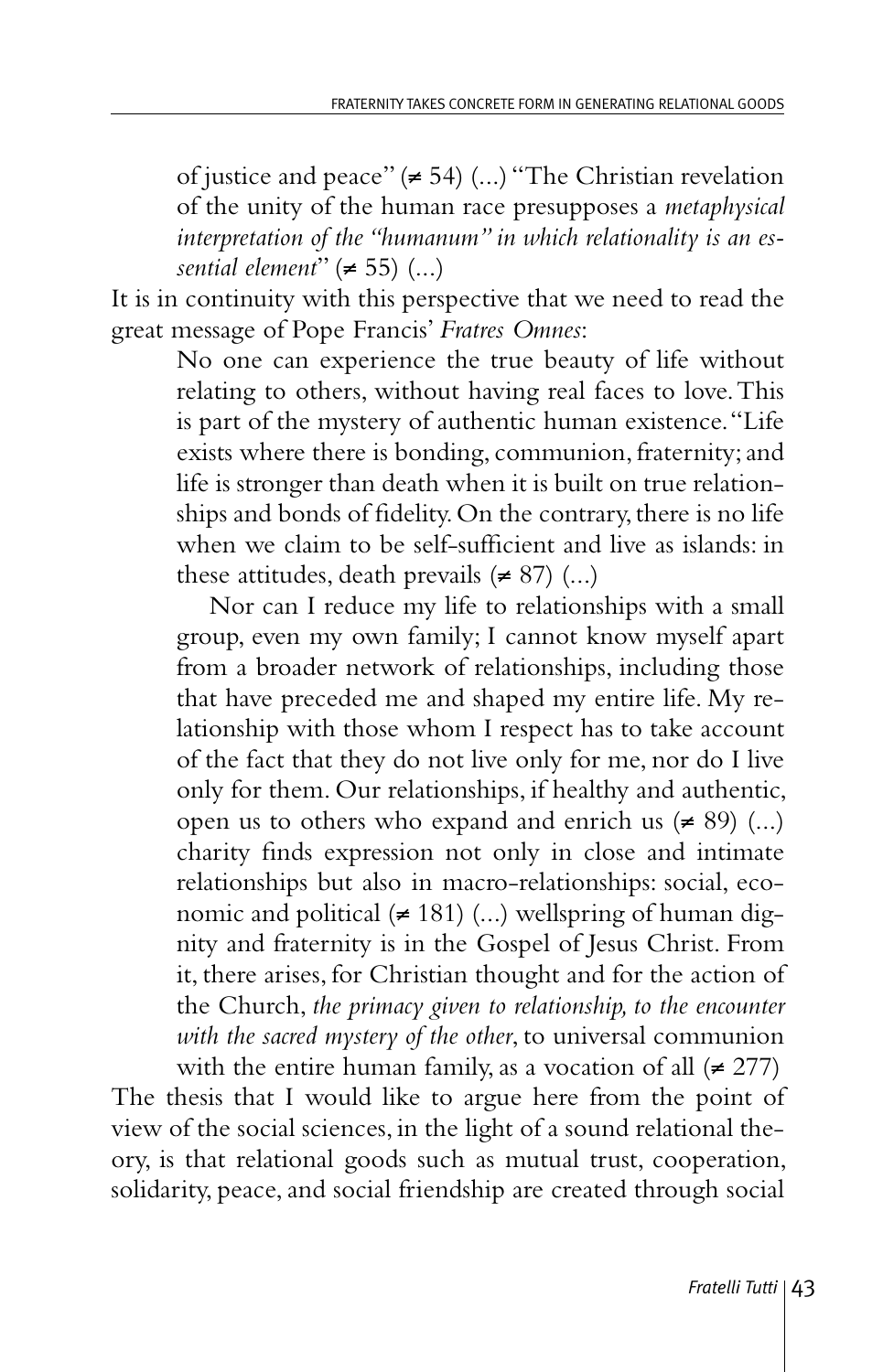relations inspired by the principle of reciprocity. With a warning: reciprocity is not a relationship of utility (it is not a *do ut des*), but it is the social rule that supports a symbolic mutual exchange of goods, having a subsidiary and supportive character not only for dyadic relationships, but also for wider communities. Reciprocity makes the virtue of charity social, that is relational. The Good Samaritan does a good personal deed, but that deed must be read and interpreted as part of a circuit of gifts extended by the I-You dyad to the collective relationship involving a We, from small communities, such as a family, to international relations. *On a practical level, fraternity is a relationship that leads to the extension of personal/individual charity to a wider social network as a relational good, by practicing reciprocity as mutual support between people.*

#### **What is a 'good life'?**

My argument is that in a society conceived as a field of opportunities, the discriminating factor of 'living well' becomes the relational or non-relational nature of the good that is sought and realized by the acting subjects. It is a matter of clarifying the modalities with which the good is generated and which effects follow from it. The proof of this argument consists in giving evidences that there exists a specific logic of opportunities that is capable of realizing a 'society *of* the human', i.e. social forms in which, whatever the means used to realize social relations, the latter can be generated only by subjects who are actively oriented to each other according to a supra-functional sense (Donati and Archer 2015). This is a society in which, from the standpoint of relational realism, the good life coincides with the creation and enjoyment of relational goods.

I am interested in shedding light on practices that are inspired by a realist utopia that uses opportunities in order to realize a *modus vivendi* that allows people to enjoy relational goods in different social spheres. In short, I would like to highlight the social forms of the good life generated in social contexts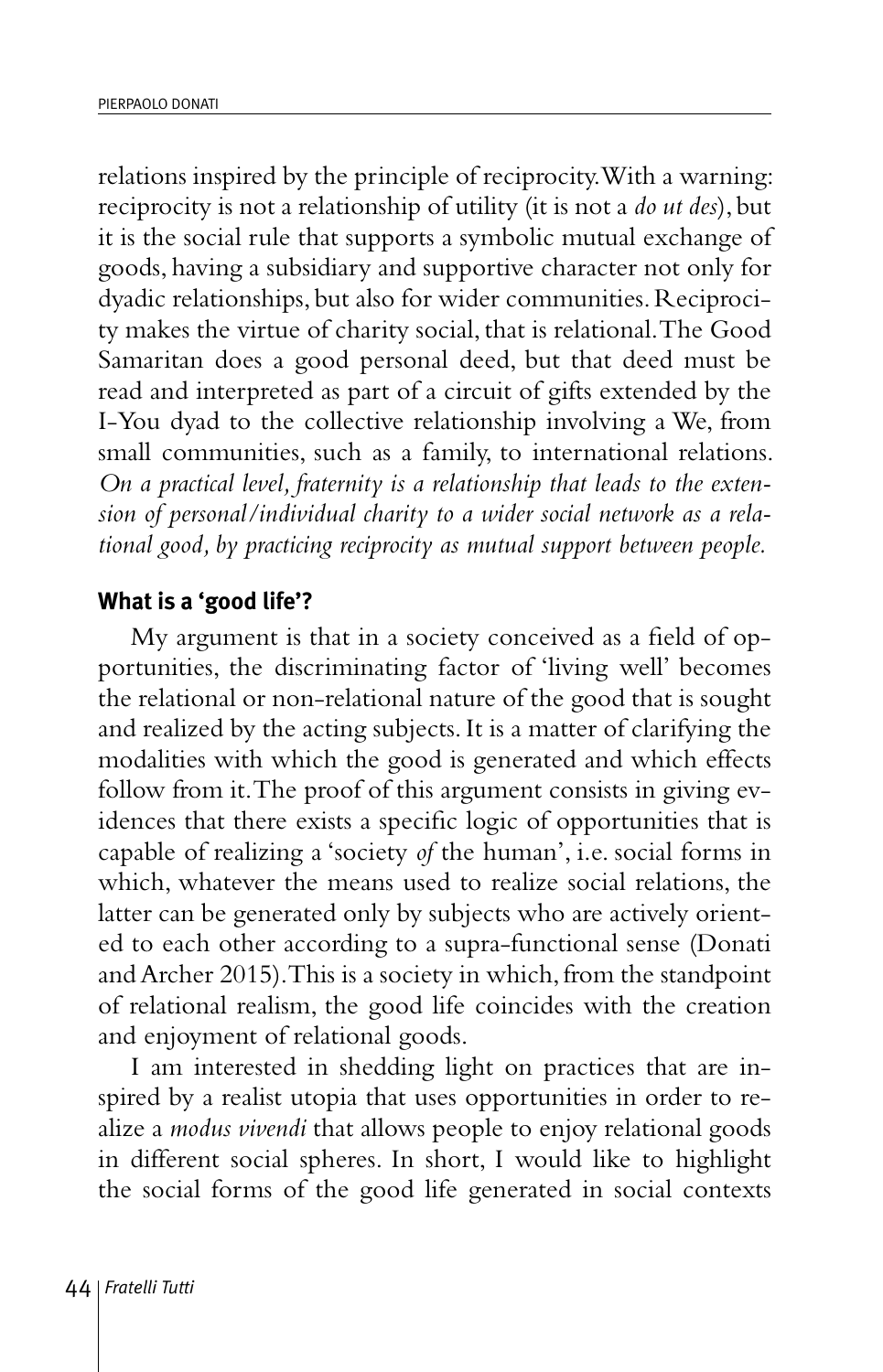that are capable of including new life opportunities within the social relations that orient our conducts of life toward an 'agonistic sociability'. This oxymoron alludes to the fact that, instead of encouraging citizens to bracket their moral and cultural disagreements, we have to cultivate oppositional yet respectful, i.e. relational, civic and political practices. In the field of social services, this means developing relational social work. In short, I argue that a flourishing civil society, on which a civil democracy is grounded, can be fostered by those social networks that are able to generate competing relational goods.

## **Old and new visions of human happiness**

There are two alternative views on what human happiness might be, which have prevailed over the centuries: a *hedonic* idea of happiness and a *eudemonic* one.

For the hedonic conception, happiness is the result of avoiding pain and seeking pleasure, the key concept of all utilitarian schools, in both its individual and aggregated forms. Social relations are considered as 'entities' that can bring pleasure or pain as other 'objects' do.

On the other hand, we find the eudemonic view, which, apart from being more theoretical and holistic, takes a different view of human relationality. It considers happiness as a more complex concept, not strictly limited to attaining pleasure. Happiness is something like flourishing human living, a kind of living that is active, inclusive of all that has intrinsic value. It is the ultimate goal of human life and an indirect result of the practice of virtue.

I will focus on the latter conception, starting from Aristotle, who claims that pleasure is an *enérgeia* of the human body and mind, whereas happiness is the *enérgeia* of a human 'being a human' (Aristotle, *Nicomachean Ethics*, Book X, chapters 1-5). Aristotle understood human happiness on two levels.

On the individual level, as the satisfaction of the human being's natural needs (physical, psychological, and sociocultur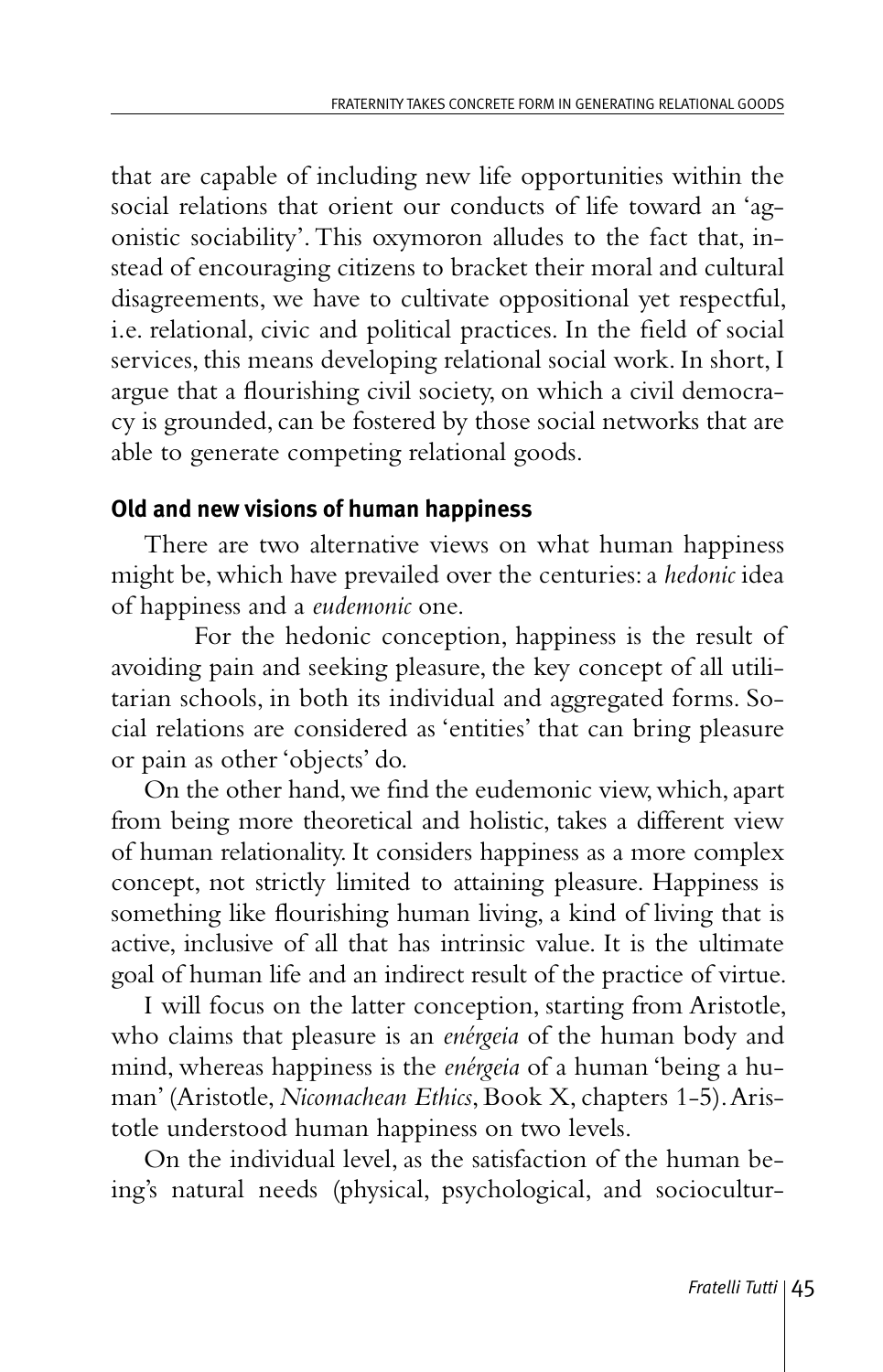al), with the purpose of enhancing the more elevated human qualities, however one defines them (rationality, contemplation, *otium*, spiritual virtues).

On the social level, life consists in enjoying interpersonal friendship and in conducting a correlated active and peaceful life in the public sphere of the *polis*, with the intention of pursuing the common good. Aristotle does not examine in detail the relational nature of good life, limiting himself to making individual happiness dependent on the happiness of the political community, the latter having primacy over the former. Throughout history many other conceptions have been formulated on this basis, which certainly need not be summarized here. On the one hand, human needs have been discussed at great length, and, on the other, the relationship between individual happiness and collective happiness has been variously described.

What I wish to recall is the fact that in classical thought and until the beginning of modernity, good life is related to two basic conditions: (i) it refers to a naturalness of human needs and thus *presupposes a human nature*, however this is defined, and (ii) it implies that the political community is capable of pursuing the common good by resolving social conflicts and giving citizens the security necessary to enable their human potentialities to flourish. These potentialities are generally understood as virtues.

Virtue (in Latin, *virtus*, and in Greek, ἀρετή-*aretè*) is understood as a disposition of the spirit toward the good; in other words, it is a person's capacity to excel in something, to accomplish a certain act in an excellent way, to be virtuous as the 'perfect way of being'.

In premodern thought virtue has a stable disposition called *habitus* as its prerequisite. *Habitus* is a fundamental means for achieving the good life in that it regenerates a social order conceived as an ideal that is stable and immutable in its principles. From this comes the idea that a happy society, and a good life for its citizens, is achieved by a strict correspondence between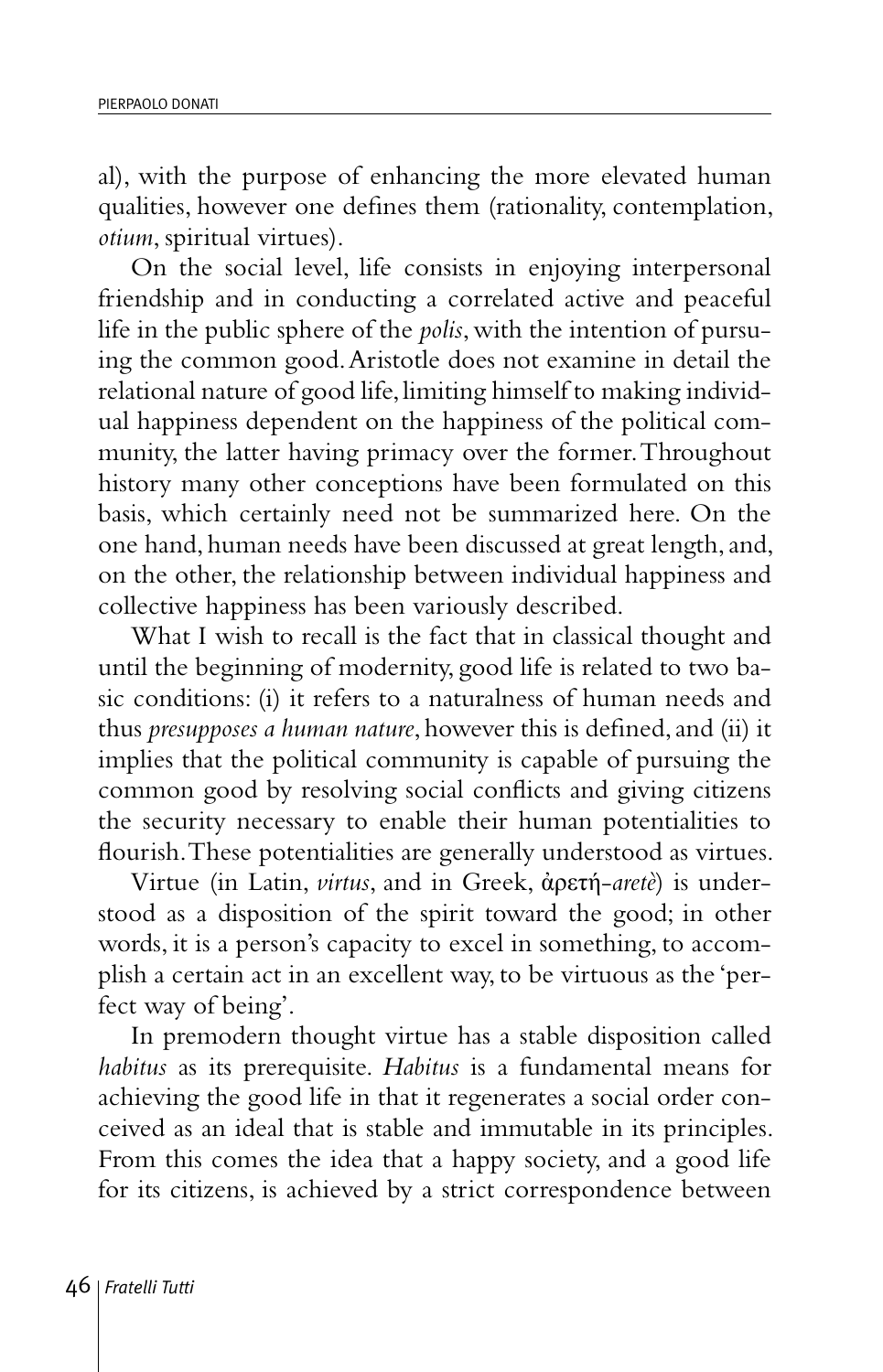personal virtues and social order, and that it is reproducible over time. The idea that individuals' happiness (as the realization of their virtues) projects itself onto the entire society prevails so that if individuals, as such, act for the good and are happy, the society will also be happy.

This vision lacks relationality. With modernity, this framework is progressively called into question. To the degree to which the individual is no longer incorporated (embedded) in a given community and becomes 'casual' (formally free and available in the capitalist labor market), the distance between the individual and society grows increasingly greater. With the advance of the national state and the spread of capitalism, the two assumptions of premodern thought fall: the notion of human nature and that of the common good are radically changed, altered, overturned, and, with them, the meaning of good life as well.

With the progressive erosion of the metaphysical-religious roots of the past, the problem of how to sensibly conduct one's life becomes an increasingly fraught problem. In a society in which the values that guide life are no longer 'founded' but simply chosen with subjective options, good life presents itself as an always problematic and somehow unreachable goal. The fact is that all of modern culture, from its beginnings to the present day, is marked by the drama of defining 'what is human' and consequently what is, or can be, human happiness.

With post-modernity, the process of change becomes ever faster and deeper. What is the conduct of life that leads to happiness and, even more to the point, what is the society that can foster it? These are questions that are increasingly debated along two main lines: on the one hand, there are those who hold that the good life consists in the emancipation and liberation of individuals' subjectivity from any system constraint (a new form of the hedonic ethos); on the other hand, there are those who believe that it consists in the possibility of building highly techno-functional impersonal social systems that can relieve individ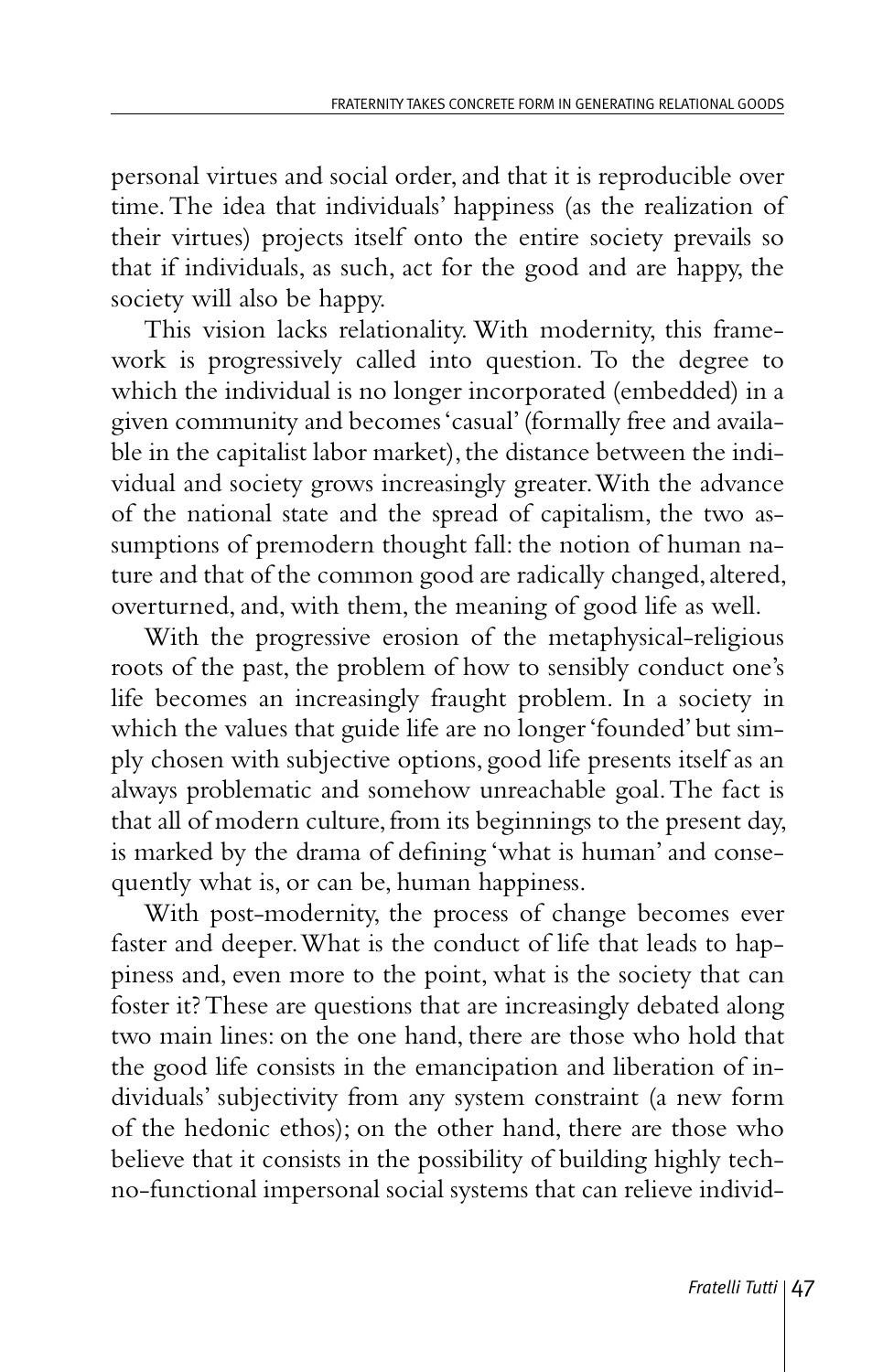uals from their material needs, which is a technocratic reformulation of the eudemonic ethos. In reality, Western modernization mixes both the aforementioned tendencies: individualism and systemic functionalism mix and intermingle with one another. They support and feed off each other.

Social structures, once the possibilities of basing moral values in an objective reality are lost, now function as if the problem of living in a good society can be reduced to a question of individual preferences and tastes that are allowed or not allowed by the system. The happiness of individuals is relegated to the private sphere, where it is subjectified and becomes narcissistic (Lasch 1984) while public happiness (the well-being of social systems) is entrusted to the chance of creating 'reflexive systems' (Beck, Bonss and Lau 2003) that are called reflexive only because they generate more problems than they can solve. To overcome the limits of modernity, new modes of exercising reflexivity are needed, in particular they require *relational reflexivity* (Donati 2011).

Here it seems clear that the problem of human happiness is being posed in radically new terms, for at least two major orders of reasons.

a) Social and cultural systems no longer presuppose the existence of a human nature. On the contrary, they tend to alter existing reality to enter into the realm of the 'post-human', the 'transhuman' (Gane 2005, 2006, 2104). They create the humanoid and the cyborg. All prior forms of humanism become obsolete. In short, human happiness no longer consists in the realization of potentialities that are proper to human nature and only to it, but exists 'elsewhere', an 'elsewhere' that cannot be defined because it does not have either an identity or stable boundaries. It is said that society becomes liquid, and people must live on the edge of chaos.

b) The processes of social differentiation erode the concept of the common good and, with it, the idea that good life can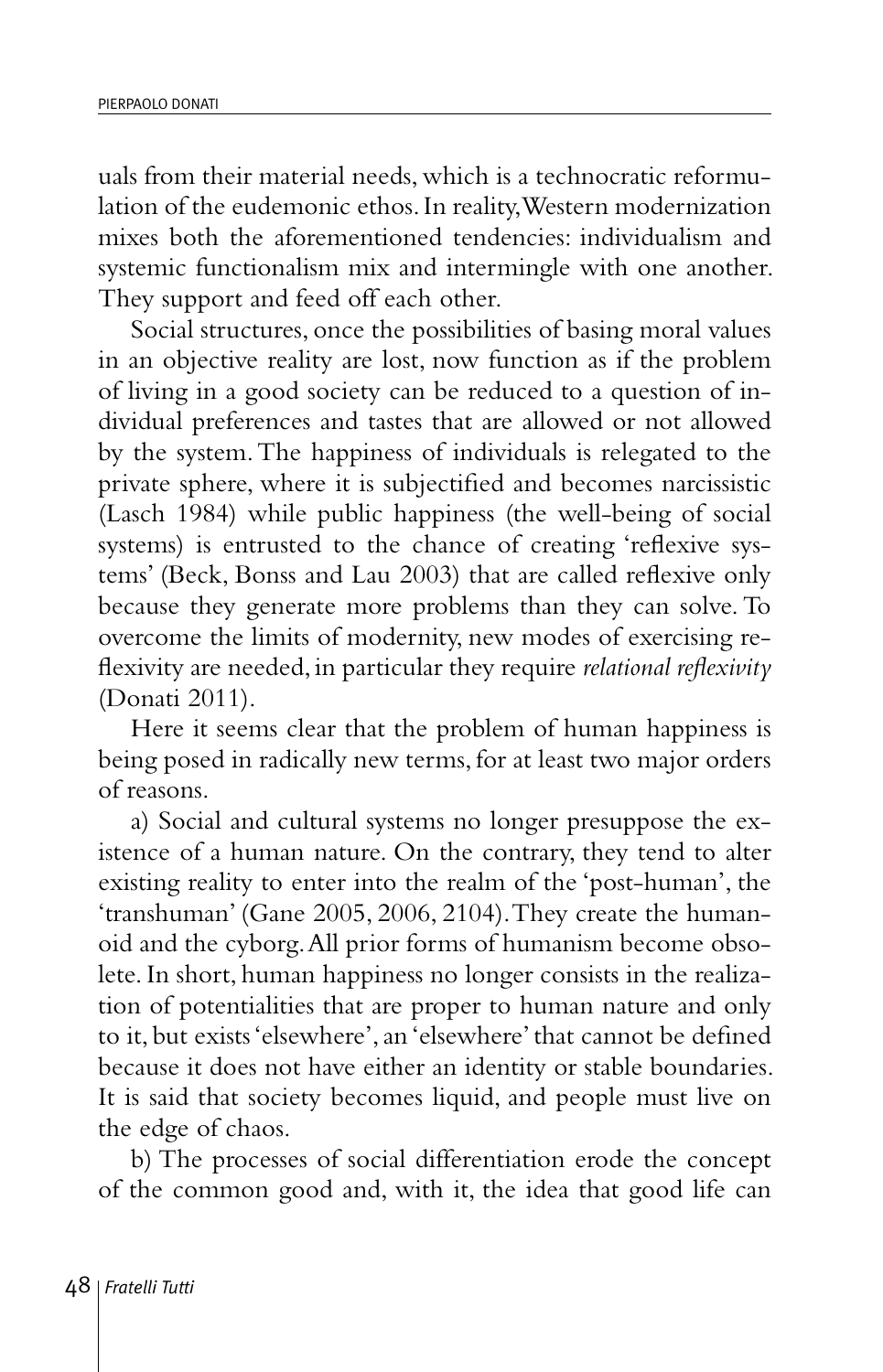be guaranteed by a political community. The common good is identified sometimes with public goods, sometimes with total goods, that is, with impersonal entities or entities created by a simple aggregation of individual goods. The idea that public happiness can avail itself of private vices, indeed, that it is the product, even if an unintentional one, of private vices becomes a social norm. The logic of the production of the goods in which happiness consists is left to the neo-liberalism of the market regulated by the state (*lib/lab* arrangement).

As a consequence of all of the above, happiness becomes a mysterious object, a dream, a passion, a conduct of life without a symbolic and normative 'center'. It is no longer a project. It is abandoned to the intrinsic ambivalence of a Western morality that puts everything in doubt and is thought of as being purely 'liquid', while, in fact, it is not, due to the existence of tough structures of social inequality, in particular in accessing social service and in organizing alternatives to the *lib/lab* arrangements.

In reality, this society does not see that the liquid life and the risks that hinder the possibility of achieving the good life depend on precise social and cultural structures. We can ask: where can such a society, which appears to limit itself to being aware of its own inability to solve the problems that it generates, find happiness? Where is the 'good society'? Certainly not in material well-being. Various scholars have evidenced the 'paradox of happiness', which states that in the dynamic of advanced societies, beyond a certain threshold of material well-being, increases in income and material goods do not, in fact, lead to increased happiness but generate its opposite, that is, unhappiness and a whole set of connected individual and social pathologies.

The economists and psychologists of the so-called 'economics of happiness' are still far from giving a convincing answer. In my opinion, the reason for this shortfall, as I will explain below, lies in the fact of not having really understood the role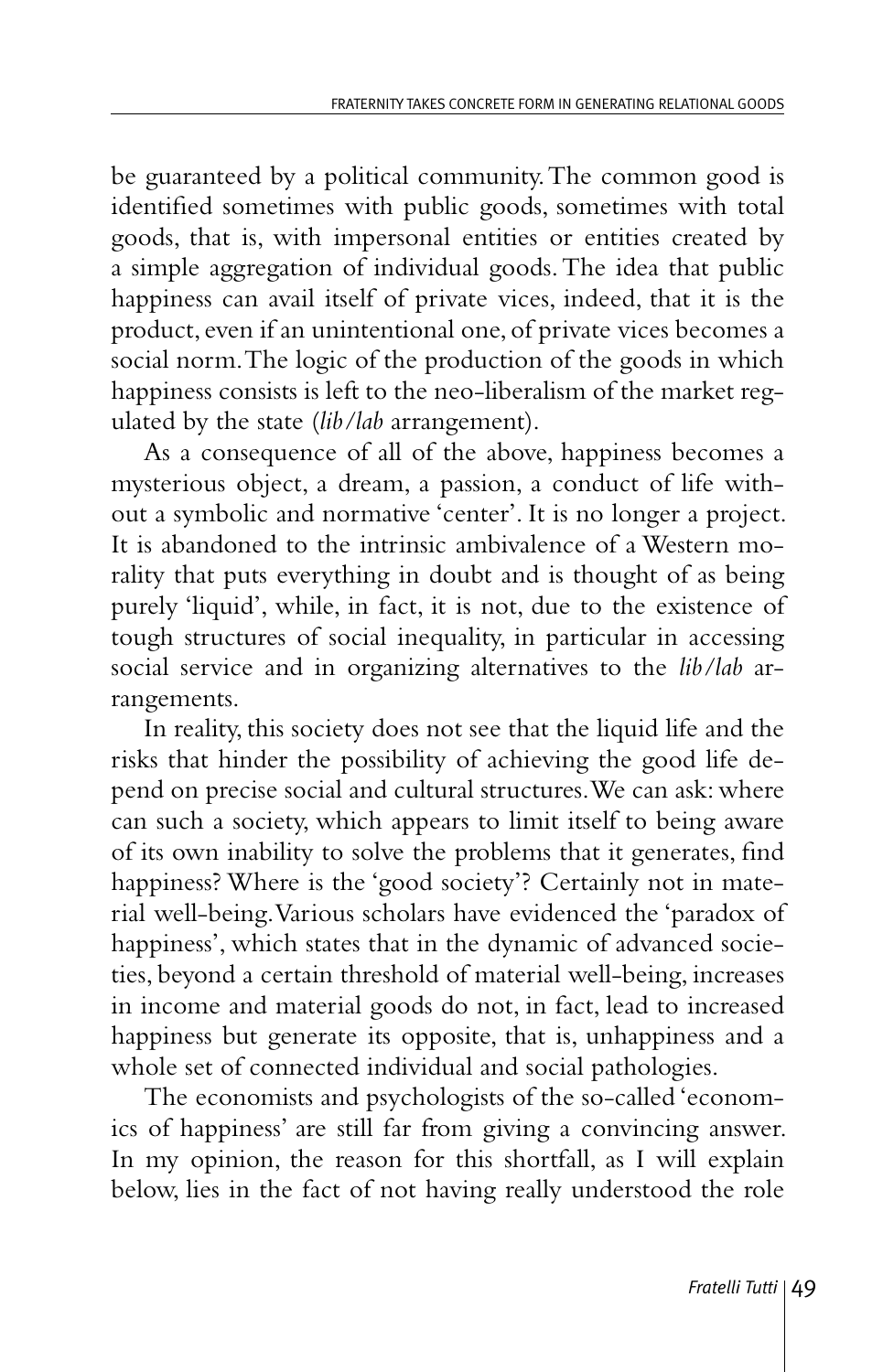that social relations play in fostering human flourishing. The human being is a *sui generis* potentiality that can be actualized only through the relationality with other human beings. The central point becomes that of understanding how the logic of opportunities, which is supported by the morphogenetic society (Archer ed. 2013), puts social relations into a state of fluctuation and what consequences this has on the good life.

#### **Three moralities of the good life**

In the modern conceptions of the good life, goods are of an either individual or collective nature. This is the same thing as saying that good life is the product of a combination between the freedoms of the economic market (the *lib* side) and the social equality assured by the state through the redistribution of resources (the *lab* side). The differences between the various moralities consist in the norms that regulate the ways of generating and using opportunities supplied by the economic market for the individuals under the umbrella of state redistribution for the whole collectivity. In a nutshell, we can say that there exist two moralities of the good life that drive social changes, and a third morality that is generally considered auxiliary, complementary, and, in any case, residual compared to the other two.

Said in short, the two driving moralities are those of the capitalist market and the state (or political system). The morality of the economic market extols the ideal virtues of honest and efficient competition in producing a never-ending supply of new goods that are supposed to improve the well-being of individuals and society. As a matter of fact, these virtues are not actually practiced. What is really at work is the idea that a good society should allow agents to engage in their free and private activities by means of which they are expected to enrich themselves and the social body (liberal morality). For this morality, opportunities are created by the capitalist market. Of course, there are other kinds of markets, with different moralities, based on different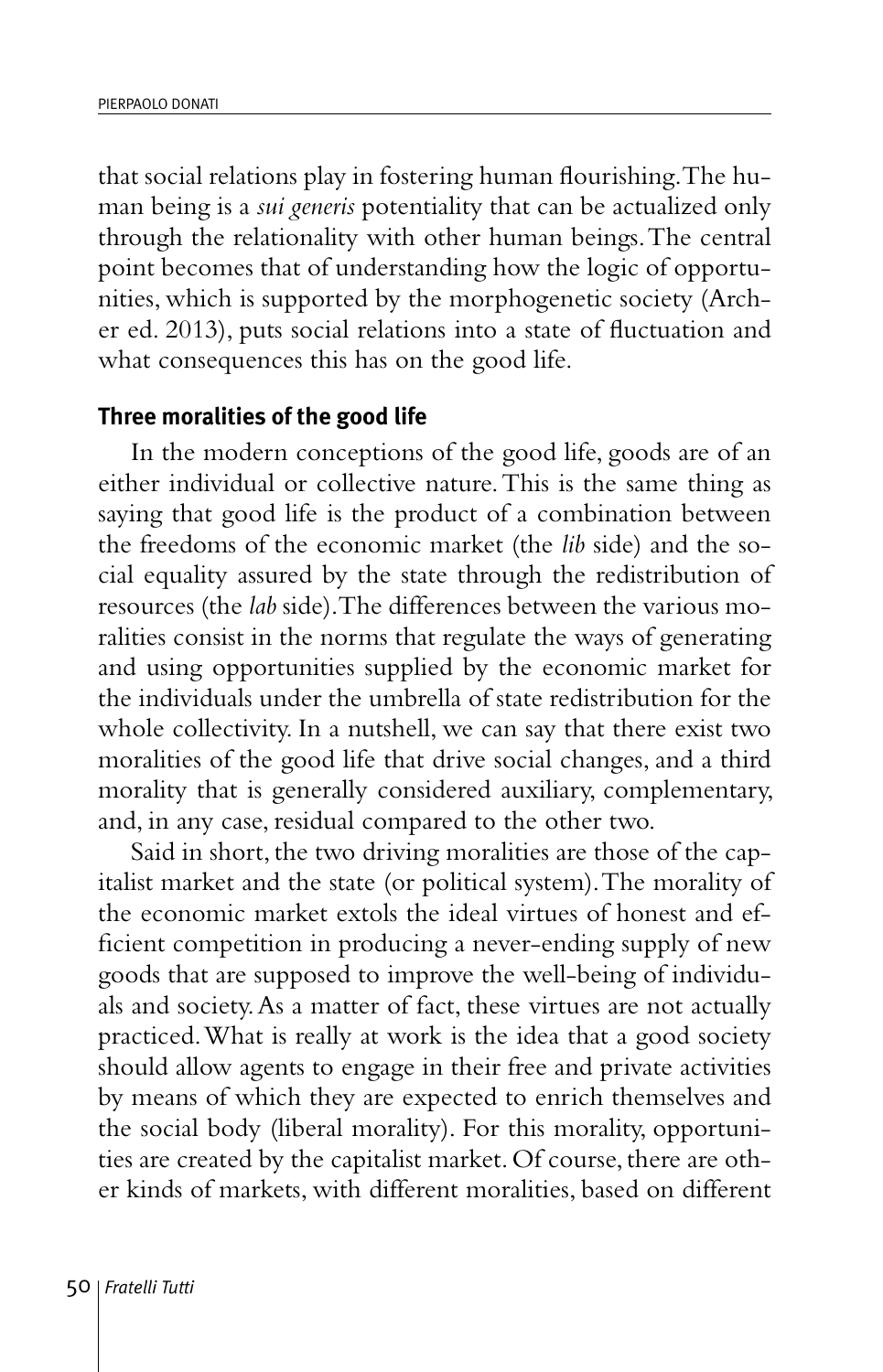norms of exchange. But it is well known that capitalism marginalizes these different civil economies (Zamagni, Bruni 2003).

Collective morality, instead, extols the civic virtues of agents' participation in and responsibility toward the public good, which is identified in the total good of the redistributive state that guarantees the rights of citizenship and equality of material starting conditions (socialist morality). For this morality, opportunities are created by the state or the political-administrative systems existing at the different territorial levels.

The third morality, the most marginal one, is that of the social spheres in which the virtues are neither those of the market nor of political citizenship, but make reference to relations of trust, cooperation, and reciprocity in lifeworlds. Opportunities are created in and by the primary and secondary social networks of civil society whose morality is based neither on profit exchange nor on redistributive norms, but on criteria of reciprocity (peer-topeer production, coproduction, open coordination, partnership, etc.). The marginality of this third morality is attested to by the fact that its guiding-value (*fraternité* or solidarity) is not institutionalized in the cultural system (including the legal system) as, instead, the other two guiding-values are (*liberté* and égalité).

These three moralities refer to different logics of opportunity, which are opportunities in liberal, socialist, and 'associational' terms. All three have their own specific conception of what we call 'life opportunity'. The opportunities offered by the market, those offered by the state, and those offered by the networks of lifeworlds respond to different relational logics intrinsic to the three aforementioned moralities, respectively, of economic exchanges, political safeguards of citizenship, and associative relations. Each logic of opportunities reflects a different morality of social relations.

It then becomes a matter of analyzing who offers the opportunities, how the opportunities are selected and utilized, and what their effects on the good life are.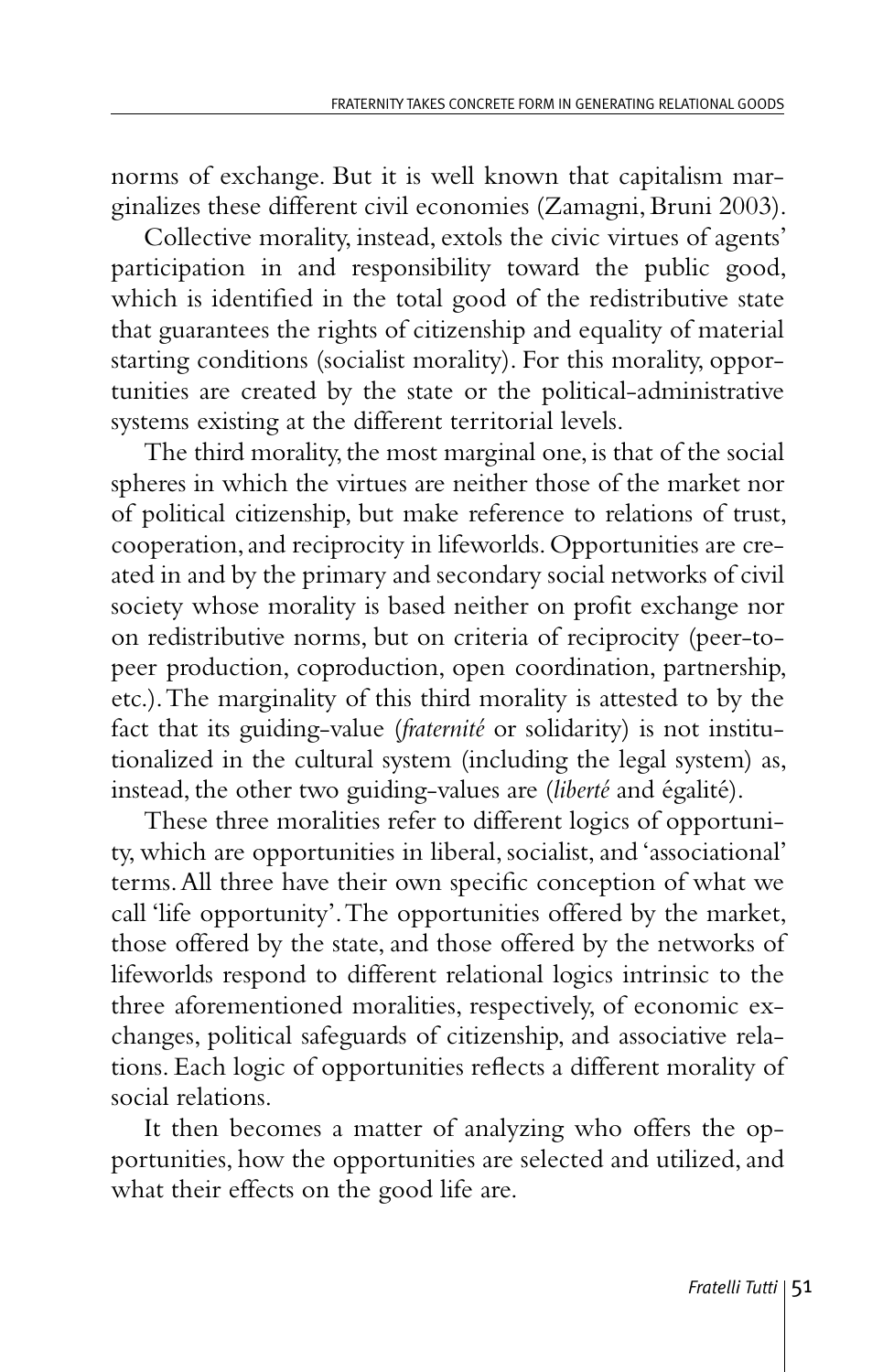#### **The good life in the process of globalization**

We have to ask ourselves: which logic of opportunities dominates the globalized world? This logic is driven by an 'aesthetic energy' that makes individuals choose favorable opportunities on the basis of a type of utility that is instrumental to goals that are the 'interests of the moment', with no constraining finalities responding to a long-term project – and, thus, without norms that potentially make the choices stable so that individuals end up aggregating and disaggregating with a growing variability that no longer responds to any social order except that of expressing a diffuse spontaneity. Family structures and 'family moralities' offer numerous examples of the variety of ways in which individuals aggregate and disaggregate.

These new situational logics of opportunity seem to correspond to an underlying impulse that we could call '*collective addiction*', favored by the medium of an 'anonymous communication matrix' (Teubner 2006). It is a logic of the search for happiness through an unchecked availability of all possible innovations, which makes people addicted to continual change as if they were addicted to a drug. The process of societal morphogenesis takes the features of an '*addictive society*' (Teubner 2011).

Now the question becomes: to what extent is the good life pursued in a rational and reflexive manner, by whom and in which contexts? And where are new conceptions of the good life emerging in a non-normative way? What supports social integration? What produces social disintegration? In other words: is it possible that, passing through a phase of unbound and anormative morphogenesis, new conceptions or effective social practices of the good life can be generated in which agents/actors find a stable consensus among themselves and build something in common?

It seems to me that on this issue two main opposing arguments are advanced. One argument holds that the new prevalent moralities of the good life are the product of agents who are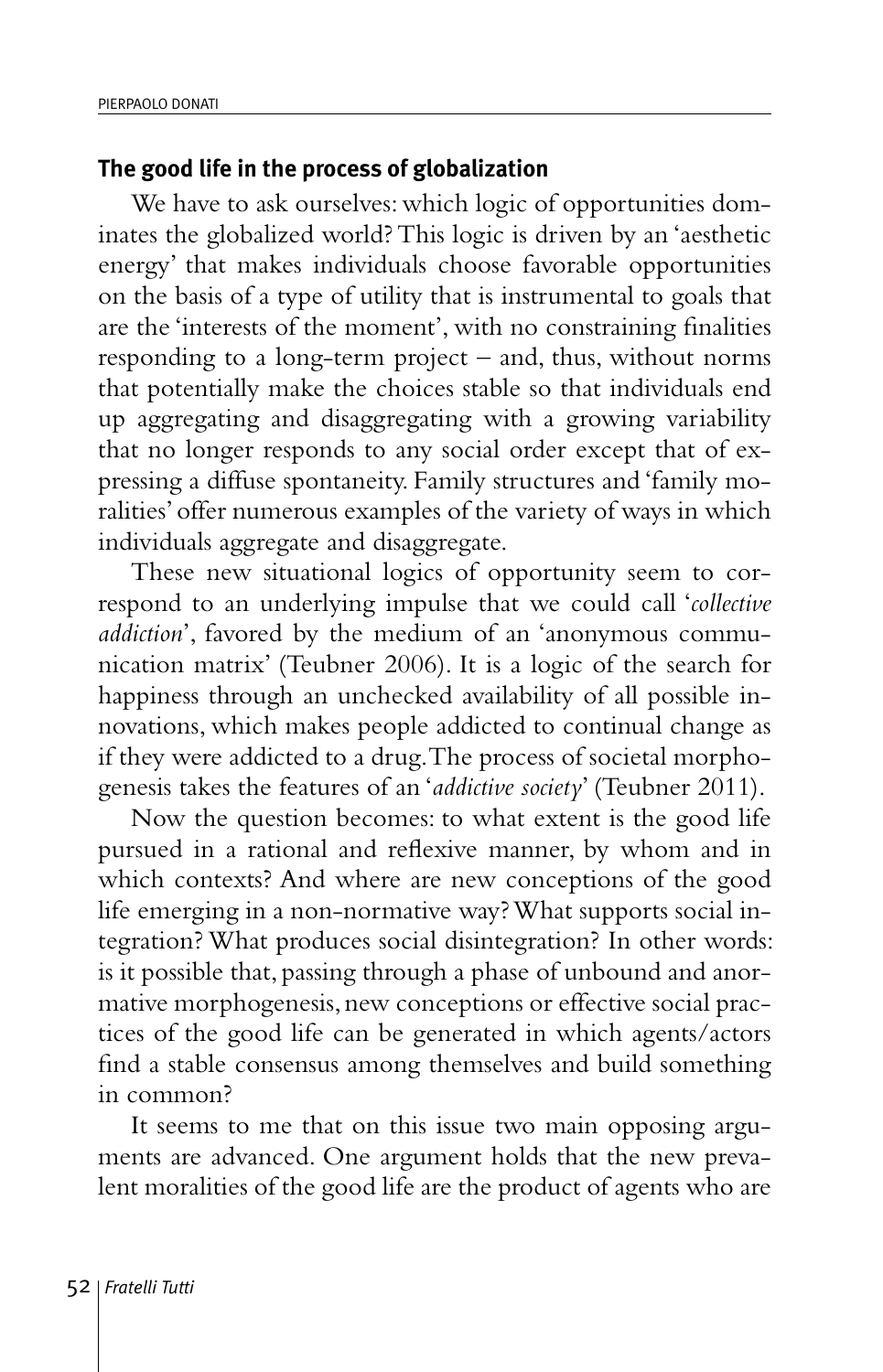basically unconscious, driven by weak or fractured or impeded forms of reflexivity, i.e. modalities of action that characterize a passive attitude or a more *laissez-faire* outlook of 'wait and see', without any ability to anticipate the outcomes of their actions and life course. The other argument claims that, nonetheless, the new conceptions and practices of the good life are the product of 'conscious' and 'free' agents who make 'rational decisions'.

From the standpoint of the relational theory of society (Donati 2021), which is neither relationalist nor formalist, we see acting subjects faced with the need to confer a normativity on social relations that is adequate to successfully achieving the promise of a good life. This need can only be met with a minimum of adequate reflexivity leading to an agonistic understanding of normativity (Maxwell 2012). In other words, so that interactions between social agents can produce social cohesion that respects the rights of human persons, it is necessary for acting subjects to acquire the characteristics of contesting 'relational subjects' (Donati and Archer 2015).

People create social cohesion to the extent that they act as subjects who reflect *on* social relations as emergents and, without necessarily sharing the same tastes and opinions, are nonetheless able to build a *we-relation*. This entails understanding the meaning and practical implications of how a relational subject is constituted, whether this is a single person or a set of people who act as a collective entity or as social network.

# **Going beyond the** *lib/lab* **logic of opportunities: towards a** *relational* **logic**

The morality of the *lib/lab* configuration of society is based on an injunction: 'you must be free' to seek opportunities that fulfill you. This injunction is configured as a 'double bind' that consists in one's being at the mercy of a paradoxical message: if you obey this injunction, you show that you are not free because you do it out of obligation; if you do not obey this injunction,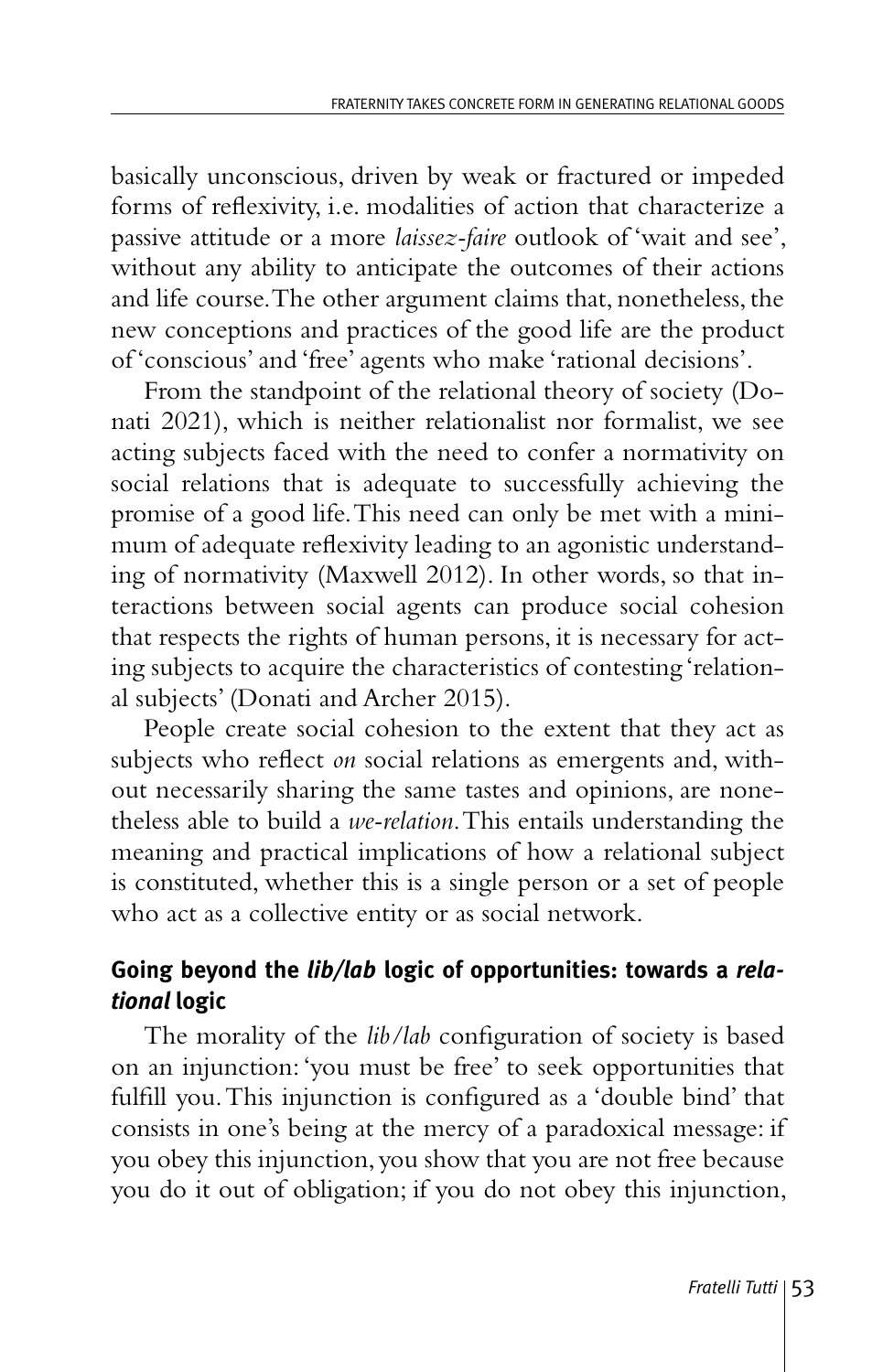then this means that you renounce being free. Apparently, there is no way to escape this paradox, which is notoriously at the origin of so many psychic and social pathologies and was elucidated as 'the trap of postmodernity' by Michel Foucault (1966).

The relational paradigm argues that a way out exists. In order to see it, it is necessary to escape the paradoxes of modernity with a process of cultural breakthrough. This process consists in semantisizing the injunction, turning its meaning upside down, that is, by resorting to a *counter*-paradox: 'you must be free' comes to mean that *you must choose whom to depend on* because freedom consists in having the possibility of choosing the relation to which to belong, the bond that, through your choice, is the foundation of your identity.

To solve the paradoxical message of late modernity, one needs to look at the enigma of the social relation and be able to manage it (Donati 2019b), because this enigma is inscribed in the social and cultural structures that impose on individuals the norm of having to realize themselves by making themselves independent of every social bond. From this systemic injunction derives a clear deception that consists in attributing to lone individuals the responsibility for everything that happens to them in life. Theirs is the fault, theirs the shame. From this comes the repressive sense of human and social relations in present-day society. This social norm is not saying, as some think, that the human person has the moral obligation to enhance his/her capacities: on the contrary, individuals are commanded to transcend themselves, to go beyond their capacities and potential to take on qualities and properties that the human does not have. This is the post-human, the hyper-human, the trans-human, the cyborg.

In the private sphere, interpersonal bonds are replaced by technologies: for example, procreative relations are replaced by reproductive technologies; primary relations are replaced by virtual communication on the internet; in the public sphere, collective bonds are replaced by systemic bureaucracies and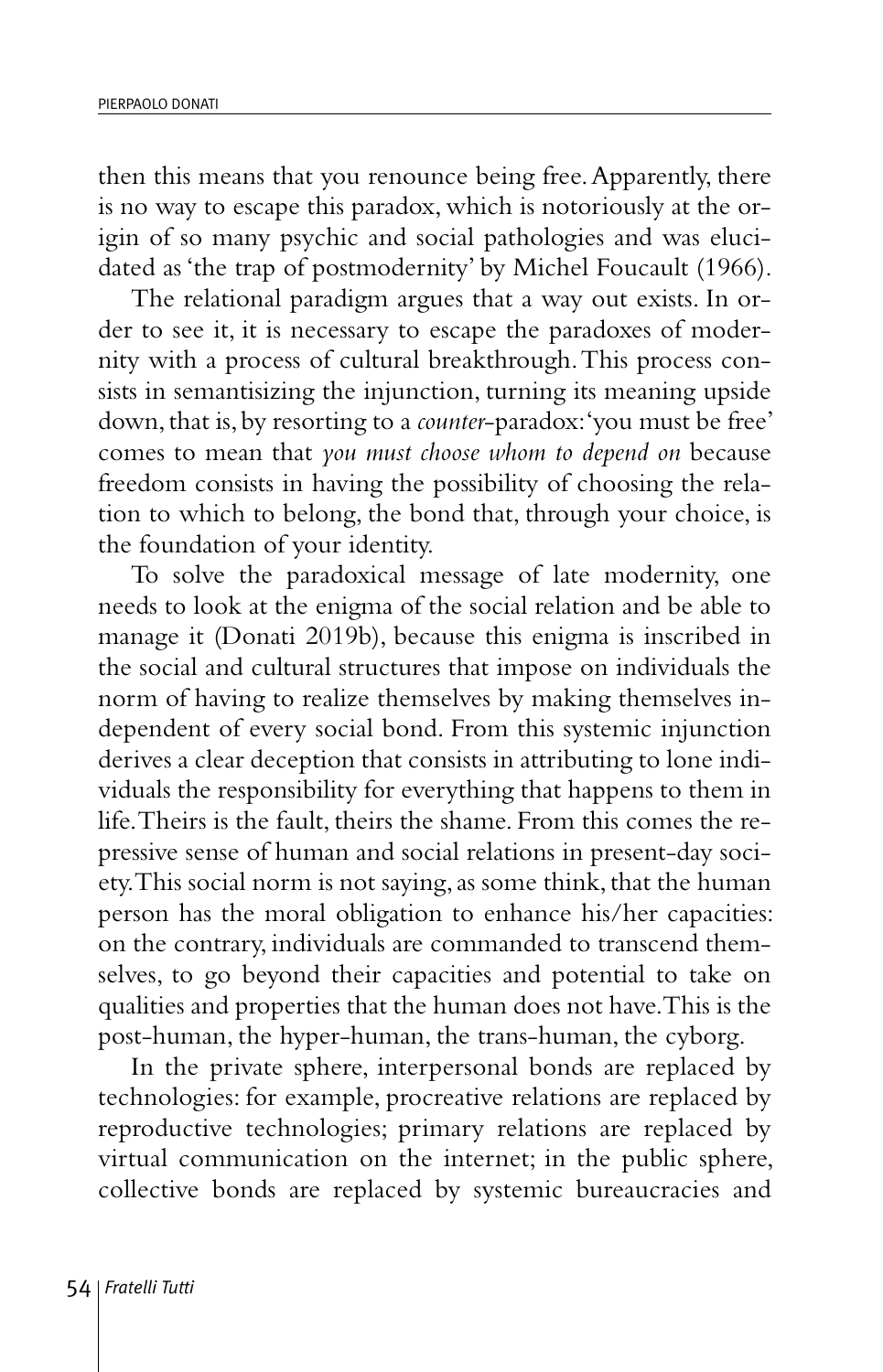mechanisms; in large organizations, the bonds between people are replaced by technological tools; in public debate, dialogue between face-to-face participants is replaced by mass media and new *apps*. In all of these cases, social bonds become increasingly virtual. What was considered the 'natural' quality of the bond between human beings loses its meaning, is rendered artificial, and, as a result, the bond can be constructed and altered at pleasure.

The fact is that, when talking about good life, we have to reconsider what we mean by 'human nature' and, correspondingly, what the demands that social and cultural structures impose on people's action are, especially with respect to the social bond. We have to understand the complexity of the morphogenesis of the human in order to grasp the novelty of the human wherever it is regenerating rather than destroying itself.

My thesis is that *the regeneration of the human,* wherever it is not being lost but is instead flourishing, *emerges as the product of a qualified morphogenesis of the social bond*. I would like to explain this statement by analyzing the causes that make the transition from *lib/lab* morality to a *relational* morality necessary.

This transition starts when interacting actors take a distance from the system of opportunistic logics supported by the *lib/lab* arrangement. The sequence is the following: (a) first of all, variability increases within the *lib/lab* framework; (b) the opening of new, purely contingent opportunities creates a space-time in which the search for new rules for the selection of alternatives takes place; these rules refer to relations that must be generated; (c) if choices are enacted that, in a targeted way, guide the creation and use of opportunities according to new relational logics, stabilized social innovations emerge in which the goal of humanizing these same social relations prevails.

We can delineate the discontinuity between *lib/lab* ethics and relational ethics with respect to their creation and use of opportunities as follows.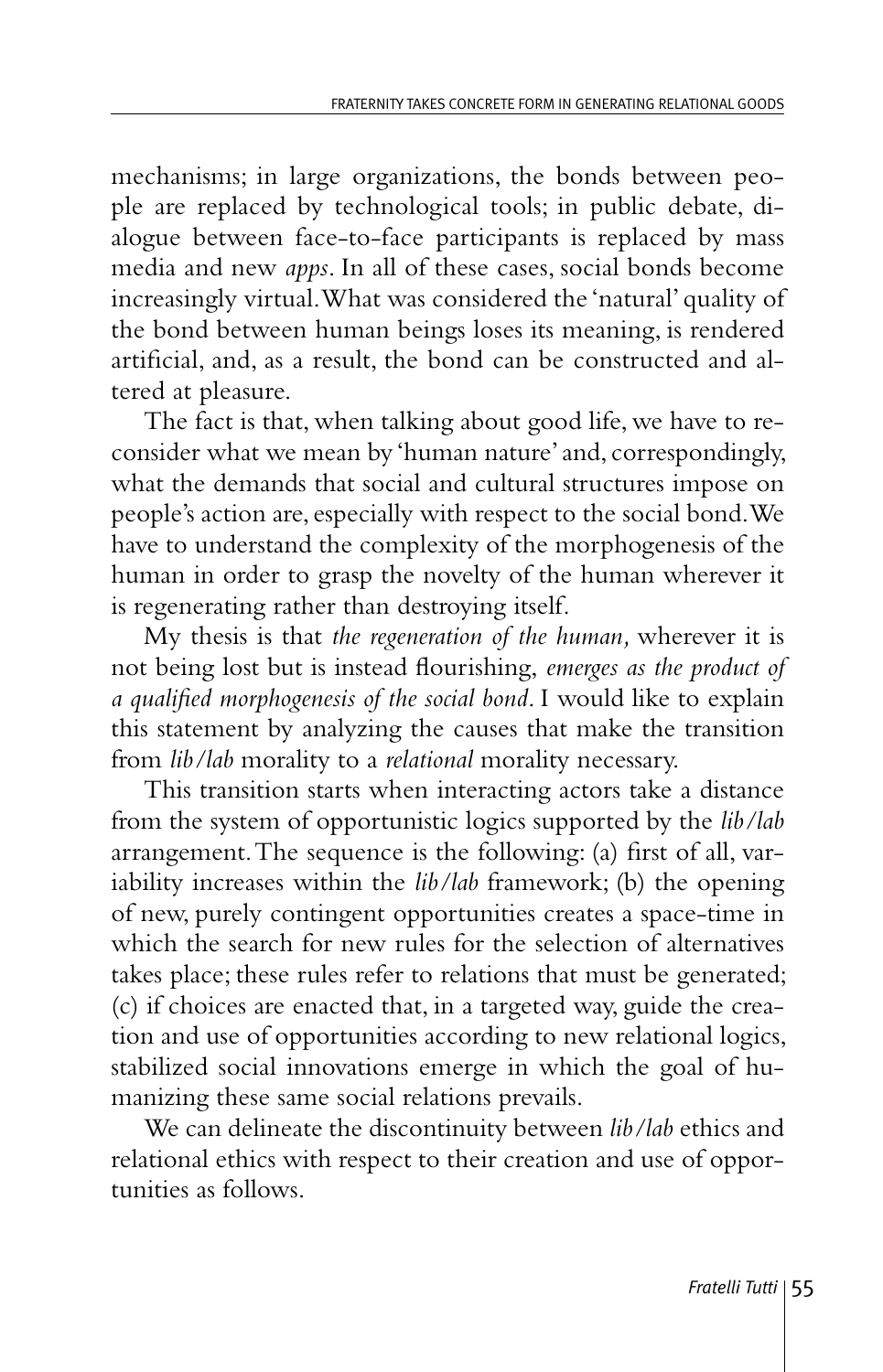In the *lib/lab* paradigm: a) the ethics of good life is a private choice and becomes public only as an external constraint on action; b) the social quality of objectives and products is independent of inter-human relations because it makes reference to the achievement of the maximum of individual opportunities. The 'advantageous' new forms of 'variety' are necessarily appropriated by those who, even if they start from supposedly equal positions, have the capacities and means for appropriating them.

In the relational paradigm: a) the ethics of good life pertains to the social relation in that it is a bond between humans, i.e., inter-human; b) the social quality is that which derives from the respect for and fostering of values and norms that give priority to caring for the relations between the acting subjects. In this case, the appropriation of 'advantageous' new forms of 'variety' by some to the detriment of others is hindered or very limited because here the moral norm of reciprocity, understood as symbolic exchange, is in force.

The aim of a symbolic exchange is to generate, maintain, or change a meaningful relationship with significant others. The easiest example of a symbolic exchange is 'doing someone a favor, giving a gift, or offering assistance'. It can be a move to start a relationship of reciprocity, wherein reciprocity does not mean an exchange of utility (*do ut des*), or an act that simply regenerates an existing relationship. When the act is based on an already established relation, the favor, gift, or assistance maintains a circuit of reciprocal favors, gifts, or assistance. The circle can be restricted to two persons or enlarged to include many people. In any case, the exchange is not calculated in monetary terms but is part of a series of acts that maintain and keep up a relationship. The difference from monetary exchanges is marked by the rejection of any form of monetary payment for such favors, gifts, or assistance. In a way, the 'payment' is intrinsic to the relation itself, i.e., the relational good enjoyed by those participating in the relation, and the 'money' (not the 'currency') is the sym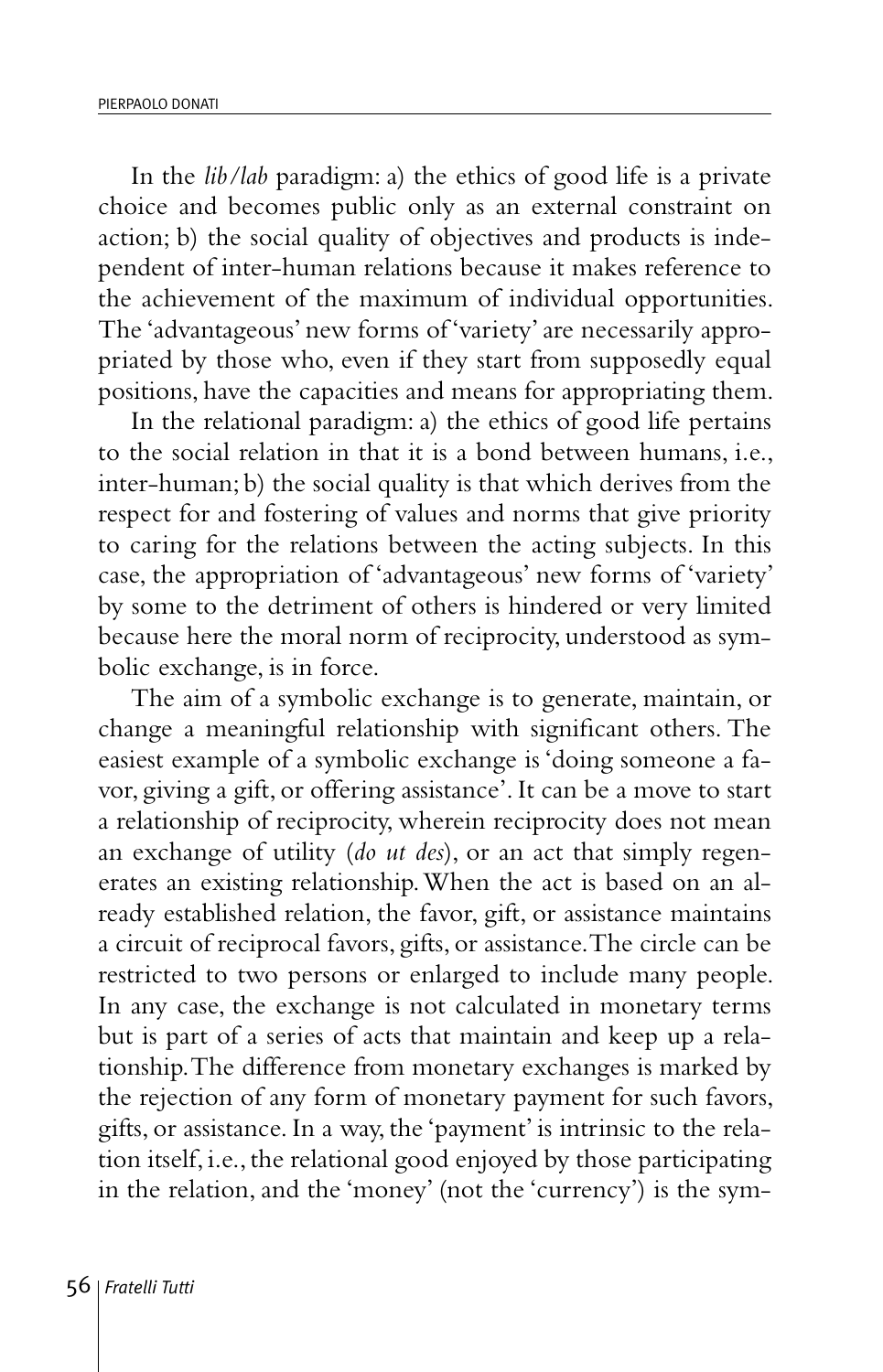bolic medium inherent in the action producing that good (i.e., the reference to the bond). It is in the spheres of society where reciprocity is the foundational norm that good life resides. The implications are significant for institutional economics and anthropology alike, particularly for researchers examining multiple overlapping practices such as market and gift exchange.

The original sin of the *lib/lab* arrangement lies in the fact that, by ignoring the value and intrinsic norms of social relations inspired by the symbolic exchange, it generates relational evils. The passage from a *lib/lab* arrangement to a societal arrangement in which morphogenesis is 'guided' (steered) requires positive norms (e.g. voluntary work on the part of the healthy, environmental concern) and negative norms (e.g. discouraging prostitution and exploitative uses of labor) that follow a logic of opportunities in which the common good is redefined as a relational good. The reason for this assertion is the fact that a common good without relationality between those who produce it and those who use it renders the ethics of the good life sterile and indifferent.

## **Some examples**

The relational vision of society reveals that social problems arise from specific contexts that generate relational evils and that the morality for combating these must be inspired by relational work on these networks.

Let us take the case of social interventions that aim to make young people desist from committing crimes and to reintegrate them into a good society. Various studies demonstrate that friendship groups, intimate relationships, families of formation, employment, and religious communities play a central role in changing the life course of young delinquents. As Weaver and McNeill (2015, p. 95) suggest, we have to explore "the ethical implications of these findings, suggesting that work to support desistance should extend far beyond the typically individualized concerns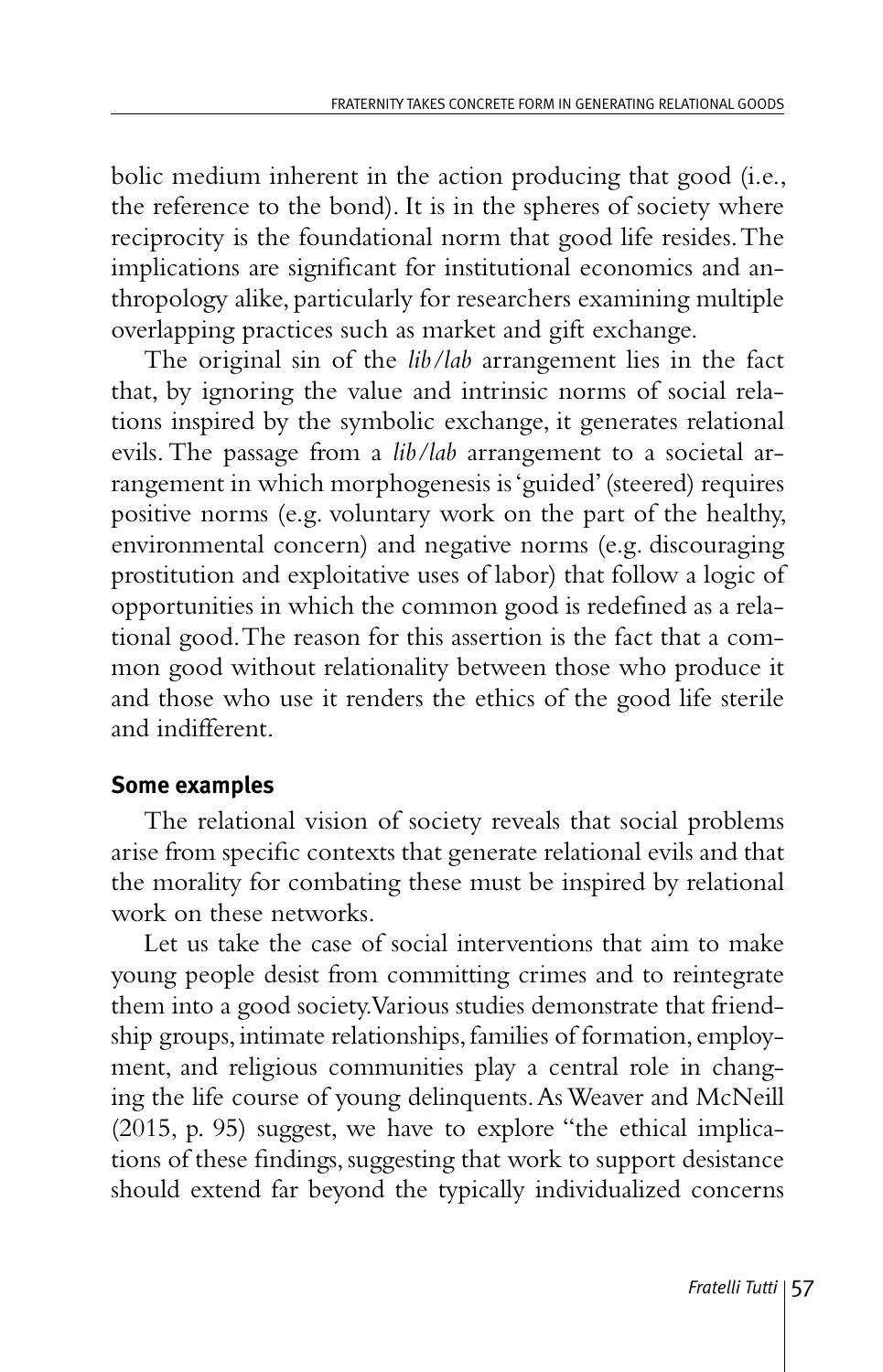of correctional practice and into a deeper and inescapably moral engagement with the reconnection of the individual to social networks that are restorative and allow people to fulfill the reciprocal obligations on which networks and communities depend".

Let us take the case of poverty. As very many studies demonstrate, poverty is not only the product of individual characteristics, but above all of differences in access to opportunities. Social networks are the factor that conditions access to goods and services that can be obtained in markets (Marques 2012). Social inequalities have often been analyzed from the point of view of characteristics of individuals or the workings of large opportunity structures such as the job market or the offer of direct income transference policies. In reality, the best solutions to poverty are those inspired by the paradigm of relational work. It is necessary, however, to distinguish between how relational work has been adopted in the U.S. and how it arose and has been practiced in European countries.

In the U.S. relational work is taken to be assistance toward pursuing a life plan in which material help is given to poor or indigent people within a long-term relation that valorizes the individual capacities of the poor and unemployed. This way of intervening has some value, but it does not alter the structures that generate social inequality because the goal of escaping poverty is pursued through a personal life plan within the framework of unchanging social structures that correspond to the compromise between the capitalist market and the welfare state (*lib/lab*), even though welfare measures are performed by third sector agencies (Jindra and Jindra 2015). Relational work, theorized and practiced as the modification of social, cultural, and economic structures, is very different (Folgheraiter 2004, 2013; Folgheraiter and Raineri 2012). It aims at helping people who experience life difficulties and vulnerabilities to remodel their relational contexts in a meta-reflexive manner (not directive) so to support their willingness to get a good life through a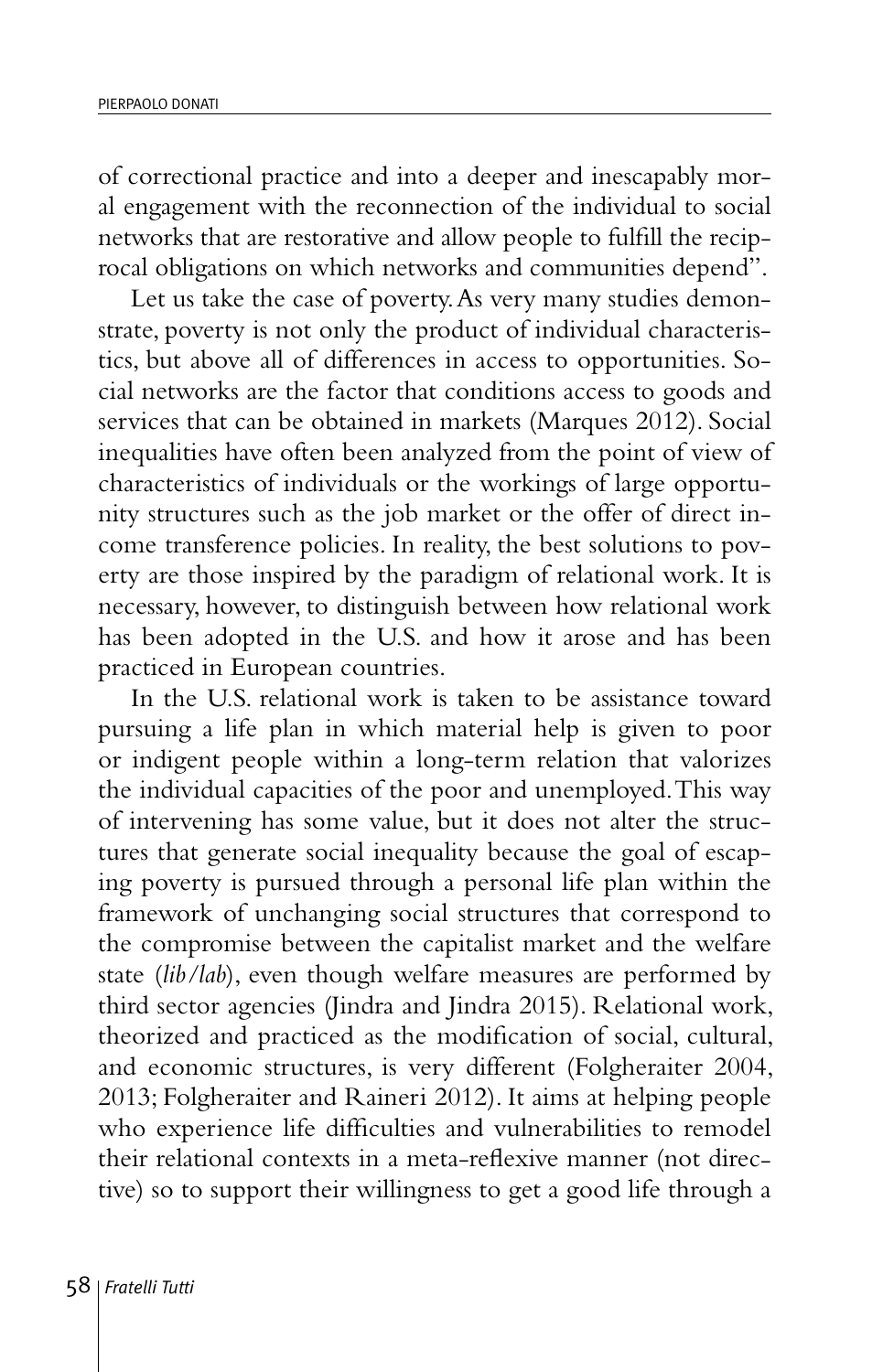relational steering (Donati 2013). A recent example concerning relational social work in foster care has been provided by Calcaterra (2017).

As Lynch, Kalaitzake and Crean (2020) argue, much political egalitarian theory has contributed to a disregard for the care-relational dimensions of social injustice within the social sciences. The lack of in-depth engagement with affective relations of love, care and solidarity has contributed to an underestimation of their pivotal role in generating injustices in the production of people in their humanity. While humans are political, economic and cultural beings, they are also *homines curans*. Yet, care, in its multiple manifestations, is treated as a kind of 'cultural residual', an area of human life that the dominant culture neglects, represses and cannot even recognize for its political salience. If sociology takes the issue of relational justice as seriously as it takes issues of redistribution, recognition and political representation, this would provide an intellectual avenue for advancing scholarship that recognizes that much of life is lived, and injustices are generated, outside the market, formal politics and public culture. A new sociology of affective care relations could enhance a normatively-led sociology of inequality, that is distinguishable from, but intersecting with, a sociology of inequality based on class (redistribution), status (recognition) and power (representation). It would also help change public discourse about politics by making affective in/justices visible intellectually and politically, and in so doing, identifying ways in which they could be a site of resistance to capitalist values and processes.

The problem concerns the increasingly widespread hybrid economies that mix activities for profit and non-profit. Recent consumer research has examined contexts where market-based exchange, gift-giving, sharing, and other modes of exchange occur simultaneously and obey several intersecting logics, but consumer research has not conceptualized these so-called hybrid economic forms nor explained how these hybrids are shaped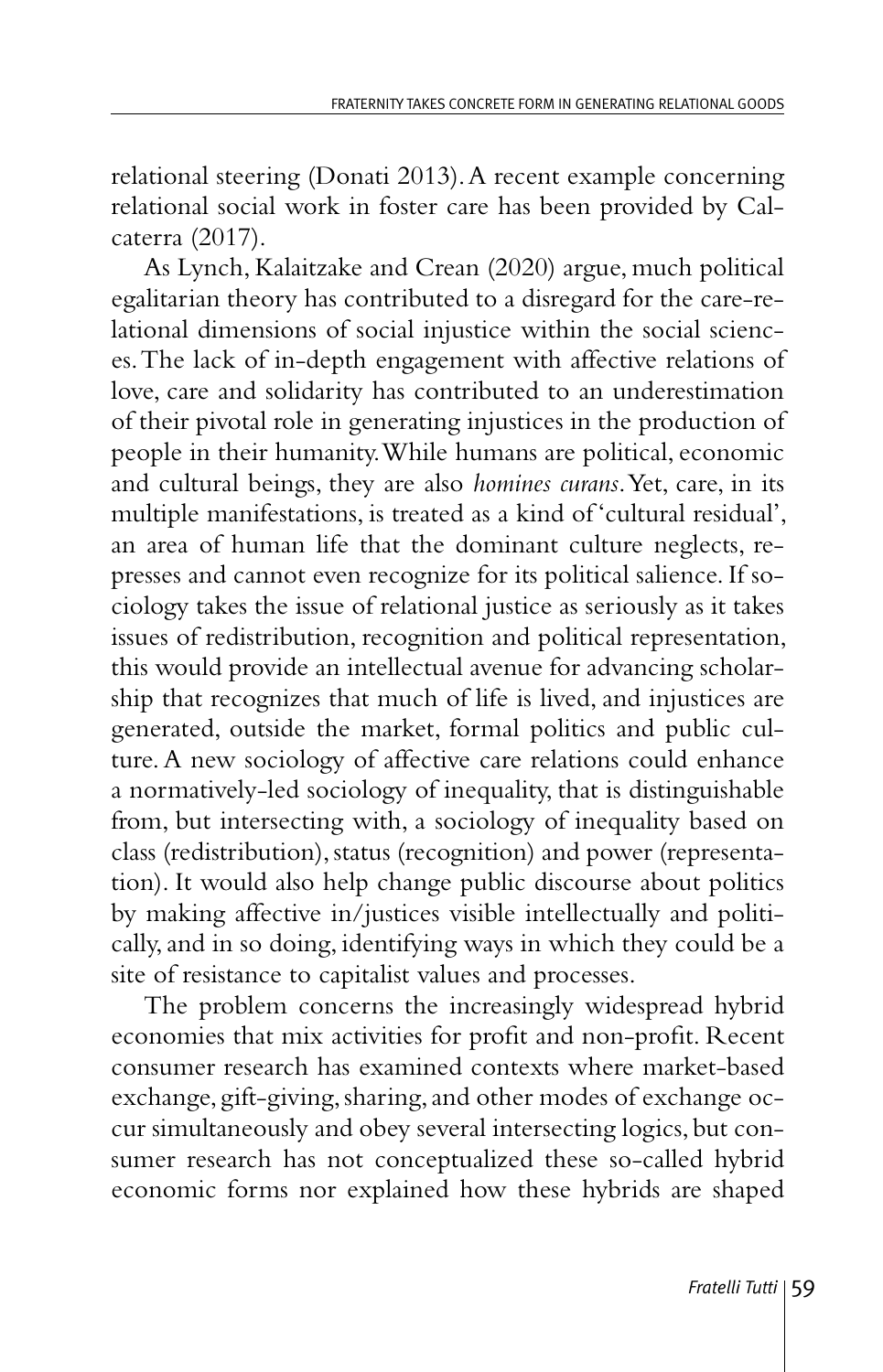and sustained. Using ethnographic and netnographic data from the collaborative network of geocaching, Scaraboto (2015) explains the emergence of hybrid economies is constantly under threat of destabilization by the struggle between competing performativities of market and nonmarket modes of exchange. Despite latent tension between competing performativities, the hybrid economy is sustained through consumer–producer engagements in collaborative consumption and production, the creation of zones of indeterminacy, and the enactment of tournaments of value that dissipate controversies around hybrid transactions.

My question is: can we assess the morality of social networks, that is, whether and how a network produces moral values such as justice, solidarity, subsidiarity, etc. or, vice versa, injustice, oppression, marginalization, exploitation, etc.?

The answer can be affirmative, but a relational framework is necessary to understanding this because it involves giving an assessment about relations and the networks of relations, and it is not enough to consider only individuals' intentions (or their 'altruism'),<sup>1</sup> or only the morality of the social structures that condition individuals.2

#### **The morality of social relations**

In my view, the morality of a social relation (or network of relations) consists in the fact that it can produce relational goods or relational evils for those who take part in it, independently of agents' intentions.

For instance: i) the freedom to dismiss an employee can be intentionally good in order to save a company or increase its

 $1$ <sup>1</sup>This is the limitation of several sociological investigations such as those of Smith and Davidson (2014) and Smith (2015).

<sup>2</sup> This is the limitation of several sociological views of the classical welfare state (from R. Titmuss to T. Parsons).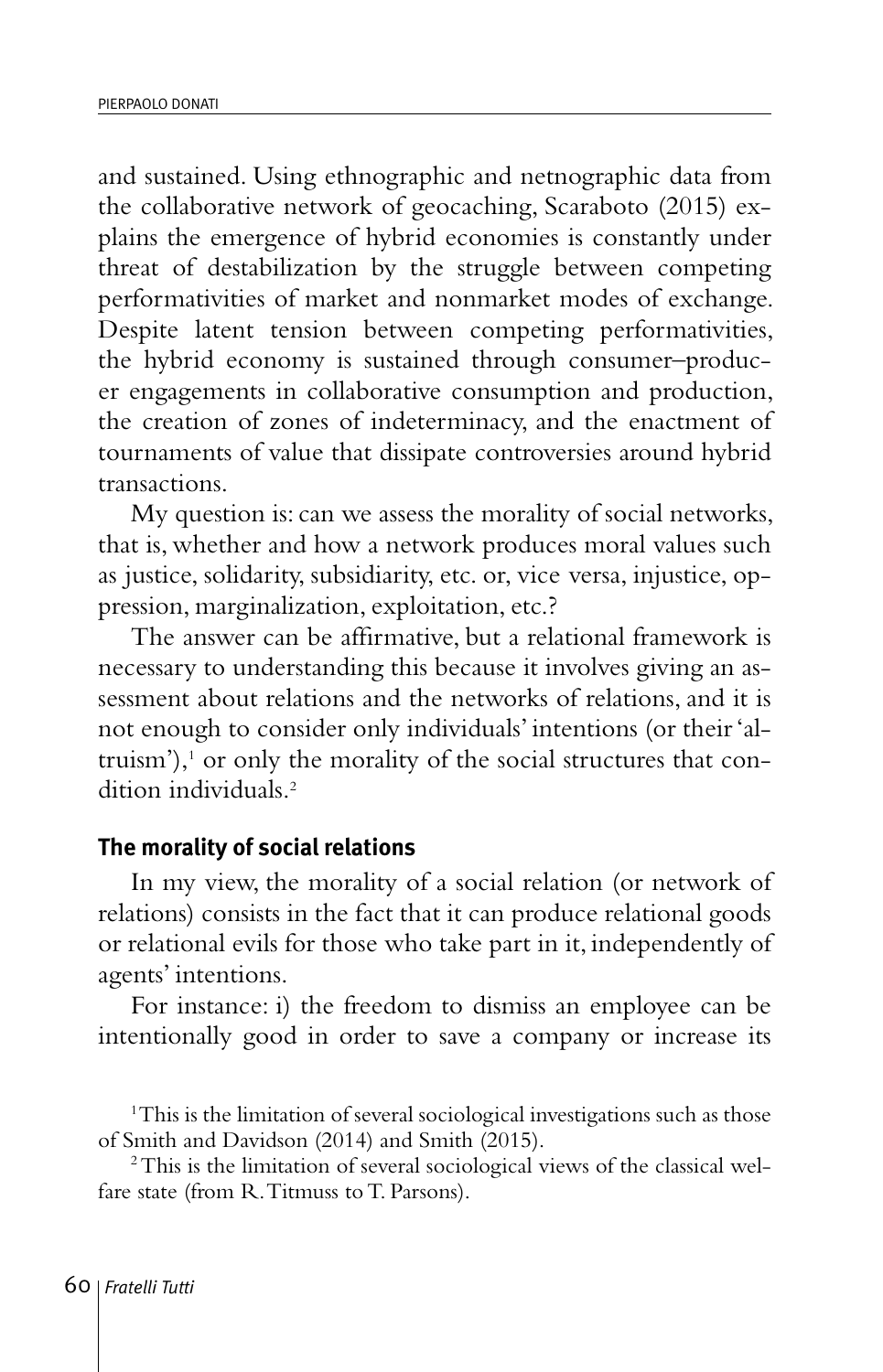competitiveness, but it can produce poverty or social inequities (not as a simple 'fact', but as a *relational* evil); ii) redistributive state policies can have good intentions aimed at assisting the poor, but they can generate a 'poverty trap' or other social traps (relational evils). When, how, and why can we say that a social relation is good or bad?

In order to produce relational goods, a dyadic social relation (or the relationality of a network of social relations) should meet the following requisites: (a) a necessary requisite, but not a sufficient one, is that *the social relation be good in itself*, i.e., in its own structure or 'molecule' and, therefore, in its own elements, which are its goal, means, guiding norm and value pattern, and not only in the feelings, aspirations, or intentions of the subjects/agents; (b) the social relation *should generate an emergent phenomenon that brings a good to each participant*; and (c) *the good enjoyed by each participant could not be obtained 'otherwise'*, i.e., in a way that is lacking the we-relation.

For instance, a 'mafia relation' does not meet the first requisite, since its structure is morally bad, although it can meet the other two requisites. On the contrary, a measure of redistribution pursued by public (state) policies can be morally good in itself, but generate relational evils because it does not meet the second and/or the third requisite.

The fact is that social networks are highly ambivalent. They offer opportunities and resources, but also constraints and obstacles to access to and use of opportunities. This can be seen in the research on structural holes and on the brokers that occupy positions of intermediation of information and exchanges between the nodes on networks. According to some authors, brokers play a positive role in offering opportunities (Burt 1992). It is argued that the wealth of a society's information depends on the informational potentialities of social circles (structural holes) that social entrepreneurs (bridges) are able to put into contact with one another. According to others, brokers play a decidedly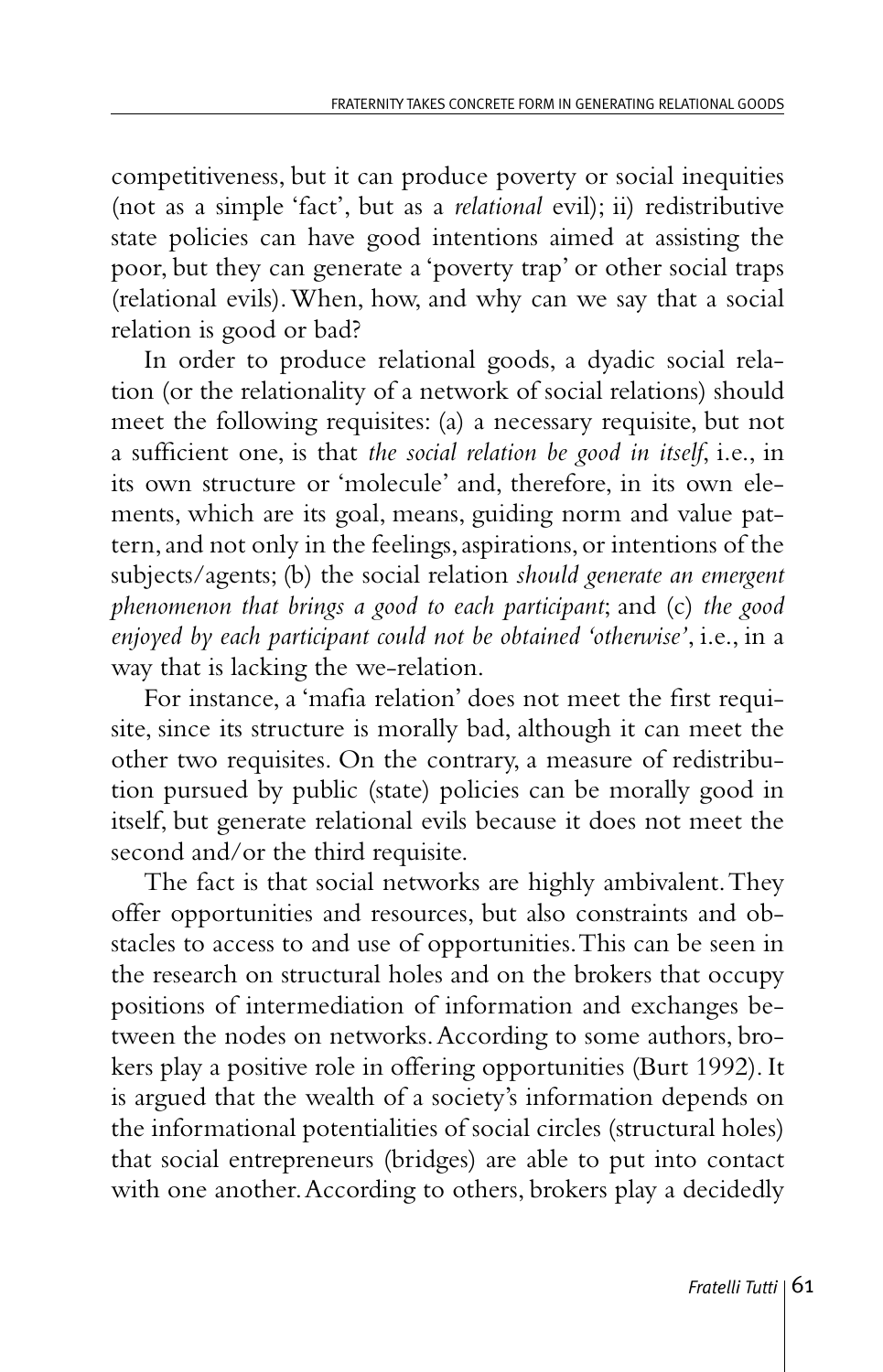ambivalent role; for instance, Ahuja (2000) claims that structural holes have both positive and negative influences on subsequent innovation. According to still others, they have different functions; for example, the results of the research done by Fleming, Mingo, and Chen (2007) illustrate how collaborative brokerage can aid in the generation of an idea but then hamper its diffusion and use by others.

Certainly, social networks are 'assets' (Lazega 2007, 2009; Gulati 2007), but we must draw distinctions between the characteristics of each network because the fact of producing relational goods or evils is correlated with the morality of the good life that each network supports. It is important to reiterate that relational goods are goods that consist of relations: they are not material entities, they are not performances, they are not ideas – they are none of these things. They are relations. Let us take two examples, one negative and the other positive.

The negative example is when relational goods are lacking. A very common case, whether in families or in universities and work places, is the presence of *structural holes* in the networks of relations among people who are managed by brokers who hinder rather than foster communication among all the nodes in the network. The brokers are mediators who prevent people from being able to relate to one another and thus hinder the creation of a relational good. Recent investigations demonstrate how important the attributes of nodes are in configuring the characteristics of social networks (Wang, Robins, Pattison and Lazega 2015).

The positive example is friendship. Friendship is a social relation that goes beyond individual dispositions. Certainly, friendship flows from people, and only people can be friends and create friendship, which is a virtue for them as persons. But it cannot be an individual undertaking. Ego and Alter are not friends as individuals. Friendship is the acknowledgement of something that does not belong to either of the two, although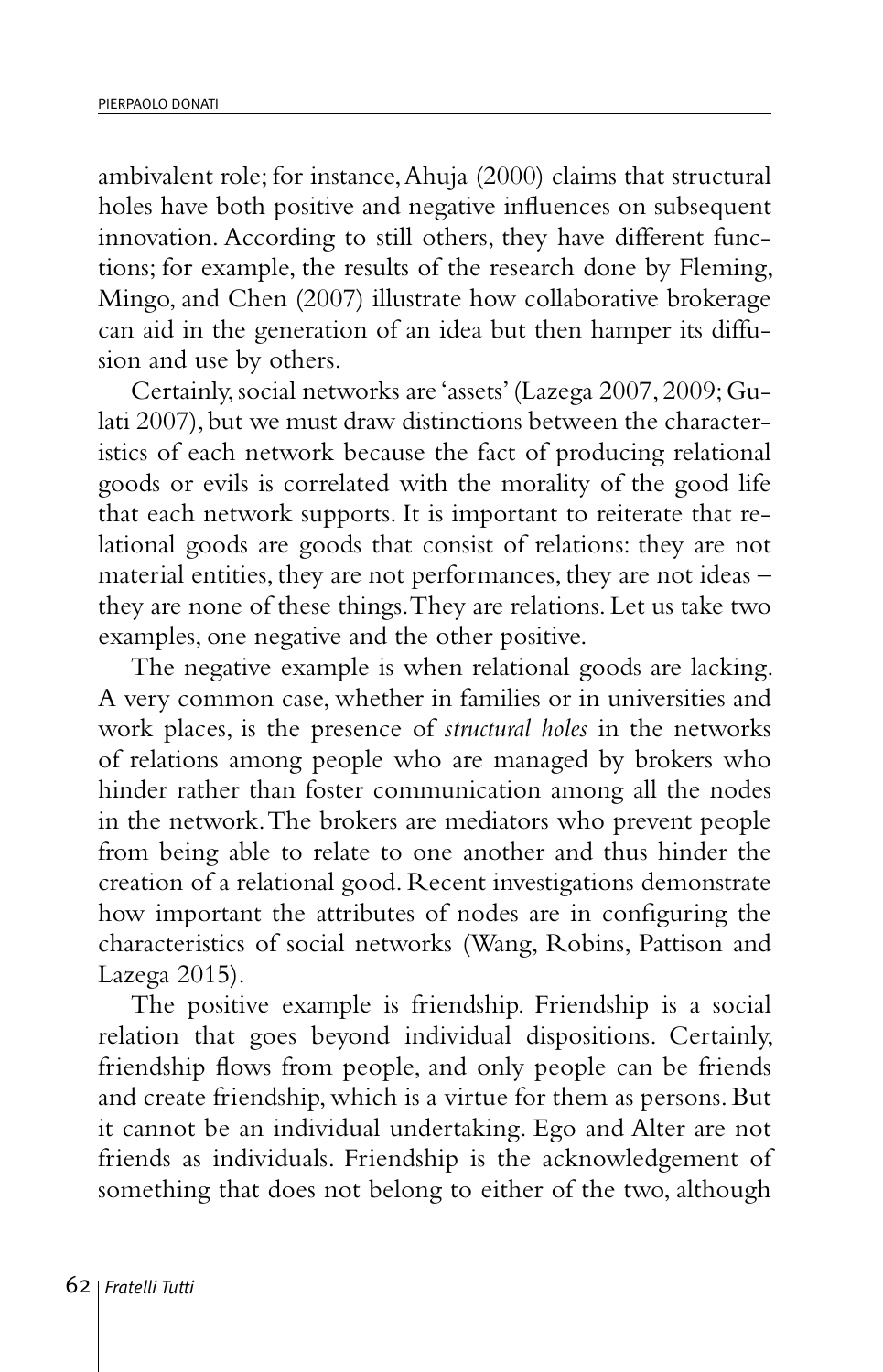it is of both of them. This is the relational good. It is the good that exists in common between people; only they can create it, but it does not belong to either of the two people, even if it is of both of them (Donati 2019c). Likewise, friendship cannot be the product of a social structure; it cannot become an institution, a structure to which people must conform. To be friends, there have to be at least two people who must share and exchange something on an interpersonal level. As Lazega and Pattison (2001) have shown, friendship mitigates the competition in social networks and fosters the creation of social capital. It is the sharing, that is, the reciprocal action that generates the *we-relation*, the relation as the reciprocal action within a *We* which gives sense and form and content to friendship. Sharing cannot be an explainable fact in individual terms, even if it is not a collective reality: it is not imposed by anyone, it cannot be dictated by any authority, and no one can experience it as something constrictive or external. To understand this, it is necessary to move beyond both methodological individualism and methodological holism, which are the two great currents of thought that still dominate the social sciences today. They do not seem to have understood the new realities that are emerging in the worlds of the economy, as well as in those of the production and consumption of goods and services, including the worlds of welfare and the internet.

In these worlds we see the spread of productive practices that operate on the basis of a 'relational logic' so that the value of goods and services references the quality of the social relations, and not the quantity of the time of the work that was employed to produce them. Social capital is 'good' if personal relations are good. In this way, the validity of all the classical economic theories is overturned, theories which, from Ricardo to Marx, computed the value of a good or service in terms of the time necessary to produce it, as *lib/lab* logic still does to a great extent. This 'relational logic' is intrinsically a form of social morality because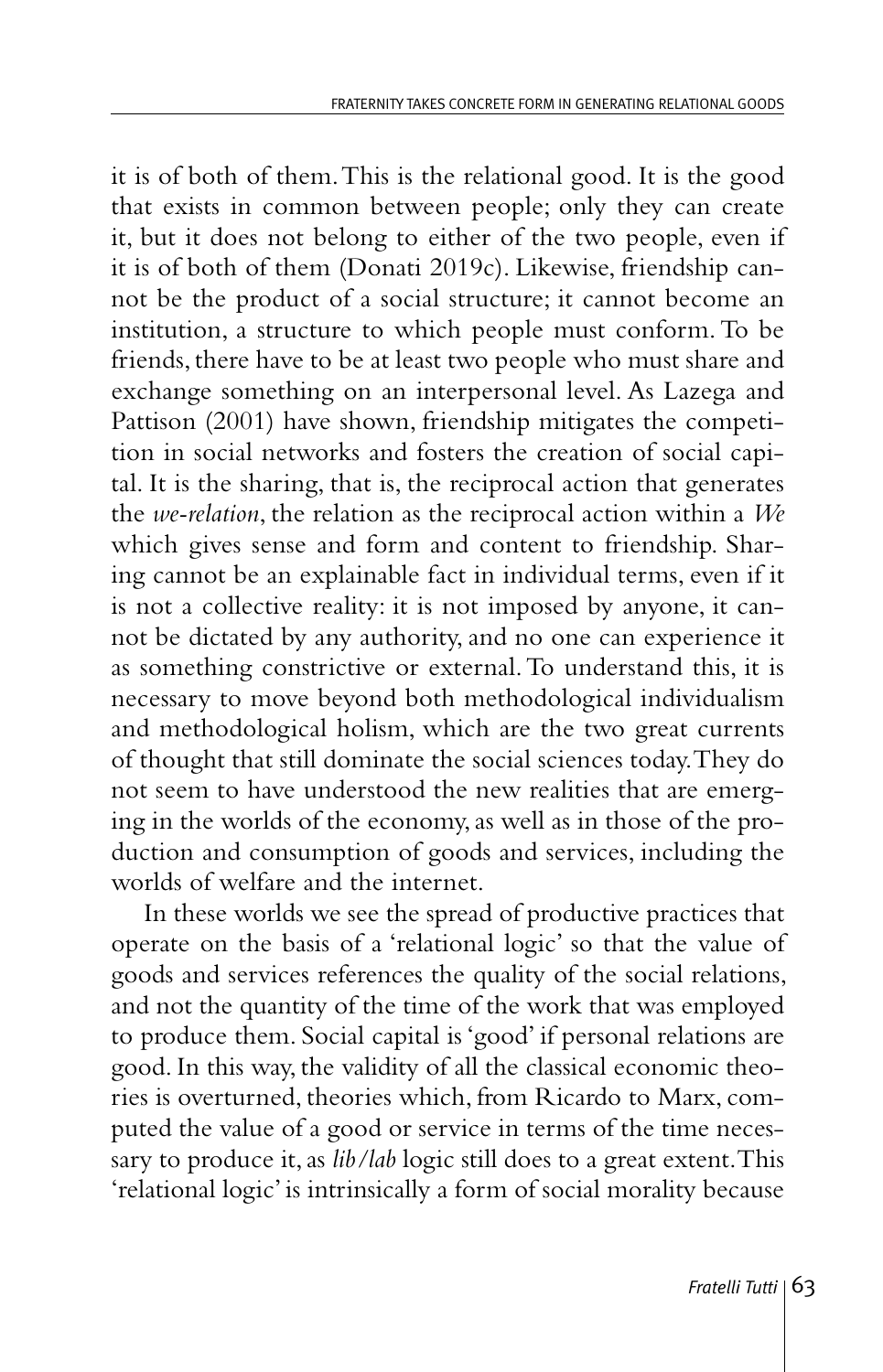it involves the fact that a criterion of value is introduced (the quality of the relation) in place of ethically neutral quantitative parameters.

"Ethical labour (the economy in which the social relation is a 'value') comes to define a new (ethical) economy" (...) "we look at things through the lens of relationships rather than just the lens of money. The reason we do that, is that behind every financial transaction there is a relationship. And it is the relationship that determines the long-term success and impact of what goes on in terms of finance and money. So if you really want a successful economy you've got to get behind the financial transactions, the sheer money, to the relationships that are underneath it" (Arvidsson 2010).

Which eudemonic morality emerges through these phenomena?

Certainly, the idea of happiness, the good life of individuals as well as of society, depends on the creation of common goods. But, as I have already said, in a complex and globalized society, common goods must be interpreted as relational goods within particular networks that have positive externalities for the surrounding community.

In this regard, it is necessary to consider how the new media (ICTs) are revolutionizing 'real' (interpersonal and structural) social relations through virtual relations. Clearly, we must distinguish between the different types of media, the different ways of using them, and their specific outcomes. There are media that allow for the production of relational goods and others that generate relational evils. This is what the morphogenetic approach proposes to explain concerning the morphogenesis of the human person, agency, as well as social and cultural structures, in relation to a possible 'good life'.

When people become aware of all of this, social change begins. New processes emerge that are aimed at reassessing relations with others. One discovers that working as a team, co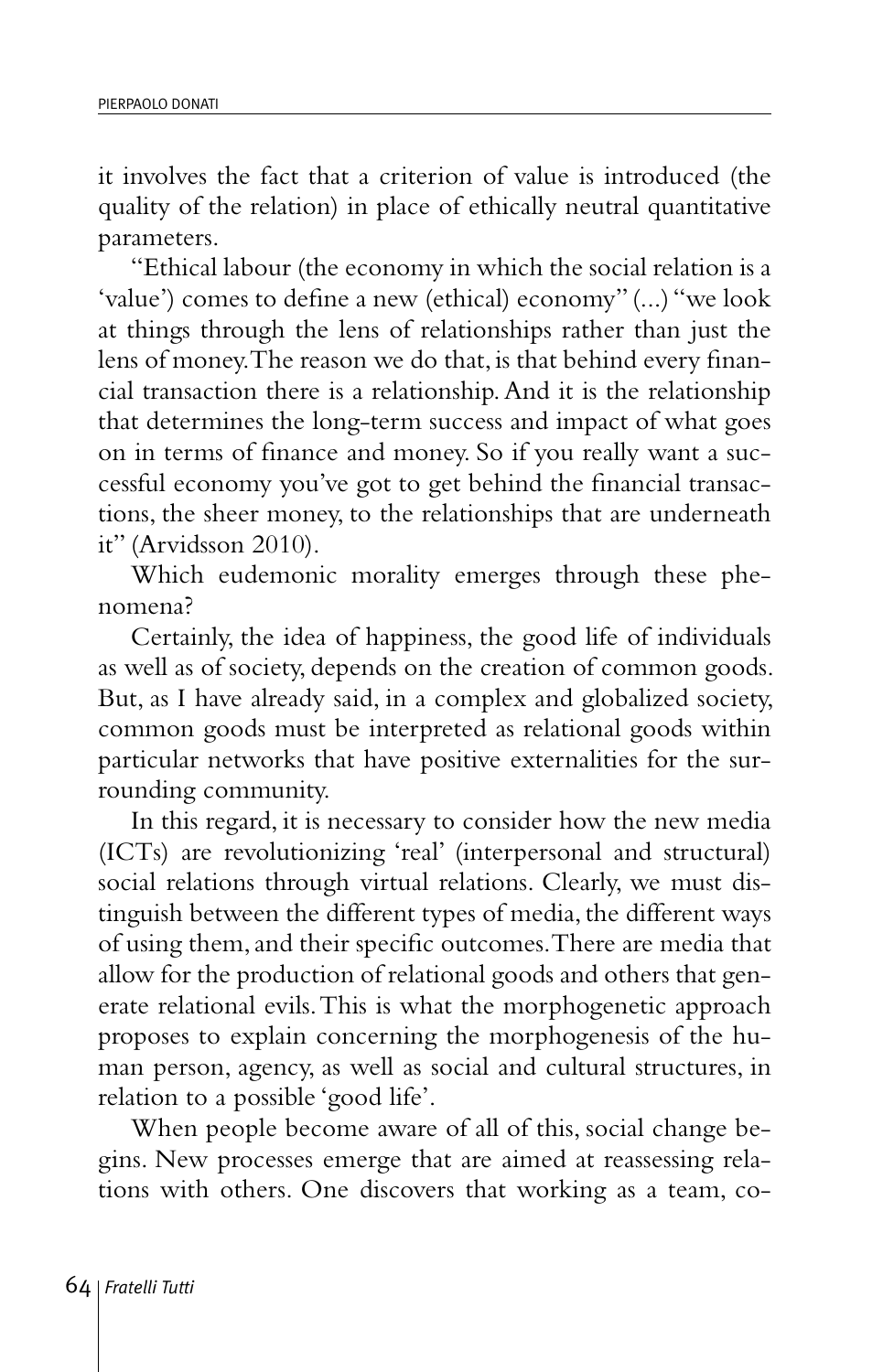operating with others rather than acting individually, is more effective and satisfying, on condition, obviously, that the task has not been imposed and that teamwork is not a tool used by those in charge to make higher profits. Family bonds are rediscovered as relations that, while being constraints, give a meaning to one's life that other relations cannot give. A growing number of people realize that they can achieve their goals only through new forms of association and new social movements. New demands for justice and social solidarity arise requiring a vision capable of putting the needs and rights of all of a community's members into relation with one another. Indeed, many discover that we are all deeply connected to one another. Each person's decisions, choices, and actions are not purely individual matters, but are enacted in relation to others. It is irrational to think of them as simple expressions of the autonomous Self. One comes to realize that, in reality, each person lives in dependence and interdependence on so many others, without whom one could not be the person one is, and could not become the person one desires to become.

It becomes apparent that each individual's history resides in relations with significant others. The human person is not a self-sufficient entity: he/she is an *individual-in-relation,* where the relation is *constitutive* of the person. We are all in the same boat, in the sense that we depend on one another. And so the question becomes: what kind of boat is this? I think that we can call it: 'We-relation'. But what kind of relation is this? In other words: how should the relationality between us be so that individuals fulfill their own humanity and do not become alienated from themselves to become another individual or something else?

Traditional collective movements – called mass movements – no longer offer adequate answers in that the identity they confer is of an aggregate type and is not relational. The identity acquired by the individual from the fact of belonging to a col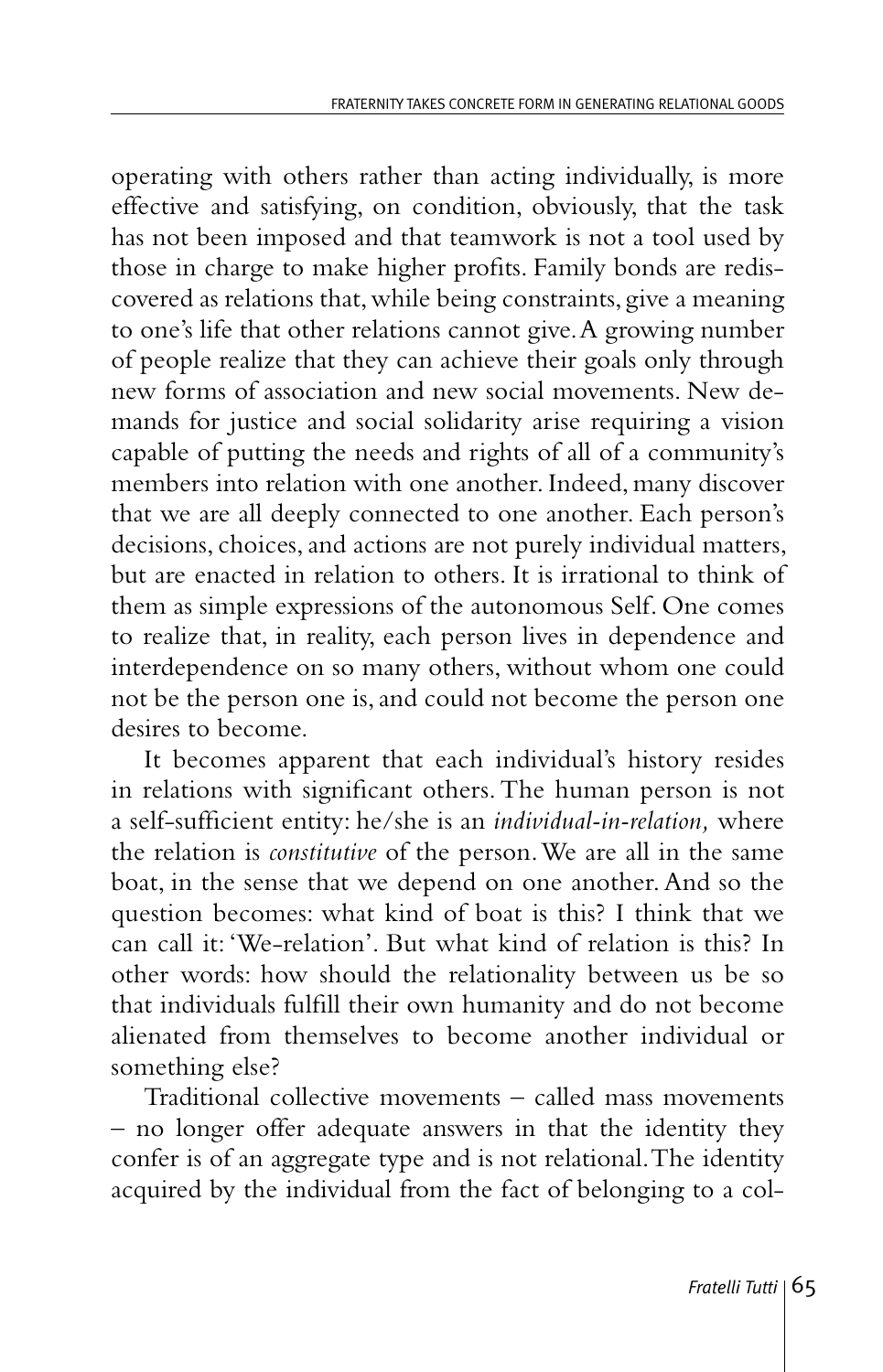lective movement based on identification with a symbol (for example, ecological, anti-global, civil rights (etc.) movements) can become significant only on two conditions: (a) if it is mediated by an adequate inner (personal) reflexivity and (b) if the personal reflexivity is capable of realizing a relational (social) reflexivity with others. Both of these conditions are hardly ever met by collective movements if they are purely aggregative. They can be present, instead, in collective movements in which people have real relations, and not only virtual ones, with one another, and these relations cause a social form (instituted form) to emerge that is capable of stability and its own action. The social networks on the web (run through information and communication technologies) can do this on the condition – which is by no means a given – that virtual relations are only a tool, and not a replacement, for inter-subjective relations.

In the society of the human, well-being is constituted by the good of the social relation as the path toward obtaining individual goods. The relational good consists in all those relations that can be generated and enjoyed together with others and on which individuals must rely in order to obtain everything that they could not have without such a relation. Examples are all of those immaterial, yet real, goods such as cooperation, friendship, recognition, cooperation, solidarity, mutual help, enjoying a positive climate in a firm, classroom, or social street, and so on, which meet most human needs (Donati 2019c).

#### **The relationality of the moral good**

In my opinion, we have to be clear about what we mean by the relational character of the (moral) good and the good society. Many authors speak of the relational character of the good, but, in reality, they are referring to individual agency. I offer two examples.

Christine Korsgaard (2013) observes that the (human) good is, above all, an affirmation that something is normative for me,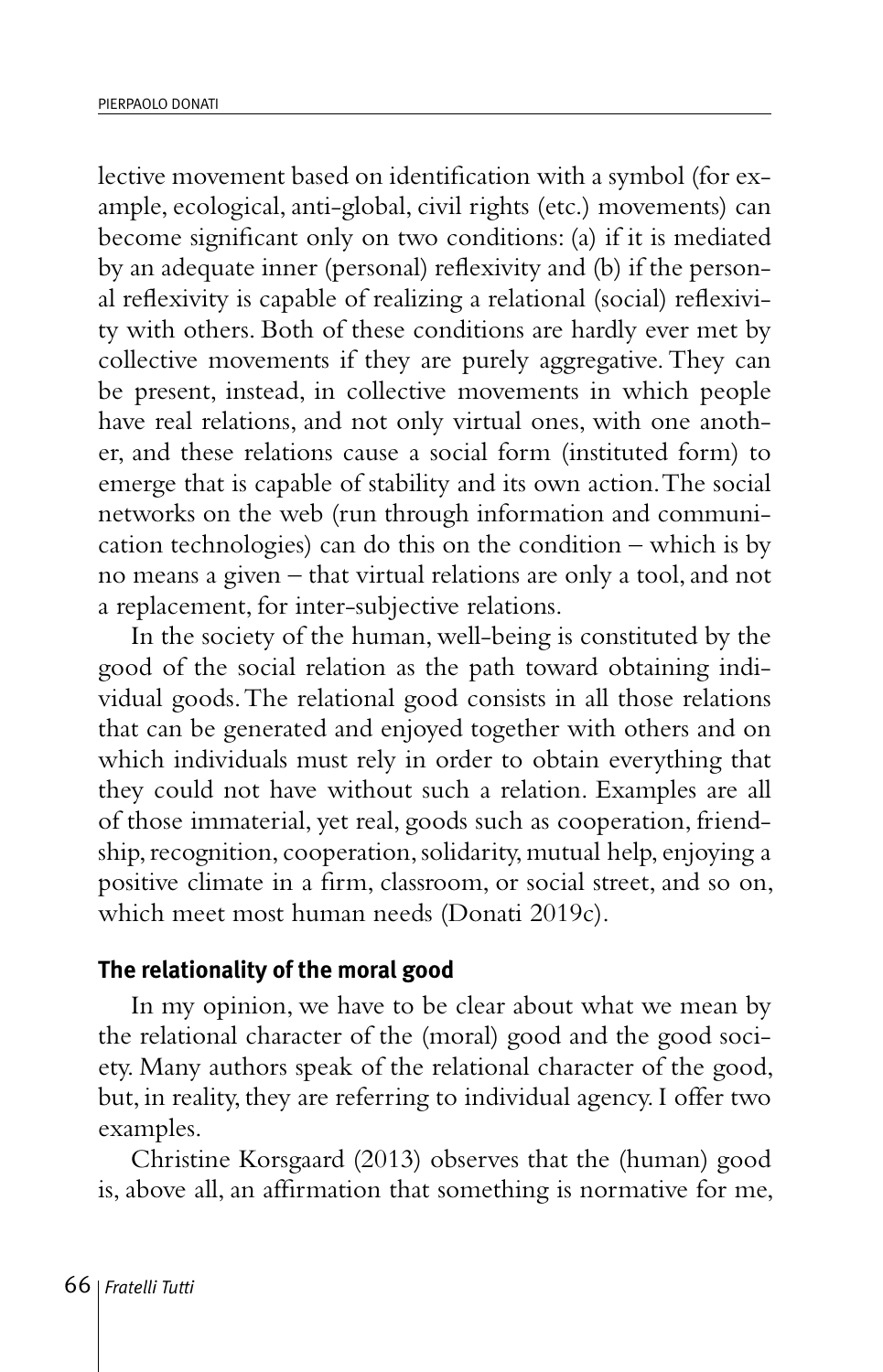for my condition, as an act of sympathy with myself.<sup>3</sup> She claims the relational nature of the good, but she does it from an individualistic and, in the end, constructivist point of view.

In adhering to Kant's philosophy, she maintains that the good has a relational character in as much as a certain entity becomes held in common, that is, it is 'constructed' as being shared by rational subjects who are capable of having sympathy with themselves and living this sympathy through empathy with others. The good is relational in that it is constructed with ends that are 'shared among all of us' ("'*Good*'*, then, is the schematic name for the solution to the problem of shared ends*. This, then, is my answer to the question of why we operate with the concept of the good: *because as rational creatures who are capable of seeing the world through the eyes of others*, we are faced with the task of constructing a state of affairs that is, as far as possible, good – for us all" *ivi*: 24-5, *italics mine*).

For Korsgaard, then, the good is relational, not because it consists of 'good' relations, but because it is shared by individuals who use their relations to make something good held in common. She does not see the relational constitution of these common goods, because the goods do not consist of relations properly. In short, relations have no substantive reality in themselves. The good life does not require a reality endowed with certain relational qualities and properties in itself, but is good in that it is constructed as being good for each of the participants.

Ana Marta González (2011), reflecting on these issues, identifies some paradoxes and internal contradictions in the thought

3 "For to say that something is *good-for* me is to describe *something's relation to my condition as having normative implications*, and that in turn is to *endorse* the view of myself that, simply as a conscious being – as a being who is in her own keeping – I necessarily take of my own condition. One might see the endorsement of that view as *an act of sympathy with myself*" (Korsgaard 2013: 24, *italics mine*).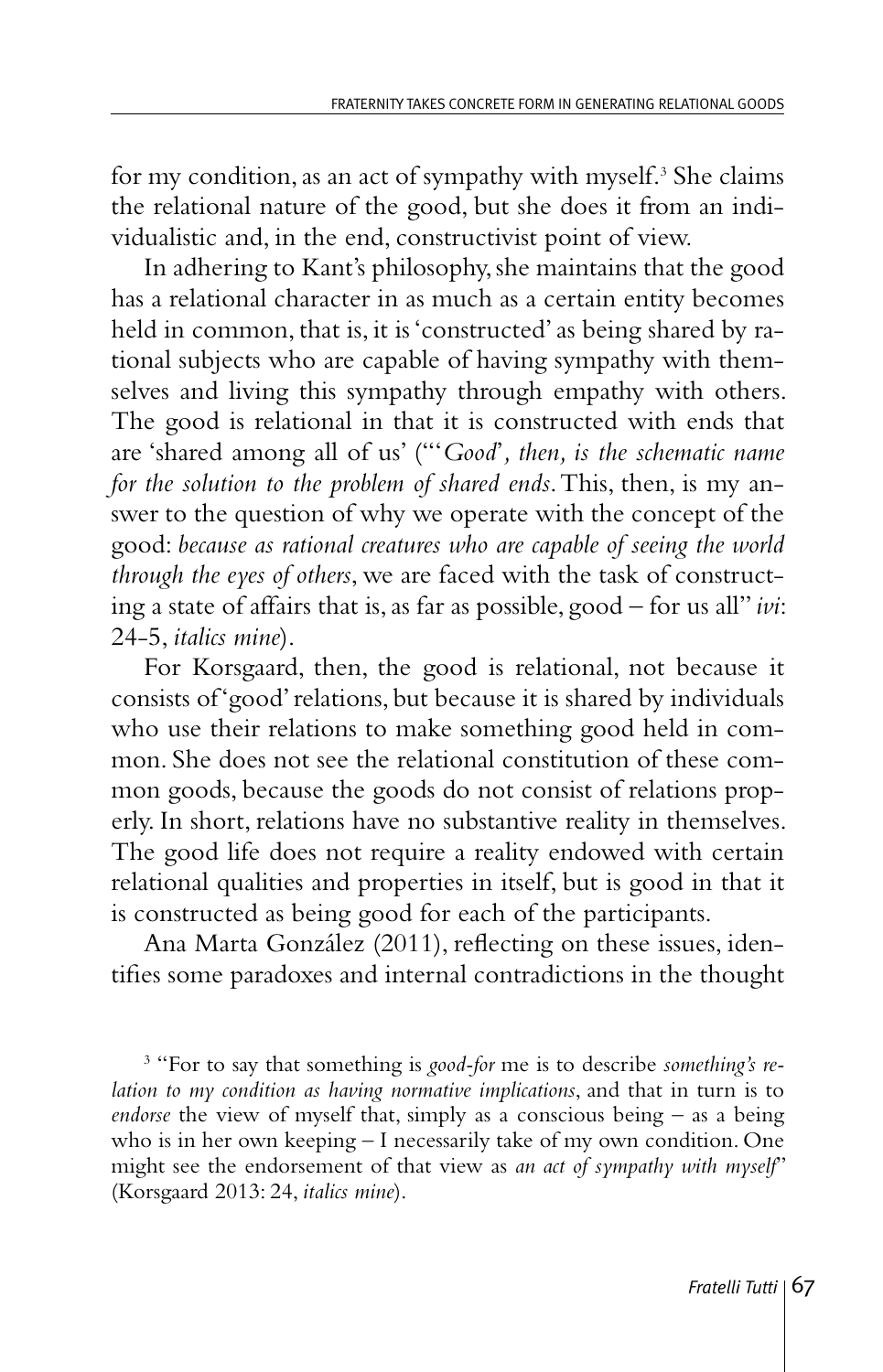of Kant that can be traced to a lack of a relational vision. First, while Kant takes the educational process to be a radically moral enterprise all the way through – and hence, placed in a relational context – he also aspires to constitute education as a science, to be improved through experiments, thereby paving the way for a systemic approach to education; in spite of its moral inspiration, his systemic approach not only could enter into conflict with the moral demand of taking each individual subject as an end, but is also marked by an intrinsic paradox, already involved in the ambiguity of the term 'humanity', which might mean a) humanity as a moral disposition present in each individual human being, or b) humanity as a whole, as the 'human species' (ivi, p. 433). Secondly, González finds that the Kantian conception, "leaving aside the mechanism of education to focus on its relational dimension," leads to the affirmation that "the attainment of a moral culture depends on teaching children to act upon principles, and hence autonomously", with the paradoxical consequence that "in order to educate autonomous human agents, we have to engage in a process marked by heteronomy" (*ivi*, p. 442).

González's critique of Kant's philosophical conception regarding education, claiming a relational approach, is enlightening and correct. "While improving education may become the object of a systemic action, education is always the object of a moral relationship" (*ivi*, p. 437); "... moral education, as something directly linked to personality, is always beyond the reach of those techniques, and dependent on a relational approach to education" (*ivi*, p. 438). This relational approach, however, remains focused on the advancement of an individual human being.

González recognizes that educating means performing a relational activity, but education is not yet investigated as a *sui generis* social relation, as a dynamic structure in itself, situated in a relational context. Education seems to remain the object of individual agents' morality, not a moral entity in itself. Interpersonal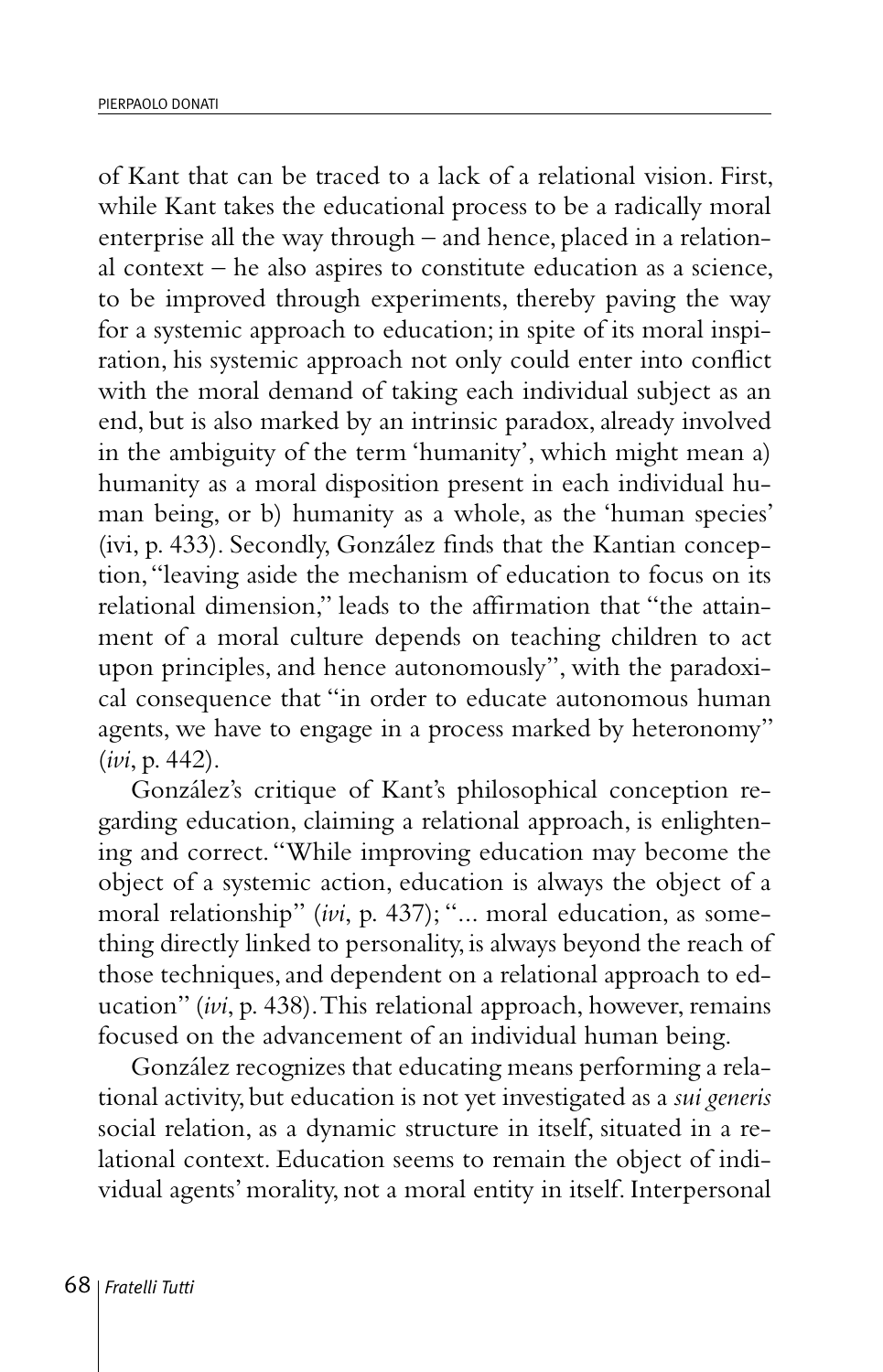relations are considered as 'conductors' of individual morality, not yet as moral goods (or evils) in themselves. That is why the structure of education as a social relation is basically referred back to the moral quality of individual people: "autonomy is prepared in the context of personal relationships, interested not so much in the cold development of potentialities as in the real good of the person" (*ivi*, p. 452). To become truly relational the moral good requires the adoption of the second person perspective on the part of the agents, i.e. a dialogue (a dialogical self), and not only a first person perspective (but not a third person perspective). The latter, of course, is absolutely necessary but it is not sufficient in order to get 'good relations', which is however what González is looking for.

The point that I want to emphasize is that the relational paradigm redefines the concept of the human basing itself on the relational distinction with the non-human. In traditional societies the human is simply assumed as a natural given according to a principle of identity  $[A = A]$ . In modernity the human is defined by negation with respect to what appears to be non-human: the principle of the definition of the human is dialectical, consisting in a double negation, which is the logic of the creation of opportunities without finalism  $[A = not(not-A)].$ 

In the present historical phase, which, to my mind, is leading us toward what I call the *after-modern* (or *trans-modern*) society, *the human is defined by what we include in it and by what we exclude from it through specific relations, which are activity-dependent and context dependent*.

I translate this concept into the formula:  $[A = R (A, non-A)];$ the human is defined through a relation to what is outside the human realm. The human is no longer *a priori* a normative concept. We can include in the human an infinite number of things such as piety and empathy or utility and egotism. It becomes essential to understand the selection mechanism for what we include in (or exclude from) the human.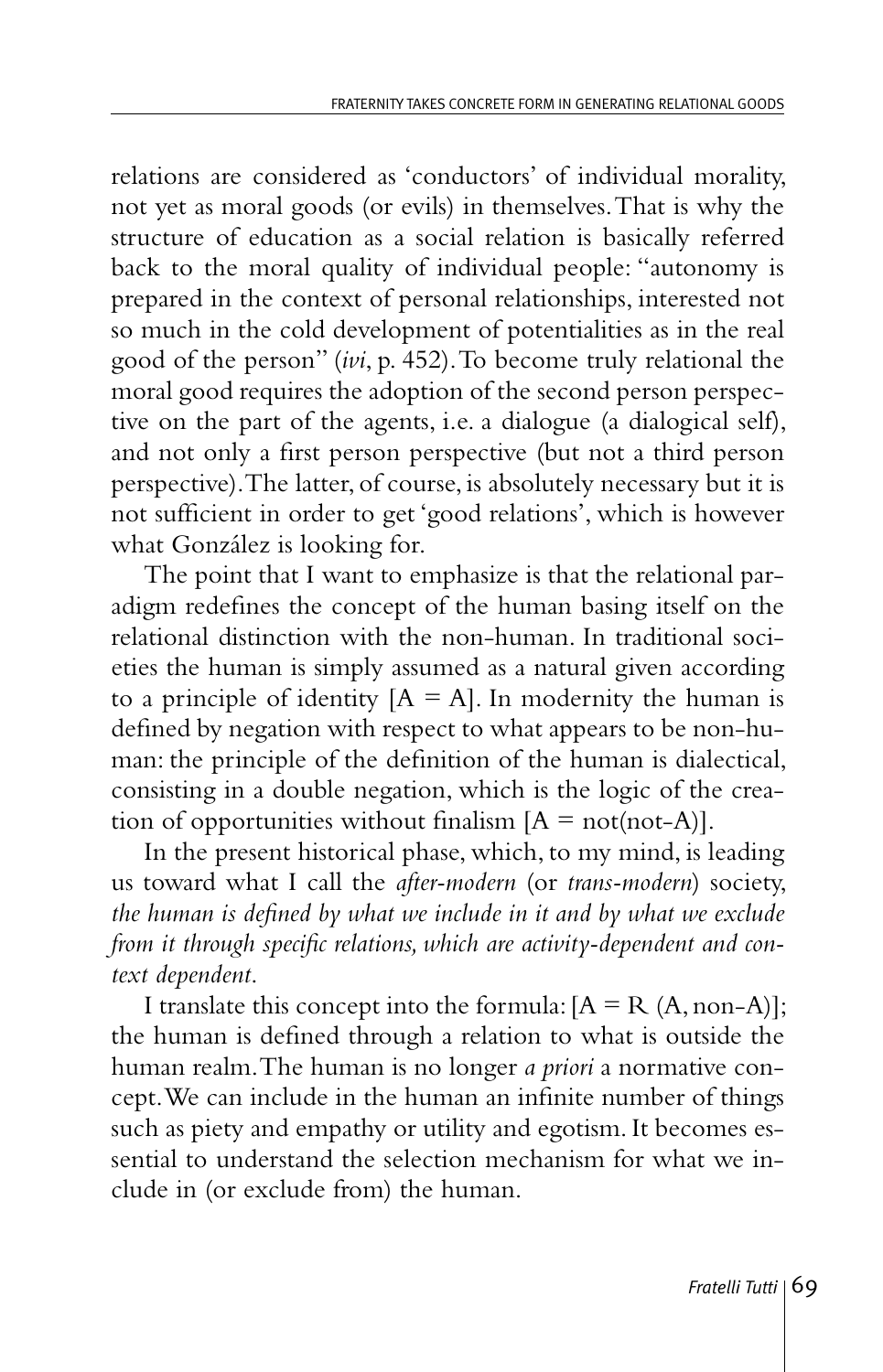Modern semantics is based on binary oppositions (the slash in the formula of modernity  $[A = non(non-A)]$  so that the good side of the human should emerge from the conflict that cancels out the negative side of the human. The human becomes a battleground. And today this is true particularly on the level of communication, images, and the signs conveyed by the mass media (Chouliaraki 2013). At the same time, however, it becomes increasingly evident that these mechanisms, that is, those of binary negation and mediatic constructivism, produce large existential vacuums, life failures, processes of alienation. People are forced to ask themselves: what is human in me? Which means: what is good for me? What is the good life in which *the-humanthat-is-in-me* can flourish? In other works, how can I be happy?

To answer these questions, individuals have to reflect, take distance from themselves, and appeal to the social morality of certain relations instead of others. Their happiness or unhappiness lies in the choices they make.

#### **To conclude: fraternity from the viewpoint of relational sociology**

Ethical neutrality in social theorization is basically a myth. Certainly, sociology distinguishes itself from social theory because, in analyzing social matters, it does not have to take sides on this or that value. It is inevitable, however, that it, too, always presupposes value choices (Lidz 1981), which obviously cannot be those of direct ethical or political engagement; otherwise, sociology is transformed into an ethical or political doctrine. The moral burden of explicitly declaring the value choices in play is incumbent on the sociologist when entering the arena of social theory, where such choices can obviously be diverse and plural.

As for my relational sociology, it makes reference to a social theory that does not make *a priori* value choices, but points to the good or the bad in the effects produced by the societal dynamic. It juxtaposes the ways in which acting subjects generate different social consequences, which can contradict not only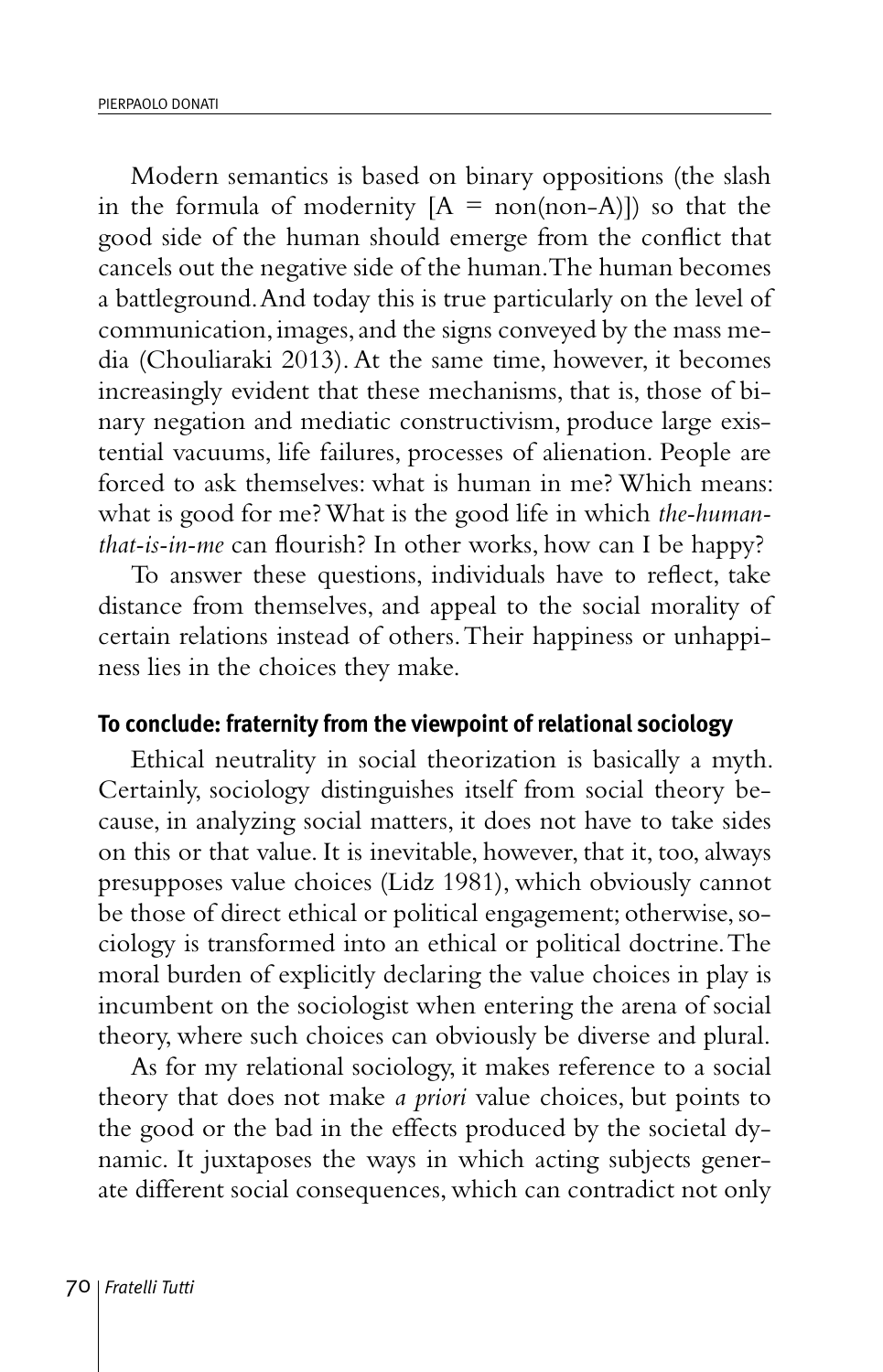their situational expectations, but also the values of the collective morality that they support.

Relational analysis leads one to conclude that postmodern morality erodes the common good because, consciously or, more often, unconsciously, it erodes social relations. There are obviously good reasons for assessing social relations negatively when they are used to exploit people (such as in human trafficking or prostitution), to organize social groups for the purposes of common criminality or corruption, or for other morally negative ends. On this basis, however, the postmodern morphogenetic society has elaborated a social morality according to which the good life consists in an indefinite increase in life opportunities, on the assumption that human identity can continuously change, endlessly altering its social relations. Today's moral norm dictates the celebration of 'relationalism' as the path toward the individualization of the individual. In the postmodern cultural system, it is assumed that happiness consists in this process.

Reality ends up debunking this morality. The idea that in order to achieve a good life the logic of opportunities must be untied from the value and norms of social relations leads to continual failures. The reason lies in a precise sociological reality. In fact, happiness is sought in the *creation of ever new social relations; it becomes possible to enjoy all possible opportunities only on condition of immunizing oneself from the relations themselves*, that is, on condition of not rendering any particular relation (any opportunity) necessary: thus, on condition of not binding oneself to anything or anyone, if not for the opportunities of the moment (this is the 'pure relation' theorized by A. Giddens).

The moral norm celebrated by the unbound morphogenesis emerging from the crisis of the *lib/lab* system makes the maximum contingentism and relationalism imperative. It celebrates relationality while negating it at the same time. But negating the identity of the relation means also negating the identity of the subject: hence, the impossibility for the individual of achieving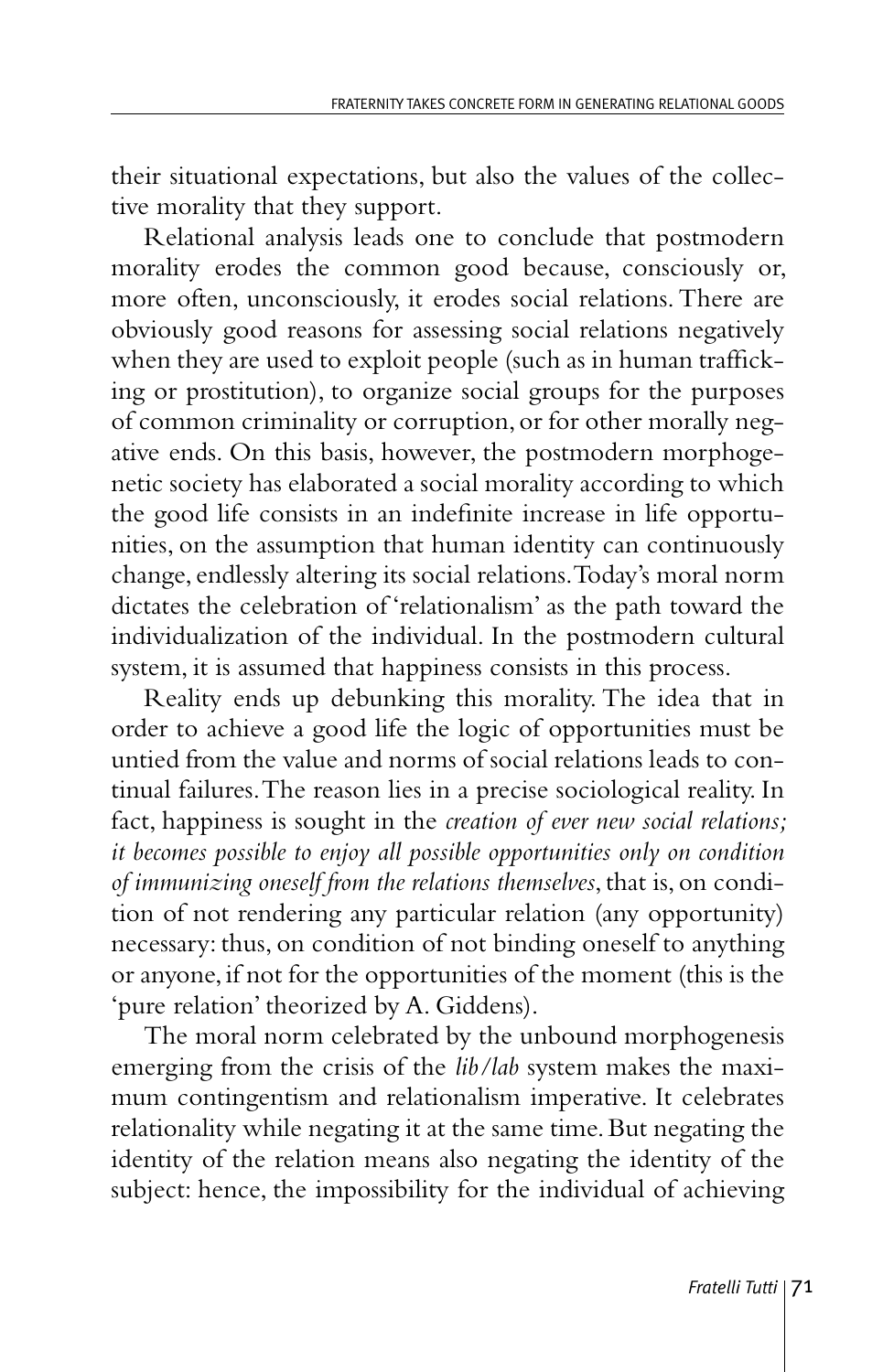authenticity in his/her identity. Such is the paradoxical outcome of this conception of the good life. Living in relations without tying oneself to them. In this way, the individual can increase his/her life opportunities always on condition of not privileging any one social relation over others, which – according to this collective morality – would involve limitations and discriminations. It is a morality of non-distinction because the moral norm dictates that one not distinguish, as every distinction is discrimination. But in this way, a 'reverse discrimination' operates because one chooses to not choose (one decides not to distinguish). This is a moral norm that leads to cultural and moral regression because human civilization requires the continuously renewed and creative use of distinctions.

Considering every thing and every human action within the relation in which we find it and looking at it from this point of view is essential to giving meaning to things and actions. Human life in pursuit of happiness – in a couple, in a working relation, or in the search for a job that isn't there – does not mean alienating people within the limits of the relational situation in which they find themselves, but the complete opposite. It means fraternity. It means giving them a perspective for managing their human condition in a horizon of openness to meaning – openness to other relational worlds, that is. This is the sense of the interventions that we call networking and interventions of relational observation-assessment-guidance (Donati 1991, pp. 346- 356) aimed at humanizing people.

The logic of opportunities necessarily requires a morality of action because when opportunities are not infinite, but limited, a competition arises. However, competition can be of various types. There is the 'excluding competition' that allows only some to obtain resources and facilitations, excluding others, and there is the 'including competition', that is, 'agonistic sociability' – another name for social friendship – which consists in competing with others to create new opportunities that, subsequently, will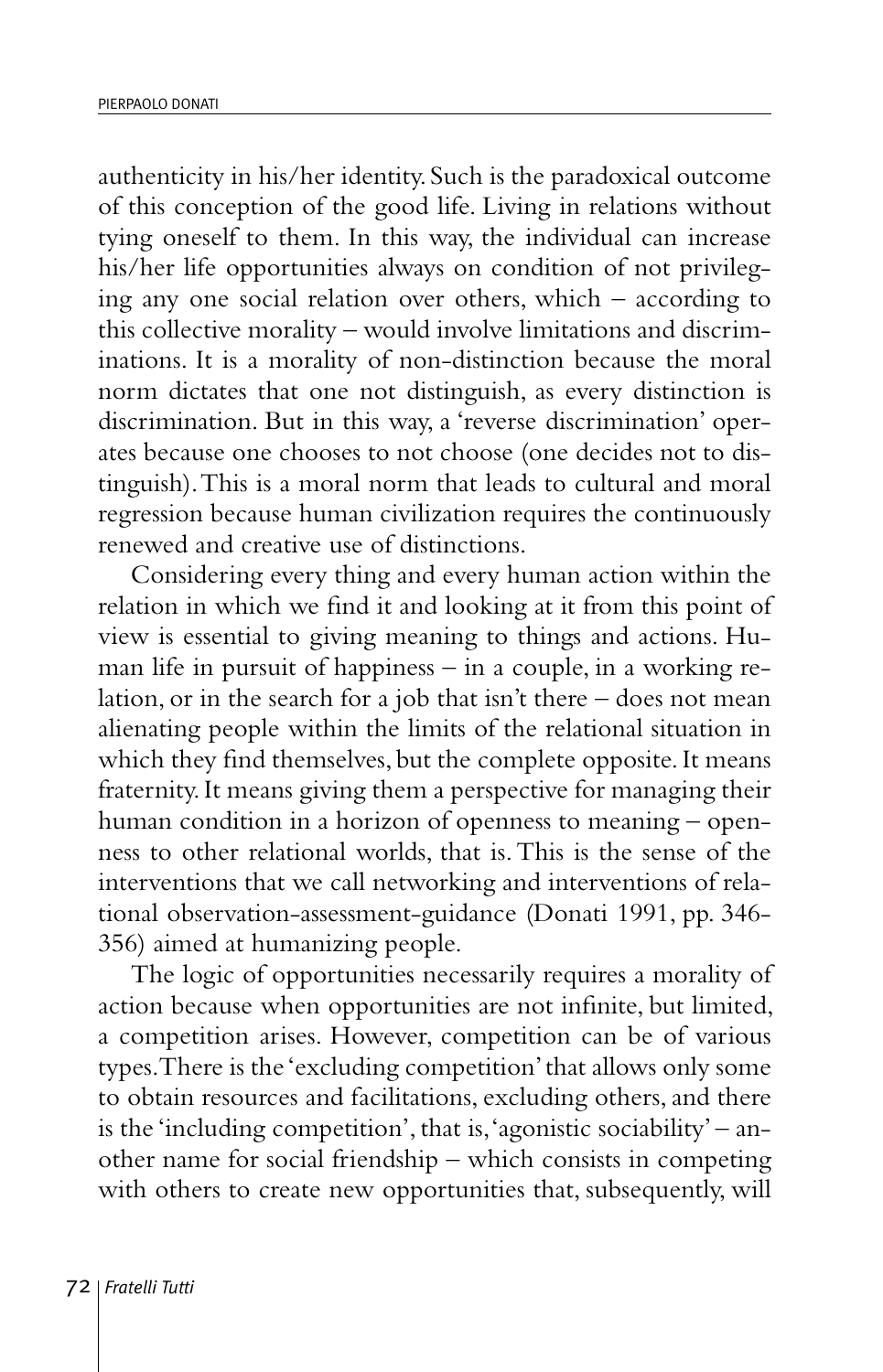be shared with others in a circuit of reciprocal thrusts. In other words, agonistic sociability is a mechanism that creates opportunities for everyone without generating unwarranted structural inequalities. Competing, not in order to appropriate a good for oneself, but to achieve better solutions to share with others who will do the same thing according to the reciprocity rule, a *winwin* solution, without winners and losers).

We must acknowledge that still today we lack a proper reflexivity on the relational nature of fraternity as the good life, if we understand this expression in the sense that the good is constituted by certain social relations instead of others. These are the relational goods that bring truly human happiness going well beyond material welfare because they stimulate fraternity and social friendship.

## **References**

- Ahuja, G. (2000). 'Collaboration Net-Calcaterra V. (2017). 'Relational Soworks, Structural Holes, and Innovation: A Longitudinal Study'. *Administrative Science Quarterly*, 45(3), pp. 425-455.
- Archer, M.S. (ed.) (2013). *Social Mor-*Chouliaraki, L. (2013). *The Ironphogenesis*. Dordrecht: Springer.
- Arvidsson, A. (2010). 'Speaking out: The ethical economy: new forms of value in the information society?'. *Organization*, 17(5), pp. 637-644.
- (2003). 'The Theory of Reflexive Modernization. Problematic, Hypotheses and Research Program'.  $1 - 33$
- Burt, R.S. (1992). *Structural Holes: The Social Structure of Competition*. Cambridge Mass.: Harvard University Press.
- cial Work at the case level. Working with coping networks to cope micro-social problems'. *Relational Social Work*, 1(1), pp. 39-60.
- *ic Spectator: Solidarity in the Age of Post-Humanitarianism*. Oxford: Polity Press.
- Donati, P. (1991). *Teoria relazionale della società*. Milano: FrancoAngeli.
- Beck, U., Bonss, W. and Lau, C. Donati, P. (2011). 'Modernization and relational reflexivity'. *International Review of Sociology/Revue Internationale de Sociologie*, 21(1), pp. 21-39.
	- *Theory, Culture & Society*, 20(2), pp. Donati, P. (2012). *Beyond the Market/ State Binary Code: The Common Good as a Relational Good*, in M. Schlag, J.A. Mercado (eds.). *Free Markets and the Culture of Common Good*. Dordrecht: Springer, pp. 61-81.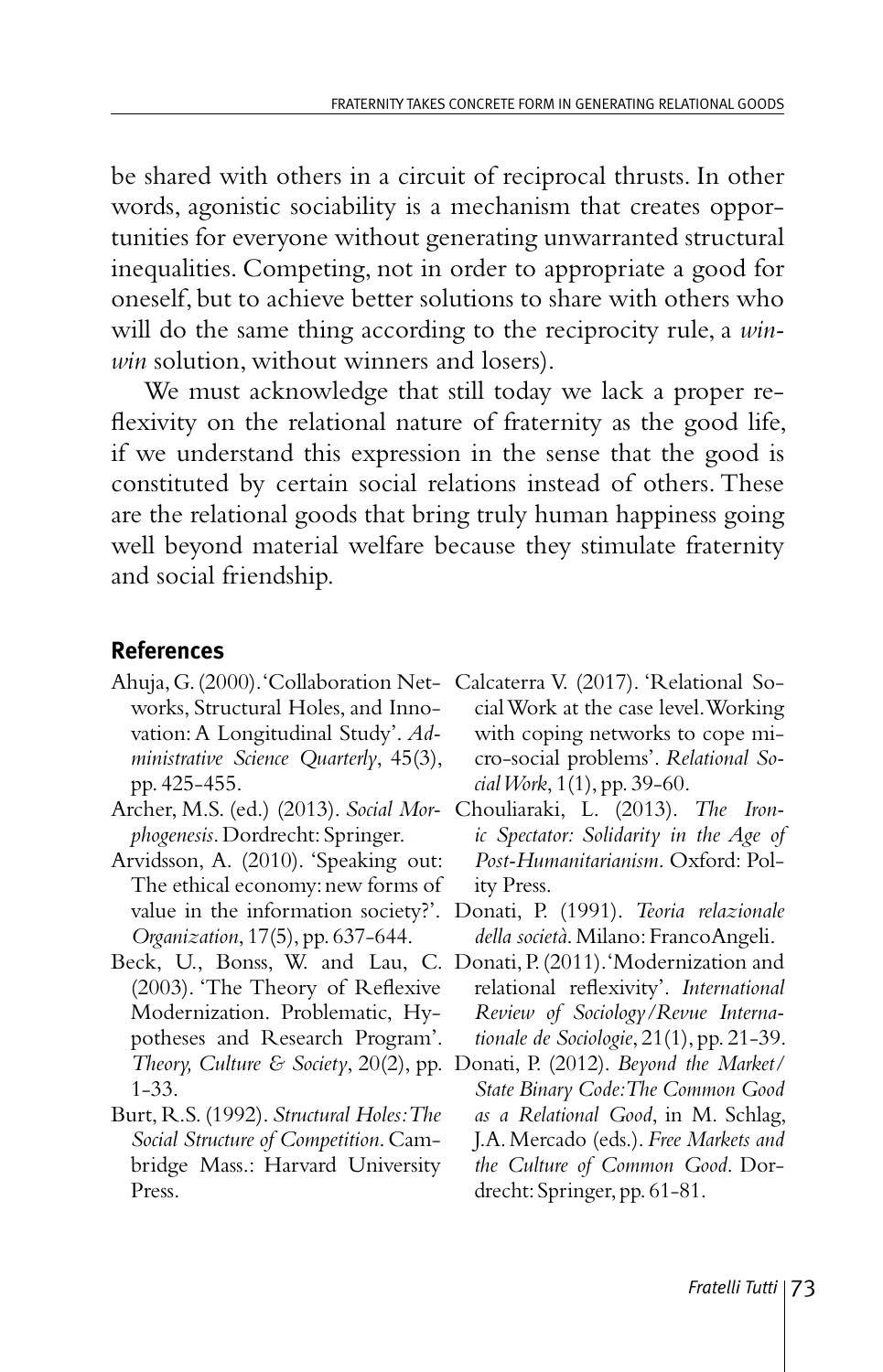- Donati, P. (2013). 'Morphogenesis and Social Networks: Relational Steering not Mechanical Feedback'. In: M.S. Archer (ed.). *Social*  pp. 205-231.
- Donati, P. (2019a). 'Discovering the Relational Goods: Their Nature, *Review of Sociology/Revue International de Sociologie*, 29(2), pp. 238-259.
- Donati, P. (2019b). 'The Enigma of Relation and the Theological Matrix of Society. In: P. Donati, A. Malo, G. Maspero (eds.). *Social Science, Philosophy and Theology in Dialogue: A Relational Perspective*. London: Routledge, 2019, pp. 3-37.
- Donati, P. (2019c). *Scoprire i beni relazionali. Per generare una nuova socialità*. Soveria Mannelli: Rubbettino.
- Donati, P. (2021). *Transcending Modernity with Relational Thinking*. London: Routledge.
- Donati, P. and Archer, M.S. (2015). *The Relational Subject*. Cambridge: CUP.
- Fleming, L., Mingo, S. and Chen, D. Jindra, M. and Jindra. I.W. (2015). *A*  (2007). 'Collaborative Brokerage, Generative Creativity, and Creative Success'. *Administrative Science Quarterly*, 52(3), pp. 443-475.
- Folgheraiter, F. (2004). *Relational Social Work. Toward Networking and Societal Practices*, London: Kingsley.
- Folgheraiter, F. (2013). 'Lavoro sociale relazionale'. *Lavoro Sociale*, 13( 3), pp. 423-435.
- Folgheraiter, F. and Raineri, M.L. (2012). 'A critical analysis of the so-

the relational paradigm'. *International Social* Work, 55(4), pp. 473-487.

- Foucault, M. (1966). *Les mots et les choses*. Paris: Gallimard.
- *Morphogenesis*. New York: Springer, Gane, N. (2005). 'Radical Post-Humanism, Friedrich Kittler and the Primacy of Technology'. *Theory, Culture & Society*, 22 (3), pp. 25-41.
- Genesis and Effects'. *International*  Gane, N. (2006). 'When We Have Never Been Human, What Is to Be Done? Interview with Donna Haraway'. *Theory, Culture & Society*, 23 (8), pp. 135-158.
	- Gane, N. (2014). 'The Emergence of Neoliberalism: Thinking Through and Beyond Michel Foucault's Lectures on Biopolitics'. *Theory, Culture & Society*, 31(4), pp. 3-27.
	- González, A.M. (2011). 'Kant's Philosophy of Education: Between Relational and Systemic Approaches'. *Journal of Philosophy of Education*, 45(3), pp. 433-454.
	- Gulati, R. (2007). *Managing Network Resources: Alliances, Affiliation, and Other Relational Assets*. New York: Oxford University Press.
	- *Revolutionary Change: Relational Work in the New Safety Net*. University of Notre Dame: Dept. of Anthropology.
	- Korsgaard, C. (2013). 'The Relational Nature of the Good'. In: R. Shafer-Landau (ed.). *Oxford Studies on Metaethics*. vol. 8, Oxford: Oxford University Press.
	- Lasch, C. (1984). *The Minimal Self: Psychic Survival in Troubled Times*. New York: Norton.
- cial work definition according to Lazega, E. (2007). *Réseaux sociaux et*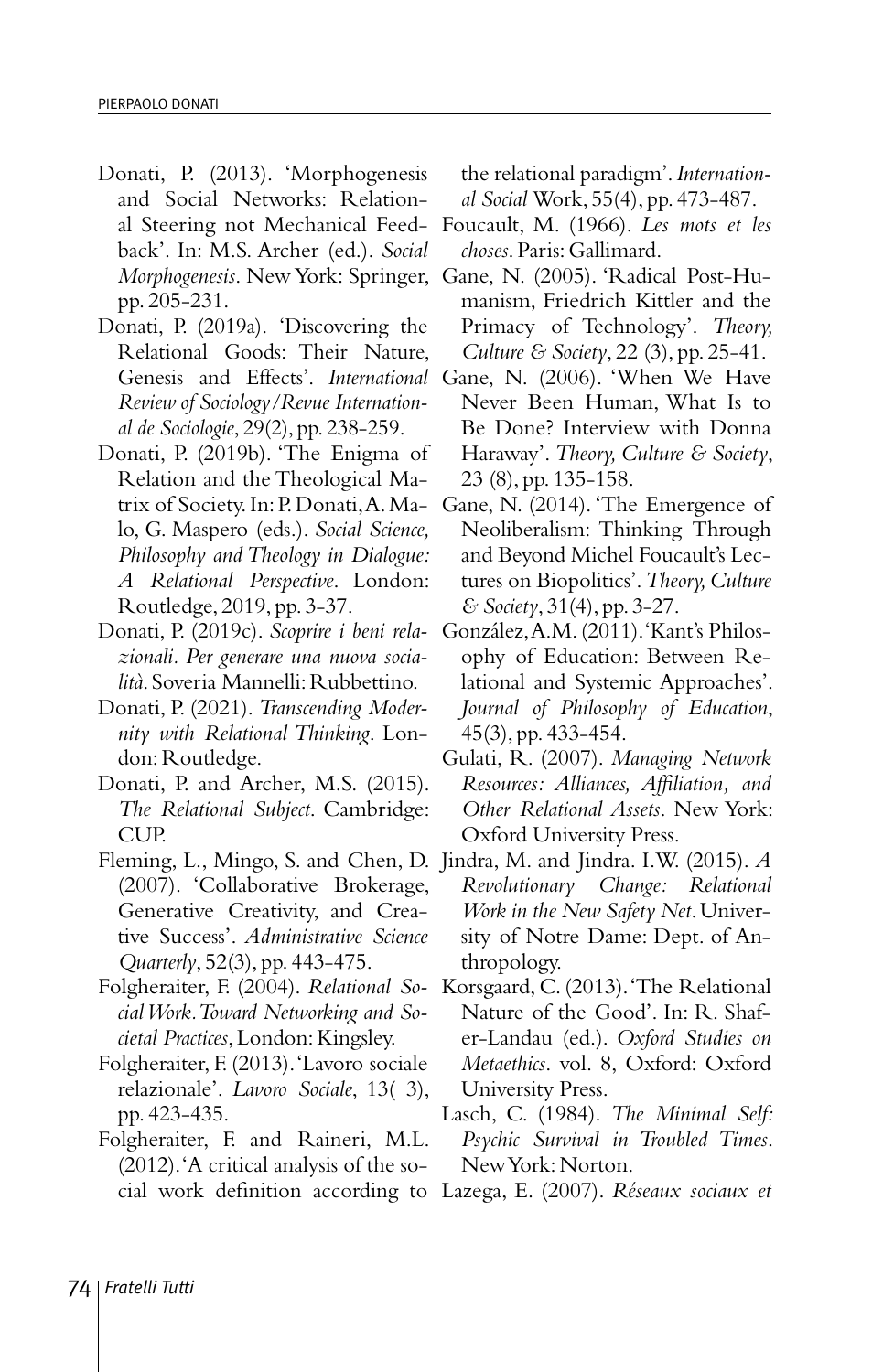*structures relationnelles*. Paris: Puf.

- Lazega, E. (2009). 'Cooperation among Competitors. Its Social Mechanisms through Network Analyses'. *Sociologica*, 1 (Doi: 10.2383/29560).
- Lazega, E. and Pattison, P.E. (2001). Smith, C. (2015). *To Flourish or De-*'Social Capital as Social Mechanisms and Collective Assets: The Example of Status Auctions Among Colleagues'. In: N. Lin, K. *ital: Theory and Research*. New York: Aldine de Gruyter, ch. 8.
- Lidz, V. (1981). 'Conceptions of Value-Relevance and the Theory of Action'. *Sociological Inquiry*, 51(3-4), pp. 371-408.
- Lutz, M. (1999). *Economics for the common good: two centuries of economic thought in the humanist tradition*. London: Routledge.
- Lutz, M. (ed.) (1990). *Social Economics: Retrospect and Prospect*. Dordrecht: Kluwer Academic Publisher.
- Lynch, K., Kalaitzake, M., and Crean, M. (2020). 'Care and affective relations: Social justice and sociology'. *The Sociological Review*, pp. 1-19. 2020. https://doi.org/10.1177/00 38026120952744
- Marques, E. (2012). 'Social networks matter in gaining access to goods and services obtained from outside markets'. *International Journal of Sociology*, 41, pp. 10-27.
- Maxwell, L. (2012). 'Toward an agonispolitics in Hannah Arendt's Eichmann in Jerusalem'. *Contemporary Political Theory*, 11(1), pp. 88-108.
- Scaraboto, D. (2015). 'Selling, Sharing, and Everything In Between: The Hybrid Economies of Collaborative Networks'. *Journal of Consumer Research*, 42, pp. 152-176.
- *struct: A Personalist Theory of Human Goods, Motivations, Failure, and Evil*. Chicago: University of Chicago Press.
- Cook, R.S. Burt (eds.). *Social Cap-*Smith, C. and Davidson, H. (2014). *The Paradox of Generosity: How by Giving We Receive, Why by Grasping We Lose*. New York: Oxford University Press.
	- Teubner, G. (2006). 'The Anonymous Matrix: Human Rights Violations by 'Private' Transnational Actors'. *Modern Law Review*, 69(3), pp. 327- 346.
	- Teubner, G. (2011). 'A Constitutional Moment. The Logics of "Hitting the Bottom"'. In: P. Kjaer, G. Teubner, and A. Febbrajo (eds.). *The Financial Crisis in Constitutional Perspective: The Dark Side of Functional Differentiation*. Oxford and Portland, OR: Hart, pp. 3-42.
- First Published September 10, Wang, P., Robins, G., Pattison, P. and Lazega, E. (2015). 'Social selection models for multilevel networks'. *Social Networks*, Doi: 10.1016 / j.socnet.2014.12.003.
	- Weaver, B. and McNeill, F. (2015). 'Lifelines: Desistance, Social Relations, and Reciprocity'. *Criminal Justice and Behavior*, 42(1), pp. 95-107.
- tic understanding of law: Law and Zamagni, S. and Bruni, L. (2003). *Lezioni di economia civile*. Milano: Editoriale Vita.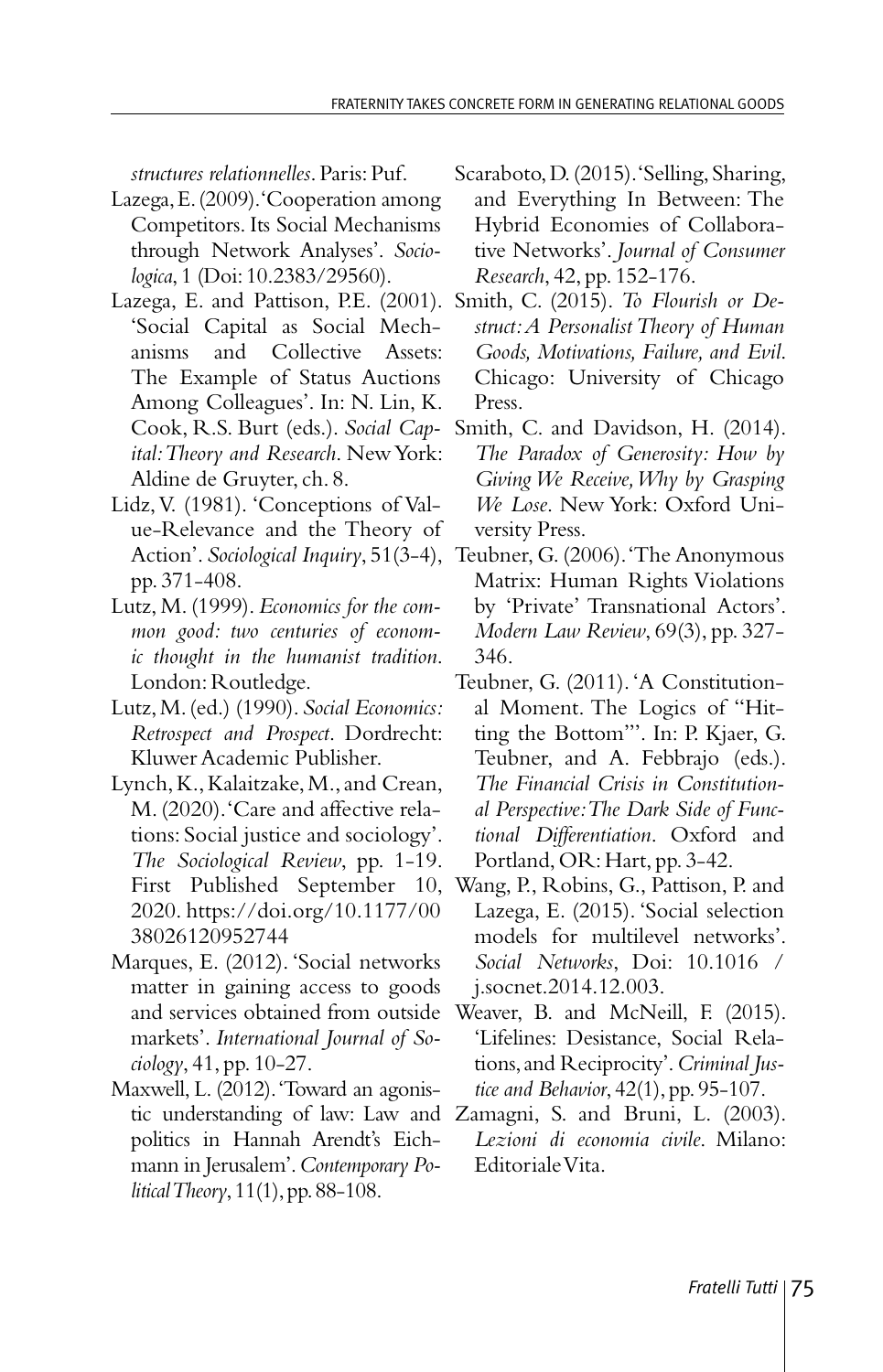# *Fratelli Tutti* Encyclical on Social Atomization and Loneliness. Personal, Social and Economic **Subjectivity**

Krzysztof Wielecki

## **Abstract**

Complex processes of civilization changes have been taking place for over two centuries. For about thirty years, they have definitely intensified, transformed, deepened and accelerated. This is the social, economic and cultural context in which Pope Francis urges us to universal brotherhood. This call seems to meet the most dramatic need of our time. In a cursory analysis of these civilization processes, I especially focus on their effect, which is human loneliness, in a world of enormous social stratification, the disintegration of traditional social structures and the increasingly massive occurrence of egocentric individualism as a defensive attitude. I am also dealing here with the question of the influence of narcissistic mass culture on this attitude. I am also trying to answer the question about the place of subjectivity and fraternity in economics. A review of the basic ideas of the main economic doctrines and economic models allows me to distinguish the preconditions for a subjective economy. I am also discussing the problem of economic and social effectiveness of various economic strategies in order to justify the belief that the pro-social strategy is effective.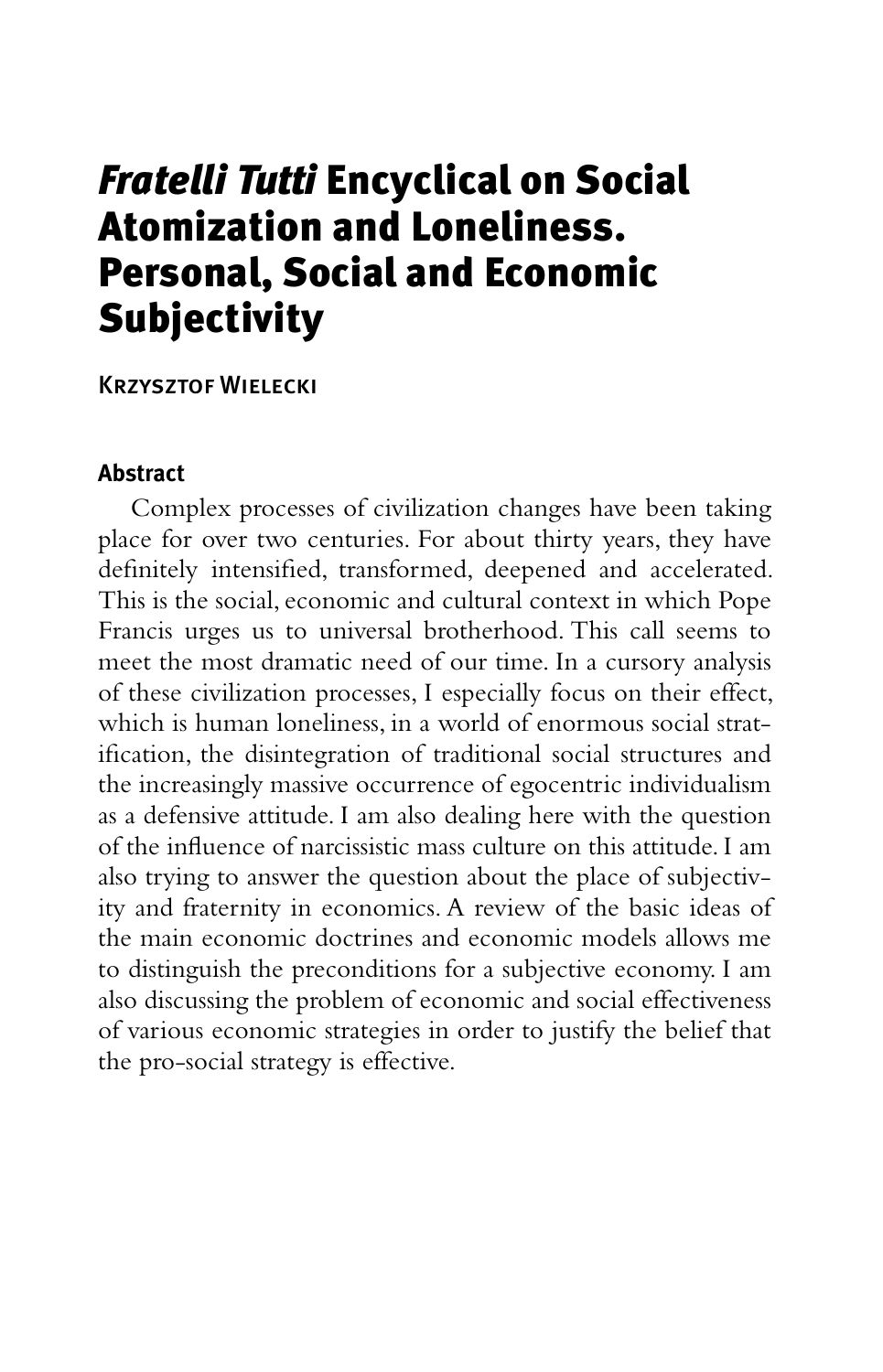## **Introduction**

The encyclical *Fratelli Tutti* of Pope Francis<sup>1</sup> shows in a dramatic way the immensity of selfishness and resulting social atomization and loneliness of modern people. At the same time, however, it is a lesson of great hope. Its source is the evangelical love of one's neighbour, including distant ones, whether geographically, culturally, economically or socially. It is a universal love. Its key is the human person and the recognition of its dignity and preciousness as a child of God. This in turn should make us love every human being, because everyone, in God, is our sister or brother.

## **Human being: between egoism and subjectivity**

An outstanding French sociologist, Émile Durkheim, at the turn of the 19th and 20th centuries, wrote about objective economic and social processes that resulted in the development of the social division of labour. This, in turn, indispensably leads to serious civilization changes. As the scholar explained:

Civilization is itself the necessary consequence of the changes which are produced in the volume and in the density of societies. If science, art, and economic activity develop, it is in accordance with a necessity which is imposed upon men. It is because there is, for them, no other way of living in the new conditions in which they have been placed. From the time that the number of individuals among whom social relations are established begins to increase, they can maintain themselves only by greater specialization, harder work, and intensification of their faculties. From this general stimulation, there inevitably results a much higher degree of culture.<sup>2</sup>

<sup>1</sup> Encyclical Letter *Fratelli Tutti* of the Holy Father Francis. On Fraternity and Social Friendship, http://www.vatican.va/content/francesco/en/encyclicals/documents/papa-francesco\_20201003\_enciclica-fratelli-tutti.html

<sup>2</sup> É. Durkheim, *On Morality and Society, Selected Writings*, Bellah R.N. –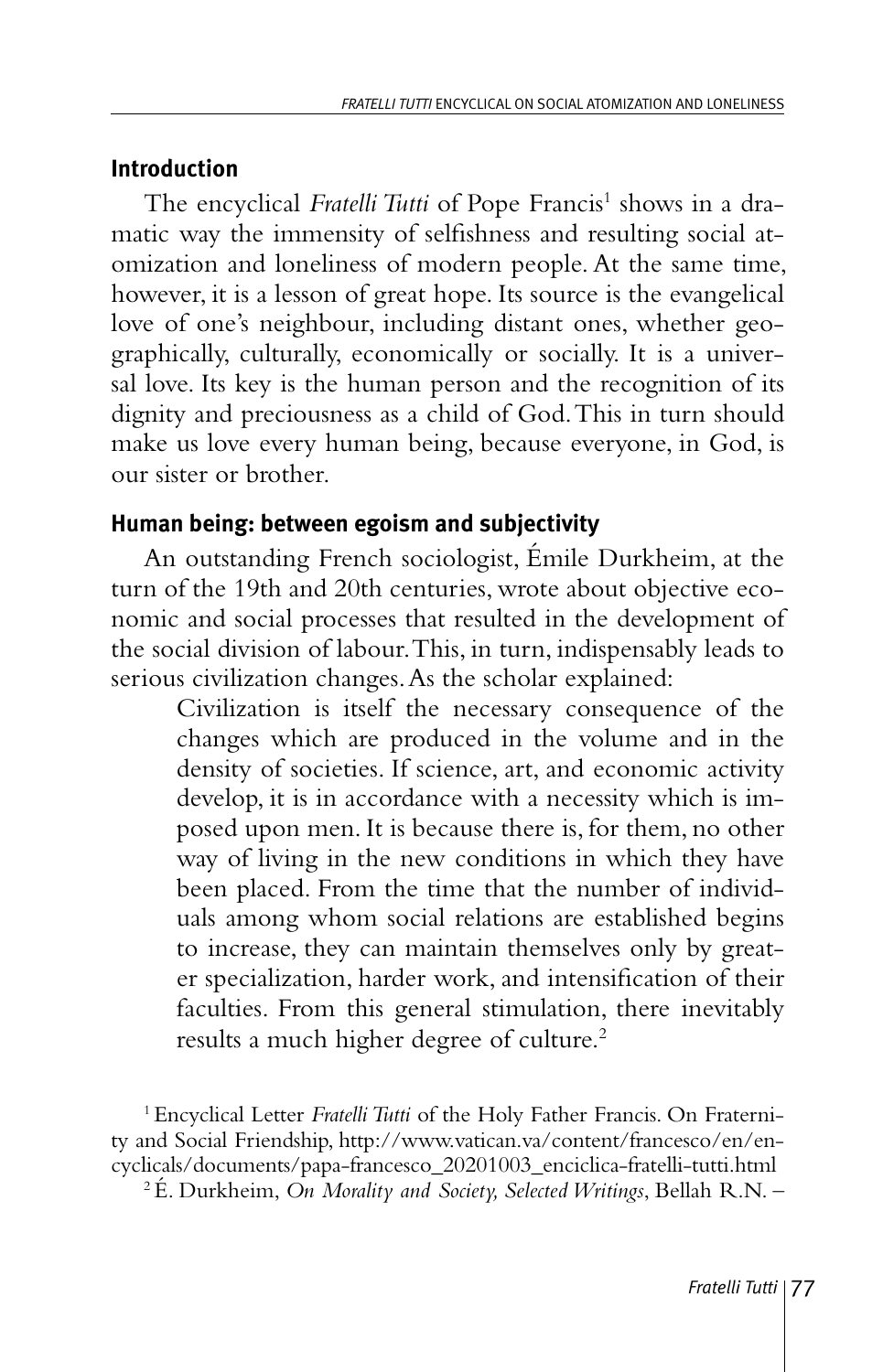Let us leave without commenting on this specific evolutionism and determinism in Durkheim's views in order to concentrate on the idea that this social division of labour intensifies the social stratification, which leads to violation of the community (*Gemeinschaft*), as Ferdinand Tönnies called it, of a model of collective life, in favour of a society (*Gesellschaft*).3 An important difference is the type of bond between individuals. In the community, the whole is made of an *organic will* that connects people in the entirety of their lives and personalities, primarily through spatial and emotional proximity. The basis of society is an *arbitrary will*, a bond of a formal and material nature that binds people through their social roles, based on the calculation of interests and legal agreements.<sup>4</sup> Durkheim spoke about *mechanical<sup>5</sup> vs. organic solidarity.*<sup>6</sup>

The French sociologist welcomed with joy and optimism the fruits of this evolution, which, after all, was a result of industrial civilization change and the development of capitalist social and economic relations. But he also saw some threats in this important process. These included social atomization and the resulting individual and collective anomy. This in turn leads to human suffering. I would like to add here that Durkheim's research on suicides shows that the human person, to have the will to live, must have in life something that "exceeds him", what is – as far as I understand – more important to him than his own selfishness, something that, thanks to love, becomes a transcendent value for him, why makes him ready to bear the hardships

ed., The University of Chicago Press, Chicago, London 1973, p. 121.

<sup>3</sup> F. Tönnies, *Community and Civil Society*, Jarris J., Hollis M. – translat-

ed, Harris J. – ed., Cambridge University Press, Cambridge 2001, p. 22 ff. 4 Ibidem, p. 93 ff.

<sup>5</sup> É. Durkheim, *The Division of Labor in Society*, Simpson G. – translated, The Free Press of Glencoe, Illinois 1960, p. 70 ff.

<sup>6</sup> Ibidem, p. 111 ff.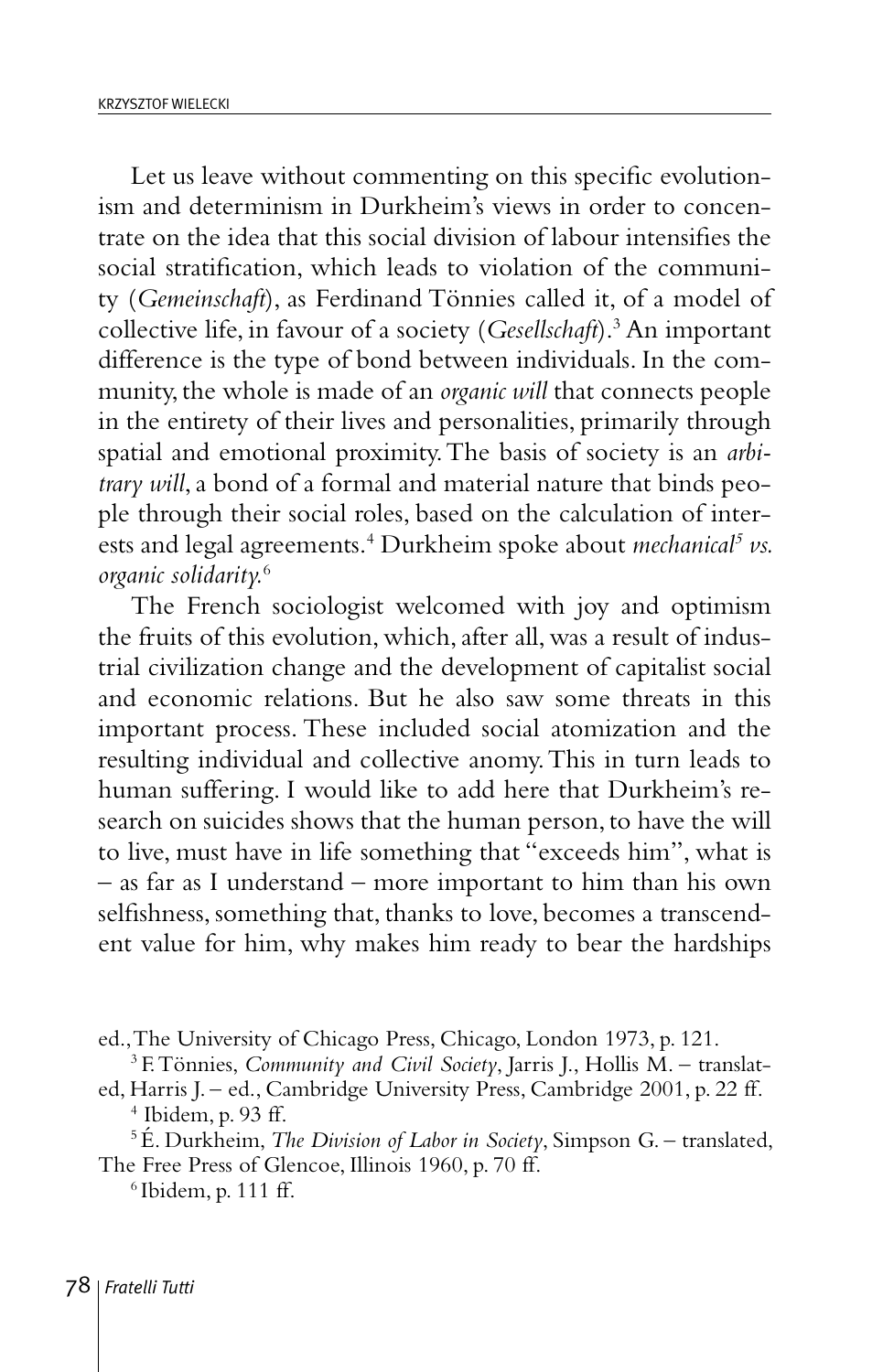and suffering inherent to one's everyday existence. The disintegration of the most important communities related to atomization deprives people of social reasons for life. As I understand it, the disintegration of communities throws us into loneliness and selfishness. This happens when self-love extinguishes any other love: for God and for neighbour. I believe that the essence of the disintegration of social communities fundamental for a human being mentioned by Durkheim lies in the fact that we gradually stop having someone in them for whom it is worth bearing the hardships of life. I think this is the essential sociological context of Pope Francis' call to brotherly love. The Holy Father wrote namely, that we need "a fraternal openness that allows us to acknowledge, appreciate and love each person, regardless of physical proximity, regardless of where he or she was born or lives".7

Alexis de Tocqueville, a great thinker who lived mostly in the first half of the 19th century, became interested in America's emerging democracy. He travelled there to learn about this new phenomenon on the spot. Although he generally took a positive attitude towards democracy, there were a few things that made him seriously concerned. This included especially the danger of egocentric individualism and its claim to a particular form of freedom.

De Tocqueville wrote:

Egotism is a passionate and exaggerated love of self, which leads a man to connect everything with his own person, and to prefer himself to everything in the world. Individualism is a mature and calm feeling, which disposes each member of the community to sever himself from the mass of his fellow-creatures; and to draw apart with his family and his friends; so that, after he has thus formed a little circle of his own, he willingly leaves society at large to itself.

<sup>7</sup>Encyclical Letter *Fratelli Tutti*, op. cit., 1.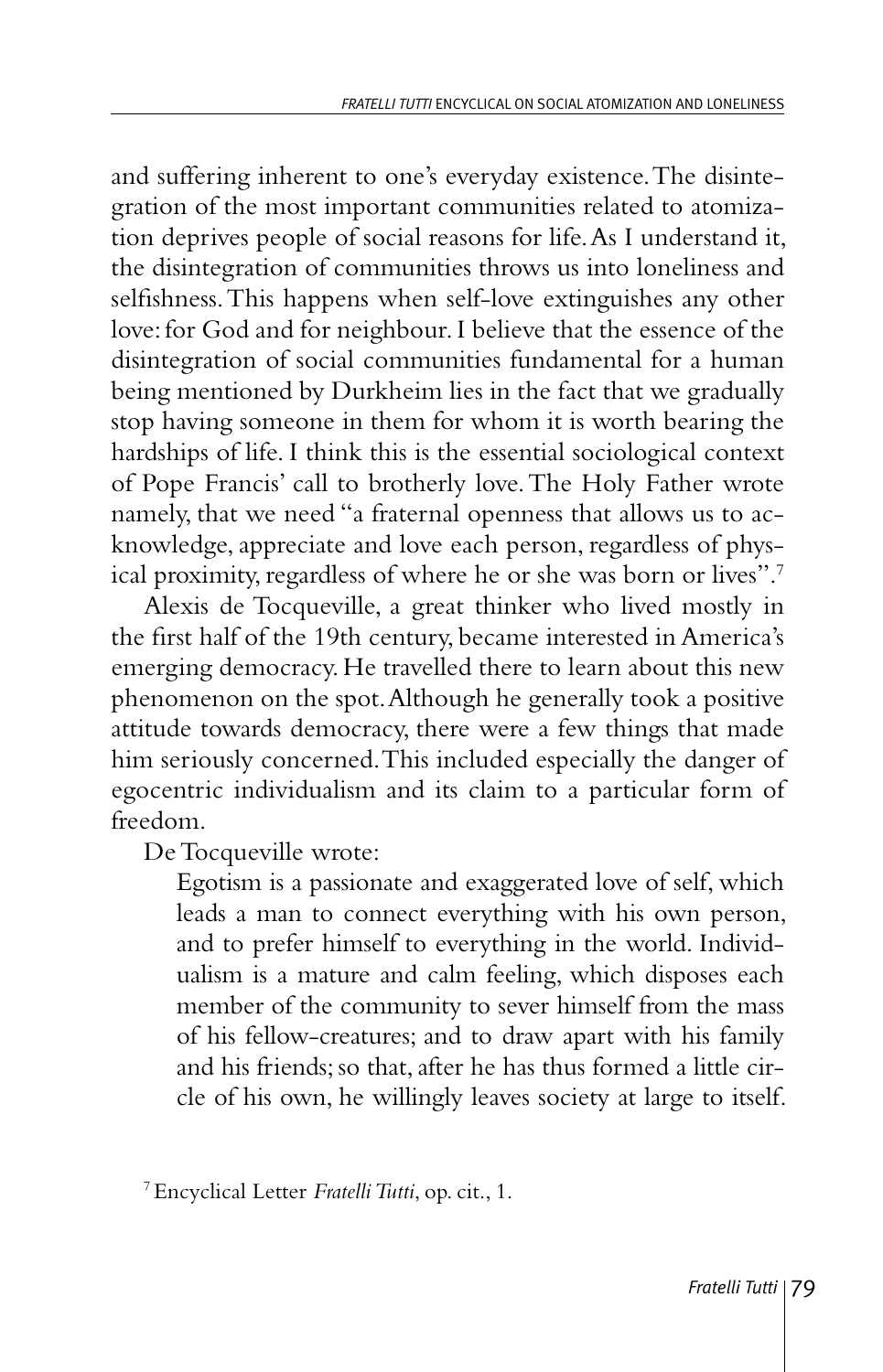Egotism originates in blind instinct: individualism proceeds from erroneous judgment more than from depraved feelings; it originates as much in the deficiencies of the mind as in the perversity of the heart. Egotism blights the germ of all virtue; individualism, at first, only saps the virtues of public life; but, in the long run, it attacks and destroys all others, and is at length absorbed in downright egotism.8

Egoism, according to the scholar, is an eternal quality of man; individualism, as De Tocqueville understood it, would be the result of industrialism and democracy. But it seems to be people's permanent feature, also present today in the third decade of the 21st century. Completely today, the Holy Father wrote, that in times of global change: "The one thing it leaves in its wake is the drive to limitless consumption and expressions of empty individualism".9

Individualism, as we know, presupposes the supreme value of the *individuum*. If it applies to every individual, it introduces a certain equality in importance of certain individuals and allows only freedom limited by the freedom of others. Let's call it altruistic individualism. However, if we consider – in the spirit of self-love – only ourselves as a single person of the highest value, then nothing can limit our freedom, because what is lower cannot limit what is supreme. It would be an egocentric individualism. These two varieties imply completely different visions of man and society.

The mentioned civilization processes of industrialism strengthened, through social atomization, the importance of egocentric individualism. Undoubtedly, they widened the personal freedom of people, opening the field for exuberant individualism in its egocentric type. Nowadays, I argue, we are in

<sup>8</sup>A. de Tocqueville, *Democracy in America*, Reeve H. – translated, Pennsylvania State University, *Electronic Classics Series* 2002, p. 574.

<sup>9</sup>Encyclical Letter *Fratelli Tutti*, op. cit., 13.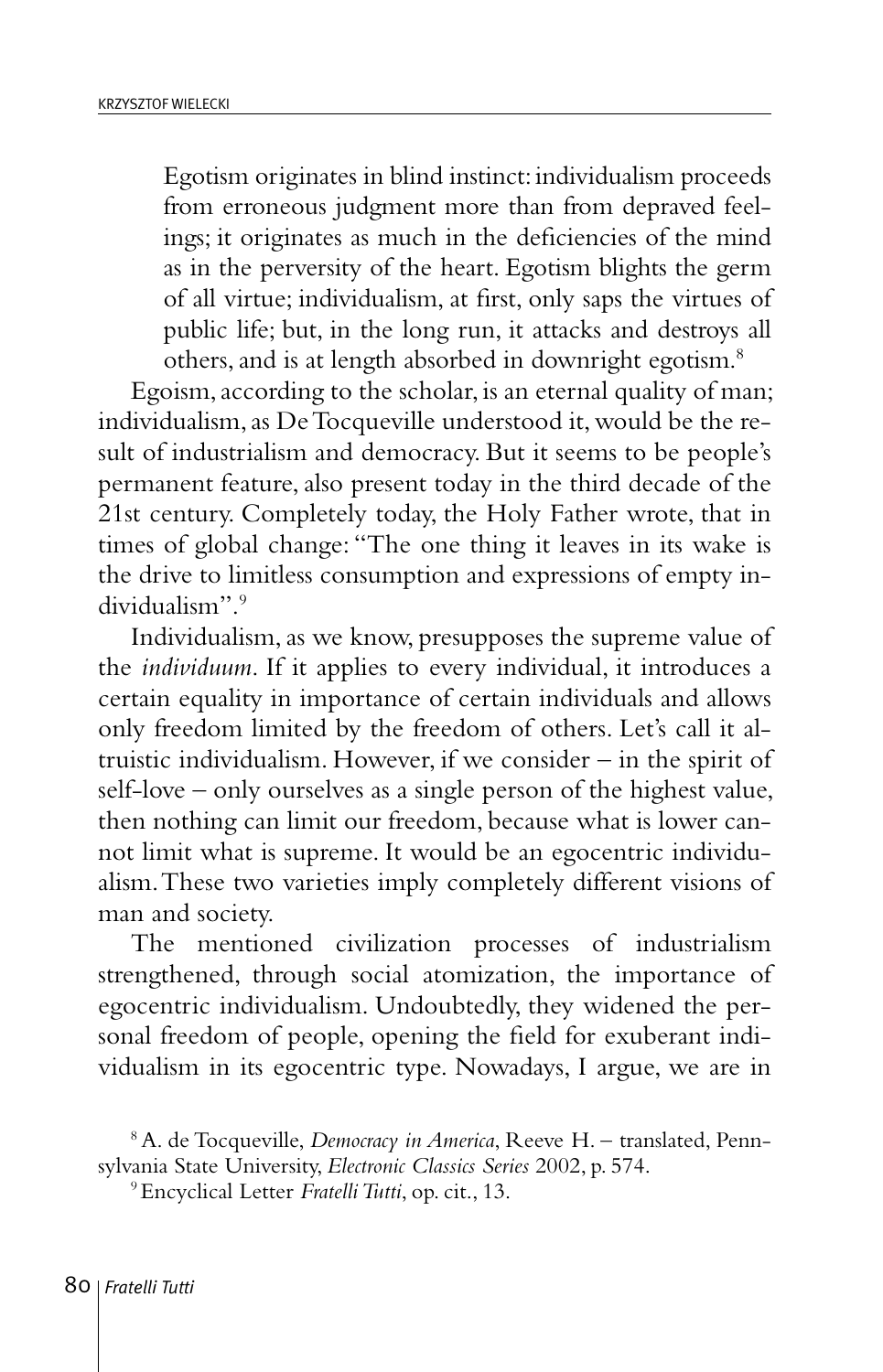the centre of the processes of the civilization crisis, understood as a breakthrough between industrialism and a civilization that will probably follow. These are times of extraordinary development of social atomization, anomy in both its varieties and the sometimes cancerous bloom of egocentric individualism. It becomes a dominant attitude in many people. It is supported by various psychological, philosophical, sociological and economic doctrines, theories and concepts. It is also highly favoured by mass culture, extremely narcissistic in its nature, and its incredible expansion.

As the Holy Father writes:

"Opening up to the world" is an expression that has been co-opted by the economic and financial sector and is now used exclusively of openness to foreign interests or to the freedom of economic powers to invest without obstacles or complications in all countries. Local conflicts and disregard for the common good are exploited by the global economy in order to impose a single cultural model. This culture unifies the world, but divides persons and nations [...]. We are more alone than ever in an increasingly massified world that promotes individual interests and weakens the communitarian dimension of life. Indeed, there are markets where individuals become mere consumers or bystanders. As a rule, the advance of this kind of globalism strengthens the identity of the more powerful, who can protect themselves, but it tends to diminish the identity of the weaker and poorer regions, making them more vulnerable and dependent. In this way, political life becomes increasingly fragile in the face of transnational economic powers that operate with the principle of "divide and conquer".<sup>10</sup>

10Encyclical Letter *Fratelli Tutti*, op. cit., 12.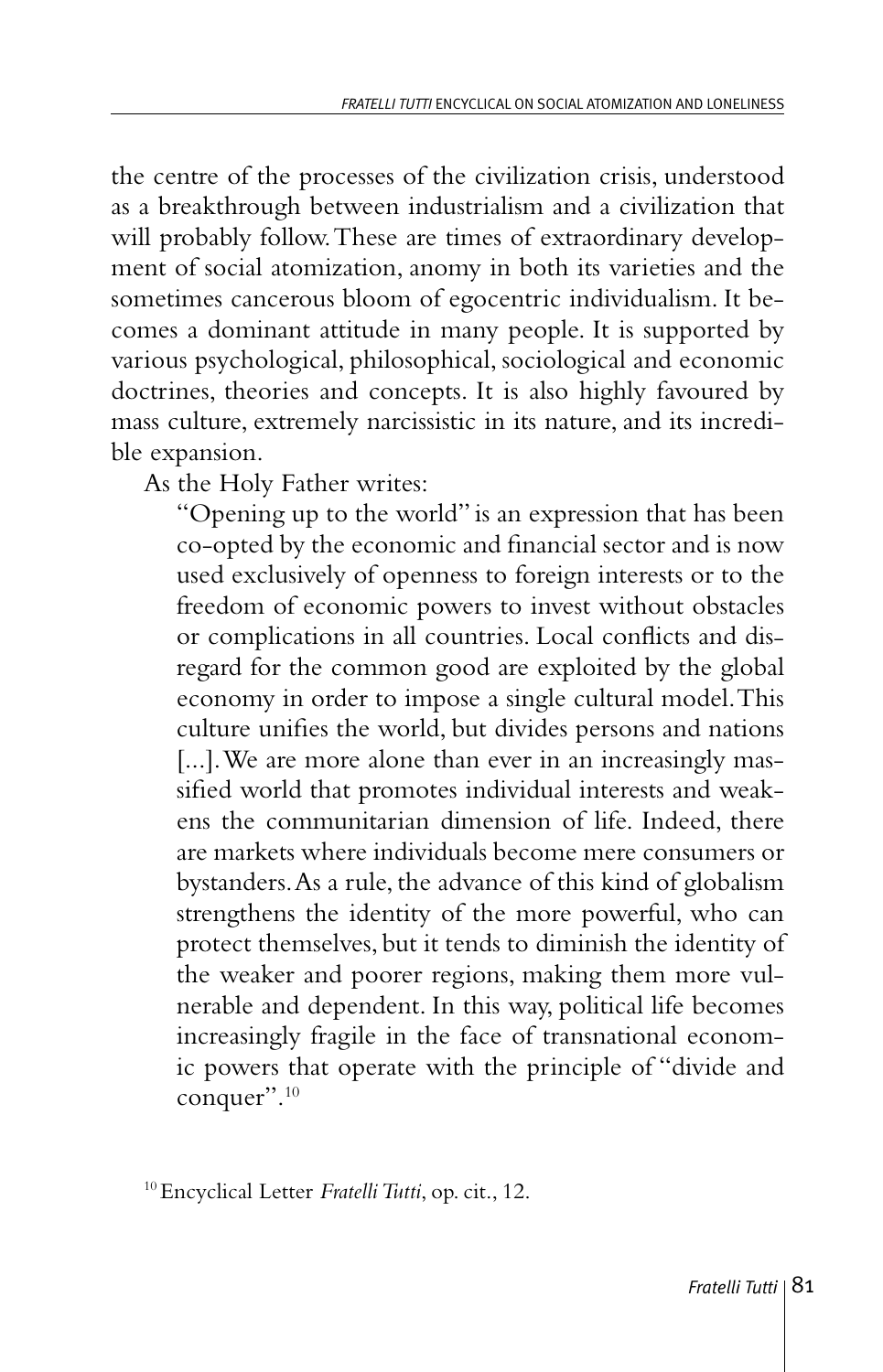Undoubtedly, secularization is an extremely important civilization process, which intensifies the total range of egocentric individualism. Let us add that these processes are also deepened by the privatization of God and religion, i.e. individual varieties of transcendence, free from institutionalization, especially within the Church, which is also the case on a mass scale, as part of mass culture.

One of the symptoms of the expansion of egocentric individualism, especially understood in terms of instrumental rationalism, another child of industrial civilization with its capitalist economic instrumentation, is the issue of subjectivity, understood as agency, which occupies a central place in the humanities. In my opinion, agency is only one of the dimensions of full subjectivity. It includes not only subjective action, but also subjective instrumental and directional dispositions, and, above all, the system of subjective values, which in a subjective human being become the main criteria regulating the conscious activity of the subject.

Subjectivity is a result of a specific level of development of humanity in man, or a growth of altruism in an individual which is narcissistic in its nature. I am also definitely on the side of such an understanding of subjectivity that takes into account the essence of humanity, subjectivity, as a purely human property that can be understood in the form of subjective personality. Subjective action is a feature of a person with a subjective personality. The subjective personality – as I believe – is shaped in the course of subjective action. I am not satisfied with the statement that everyone who follows his own will is subjective. The truth about human being and society must, I suppose, be sought in the intellectual space between individualism and collectivism. More precisely, between the ideology of egocentric individualism as one of the poles, and the communist apology of the collective as the other pole. This orthodoxy was expressed by the unfortunate, though outstanding poet Mayakovsky, when he praised the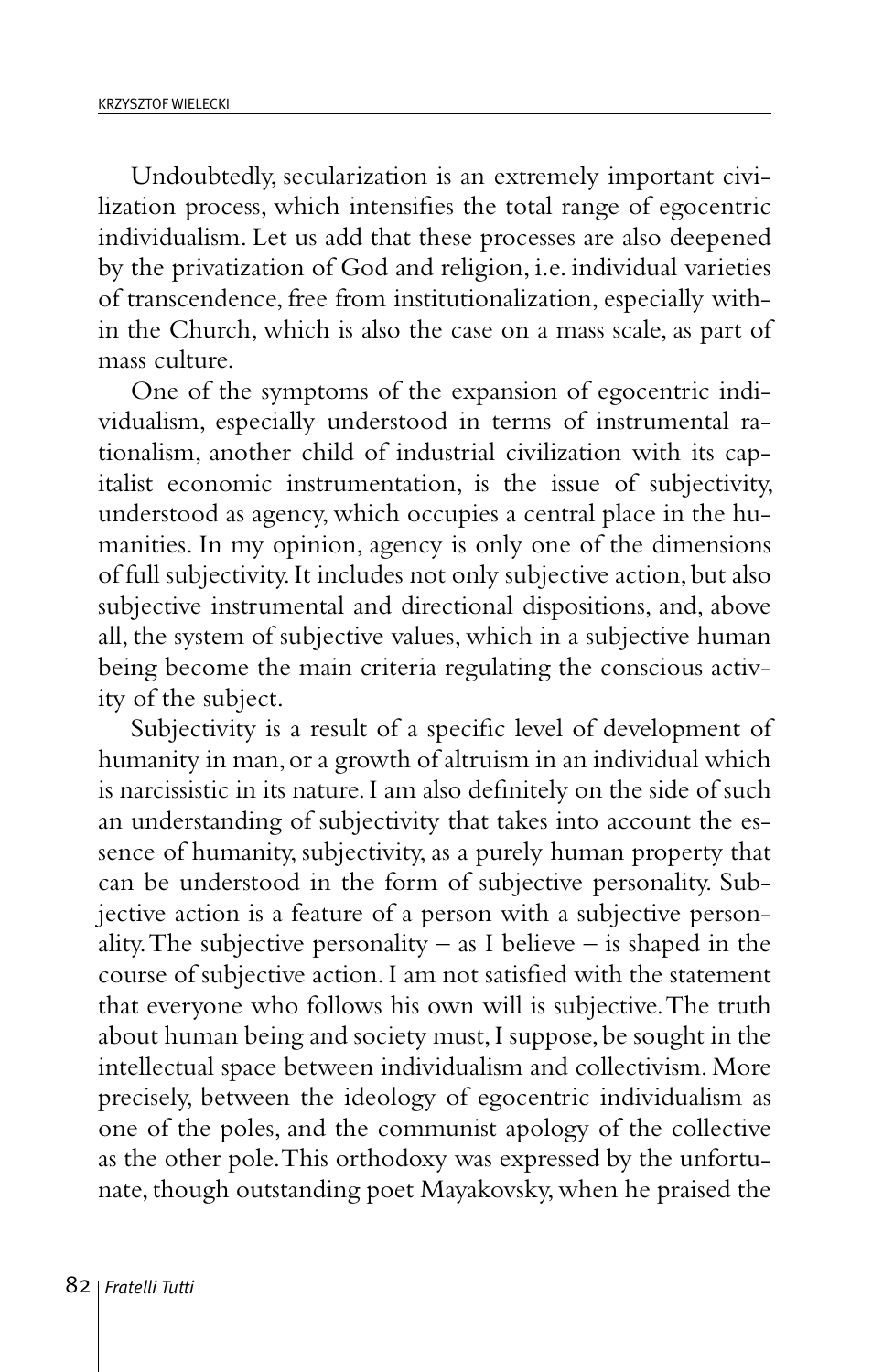community "into one crushing fist clenched". I am convinced that the foundation and way of expressing subjectivity is sisterly/brotherly love.

Speaking of subjectivity, I mean the personality traits, values and action of the subject oriented towards being – towards – life, hope and good and... subjectivity, and also – towards others and – as people of faith will claim – towards God. Subjectivity, as I interpret it, is being towards all this, which, however, man cannot know enough of to have a certain basis for being. Nevertheless, subjectivity is a certain feature and condition of life within the practice of life, understanding its meaning as life towards good, incomprehensible in its fullness. It is the state of a consciously practiced idea of good – especially good open to others. Because of this goodness and because it can never be fully understood, man takes up the challenge of a difficult, creative and searching existence. At the same time, such a life in itself becomes a value, causing another challenge to development, the constant expansion of one's subjectivity.

We can distinguish a three-dimensional and three-stage structure of subjectivity. Firstly, we are in a pre-subject state of self-centeredness. From it, a narcissistic structure of subjectivity can develop. Within its framework, we discover that the stronger value for us is our individuality. But subjectivity is relational in nature, which means that others (people, but also the world of nature and culture) are good as well, which we fully discover when the third, altruistic structure has already developed. Therefore, subjectivity is a certain pattern that includes all the already mentioned components in the order that regulates relations between individuals. This pattern states that the subjective value for me is myself, but I am self-limiting, due to the equivalent and complementary good for me – another. We can therefore also speak of phases of subjectivity. The first one, in which a narcissistic structure of subjectivity develops, could be called, following Emmanuel Lévinas, the state of intoxication with one's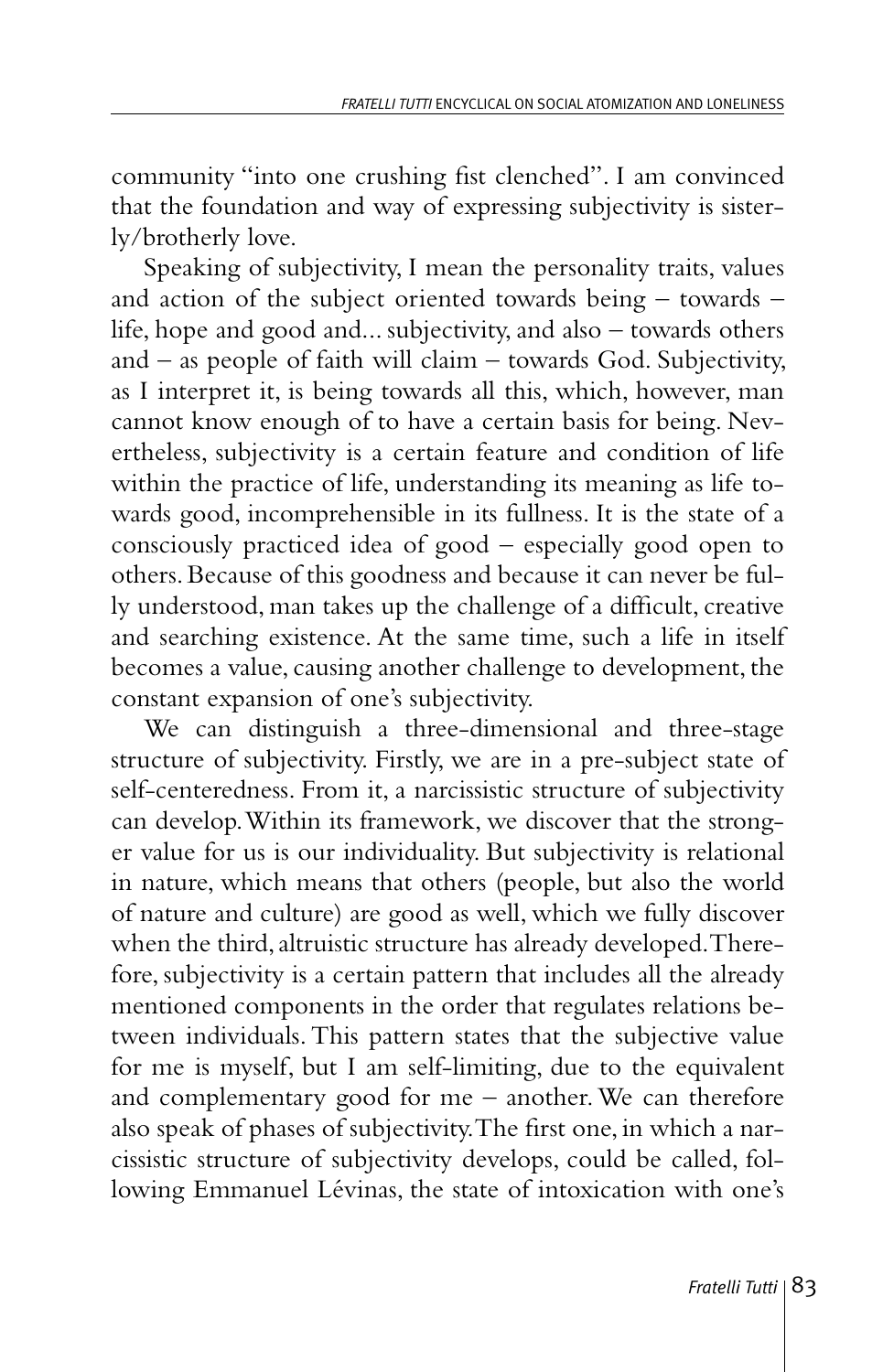own identity.11 Secondly, higher, later in development, possible but not necessary, would be the phase of socialized or altruistic subjectivity. Here, man not only limits his freedom for the benefit of others, but also significantly broadens it and deepens it by opening up to their good.

In the Encyclical *Fratelli Tutti* I find confirmation of Immanuel Lévinas's belief that meeting other people is what "interjects" man into ethics, that is, allows him to overcome subsequent barriers of his own egocentrism. This strength is given to human relations by transcendence, which – as Lévinas said – is the face of a completely Different, who calls from beyond the face of the other. And we can openly say that it is about God who, as we read in the Scriptures, is "where two or three are gathered together in my name".12

#### **Mass culture and narcissism**

Lack of love for one's neighbour, which is the result of egocentrism or even narcissism, brings extremely detrimental effects on the mental health and development possibilities of an individual. But you can also speak about cultural, social and economic selfishness or narcissism. It produces deplorable consequences everywhere. I would like to focus elsewhere on all these dimensions of the lack of subjectivity rooted in the lack of love for one's neighbour. Here I will only point out that narcissism is a neurosis resulting from an unsatisfied need for love and dignity.

Mass culture is nothing new, and the literature on it is already old and rich. It is, perhaps, a wanted but not very successful child of industrialism and capitalism. However, I would like

<sup>11</sup> E. Lévinas, Lingis A. – translated, *Totality and Infinity*, Kluwer Academic Publishers, Boston-London 1991; *Humanism of the Other*, Poller N. – translated, University of Illinois Press 2006.

 $12$  Matthew (18:20). "For where two or three gather in my name, there am I with them".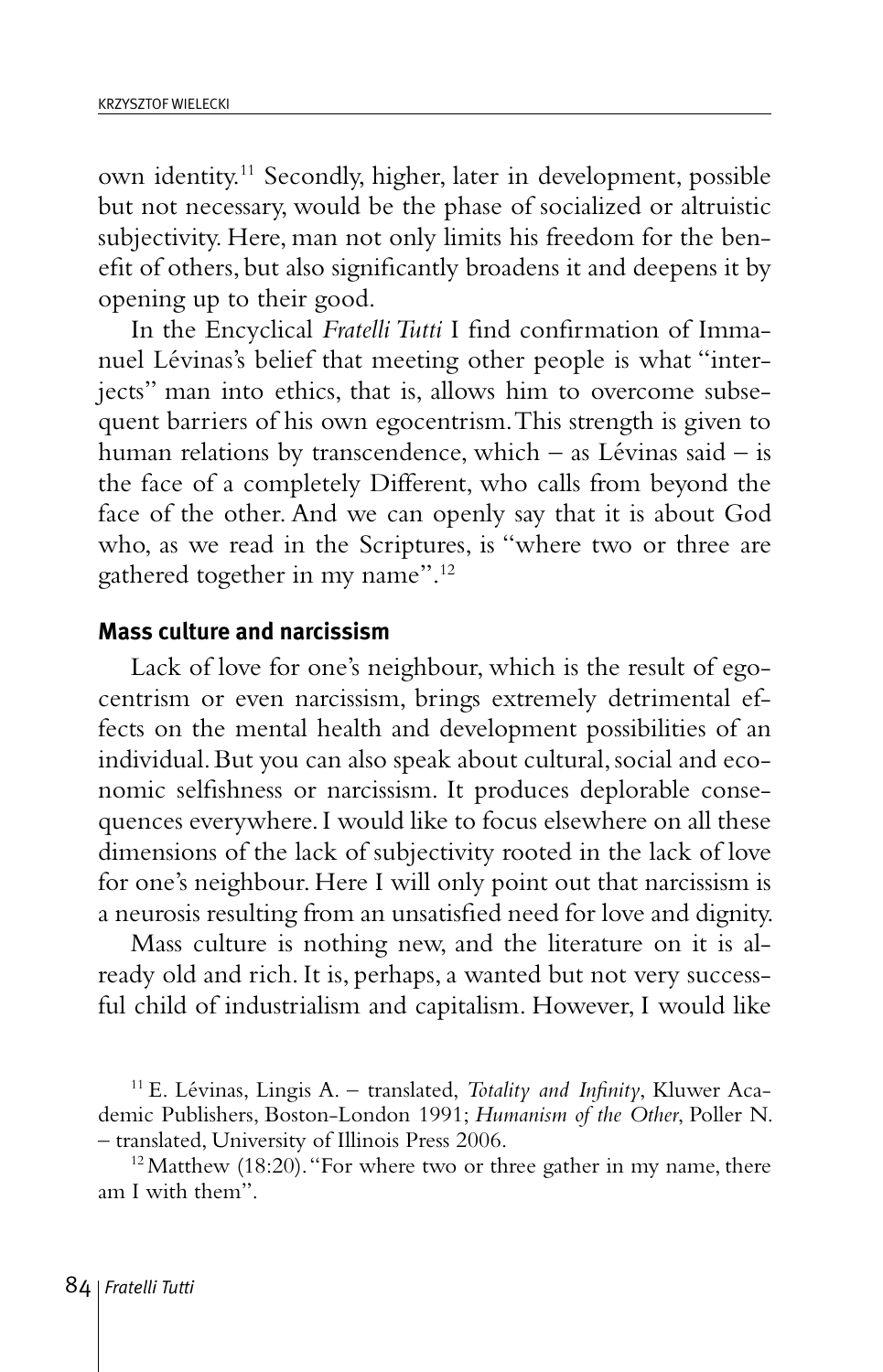to raise the issue of its new, post-industrial incarnation and a completely new social meaning. Mass culture seems to me to be the lining of the uniform of economic globalization. We used to consider its aesthetic qualities, venting our aversion to what is kitsch, trash and easy entertainment. The question of taste, good or bad, can hardly be contained in scientific discourse. But that is not the aspect that I wish to deal with here. Let me repeat: the beginning of a global society that is forming around the global market causes a special career of the old, though not at all toothless, mass culture, in a new role: global quasi mass culture. But mass culture also has a real impact when it comes to social stratification. It is worth mentioning here, above all, social marginalization, which creates a new, significant and numerically powerful quasi-social class: the excluded ones. Cultural exclusion appears to be an important factor of all kinds, including economic exclusion, and plays a major role in the process of social reproduction. The accompanying declassification results in the lack of acceptance for many contemporary phenomena, especially the process of globalization and its manifestations. In order to regain a sense of sense, meaning, and above all a sense of security and self-acceptance, these people narrow down the social space with which they identify, most often referring to the values of the nation and the national state. There are certainly other causes of this phenomenon as well. Among them, the feeling of subjective loss and suffering related to the identity crisis are of great importance.

Similar orientations occur in the lower grades. This is often accompanied by a tendency to reject many values of the democratic-liberal order, and even sympathize with various contemporary forms of nationalism and racism. There is, however, a certain layer of lower-class workers who, like the elites, follow a nomadic lifestyle, wandering around the world in search of work. They seem to be everywhere and nowhere, without a deeper reference to any particular culture, with a suspend-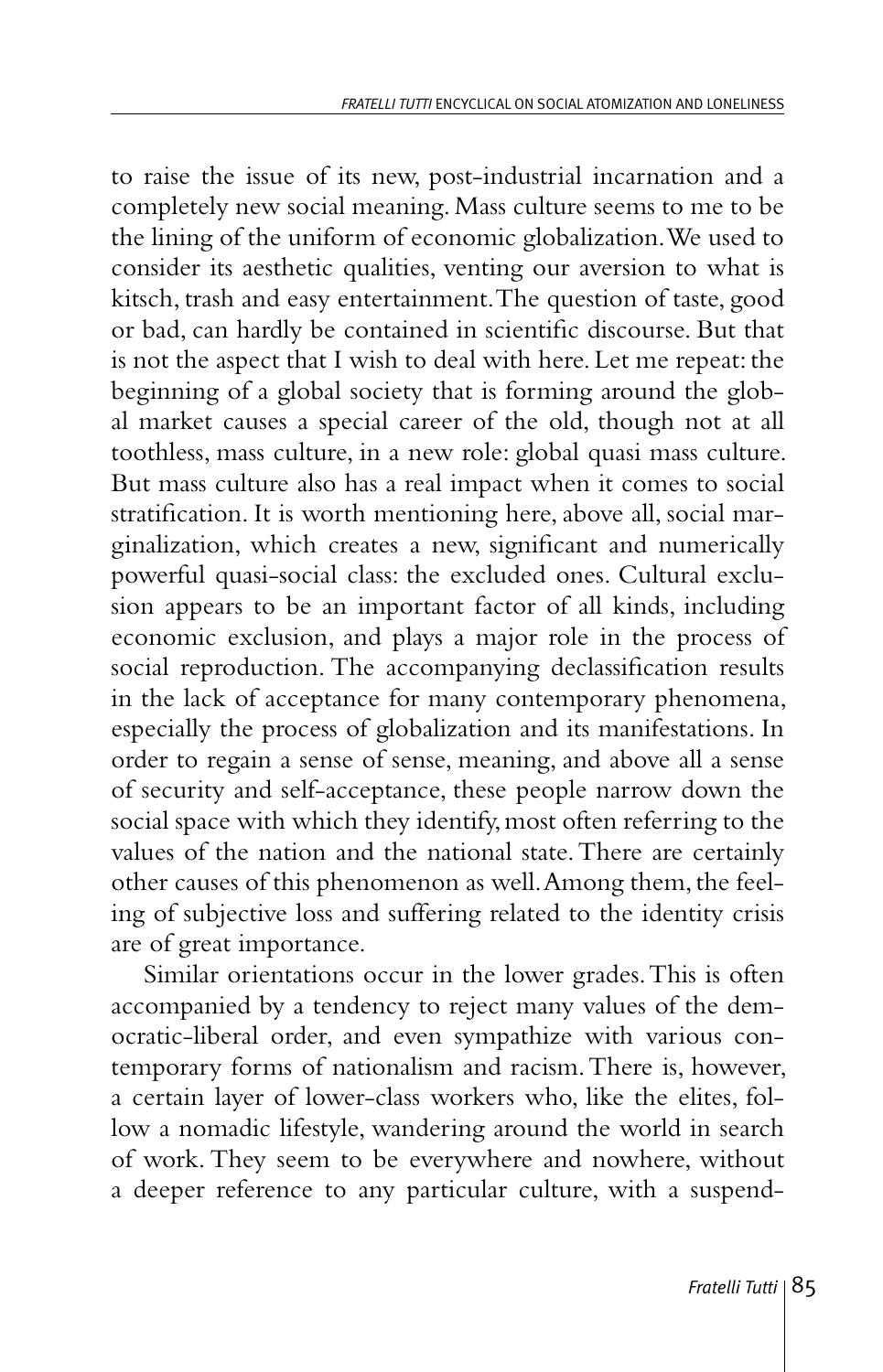ed process of the crystallization of identity, deeper ties, or more expressive values. A separate category is created by the "marginalized" who most often escape the division into employers and employees, because they are permanently deprived of this job, as are many of their relatives, neighbours and friends. The famous shrinkage of time and space brought about by globalization and the associated multiculturalism mean that thousands of rationalizations, mythologies and delusions mix in the space of contemporary quasi culture. Religions are not doing well in this magma. Mental and social changes make people look for some mysticism, maybe even some "breathe" with transcendence. The market of various scientistic churches, united churches, soft Buddhism etc., responds to this order. They offer a variety of easy, nice and pleasant solutions.

This is how mass culture works. Secularization understood in this way becomes an important factor in the disintegration of individual and collective horizons of reference<sup>13</sup> and the framework for action and meaning,<sup>14</sup> as well as the loneliness and disorientation of modern man in the sphere of values and meanings, whose world is sometimes experienced as a world of total crisis. It weakens the tendency to altruism, and strengthens the egocentrism and narcissism of modern man, making it difficult to endure suffering, which is always a part of life, but today especially it deprives the sense of the meaning of the world and the meaning of one's own existence.

Multiculturalism can contribute to challenging core values. Through secularization in particular, it takes away the traditional ways of deeply rooting one's life and identity. The disintegration

<sup>13</sup> See: K. Wielecki, *Kryzys i socjologia* {Crisis and Sociology}, Wydawnictwa Uniwersytetu Warszawskiego, Warszawa 2012.; K. Wielecki, Subjectivity and violence from the perspective of critical realism, *Journal of Critical Realism*, Jul 2018, pp. 1-13.

<sup>14</sup> Ibidem.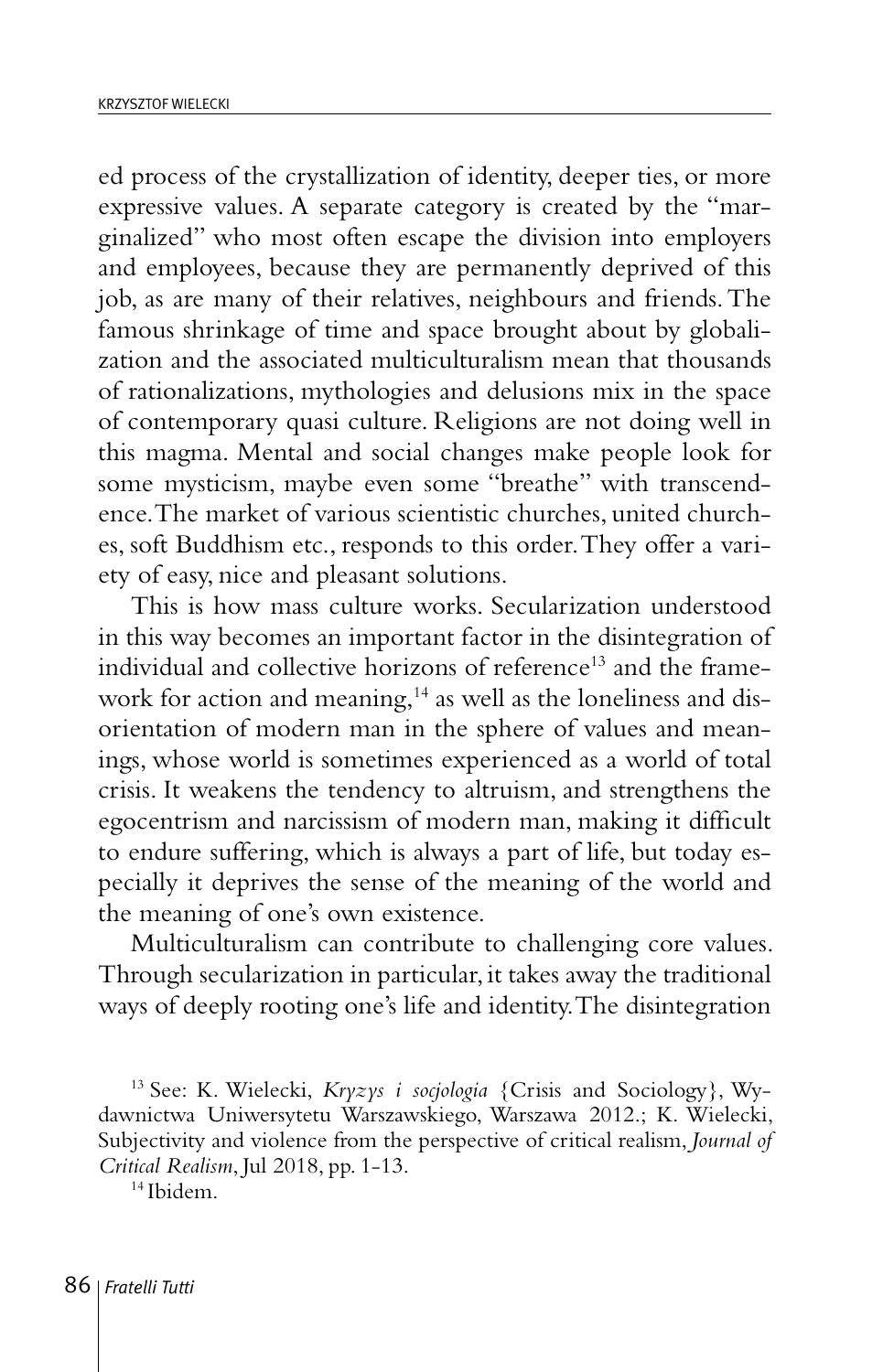of horizons of reference and anomy gives people great opportunities to determine themselves, but on the other hand, they feel very strongly deprived of basic psychological needs, such as security, acceptance, identity, sense and meaning. Such a situation triggers in many people neurotic defence reactions of the psyche, including those that can be clearly described in terms of mental diseases.

On the other hand, today, when we live in a post-modern world of cultural multiplicity, in which the effects of indeterminacy, fluidity, ambiguity, lack of clear values, beliefs and customs are already clearly visible, we see that freedom and diversity are beautiful values, but not the most important ones. However, it is worth noting that all these values, become something really valuable only in a certain axiological formula, together with responsibility and subjectivity, and without it they can be even dangerous. Like abstract freedom in the system of political values, it becomes something worthless, and perhaps sometimes dramatically harmful, without some minimal scope for social justice and economic prosperity, limiting, if necessary, particular and egocentric freedoms.

The properties of mass culture mean that the human has almost exclusive contact with the virtual world of mutually exclusive rationalizations, advice, interpretations, the vibrating and changing reality of authorities and revelations that are subject to the laws of the media market, appearing and disappearing along with its pulsation, consistent with the law of supply and demand. The psyche growing under the influence of this culture, in the conditions of such a disintegration, distances itself poorly from this virtual message. This is reflected secondarily in the level of family life, parental abilities, chosen lifestyles, sense of responsibility, etc. The desire for love, the certainty of having support in someone and the ever-diminishing ability to do so, or even following the values and patterns that exclude it, is another contradiction of the contemporary world. For many people it also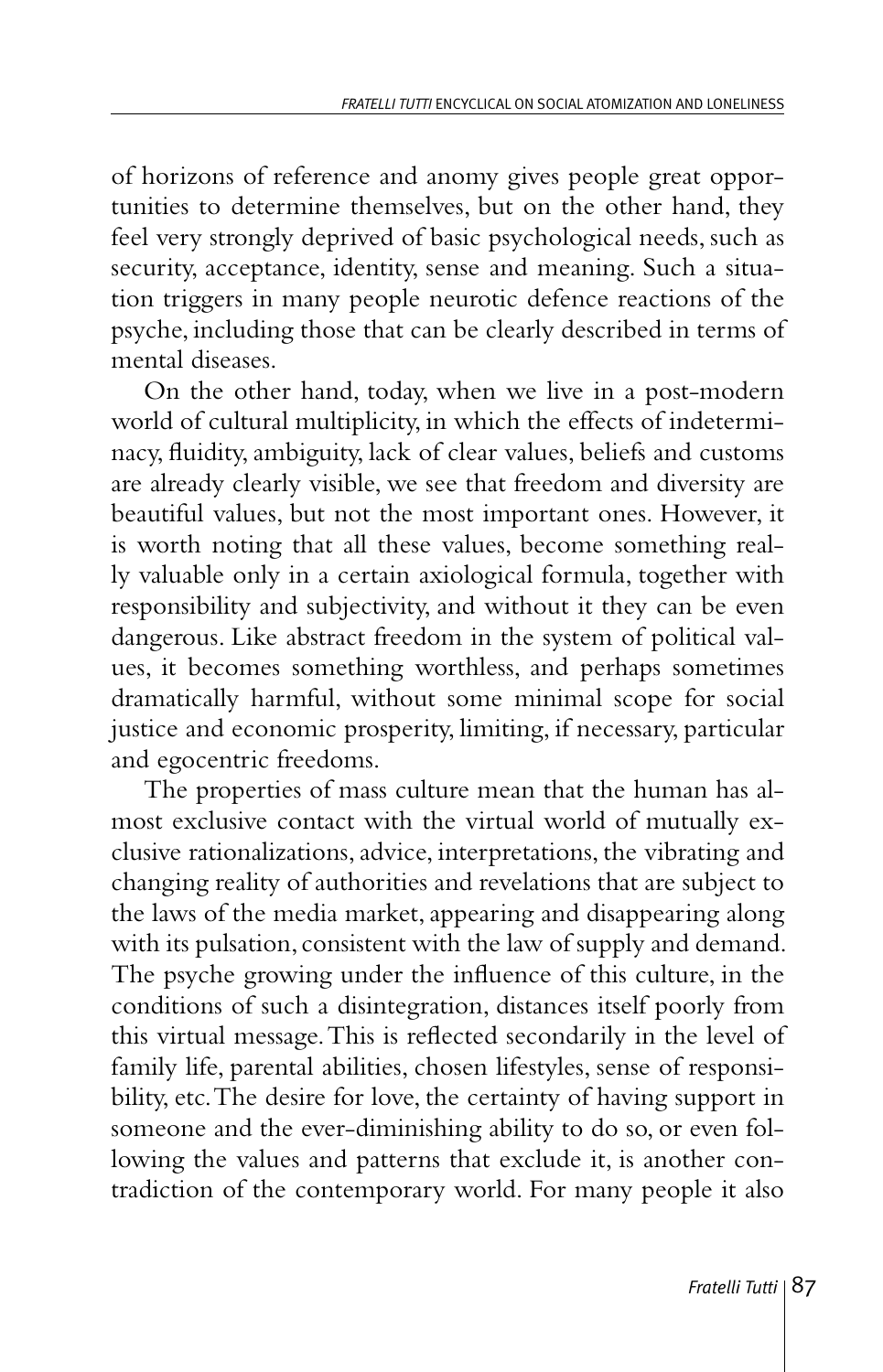creates a sense of alienation, rage, aggression and fundamentalist fixation. It is yet another response to the suffering of an offended and broken identity. In the light of what has been said about responsibility and subjectivity, we understand their crisis in the age of globalization.

One of the main problems of the civilizational revolution of post-industrialism and the related mass culture consists in the fact that man is not able to use the gift of extended freedom brought about by modern times to build his own identity, subjectivity and social subjectivity, because of the existential anxiety of ordinary people. Mass culture offers a certain kind of freedom, as it liberates from the limitations of norms, values and traditional rationalizations by gradually and consistently breaking homogenization, including that largely inherited from industrialism. Cultural diversity, along with the entire civilization crisis, gives people (especially in the Western world) countless civilizational inventions at their disposal, makes them citizens of the world, liberates their norms and values, traditional social structures, etc. It is often negative freedom, deprived of the perspective of "freedom to". At the same time, this multicultural mass culture often deprives many people of the opportunity to use this freedom, because it encloses them in their own hearts, separates them in front of TV screens and computer monitors, and atomizes them.

### **Economics, subjectivity and fraternity**

Man, society and culture are not the only areas of the dramatic deficit of subjectivity. The economy is just as important. Since Marx, many believe that the being shapes consciousness, and the "superstructure" necessarily adapts to the "base". Adam Smith is even today the source of the widespread belief in the fetish of the market as a "being" which is governed by its own objective and natural laws and which requires us to obey these laws. This cannot be agreed with. Freedom of the market is al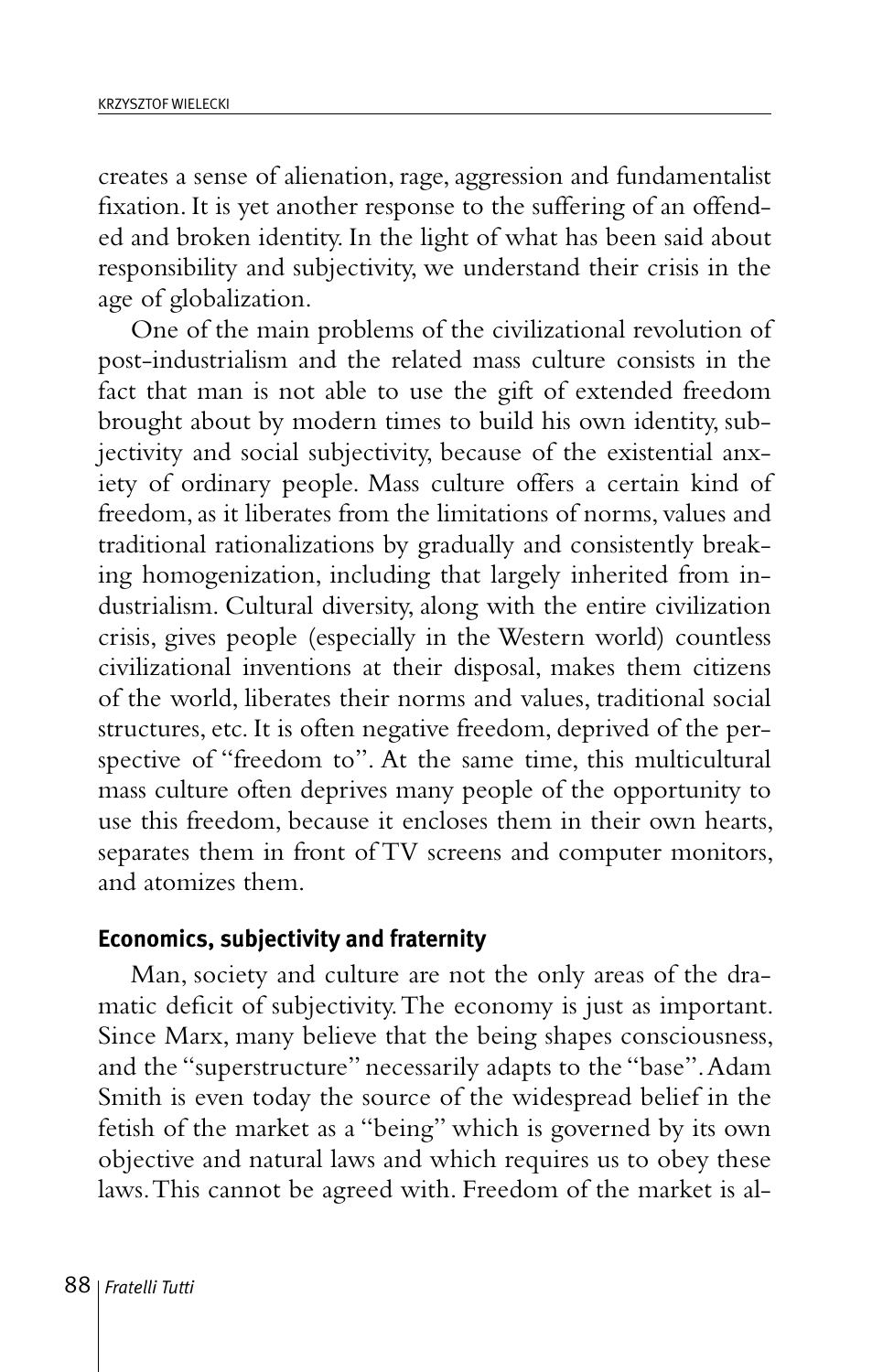ways someone else's freedom in the market, often limiting the freedom of another person. The market is a space for a game of interests, not an object of the "new secular religion". There are people out there on the market. They are guided, as in all spheres of life, by their interests, ambitions, values and sensitivity. The economy and its subjects, theories and economic practices can also be more or less subjective. That is why it is worth, and even necessary to deal with the issue of selfishness in the economy.

Let me start by distinguishing five large groups of doctrines or paradigms in modern economics: neoliberal, social democratic, post-communist, new structural economics and theories based on the social teaching of the Church. In each of them, the attitude towards selfishness is manifested, more or less clearly, as an orientation – desired or not – in economic thought and practice. I also distinguish two main models of economic systems we can meet in reality, at least in European countries. These are the egocentric and altruistic or "common good" models. I will also briefly analyse the actual economic and social effectiveness of these models. In my opinion, this analysis strongly confirms the main ideas of the Encyclical *Fratelli Tutti*.

Various concepts of neoliberal economy radically subordinate monetary balance and respect for the freedom of the market, which would have the ability to self-regulate. Private property is also valued here, as it is said to be the only one with the ability to be economically effective. They also proclaim the need to minimize costs, including state expenditure, and to substantially reduce the state, especially in the economic and social sphere. Following Smith's footsteps, neoliberals believe that man is by nature an egoist, but the negative consequences of this attitude are rectified by the "invisible hand of the market". It regulates, harmonizing the economy. It is enough not to interfere with it, and the free market will handle the war of all against all by itself. One should refer to such economists as Friedrich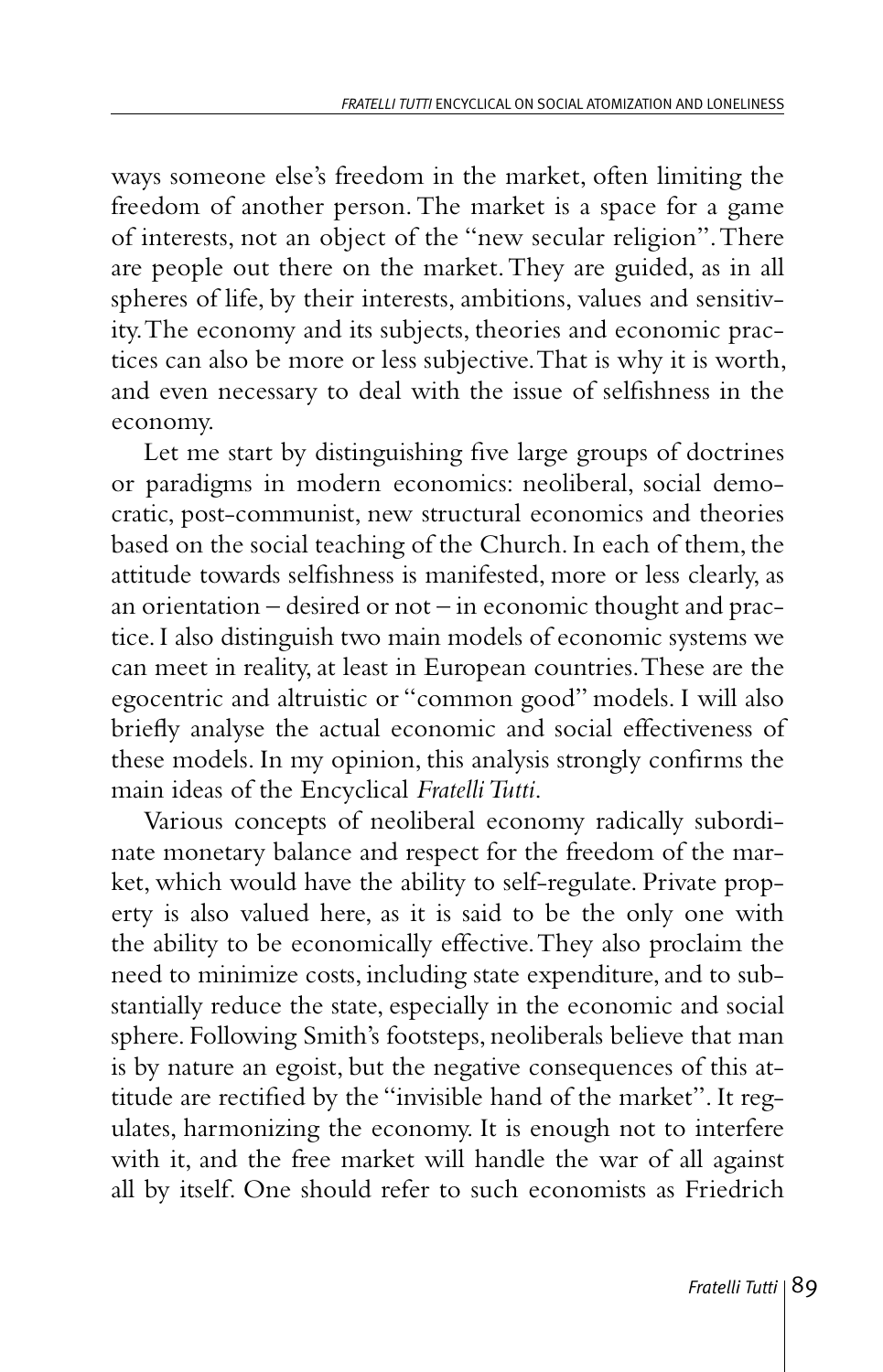A. Hayek,<sup>15</sup> Milton Friedman,<sup>16</sup> or politicians such as Ronald Regan and Margaret Thatcher. Daniel Stedman Jones presented the synthesis and differences in views of leading neoliberals.<sup>17</sup> Selfishness is understood here as a healthy force that energizes the economy. A synthetic criticism of this orientation can be found, for example, in the so-called "Manifesto of indignant economists".18 Its authors question the very foundations of neoliberalism, especially that financial markets are efficient, support economic growth, correctly assess the solvency of the state, and the rapid increase in public debt results from excessive expenditure, and that reducing public debt requires limiting public expenditure and that it passes the cost of our over-spending onto our grandchildren, as the financial markets need to be calmed down so that public debt can be financed.19

At the opposite extreme of economic doctrines are those that refer to the economic theory and practice of John Maynard Keynes. This great economist was himself an advocate of stimulating demand and accepting a little inflation, so he recommended state intervention. It would consist, among other things, in potential clients being hired by the state which, due to lack of money, had to postpone meeting their basic needs. Investments in public works have been a frequently used instrument. The increase in demand resulted in an increase in supply, i.e.

<sup>15</sup> F.A. Hayek, *Individualism and Economic Order*, The University of Chicago Press, Chicago-London 1980.

<sup>16</sup> F.A. Hayek, Law Legislation and Liberty, v. 3, *The Political Order of a Free People*, The University of Chicago Press, Chicago-London 1979.; D.S. Jones, *Master of the Universe. Hayek, Friedman, and the Birth of Neoliberal Politics*, Princeton University Press, Princeton, New Jersey 2012.

17D.S. Jones, *Master of the Universe*. ..., op. cit.

<sup>18</sup> Ph. Askenazy, Th. Coutrot, A. Orlean, H. Sterdyniak, Manifesto of the appalled economists, in: *Real-World Economics Review*, issue no. 54, p. 21. http://www.paecon.net/PAEReview/issue54/Manifesto54.pdf

19 Ibidem.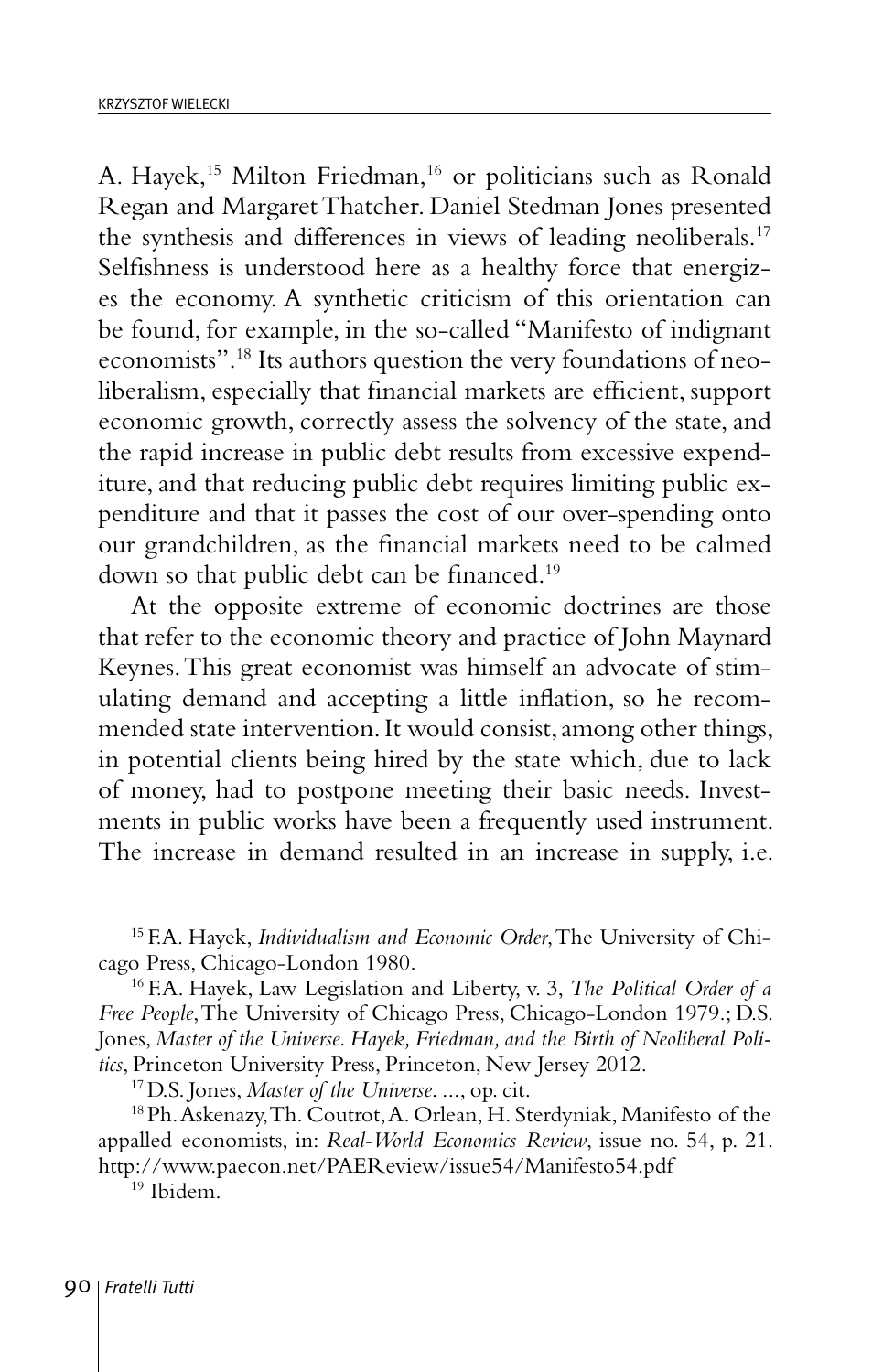economic growth.20 Neoliberals spoke of the "naive Keynesian theory",21 but it gained many supporters and is still widely used in many countries today, even though at present its supporters are aware of some of its limitations and the necessary adjustments. It is especially popular with politicians of social-democratic views because the measures recommended by Keynes reduce social inequalities and significantly reduce poverty. These politicians value such results for ideological reasons and also because it gives them voters among the lower and middle classes and usually allows them to solve serious economic problems. This social-democratic interpretation of Keynes is most successfully applied in the Scandinavian countries. It is certainly a socially sensitive economy, although it is mainly focused on solving problems of social inequality, which – in my opinion – does not exhaust the problem of egoism vs. brotherhood.

Many economists, in the face of a difficult situation, as in Sigmund Freud's textbook on psychoanalysis, return to their mother's womb, that is, to the thoughts of Karl Marx – if I may permit myself. An example of such an attitude can be the works of the economist Thomas Piketty or the philosophers and sociologists Antonio Negri and Michael Hardt.<sup>22</sup> It's just that they are trying to transfer Marx to the realities of the 21st century, to a time of completely new technologies and globalization, including economic and political power. The new "productive forces" impose new "relations of production", a new "base", a new "superstructure", which inevitably leads to a new revolution, this time a

<sup>20</sup> J.M. Keynes, *The General Theory of Employment, Interest and Money*, Macmillan, London 1936.

21M. Friedman, *Commanding Heights*, PBS. October 1, 2000.

<sup>22</sup> T. Piketty, *Capital in the Twenty-First Century*, Goldhammer A. – translated, The Belknap Press of Harvard University Press, Cambridge Mass., London 2014; A. Negri, M. Hardt, *Empire*, Harvard University Press, Cambridge, Massachusetts, London 2001.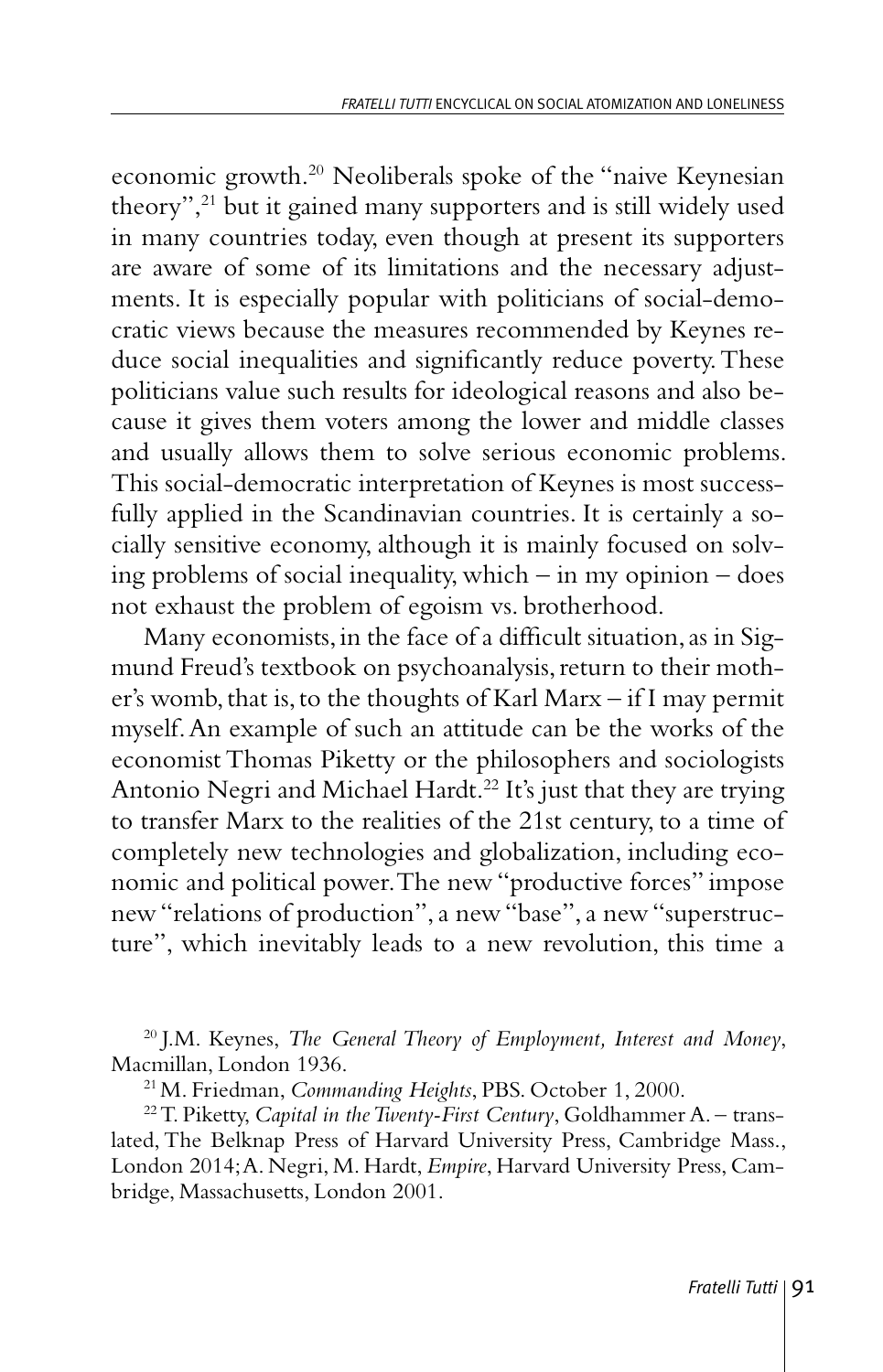global one. This would happen under the rule of materialistic history and its iron, though perhaps less material, laws. This is because, apart from the already known forms of concentration of world wealth and poverty in time and space, they drive the globalization of violence and resistance. For reasons that I do not understand, they believe, forgetting the experience of the revolution of previous generations, that this time everything will end well for the good and poor social classes. Piketty is less committed to this kind of prophecy, but he is also eager to take on the role of Marx of our time, although rather in economic matters.

An interesting economic doctrine is the so-called new structural economics, identified primarily with Justin Yifu Lin.23 It is an attempt to combine neoclassical and structural economics. Its creator explained the reasons, context, and goals for this new doctrine: "It also points out the fact that policies advocated under the Washington Consensus often failed to take into consideration the structural differences between developed and developing countries and ignored the second-best nature of reforming various types of distortions in developing countries. The proposed new structural economics attempts to develop a general framework for understanding the causality behind the observed stylized facts of sustained growth. Specifically, the new structural economics proposes to: (i) develop an analytical framework that takes into account factor and infrastructure endowments, the levels of development, and the corresponding industrial, social, and economic structures of developing countries; (ii) analyze the roles of the state and the market at each development level and the mechanics of the transition from one level

<sup>23</sup> J.Y. Lin, *New Structural Economics. A Framework for Rethinking Development and Policy*, Oxford University Press (on behalf of the International Bank for Reconstruction and Development / The World Bank), Oxford 2011; J.Y. Lin, *The Quest for Prosperity. How Developing Economies Can Take Off*, Princeton University Press, Princeton, New Jersey 2012.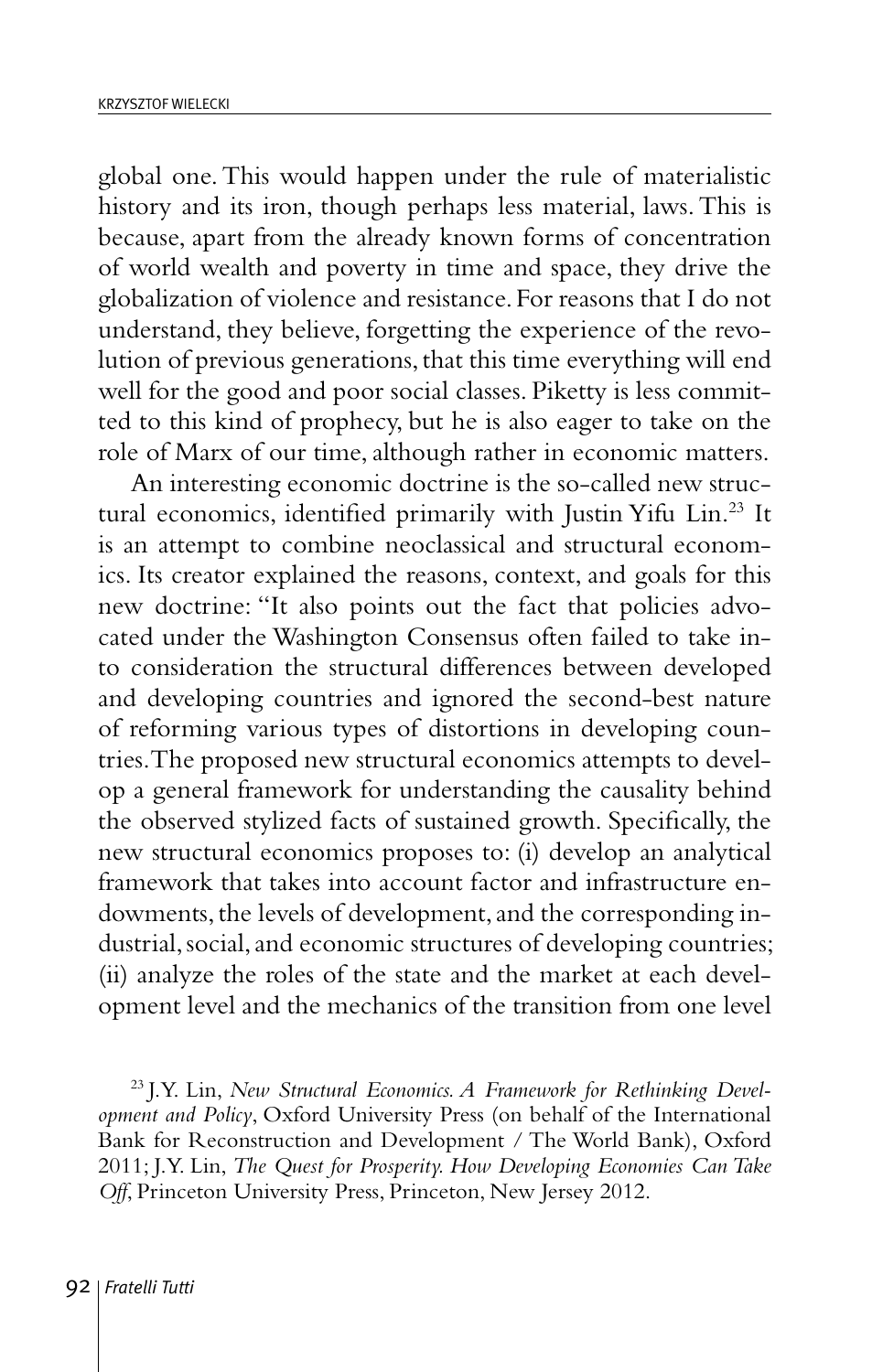to another; and (iii) focus on the causes of economic distortions and the government's strategies for exit from the distortions. It is not an attempt to substitute another ideologically-based policy framework for those that have dominated development thinking in past decades, yet showing little connection to the empirical realities of individual countries. Rather, it is an approach that brings attention to the endowment structure and level of development of each country and suggests a path toward country-based research that is rigorous, innovative, and relevant to development policy. This framework stresses the need to understand better the implications of structural differences at various levels of a country's development – especially in terms of the appropriate institutions and policies, and the constraints and incentives for the private sector in the process of structural change. The current state of development economics and the severe impact of the global crisis on the economies of developing countries have generated strong demand for a new framework for development thinking. The research agenda of the new structural economics should enrich research and enhance the understanding of the nature of economic development. This would help assist low- and middle-income countries in achieving dynamic, sustainable, and inclusive growth, and in eliminating poverty".<sup>24</sup>

The prerequisite of this doctrine is the conviction that poor economies will not achieve sustained economic growth by following the footsteps of the rich. On the way, they will fall into the so-called middle-income trap. Only the state is able to diagnose the situation in detail, determining the advantages and weaknesses of a given economy, as well as the economic situation and global opportunities. This is required for developing a plan that would take advantage of the strengths and would circumvent the obstacles of individual weaknesses and external difficulties.

<sup>24</sup> J.Y. Lin, *New Structural Economics* ..., op. cit., p. 38.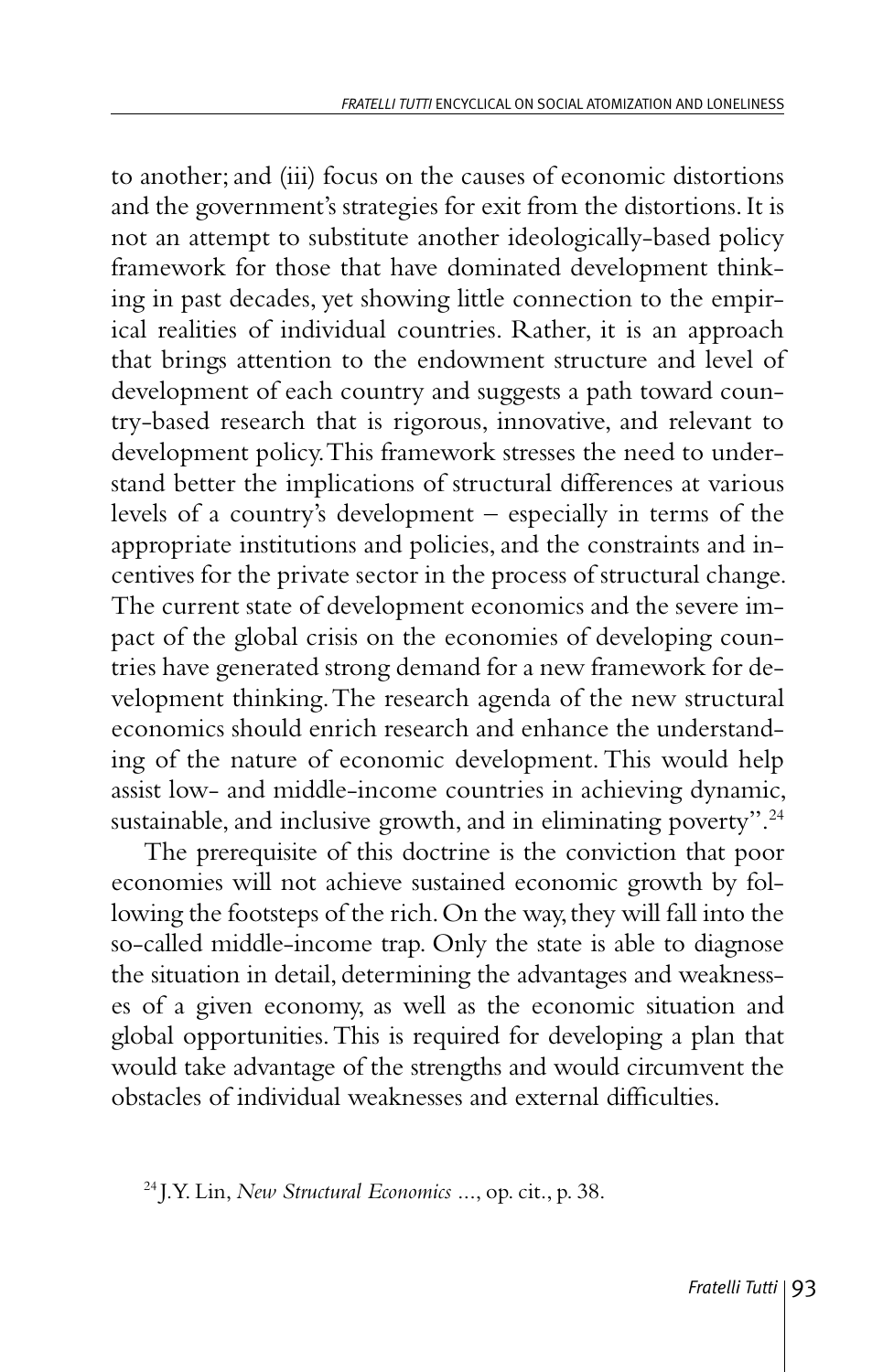The state is also the only institution that can accumulate funds needed to fill the most acute infrastructural deficiencies, set the main directions of the desired and possible development, and give them impetus using financial resources and legal support. The idea of using "comparative advantages" is important here. An example of the successful implementation of such a strategy is of course China,<sup>25</sup> but also Finland<sup>26</sup> (I do not know how much consciously and how much not, but the principles of the new structural economy were implemented there) and in Poland after 2016 (I also do not know if this doctrine is used consciously).

Justin Yifu Lin also attaches great importance to reducing the wealth gap within society. Regardless of his ideological commitment, it is also about the economy's ability to develop. For, as he says, the poor live by their own labour, and the rich "earn money from their capital. Only when the poor have jobs can they share in the fruits of economic growth. Manufacturing and service industries have comparative advantages and can generate the maximum surplus. As labour doesn't grow as fast as capital, labourers' salary will increase, and capital returns will decrease. In the end, the income distribution gap between the rich and the poor will be narrowed".27

The difficulty of "catching up" with the rich economies lies, among other things, in the fact that wealth disparities are too high, but also in the lack of capital (which, in turn, is a comparative advantage of rich countries). Development plans require getting into debt. What is fatal, however, is the strategy inherent

<sup>25</sup> J.Y. Lin, *Demystifying the Chinese Economy*, Wang S. – translated, Cambridge University Press, Cambridge 2012; *China and Global Economy*, in China Economic Journal, February 2011.

<sup>26</sup> M. Castells, P. Himanen, *The Information Society and the Welfare State: The Finnish Model*, Oxford University Press, Oxford 2002.

 $^{27}$  http://en.people.cn/200703/26/eng20070326\_361047.html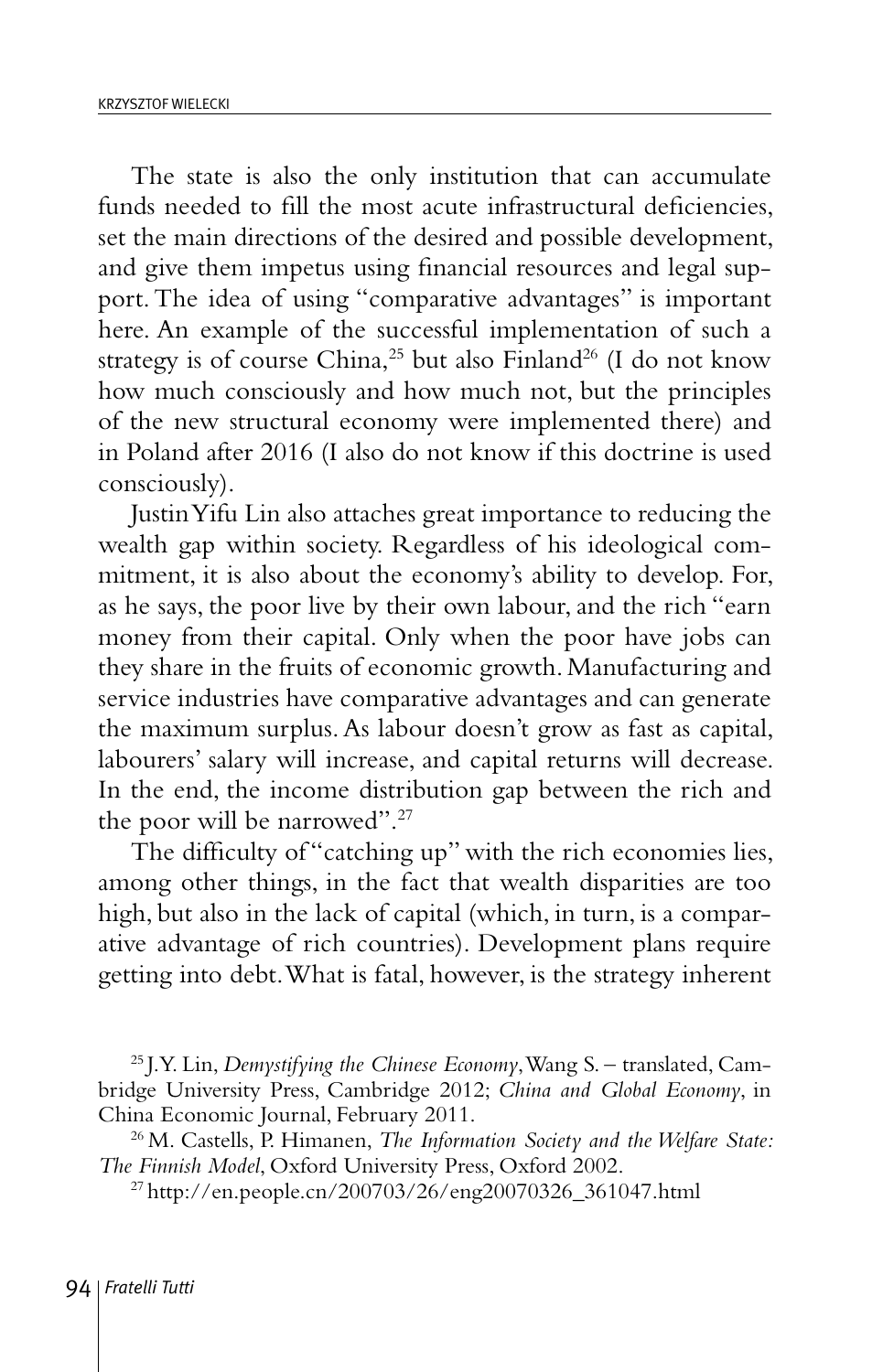in the neoliberal doctrine of cutting expenses, saving, and not investing. It is especially necessary to develop research and production related to new technologies. And, as I mentioned, investments in infrastructure are necessary. Especially the one that are the basis for the development of strategic areas of the economy assumed in the development plan. It seems to me that the key is to restructure the economy in order to increase resources and facilities where the plan provides for the greatest development opportunities, and to save where it will not result in major losses. It is impossible to invest in everything. It is worthwhile to invest in what creates such opportunities.28

The last large group of internally differentiated orientations and assumptions, which, however, would qualify as one doctrine, is Christian Democratic economics, as I allow myself to call it. I am not even talking about the political phenomenon of Christian Democrats, which today sometimes differs from the social teaching of the Church, but about a certain attitude towards social phenomena and guidelines for action that are based on this teaching. I will refer to the most circulating understanding of the principles of Christian democracy, which explains that it is a "political movement that has a close association with Roman Catholicism and its philosophy of social and economic justice. It incorporates both traditional church and family values and progressive values such as social welfare. For this reason, Christian democracy does not fit squarely in the ideological categories of left and right. It rejects the individualist worldview that underlies both political liberalism and *laissez-faire* economics, and it recognizes the need for the state to intervene in the economy to support communities and defend human dignity. Yet Christian democracy, in opposition to socialism, defends private property and resists excessive intervention of the state in social life and education. While Christian democracy found its inspiration and

<sup>28</sup> Ibidem.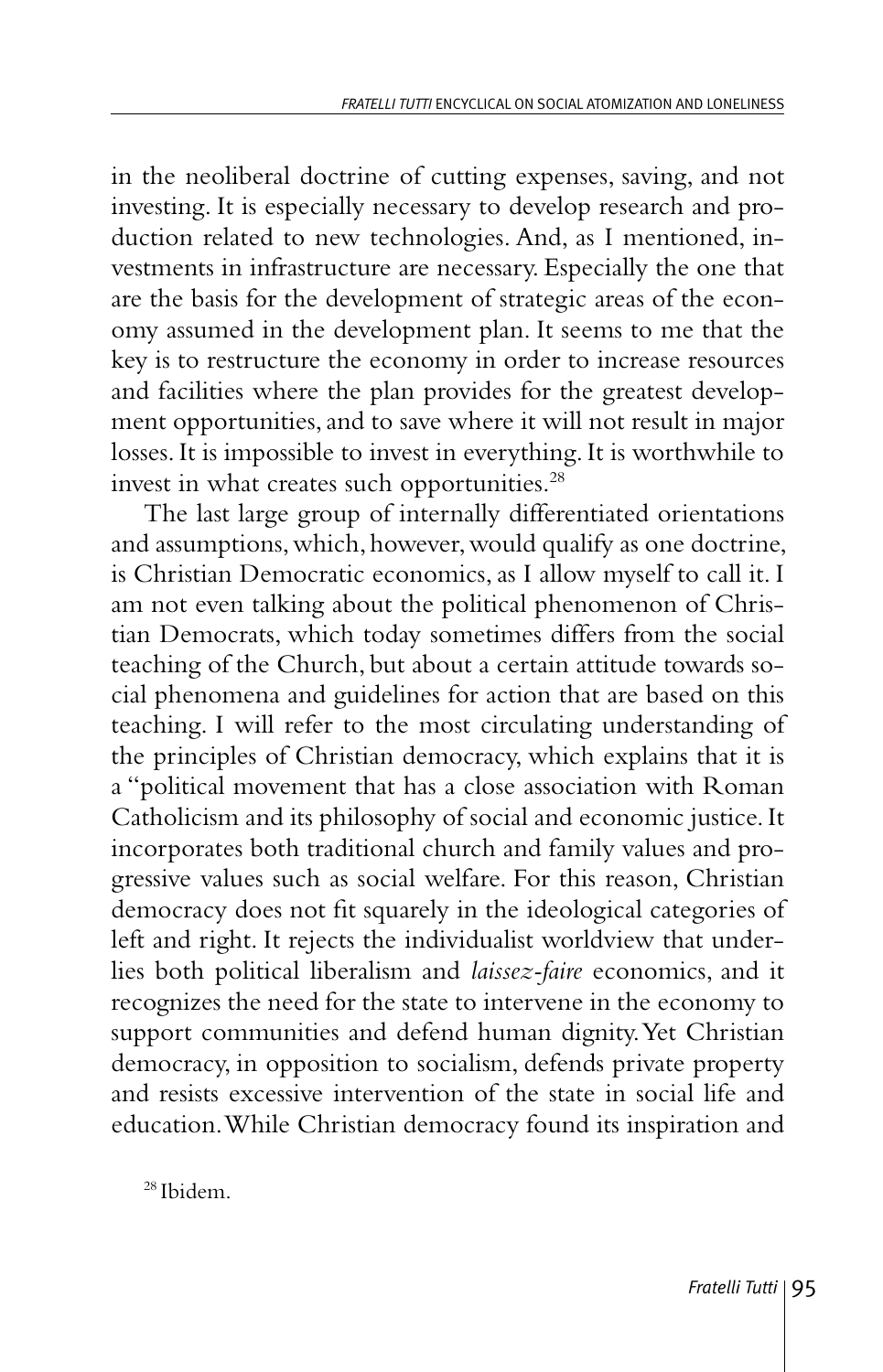base of support in Christianity, its parties operated autonomously from ecclesiastical organizations and often welcomed the support of agnostics or atheists".29

The essence of this type of economy is the priority of the Church's social teaching over ideologies, economic indicators, or the legal status. Its foundations are based on the Holy Scriptures and the perennial teaching of the Church. In a separate act, it was first formulated in the Encyclical *Rerum Novarum* of Pope Leo XIII.30 It indicated the Catholic way of perceiving social processes, including economic ones, over the clashing ideologies and political parties, as well as over the conflicting interests of various social groups. Later, with the circumstances changing over the years, each pope issued Encyclicals and other documents to interpret the Church's message in new, concrete realities.

The basis of the Church's social teaching is always the same. It is a personalistic orientation which places man, as a child of God, their dignity, subjectivity, rights and needs above doctrines, ideologies or interests. It respects human freedom, including economic freedom, as well as private property, but if they contribute to the "common good".31 It indicates a third way, between the ideologies of individualism and collectivism.<sup>32</sup>

29A. Munro, https://www.britannica.com/topic/Christian-democracy

<sup>30</sup> Rerum Novarum. Encyclical of Pope Leo XIII On Capital and Labor. http://www.vatican.va/content/leo-xiii/en/encyclicals/documents/

hf\_l-xiii\_enc\_15051891\_rerum-novarum.html<br><sup>31</sup> See: H. Skorowski, *Moralność społeczna. Wybrane problemy z etyki społecznej, gospodarczej i politycznej*, [Social morality. Selected problems of social, economic and political ethics], Wydawnictwo Salezjańskie, Warszawa 1996.; M. Rembierz, The Play between Freedom and Power. On Human Quest for Self-Determination and Subjectivity in the Times of Ideological Fighting for Man's Appropriation, [in:] *Critical Realism and the Humanity in Social Sciences*, Archerian Studies, K. S´ledzin´ska, K. Wielecki (ed.).

<sup>32</sup> See: K. Wielecki, *Podmiotowość w dobie kryzysu postindustrializmu*. *Mie˛dzy indywidualizmem a kolektywizmem*, Wydawnictwo Centrum Europejskiego Uniwersytetu Warszawskiego, Warszawa 2003. (Subjectivity in the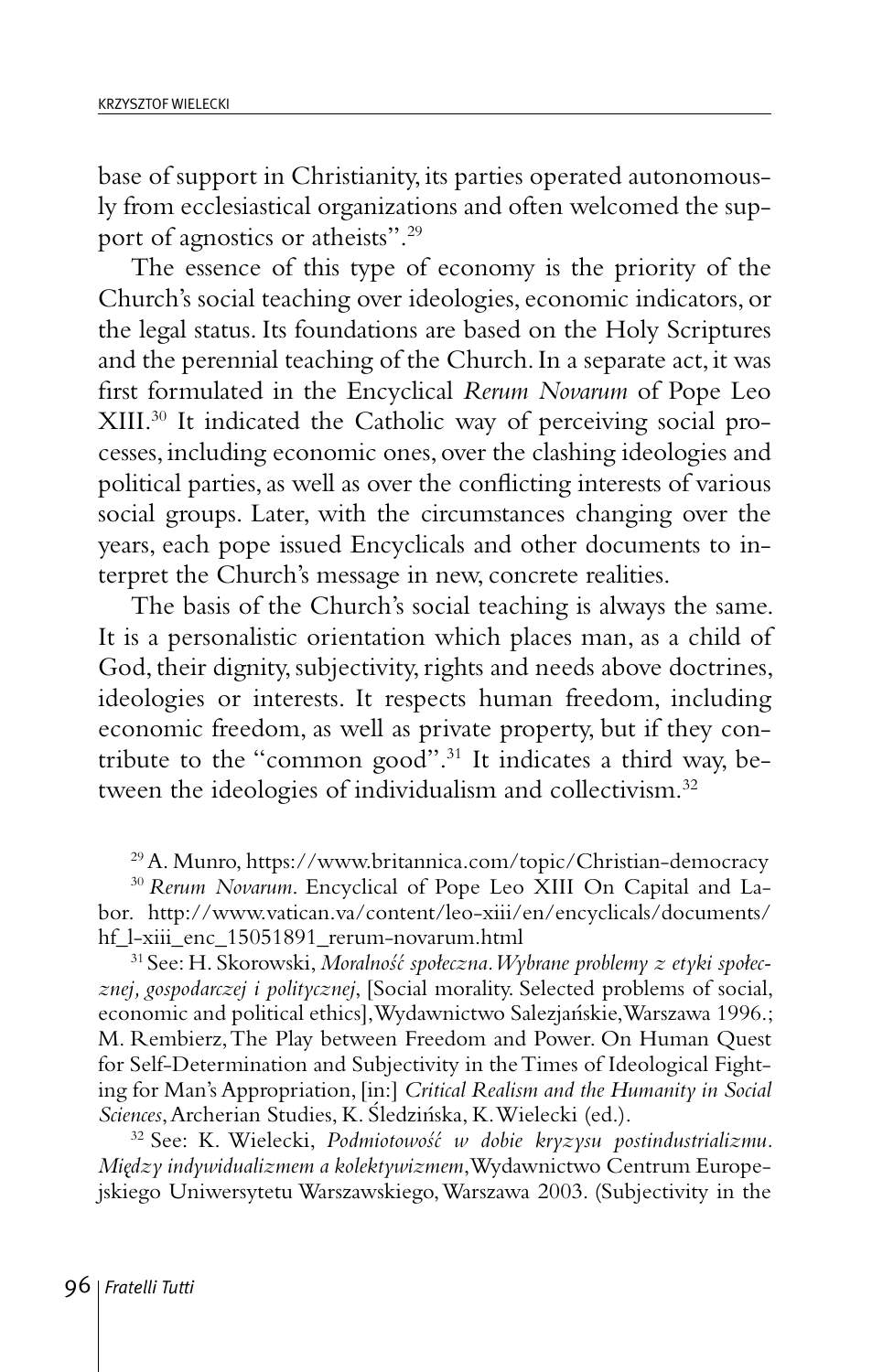Certainly, this orientation of economists includes Stefano Zamagni, $33$  Paul Dembin´ski, $34$  or scientists involved in the socalled "Economy of Communion".35 Let this thread of broad vision and to democracy, subjectivity and the "common good" be confirmed by the quotation from Zamagni: "A society in which democracy applies only to politics will never be fully democratic. A good society to live in will not force its members into uncomfortable dissociations: democratic as citizens and voters, undemocratic as workers and consumers".36

Common good, as understood by David Hollenbach, "In other words 'fulfils needs that individuals cannot fulfil on their own' and realizes 'values that can only be attained in our life together'".37 It is therefore a kind of paper clip, bonding what is individual with what is collective. I would say that it is a state of collective subjectivity in which individual people and their communities realize themselves.

times of post-industrialism crisis. Between individualism and collectivism).

<sup>33</sup> S. Zamagni, *The Economics of Altruism*, Edward Elgar, Aldershot 1995; "Catholic social thought, civil economy and the spirit of capitalism", in Finn, D. (ed.), *The true wealth of nations*, Oxford: Oxford University Press 2010, pp. 63-94. And others.

<sup>34</sup> P.H. Dembin´ski, The Incompleteness of the Economy and Business: A Forceful Reminder, *Journal of Business Ethics*, Springer, Published 20 January 2012; https://link.springer.com/article/10.1007/s10551-011-1185-2. And others.

<sup>35</sup> *The Economics of Altruism*, ed. S. Zamagni, E. Elgar Publishing, Cheltenham Glos 1995; L. Bruni, S. Zamagni, *Civil Economy. Efficiency, Equity, Public Happiness*, Peter Lang AG, Bern 2007; *The Economy of Communion. Toward a Multi-Dimensional Economic Culture*, ed. L. Bruni, New City Press, Rome 2001; J. Gallagher, J. Buckeye, *Structures of Grace: The Business Practices of the Economy of Communion*, New City Press, Rome 2014. And others.

<sup>36</sup> S. Zamagni, *Catholic Social Thought, Civil Economy and the Spirit of Capitalism*, http://www.christlichesoziallehre.de/pdf/Zamagni/CATHO-LIC%20SOCIAL%20THOUGHT.pdf, p. 20.

<sup>37</sup> D. Hollenbach, S.J., *The Common Good and Christian Ethics*, Oxford University Press, Oxford 2002, p. 83.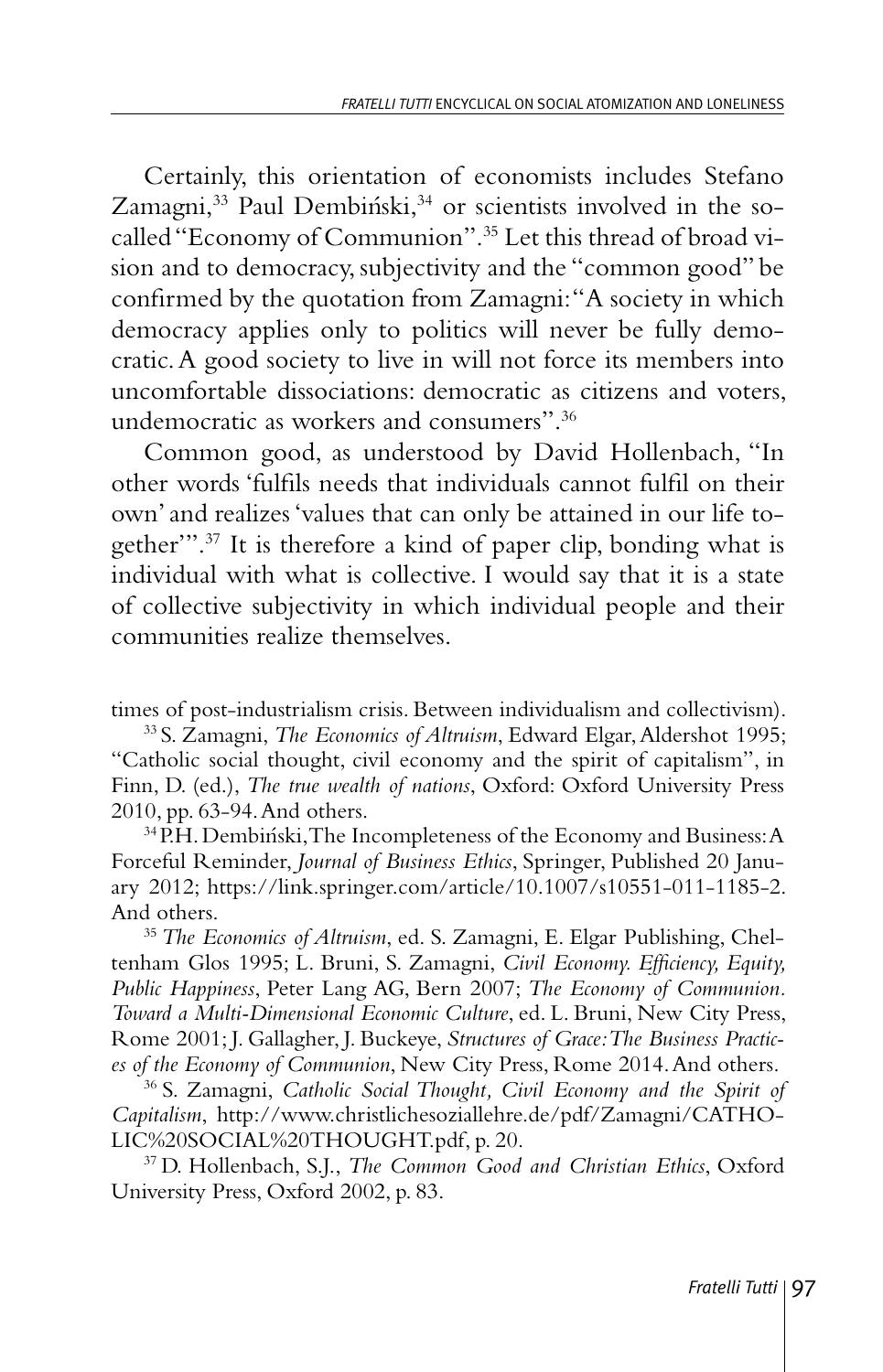In turn, Paul Dembiński, criticizing the excessive financialisation of the economy, also mentions the common good; he writes: "Yet financialization is merely one of many possible organizing principles, and it represents a choice which, if taken to its extreme, is a threat to both humanity and society. As this analysis shows, there are other, currently less prominent principles which could take its place – among them the notion of the common good".<sup>38</sup>

Similarly, we can confirm the profound sensitivity of the Christian Democratic economy to the human person as the main subject of economic relations. Zamagni even states that the qualitative development of economics is impossible without sensitivity to the anthropological point of reference.

"Today, however, we have come to the point where even the most 'abstract' of economists cannot but admit that if we want to attack the almost totally new problems of our society – such as the endemic aggravation of inequality, the scandal of human hunger, the emergence of new social pathologies, the rise of clashes of identity in addition to the traditional clash of interests, the paradoxes of happiness, unsustainable development, and so on – research simply can no longer confine itself to a sort of anthropological limbo. One must take a position on the matter. If it is true that every theory is a view of reality, then one cannot produce economic theory, properly speaking, without selecting a standpoint from which to scrutinize reality. Otherwise, economics will continue to spread, to enrich its technical and analytical apparatus, but if it does not escape self-referentiality it

<sup>38</sup> P.H. Dembiński, 1989-2009: From one systemic crisis to another: Failed utopias and economic transitions, in: *Crisis and Change: The Geopolitics of Global Governance*, Beretta S. and Zoboli R. (eds), Vita & Pensiero, Milano, 2012, pp. 23-53.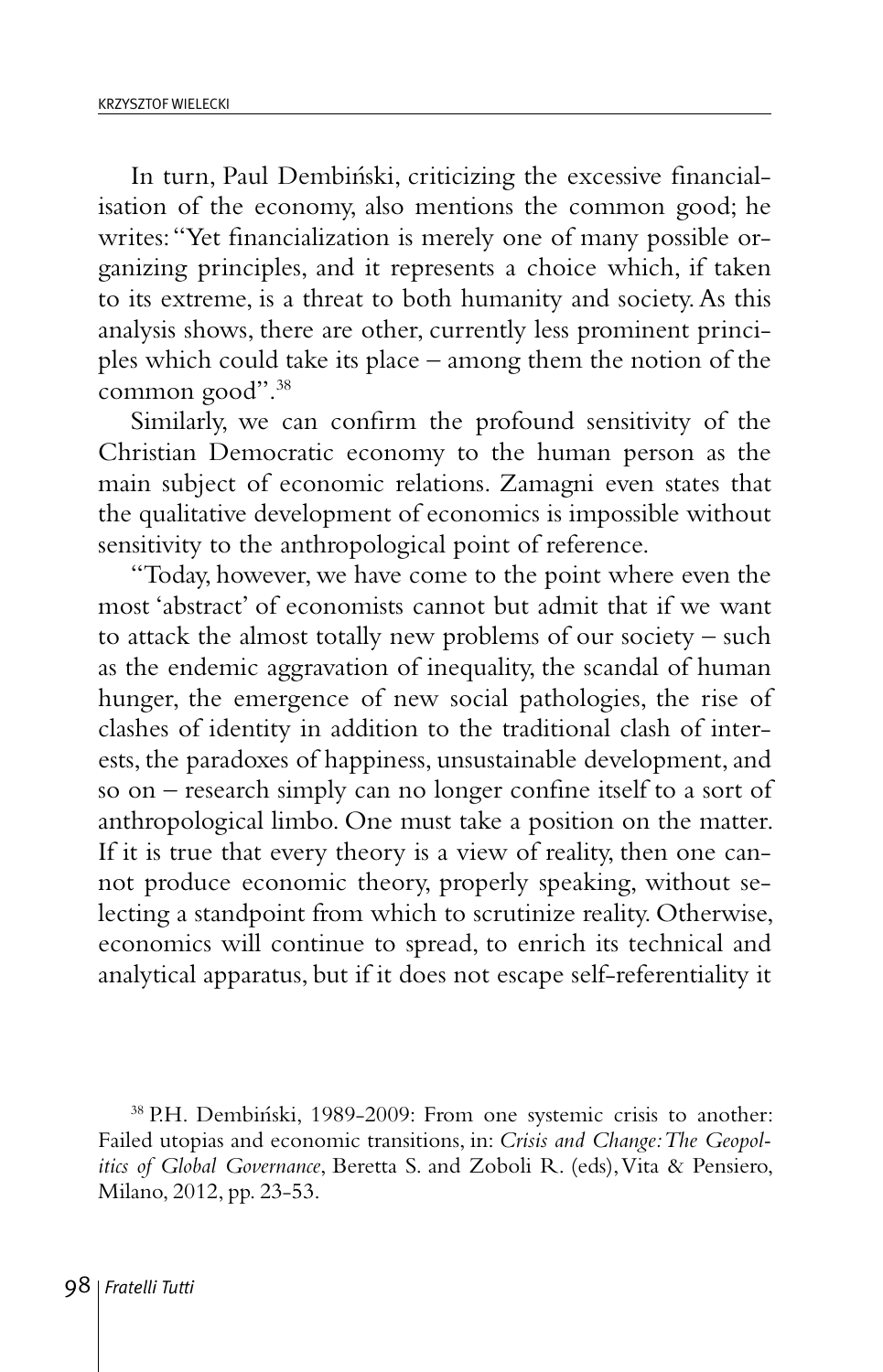will be less and less capable of actually grasping reality, and thus of serving some purpose".39

Dembin´ski thinks similarly when he writes: "by stressing the importance of ethics and moral philosophy for daily life [...] strongly reminds us that neither economy nor business are self-sufficient either in organisational and social, practical or moral terms".40

The thesis that Christian Democratic economists go beyond doctrinaire ideologies can also be confirmed:

Recent decades were witness to the turbulent upheaval caused by the breakdown of the communist utopia and the political project for 'real socialism', whilst the liberal utopia and the social democratic political project have become ever less persuasive, failing to gain support and, therefore, to deliver on their promises in a more complex and globalised world as demonstrated by the yet unfinished 2007/09 economic and financial crisis. The utopian collapse is a given: already completed in one case, widely expected in the other. It is highly possible that the liberal utopia will go the same way as communism, and that celebrations of its triumph may well be without future.<sup>41</sup>

Identification with the assumptions of the aforementioned economic doctrines may be overt or not quite; rely on developed systems of assumptions and arguments, or only on a few general theses. In each case, however, it defines economic views relating to economic practice. They appear especially in specific eco-

<sup>39</sup> S. Zamagni, *Reciprocity, Civil Economy, Common Good*, p. 2. http:// www.ordosocialis.de/pdf/Zamagni/RECIPROCITY,%20CIVIL%20 ECONOMY.pdf

<sup>41</sup> P.H. Dembiński, 1989-2009: from one systemic crisis to another ..., op. cit. 23-53.

<sup>40</sup>P.H. Dembin´ski, The Incompleteness of the Economy and Business ... op. cit.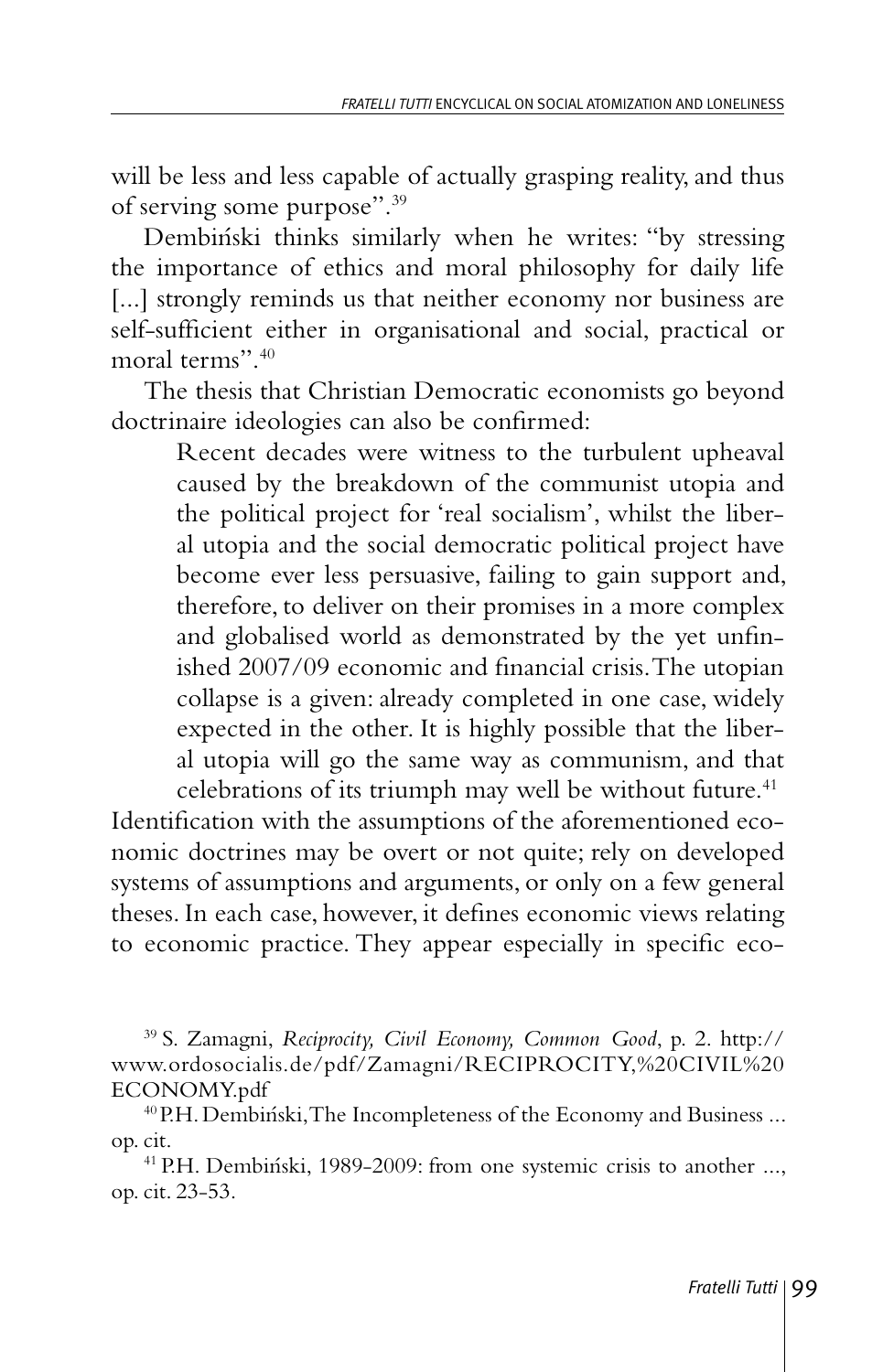nomic situations. And above all in times of economic crisis. Such crisis usually triggers two attitudes, and therefore a tendency to two types of macrostrategy: stagnant or developmental. The manifestation of the former is the currently dominant strategy of egocentric, anti-social and anti-subject capitalism. Development macrostrategy manifests itself rather through strategies of pro-social capitalism. I am referring to a very general perspective within which tensions can be mitigated and risks avoided. I am convinced that the most important foundations for such a perspective must be found in Catholic social teaching, in the message of Pope Francis and his predecessors.

In the contemporary economy of today's civilizational crisis and the related crisis of the social order, two orientations clearly emerge. The first one is ruthless capitalism, oriented solely to the accumulation of capital, unscrupulously making use of the global network in order to omit any sort of obligations towards the person, culture, the natural environment etc. It is based mainly on anonymous shareholders and the impersonal flow of virtual money, whose owners most often know nothing about where and in what conditions their financial resources are invested and furthermore do not intend to identify themselves with anyone or anything, nor sympathise with anyone. This kind of capitalism unceremoniously destroys people, the natural environment and culture. Its adherents make use of the ideology of neoliberal freedom, monopolize the market, and destroy competition. The depersonalization of capital and its sales causes no one to feel responsible, committed or guilty. Impersonal, objective forces are guilty. This is some kind of new 21st century form of alienation or fatalism. This is, as a matter of fact, the *stagnant* strategy, in an economic sense, but also an *antisocial* one, when it comes to the social consequences.

The second orientation is capitalism of a more corporate attitude (it is probably most advanced in Sweden); it appears, among others, in the form of social movements or communities.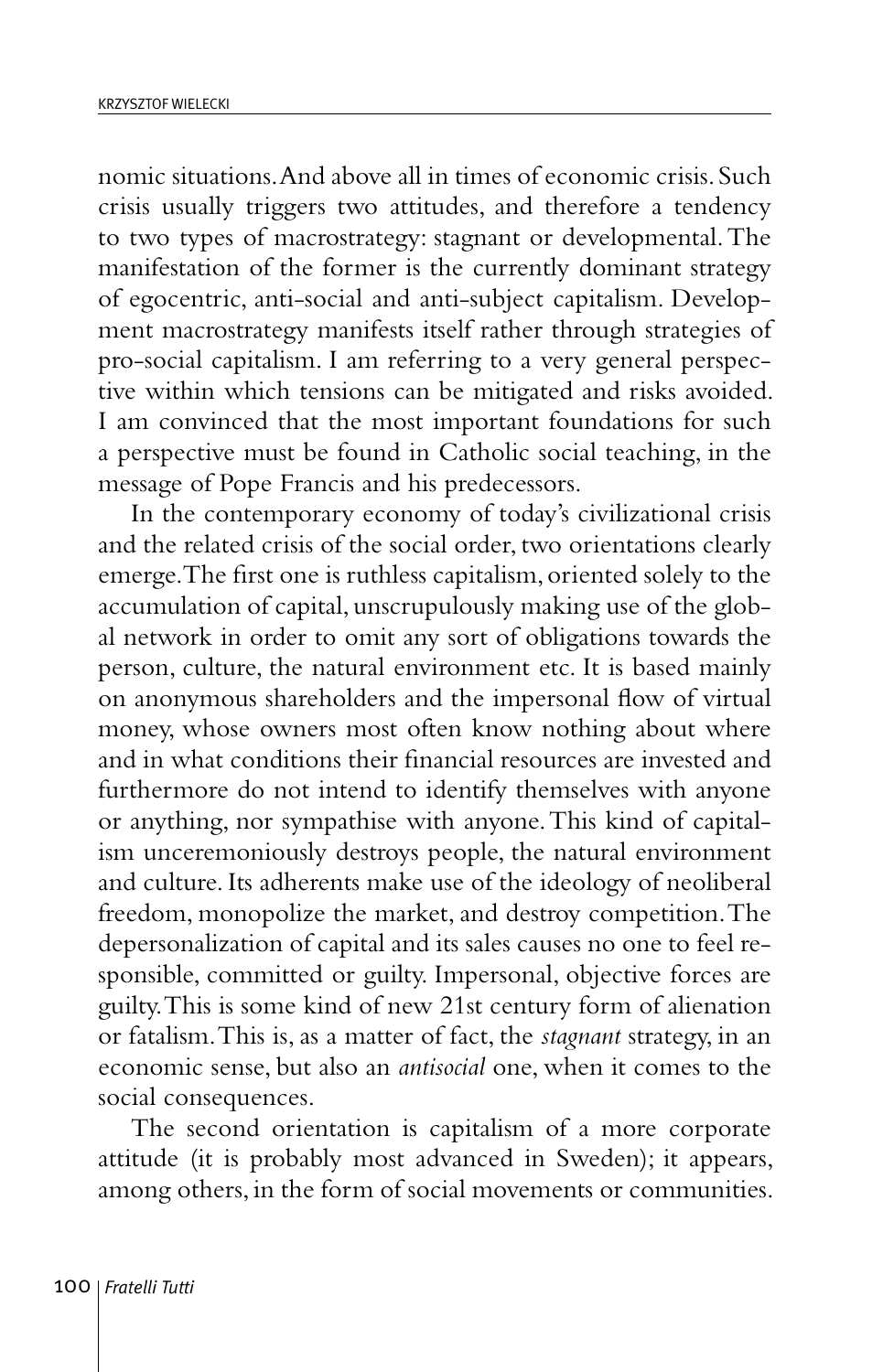Profit, although very important, is not the only good; the decision-making process and the redistribution of profit often has social and ecological objectives. Economic processes are more personalized; they are often of a community-based character. It seems however, that the processes of globalization foster the first kind of capitalism. This second kind of strategy has a *developmental* character, in an economic sense, but at the same time a *prosocial* one when it comes to the effects that are noticeable for citizens.

These are the two models of economic systems that we can observe in reality, at least in European countries. These are the self-centered and altruistic models. One cannot doubt which of these systems or doctrines is more moral, more sympathetic to people, simply more humane. But defenders of these less humane models and doctrines argue that their economy is more efficient. Some say that they also have good will, but first you have to choose efficiency, i.e. the economy they prefer must earn money, and then you can divide the resources to achieve humanitarian goals. History rather does not know of such a case that under such a doctrine, in the framework of such a model, there had indeed been such a noble act committed.

It is a widely known thesis that this brutal capitalism is very effective when it comes to motivating entrepreneurship, work and innovation. However, by triggering the human will of ownership and attaining wealth, it hinders or even makes impossible a reasonable redistribution of the acquired wealth. For ages, it has been the seed of poverty, misery and exclusion. What I wish to especially point out is that it causes anger, fury, rage, social turbulence, wars and revolutions. The response to these dangerous claims has rarely been a common sense willingness to compromise, solidarity or compassionate development strategy. Often, instead of some idea and plan for the future, a stagnation strategy was employed, the instruments of which are repression, intimidation and violence. Revolution is always evil, for every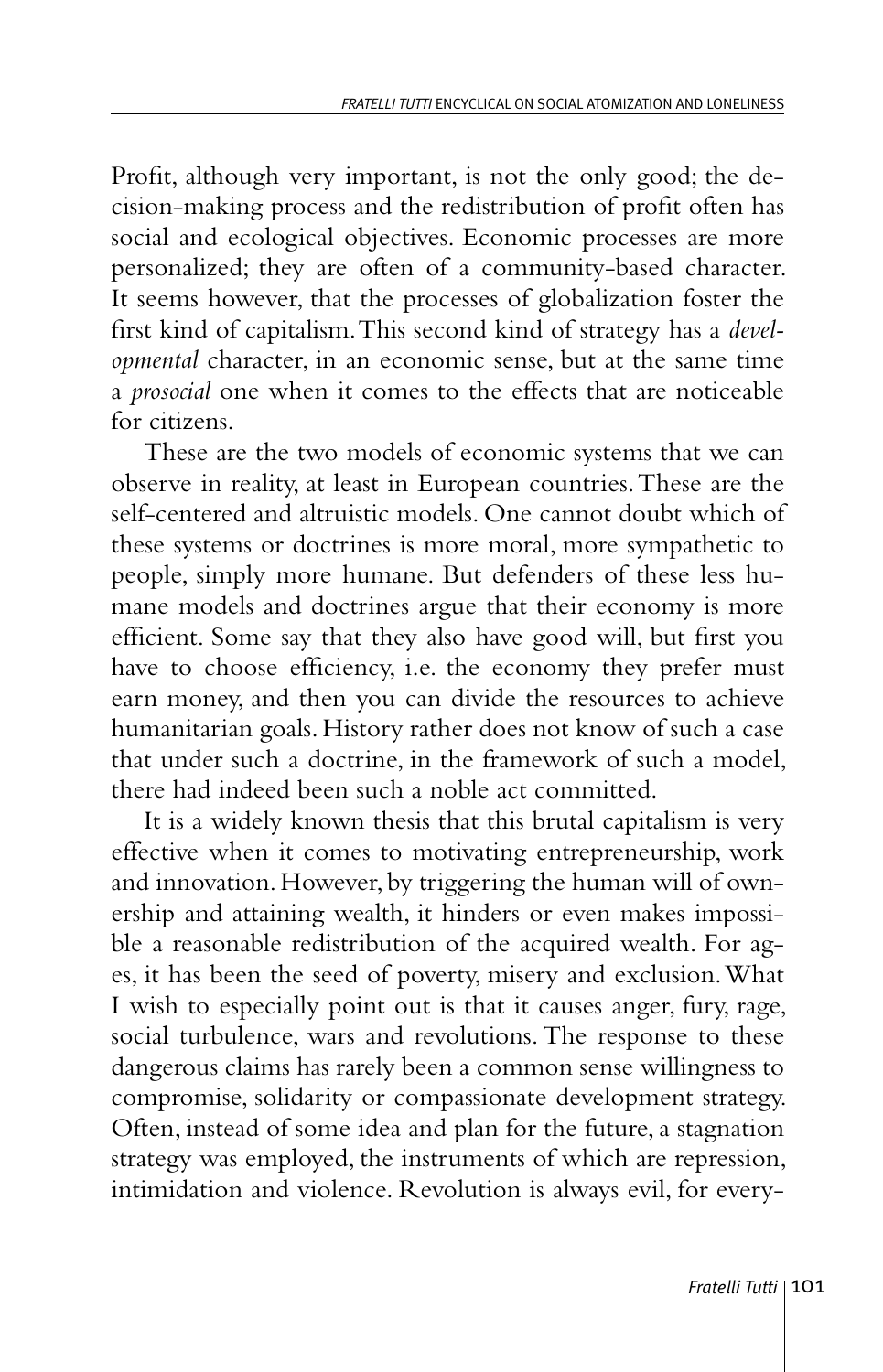one. Usually, it has noble, divine and humane values on its banners. And it ends in genocide, rape and robbery on a massive scale, and then in the restitution of the old order. But both sides of the economic conflict are responsible for revolutions: those who commit violence and those who put others in a dead end.

## **Does fraternity in the economy cost dearly?**

First of all, it is worth noting that it costs dearly not to have an economic policy that would compensate for the excessive stratification of wealth. Richard K. Wilkinson and Kate Pickett have collected huge factual material to show that health status, level of violence, life expectancy, infant mortality, severity of mental diseases, drug addiction, alcoholism, obesity, educational problems of children, frequency of pregnancies in underage girls, homicides, and incarcerations are closely related to the level of egalitarianism of societies.42 Moral costs, social losses, the price of a lowered standard of living, poverty, despair, lack of prospects, suicide, are incalculable, but overwhelming. Such arguments, however, will not reach people who are devoid of imagination and sensitivity. Those who do not have the nerve of compassion will not understand anyway. But there are also very strong, strictly economic arguments, for a more just social order that would mitigate extreme economic inequalities.

Professor Elżbieta Mączyńska, President of the Polish Economic Society wrote: "It is not about some socialist trends, it is about protecting the market and the economy".43 She mentioned the so-called output gap. As she said: "It is worth quoting

<sup>42</sup> R. Wilkinson, K. Pickett, *The Spirit Level: Why Greater Equality Makes Societies Stronger*, Bloomsbury Press, New York, Berlin, London, Sydney 2009, p. 19.

<sup>&</sup>lt;sup>43</sup> E. Mączyńska, https://www.rp.pl/Finanse/170129925-Maczynskanierownosci-na-swiecie-narastaja-a-Davos-nie-potrafi-znalezc-na-to-recepty.html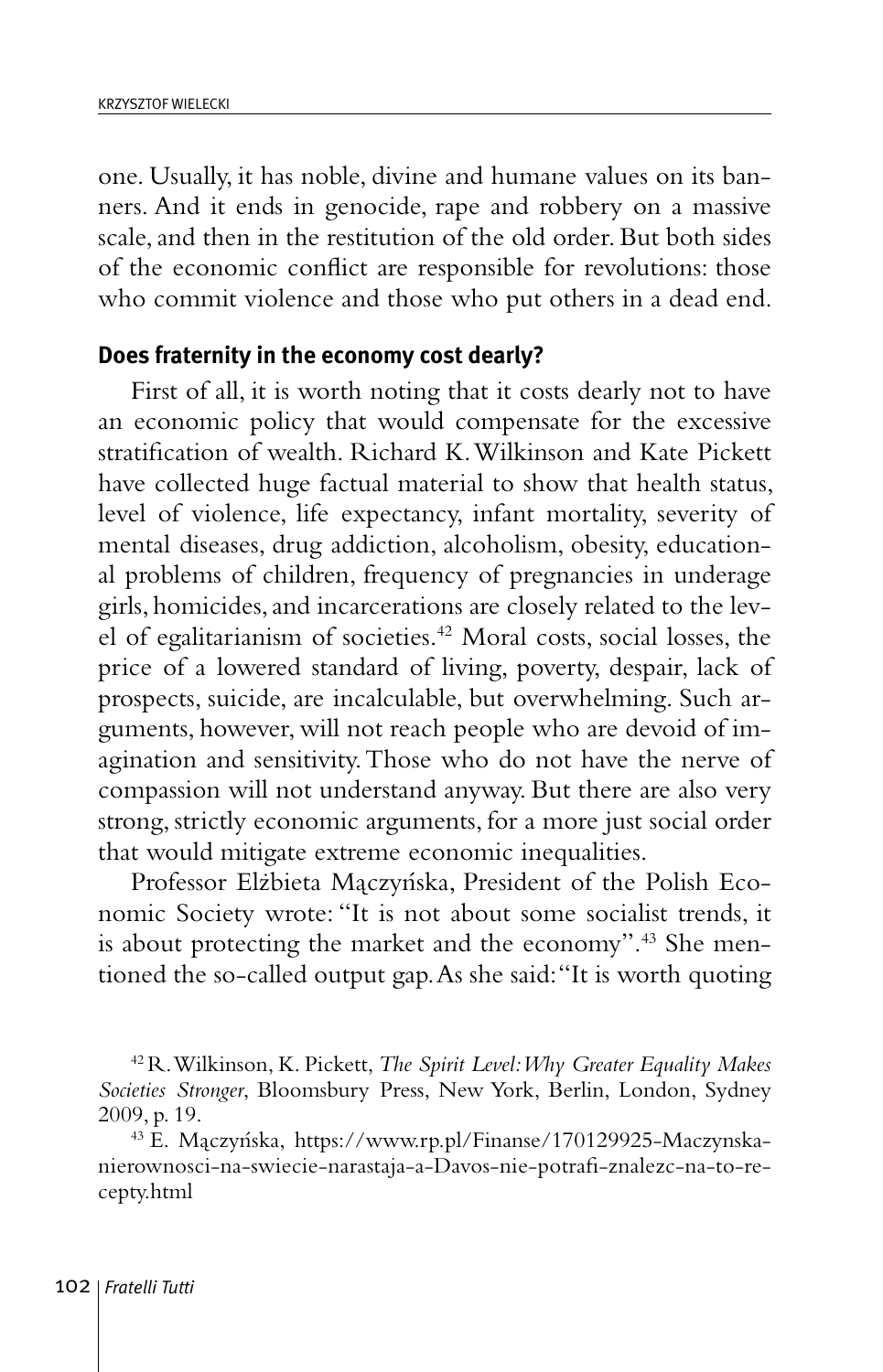the words of the head of the International Monetary Fund – how many rich can buy yachts, real estate, diamonds. There is a phenomenon of diminishing marginal utility of income. Someone who has several billion on their account may not notice the next billion on this account. The richest satisfy all needs in an extreme way and face a barrier to further distributing their wealth. They often resort to the speculative sphere. This is one of the reasons for the expansion of the speculative financial sector, which contributed to the world crisis in 2008".<sup>44</sup>

Mączyńska emphasizes that if people do not receive adequate income, production that increases due to technological progress cannot find buyers. "It means that our incomes are not properly correlated with growing production. Of course, it is not about doing some kind of giving away so that people only buy. [...] The point is that the mechanism that is inherent in contemporary capitalism should not act to increase inequality. Unfortunately, that's how things are now", she said.45 Joseph Stiglitz: "Low growth in real wages in the US is having a disastrous effect on economic growth. Growing social inequalities sooner or later become a brake on the economy, not only in the US".46 This opinion is confirmed by the scientific research of the economists of the International Monetary Fund, an institution which is hardly suspected of being averse to "markets". On the Forbes website we read: "In March this year, the International Monetary Fund (IMF) published the results of research by its economists Jonathan Sharp, Andrew Berg and Charalambos Tsangarides, which show that both in the medium and long term, social inequalities (measured by the Gini coefficient) have

<sup>46</sup> J. Stiglitz, https://www.forbes.pl/csr/nierownosci-spoleczne-hamuja-wzrost-gospodarczy/2xpkw7x, artykuły.

<sup>44</sup> Ibidem.

<sup>45</sup> Ibidem.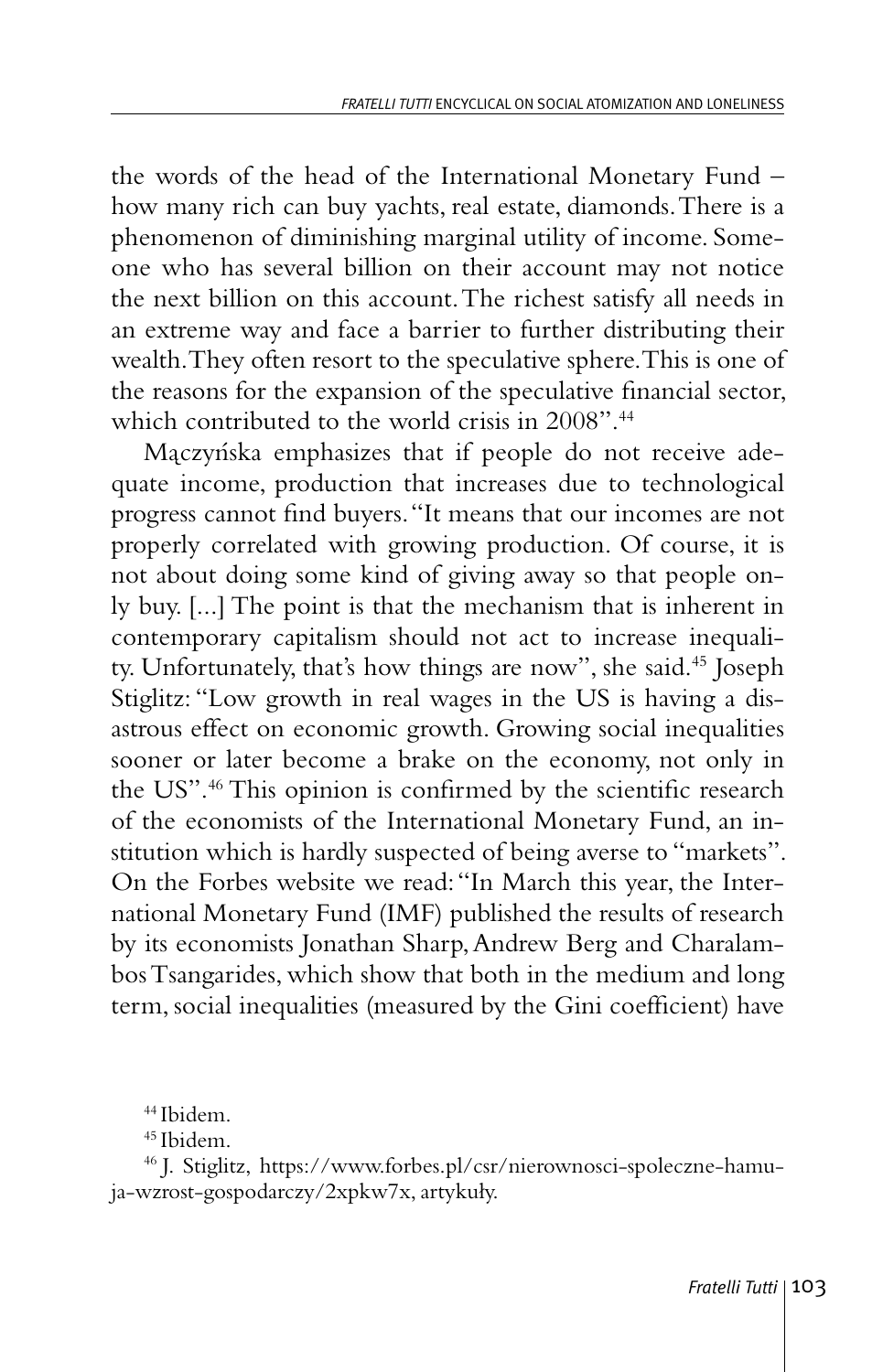a destructive effect on the growth of the Gross Domestic Product". $47$ 

### **Conclusion**

I attempted to show that the achievement of subjectivity by man is a condition for overcoming natural (in the sense of biological nature) egoism. But for that you need subjective social relations. They are especially important in the period of socialization. These in turn depend to a large extent on the subjectivity of society and culture, and also, to a large extent, on the subjective economy. We are dealing here with a complex, multi-factorial vicious circle.

Each dimension of subjectivity depends on all the others and affects all the others. I think the essential contradiction that causes the looping of modern people is related to the development of industrialism and capitalism as its financial basis. However, the evil is not in themselves, but in the wrong reaction to their side effects. As already mentioned, the development of the social division of labour causes social disintegration. Its effects are, among others, atomization, anomy and secularization.

I tried to show that excessive economic inequality is not only not necessary or conducive to the economy, but on the contrary. Not only does it cause evil to people who starve or suffer poverty or live a poor life full of unnecessary mental illnesses, divorces and other effects of inequality described by Wilkinson and Pickett. They make the world worse for all of us, even for those who are responsible for it, but do not feel guilty.

The unfavourable side effects of the industrial revolution overlap with the second civilizational revolution, the post-industrial one, with its globalization, even stronger egocentric individualism, financialization of the economy, a more degenerate

47 http://csr.forbes.pl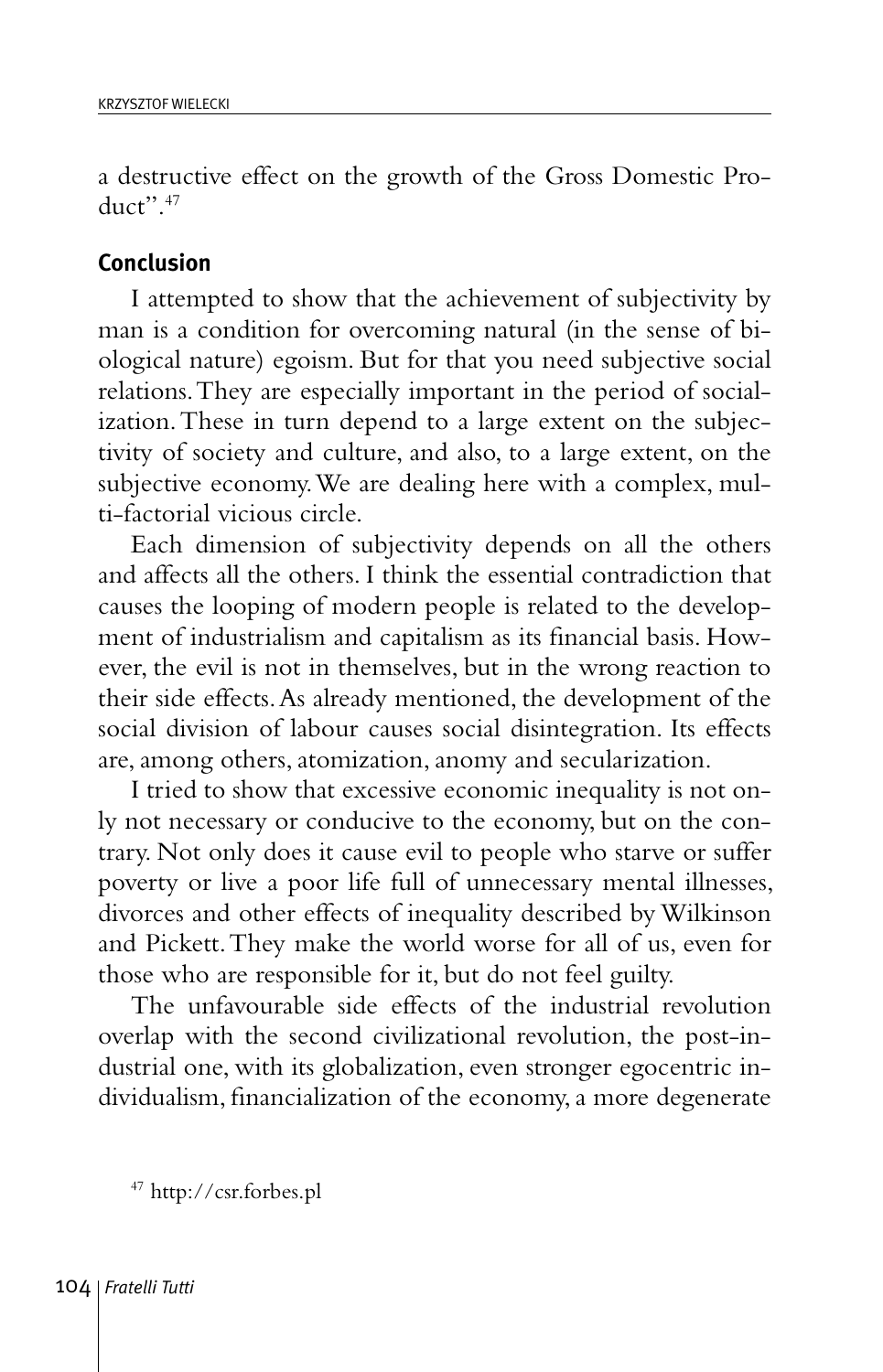version of mass culture and an increasingly massive turn-away from God and the Church (at least where this civilization is the most advanced). Man is left alone with his increasingly unlimited freedom, even more radical in relation to enlightenment, faith in the omnipotence of reason and obsession with freedom cresting the self-centered individualism.

However, I am convinced that the essence of this dissociative contradiction is not some fatal decree of fate or an inevitable, in the Marxist sense, rule of historical laws, but a genuinely human error, dependent on will. Fascinated by unprecedented technical and economic possibilities and, as a result of the ability of social control weakened by the social division of labour, stunned by the freedom of moral and cultural habits, man did not take the opportunity to preserve, apart from new, "progressive" forms of life organization, what Tönnies defined as a community, a civilization taking improper advantage of freedom and new opportunities. And many of us continue to do it wrong or even worse. After all, whatever we criticize in "our time" is the result of a wrong choice. We committed the sin of radicalism, the choice of extremes, of fundamentalism, which prompted us to reject what seemed to be a relic, part of the mistakes of the past. We act like teenagers who think that time has started with them and that everything has to be built from scratch. And as teenagers, we are unable to keep proportion.

It is not about being stuck in the superstitions of the old days, or throwing ourselves into modernity like a tower jumper who does not check whether there is water in the pool. There is nothing wrong with the opportunities that civilization gives us. On the contrary, they are wonderful and worth using. But this must not prevent us from building personal, social, cultural and economic relationships on the foundation of a brotherhood firmly rooted in God, religion and the Church. It is a matter of our choice – private and collective. A subjective culture as well as a society and economy are possible. But you have to choose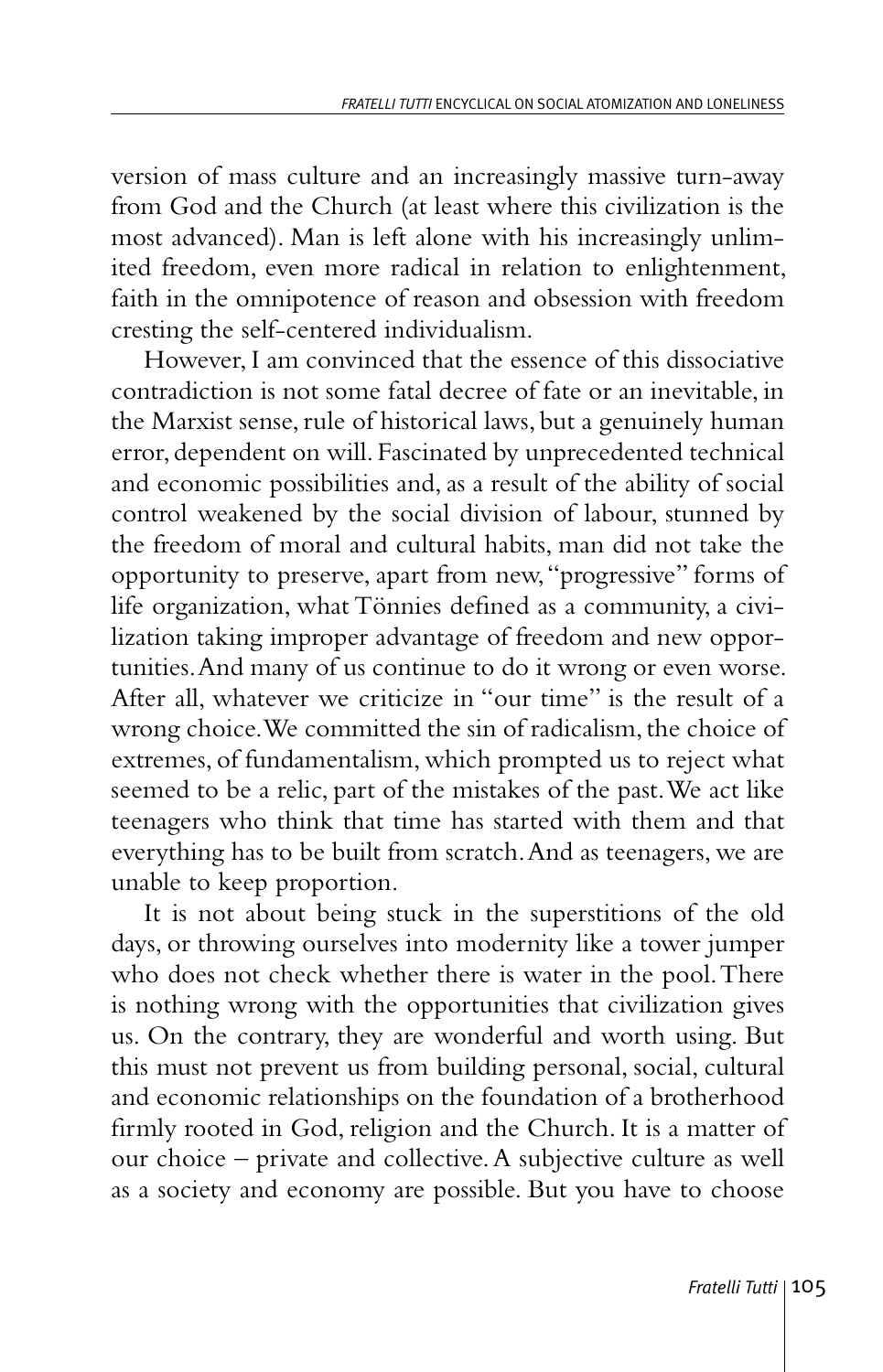yourself: a child of God, and others as brothers in God's love. This is how I understand the message of the Holy Father Francis and his Encyclical *Fratelli Tutti*. Perhaps this is one of the most needed offers that the Church can propose at the moment, one which may change the fate of the world to our favour and, at the same time, the situation and importance of the Church in this world.

#### **References**

- Ph. Askenazy, Th. Coutrot, A. Orlean, H. Sterdyniak, Manifesto of the appalled economists, in: *Real-World Economics Review*, 2010. http:// www.paecon.net/PAEReview/issue54/Manifesto54.pdf
- L. Bruni, S. Zamagni, *Civil Economy. Efficiency, Equity, Public Happiness*, Peter Lang AG, Bern 2007.
- M. Castells, P. Himanen, *The Information Society and the Welfare State: The Finnish Model*, Oxford University Press, Oxford 2002.
- P.H. Dembiński, The Incomplete-A Forceful Reminder, *Journal of Business Ethics*, Springer, Publisher 20 January 2012; https://link. springer.com/article/10.1007/ s10551-011-1185-2
- P.H. Dembiński, 1989-2009: From one systemic crisis to another: sitions, in: *Crisis and Change: the Geopolitics of Global Governance*, Beretta S. and Zoboli R. (eds), Vita & Pensiero, Milano, 2012.
- É. Durkheim, *On Morality and Society, Selected Writings*, Bellah R.N. –

Press, Chicago, London 1973.

- É. Durkheim, *The Division of Labor in Society*, Simpson G. – translated, The Free Press of Glencoe, Illinois 1960.
- Encyclical Letter *Fratelli Tutti* of the Holy Father Francis. On Fraternity and Social Friendship, http:// www.vatican.va/content/francesco/en/encyclicals/documents/ papa-francesco\_20201003\_enciclica-fratelli-tutti.html
- M. Friedman, *Commanding Heights*, PBS. October 1, 2000.
- ness of the Economy and Business: J. Gallagher, J. Buckeye, *Structures of Grace: The Business Practices of the Economy of Communion*, New City Press, Rome 2014.
	- F.A. Hayek, *Individualism and Economic Order*, The University of Chicago Press, Chicago-London 1980.
- Failed utopias and economic tran-F.A. Hayek, *Law Legislation and Liberty*, v. 3, The Political Order of a Free People, The University of Chicago Press, Chicago-London 1979.
	- D. Hollenbach, S.J., *The Common Good and Christian Ethics*, Oxford University Press, Oxford 2002.
- ed., The University of Chicago D.S. Jones, *Master of the Universe.*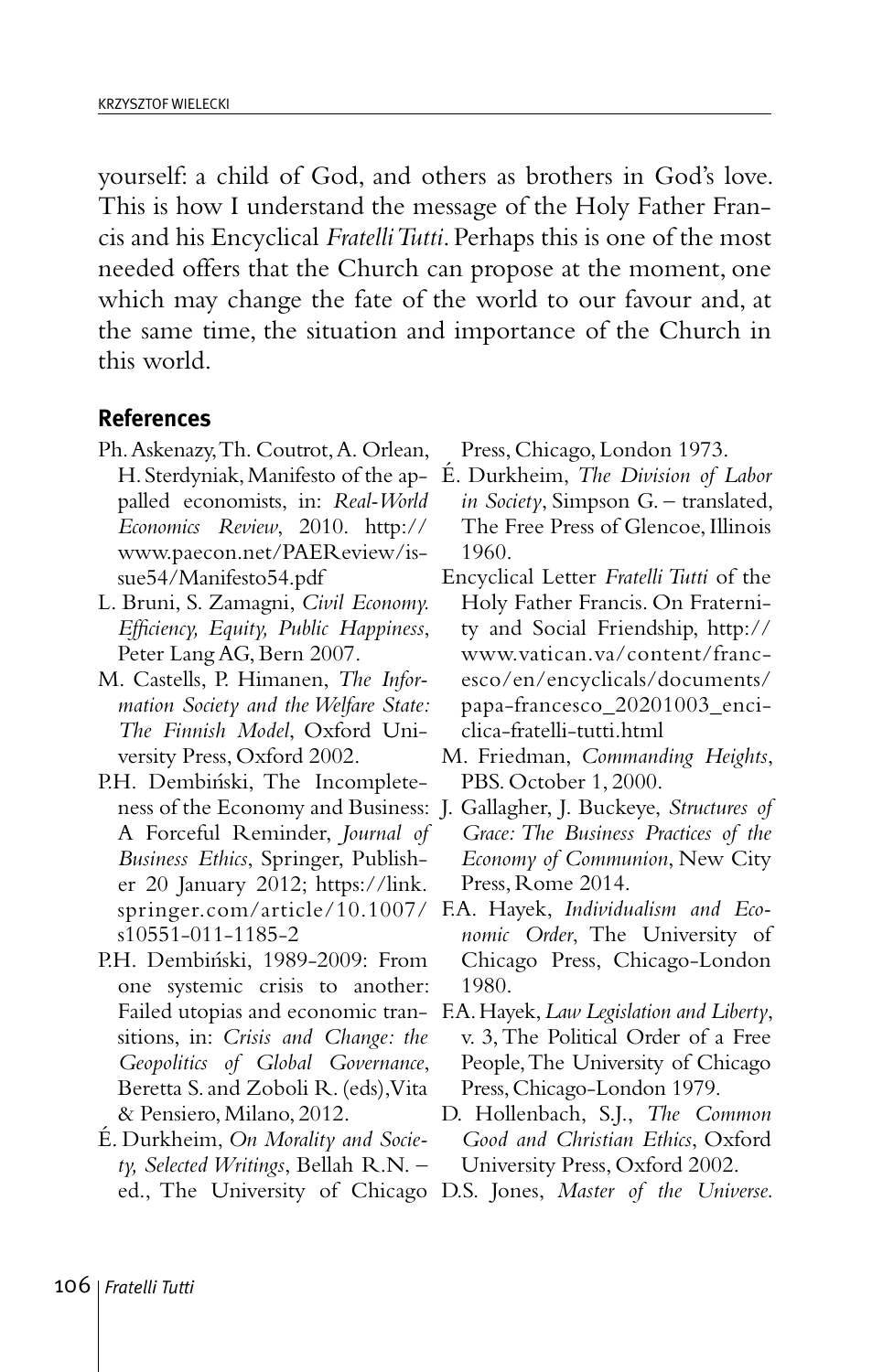*Hayek, Friedman, and the Birth of Neoliberal Politics*, Princeton University Press, Princeton, New Jersey 2012.

- *Employment, Interest and Money*, Macmillan, London 1936.
- E. Lévinas, Lingis A. translated, *Totality and Infinity*, Kluwer Academic Publishers, Boston – London 1991; *Humanism of the Other*, Poller N. – translated, University of Illinois Press 2006.
- J.Y. Lin, China and Global Economy, in *China Economic Journal*, February 2011.
- J.Y. Lin, *Demystifying the Chinese Economy*, Wang S. – translated, Cambridge University Press, Cambridge 2012.
- *Framework for Rethinking Development and Policy*, Oxford University Press (on behalf of the International Bank for Reconstruction and Development / The World Bank), Oxford 2011.
- J.Y. Lin, *The Quest for Prosperity. How Developing Economies Can Take Off*, Princeton University Press, Princeton, New Jersey 2012.
- E. Ma˛czyn´ska, https://www.rp.pl/ Finanse/170129925-Maczynska-nierownosci-na-swie cie-narastaja-a-Davos-nie-potrafi-znalezc-na-to-recepty.html 09.04.2017
- A. Negri, M. Hardt, *Empire*, Har-A. de Tocqueville, *Democracy in Amer*vard University Press, Cambridge, Massachusetts, London 2001.
- T. Piketty, *Capital in the Twenty-First*

*Century*, Goldhammer A. – translated, The Belknap Press of Harvard University Press, Cambridge Mass., London 2014.

- J.M. Keynes, *The General Theory of*  M. Rembierz, The Play between Freedom and Power. On Human Quest for Self-Determination and Subjectivity in the Times of Ideological Fighting for Man's Appropriation, [in:] *Critical Realism and the Humanity in Social Sciences*, Archerian Studies K. Sledzińska, K. Wielecki (ed.), Wydawnictwo UKSW, Warszawa 2016.
	- *Rerum Novarum*. Encyclical of Pope Leo XIII On Capital and Labor. http://www.vatican.va/content/ leo-xiii/en/encyclicals/documents/hf\_l-xiii\_enc\_15051891\_ rerum-novarum.html
- J.Y. Lin, *New Structural Economics. A*  H. Skorowski, *Moralnos´c´ społeczna. Wybrane problemy z etyki społecznej, gospodarczej i politycznej*, [Social morality. Selected problems of social, economic and political ethics], Wydawnictwo Salezjan´skie, Warszawa 1996.
	- Stiglitz, https://www.forbes.pl/csr/ nierownosci-spoleczne-hamuja-wzrost-gospodarczy/2xpkw7x, artykuły; *The Economics of Altruism*, ed. S. Zamagni, E. Elgar Publishing, Cheltenham Glos 1995.
	- *The Economy of Communion. Toward a Multi-Dimensional Economic Culture*, ed. L. Bruni, New City Press, Rome 2001.
	- *ica*, Reeve H. translated, Pennsylvania State University, *Electronic Classics Series* 2002.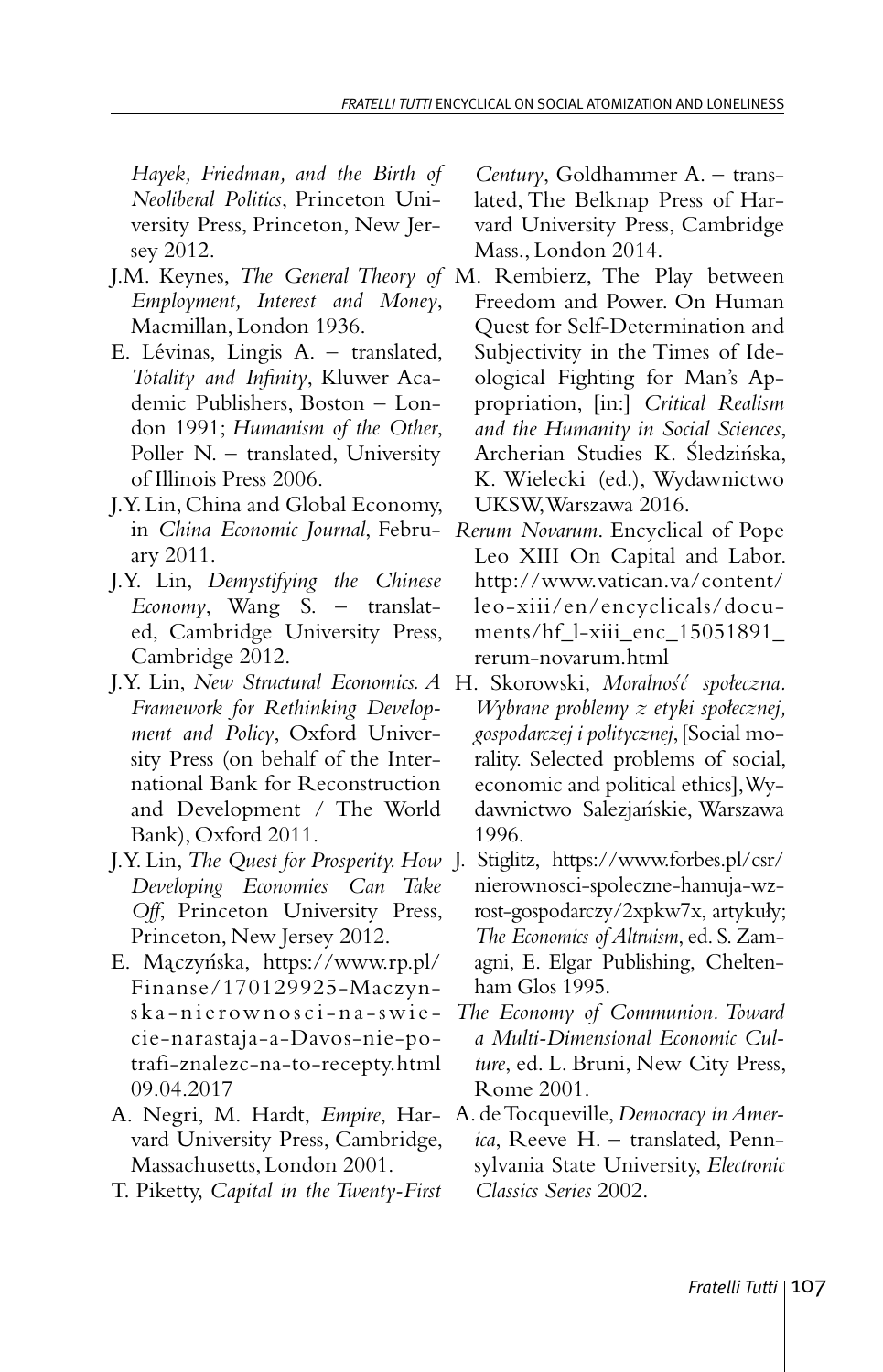- F. Tönnies, *Community and Civil Society*, Jarris J., Hollis M. – translated, Harris J. – ed., Cambridge University Press, Cambridge 2001.
- K. Wielecki, *Kryzys i socjologia* {Crisis and Sociology}, Wydawnictwa Uniwersytetu Warszawskiego, Warszawa 2012.
- K. Wielecki, *Podmiotowos´c´ w dobie kryzysu postindustrializmu. Mie˛dzy indywidualizmem a kolektywizmem*, Wydawnictwo Centrum Europeiego, Warszawa 2003. (Subjectivity in the times of post-industrialism crisis. Between individualism and collectivism).
- K. Wielecki, Subjectivity and violence from the perspective of critical realism, *Journal of Critical Realism*, Jul 2018, pp. 1-13.
- R. Wilkinson, K. Pickett, *The Spirit*  http://csr.forbes.pl *Level: Why Greater Equality Makes*  https://www.britannica.com/top-*Societies Stronger*, Bloomsbury Press,

New York, Berlin, London, Sydney 2009.

- S. Zamagni, *Catholic Social Thought, Civil Economy and the Spirit of Capitalism*, http://www.christlichesoziallehre. de/pdf/Zamagni/CATHOLIC%20 SOCIAL%20THOUGHT.pdf
- S. Zamagni, Reciprocity, Civil Economy, Common Good, p. 2. http:// www.ordosocialis.de/pdf/Zamagni/RECIPROCITY,%20CIV-IL%20ECONOMY.pdf
- jskiego Uniwersytetu Warszawsk-S. Zamagni, *The Economics of Altruism*, Edward Elgar, Aldershot 1995; "Catholic social thought, civil economy and the spirit of capitalism", in Finn, D. (ed.), *The true wealth of nation*s, Oxford: Oxford University Press 2010.
	- http://en.people.cn/200703/26/ eng20070326\_361047.html
	-
	- ic/Christian-democracy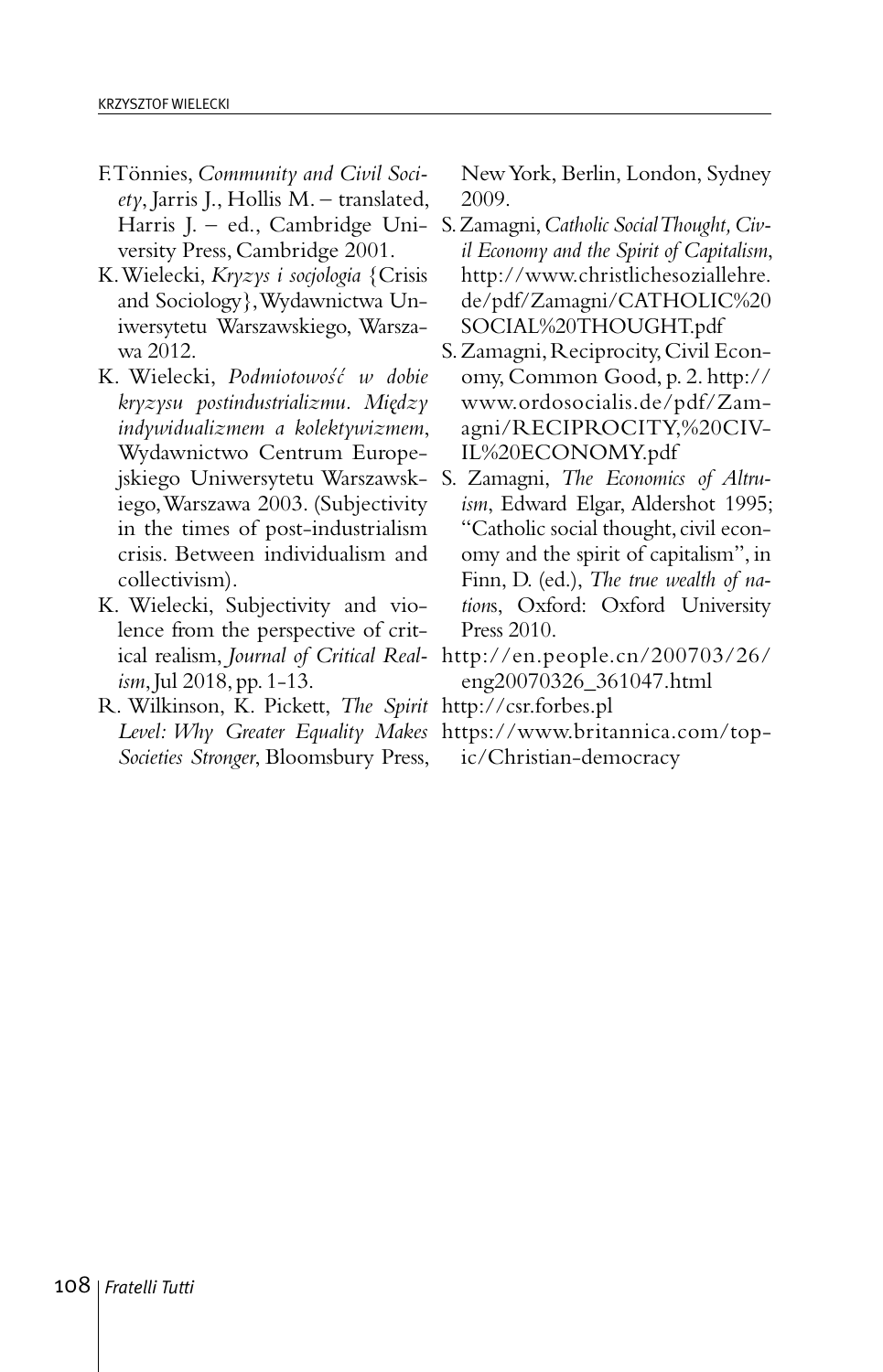# *Fratelli Tutti* and the Challenge of Neo-Populism

## Rodrigo Guerra López\*

### **1. Introduction**

The appearance of Pope Francis' Encyclical *Fratelli Tutti* on the stage in 2020 turned out to be a strong wake-up call for all. Very difficultly will someone who travels through its pages not feel questioned, provoked and motivated to rethink life in society. The document provides the essential elements to warn of the urgency of building a method that will help us heal our countless personal and community wounds and fractures. Since its subtitle, it is noted that "fraternity" and "social friendship" are the central issues that the Successor of Peter will deal with in the 287 paragraphs that make up the text. The first chapter, in a sense, justifies the accents, focus, and breadth of the rest of the Encyclical. Through a description of some of the most relevant features of the contemporary global scenario, the Pope wishes to show the need to overcome the reductionism typical of ideologies and affirm the importance of fraternity as a lifestyle, as a method of social action and as a school for new politics.

# **2. A shadowy scenario and the need for re-establishing forms of coexistence**

Indeed, closed nationalisms, the globalization that circumvents fraternity, the loss of the meaning of history, cultural colo-

\* Ph.D. by the *International Academy of Philosophy in the Principality of Liechtenstein;* member of the *Theological Commission* of CELAM; Ordinary member of the *Pontifical Academy for Life* and the *Pontifical Academy of Social Sciences*; Professor-researcher and founder of the *Center for Advanced Social Research* (www.cisav.mx ). E-mail: rodrigo.guerra@cisav.org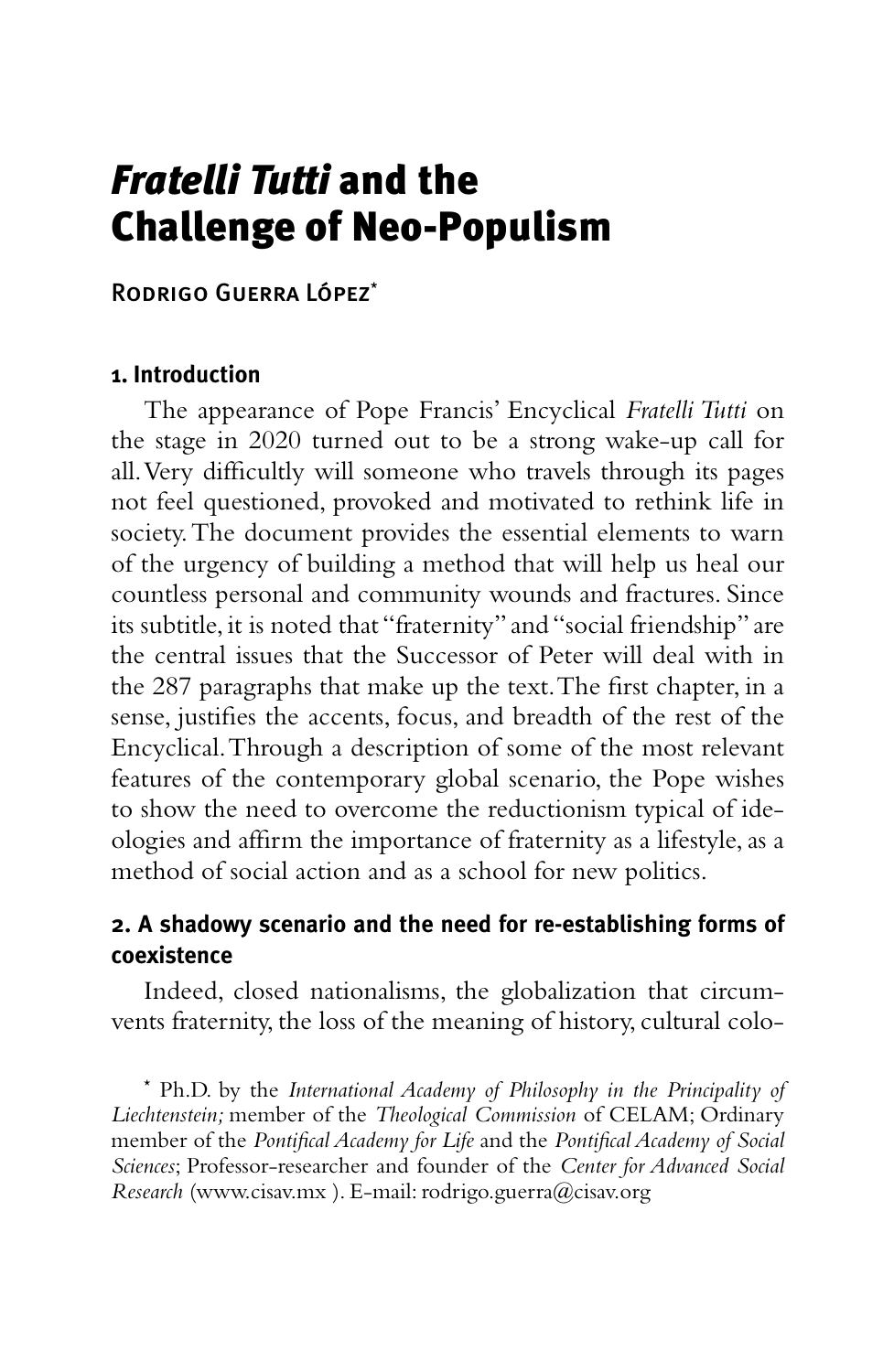nization, social polarization, the trivialization of environmental responsibility, the culture of discarding, the birth of new forms of poverty, insufficiently universal human rights, the lack of recognition of the dignity of women, new forms of slavery, promoting the logic of conflict and fear, the challenges of the COVID-19 pandemic, the migration crisis, the civilization of the show, the new radicalism that is vehiculated through social networks, the manipulation of democratic processes, religious fanaticism and the lack of founded hope, are some of the phenomena that Francis explains in a tight synthesis and that serve as the backdrop to rethink how we should imagine a radical *refoundation* of our forms of coexistence and of our social projects.<sup>1</sup>

I deliberately use the word *refoundation* to imply that Pope Francis takes a particularly *radical* approach. Our societies do not require a secondary adjustment of a few issues that need to be fine-tuned for their proper functioning. Much less do they need a merely cosmetic, superficial improvement, in the face of the culture of "appearances". On the contrary, for some years now, Pope Francis has reminded us with great force that "When a society – whether local, national or global – is willing to leave a part of itself on the fringes, no political programmes or resources spent on law enforcement or surveillance systems can indefinitely guarantee tranquility. This is not the case simply because inequality provokes a violent reaction from those excluded from the system, but because the socioeconomic system is unjust at its root" $2$ 

An affirmation of this type does not pretend to be a disqualification of everything, nor does it seek to arouse an unfounded scaremongering: "The complaint that 'everything is broken' is answered by the claim that 'it can't be fixed', or 'what can I

<sup>&</sup>lt;sup>1</sup> Francis, Encyclical *Fratelli Tutti*, Ch. I: "Dark clouds over a closed world". (FT).

<sup>2</sup> Francis, Apostolic Exhortation *Evangelii gaudium*, n. 59.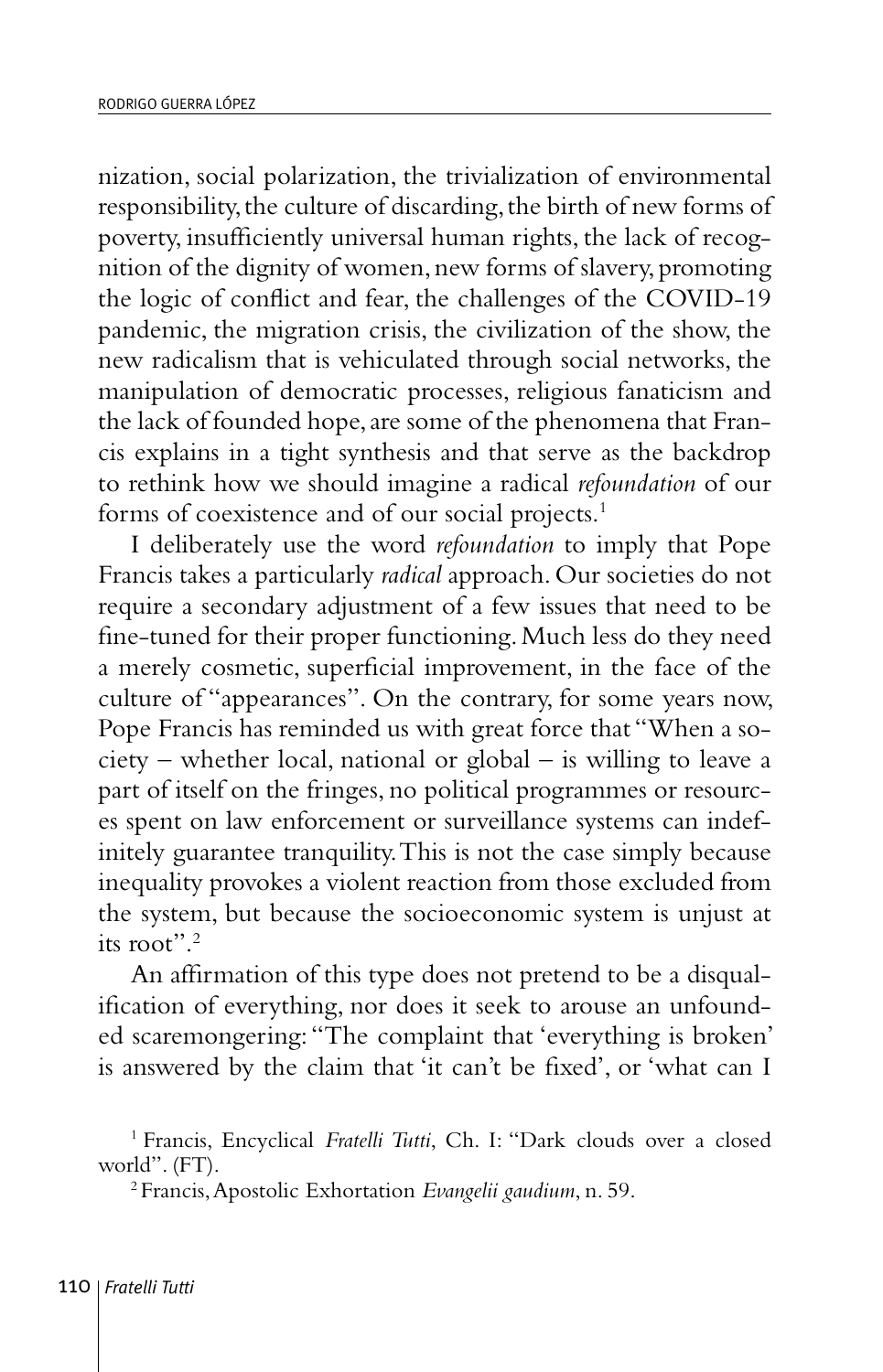do?'" This feeds into disillusionment and despair, and hardly encourages a spirit of solidarity and generosity. Plunging people into despair closes a perfectly perverse circle: such is the agenda of the invisible dictatorship of hidden interests that have gained mastery over both resources and the possibility of thinking and expressing opinions".3

Pope Francis is well aware that there are different ways of reading the present reality and that some of them exaggerate or oversimplify this or that aspect. Furthermore, there are readings of the new complexity that characterizes our time that use evil as a hermeneutical criterion. Instead of helping to understand reality and its multiple dimensions, they seek first of all to identify the conspiracy, exacerbate tempers, introduce a logic of conflict and motivate a purely reactionary struggle. The conspiracy theories of yesterday and today are an eloquent example of this type of pathological interpretation of reality.

## **3. The question is at the root**

Pope Francis proposes something different: it is necessary to go to the roots, to the human, cultural and religious dimension that explains the lack of fraternity. This does not mean to settle in the moment of the complaint, the protest or the pessimistic lament. It means delving into that very place, in the depths of the human heart, to identify the reasons that can also provide hope today. The corrupt root of a global society based on discarding is accompanied by a structural tension within the human condition, which can show once again that each person and each community are made to transcend, to seek with determination the fullness of life in truth, good, beauty and justice. A fullness that is not purely formal, but has a moment of existential verification in the relationship with the other, in belonging to a

<sup>3</sup> FT, n. 75.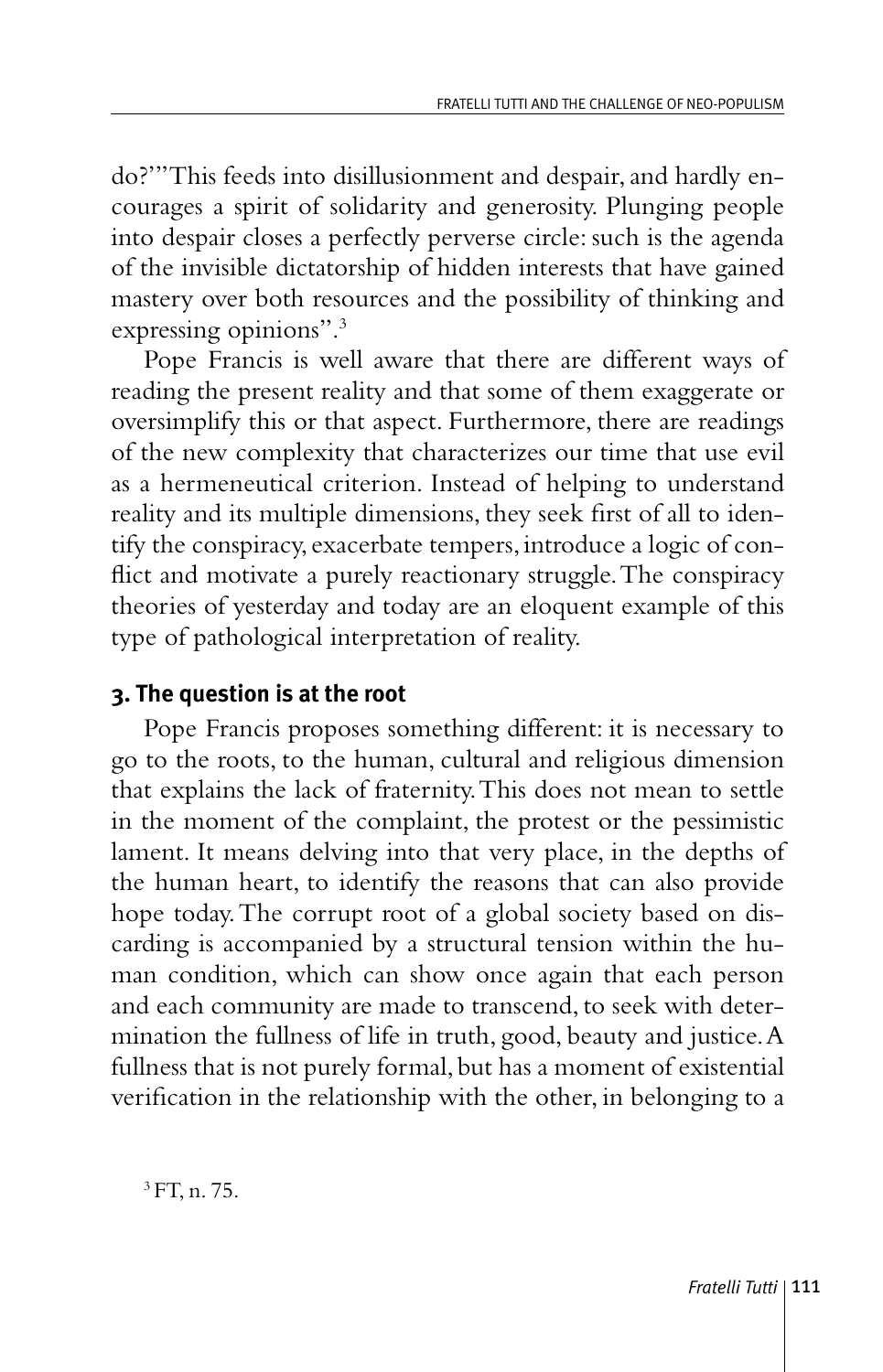people, in deep immersion within concrete reality. This is how, always starting from the bottom and from the periphery, with modesty and perseverance, we can show that "reparation and reconciliation will give us new life and set us all free from fear".4

# **4. Populism and neo-populism**

Among the various issues that *Fratelli Tutti* addresses, there is one of particular political relevance: *neo-populism*. Chapter V of the Encyclical, dedicated to "a better kind of politics", just begins by tackling this question. The *neo-populism* of which we speak today is not a mere linear continuation of the classic populism of the thirties and sixties of the twentieth century.<sup>5</sup> The populism to which *Fratelli Tutti* refers is caused by the weakness of the democratic culture of some nations since 1990. We cannot here make a comparative analysis of the similarities and differences between both stages of populism. Much less can we distinguish in this brief space between Latin American and European neo-populism. In fact, the soundest thing, both yesterday and today, is to speak of "neo-populisms" that specify to a greater or lesser extent a pack of elementary characteristics.

More than 10 years ago, at the *Social Observatory* of the Latin American Episcopal Council (CELAM) we tried to approach this reality.<sup>6</sup> Over time, it is not possible to provide a definition

<sup>4</sup> FT, n. 78.

5Cf. G. Eickhoff, *Das Charisma der Caudillos. Cárdenas, Franco, Perón,* Vervuert Verlag, Frankfurt am Main 1999.

6Cf. C. Aguiar Retes – R. Guerra López – F. Porras Sánchez (Coords.), *Neopulismo y democracia. Experiencias en América Latina y el Caribe*, CELAM, Bogotá 2007; It's useful also to consult within the huge bibliography on this subject: C. de la Torre – E. Peruzzotti, *El retorno del pueblo. Populismo y nuevas democracias en América Latina*, FLACSO, Quito 2008; "What is Populism?", in *The Economist,* 19 diciembre 2016; A. Vargas Llosa (Coord.), *El estallido del populismo,* Planeta, México 2017; E. Krauze, *El pueblo soy yo,* DE-BATE – Penguin Random House Grupo Editorial, México 2018.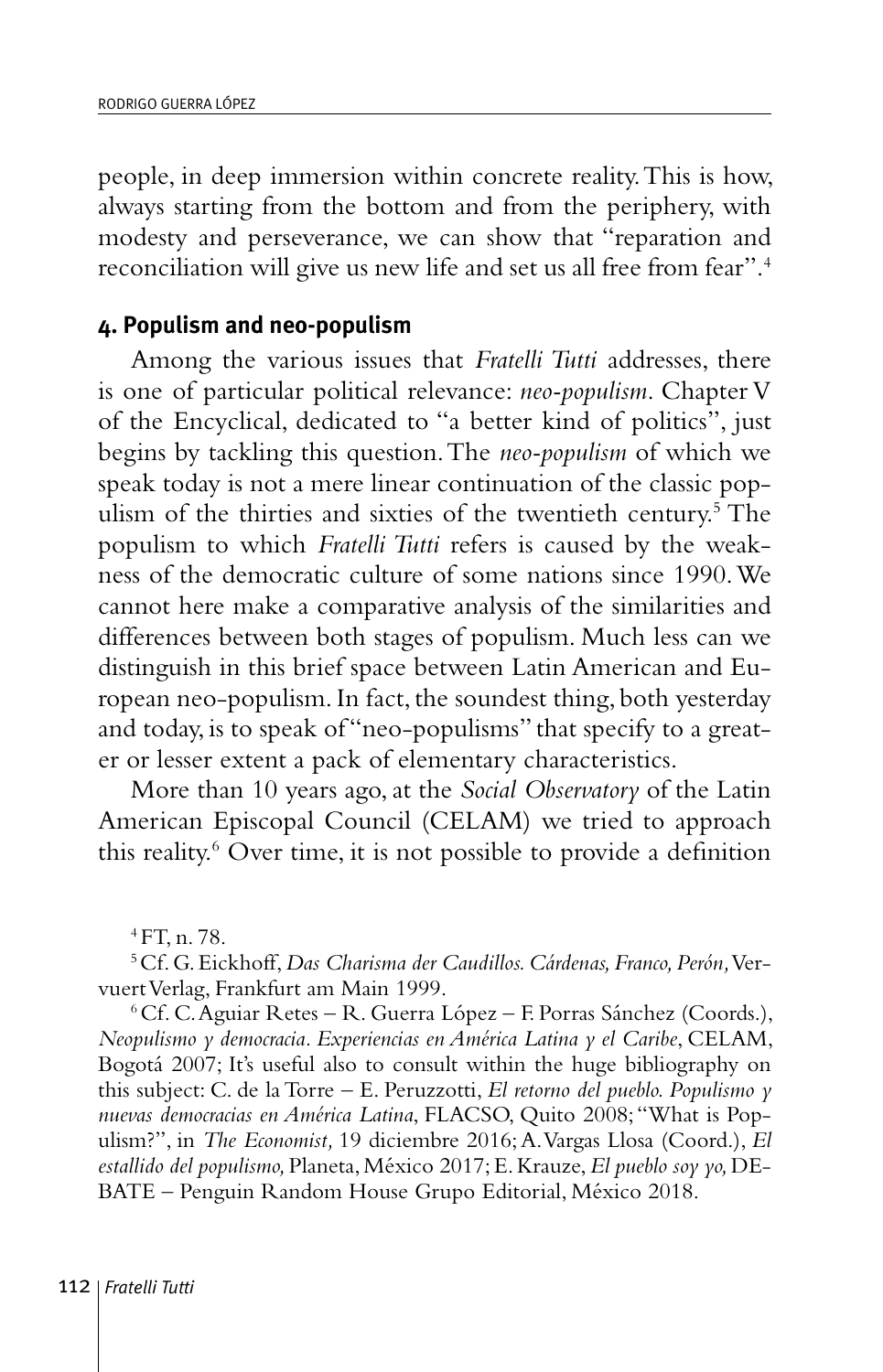of "neo-populism" that will please everyone, and yet we will try to give one, once more, below. At present, the concept of neo-populism is used to indicate a large number of realities of very diverse ideological lineage: Donald Trump, Evo Morales, Viktor Orbán, Jair Bolsonaro, Andrés Manuel López Obrador, Matteo Salvini, Nicolás Maduro, and a long etcetera. We wanted to put the names of various contemporary political leaders to underline that, in all cases, the role of the more or less messianic caudillo appears as a constant.

From our point of view, *the new populism is not so much an ideology, but a way of exercising power*. Following Enrique Krauze a bit, we can say that *the new populism is the demagogic use that a charismatic leader makes of democratic legitimacy to promise access to a possible utopia and, upon triumph, to consolidate power outside the law or transforming it to convenience.*<sup>7</sup> In our opinion, neo-populism tends to include, to varying degrees, some  $-$  or all  $-$  of the following ingredients:

- *An ideological reading of national history*, which serves as an argument to explain the arrival of a providential "caudillo".
- *The exaltation of the "providential leader"* who will solve the problems of the people and who, in one way or another, seeks to affirm himself as the incarnation of the latter. The "caudillo" is constituted as such by his messianic character and by his authoritarian way of exercising power.
- *The use and abuse of the word*: the populist considers himself the supreme interpreter of the general truth. With his speech, he occupies as much of the public space as he can and administers freedom of expression at his discretion.
- *The arbitrary use of public funds:* the treasury is used for megaprojects that do not go through a rigorous economic analysis that evaluates their viability and relevance.

<sup>7</sup>Cf. E. Krauze, op. cit. p. 115.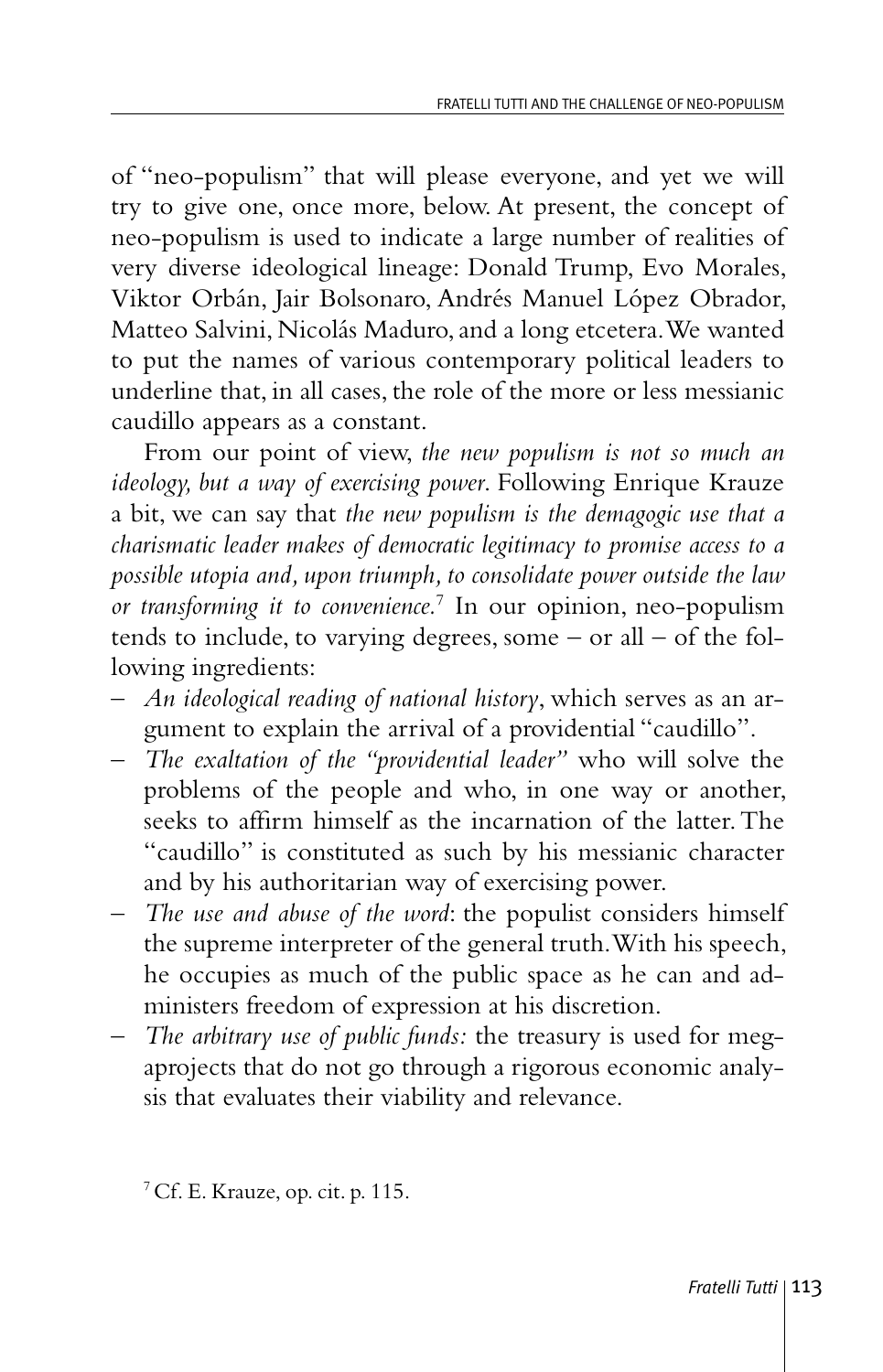- *The money is distributed in a targeted and welfare manner*, without seeking to strengthen intermediate organizations, and trying to generate political loyalty in the beneficiaries.
- The definition of an *internal enemy* that generates social outrage: the businessmen, the rich, the oligarchies, who in many cases have really been corrupted and serve as a perfect example of what to fight against.
- The definition of an *external enemy* that can be blamed in case of need. Enemy who, on the other hand, can give more than one reason to be considered this way.
- Acceptance of some elements of the market economy, insofar as they strengthen the existence of a business community loyal to the ruler. It is what some call "*crony capitalism".*
- *Contempt for the legal and institutional framework*, which is sought to be transformed at convenience.
- *Manipulation of the secular nature of the State*, which on occasions will limit the scope of action of the churches to private life and, on others, will accept the discretionary use of cultural and religious elements for the public legitimation of power.8

Pope Francis, in *Fratelli Tutti*, clearly identifies that any positive meaning that the term "populism" might have had in the past has been nullified in the present scenario. Neo-populism has currently become "another source of polarization in an already divided society".9 It is a cause and effect of social fracture. Its nature emerges when a leader captivates the population, seeking to "exploit politically a people's culture, under whatever ideo-

<sup>8</sup> Cf. R. Guerra López, "Descubrirnos pueblo: movimientos populares, populismo y la búsqueda de una renovación democrática en América Latina", in G. Carriquiry – G. La Bella, *La irrupción de los movimientos populares,*  Libreria Editrice Vaticana, Vatican City, 2019, pp. 176-178; Cf. E. Krauze, op. cit., p.p. 119-123.

<sup>9</sup> FT, n. 156.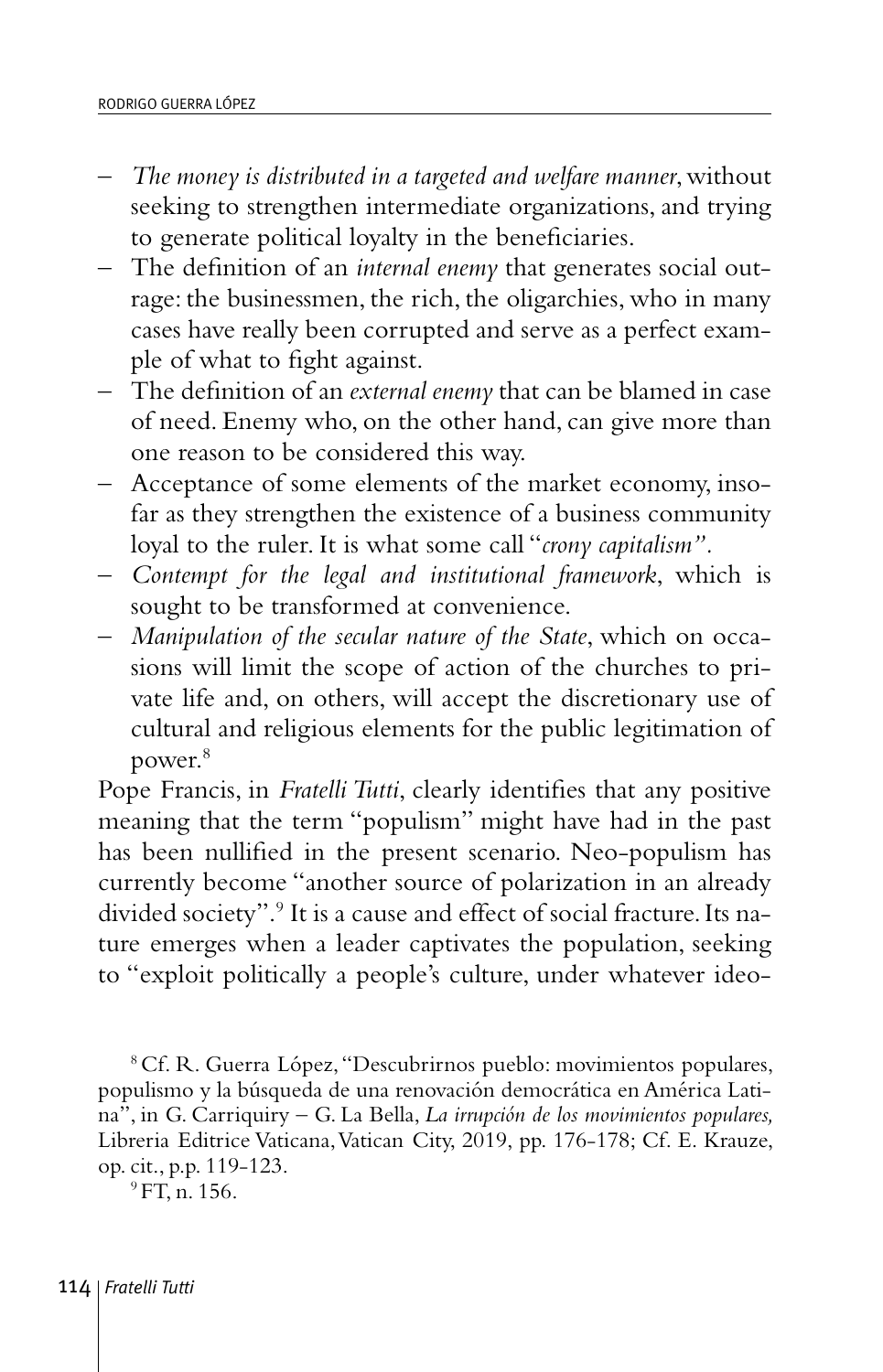logical banner, for their own personal advantage or continuing grip on power. Or when, at other times, they seek popularity by appealing to the basest and most selfish inclinations of certain sectors of the population. This becomes all the more serious when, whether in cruder or more subtle forms, it leads to the usurpation of institutions and laws".10

Something that should be highlighted, from the quote we have just mentioned, is that Francis points out that current populism can occur "with any ideological sign". Indeed, the neo-populisms of the right and the left, apparently confronted, quickly tend to find sympathy and meeting points with each other. The recent case of the synergy, collaboration and closeness of Andrés Manuel López Obrador with Donald Trump is an extremely eloquent example.

## **5. People and "popular movements"**

Neo-populism, although it wishes to establish itself as an authentic expression of the people, by undermining their freedom, by manipulating their cultural and historical *ethos*, "it disregards the legitimate meaning of the word 'people'".11 The *word* "people" has evidently suffered a significant erosion in the last hundred years. However, it is necessary to understand that, if the *reality* of the "people" is weakened, deformed or manipulated, it affects the existence of democracies, since these, in any of their definitions, appeal precisely to the people as a constitutive and unavoidable dimension.

A people is a community of persons (*communio personarum*) united by historical, cultural and solidarity ties. By understanding it this way, one does not pretend to incur a certain romanticism that does not recognize the importance of the institutional

<sup>10</sup> FT, n. 159.  $11$  FT, n, 157.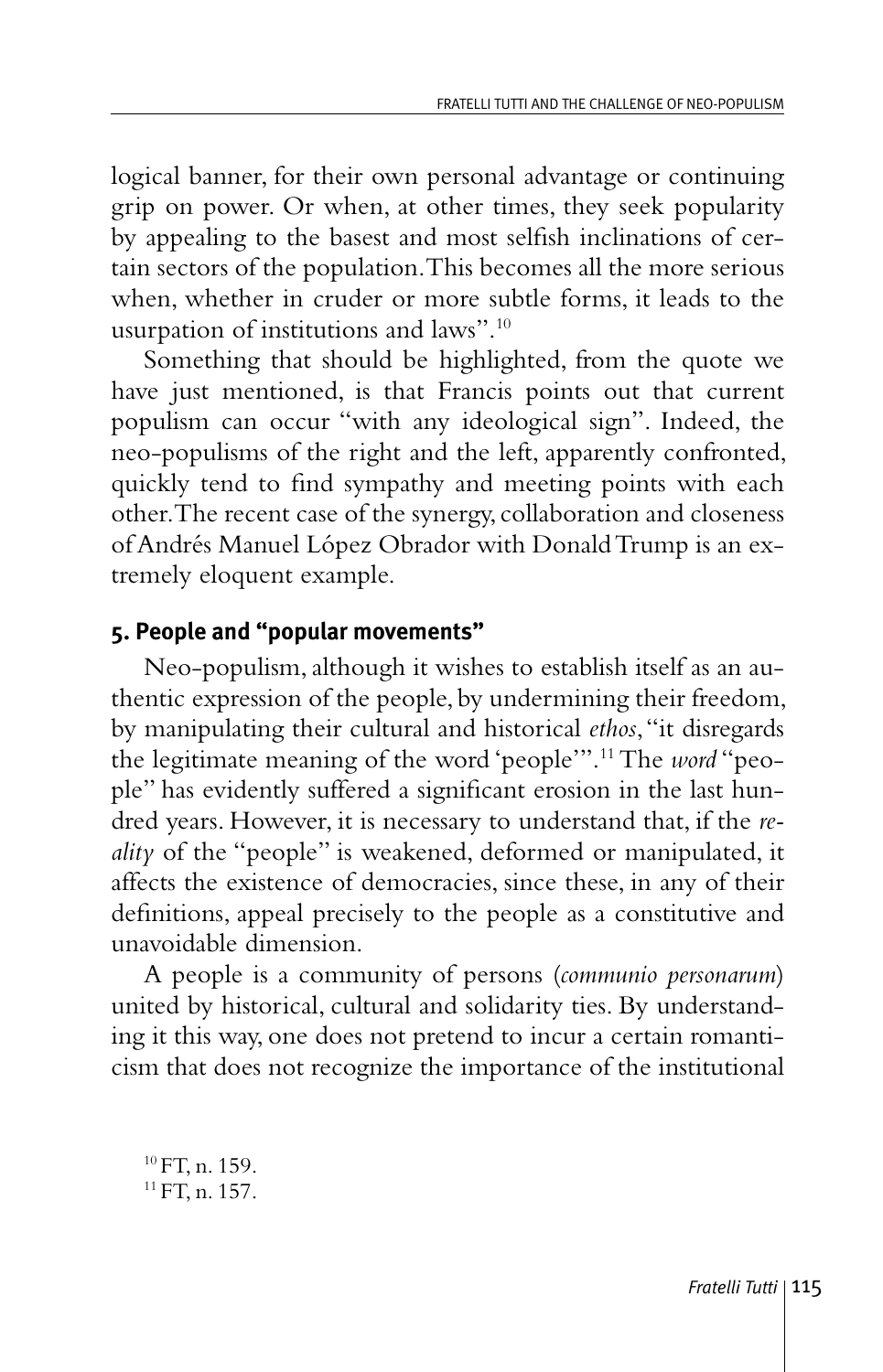and organizational dimension required for social life.12 However, the institutions acquire life, qualitative content and a particular *ethos*, thanks to the energies that come from the people, their spontaneous associative forms, their struggles and their causes. The technostructure often tends to become self-referential and suffocate – without realizing it – the life world (*Lebenswelt*) that characterizes the person and the people to which they belong. That is why Pope Francis greatly values the corrective and nurturing potential possessed by the "popular movements" that grow from below, from the subsoil, and, little by little, find and make synergies with each other. In order to understand the real role of popular movements, it must be said that doing politics *for the people* is not the same as doing politics *from the people*, that is, from a real, empirical affection and belonging to a community of people united by its culture and its history, and in motion:

[Popular movements] "may be troublesome, and certain 'theorists' may find it hard to classify them, yet we must find the courage to acknowledge that, without them, "democracy atrophies, turns into a mere word, a formality; it loses its representative character and becomes disembodied, since it leaves out the people in their daily struggle for dignity, in the building of their  $f$ uture".  $13$ 

In other words, a purely formal democracy that is not reconnected with the real people and their various forms of self-organization, easily becomes an anonymous machine that can end up putting an undemocratic leader in power or keeping in power. This means that neo-populism is one of the most perverse forms of authoritarian regression by electoral means. Due to these types of risks to the life of the people, Pope Francis will say elsewhere: "in this state of paralysis and disorientation, the political participation of Popular Movements can defeat the politics

<sup>12</sup> FT, nn. 163-164.  $13$  FT, n. 169.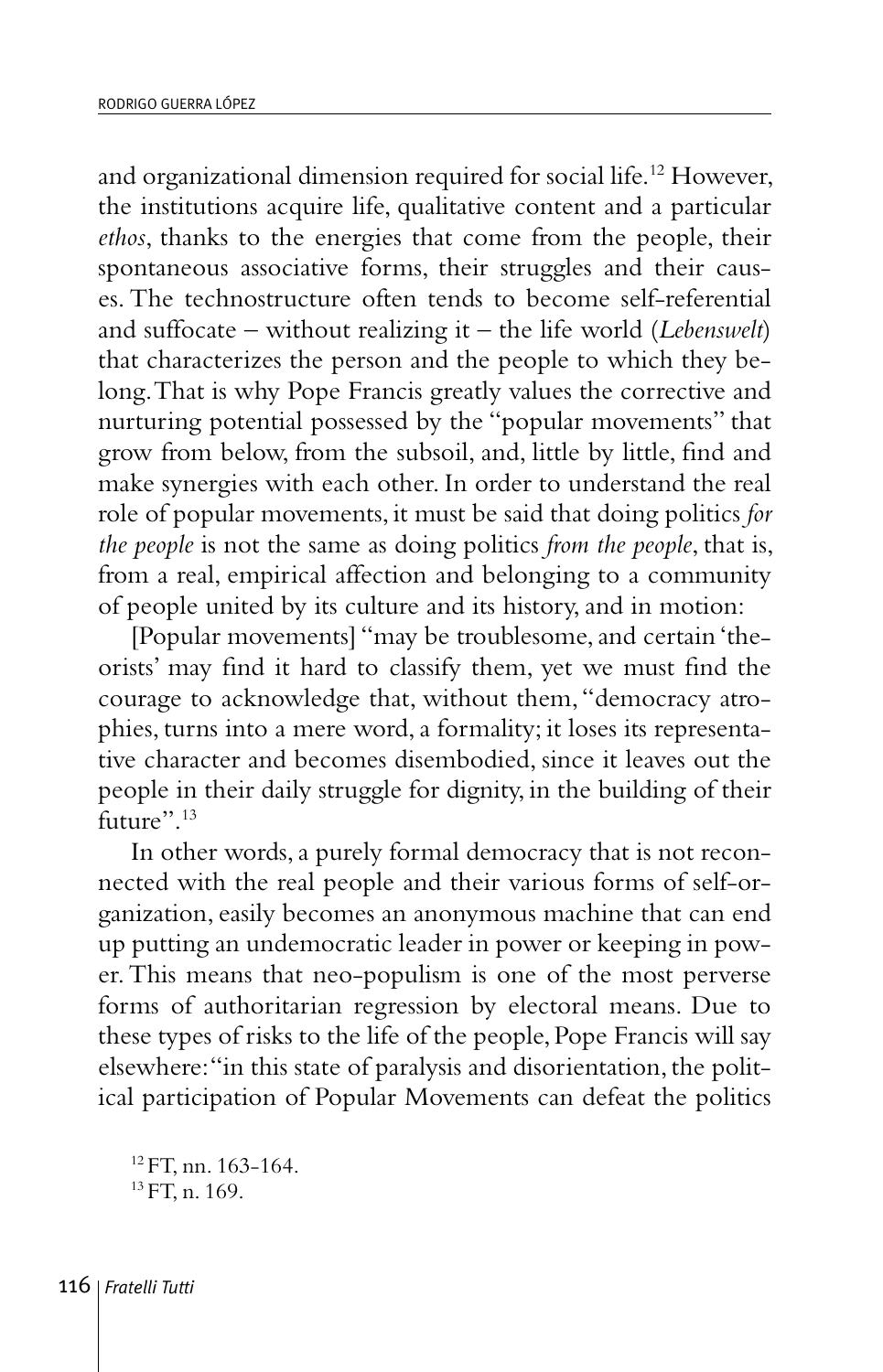of false prophets, who exploit fear and despair and who preach a selfish well-being and an illusory security".14

### **6. "Fratelli Tutti": avoiding the suicide of democracy**

Democracy, like all political reality, is fragile, imperfect, and disappointing, especially when it works well. Democracy is a regime in which everything is watched, discovered, criticized, protested and challenged.15 It is not an idyllic and smooth path, just the opposite. Democracy is a peculiar asceticism for the people and their dreams. However, in its name lives the ideal of a more egalitarian participation that limits despotism and its violence. For this reason, today more than ever, democracy needs the *people*, the real people, as healthy medicine. Democracy requires being able to manage imperfect human, individual and community life, respecting the limits that invite it not to commit suicide. *Fratelli Tutti* undoubtedly contributes in a fundamental way to this task.

<sup>14</sup> Francis, "Presentación", in G. Carriquiry – G. La Bella, *La irrupción de los movimientos populares,* p. 7.

<sup>15</sup> Cf. D. Innerarity, *La política en tiempos de indignación*, Galaxia de Gutemberg, Barcelona 2015, p. 155.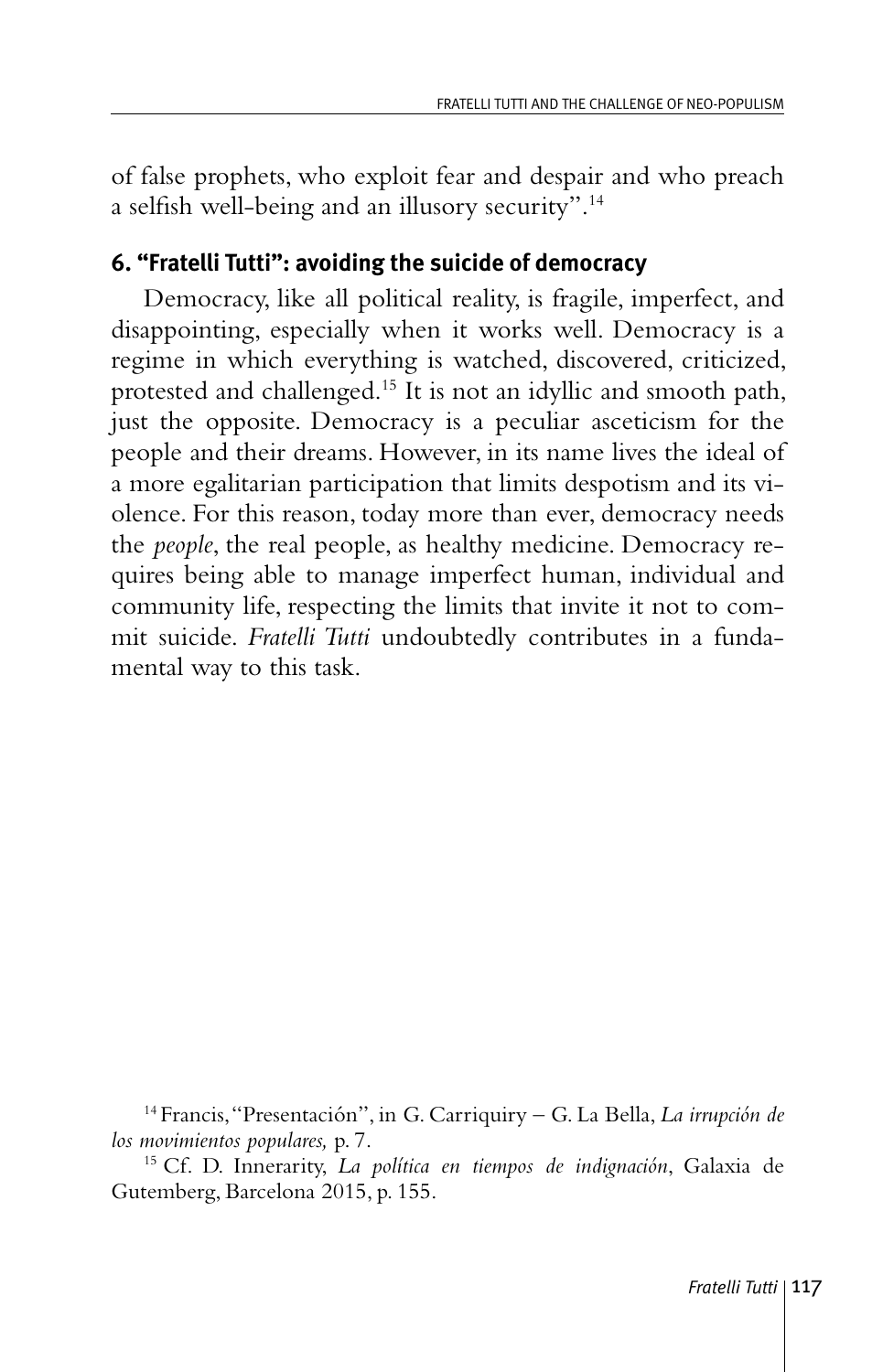# Living Fraternity: Can a 21st Century Society Draw Any Lessons from the Dominican Tradition?

#### Helen Alford OP

We know from the opening paragraphs of *Fratelli Tutti* (FT) that Pope Francis was inspired by the figure of St Francis while writing it. He therefore uses a medieval mendicant brother as the starting point for his reflections on fraternity for our day, our 21st century society. This paper tries to expand on Pope Francis' reference to St Francis by attempting to look a bit further at what we might learn from the experience of living fraternity that comes out of the form of life that Francis and, contemporaneously, Dominic founded. Since my experience is as a member of the Dominicans, I will refer mostly to this tradition. It is not the same as the Franciscan, but it grows out of the same historical milieu; the differences between these two traditions are minimal compared to the difference between both of them and life in the 21st century. Dominicans refer to St Francis with the same term that is used for St Dominic, that is, "our Holy Father".1

In the early paragraphs of FT, which is the section explicitly connected with St Francis, the Holy Father says that he is not

<sup>1</sup> In order to do this, we will use the Book of the Constitutions of the Order of Preachers (Liber Constitutionum et Ordinationum, or LCO for short), which apply to the Dominican friars, as well as some recent Letters to the Order by the Masters (successors of St Dominic), with some reference to the basic structure and history of the Order. In order to produce a final version of this paper, the use of these sources would need to be rationalized, and maybe some reference made to the constitutions of the sisters, but I do not think the conclusions would change a lot compared to the ones we have here.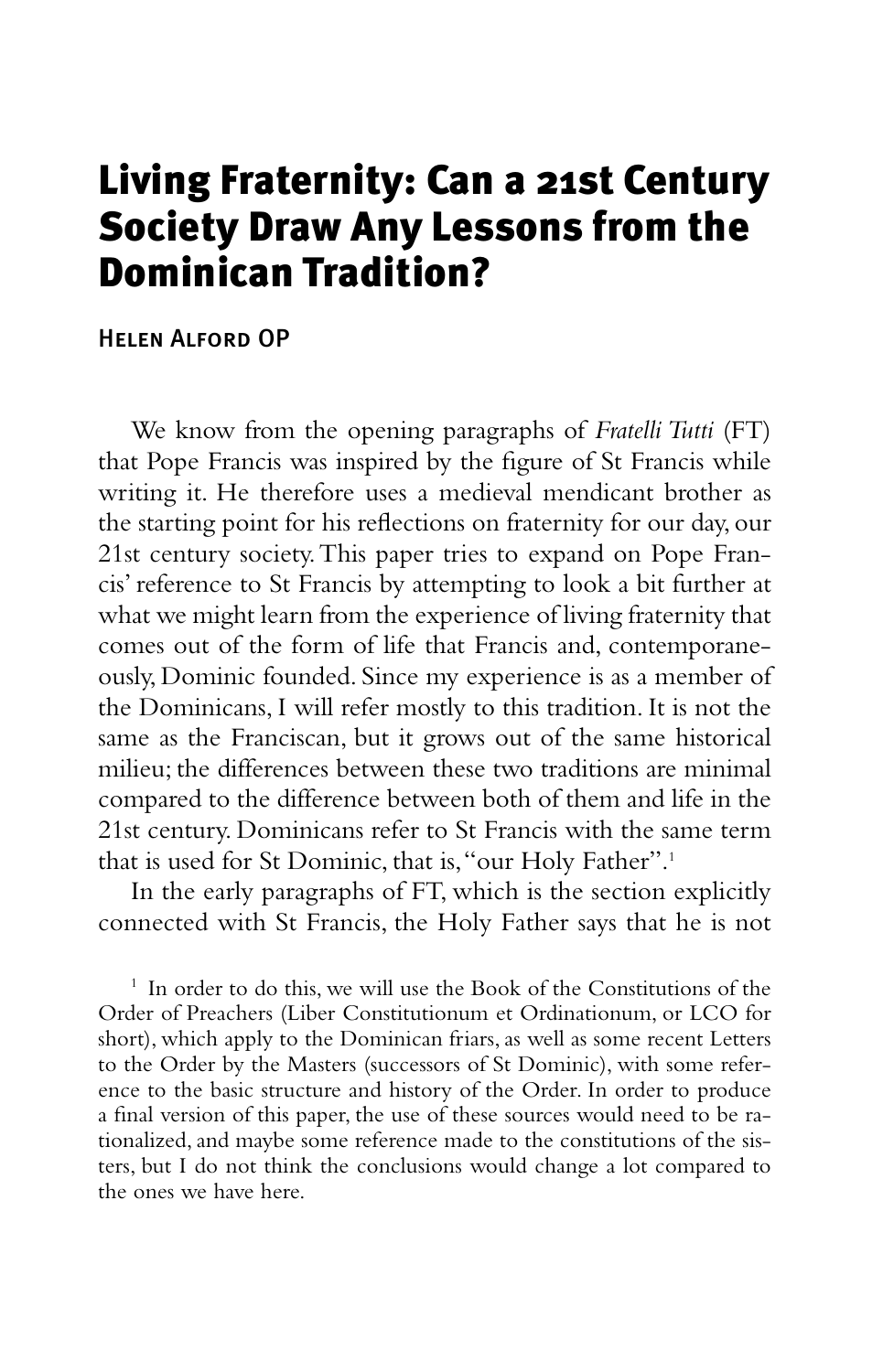providing a "complete teaching on fraternal love", but rather a "consideration of its universal scope, its openness to every man and woman" (n. 6). Others in our meeting have made various summaries of the encyclical or some of its parts or themes. I would like to suggest that Pope Francis has three main points that he wants to make regarding the idea of fraternity, based on the parts of FT where he uses the term with the greatest density (paragraphs 103-110, 271-272 and 277-279):

- 1. Fraternity makes freedom and equality really possible, or fully possible (103);
- 2. Universal fraternity starts with the recognition of dignity (106) and will be complete (the "feast of universal fraternity") only when no-one is left behind (110);
- 3. "Openness to the Father of all" gives "solid and stable reasons" for fraternity (272). Christians find the "wellspring" of fraternity in the Gospel (277); they know that fraternity has a mother and her name is Mary (278) and they promote religious freedom for others, just as they ask for it for themselves where they are in the minority, as part of the "journey towards fraternity" (279).

If this summary is fair, we see here a line of reflection that moves from the "discovery" on a human level of fraternity for all, captured in the slogan from the French Revolution, through to a deepening and widening of this idea towards its genuinely universal dimensions, pointing out that, as a universal value, the key components of fraternity are the recognition of dignity and the inclusion of all, and finally arriving at the "solid and stable" grounding of fraternity which is in "openness to the Father of all". Presented like this, it seems that the Holy Father wants to make fraternity as open as possible to non-believers as he can, while arriving at the end of the document at the affirmation that, without the recognition of God as Father, we do not have a solid basis for a fraternal way of life. One of the implications of this might be that it is the believers in our society who help all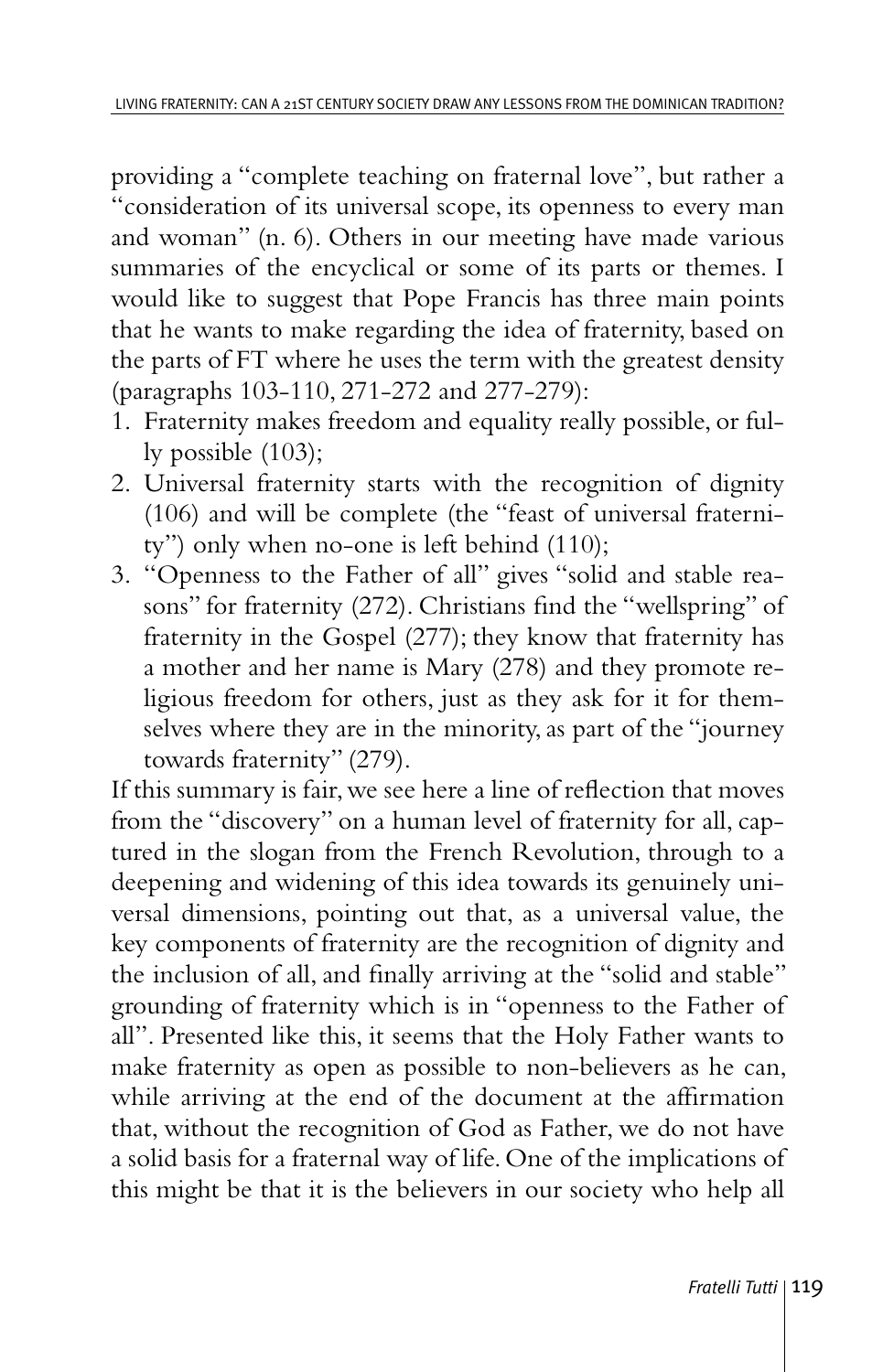of society's members to give a solid basis to fraternity.

So what can we say about this presentation from the point of view of the Dominican tradition? I think a key contribution is to look at how the order understands living fraternity, or, perhaps better, understands the answer to the question: "How do we live fraternally?".

It is probably a good idea to deal immediately with some objections. These might be:

- 1. "God is at the foundation of a religious order, but we can't assume that for society as a whole";
- 2. "One chooses to join a religious order because one senses a call to do so, but one doesn't choose to join one's society";
- 3. "Members of a religious order are celibate, and that makes them too different from the rest of society to be able to make useful comparisons".

Firstly, we already looked briefly at the way Pope Francis deals with the issue of belief in God as grounding fraternity; beyond that, we can say that even non-believers may have some kind of implicit recognition of some kind of higher power or principle, even if their lack of an explicit recognition of God makes their grounding of fraternity less "solid and stable" than it is for believers that belong to a recognizable (especially "Abrahamic") tradition.

Secondly, we cannot choose our parents, but to some degree we can choose many other aspects of the social system to which we belong – our friendship network; the type of work we do and the relationships associated with that; the place where we live, and even our citizenship. In some ways, people in wider society have more choice over the people to whom they relate than members of a religious order do, although they probably do not often feel that they are "called" to those choices.

Probably the biggest difference is the option that members of a religious order make for celibacy; even here, however, religious still belong to families, networks of friends and wider political communities. Their option for celibacy is about dedicating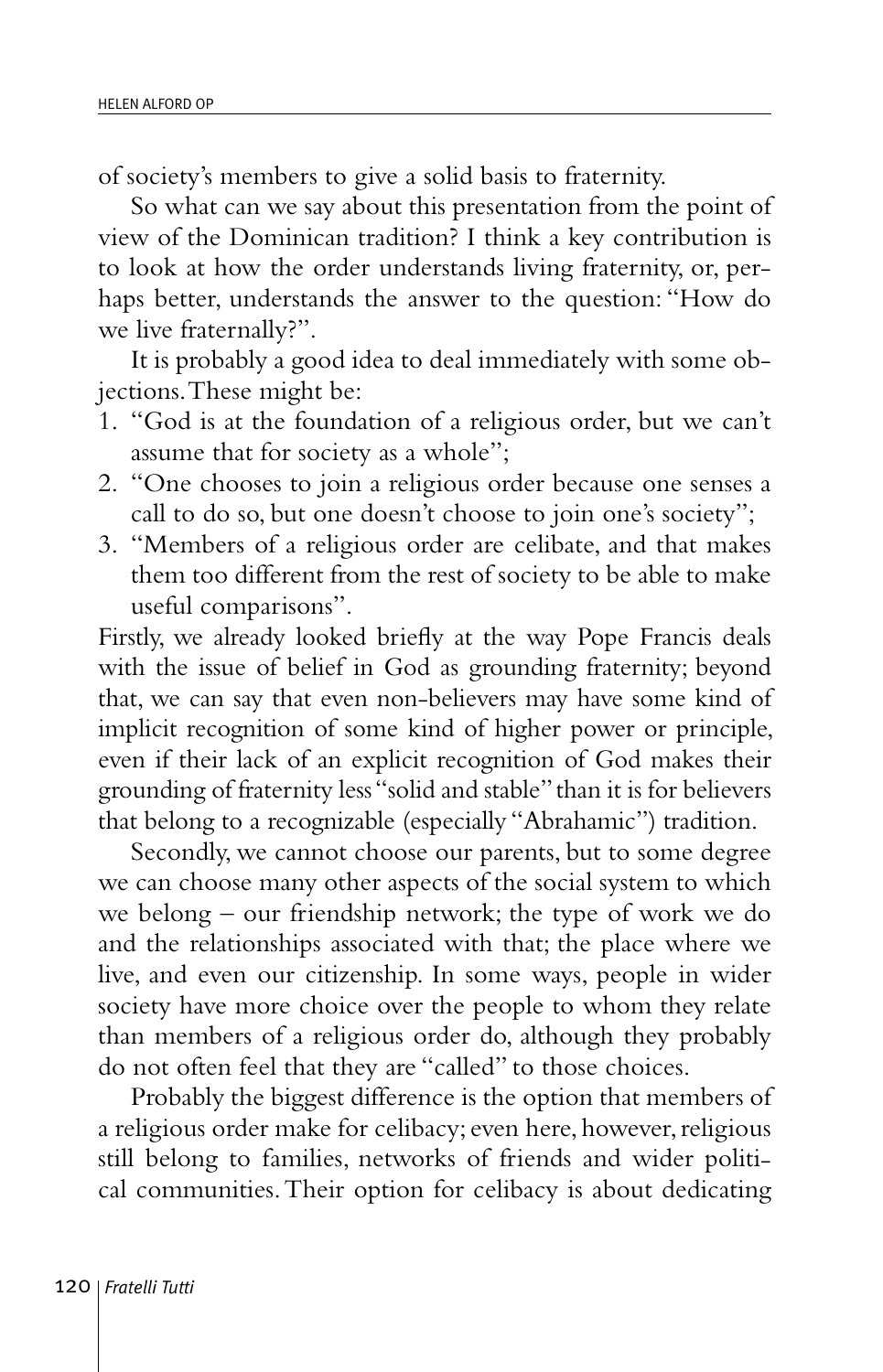themselves to a different kind of fertility, as a "sign of the kingdom", rather than about denigrating marriage, sexual relations or childbearing.2 At any rate, the ways in which religious orders are different from, and similar to, the rest of society may be more complex than it seems at first sight.

St Dominic founded his community of brothers for "preaching and the salvation of souls" (Fundamental Constitution, II). God is therefore at the starting point and foundation of the Order, not at the end, as in FT. However, since FT makes it clear that without belief in God we have no solid basis for fraternity, we might say that the Dominican approach is complementary to the one we find in FT (as we might also say of the approach of Benedict XVI to fraternity). Another of the key things to note about the Dominicans is the continual reference to all of the members as "brothers", emphasizing their equality. We see this especially in the authority structures, in which elections are the basic tool, as well as in the names that are used for superiors. They are "priors" of convents (individual houses) and "prior provincials" of the basic territorial structure that makes up the Order as a whole, the "province" – in other words, they are a kind of "first among equals".<sup>3</sup> Similarly, no one is elected to the role of superior for life, so superiors are always changing. Still, the role of superiors is also about creating fraternity. To have a superior as a figure of unity allows the brothers to express their

<sup>2</sup> At the same time, we know that over history some quite influential members of the Church have not been as clear about this as we might like today, and the continued strong distinction made in the Church's liturgy between female saints as "virgins" or "holy women" still might question the message the Church wants to give the world on this issue even in our own day.

<sup>3</sup> The only real exception to this is the reference to the "Master of the Order", who is seen as the successor of St Dominic. The Dominicans do also use the terms "novice master" and "student master", but here the term "master" is related to helping the newer members grow and develop into the way of life, in the sense of a "master-disciple" relationship.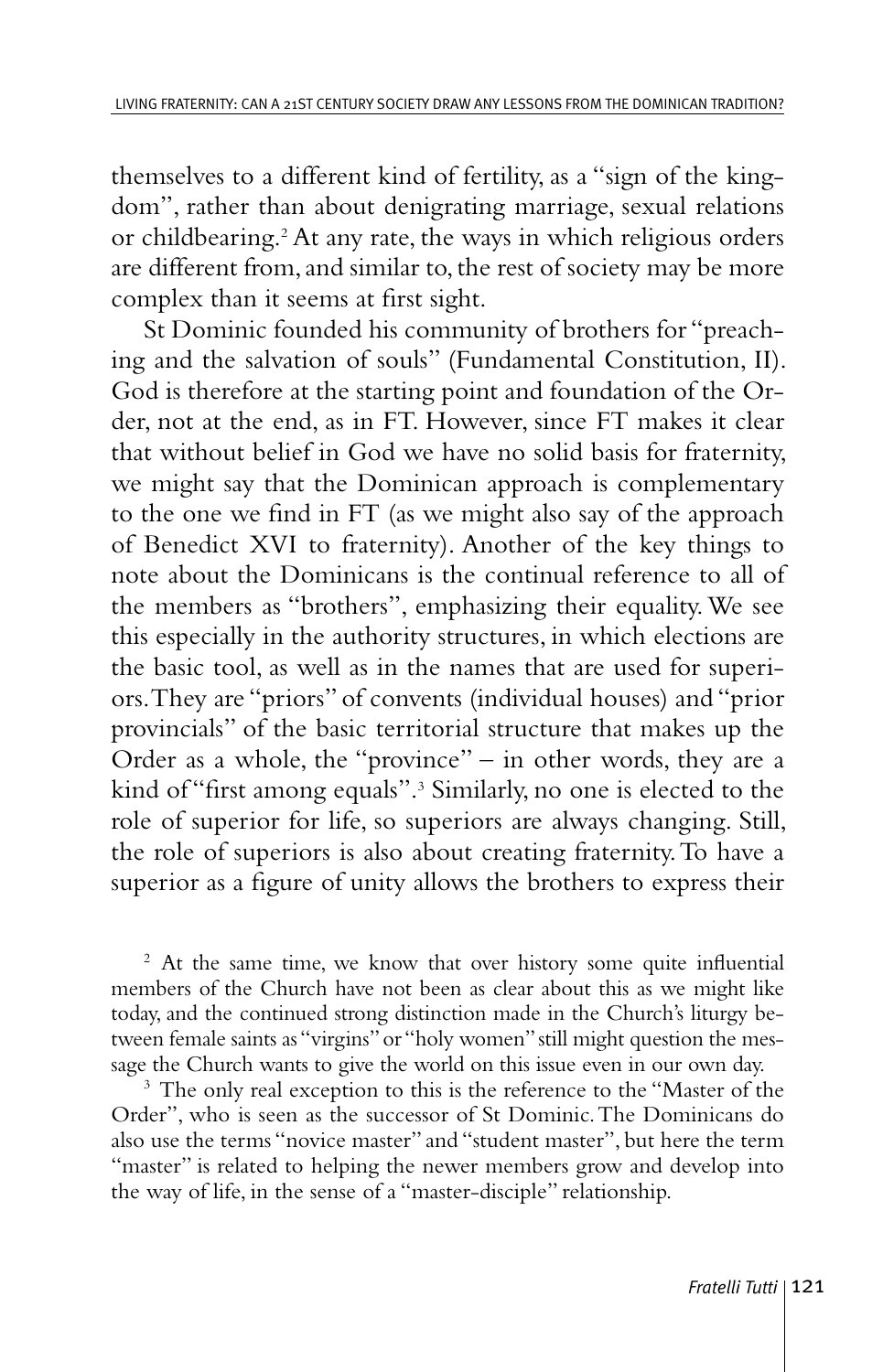differences, tensions and problems more openly, without the fear that this could blow their relationships apart, since the superior remains a kind of guarantee of their unity. There are also interesting examples from the history of the Order that relate to how important equality between the brothers was. In the Acts of the General Chapter of Florence in 1321, for instance, we find a text considering the situation of any Dominican brother who has some kind of academic title (perhaps he is a "Master" of Sacred Theology); such a friar should not expect to be called "Master" in his everyday dealings with his brothers; he should be known as "brother" like all of the others.<sup>4</sup> A recent Master of the Order puts the preaching mission of the Dominicans together with building fraternity and in relation to the role of superiors in the following way: "Dominic asked the first friars to promise him obedience for the common life. I think in this way, he was insisting upon the link between preaching and the work of fraternity, implicitly affirming that the service of preaching is intimately linked to the mystery of the grace by which Christ establishes his Church as Fraternity given to the world as the sign of the hope of salvation".<sup>5</sup> These brief indications help us to see that the sense of living a fraternal life was really central to the basic understanding that the Dominicans had, and still have, of themselves. With this in mind, we could perhaps focus on three key issues in Dominican life that set up a sense of fraternal communion among its members:

1. The role of faith in God in allowing us to develop a sense of a fraternal relation to others. In terms of living fraternity in the world to which FT is addressed, this might get us think-

<sup>4</sup> Reference needed.

<sup>5</sup> Fr Bruno Cadoré, *Mendicants and Being in Solidarity with Others*, 2014, p. 4, available at: https://www.op.org/documents/#810-864-wpfd-brobruno-cadore-o-p-2010-2019-5\_letters-of-masters-of-the-order-homedoc-en-5fbf8ea66d4ae (last accessed 03.03.21).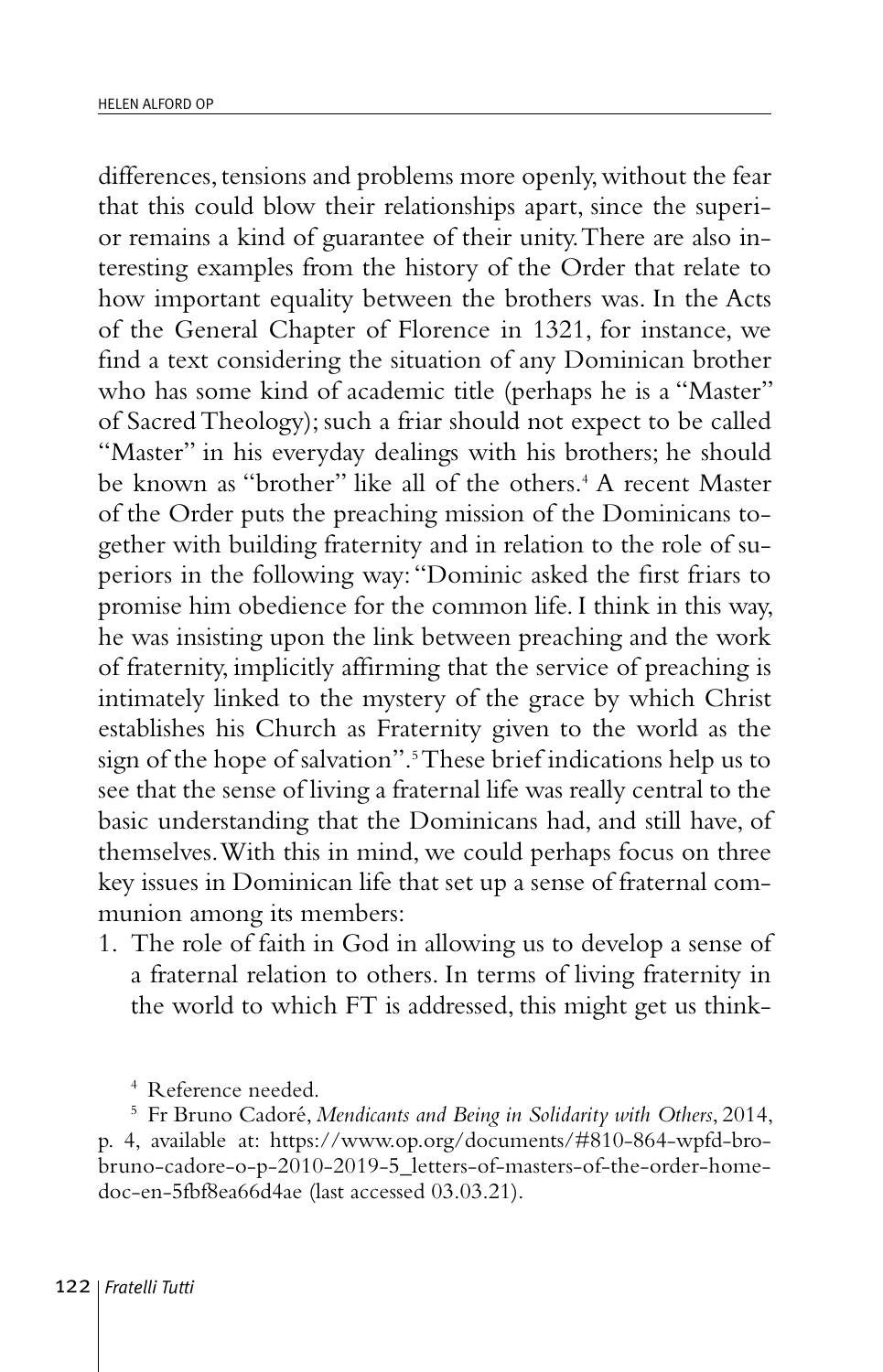ing: do we need to face the problem created by secularisation for building a sense of fraternity? Could we imagine an "interreligious platform" for fraternity, maybe building on the imagery of St Francis and the Sultan and the meeting between Pope Francis and the Imam?

- 2. The role of sensing a calling or vocation to a life of fraternity. In terms of living fraternity in the 21st century, this might get us thinking: if we use the language of being "called" to be a part of society, and recognise that calling in some symbolic way, could it help us build more fraternal relations between us?
- 3. The role of a rule and constitutions in creating a framework for fraternity: which might get us thinking: do we have legal structures in society today that permit the development of fraternal relations? We could go into the various possibilities that the constitutions create for fostering fraternity. We might mention two in particular:
	- a) Having a voice (active and passive) in chapter and elections. From Table 1 below, we can see that the section of the LCO that covers government is nearly 50% longer than the section on the life of the brothers. Nevertheless, government only makes sense in the light of the life of the brothers, so this section, even if shorter, is more crucial and comes first. Law and government only work because the brothers are trying to live a life of fraternal communion, however imperfectly they manage to do it;
	- b) The possibility for fraternal correction and patience and support in our weakness and frailty. We know that fraternal life is difficult; history teaches us that, and the friars and sisters are constantly struggling to live it (the Church might see the religious life as a "state of perfection", but it is certainly not heaven on earth). The early accounts of the lives of the friars about 50 years after the foundation of the Order in the *Vitae fratrum* show that the friars were well aware of their faults. The constitutions provide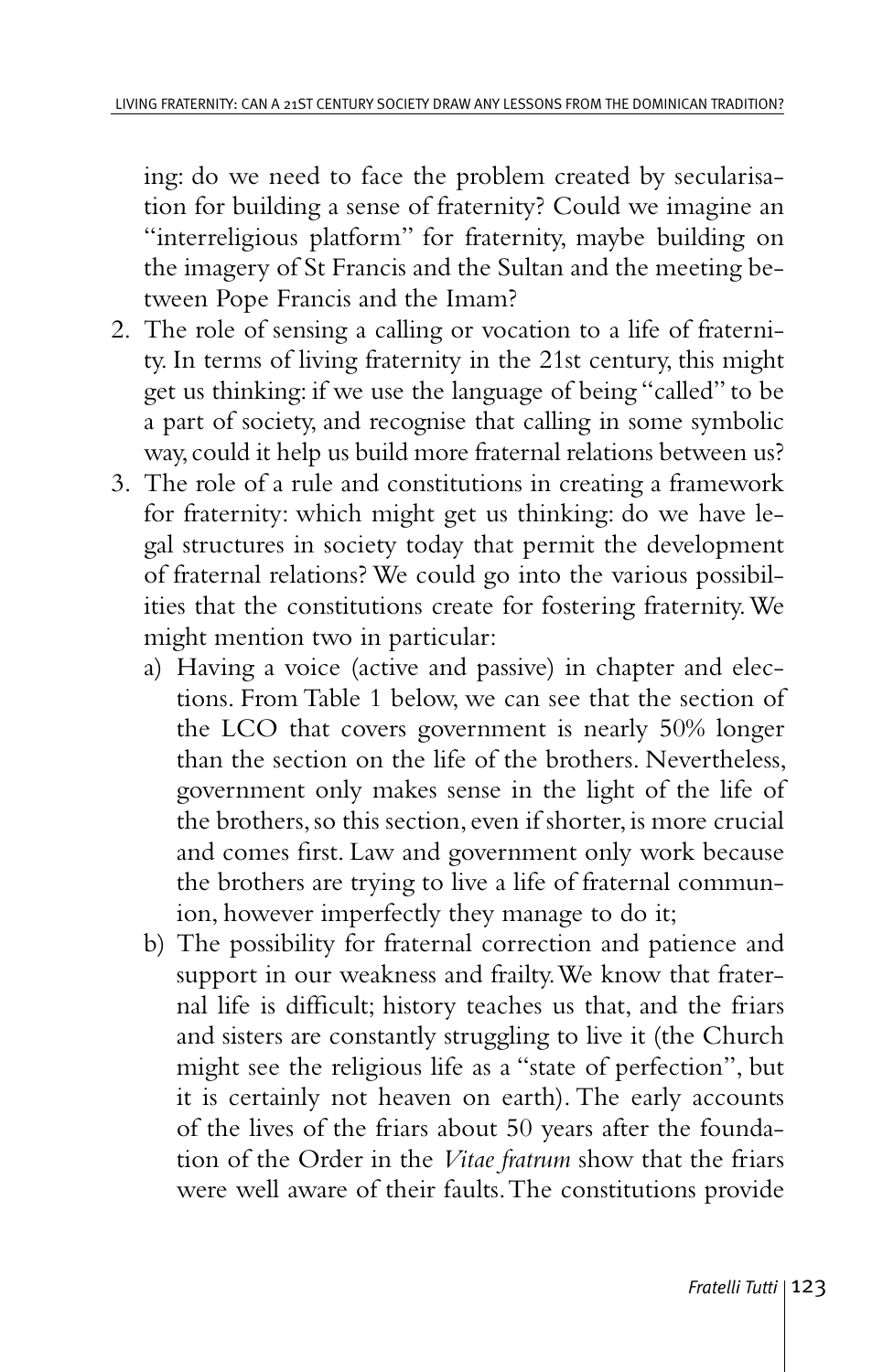mechanisms for dealing with these difficulties so that they do not undermine the whole project of trying to live fraternally.

| <b>Rule of St Augustine</b>                                                                  |            |                   |
|----------------------------------------------------------------------------------------------|------------|-------------------|
| Book of the Constitutions and Ordinations of the Brothers of the Order<br>of Preachers (LCO) |            |                   |
| Part One                                                                                     | Paragraphs | No. of paragraphs |
| <b>Fundamental Constitution</b>                                                              | $I - IX$   | 9                 |
| First Distinction: The Life of the Brothers                                                  | $2 - 251$  | 249               |
| Section 1: The Following of Christ                                                           | $2 - 153$  | 151               |
| Section 2: The Formation of Brothers                                                         | 154-251    | 97                |
| Second Distinction: The Government of<br>the Order                                           | 252-619    | 367               |
| Section 1: General Norms                                                                     | 252-297    | 45                |
| Section 2: Government                                                                        | 297bis-438 | 141               |
| Section 3: Elections                                                                         | 439-536    | 97                |
| Section 4: Economic Administration                                                           | 537-619    | 82                |
| Part Two: Constitutions and Ordinations<br>for which another text is in force                |            |                   |
| Appendices                                                                                   |            |                   |

**Table 1.** Structure of the LCO (2012 version in English).

A concluding comment: we said that the friars were founded for preaching, so they were founded for a particular mission. The way of carrying out this mission, however, involves putting effort into building fraternal communion; from the earliest times, the convents and houses of the brothers were called "the holy preaching", so that the community life itself was seen as part of their preaching mission. However, if we compare the Dominicans to the Jesuits, or some of the later religious communities such as the Salesians or Opus Dei, we can see some of the drawbacks of the Dominican approach to carrying out their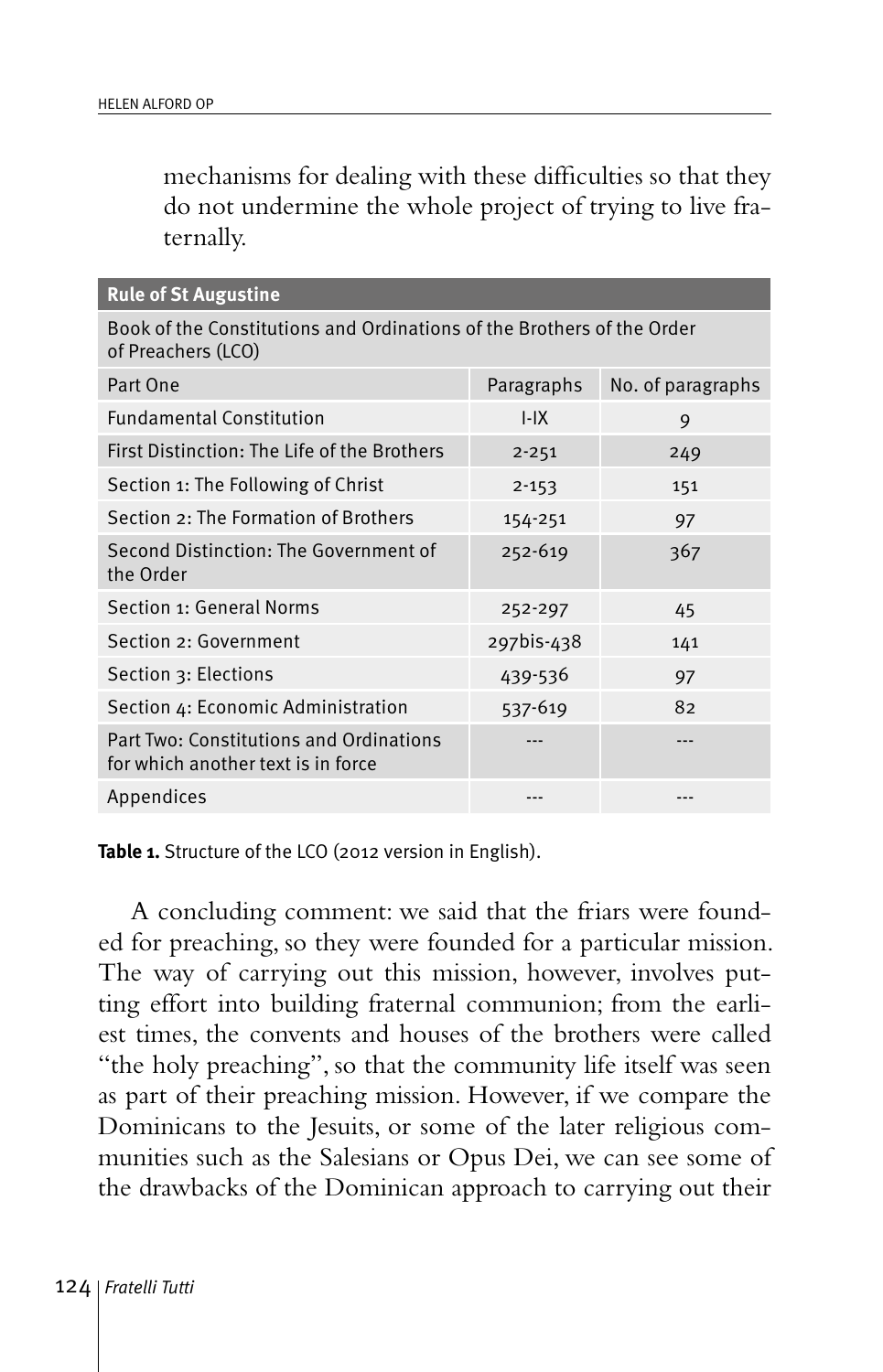mission. Dominicans are not going to be so available (especially as individuals) for missions that take them away from the centres of community life. It is no surprise, therefore, that the Jesuits, and some of the later orders, who do not have the idea of "regular life", as well as a more interior, psychological and therefore individual spirituality than the Dominicans, have been able to be more effective as regards the mission in this sense. Building fraternal communion takes work and effort; it inevitably means that less effort can be put into an external mission. Still, the "cost" of the Dominican way of life, which requires "investment" in community life as well as in more classic missionary or preaching activity, may represent an interesting model for a society that has difficulty with "work-life balance" and where women are often penalised in the workplace because they devote more time than men to the "work of caring". As we try to move towards more sustainable economies, the work of caring will need to be treated in a more just and life-giving way, and perhaps the analogous work of Dominicans, both brothers and sisters, in building fraternal communion could be a contribution to that.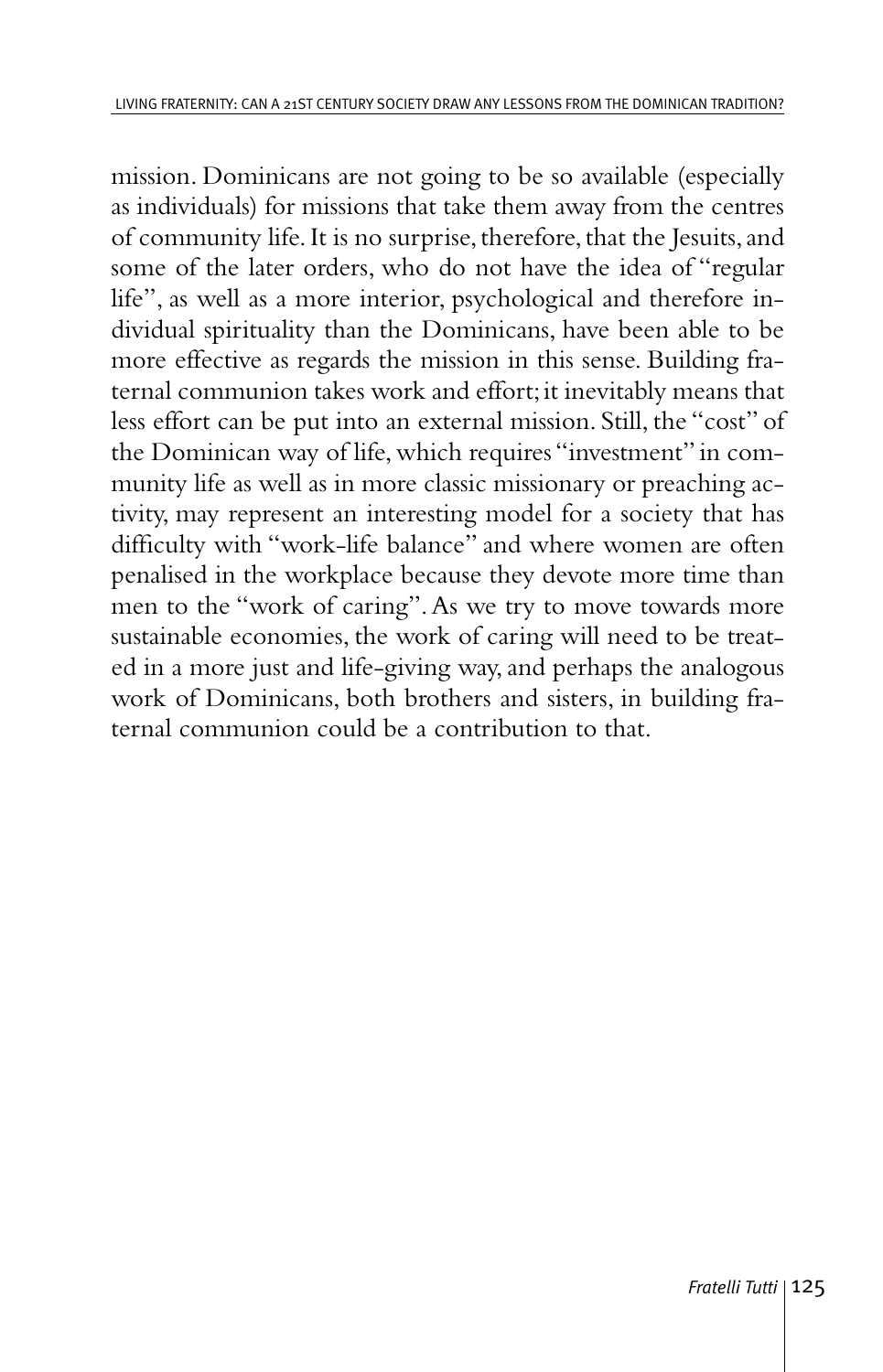# From Political Slavery to Social Friendship

Gustavo Beliz\*

*"Politics today often takes forms that hinder progress towards a different world... Recognizing that all people are our brothers and sisters, and seeking forms of social friendship that include everyone, is not merely utopian".*

Pope Francis, *Fratelli Tutti*

#### **Abstract**

This article analyzes different forms of policy enslavement that hinder its impact and effectiveness, and asks how to unleash its transformative potential. It focuses on five specific problems linked to extreme polarization, financial oppression, corruption, environmental damage and technocracy in technological innovation. In turn, it proposes ways to advance in a political practice that corrects these deviations and leads to social friendship through the implementation of institutions that promote dialogue, solidarity finance, transparency, following the principles of an integral ecology, and supporting innovation for social inclusion. On this path, multilateralism, understood as an instance for encouraging the globalization of solidarity, has a fundamental role in crucial aspects such as a debt relief for the poorest countries, the fight against tax havens or the democratic distribution of Covid vaccines against throughout the planet.

\* President of the Economic and Social Council of Argentina; Member of the Pontifical Academy of Social Sciences.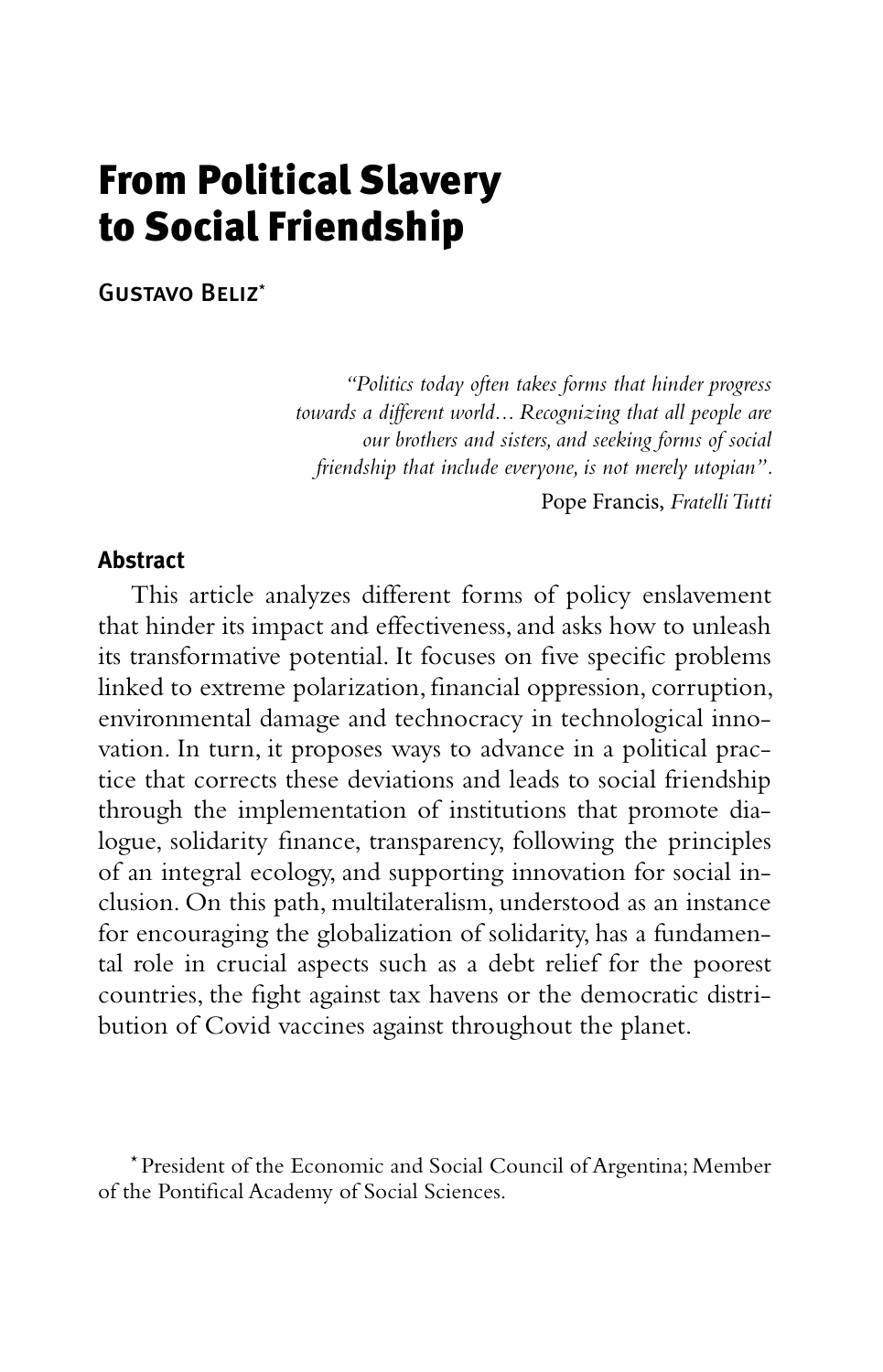# **1. The Five New Forms of Political Slavery**

Market freedom, reduced to freedom to produce and consume as proposed by neoliberalism, does not guarantee human freedom or social peace. Markets, like robots, do not understand ethics. They are programmed to optimize monetary benefits. It is up to us to create the appropriate code, the institutional platform for them to function on solid, transparent and equitable bases.

This construction is always political. However, when we do not work for a common project, it is reduced to fleeting marketing recipes aimed at the destruction of a competitor, considered an enemy.<sup>1</sup>

Without real, generous, inclusive and transformative political action, new forms of slavery and dehumanization gain ground: poverty, exclusion, lack of access to education and job opportunities.<sup>2</sup>

Just as economic relations can move from voluntary exchange to oppression, political practice is flawed by new forms of slavery that are expressed mainly in five aspects.

## *1.1. The slavery of polarization*

Modern democracies are at risk due to the lack of dialogue and the absence of institutional mechanisms for the resolution of conflicts and controversies. Without these places to meet in our differences, confrontation is exacerbated and society becomes polarized, taking one side or the other as if there were nothing but emptiness in the middle. We become prisoners of a destructive dialectic, where our own ontological existence becomes meaningful only in opposition.

<sup>1</sup> Pope Francis (2020) also points out that "politics is something more noble than posturing, marketing and media spin. These sow nothing but division".

<sup>2</sup> "Slavery is rooted in a notion of the human person which allows him or her to be treated as an object... They are treated as means to an end". Pope Francis (2015).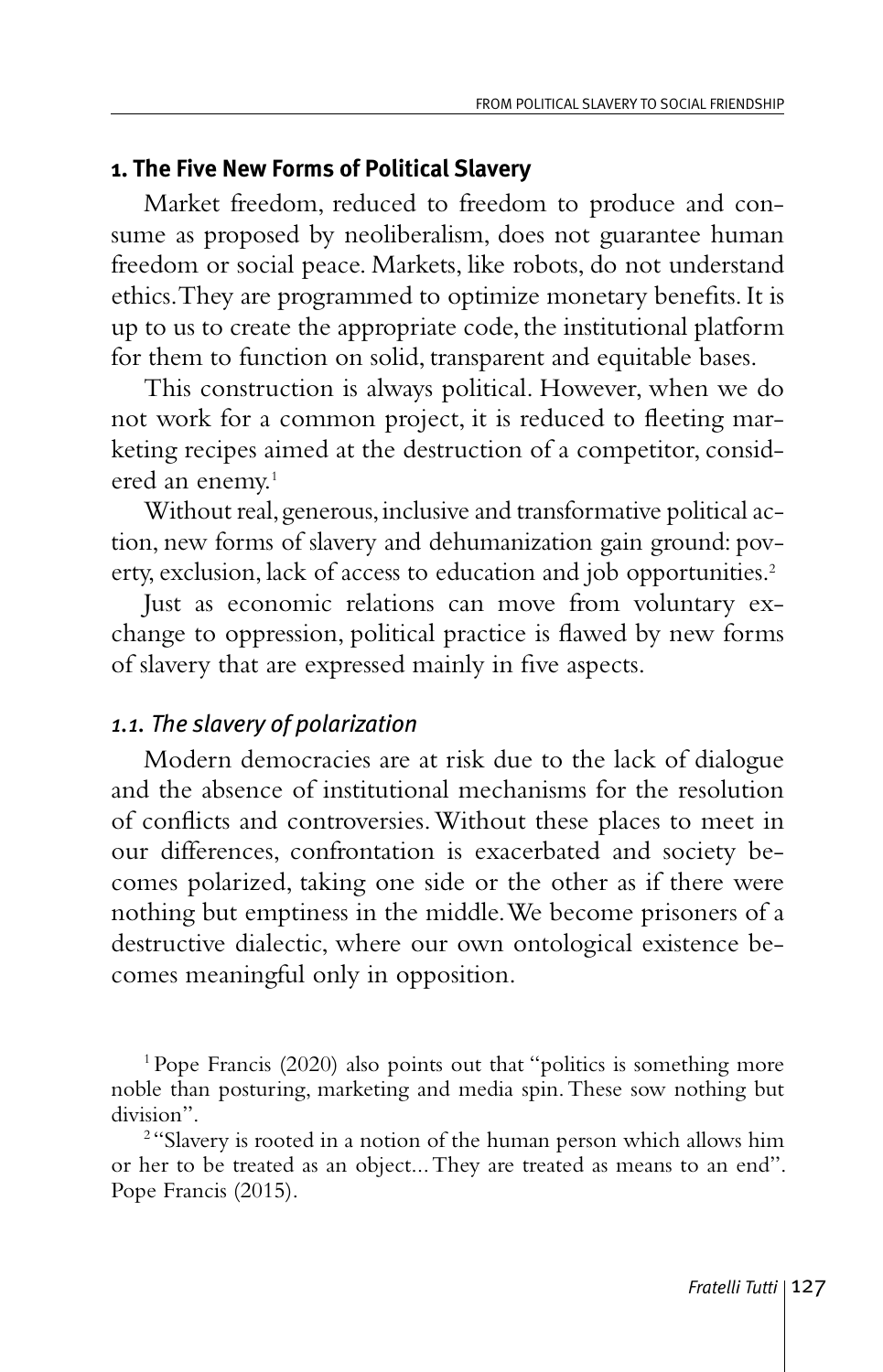The media fame enhances polarization through the exaltation of frivolity or the pauperization of the debate. Information is manipulated to highlight discord with the sole purpose of gaining attention. Speeches cease to be a call for dialogue and become deafening noises of confrontation, full of irony, sarcasm and blame-sharing. Conversation becomes toxic, it is subsumed in cross shouting and the ears, the natural gateway for ideas, are closed.

Social networks can be a useful resource if they are used in moderation and contribute to bringing together what is distant. Their positive use, by multiplying connections, soothes the organic need for the other. However, they can be an enslaving and mediatic web woven with our own vanity. The weak links of extreme digitalization favor individualism and polarization, which tends to grow with poor ego management and "what ought to be a window on the world becomes a showcase for exhibiting personal narcissism".3

#### *1.2. The slavery of oppressive financial networks*

Financial mechanisms typical of a technocracy prevent the economy from being enlightened by other values. The financialization of the global economy offers a fictitious growth, an ephemeral profitability for the great majorities based on the indebtedness of developing countries, on speculation, on shortterm exploitation. When it takes the reins of national economic systems, it produces debt crises, of countries, companies and families, dynamiting confidence and investment in productive activities that generate genuine and sustainable employment.

When politics is in thrall to these financial networks, it loses its liberating purpose and becomes just another tool to discipline the social discontent that inevitably follows deceit and

<sup>3</sup> Pope Francis (2019), where he also warns that "the community as a network of solidarity requires mutual listening and dialogue, based on the responsible use of language".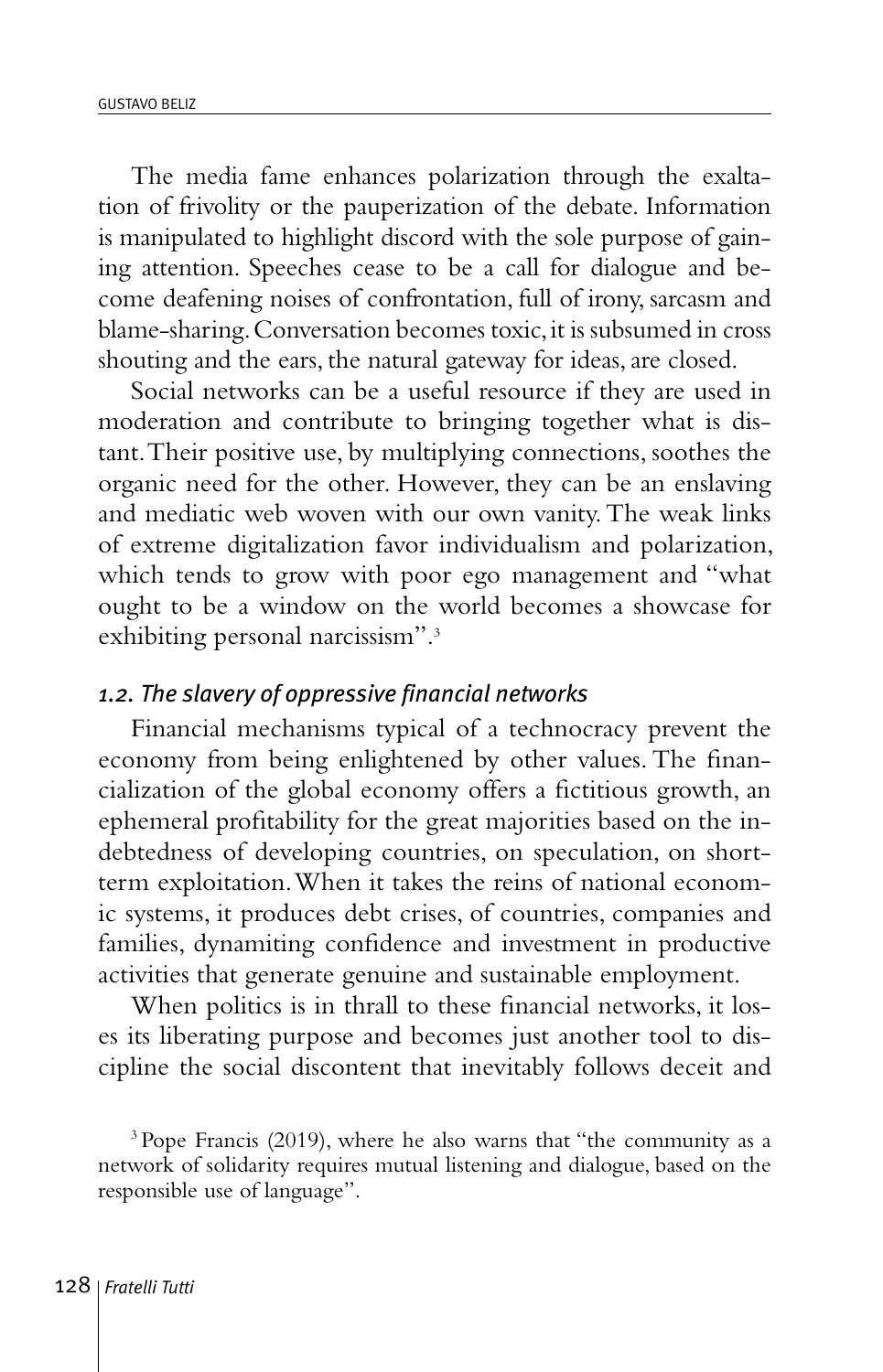plunder. States are weakened in the balance of power with private groups whose stock market value is equivalent to the GDP of medium-sized countries or even exceeds it.

Extreme liberalism only spills poverty, while concentrating wealth in a smaller and smaller percentage of the population, inequality and violence grow, and the social, urban and productive fabric deteriorates. With the ecosystem of citizen protection in ruins, the law of the jungle reigns and the weakest always suffer.

# *1.3. The slavery of different forms of corruption*

There are criminal practices that can be anchored in politics. In the public works sector alone, losses, including bribes, inefficiencies and overpricing, are estimated to reach 6% of the global GDP.4

No development is possible with corruption. There can be no equity when there is a submission of the public good to the interests of mafias and corporations that could break the mechanisms of competition and the normal functioning of the markets. Almost 13% of businessmen in Latin America consider that they are at a competitive disadvantage against similar firms that pay bribes to obtain government contracts.5

Organized crime, human trafficking, money laundering, the use of tax havens: all serious crimes are twice as serious when they coexist with politics, spreading the virus of hopelessness and resignation.

## *1.4. The slavery of regressive treatment of the environment*

Humanity is facing the challenge of saving the planet from environmental degradation, from the throwaway culture that

<sup>4</sup> Matthews (2016) also points out the necessary role that civil society should play in monitoring efficiency in public works investment.

5World Bank (2019). Similar data comes from a corruption report for the region by the Development Bank of Latin America (CAF, 2019).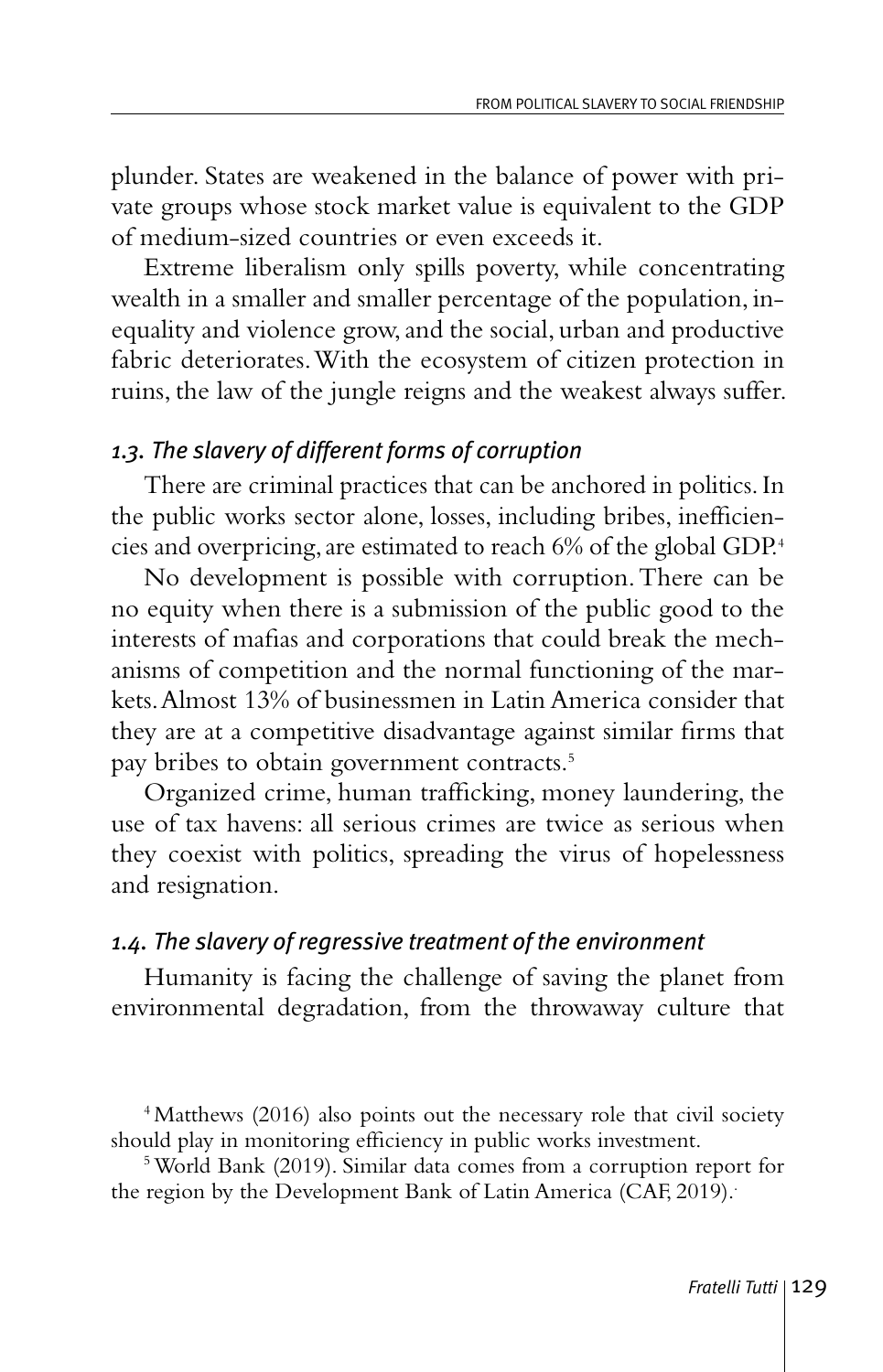causes unjust and asymmetrical damage that falls most heavily on the poorest countries.

Latin America's GDP per capita could fall by up to 30% by the end of the century if the average temperature rises by 3 degrees Celsius. Being highly dependent on its agricultural production, the region is one of the most damaged by climate change in terms of productivity.6 Latin America is also the most affected in terms of fatalities from natural disasters, accounting for 52.8% of total cases between 2009 and 2018.7

Hunger and death are the inevitable results of an environmental policy that is predatory of natural resources. For this reason, people's environmental awareness has grown, demanding sustainable policy designs from governments that reinforce pollution monitoring and control, in an economy based on the relationship with the environment and the neighbor.

# *1.5. The slavery of a technological model unaware of labor inclusion and social justice*

Throughout history, the technological revolutions that drive globalization tend to outstrip the capacity of governments to manage their social and institutional consequences.<sup>8</sup> Technological unemployment is not new. What is new is the acceleration of change.

New technologies, such as artificial intelligence, can be a source of great improvements and well-being. But they can also be a source of social injustice if their use is not accompanied by

<sup>6</sup> IDB (2017). The book brings together a series of technical studies inspired by *Laudato Si'*.

7The region also concentrated 45% of the economic costs derived from natural disasters such as floods, fires, etc. (CRED, 2019).

<sup>8</sup> Sachs (2020) distinguishes seven distinct waves of technological and institutional change. In them, geographical changes in space and time, with a new role for the horse, the opening of maritime routes or industrial transport, provide us with a guide to address the international governance of new digital technologies..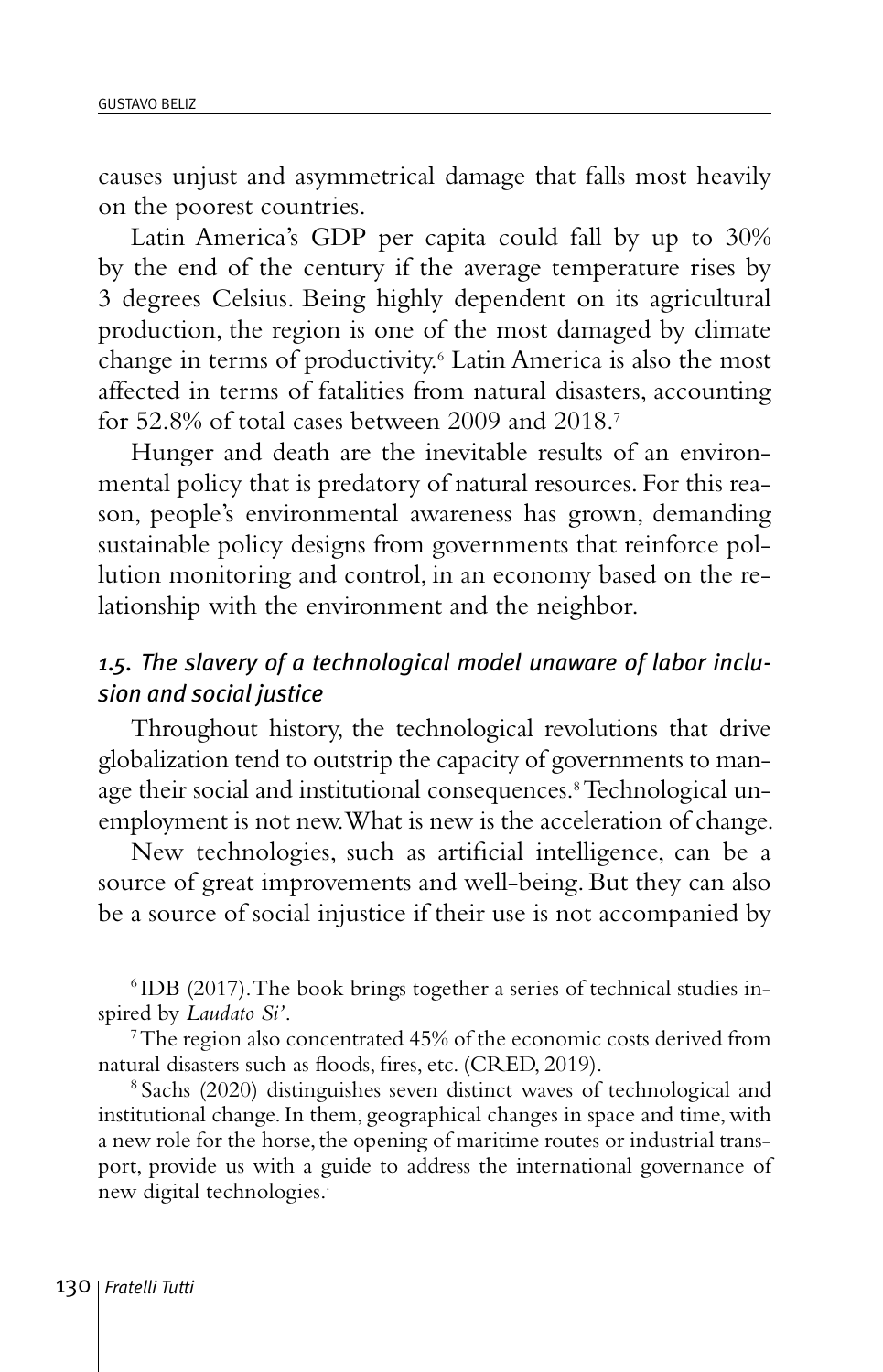a sense of ethics, of protecting human beings, always fragile, from the abusive powerful machines.

Passivity is not neutral. Inaction leaves us subordinated to a technological model of pure efficiency, an extreme pragmatism, where people are eclipsed by clouds of data, algorithms and economic results.

As if they were shackles, these five aspects enslave political practice and give us a monochromatic version of its true power for change reality.

In order not to fall into hopelessness or conformism, it is essential to rebel against banality. To find the keys, the ways out of each of these five enslaving aspects.

# **2. The Path to Social Friendship**

The transformation we need cannot be a calligraphic revolution consisting of adding and filing documents. It cannot be a revolution of words empty of commitment. It cannot be a revolution of desktops, armchairs and tea adjusted to a comfortable status quo.

We need to go beyond the diagnostic phase and move on to treatment, to glimpse the horizon of friendship behind the chains and move forward with concrete liberating actions against these five political captors.

## *2.1. Friendship as social dialogue*

The enslaving polarization requires States to create meeting places, to organize agreements and to accompany decisions. This is what we are doing in Argentina with the Economic and Social Council, made up of workers, scientists, businessmen and representatives of civil society which, entrusted by the President of the Nation, I have the honor to preside. Through respectful dialogue, we seek to arrive at better syntheses, to reach the possible shores without drowning in conflicts of interest. We have selected 25 essential topics of the public agenda, in the areas of health, institutional quality, productivity with social cohesion, integral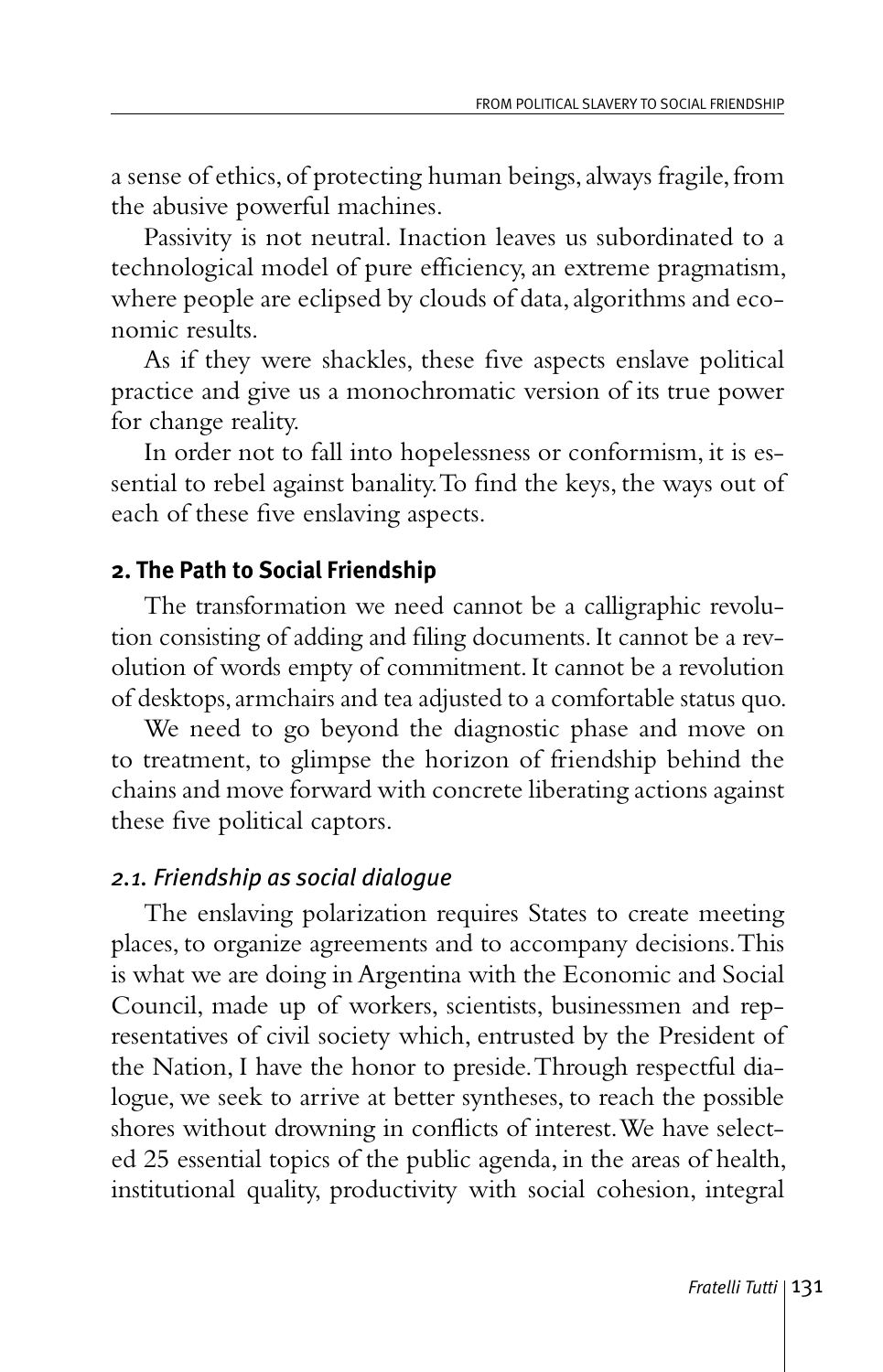ecology, education and labor. The aim is not to obtain spurious validations, but to design State policies that have the strength of consensus and show an alternative path to polarization.

We need to reinforce self-esteem with popular knowledge, to be close to the humblest, to the social movements, to look for support in people and not in the great mass media or in anonymous followers of an impersonal cyberspace. The challenge is to become the voice of the voiceless, the discarded, the excluded. Viral hate cannot take primacy over edifying words. Instead of feeding it with "likes" in social networks, we must combat our narcissism with reconstructive and regenerative ideas.

### *2.2. Friendship expressed in solidarity finance*

To escape financial oppression, we have a great opportunity in the G20 and in the new international governance bodies, where the consensus to act in solidarity in the face of external indebtedness, to create a new world financial architecture, is rising. During the Jubilee 2000, St. John Paul II highlighted the need for debt relief for the poorest countries to be complemented by investments in education and health.<sup>9</sup> Today there are also initiatives that we should support, such as the intention to link debt relief to greater commitments in the fight against climate change. Public debt and environmental deterioration compromise the degrees of freedom of future generations, to whom we owe special care and responsibility.

Thus, there is a need to work together to avoid financial practices aimed at emptying and evasion, to consider new instruments of inclusion, such as the universal citizen income, and to link it to the education of the population in the hard and soft

<sup>9</sup> "Debt relief is, of course, only one aspect of the vaster task of fighting poverty and of ensuring that the citizens of the poorest countries can have a fuller share at the banquet of life... The human person is the most precious resource of any nation or any economy". Saint John Paul II (1999).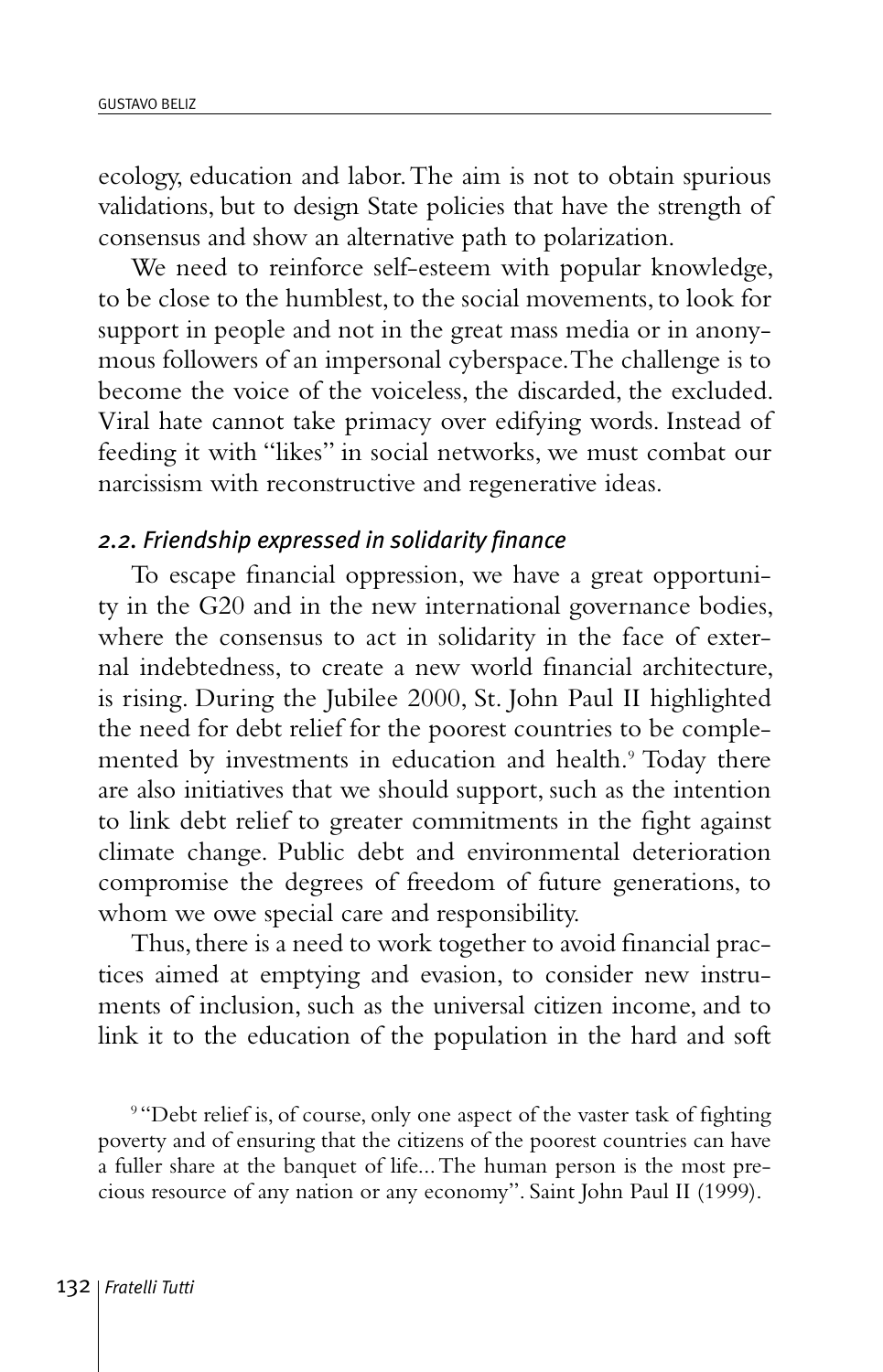skills required for the jobs of the future. Also rethink the teaching of young people in economics and finance so as not to repeat the mistakes of the past and train new generations of economists who prioritize ethical and social aspects in decision making.

## *2.3. Friendship as a sincere and transparent relationship*

The remedy to the slavery expressed by corruption comes in large doses of transparency. New technologies, open platforms and big data can help illuminate ever-controversial aspects of political campaign finance, public procurement and state investment in infrastructure. Politics, like finance, should not be a parasitic intermediation but a path of service to the common good. Its mission is none other than to bring more and better public services, infrastructure, security, justice, health and new generation of human rights closer to the people.

Corruption is like the tango, it takes two to dance it, politicians and businessmen. The first step to banish it should always be the transparent election of judges. Without credible and reliable justice, politics gets lost in labyrinths of obscure courts.

### *2.4. Friendship in an integral ecology*

Proper care for the environment will only be possible through major global agreements, such as the Paris Agreement. We must recompose the role of government in the economy and society, and recover a sense of public purpose, be innovative, think collectively and collaboratively, guiding our actions in missions that are public-private partnerships, where risks are taken together and rewards are shared.10 To advance in a transition towards clean energies, and to promote the creation of green jobs linked to recycling, reforestation and the implementation of a blue development agenda for the seas.

 $10$ Mazzucato (2020) takes as a model of public-private cooperation the mission to the moon and makes a call to imitate and expand this communion of efforts in socioeconomic objectives.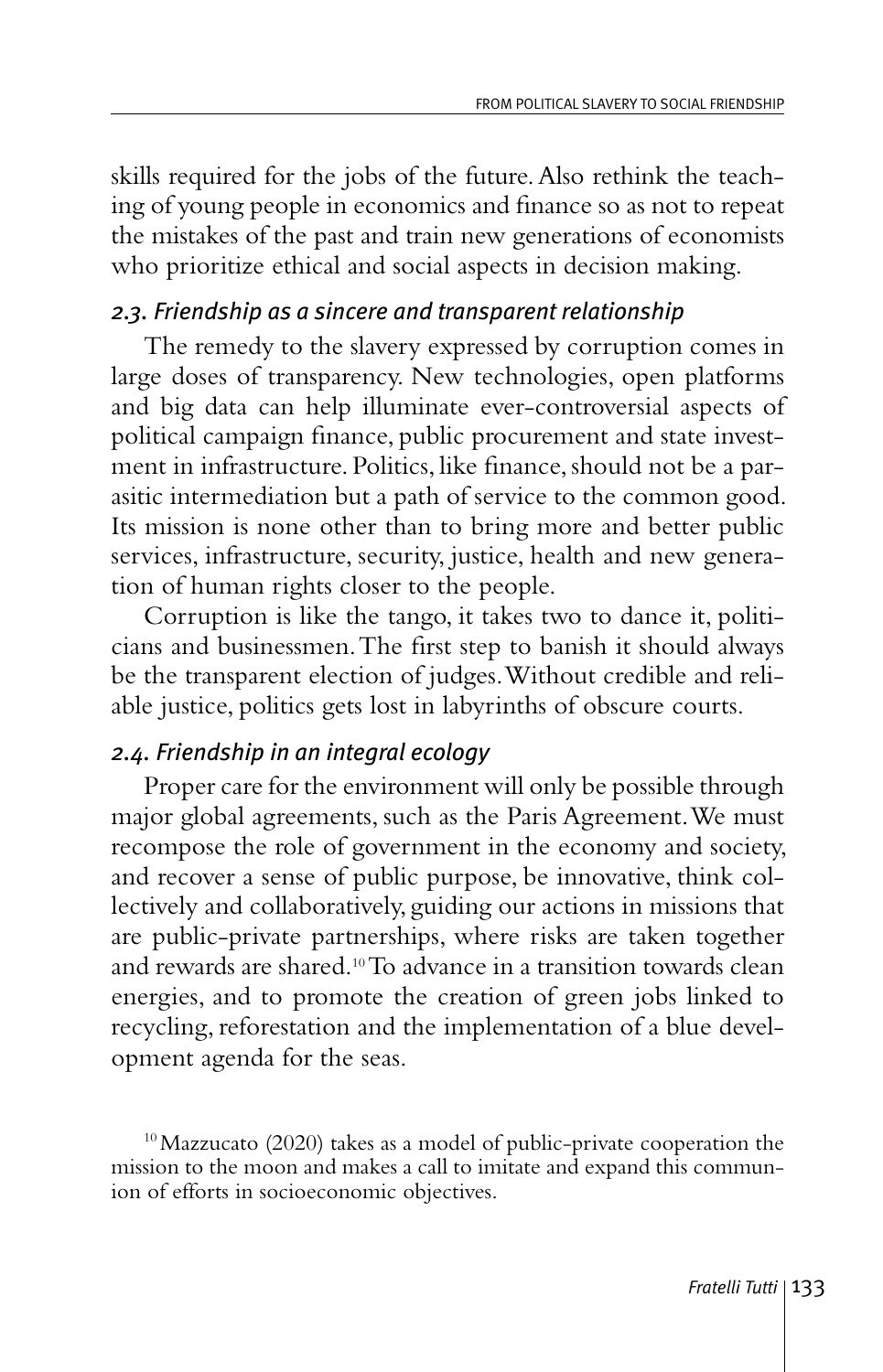Our priority mission should be an integral ecology for the care of the environment and people. Nature is the relational good par excellence, it needs all our efforts to regenerate and share.<sup>11</sup> We must take precautions so that post-pandemic growth is green growth that represents a new intergenerational pact of respect and solidarity.

### *2.5. Friendship reflected in innovation for inclusion*

A digital Bretton Woods can establish a global framework for the use of 4.0 technologies and focus their use on the common good, to turn data into valuable information to build social policies to promote education, women's empowerment, and jobs of the future, to measure the impact and recalibrate in time if necessary, prioritizing digital literacy programs that provide knowledge for labor inclusion.

It is essential to pay special attention to antitrust, market competition and privacy protection mechanisms. We need governments that promote technological innovation with social impact from their procurement systems. Technology for the common good includes innovation for the fight against hunger, adding value to primary production and increasing the productivity of cooperatives and family farming.

### **3. Conclusion: Building the Common Project**

A regenerative, circular economy, restoring employment and integral development, needs a regenerative policy of values, fraternity, friendship and solidarity.

We must be aware of the enrichment that the sum of visions provokes in us, just as we are aware of the impoverishment that the idea of a single thought means for our minds.

<sup>11</sup> On the importance of relational goods in modernity see Donati (2020).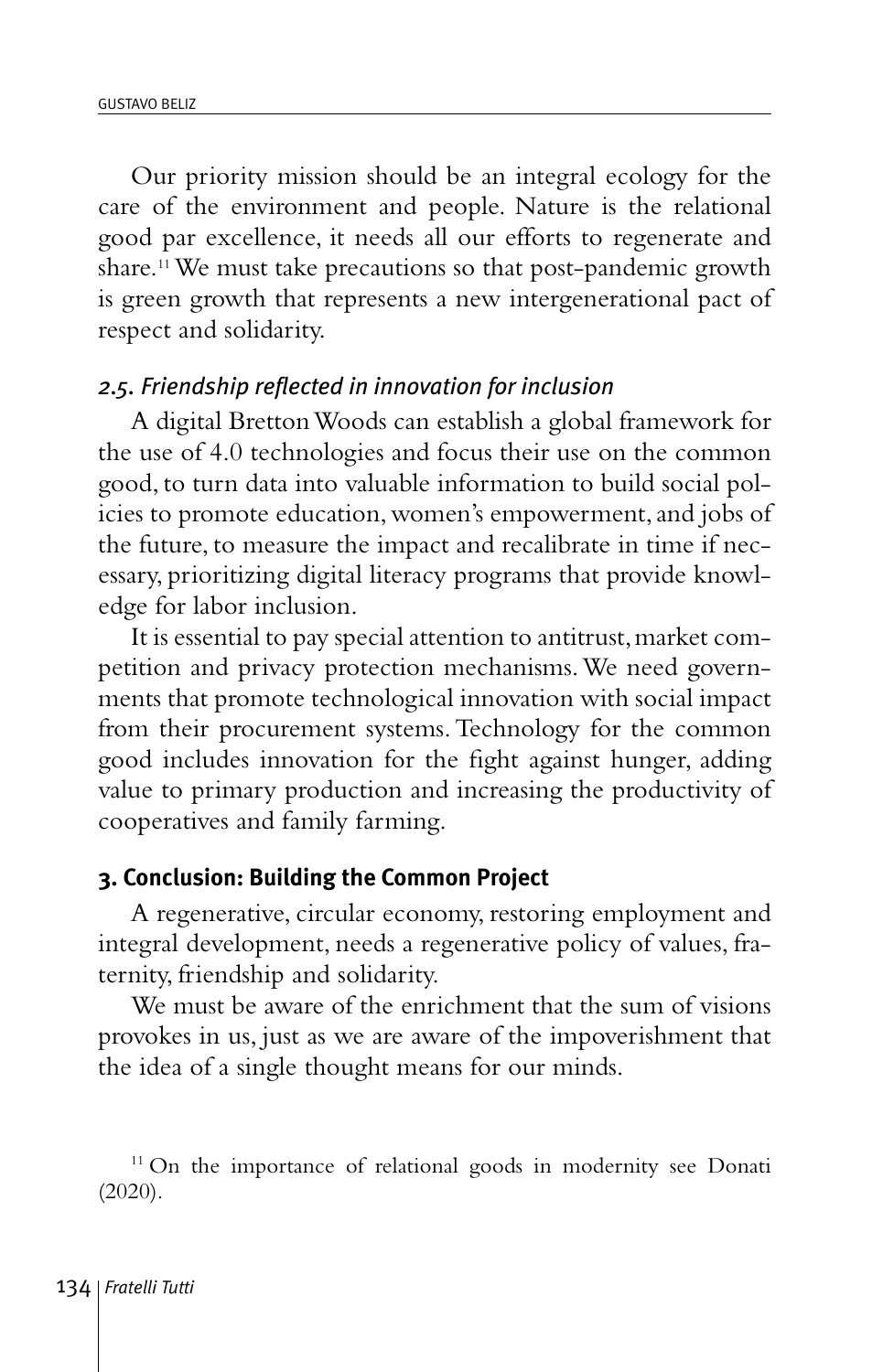Political slavery leads to poverty, inequity and exclusion. Political friendship, which is its opposite, leads to integral human development. It is not based on relations of power or submission, it is based on relations between equals, where respect and recognition prevail, where the only way to advance is together with others and not leaving them behind.

We have the obligation to promote the culture of encounter. No development strategy can be fruitful if there is no common project. Pluralism is the protective shield against ideological sectarianism. A complex and dynamic reality must be approached from cultural diversity, with an economy of civic and social values, with a redemptive political action.<sup>12</sup>

Multilateralism is key to start down the road to making real differences on three urgent levels. First, within the framework of the World Trade Organization (WTO), support the initiative promoted by India and South Africa to suspend intellectual property rights on any technology, drug or vaccine against Covid for the duration of the pandemic. This is a clear case where the right to property must be subordinated to the right to life.13

Second, to move quickly and decisively with the issuance of Special Drawing Rights (SDRs) by the International Monetary Fund (IMF) up to the maximum allowed by current legislation. This injection of liquidity will mean substantial relief for the countries hardest hit by the health crisis, in a necessary globalization of solidarity.14

12Where human values determine the functioning of markets, and not the other way around, in a civil economy with principles of reciprocity and responsibility (Bruni and Zamagni, 2017).

<sup>13</sup>Baker (2021) makes a strong and rational critique of patent monopolies for these extreme cases.

<sup>14</sup> Yellen (2021) recognizes the importance of an SDR issuance by the IMF to address the post-pandemic global recovery.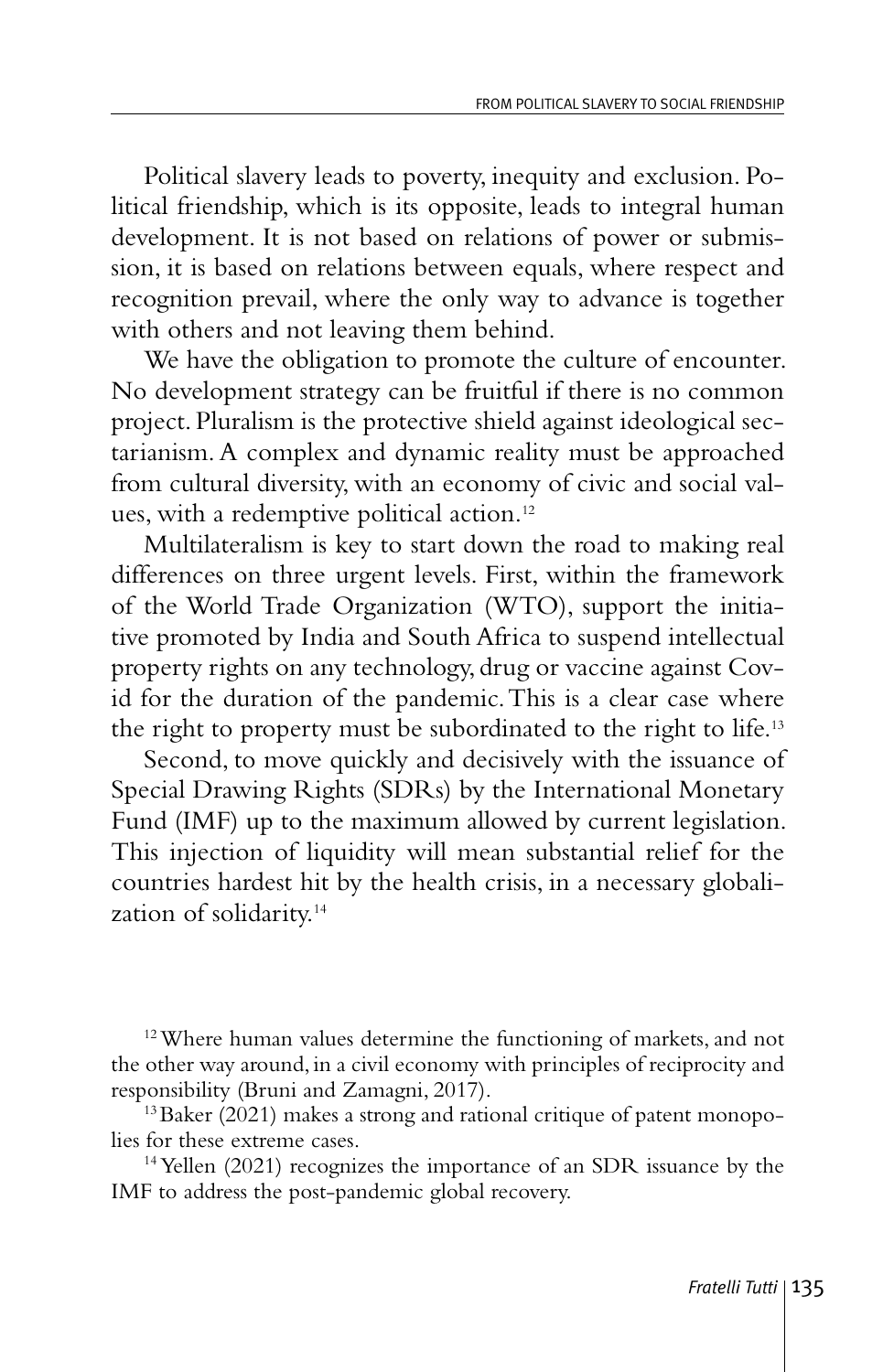Thirdly, the G20 should recommence the offensive launched in the 2008 crisis against the tax havens that hold nearly a third of global private wealth and generate harmful fiscal effects on public resources.

Francis reminds us that "there is a need for paths of peace to heal open wounds. There is also a need for peacemakers, men and women prepared to work boldly and creatively to initiate processes of healing and renewed encounter".

Let us be bold in building bridges for dialogue. Let us be creative in imagining the potential of a politics free of its new ties to create a common project.

### **References**

- 1. Baker, D. (2021), "To Prevent the Resurgence of the Pandemic, Can We Talk About Open-Source Research?", Center for Economic and Policy Research (CEPR), available in https://cepr. net/to-prevent-the-resurgenceof-the-pandemic-can-we-talkabout-open-source-research/
- 2. Bruni, L. and Zamagni, S. (2017), *Civil Economy*, Agenda Publishing.
- 3. CAF (2019), "Integrity in public policies: keys to prevent corruption", Economy and Development Report (RED).
- 4. Centre for Research on the Epidemiology of Disasters (CRED) 8. (2019), Natural Disasters 2019. Available at https://cred.be/ sites/default/files/adsr\_2019.pdf
- 5. Donati, Pierpaolo (2020), *Transcending Modernity with Relational Thinking*. London: Routledge.
- 6. Francis (2015), "Not Slaves, but

Brothers", Message of the Holy Father Francis for the celebration of the XLVIII World Day of Peace, January 1, 2015. Available at http://www.vatican.va/content/francesco/es/ messages/peace/documents/papa-francesco\_20141208\_messaggio-xlviii-giornata-mondiale-pace-2015.html

- Francis (2019), "We are members one of another. From communities in social networks to human community". Message of the Holy Father Francis for the 53rd World Day of Social Communications.
- Francis (2020), "Encyclical Letter *Fratelli Tutti* of the Holy Father Francis on fraternity and social friendship", Vatican City.
- IDB (2017), Eco-Integration of Latin America. Idea inspired by *Laudato Si'*, IDB-INTAL and Ed. Planeta, Buenos Aires.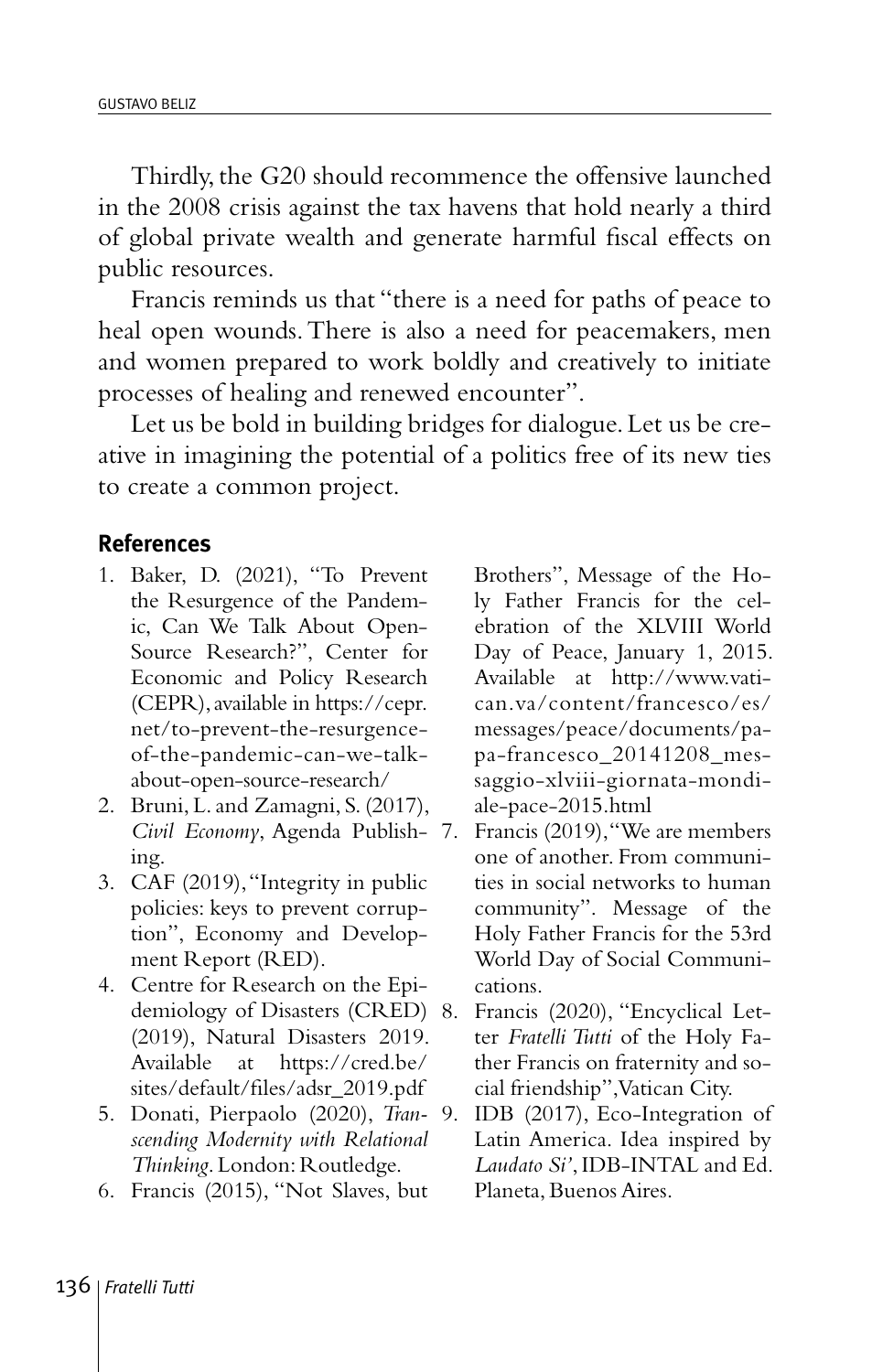- 10. John Paul II (1999), "Message of 12. Mazzucato, Mariana (2020), *Mis*the Holy Father to the Group "Jubilee 2000 Debt Campaign", Vatican City, available tent/john-paul-ii/en/messages/ pont\_messages/1999/documents/ hf\_jp-ii\_mes\_19990923\_jubilee-2000-debt-campaign.html
- 11. Matthews, P. (2016). This is why construction is so corrupt, World able at https://www.weforum. org/agenda/2016/02/why-isthe-construction-industry-socorrupt-and-what-can-we-doabout-it/
- *sion Economy. A moonshot guide to changing capitalism*, Allen Lane, UK.
- at http://www.vatican.va/con-13. Sachs, Jeffrey (2020), *The Ages of Globalization. Geography, Technology, and Institutions*, Columbia University Press.
	- 14. World Bank (2019), Enterprise Surveys Indicators Data, World Bank Group.
- Economic Forum (WEO). Avail-15. Yellen (2021), Secretary of the Treasury Statement, February 25, available in https://home.treasury.gov/system/files/136/Secretary Yellen G20 Letter.pdf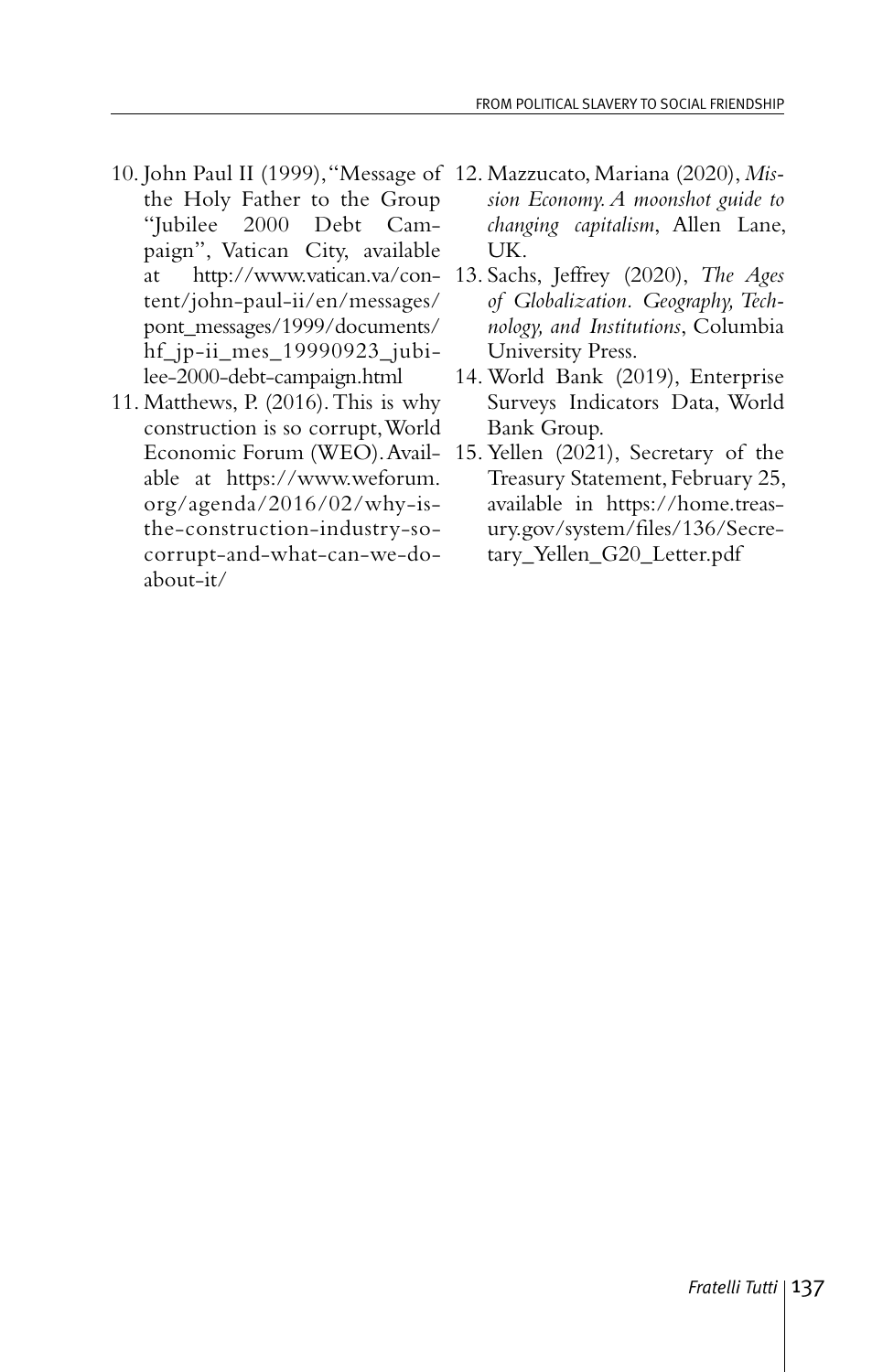# The Digital World in *Fratelli Tutti.* A Change of Perspective

#### Msgr. Dario E. Viganò

#### **The Church and the media. Under the sign of a double pedagogy**

If we take into consideration all the interventions of the Magisterium of the Church on communication, we might notice that they have been characterized in history by what we can define as the policy of double pedagogy: an attitude of audacious encouragement, which was in parallel followed by a prudent and decisive reminder for pastoral purposes connected to a severe warning for the improper use of such instruments.

Let me offer you just a few examples. Despite not having left any magisterial documents on the media, Leo XIII inaugurated the perspective of a double pedagogy towards the mass media with powerfully symbolic actions and gestures. The first one, in 1883, with the inclusion of photography (whose invention dates back to 1839) among the figurative arts placed at the service of faith. Subsequently, in 1898, the Pope furthermore granted permission to be portrayed in a film by William K.L. Dickson, film innovator of the American Mutoscope and Biograph Company. Alongside this attitude of evident openness came a severe warning: almost immediately, the Holy See withdrew the rights to exploit the films from the Biograph Company because it did not agree with their method of disseminating the images of the Pope, carried out according to commercial logic and – often – in places considered immoral.

Then, in 1909 Pius X with a decree signed by the Cardinal Vicar of Rome Pietro Gasparri, ordered the prohibition for all Roman clergy, both regular and secular, to attend any projection that took place in the "cinemas of Rome, without any excep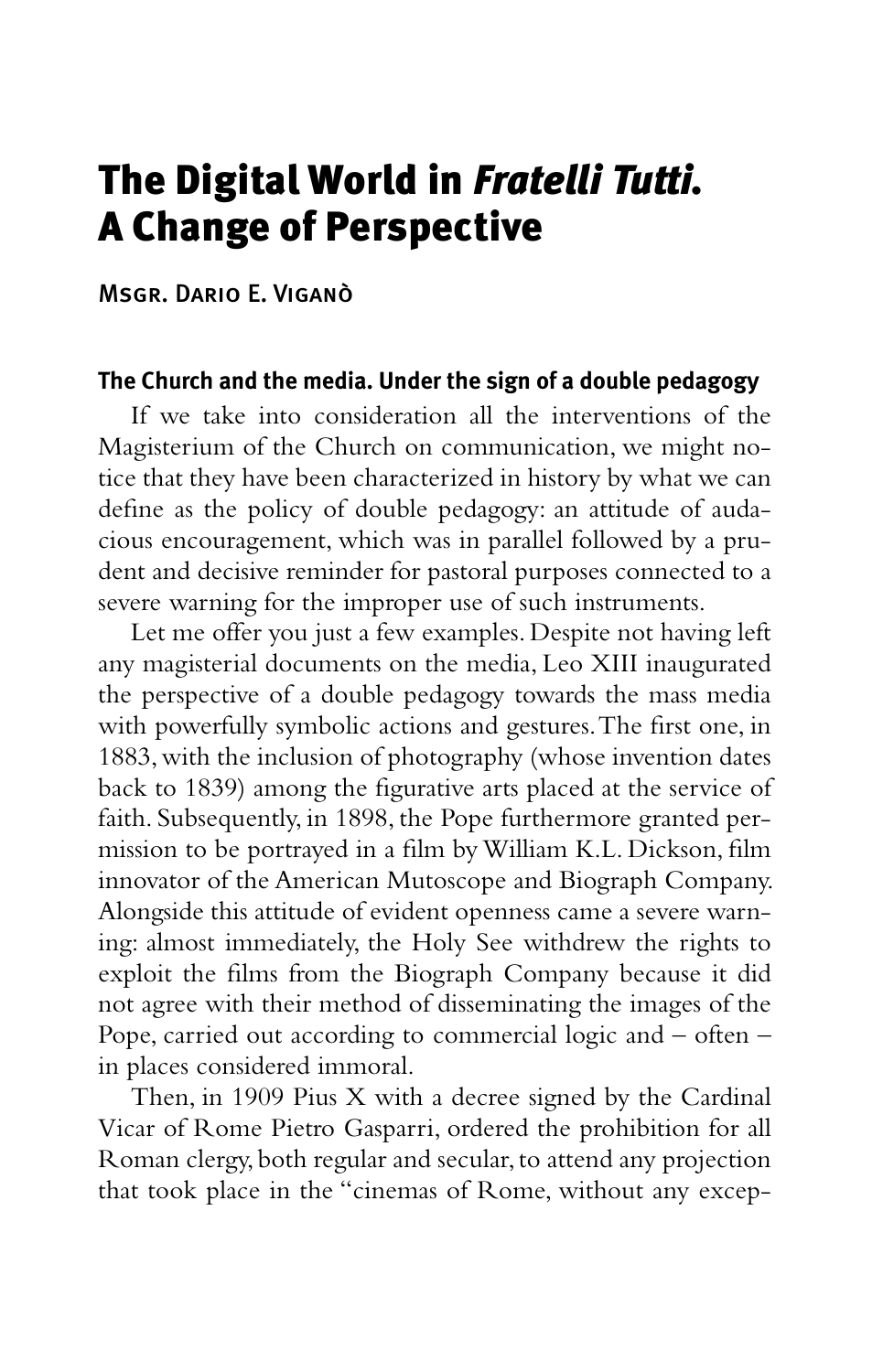tion". On the other hand, alongside these provisions, there was no lack of opposite actions that signaled the clear desire to encourage the use of the cinema for educational, catechetical, and pastoral purposes.

Pius XI, with *Vigilanti cura* of 1936, the first (and so far, the only) Encyclical letter that a pope has dedicated entirely to the cinema, solemnly confirmed the double pedagogy of the Church. In fact, while he did not fail to underline the moral dangers of the cinema, at the same time, he recognized and supported its educational and cultural contribution. Thus, the cinema represents "a point of mediation and balance with respect to the two prevailing positions already existent within the Catholic world towards cinema: the one concerned with the morality of films, and the one more interested in a possible positive educational function".

Pius XII continued along this line, bringing in substantial innovations. It is no coincidence that almost at the end of his pontificate, he dedicated one of his last encyclicals, *Miranda prorsus* (September 8th, 1957), to "cinema, radio, and television", as a compendium of his vast previous teachings and praxis of courageous pastoral care of audiovisual techniques.

The advent of Pope Roncalli to the throne of Peter certainly marked a turning point in the complex dialectical confrontation of the Church with the mass media. However, it is to be noted that, on closer inspection, the overall scheme of the double approach to the media did not undergo profound subversions from a magisterial point of view.

With Pope Montini, the Church continued its journey of development and discernment towards the media, which in those years was becoming increasingly complex. We do not find in Paul VI substantial changes in the general approach, but certainly an expansion of the doctrinal basis and the theological reflection around the general theme of the mass media, still considered in their double value as tools with enormous potential, capable of generating so much the good as the bad.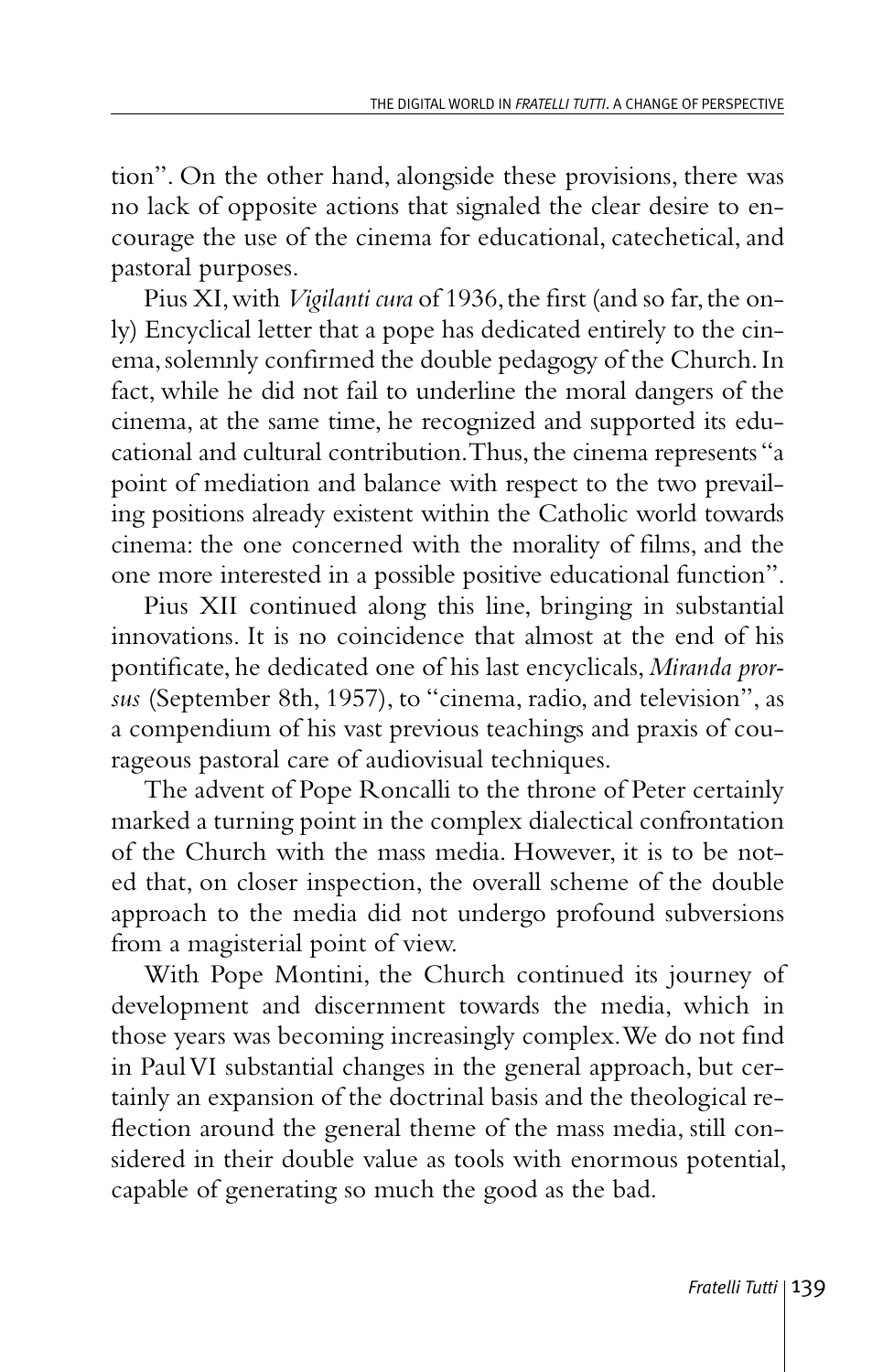With John Paul II, the first pontiff of the globalization era, the media assumed a centrality never achieved before in a pontificate. Overall, with Pope Wojtyla, the Church's double track strategy towards the media was called to redefine itself along the coordinates of scenarios shaken by continuous changes, due to the "rapid development" generated by the challenges of globalization.

Pope Ratzinger undoubtedly introduced some new elements in the Church's discourse towards the media: he was able to re-read the media's overall question by inserting it within the framework of the refined theological analysis of the contemporary cultural reality proposed throughout his magisterium.<sup>1</sup>

#### **Francis. A new approach**

Pope Francis' magisterium is part of this path briefly defined so far as "the double pedagogy". However, his magisterium determines a change of course. In fact, in the encyclical letter *Laudato si'* (May 24th, 2015) he recalls how "We have to accept that technological products are not neutral, for they create a framework which ends up conditioning lifestyles and shaping social possibilities along the lines dictated by the interests of certain powerful groups. Decisions which may seem purely instrumental are in reality decisions about the kind of society we want to build".<sup>2</sup>

The epistemological approach to the world of the media changes by the reflection of the Church. Indeed, if Pope Francis affirms that "the Net is a resource of our time. It is a source

1Cfr. D.E. Viganò, "Il cinema: ricezione, riflessione, rifiuto", in AA.VV., *Cristiani d'Italia. Chiese, società, stato, 1861-2011*, 2 Voll., A. Melloni (ed.), Istituto della Enciclopedia Italiana Treccani, Roma 2011, pp. 1389-1409; D.E. Viganò, "The Roman Catholic Church, Cinema and the 'Culture of Dialogue'. Italian Catholics and the Movies after the Second World War", in D. Biltereyst, D. Treveri Gennari (eds.), *Moralizing Cinema. Film, Catholicism and Power*, Routledge, London 2015, pp. 35-48.

<sup>2</sup> Francis, Encyclical Letter *Laudato si'*, 24 May 2015, n. 107.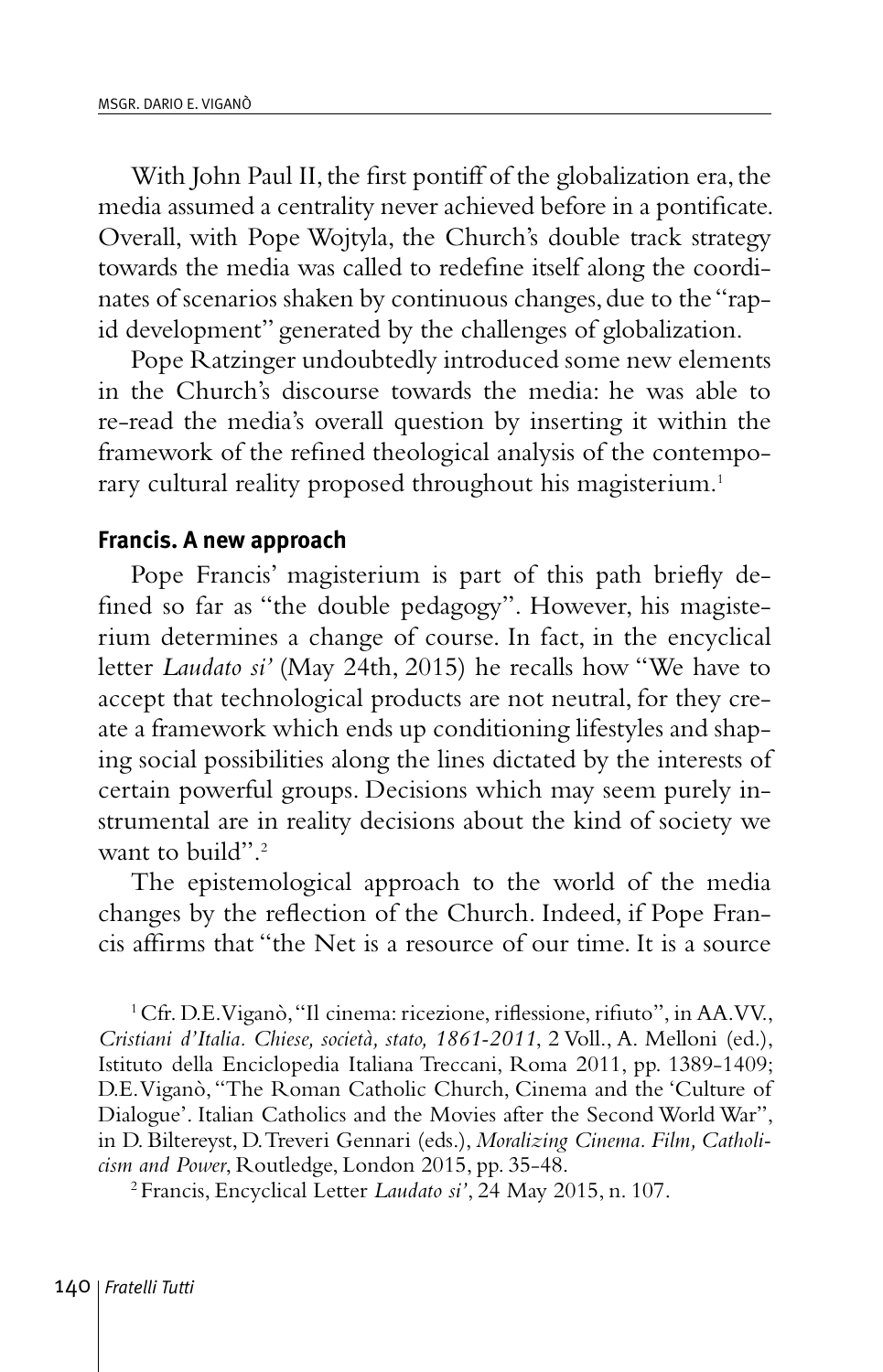of knowledge and relationships that were once unthinkable", he is not silent on the fact that "in terms of the profound transformations technology has brought to bear on the process of production, distribution and use of content, many experts also highlight the risks that threaten the search for, and sharing of, authentic information on a global scale".3 And more radically, the Pope is aware of the fact that "mere training in the correct use of new technologies will not prove sufficient. As instruments or tools, these are not "neutral", for [...] they shape the world and engage consciences on the level of values".4

Here is the new perspective: Pope Francis makes explicit an epistemological awareness, perhaps latent in previous decades. Namely, that the media are not neutral and the judgment on them does not depend exclusively on the use made of them. Rather, their very presence within the scene of social relations modifies and affects attitudes, behaviors and visions, reaching the possibility of directing choices in a heterodirect manner.

In particular, starting from the Encyclical *Fratelli Tutti* (October 3rd, 2020), a strong awareness emerges of how the digital media system has profoundly changed not only the production processes – for example with the figure of prosumers – but has also imposed a new model market in which man, from creator and builder of goods and services to which he can have access for an ever-lower cost, has now become a commodity and no longer a customer. Now, the customers are the big corporations that buy our data under the pretense of improving and personalizing their services (customer service). In other words, custom-

<sup>3</sup> Francis, Message of His Holiness Pope Francis for the 53rd World Communications Day, "'We are members one of another' (Eph 4,25). From social network communities to the human community"*,* 2019.

<sup>4</sup> Francis, Address to Participants in the Plenary Assembly of the Pontifical Academy for Life, 28 February 2020.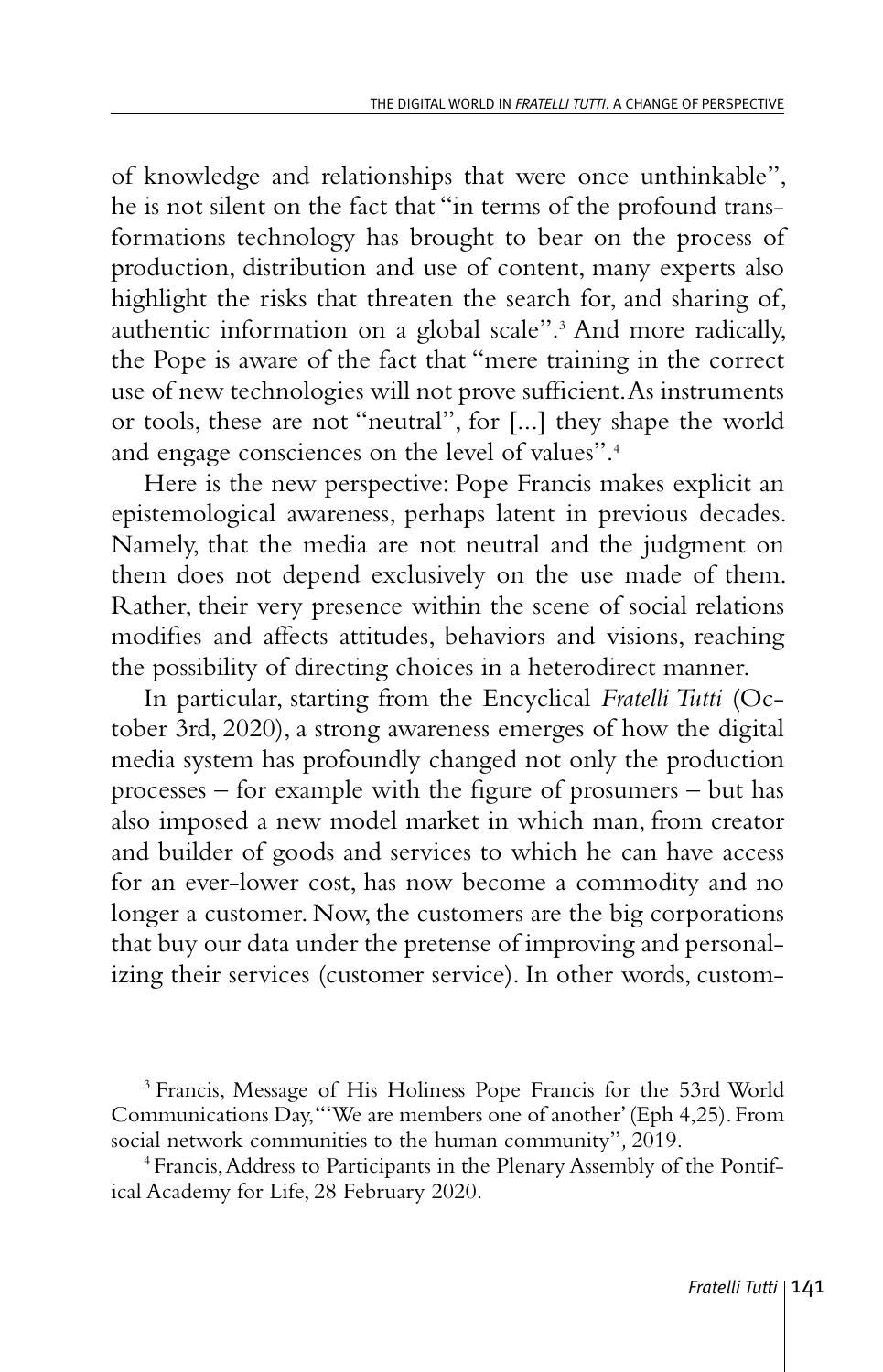ers are today not only a commodity (*merce*), but are also at the mercy (*mercé*) of economic-political lobbies.

#### **Digital communication in** *Fratelli Tutti*

Pope Francis' latest encyclical letter, which is more prudent and decidedly more attentive to the risks of communication and digital culture, shows in the first chapter that we could define 'diagnostic', the intention to direct our attention to "certain trends in our world that hinder the development of universal fraternity".<sup>5</sup> In a diagnosis that wants to be exemplifying and not exhaustive, the Pontiff identifies three separate obstacles in the current cultural context. First of all, the crumbling of personal spaces of intimacy and respect; then, the pathological obsession with social media; and lastly, the link between financial powers and the Internet.

#### *a) Too close and too far away*

Concerning the crumbling of spaces of intimacy and respect, the reference is the paragraph entitled *The illusion of communication*: "Oddly enough, while closed and intolerant attitudes towards others are on the rise, distances are otherwise shrinking or disappearing to the point that the right to privacy scarcely exists. Everything has become a kind of spectacle to be examined and inspected, and people's lives are now under constant surveillance. Digital communication wants to bring everything out into the open; people's lives are combed over, laid bare and bandied about, often anonymously. Respect for others disintegrates, and even as we dismiss, ignore or keep others distant, we can shamelessly peer into every detail of their lives".6

The question of distances, which the Pontiff states in respect to the violation of the intimate one, calls into question a disci-

<sup>5</sup> Francis, Encyclical Letter *Fratelli Tutti*, 3 October 2020, n. 9.

<sup>6</sup> Francis, Encyclical Letter *Fratelli Tutti*, cit., n. 42.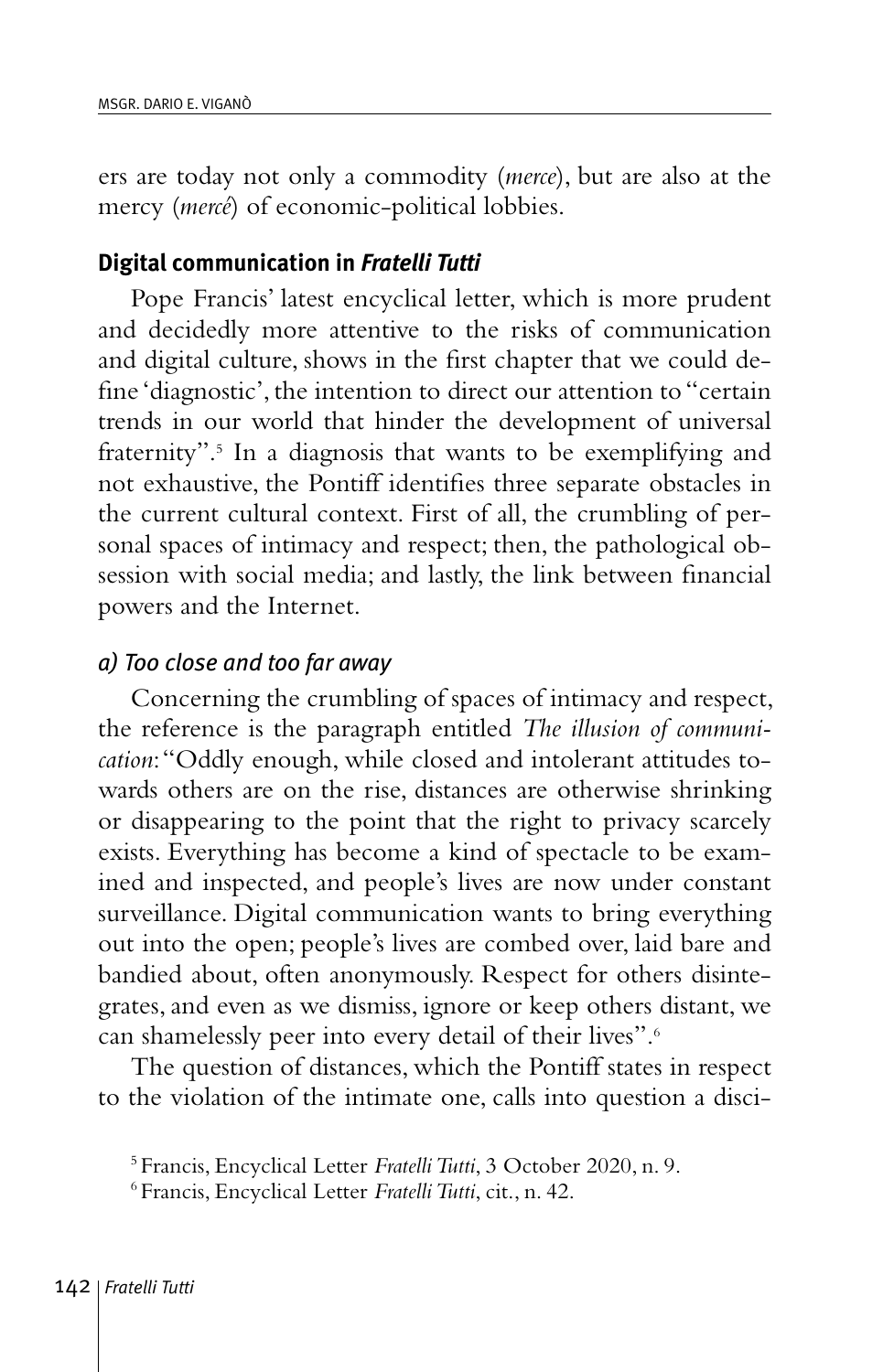pline: proxemics. The reference author is Edward T. Hall and his book *The hidden dimension.*<sup>7</sup> In the volume, the author studies the different ways of using spaces and the meanings that these ways reveal. "And the meaning – writes Umberto Eco in the preface to the book – changes with the change of distance; and distances acquire different values in different cultural models".

"Hall – Eco continues – not only wants us to know better the reality that surrounds us but expects that from this knowledge, various operational, interpersonal, community, and political decisions will be generated". Moreover, he continues: "Proxemics could thus be understood as a technique of reading spatiality as a communication channel  $\left[ \ldots \right]$  If – due to the way it is organized – space communicates contents and therefore presupposes ideologies, proxemics should appear not as a new ideology of space, but as the demystifying technique of the ideologies of space, and the grammar capable of allowing other articulations, other messages".

We live in a paradoxical situation: while the pervasive diffusion of digital communication cancels distances, the political and media narrative, in this pandemic context, has continued to speak of social distance. We can say that we live in the pathological situation of being at the same time too close and too far away. We must pay close attention to the meaning and adjective of distances because a *secure sociality* is not a social distance, but a physical distance.

Of course, "proxemics will not save the world", and on its own it will not be able to determine urban revolutions and social reclamation", explains Eco in his introduction to Hall's work, whose hope was to "increase the awareness of our personal identity, to make our experiences more intense, and to reduce

<sup>7</sup>E.T. Hall, *La dimensione nascosta. Vicino e lontano: il significato delle distanze tra le persone*, Bompiani, Milano 1968 (ed. or. 1966).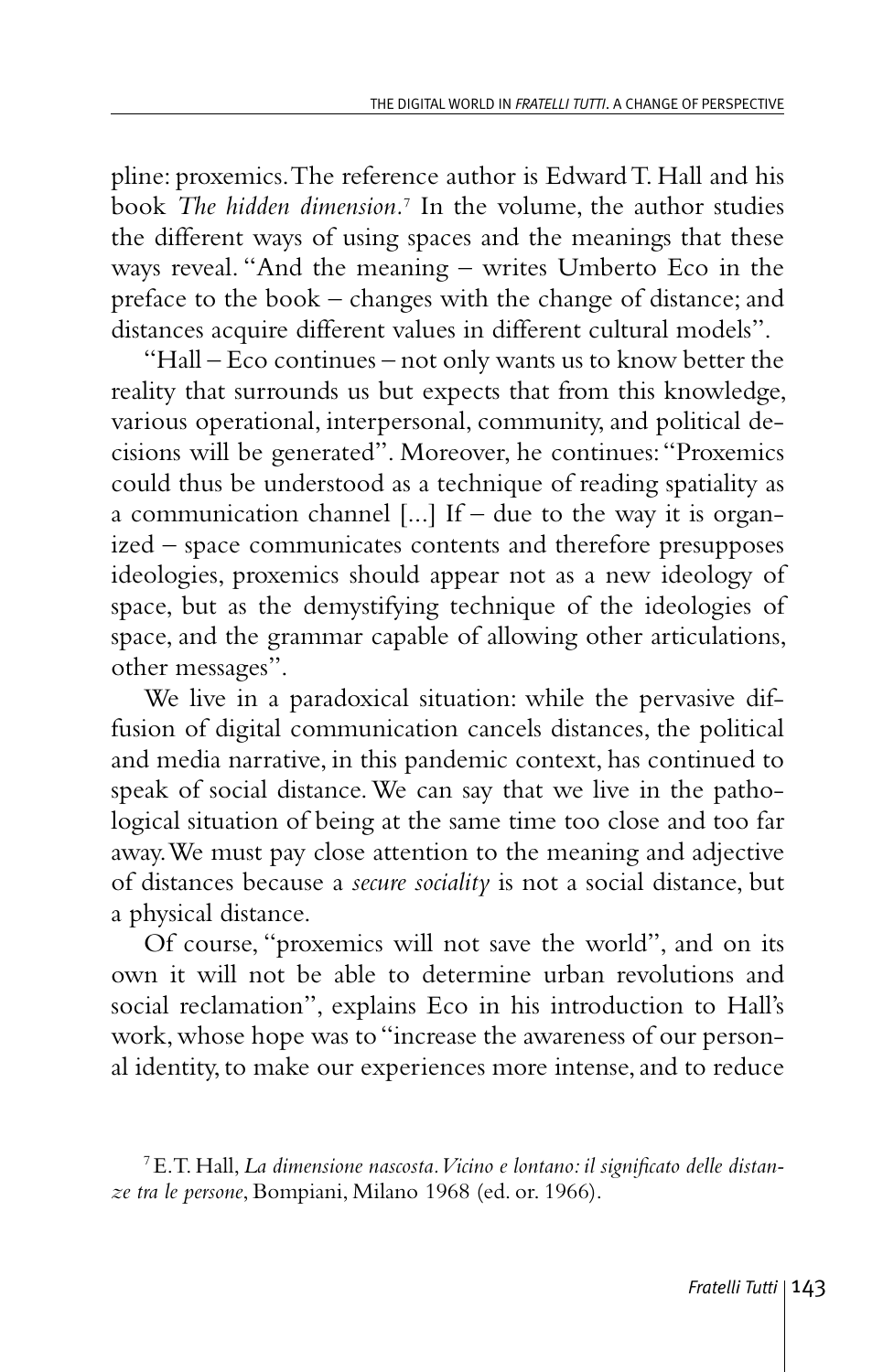alienating phenomena: in short, to help mankind get to know itself a little better – and to restore it to itself".<sup>8</sup>

In addition to the contingent pandemic situation, indeed, the logic of social networks affects the perception of personal, social, and intimate distances that govern our behavior and thus is leading to the "confusion between who we really are and what we should reveal about life and personal opinions, in the same way in which the growing pressure to "be ourselves" appears more and more conflicting towards social conformity".9

It is necessary not to relinquish the responsibility and fatigue of personal relationships in presence because "the body in the situation speaks as much as the intellect: space is the place of this discourse and structure its grammar, while the distance impacts communication and mutual understanding. Proximity is the place of communication of tacit, intersubjective and non-coded knowledge and acquaintanceship. Being together and in close contact can produce clan effects and solidarity, also generate innovation".10 For instance, think about corporate or university campuses that promote team building as a relational performance that facilitates creativity and learning.

We must not forget that "sociality is also a bodily exchange – smells, physical contacts, tastes – which cannot be compensated for by media communication or so-called 'at a distance' communications".11 Let us think, for example, of one of the problems we are experiencing in Europe and certainly in Italy: the so-called "DaD", ('*Didattica a Distanza'*, or distance learning). Teaching is not only a cognitive affair, but also matter of reciprocal contact and *contagion* – intellectual and emotional. Through

<sup>8</sup>E.T. Hall, *La dimensione nascosta,* cit., p. 3.

<sup>9</sup>G. Lovink, *Ossessioni collettive. Critica dei social media*, Università Bocconi, Milano 2016, p. 58 (ed. or. 2011).

<sup>10</sup> I. Pezzini, *Il Domani*, 6 ottobre 2020. <sup>11</sup> *Ibidem.*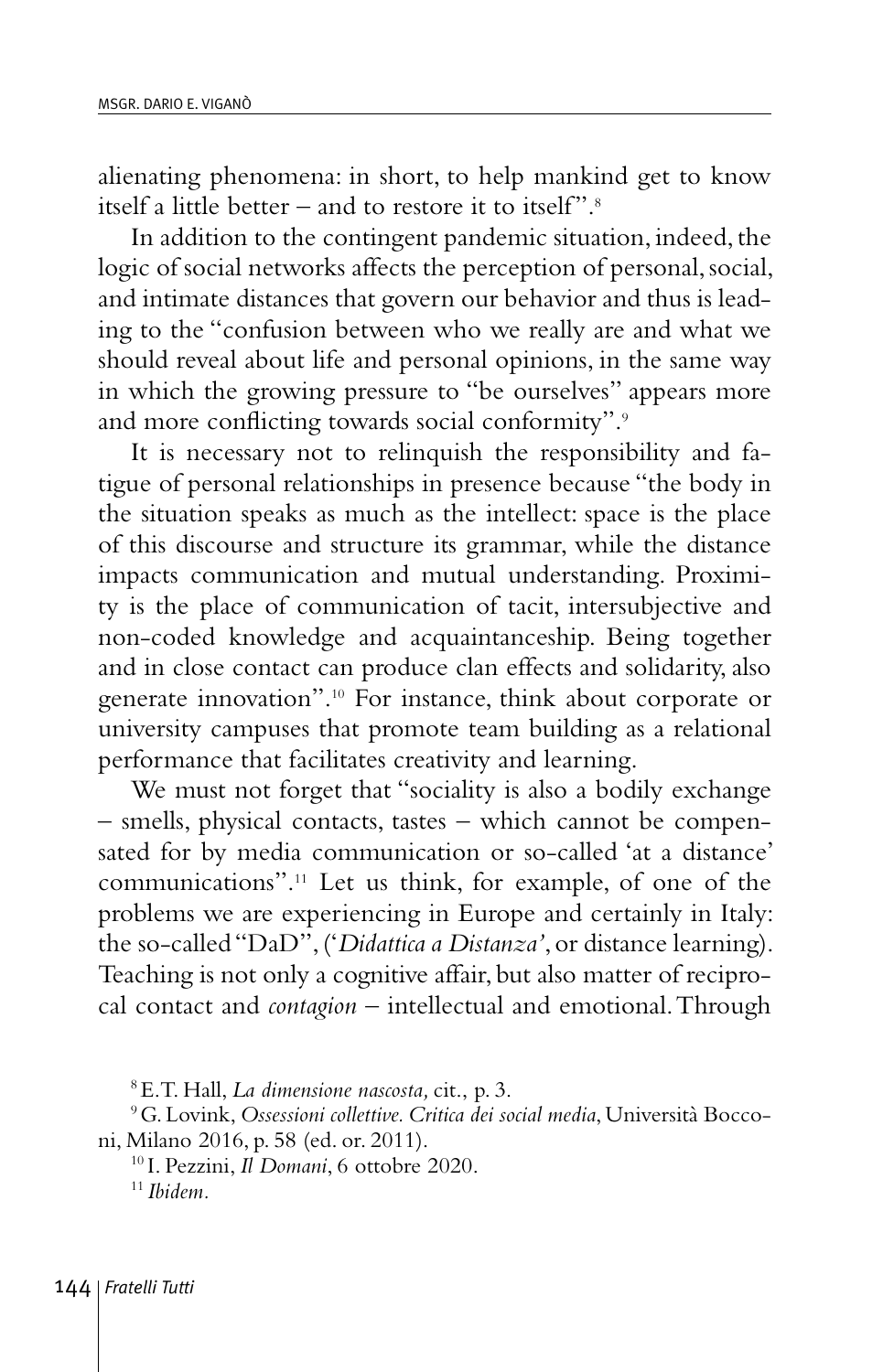this dimension of mood exchange, from which also humor and cheerfulness derive, "social bodies" are generated: the class, the team, etc., as well as the movement, the party, the nation. This is why it is necessary to "find the right language… Contact is the true language of communication, the same affective language that transmitted healing to the leper. How many healings we can perform and transmit by learning this language of contact!"<sup>12</sup>

## *b) Obsessed with social media*<sup>13</sup>

The reference to the pathological obsession with social media surfaces in the encyclical letter of Pope Francis in the following paragraph: "Digital campaigns of hatred and destruction, for their part, are not – as some would have us believe – a positive form of mutual support, but simply an association of individuals united against a perceived common enemy. "Digital media can also expose people to the risk of addiction, isolation and a gradual loss of contact with concrete reality, blocking the development of authentic interpersonal relationships". They lack the physical gestures, facial expressions, moments of silence, body language and even the smells, the trembling of hands, the blushes and perspiration that speak to us and are a part of human communication. Digital relationships, which do not demand the slow and gradual cultivation of friendships, stable interaction or the building of a consensus that matures over time, have the appearance of sociability. Yet they do not really build community; instead, they tend to disguise and expand the very individualism that finds expression in xenophobia and in contempt for the vulnerable. Digital connectivity is not enough to build bridges. It is not capable of uniting humanity".14

<sup>13</sup> Cfr. D.E. Viganò, *Testimoni e influencer. Chiesa e autorità al tempo dei social*, Edizioni Dehoniane Bologna, Bologna 2020.

<sup>14</sup> Francis, Encyclical Letter *Fratelli Tutti*, cit., n. 43.

<sup>12</sup> Francesco, *Omelia*, 15 febbraio 2015.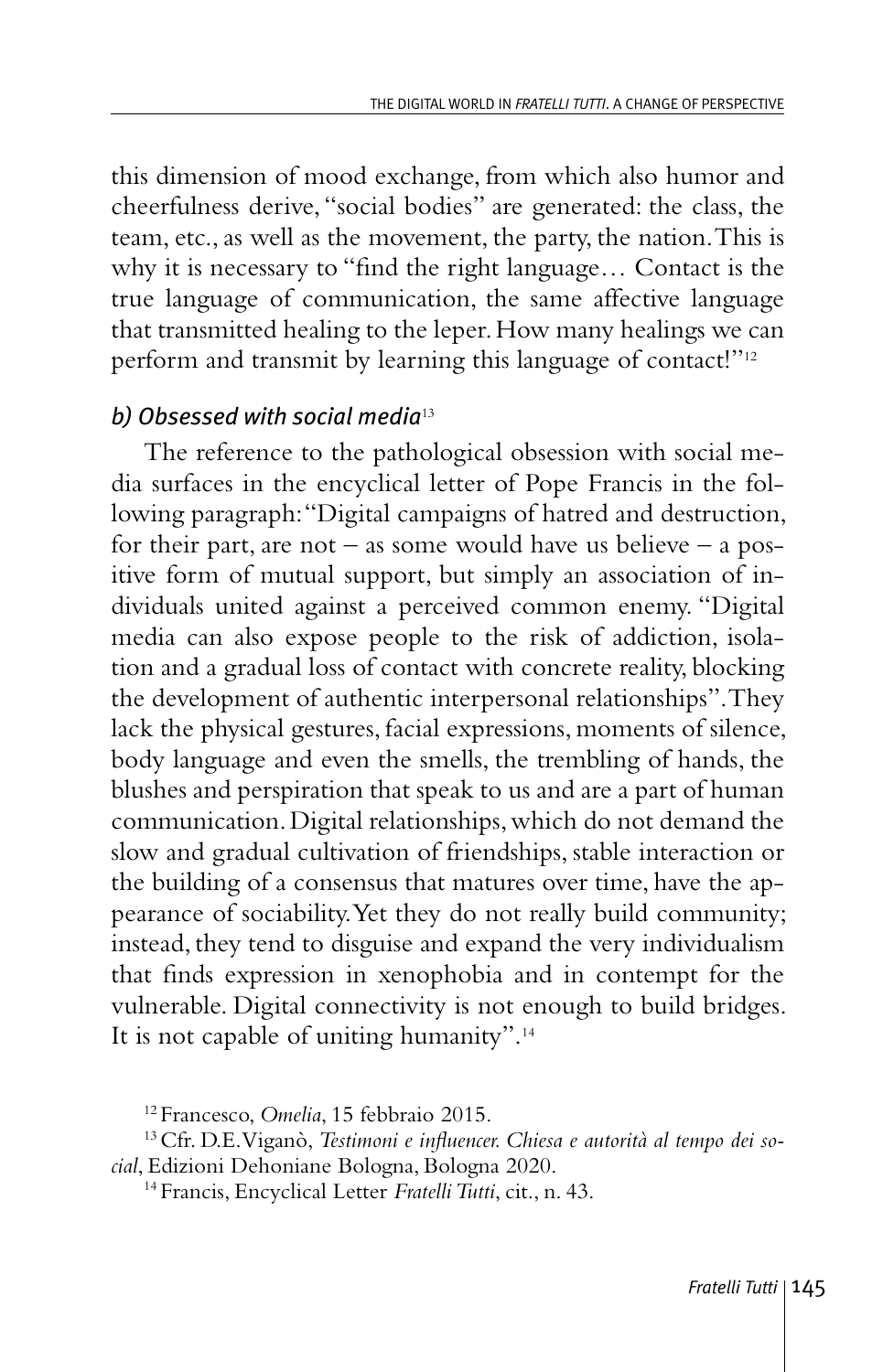We could say that today the social epidemic goes hand in hand with a socio-communicative epidemic. In fact, today's mantra is that "if we want to survive we must be competitive, and to do so, we need to be connected, continuously receive and process an immense and growing amount of data. This causes constant attention-derived stress and a reduction in the time available for affectivity".15

Instead, it is a question of recovering an attention that is active and engaged, not simply *parasitic*. For example, I refer to the rhetoric of links, according to which the number of links to one's essay confirms the importance of a paper or a publication, because many authors have deemed it worthy of mention. However, in recent years, something has been changing with the introduction of '*Likes*'. This allows a person to share with friends and users simply with a click. Thus "the transition from the link to the 'like' as the prevailing hard currency on the Web symbolizes the tear in the economy of attention, from browsing based on the research of self-referentiality or enclosed sphere in social media"<sup>16</sup>

Instead, the Pope recalls the effort of investing in relationships, that need time and patience to mature. A reminder that sounds like an assumption of responsibility, because "the tendency towards communication in real time, movements and real events that are immediately replicated in the representative sphere of the media, will cut us off from the material time necessary for action, for chronology and for history, including the objects of concrete experience, confining us to what the German philosopher Peter Sloterdijk calls *spherical time*".17

<sup>15</sup> F. Berardi, *Precarious Rhapsody. Semiocapitalism and the Pathologies of the Post-Alpha Generation*, Minor Compositions, London 2009, p. 44. 16G. Lovink, *Ossessioni collettive,* cit., p. 23. <sup>17</sup> *Ivi,* p. 45.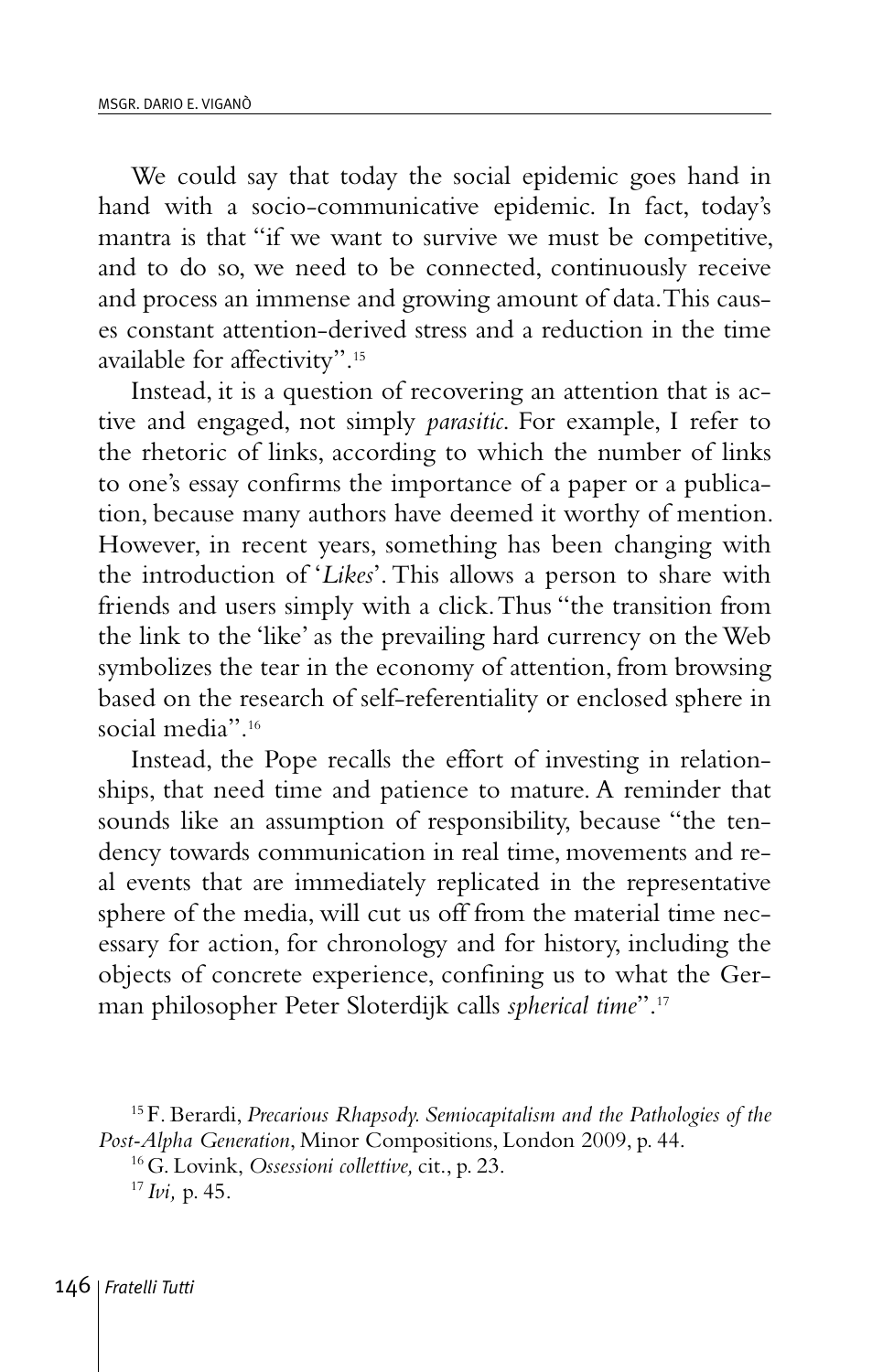## *c) The shadow of financial powers*

With regard to the connections between financial powers and the Internet, Pope Francis underlines: "Nor should we forget that "there are huge economic interests operating in the digital world, capable of exercising forms of control as subtle as they are invasive, creating mechanisms for the manipulation of consciences and of the democratic process. The way many platforms work often ends up favouring encounter between persons who think alike, shielding them from debate. These closed circuits facilitate the spread of fake news and false information, fomenting prejudice and hate".18

Social networks, platforms, and economic capital influence the political choices of one's own country, but affect other countries as well. In this consideration, the change in the economic paradigm emerges precisely due to the digitization of communication and services, and the fact that today – in a "post-media"  $era - we$  are the media.<sup>19</sup>

I refer to surveillance capitalism<sup>20</sup> which extracts not only personal data but also behavioral surplus, selling it to a predictive market. We have welcomed in the plots of our social and family lives the wonders of the digital world, which sounded like promises of goods and services without limits, fast and performing, which would come to the aid of an increasingly fragmented and tiring life. As a matter of fact, digital resources, which could improve our lives and better meet our needs, also reveal themselves as a threat because they plunder our behavioral data.

Shoshana Zuboff's work reads: "The era we are living in, characterized by an unprecedented development of technolo-

<sup>18</sup> Francis, Encyclical Letter *Fratelli Tutti*, cit., n. 45.

<sup>19</sup> Cfr. R. Eugeni, *La condizione postmediale. Media, linguaggi e narrazioni*, La Scuola – Morcelliana, Brescia 2015.

<sup>20</sup> S. Zuboff, *Il capitalismo della sorveglianza. Il futuro dell'umanità nell'era dei nuovi poteri*, Luiss University Press, Roma 2019 (ed. or. 2019).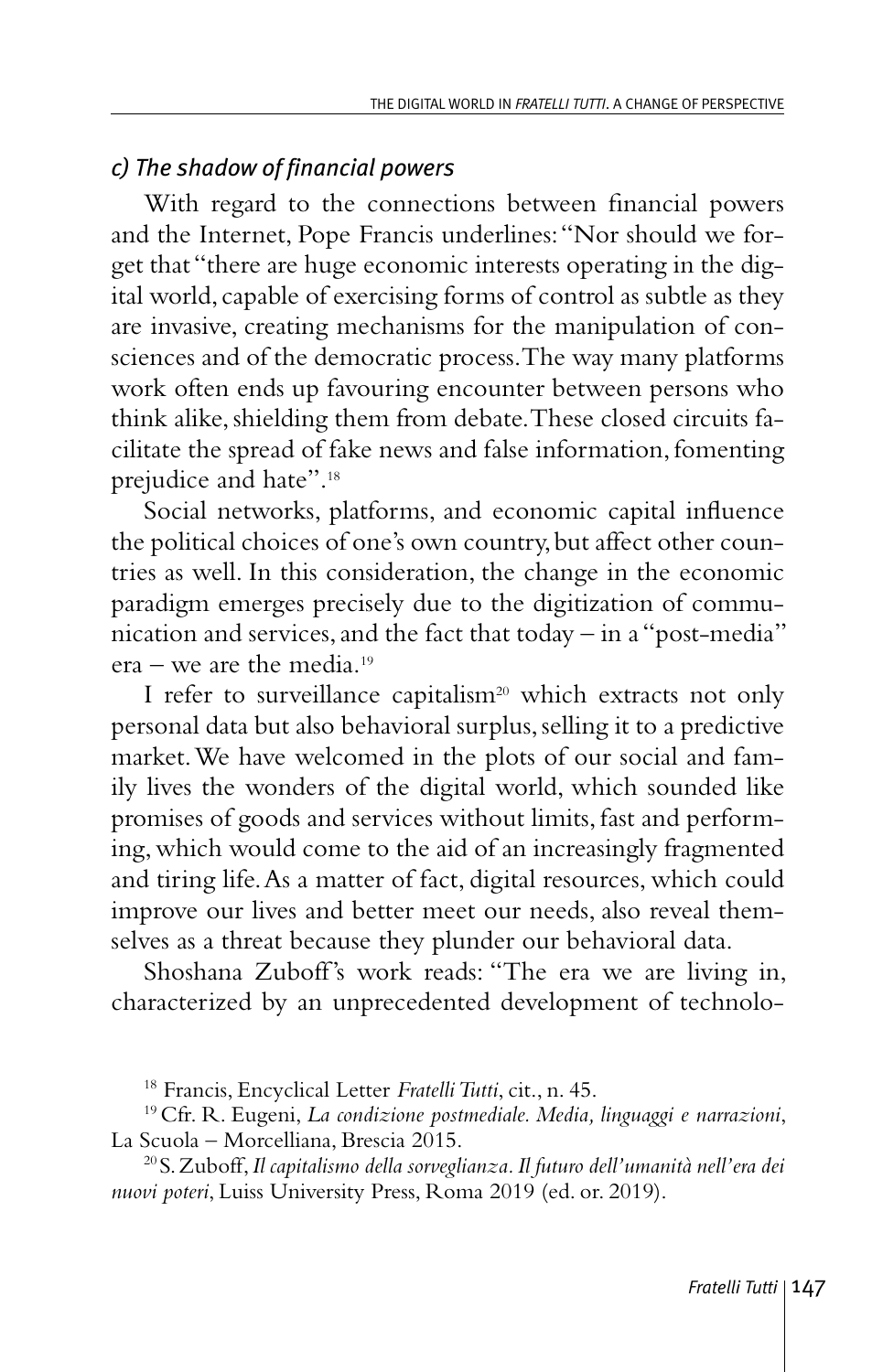gy, brings with it a serious threat to human nature: a global surveillance architecture, ubiquitous and always on the alert, that observes and directs our own behavior to serve the interests of very few – those who derive enormous wealth and boundless power from the buying and selling of our personal data and predictions about future behavior. It is "surveillance capitalism", the scenario behind the new economic order that exploits human experience in the form of data as raw material for secret commercial practices and the movement of power that imposes its dominion over society by challenging democracy and putting our own freedom at risk".<sup>21</sup>

#### **Conclusions**

The paradigm shift introduced by Pope Francis, which sheds new light on the reflection on the digital world by overcoming irenic or simply instrumental visions, places the question within an anthropological evaluation and a personalistic anthropology. Think for example of artificial intelligence: it is not a question of hindering its development, rather of rooting its programming within a human anthropological vision, not a technocratic one.

Intelligence cannot be measured simply on the functionalistic paradigm. In fact, a father who plays chess with his son will most likely be able to win, but in order to increase his son's self-esteem, he may also decide to lose. This is human intelligence.

Therefore, this reflection cannot be reduced solely to media literacy. An important aspect of literacy is, in fact, "the ability to move away from the screen. We will be able to master the tools not only when we have learned how to use them, but also once we understand when it is appropriate to put them aside".<sup>22</sup>

<sup>21</sup> *Ibidem.* 22G. Lovink, *Ossessioni collettive,* cit., p. 43.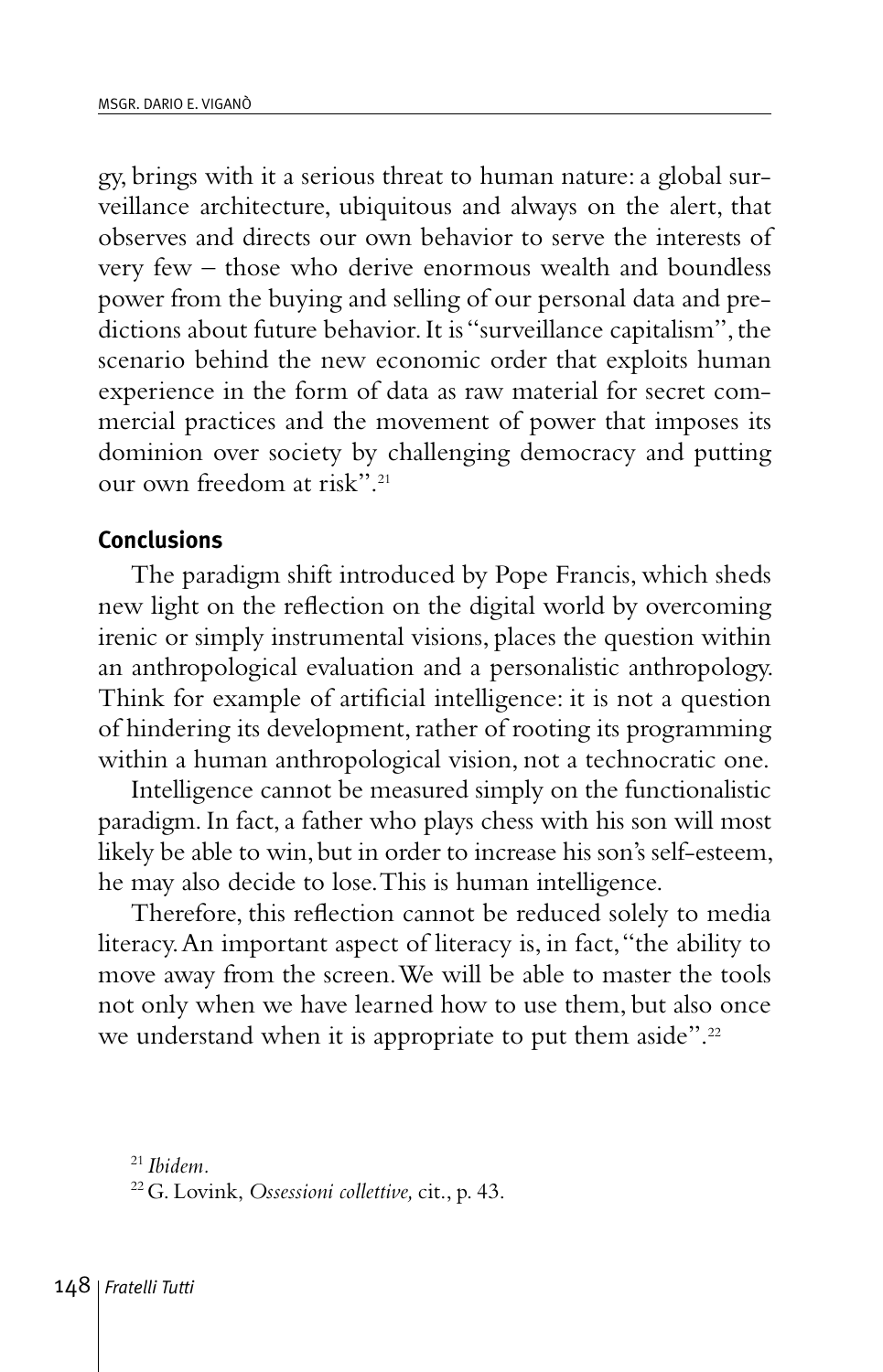# *Fratelli Tutti*: The Grace of Christ as the Basis for Love and Social Friendship

#### H.E. Msgr. Marcelo Sánchez Sorondo

F*or the mystery of the Incarnation we are thereby taught how great is man's dignity, lest we should sully it with sin; hence Augustine says* (De Vera Relig. XVI): *"God has proved to us how high a place human nature holds amongst creatures, inasmuch as He appeared to men as a true man". And Pope Leo says in a* sermon on the Nativity (XXI): *"Learn, O Christian, thy worth; and being made a partner of the Divine nature, refuse to return by evil deeds to your former worthlessness" – Per Incarnationis mysterium instruimur quanta sit dignitas humanae naturae, ne eam inquinemus peccando. Unde dicit Augustinus, in libro* De vera religione, *"demonstravit nobis Deus quam excelsum locum inter creaturas habeat humana natura, in hoc quod hominibus in vero homine apparuit". Et Leo Papa dicit, in* sermone de Nativitate, *"agnosce, o Christiane, dignitatem tuam, et divinae consors factus naturae, noli in veterem vilitatem degeneri conversatione redire"* 

(*Summa Theologiae*, III, q. 1, a. 2 c.)

The theme that I intend to develop in this article is the anthropological and social meaning of grace as "participation of divine nature", based on two statements that pervade the Encyclical *Fratelli Tutti*, which are inspired by Saint Thomas Aquinas and thus deserve to be expanded. These considerations do not pretend to be more than an imperfect tentative sketch of the profound requirements that emerge from the main statements of this excellent and timely Encyclical to solve the issue of our time. I would be the first to recriminate myself if I had betrayed the intention of this great document.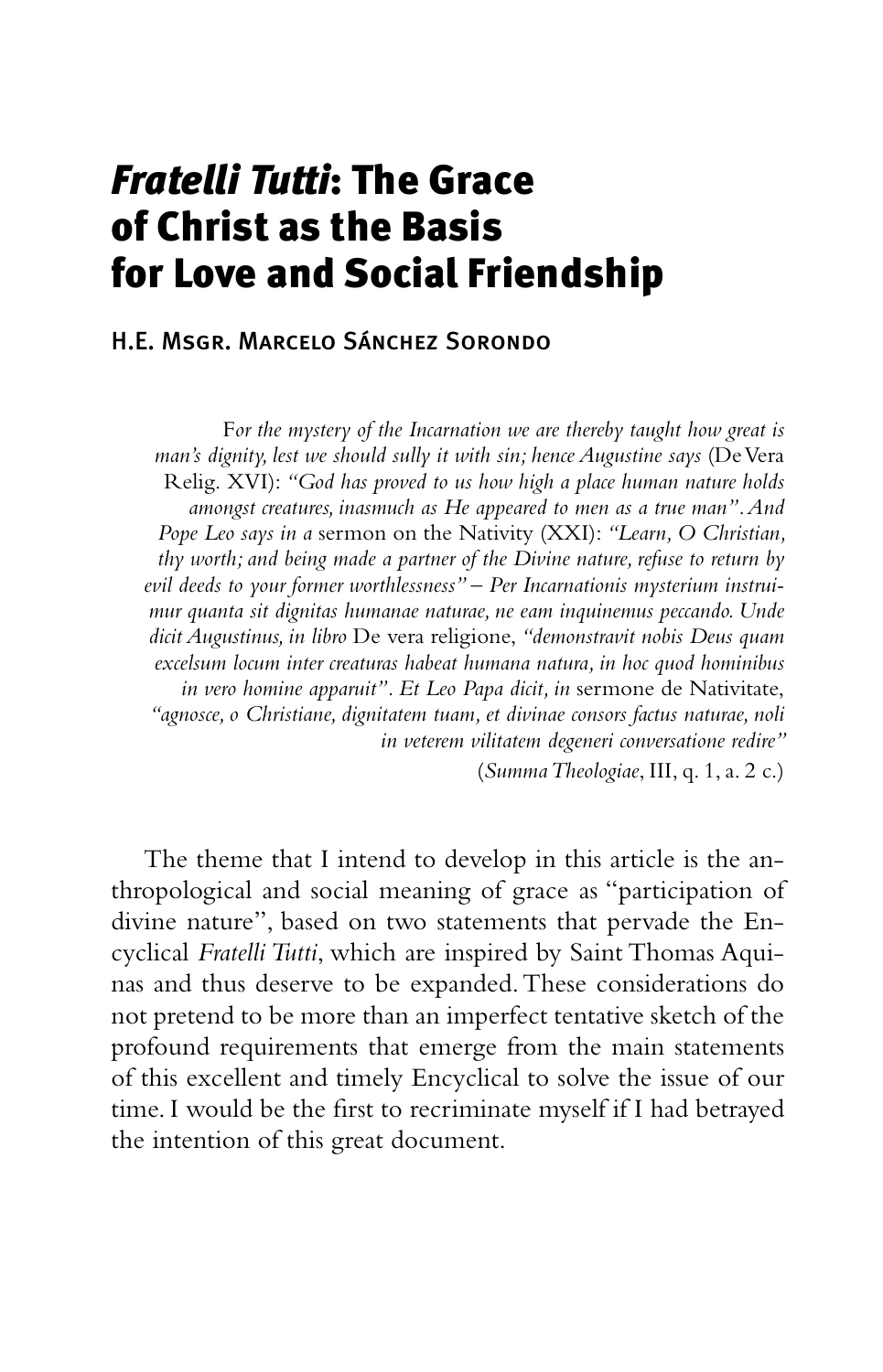### **Fraternity and social friendship are based on charity or love**

The first significant statement is that fraternity and social friendship are based on charity or love. According to *Fratelli Tutti*: "The spiritual stature of a person's life is measured by love, which in the end remains 'the criterion for the definitive decision about a human life's worth or lack thereof"".<sup>1</sup> In order to explain what love is, *Fratelli Tutti* turns to Saint Thomas Aquinas, who "sought to describe the love made possible by God's grace as a movement outwards towards another, whereby we consider 'the beloved as somehow united to ourselves'.2 Our affection for others causes us to want to seek their good for free. This stems from an appreciation of the value of the object of our affection, and is ultimately the idea behind the word 'charity': the ones I love are 'dear' to me; 'they are considered of great value'.3 And 'the love whereby someone becomes pleasing (*grata*) to another is the reason why the latter bestows something on him freely (*gratis*)<sup>4</sup>".<sup>5</sup>

#### **Love or charity is founded on grace of Christ**

The second fundamental affirmation is that charity is founded on grace of Christ: "As Christians, we also believe that God grants us his grace to enable us to act as brothers and sisters".6 Here too the point of reference is Saint Thomas, even though he is not quoted.

Leaving aside the meaning of grace as an uncreated gift and referring to it as a created gift, the *Commentary on the Sentenc-*

1 *Fratelli Tutti*, § 92. Quoting Benedict XVI, Encyclical Letter *Deus Caritas Est*, 15: AAS 98 (2006), 230.

2 "amans aestimat amatum quodammodo ut unum sibi" (Saint Thomas Aquinas, *S. Th.,* II-II, q. 27, a. 2 c.). 3 "magni pretii aestimatur" (*Ibid.*, I-II, q. 26, a. 3 c.).

4 "ex amore enim quo aliquis alium gratum habet, procedit quod aliquid ei gratis impendat" (*Ibid.*, I-II, q. 110, a. 1 c.).

<sup>5</sup>*Fratelli Tutti,* § 93.

6 *Fratelli Tutti,* § 214, note 203.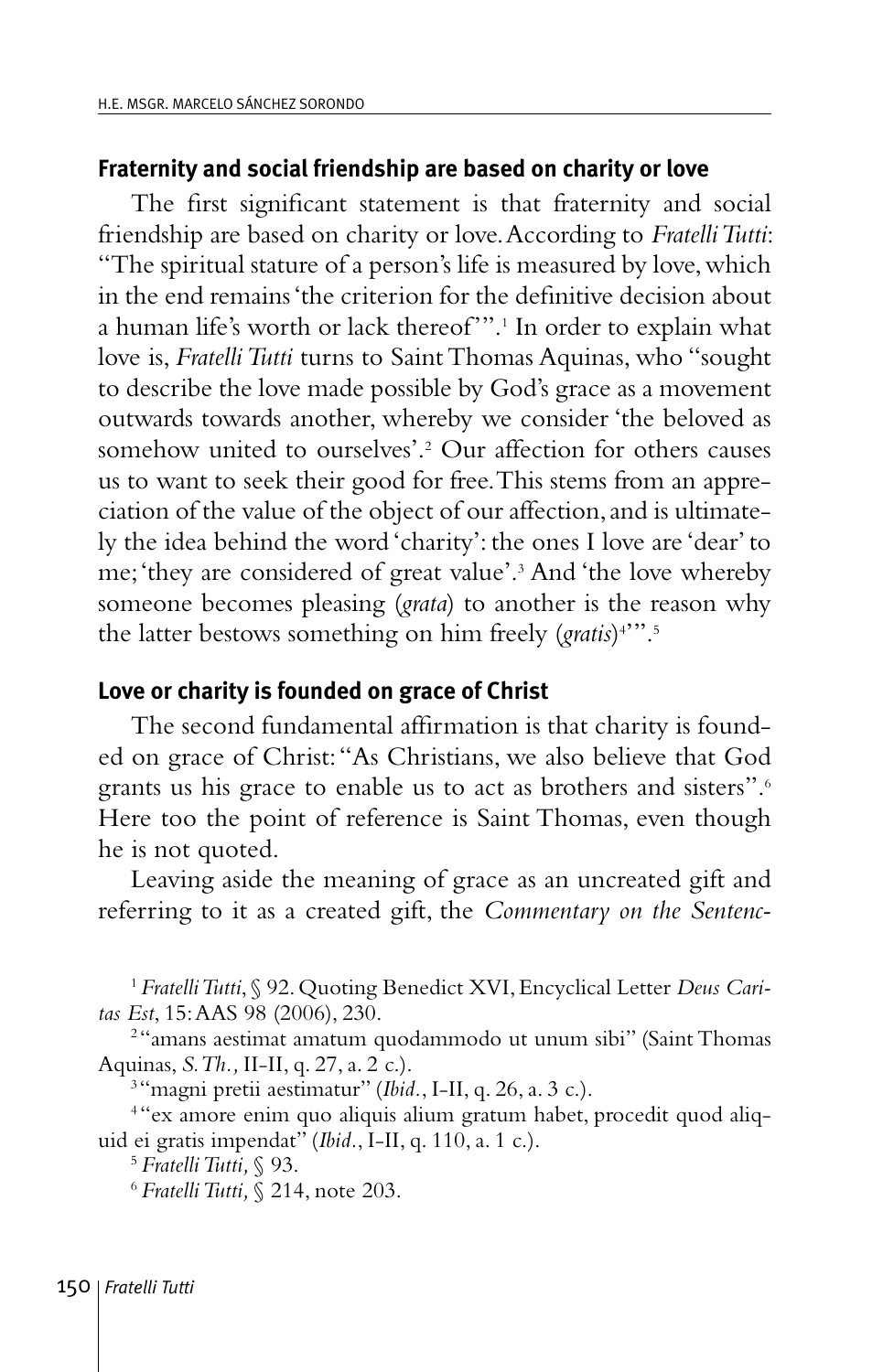*es* by P. Lombardo seems to be the text where Aquinas puts the most effort in demonstrating the existence and necessity of grace itself. This is surely due to the fact that when commenting on the *Sententiarum*, Aquinas had very much in mind the doctrine of its author, P. Lombardo, who maintained that grace (*gratia gratum faciens*) comprises a set of created infused virtues (faith, hope, moral virtues) that are informed by charity. However, for Lombardo, charity is not a created habitus: it is the Holy Spirit itself who, without mediation, works the act of charity in us. Without mediation does not mean without the cooperation of the creature, but without the mediation of the theological virtue of charity.<sup>7</sup>

St. Thomas responds first of all with an *argumentum ad hominem*: there is a freely given uncreated gift (*datum* for free), which is the Holy Spirit. This gift is possessed from a certain time onwards, indicating a mutation in the one who receives the gift, not in the Holy Spirit. The fact of receiving the Holy Spirit adds something to the creature that was not there before: indeed we say that it has the Holy Spirit. Consequently, grace in any of its meanings always expresses something created in the soul, freely given, although it can also indicate something uncreated such as the Holy Spirit. Aquinas says: "Therefore it is necessary that, by the very fact that the Holy Spirit is infused in someone, something is added to that person which was not there before, following the reception of which it can be said that the person has

7 "Alios actus atque motus virtutum operatur caritas, id est Spiritus sanctus, mediantibus virtutibus, quarum actus sunt, utpote actum fidei, id est credere fide media, et actum spei, id est sperare media spe; per fidem enim et spem praedictos operatur actus. Diligendi vero actum per se tantum sine alicuius virtutis medio operatur, id est diligere; aliter ergo hunc actum operatur quam alios virtutum actus. Ideoque differenter de hoc et de aliis loquitur Scriptura, quae istum specialiter caritati tribuit; est ergo caritas vere Spiritus sanctus" (P. Lombardo, *I Sent.*, d. 17, c. 6, PP. Collegii S. Bonaventurae, Ad Claras Aquas [Quaracchi], Fiorenza, 1971, t. I, p. 151 ff.).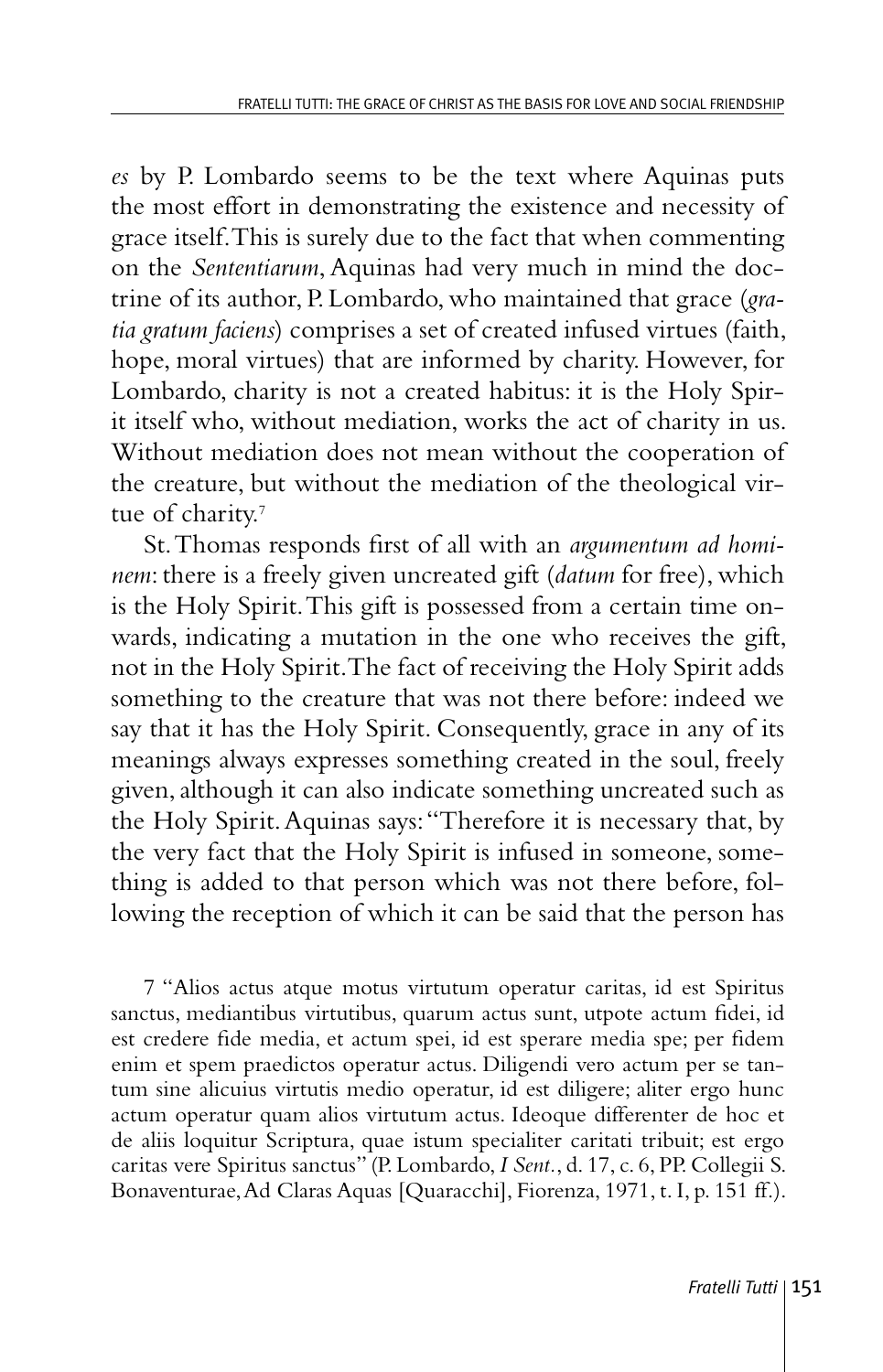received the Holy Spirit. So grace, in whatever way it is meant, shows that there is something created in the soul, which is given freely: although the word grace can also mean something uncreated; like divine acceptance itself; even the uncreated gift which is the Holy Spirit can be called grace".8

### **The principle of Pseudo-Dionysius**

The main argument that Saint Thomas uses to indicate the created reality of grace originates from the Dionysian principle: *quod divinus amor non permisit eum sine germine esse*. 9 This principle is explicitly formulated already in the book of Sentences: "Divine love infuses goodness in things: for which Dionysius says (*De div. nom.* 4) that divine love did not allow him to remain without offspring; and so by saying that God loves someone we indicate that there is an effect of divine love in the beloved".10

Thus, having established the general principle valid for all the causality of God, that is, communication *ad extra* of God's life *ad intra*, the Angelic Master distinguishes the degrees of intensity of divine love, according to the various degrees of goodness that

<sup>8</sup>*"*Unde oportet quod ex hoc ipso quod Spiritus sanctus alicui datur, aliquid ipsi creaturae accrescat quod prius non habebat, secundum cujus adeptionem Spiritum sanctum habere dicitur. Unde gratia qualitercumque significetur, ostendit aliquid creatum in anima esse, quod gratis datur, quamvis etiam nomine gratiae aliquid increatum significari possit; ut vel ipsa divina acceptatio vel etiam datum increatum quod est Spiritus sanctus" (*In II Sent.*, d. 26, q. 1, a. 1 c., Mand. II, p. 669).<br><sup>9</sup> Αὐτὸς γὰρ ὁ ἀγαθοεργὸς τῶν ὅντων ἔρως, ἐν τάγαθῷ καθ' ὑπερβολὴν

προῦπάρχων, οὐκ εἴασεν αὐτὸν ἄγονον ἐν ἐαυτῷ μένειν, ἐκίνησε δὲ αὐτὸν εἰς τὸ πρακτικεύεσθαι κατὰ τὴν ἀπάντων γενητικὴν ὑπερβολὴν (Pseudo-Dionysius the Areopagite, *De Div. Nom.*, IV, § 10; M. G., III, 708 B). <sup>10</sup> "Amor autem divinus bonitatem rebus profundit; unde Dionysius

dicit, IV ch. *De Div Nom*., Col. 694, t. I, quod divinus amor non permisit eum sine germine esse; unde per hoc [quod] Deus dicitur aliquem diligere, significatur effectus divinae dilectionis in dilecto esse" (*In II Sent.*, d. 26, q. 1, a. 1 c., Mand. II, p. 668 f.).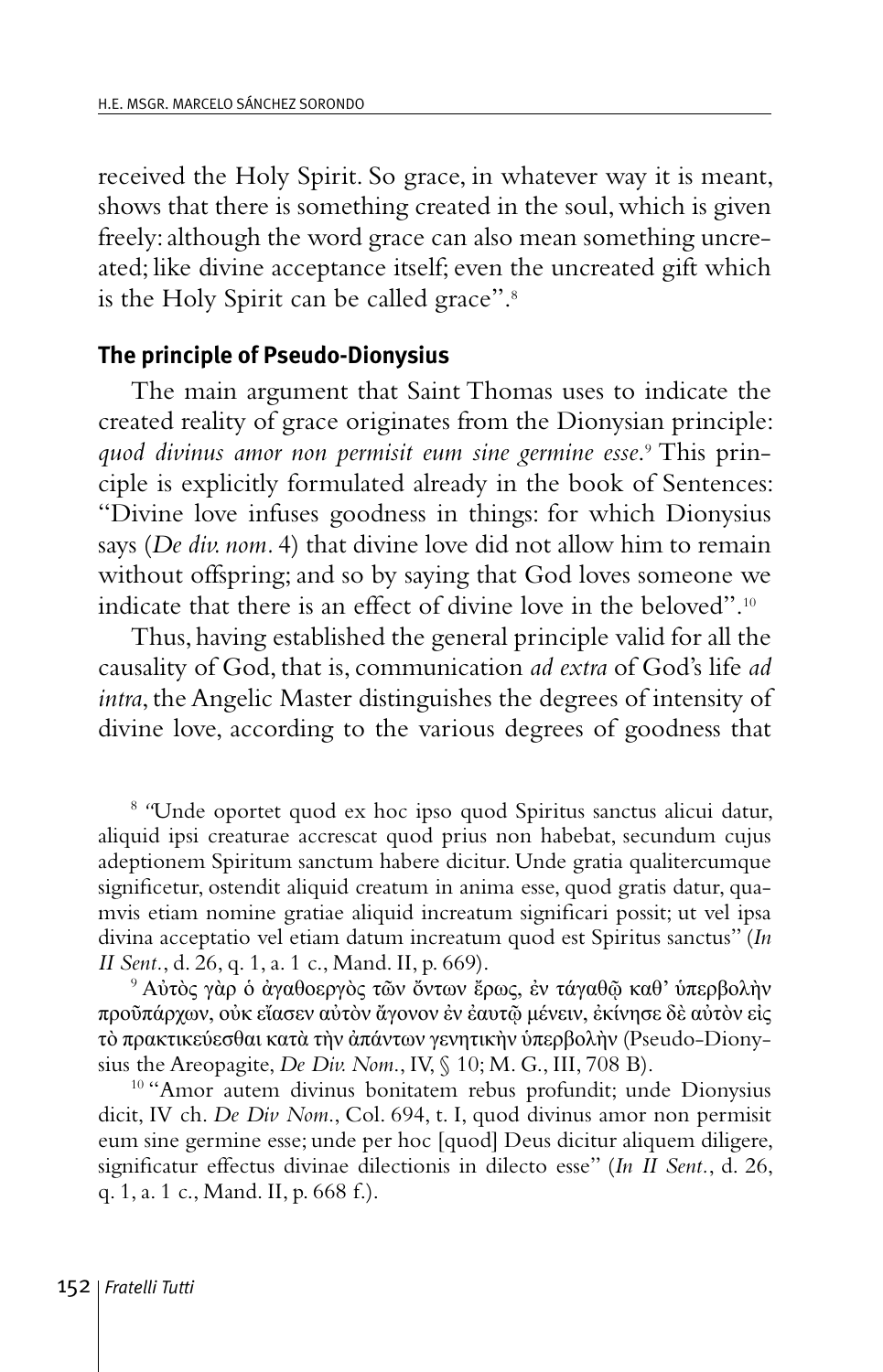his causality reflects in the creatures. One is the love with which God loves all creatures because he gives them being (existence), perfection and natural action. Another is that simple and perfect love, similar to friendship, by which God not only loves his creatures in the same way as an architect loves his work, but also as the one who participates in their friendship as a friend does with a friend, inasmuch as he elevates them to share his fruition in society so that they may enjoy the glory and beatitude that makes God happy. The text says: "But that is *a simply perfect love, almost similar to friendship, the kind with which one not only loves the creature as the artist loves his work, but also with a certain friendly partnership, as a friend (loves) a friend, insofar as it draws them into the company of their own enjoyment of God, so that with this they may have the glory and beatitude with which God is blessed*: and this is the love with which one loves saints, which is called love par excellence; and so also the effect of this choice is called grace par excellence, although all natural goodness can also be called grace, since they are freely given by God".<sup>11</sup>

11 "Sed illa est *simpliciter et perfecta dilectio, quasi amicitiae similis, qua non tantum diligit creaturam sicut artifex opus, sed etiam quadam amicabili societate, sicut amicus amicum, inquantum trahit eos in societatem suae fruitionis, ut in hoc eorum sit gloria et beatitudo quo Deus beatus est*: et haec est dilectio qua sanctos diligit, quae antonomastice dilectio dicitur; et ideo etiam effectus hujusmodi dilectionis antonomastice gratia vocatur: quamvis et omnes naturales bonitates gratiae dici possunt, quia gratis a Deo dantur" (*In II Sent*., d. 26, q. 1, a. 1 ad 2, Mand. II, p. 669). When referring to this simple and perfect love he also says: "In quantum Deus vult ei aliquo bonum supernaturale" (*De Verit*., q. 27, a. 1 c., ed. Leon., t. XXIII, 3, p. 791, l. 132); "Sed specialis ratio divinae dilectionis ad illos consideratur quibus auxilium praebet ad hoc quod consequantur bonum quod ordinem naturae eorum excedit, scilicet perfectam fruitionem non alicuius boni creati, sed sui ipsius" (*Cg.*, III, 150, ed. cit., t. III, p. 225 a, nº 3226); "Vnde eos maxime et simpliciter diligere dicitur, quibus tales bonitatis effectus largitur per quos ad ultimum finem preueniant, quod est ipse qui est fons bonitatis" (*Comp. Theol.*, I, c. 143, ed. Leon., t. XLII, p. 136, l. 62-65). As I will say, inspired by the Fathers, Hegel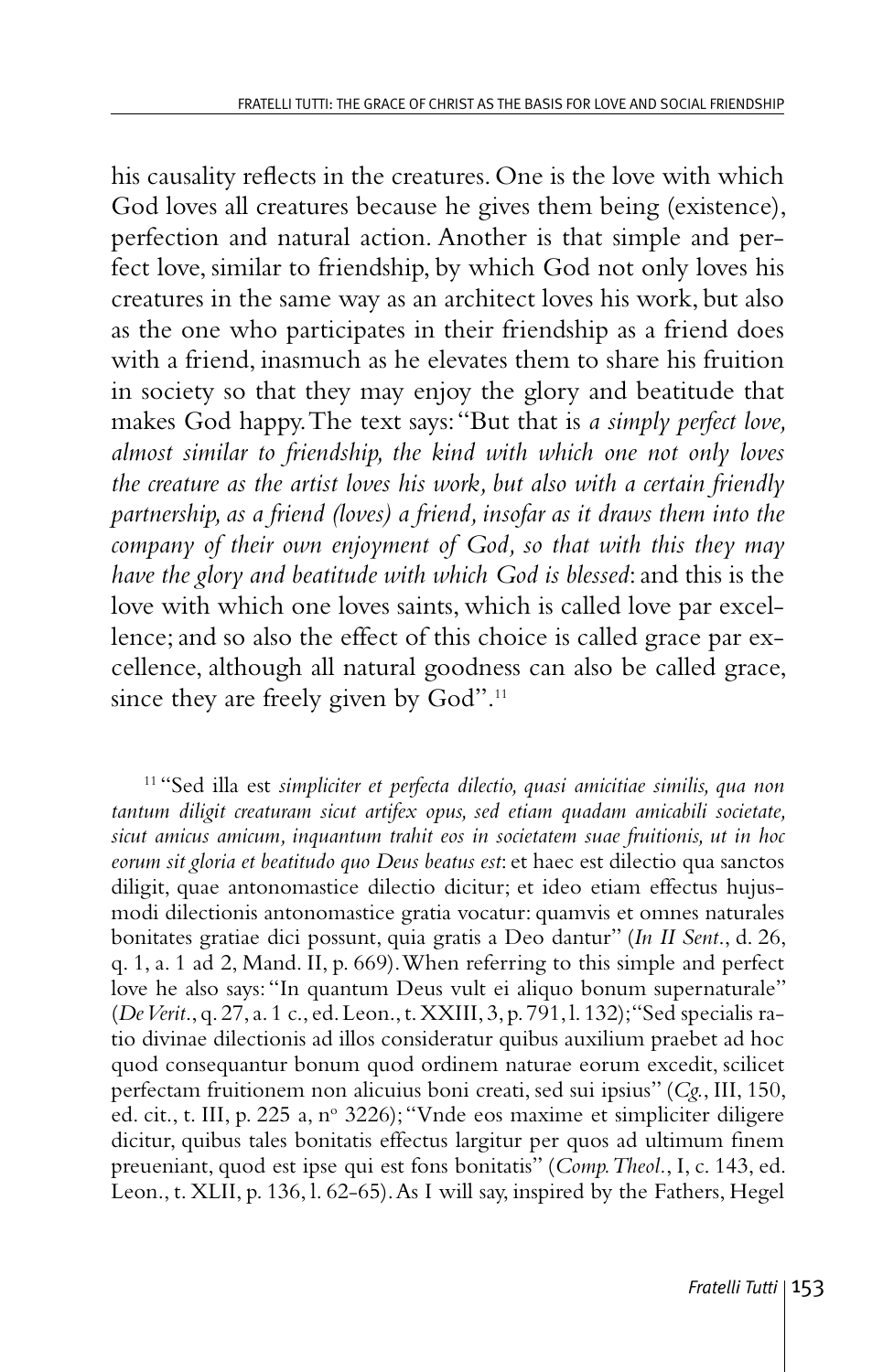In the *Summa Theologica* he describes this love as a *dilectio specialis* because it elevates (*trahit*) the rational creature above its nature by making it participate in the divine good that is God himself: "For one is common, whereby He loves all things that are (*Wis.* 11:25), and thereby gives things their natural being. But the second is a *special love*, whereby He *draws* the rational creature above the condition of its nature to a *participation of the Divine good*; and according to this love He is said to love anyone simply, since it is by this love that God simply wishes the eternal good, which is Himself, for the creature".12

Likewise Saint Thomas again quotes Pseudo-Dionysius to demonstrate the need for a new being of grace (*esse gratiae*) by whom we are recreated and regenerated in Christ, as the principle of spiritual operations including love or charity: "Therefore Dionysius says that as in nature it happens that that which does not have its species received by generation cannot have the faculties proper to that species, so the one who has not received the divine being through spiritual regeneration cannot participate in the divine operations".13

knows how to give a modern interpretation to this idea that has come into the world through Christianity, for which the person has infinite value because he is the object and purpose of God's love. By the in-habitation of the Spirit, the human being is destined for maximum freedom. Cfr. *Enzikl. d. philos. Wiss*., § 482. 12 "Alia autem est dilectio specialis, secundum quam *trahit* creaturam ra-

tionalem supra conditionem naturae, ad *participationem divini boni*. Et secundum hanc dilectionem dicitur aliquem diligere simpliciter: quia secundum hanc dilectionem vult Deus simpliciter creaturae bonum aeternum, quod est ipse" (*S. Th.*, I-II, q. 110, a. 1 c.).<br><sup>13</sup> "Et ideo dicit Dionysius, in II ch. Caelest. Hier., Quia sicut in re-

bus naturalibus est quod illud quod non habet speciem per generationem adeptam non potest habere operationses speciei debitas, ita ille qui est adeptus divinum esse per spiritualem regenerationem non potest participare divinas operationses" (*In II Sent.*, d. 26, q. 1, a. 3, Mand. II, p. 674). The text that St. Thomas quoted is substantially: "Η οὐχὶ καὶ ἡμῖν, ἀνθρωπίνως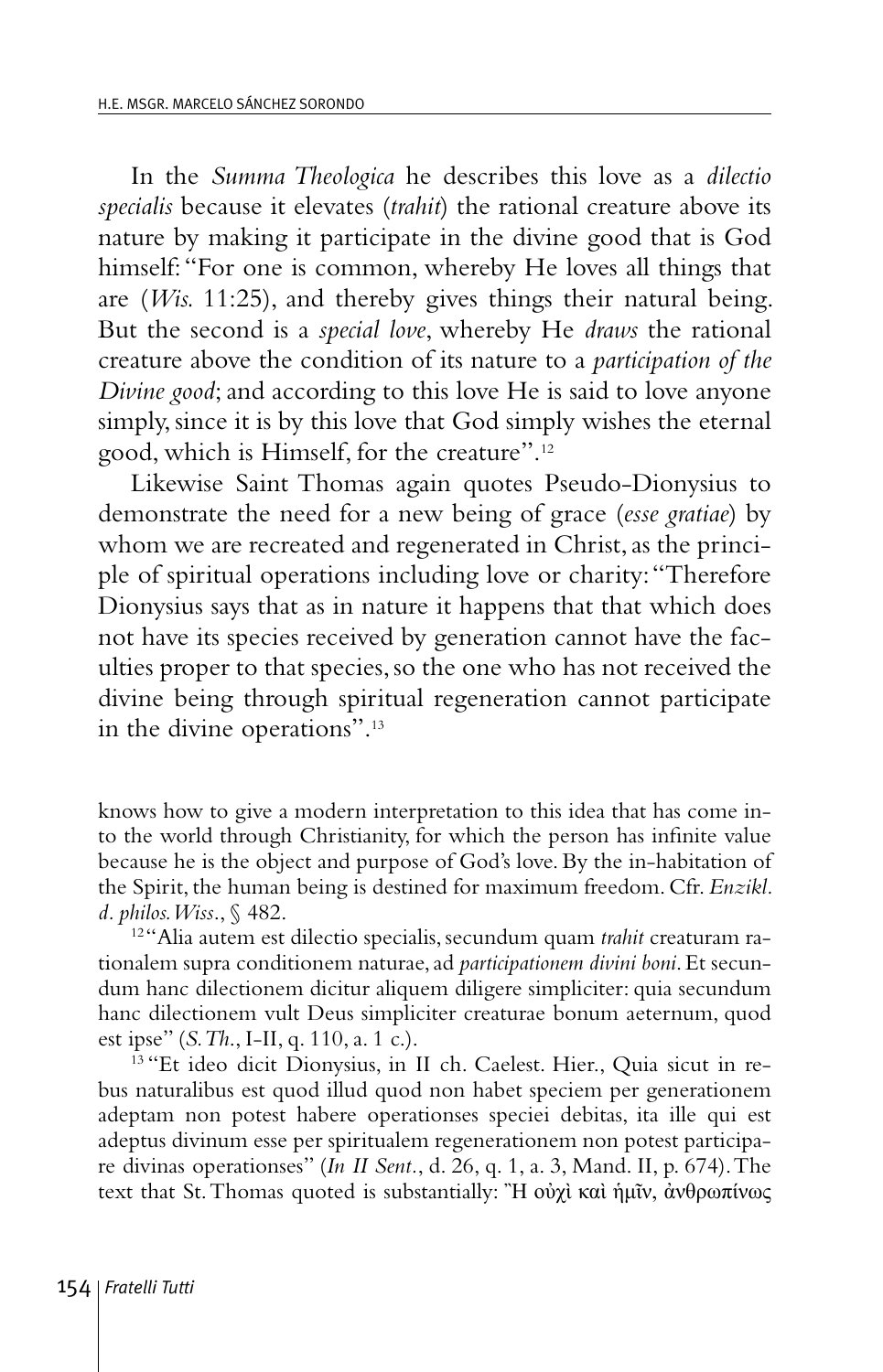In a later text from *De Veritate*, the Angelic Master still affirms that no one can perform spiritual operations without first receiving a spiritual being (*esse spirituale*): "it is evident in Dionysius where he says that no one can have a spiritual operation unless he first receives a spiritual being (existence), just as he cannot have the operation of a particular nature unless he first has being (existence) in that nature".14

#### **Aristotelian inspiration**

Another argument that Aquinas often uses to express the *quid creatum* of grace is inspired by Aristotle. I am referring in particular to the set of high reflections that are proposed in the *Contra Gentiles* starting from the final cause. The object is to show that the final cause requires a formal cause proportionate to itself; that is, the need on the part of the human being to possess an immanent form proportionate to the goal to which it must aim and reach. These reflections are formulated differently: "*Everything is directed to a suitable end in proportion to its form* [...]. Therefore, man needs a *supernatural form and perfection added* over and above his nature, so as to be suitably directed to that *same end*".15

φαμὲν, ὑπάρξαι δεῖ πρῶτον, εἶτα ἐνεργῆσαι τὰ καθ' ἡμᾶς, ὡς τοῦ μηδαμῶς ὄντος, οὐδὲ κίνησιν, ἀλλ' οὐδὲ ὕπαρξιν ἔχοντος · τοῦ δέ πως ὄντος, ἐκεῖνα μόνον ὲνεργοῦντος ἢ πάσχοντος ἐν οἷς εἶναι πέφυκεν; (Pseudo-Dionysius the Areopagite, *De Ecclesiasticae Hierarchiae*, c. 2, synopsis cap.; M. G., III, 392 B; *Dionysiaca*, II, 1108). 14 "Patet per Dionysium in II ch. Ecclesiasticae hierarchiae, ubi dic-

it quod non potest aliquis habere spiritualem operationem nisi prius esse spirituale accipiat, sicut nec operationem alicuius naturae nisi prius habeat esse in natura illa" (*De Veritate*, q. 27, a. 2 c., ed. Leon., t. XXII, 3, p. 794, l. 149-154.

15 "Unumquodque ordinatur in finem sibi convenientem secundum rationem suae formae [...]. Ergo oportet quod homini superaddatur aliqua supernaturalis forma et perfectio, per quam convenienter ordinetur in finem praedictum" (Cg., III, 150, ed. P. Marc, Marietti, Taurini, 1961, t. III, p. 225, n° 3229).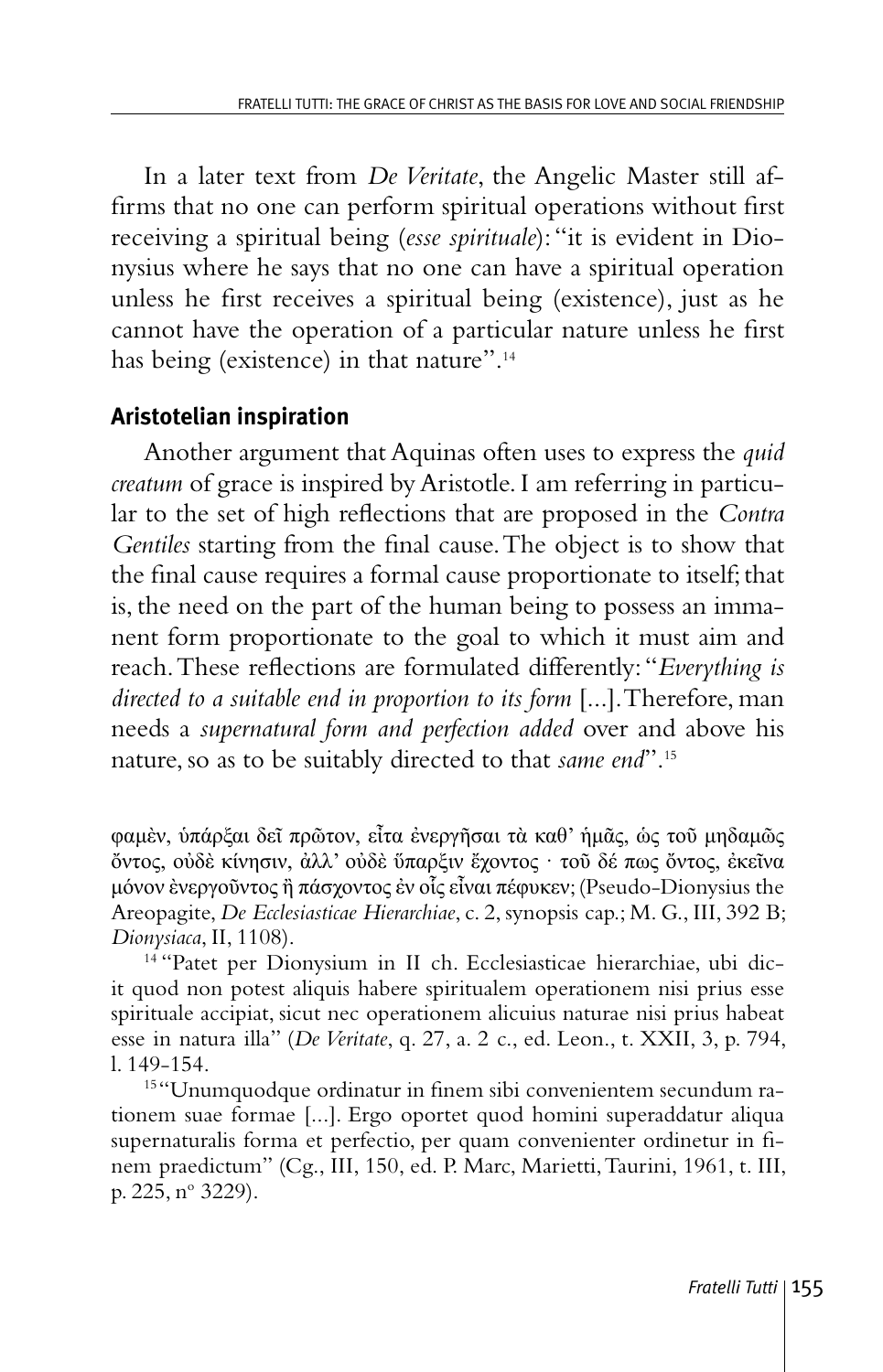The same theme is masterfully developed in the *Compendium*. It is presented as a requirement of the operative structure of the human being who is free and, consequently, is the master of his actions: the *divinum lumen gratiae* is imposed on man so that he is perfected in virtue from the interior and in the interior (*interius*), both in regard to knowledge (*quantum ad cognitionem*), to action and affection (*quantum ad actionem et affectionem*), and also to acting (*quantum ad agendum*). Indeed, the text says: "Divine providence governs individual beings in keeping with their nature. Consequently, since rational creatures – through free will – have dominion over their actions in a way impossible to other creatures [...]. But since the last end of rational creatures exceeds the capacity of their nature and since whatever conduces to the end must be proportionate to the end according to the right order of providence, rational creatures are given divine aids that are not merely proportionate to nature but that transcend the capacity of nature. God infuses into man, over and above the natural faculty of reason, the light of grace whereby he is internally perfected for the exercise of virtue, both as regards knowledge, inasmuch as man's mind is elevated by this light to the knowledge of truths surpassing reason, and as regards action and affection, inasmuch as man's affective power is raised by this light above all created things to the love of God, to hope in him, and to the performance of acts that such love imposes".16

16 "Diuina prouidentia rebus singulis secundum earum modum prouidet, *creatura autem rationalis per liberum arbitrium est domina sui actus pre ceteris creaturis* [...]. Quia uero ultimus finis creature rationalis facultatem nature ipsius excedit, ea uero que sunt ad finem debent esse fini proportionata secundum rectum prouidentie ordinem, consequens est ut creature rationali etiam adiutoria diuinitus conferantur, non solum que sunt proportionata nature, sed etiam que facultatem nature excedunt. Vnde supra naturalem facultatem rationis imponitur *diuinitus homini lumen gratie*, per quod *interius perficitur ad uirtutes: et quantum ad cognitionem*, dum eleuatur mens hominis per lumen huiusmodi ad cognoscendum ea quae rationem excedunt, et *quantum ad ac-*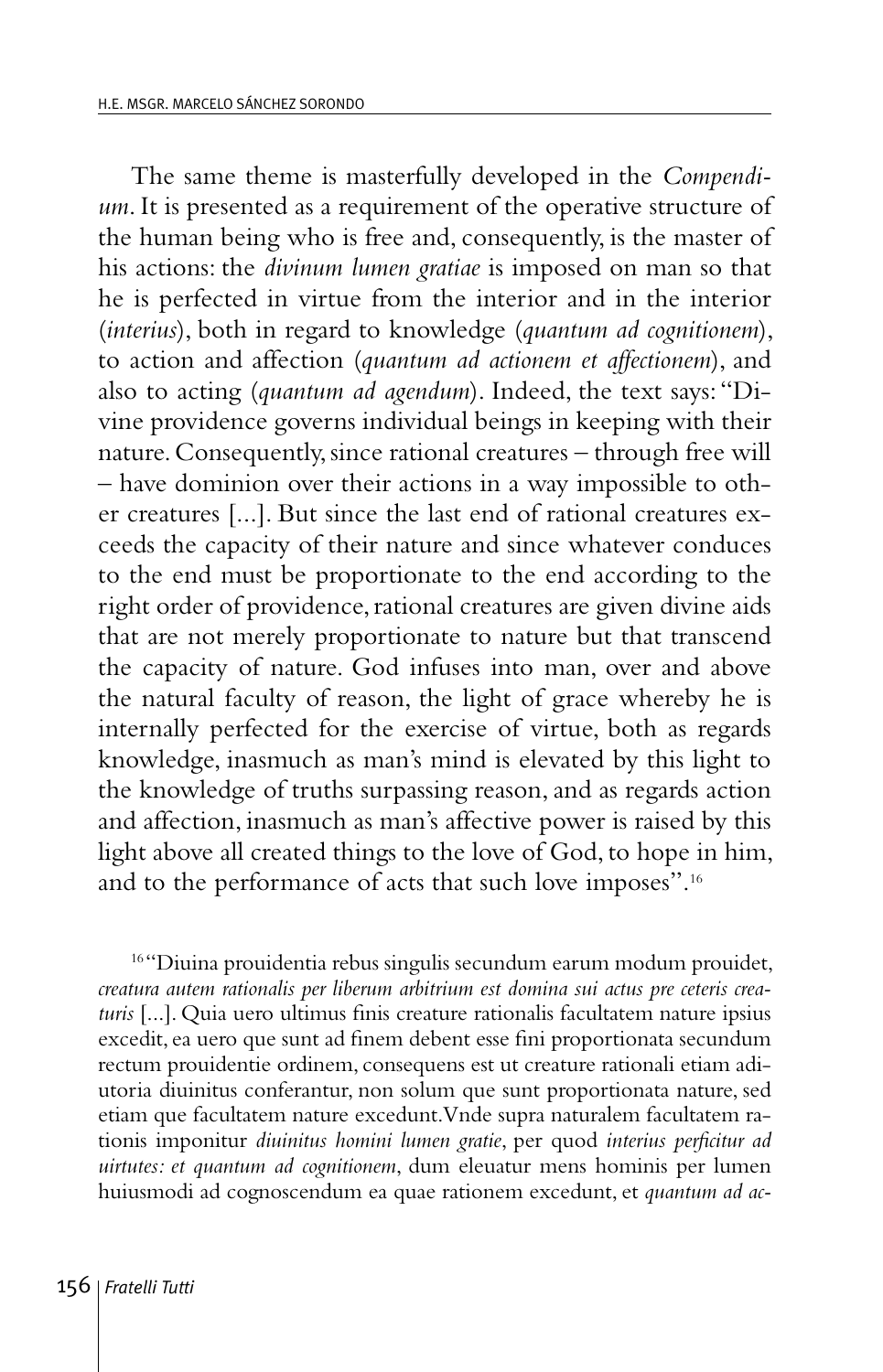But perhaps the most illustrative text of this profound demand that the supernatural principle be intrinsic to the subject is that of the *Commentary on II Corinthians*: "For in natural things we notice that each natural thing tends towards its own perfection, for which it has a natural desire; hence, to each thing is given the natural power to enable it to attain to its perfection. But *God gives man grace, by which he may attain to his ultimate and perfect consummation, i.e., happiness, towards which he has a natural desire*".17 This text shows man's natural desire to achieve his ultimate perfection, and consequently his need for something similar to himself, as well as similar to the higher end, which enables man to reach his final, supernatural perfection from within himself, and quench his natural desire. This does not mean for Saint Thomas that the *desiderium naturale beatitudinis* implies a necessary fulfillment to the point of eliminating the necessity and gratuitousness of grace, nor does it mean that grace belongs to nature as to a reality of the same ontological order. It means,

*tionem et affectionem*, dum per lumen huiusmodi *affectus hominis supra omnia creata eleuatur ad Deum diligendum et sperandum in ipso*, et *ad agendum ea que talis amor requirit*" (*Comp. Theol.*, I, c. 143, ed. Leon., t. XLII, p. 136, l. 1-4, 34- 49). Saint Thomas attributes the principle of Providence to Dionysius: "sicut Dionysius dicit, divina sapientia ita omnia ordinat ut unicuique provideat secundum modum suae conditionis" (*In Ioan. Ev.,* c. III, v. 5, lect. 1, 4, ed. cit., n° 443). Dionysius says: ʹὈθεν ὡς Πρόνοια τῆς ἑκάστου φύσεως σωστικὴ, τῶν αὐτοκινὴτων ὡς αὐτοκινήτων προνοεῖ, καὶ τῶν ὅλων καὶ τῶν καθ' ἔκαστον οἰκείως ὄλῳ καἰ ἑκάστὦι, καθ' ὂσον ἡ τῶν προνοουμένων φύσις ἐπιδέχεται τὰς τῆς ὅλης καὶ παντοδαπῆς, προνοίας ἐκδιδομένας ἀναλόγως ἑκάστῳ προνοητικὰς ἀγαθὸτητας (*De Div. Nom*., c. IV, § 33; M. G., III, 733 C). Cfr.

<sup>17</sup>"In rebus enim naturalibus videmus quod quaelibet res naturalis naturaliter tendit ad suam perfectionem, ad quam habet naturale desiderium. Et ideo cuilibet rei datur virtus naturalis, ut ad suam perfectionem naturalem possit pervenire. *Gratia autem datur homini a Deo, per quam homo perveniat ad suam ultimam et perfectam consummationem, id est beatitudinem, ad quam habet naturale desiderium*" (*In Ep. II ad Cor.*, c. XIII, v. 9, lect. 2, ed. R. Cai, Marietti, Taurini-Romae, 1953, t. I, p. 559 a, nº 534).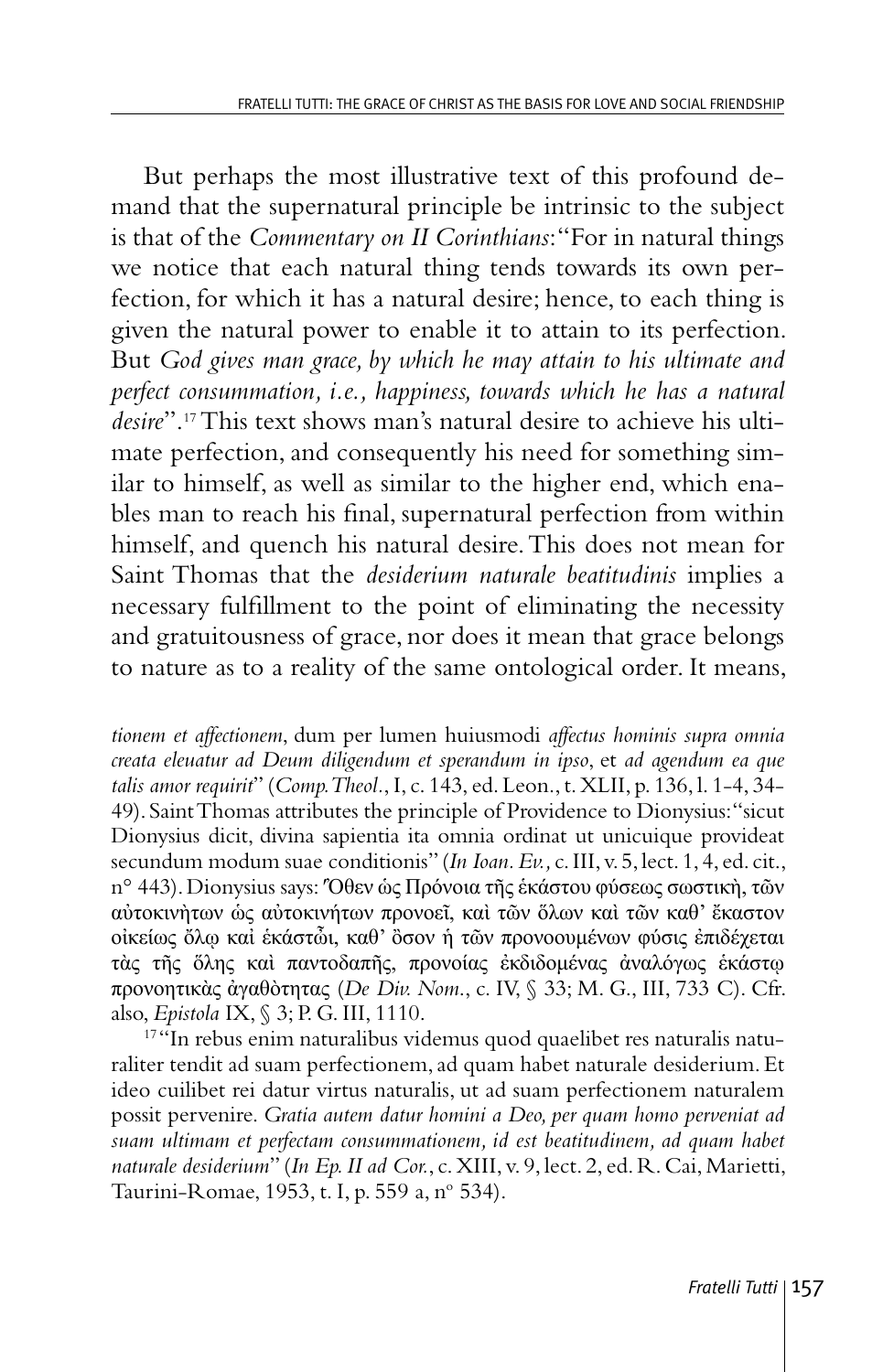however, that the rational creature, created in the image of God with intelligence and freedom, is *capax Dei*, and therefore tends naturally – although ineffectively by itself – to the supernatural order.18 It also means that if grace, in turn, is above human nature because it participates in divine nature, it is in the same way in human nature as a con-nature, which is the human being's own and inner supernatural principle of being and acting.19

Saint Thomas, in his purpose of structuring the creative order with its own entity, establishes an analogy between the natural and the supernatural order. Just as God gives us being by creation through a formal cause, in the same way God gives us gratuitous spiritual being without the mediation of any agent, through a created form that is grace: "God causes natural being (existence) in us by creation without the intervention of any agent cause, but nevertheless with the intervention of a formal cause; for a natural form is the principle of natural being (existence). *Similarly God brings about gratuitous spiritual being (existence) in us without the intervention of any agent, yet with the intervention of a created form, grace*".20

18 "Naturaliter anima est gratiae capax; 'eo enim ipso quod facta est ad imaginem Dei, capax est Dei per gratiam', ut dicit Augustinus" (*S. Th*., I-II, q. 113, a. 10 c.); "Est enim creatura rationalis capax illius beatae cognitionis inquantum est ad imaginem Dei" (*Ibid.*, III, q. 9, a. 2 c.). Cfr. *In II Sent*., d. 16, exp. textus, Mand. II, p. 406.

19 "Sicut autem lumen a sole diffunditur in aerem, ita gratia a Deo infunditur anime; que quidem est *supra* naturam anime, et tamen *in* natura anime uel cuiuscumque creature rationalis est aptitudo quedam ad gratie susceptionem" (*De Malo*, q. 2, a. 11 c., ed. Leon., t. XXIII, p. 60, l. 173-176; *Ibidem*, ed. Pession, Marietti, Taurini-Romae, 1965, Q. D. II, p. 490 b).

<sup>20</sup> "Esse naturale per creationem Deus causat in nobis nulla causa agente mediante, sed tamen mediante aliqua causa formali; forma enim naturalis principium est esse naturalis. Et *similiter esse spirituale gratuitum Deus facit in nobis nullo agente mediante, sed tamen mediante aliqua forma creata, quae est gratia*" (*De Veritate*, q. 27, a. 1 ad 3, ed. Leon., t. XXII, 3, p. 791, l. 182-189).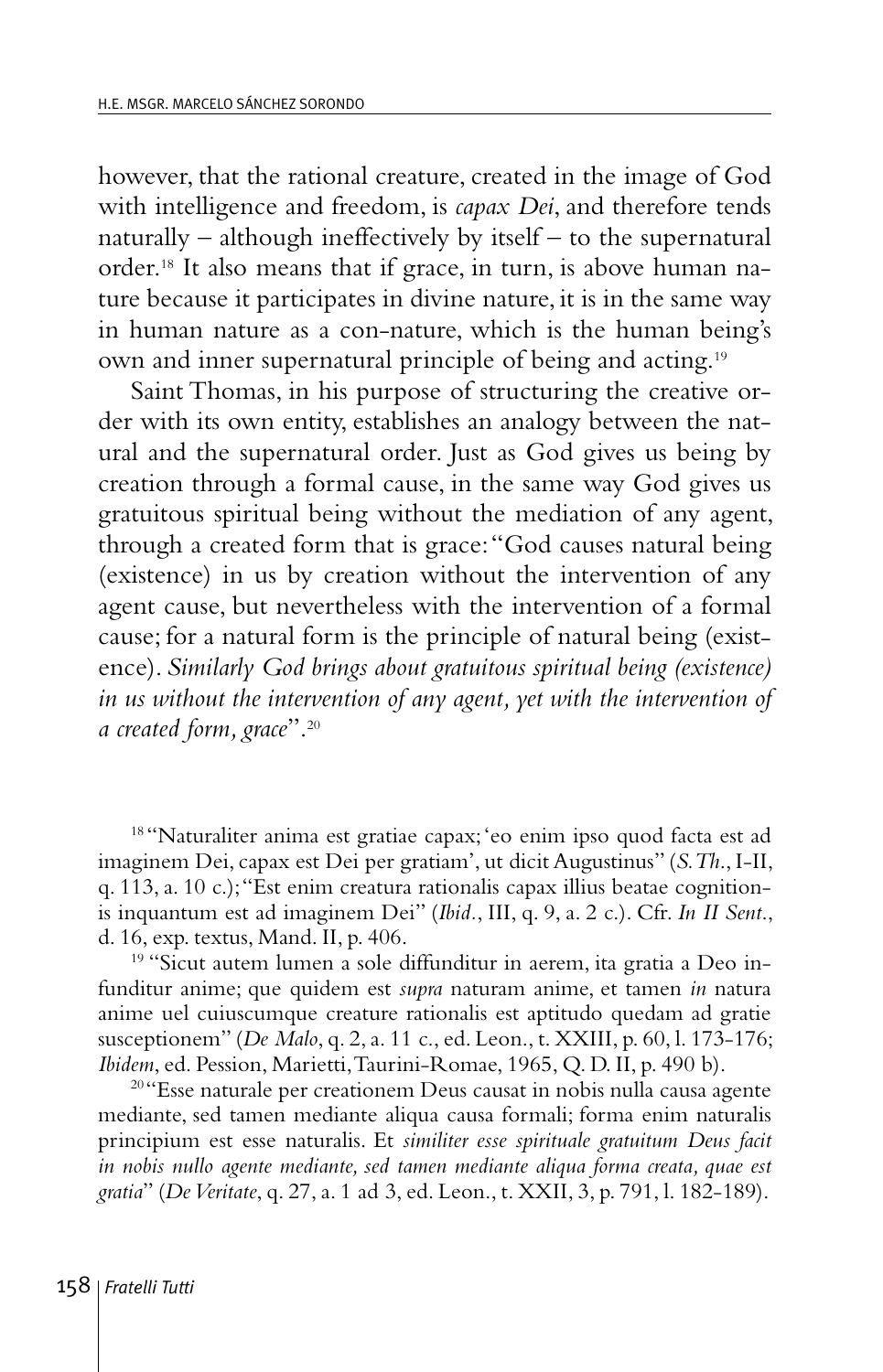Just as he was inspired by Dionysius to affirm the created reality of grace as a seed that God plants in the soul, the Angelic Doctor in the same way resorts to Aristotle to found the spiritual operations of love and knowledge in the new being of grace (*esse gratiae*). Thus he says grace is the life of the soul, because in living things, living is being: "For life in a living being is the same as to live expressed in the abstract; just as running is in reality the same as to run. Now in living things, to live is to be, as the Philosopher declares in 2 De Anima".21

By merging the Aristotelian principle of being given by form, with the Dionysian *ille qui non est adeptus divinum esse non potest participare divinas operationes,* the Angelic Doctor affirms that grace is a participated form of the divine nature immanent to the human person that gives a spiritual and divine being (*esse spirituale et divinum*) and founds the spiritual operations of love and knowledge.

# **Grace, as participation in the divine nature, recreates and regenerates the human being – image of God – with attribution to each person of the Trinity**

Grace, as a participation of divinity, is the work of the entire Trinity, and requires the in-habitation (*inhabitation*) of the Trinity in the soul of the just. But insofar as each Person represents a divine property, the participation of grace in the just, although common to the entire Trinity, is attributed or appropriated (*appropriatur*) to the Father as its author, to the Son as its Exemplar, and to the Holy Spirit, as the One who imprints on us the likeness with the Son: "adoption, though common to the

21 "Vita enim viventis est ipsum vivere in quadam abstractione significatum: sicut cursus non est secundum rem aliud quam currere. 'Vivere autem viventium est ipsum esse eorum', ut patet per Philosophum, in II de Anima" (*Summa Contra Gentiles*, I, c. 96, ed. P. Marc, Marietti, Taurini-Romae, 1961, t. II, p. 109 b, nº 817).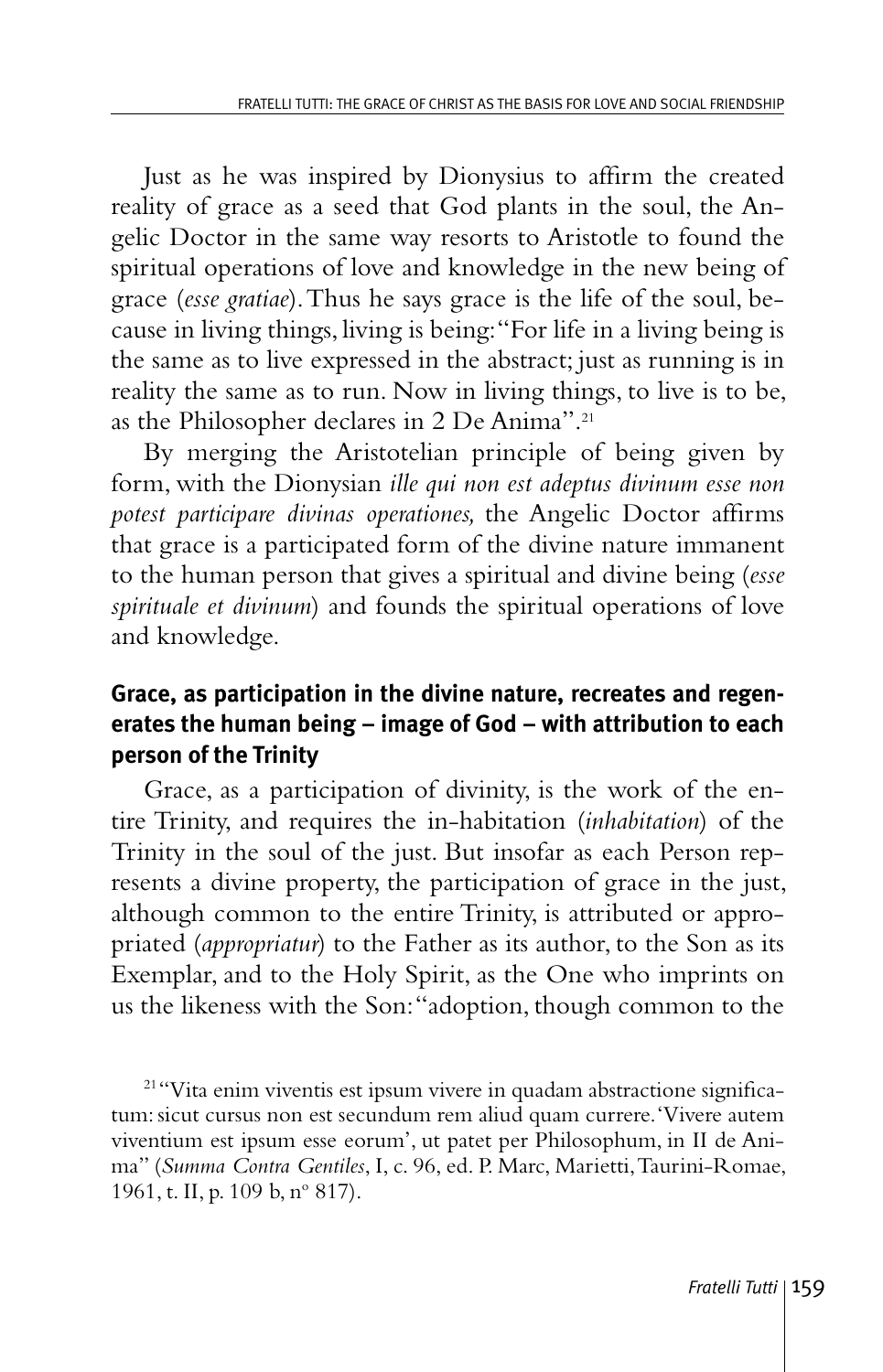whole Trinity, is appropriated to the Father as its author; to the Son, as its exemplar; to the Holy Ghost, as imprinting on us the likeness of this exemplar".22 Grace is thus a participation of the same divine nature as it is realized in intra-Trinitarian life. For this reason, as *natura in natura,* it offers a new way of knowing and loving by which we formally know and love, which is participation in the way of knowing and loving as it is given by essence within divine nature. "Grace – Thomas said – as it is prior to virtue, has a subject prior to the powers of the soul, so that it is in the essence of the soul. For as man in his intellective powers participates in Divine knowledge through the virtue of faith, and in his power of will participates in the Divine love through the virtue of charity, so also in the nature of the soul does he participate in the Divine Nature, after the manner of a likeness, through a certain regeneration or re-creation".23

Through the application of the Thomist synthesis to the supernatural order, Saint Thomas manages to overcome both Platonic separatism and Aristotelian immanentism. Indeed, although God maintains his presence in a creature through an efficient, exemplary and final cause, he can never replace the function of an intrinsic formal cause, either in the natural or in the supernatural order.<sup>24</sup> Therefore, in the order of natural creation, although God is the first founding principle of all being,

22 "Adoptatio, licet sit communis toti Trinitati, *appropriatur tamen Patri ut auctori, Filio ut exemplari, Spiritui Sancto ut imprimenti in nobis huius similitudi-*

<sup>23</sup> "Gratia, sicut est prius virtute, ita habeat subiectum prius potentiis animae, ita scilicet quod sit in essentia animae. Sicut enim per potentiam intellectivam homo participat cognitionem divinam per virtutem fidei; et secundum potentiam voluntatis amorem divinum, per virtutem caritatis; ita etiam *per naturam animae participat, secundum quandam similitudinem, naturam divinam, per quandam regenerationem sive recreationem*" (*S. Th.*, I-II, q. 110, a. 4 c).

24 Cfr. *De Veritate*, q. 27, a. 1 ad 3, ed. Leon., t. XXII, 3, p. 791, l. 182-189.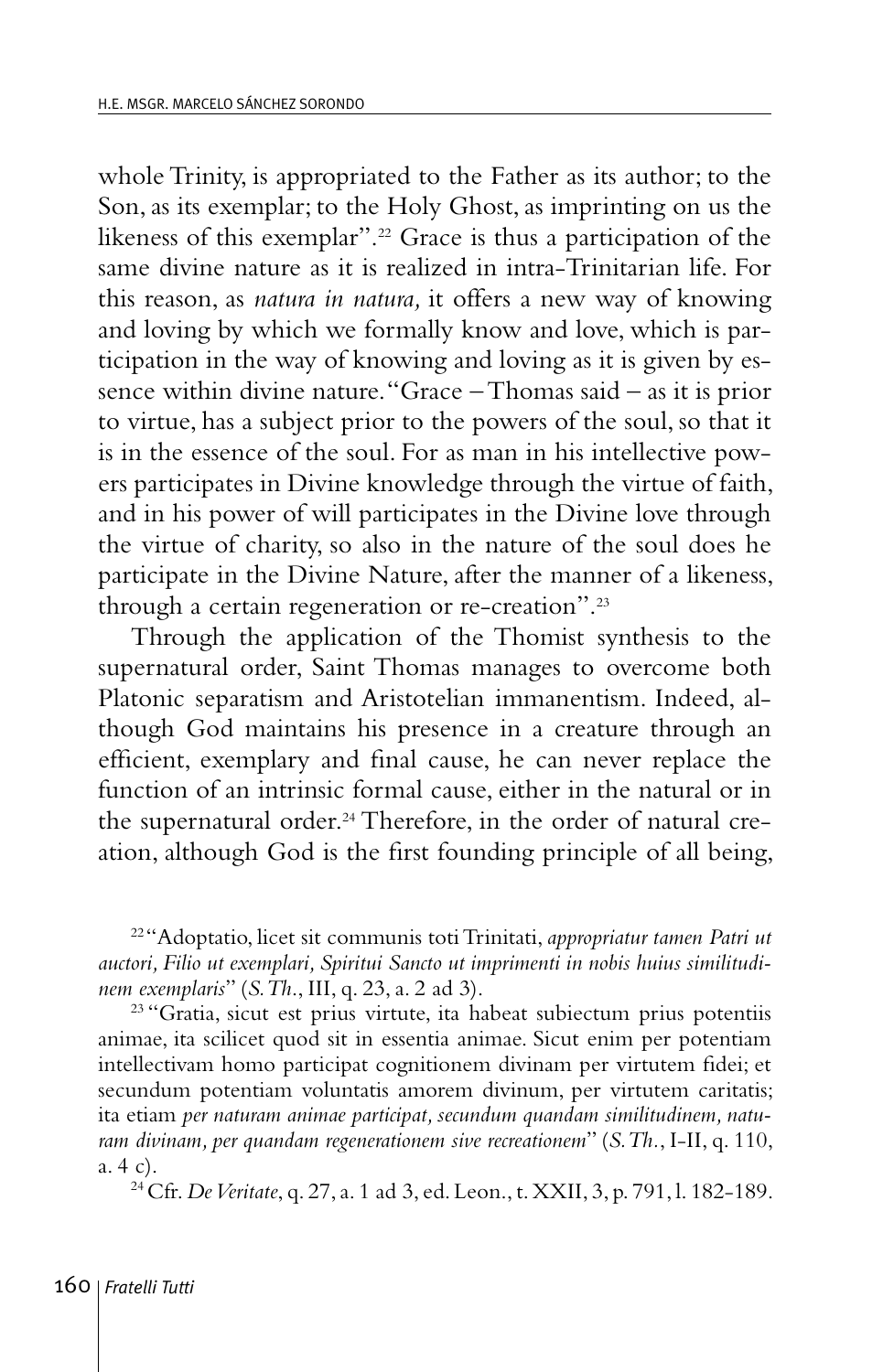goodness and perfection, nevertheless everything is and is called good by a resemblance to divine being and goodness (*inhaerens sibi*), which resemblance is formally its being and its goodness: "α) Everything is therefore called good from the divine goodness, as from the first exemplary effective and final principle of all goodness. β) Nevertheless, everything is called good by reason of the similitude of the divine goodness belonging to it, which is formally its own goodness, whereby it is denominated good. And so of all things there is one goodness, and yet many goodnesses".25 In the same way, in the supernatural order, it is said that each regenerated human being is, lives, knows and loves through Being, Nature, Life, Knowing and Loving by the essence of the Trinity as an effective, exemplary and final principle. However, each man has a participated intrinsic *esse et operati gratiae sibi inhaerens* similar to the one and triune divinity, by which he formally is, lives, knows and loves supernatural recreation: "The Divine Essence Itself is charity, even as It is wisdom and goodness. Wherefore just as we are said to be good with the goodness which is God, and wise with the wisdom which is God (since the goodness whereby we are formally good is a participation of Divine goodness, and the wisdom whereby we are formally wise, is a share of Divine wisdom), so too, the charity whereby formally we love our neighbour is a participation of Divine charity. For this manner of speaking is common among the Platonists, with whose doctrines Augustine was imbued; and the lack of adverting to this has been to some an occasion of error".<sup>26</sup>

<sup>25</sup>*S. Th.*, I, q. 6, a. 4. Cfr. *In I Sent.*, d. 49, q. 5, a. 2 ad 3; *De Verit.*, q. 1, a. 5. 26 "Ipsa essentia divina caritas est, sicut et sapientia est, et sicut bonitas est. α) Unde sicut dicimur *boni bonitate quae Deus est* [sicut principio exemplari, effectivo et finali], *et sapientes sapientia quae Deus est* [sicut principio exemplari, effectivo et finali], β) *quia bonitas qua formaliter boni sumus est participatio quaedam divinae bonitatis, et sapientia qua formaliter sapientes sumus est*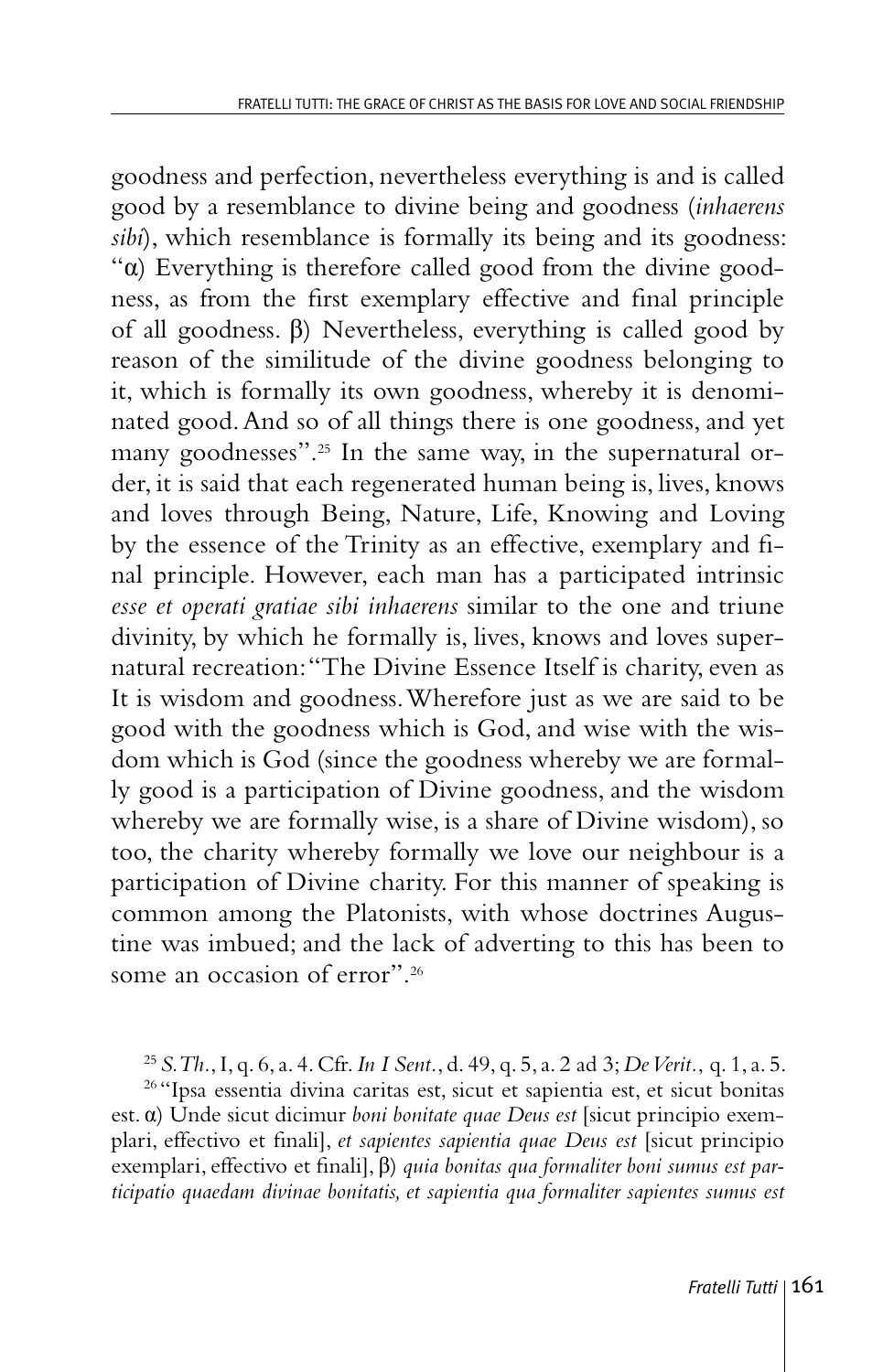This in-habiting of the Trinity in the just is attributed to each person *in effectibus gratiae*: to the Son is attributed the participation of his own Sonship by essence as well as the communication of the gift of Wisdom; to the Holy Spirit is attributed the participation of Charity by essence; and to the Father is attributed the source of recreation. Thus, the Divine Persons, somewhat sealing our souls, give us the gift of enjoying a foretaste of that perfect possession of the gift of glory in Heaven.<sup>27</sup>

# **It is said that grace is created, inasmuch as human beings according to it are created, that is, constituted in a new being: "in novo esse constituuntur" (***S. Th***., I-II, q. 110, a. 2 ad 3).**

Starting from Saint Peter's idea of grace as "participation of divine nature" (θείας κοινωνοὶ φύσεως),<sup>28</sup> Saint Thomas finds Saint Paul's notion of "new creation" (καινὴ κτίσις).29 Enlightening once more the structure of the supernatural order with an analogy taken from the structure of the natural order, Saint

*participatio quaedam divinae sapientiae*; ita etiam *caritas qua formaliter diligimus proximum est quaedam participatio divinae caritatis*. Hic enim modus loquendi consuetus est apud Platonicos, quorum doctrinis Augustinus fuit imbutus. Quod quidam non advertentes ex verbis eius sumpserunt occasionem errandi" (*S. Th.*, II-II, q. 23, a. 2 ad 1). It should be noted that Saint Thomas indirectly advises, by warning against Platonic extrincesism, that he has given new content to the notion of participation, namely: the immanence of the Aristotelian form: "qua *formaliter* boni sumus, ... *formaliter* sapientes sumus, ... *formaliter* diligimus proximum est *quaedam participatio divinae ...*".

<sup>27</sup> "Persona autem divina non potest haberi a nobis nisi vel ad fructum perfectum, et sic habetur per donum gloriae; aut secundum fructum imperfectum, et sic habetur *per donum gratiae gratum facientis*; vel potius sicut id per quod fruibili conjungimur, inquantum ipsae personae divinae *quadam sui sigillatione in animabus nostris relinquunt quaedam dona quibus formaliter fruimur, scilicet amore et sapientia*; propter quod Spiritus Sanctus dicitur esse 'pignus haereditatis nostrae'" (*In I Sent.*, d. 14, q. 2, a. 2 ad 2, Mand. I, p. 326).

<sup>28</sup>*II Pt.*, c. I, v. 4.  $^{29}$  *II Cor.*, c.V, v. 17.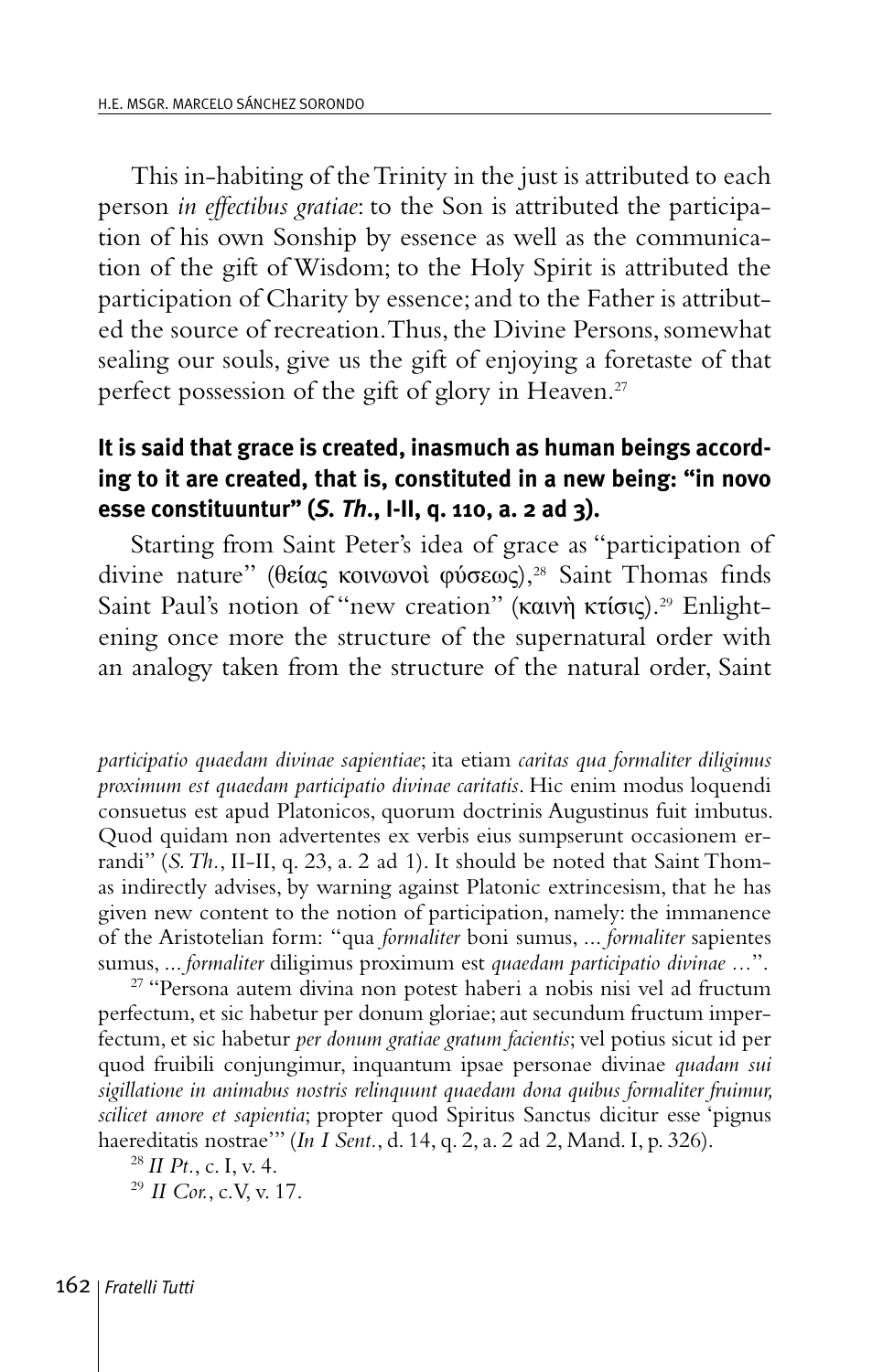Thomas affirms the necessity of a true creation for the production of the being of grace (*esse gratiae*) by God, in the likeness of the first creation of the natural being (*esse naturae*). The Angelic Doctor argues in the following way: creation is a movement from nothing to being, which is double: the natural being and the being of grace. The first creation took place when the creatures were produced from nothing by God in his natural being, and then the creature was new, but because of sin it became old. Consequently, a new creation became necessary, to produce creatures to being in grace, a creation from nothingness, since those who lack grace are nothing.<sup>30</sup> The complete text of Saint Thomas is found in the *Commentary* to the famous passage of Saint Paul which says ὥστε εἴ τις ἐν Χριστῷ, καινὴ κτίσις: τὰ ἀρχαῖα παρῆλθεν, ἰδιοὺ γέγονεν and affirms: "Then when Paul says, 'Therefore if then any be in Christ', he concludes from the foregoing that a certain effect follows, namely, *newness in the world*. Hence he says, 'if then any be in Christ', i.e., in the faith of Christ, or through Christ, he is made 'a new creature': 'for in Christ Jesus neither circumcision nor uncircumcision is of any avail, but faith working through love' (*Gal* 5:6). Here it should be noted that renewal by grace is called a creature. For creation is a change from nothing into being (existence). But there are two kinds of beings, namely, of nature and of grace. The first creation was made when creatures were produced by God from nothing to natural being (*esse naturae*); and then the creature was new, but became old by sin: 'he has made my flesh and my skin waste away' (*Lam* 3:4). Therefore, a new creation was required by which we would be produced to being (existing) in grace (*in esse gratiae*). This, too, is a creation from nothing because those who lack grace are nothing: 'and if I understand all mysteries

<sup>30</sup> For an in-depth study, cfr. Marcelo Sánchez Sorondo, *La gracia como participación de la naturaleza divina*, PASS, Studia Selecta 5, LEV, Vatican City, 2021, 512 pp.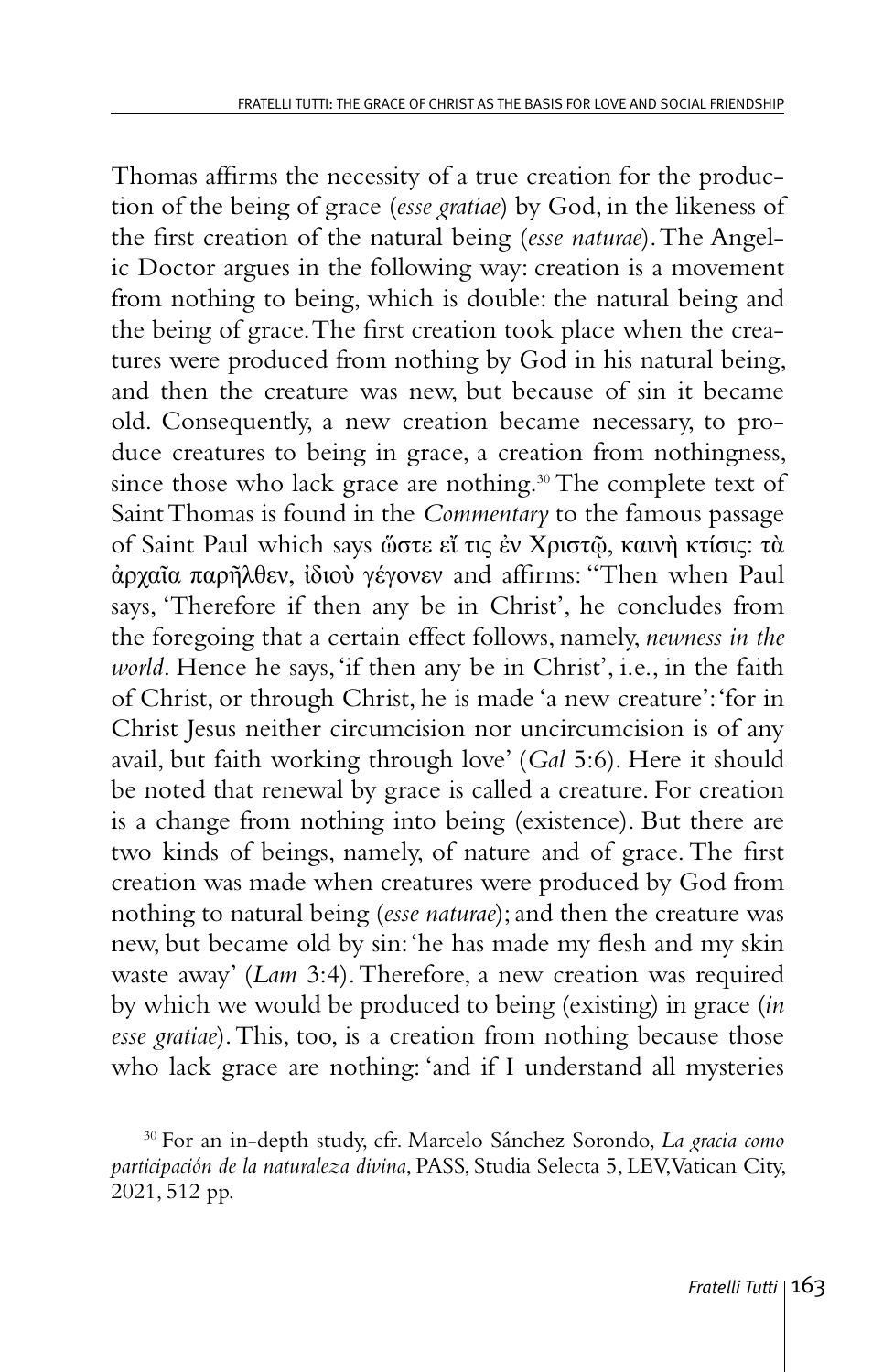and all knowledge, and if I have all faith, so as to remove mountains, but have not love, I am nothing' (*I Cor* 13:2); in his tent, i.e., of sin, 'dwells that which is none of his' (*Job* 18:15). Augustine says: 'for sin is nothing, and men become nothing, when they sin'. So it is clear that the infusion of grace is a creation".<sup>31</sup>

### **As the objects of God's love, men and women become themselves instruments of grace**

This is an important milestone for the Angelic Doctor, since it allows him to affirm that the spiritual creatures recreated in

<sup>31</sup> *In Ep. II ad Cor.*, c. V, v. 17, lect. 4, ed. R. Cai, Marietti, Taurini-Romae, 1953, t. I, p. 483 b, nº 192. Thomistic exegesis, being deeper than the modern one due to its character of resolution in the theological-metaphysical basis, coincides with it. According to B. Rey the καινὴ κτίσις of Saint Paul, which would be inspired by Isaiah in a particular way LXV, 17 et accomplissement'l comme apparait) "השךח ץךאר ם׳שךת ם׳מש אךרב ׳ננה ׳ב) la reprise de la première création, ou mieux: elle est la manifestation la plus éclatante de l'activité créatrice de Dieu qui ne cesse de faire du nouveau dans l'histoire depuis ses origines" (B. Rey, Créés *dans le Christ Jesus*, Paris, 1966, p. 39). Furthermore, in the aforementioned text the verb is *bara'* (אךב) "que la Bible réserve exclusivement à Dieu. L'hébreu *bara'* signifie proprement *faire voir du neuf, de l'inédit*, ce qui est le propre de Dieu (cfr. *Nb.* 16, 30: 'faire quelque chose d'inouï' – Bible de Jerusalem; 'opérer un miracle' – Dhorme); d'où la liaison essentielle avec la notion de *nouvelle* alliance, celle de 'cœur nouveau', et les antithèses 'choses anciennes, choses nouvelles', 'premier, dernier'. Les emplois bibliques du verbe *bara'* se rattachent ainsi autant à des faits de l'histoire qu'à la production de l'univers aux origines. Dieu a créé le salut, il a créé le peuple, et son action créatrice est sans cesse à l'œuvre dans le monde (*Is.* 41, 20; 43, 7; 48, 7; etc.). Cette action se caractérise par la nouveauté: Dieu crée parce qu'il agit de façon originale; quand il intervient il change la face des choses (*Jr.* 31, 22; *Is.* 48, 7; 65, 17; *Ps.* 51, 12; 104, 30). Dans la religion d'Israël, la notion de création est donc sotériologique, non seulement quand il est question de la création des derniers temps, la *nouvelle création*, mais aussi en ce qui concerne la création du *commencement*, comme le montre par exemple le rôle que joue le récit de *Gn.* 1 dans l'ensemble de la tradition sacerdotale ou l'adjonction du thème de la bénédiction à celui de la création en *Gn.* 1, 22, 28; 2, 3: la création est pleine d'espérance" (Ibidem, p. 39 and 40, nº 27).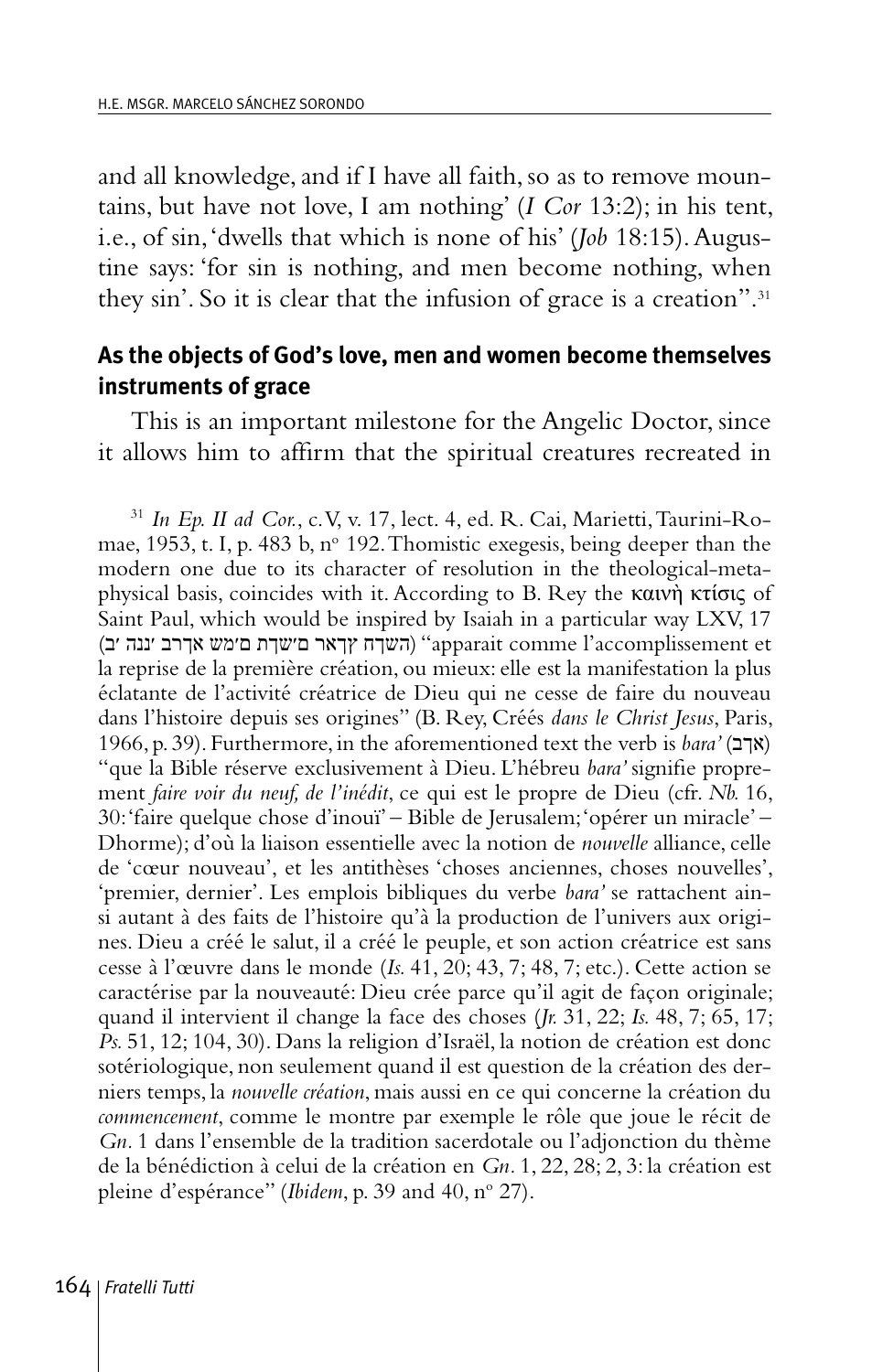the being of grace (*in esse gratiae*), can act as a particular active principle of the communication of the grace of Christ. Such communication or refusion (*refusio*) of grace between the just or between the saints clearly does not occur according to the infinite universality proper to the humanity of the Son of God, but only in relation to the particular fullness of their own measure of participation in friendship with God. In the lives of the saints, these ebbs and flows of grace are present between mother and son, teacher and disciple, spiritual guide and penitent, and vice versa, and also between friends and spouses, and in all human relationships that manage to become "bonds of perfection".32 Even Saint Thomas maintains that a human being constituted in grace according to his friendship with God, can obtain the salvation of another, unless there is no impediment on the part of the one whose justification the friend of God wishes. "One may merit – Thomas said – the first grace for another congruously; because a man in grace fulfils God's will, and it is congruous and in harmony with friendship that God should fulfil man's desire for the salvation of another, although sometimes there may be an impediment on the part of him whose salvation the just man desires".33 Finally, and in order to point out the excellence of the "fullness of the grace" of the Blessed Virgin, Saint Thomas introduces, in his late *Commentary on Hail Mary*, the decisive theme of grace *quantum ad refusionem*, and thus affirms the causality of Mary in the derivation of all grace towards human beings. But in addition, he also explicitly manifests the particular causality

<sup>32</sup>*Col.*, III, 14.

<sup>33</sup> "Merito congrui potest aliquis alteri mereri primam gratiam. Quia enim homo in gratia constitutus implet Dei voluntatem, congruum est, secundum amicitiae proportionem, ut Deus impleat hominis voluntatem in salvatione alterius, licet quandoque possit habere impedimentum ex parte illius cuius aliquis sanctus iustificationem desiderat" (*S. Th.*, I-II, q. 114, a. 6 c.).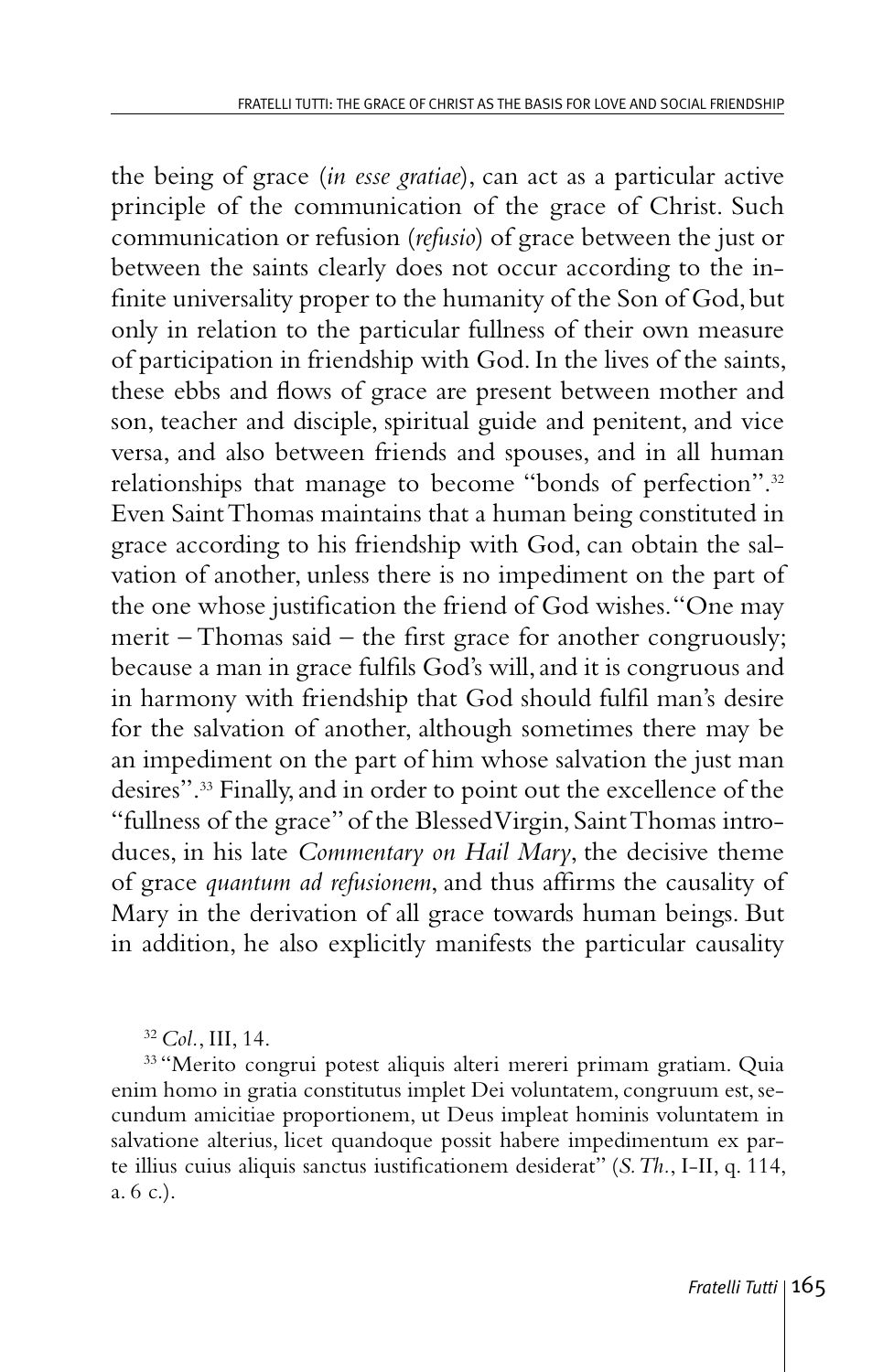of each saint, that is, a just person or friend of God, in the communication or "refusion" of the *esse gratiae* to another or other human beings. Indeed, the Angelic Doctor affirms: "It is a great thing in a Saint when he has grace to bring about the salvation of many, but it is exceedingly wonderful when grace is of such abundance as to be sufficient for the salvation of all men in the world, and this is true of Christ and of the Blessed Virgin".34 This doctrine of the mutual refusion of grace finds confirmation in one of the most novel and decisive affirmations of the Magisterium of theologian Pope Benedict XVI, such as is offered by the central thesis of his Encyclical *Caritas in veritate*, which considers social life as an instrument of reciprocal exchange of the grace of Jesus Christ. "As the objects of God's love – Benedict XVI said – men and women become subjects of charity, they are called to make themselves instruments of grace, so as to pour forth God's charity and to weave networks of charity".35

This is how grace allows us to form such a personal, intimate and mutual bond of perfection with God's friends so that their various merits and graces also give rise to the reciprocal participation of their merits and graces. On the one hand, the merits and graces of the just make their prayers very effective: so they

34 "Magnum enim est in quolibet sancto, quando habet tantum de gratia quod sufficit ad salutem multorum; sed quando haberet tantum quod sufficeret ad salutem omnium hominum de mundo, hoc esset maximum: et hoc est in Christo, et in Beata Virgine" (*In salutationem Angelicam expositio*, ed. R. Spiazzi, Marietti, Taurini-Romae, 1954, O.T. II, p. 240 b, nº 1118). Cfr. *In Ep. ad Hebr.*, c. XII, v. 23, lect. 4, ed. cit., t. II, p. 491 b, n° 708; *In Ep. ad Rom*., c. VIII, v. 23, lect. 5, ed. cit., p. 122, n° 678; *S. Th*., III, q. 27, a. 5 ad 1. There is no shortage of theologians who argue the possibility that a pure human being – specifically the Virgin Mary – like Our Lord, can obtain grace for others (including the first grace of conversion and the last grace of salvation) through condign merit. They base this on what Saint Thomas says in the *Summa Theologiae* (III, q. 64, a. 4): Christ can communicate to others his power of excellence. 35 *Caritas in veritate*, § 5.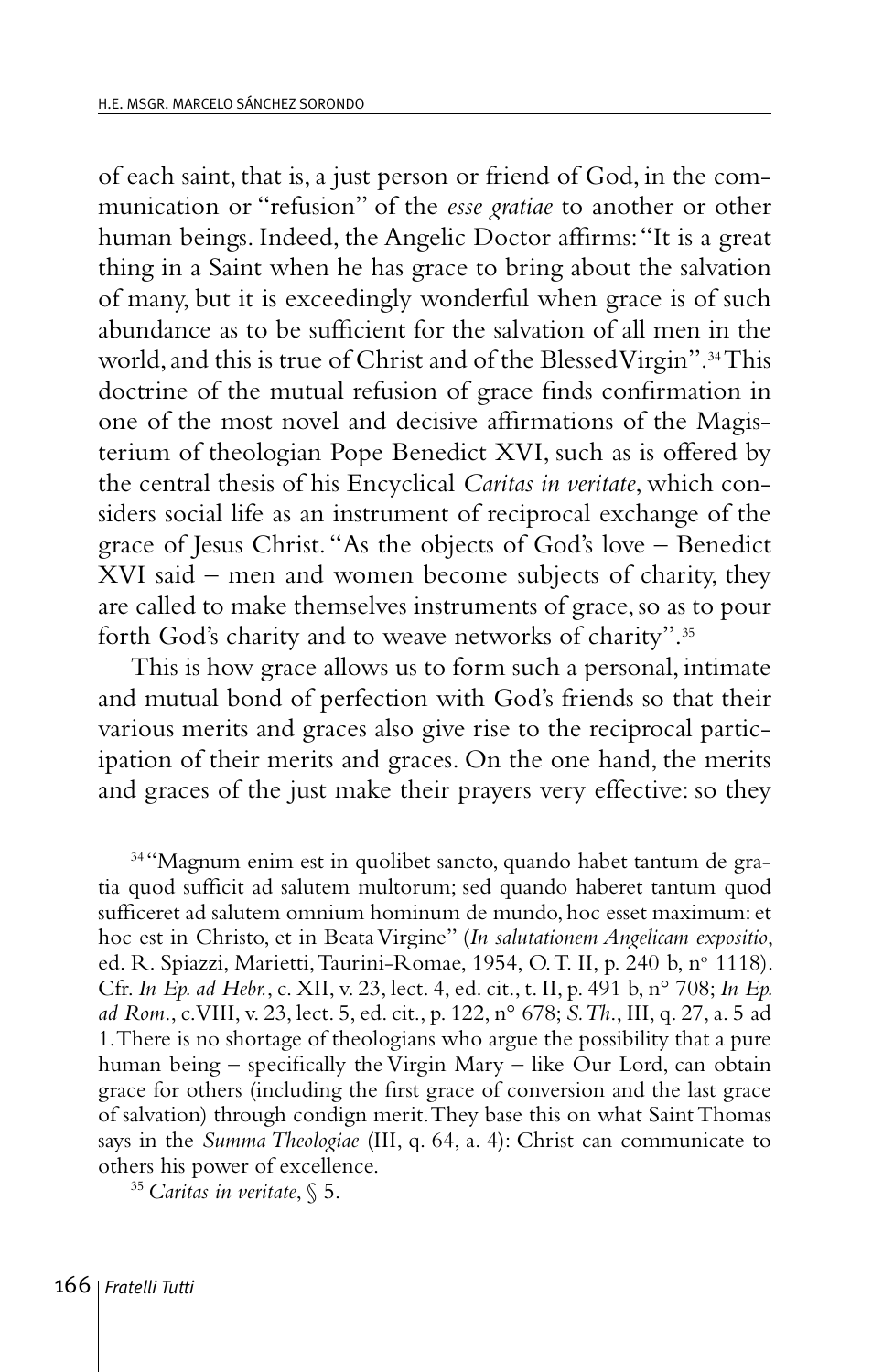obtain from God the special graces we have asked for; in addition, they not only prevent us from losing our divine Sonship, but they encourage us to continue advancing to the heights of perfection and towards even greater merit. Where our strength does not reach, it is our friends, the saints, who come to help us and, with their prayers, their graces and their charity, make it possible for us to grow in grace and in the gifts of the Holy Spirit, something that we could never achieve on our own.<sup>36</sup>

On the other hand, the saints are members of the same body to which we belong, and they have the same head and the same soul as us. And as the prayers, the graces and the charity of the holy members are beneficial to all others, and just as the whole body ultimately possesses the infinite grace and universal merit of its head, Jesus Christ, so in a way the graces and merits of the saints are, by mutual participation, our merits as well. $37$ 

#### **Communion of saints**

This is the social dimension of grace to which Benedict XVI refers in *Caritas in veritate* and Francis in *Fratelli Tutti*. It is about the grace that comes to heal and elevate the human being as a "political animal", and not just as an individual person. Following Aristotle, who maintains that it is not enough for a good politician to love himself, he must also love the good of his city,<sup>38</sup> in the same way the human being, from the moment he is welcomed as a member of a city, that is to say, becomes a citizen, needs social virtues, such as love for the good of his city and for social justice.

<sup>38</sup> άμα δε ούδε χρή νομίζειν αύτον αύτοῦ τινα εἶναι τῶν πολιτῶν, ἀλλὰ πάντας τῆς πόλεως, μόριον γὰρ ἕκαστος τῆς πόλεως: ἡ δ ̓ ἐπιμέλεια πέφυκεν ἑκάστου μορίου βλέπειν πρὸς τὴν τοῦ ὅλου ἐπιμέλειαν (Aristotle, *Polit*., VIII [Θ], 1, 1337 a 28-30, ed. Ross, Oxford, 1957).

<sup>36</sup> Cfr. *S. Th.*, II-II, q. 83, a. 4.

<sup>37</sup>*I Cor.*, XII, 12 ff.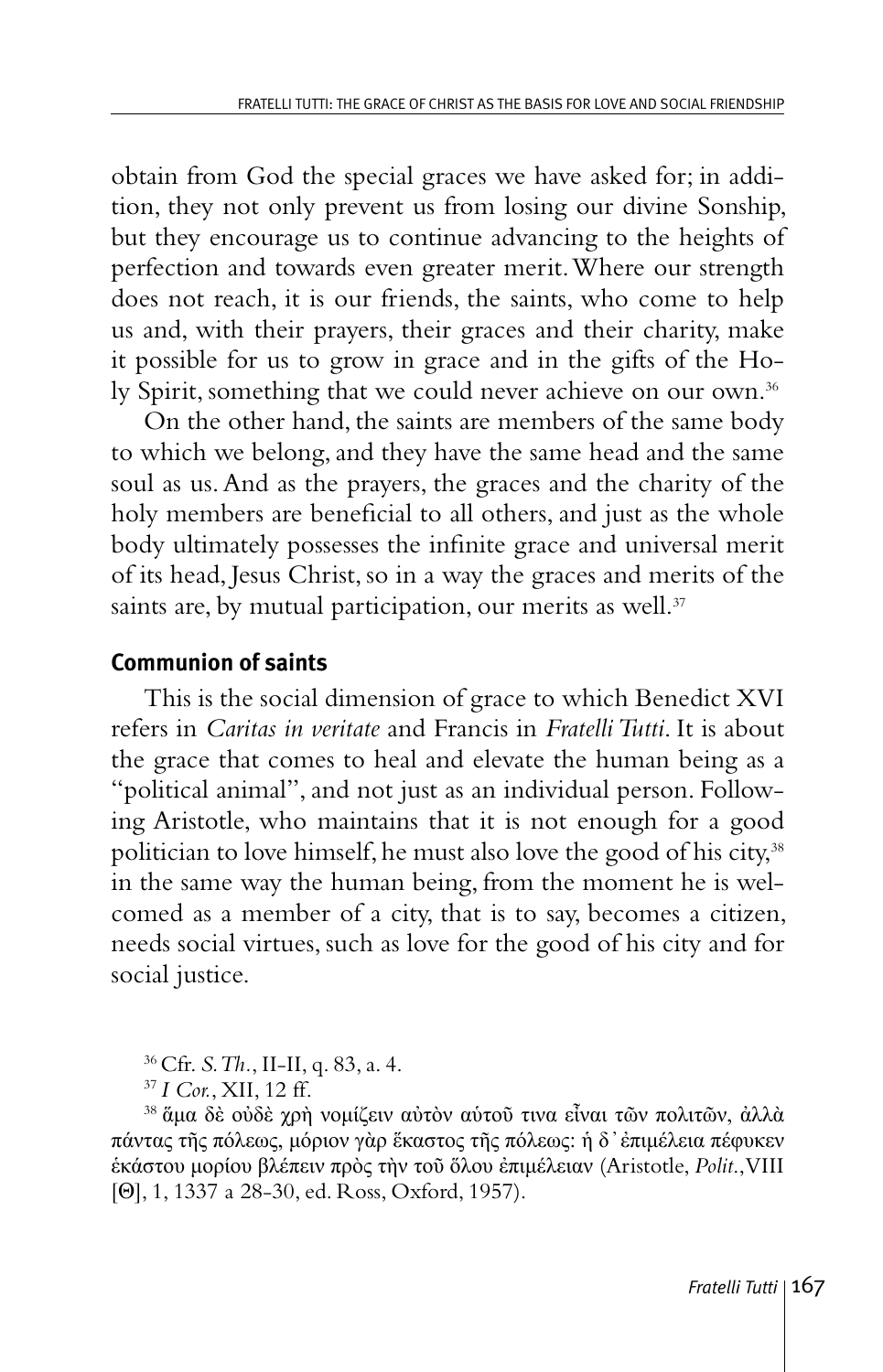In a similar way, when he is welcomed to participate in the heavenly beatitude, which consists in seeing and "tasting" God, the human being becomes a citizen and member of the Heavenly Jerusalem, that society blessed by the Lord, in which, Saint Paul tells us, we become "fellow citizens of the saints and relatives of God".39 Hence the human being, once he is incorporated into the celestial kingdom through grace, is called to possess not only personal virtues but also social virtues infused by the Holy Spirit in his soul, for which love for the common good of society as a whole, which is a divine good as an object of beatitude, is a prerequisite (*praeexigitur*).

Now, in the same way that loving the good of a city in order to possess and dominate it does not make a politician a good person – for even a tyrant loves his city and seeks its good, but in order to subdue it for his own benefit – loving the good that is shared with the blessed in order to possess it does not make man good in terms of beatitude, since the wicked also desire such good. Only loving this good in itself, so that it lasts and spills over onto others, and does not act against them, makes someone good with respect to that society of the blessed in which grace makes us participate.40

<sup>39 &</sup>quot;So then you are no longer strangers and sojourners, but you are fellow citizens with the holy ones and members of the household of God" (*Eph*., II, 19).

<sup>40 &</sup>quot;Philosophus dicit in VIII Polit. (cap. 1, 1337 a 28 ff.), quod ad hoc quod aliquis sit bonus politicus, requiritur quod amet bonum civitatis. Si autem homo, in quantum admittitur ad participandum bonum alicuius civitatis, et efficitur civis illius civitatis; competunt ei virtutes quaedam ad operandum ea quae sunt civium, et ad amandum bonum civitatis; ita cum homo per divinam gratiam admittatur in participationem caelestis beatitudinis, quae in visione et fruitione Dei consistit, fit quasi civis et socius illius beatae societatis, quae vocatur caelestis Ierusalem secundum illud, *Ephes.* II, 19: *estis cives sanctorum et domestici Dei*. Unde homini sic ad caelestia adscripto competunt quaedam virtutes gratuitae, quae sunt virtutes infusae; ad quarum debitam operationem praeexigitur amor boni communis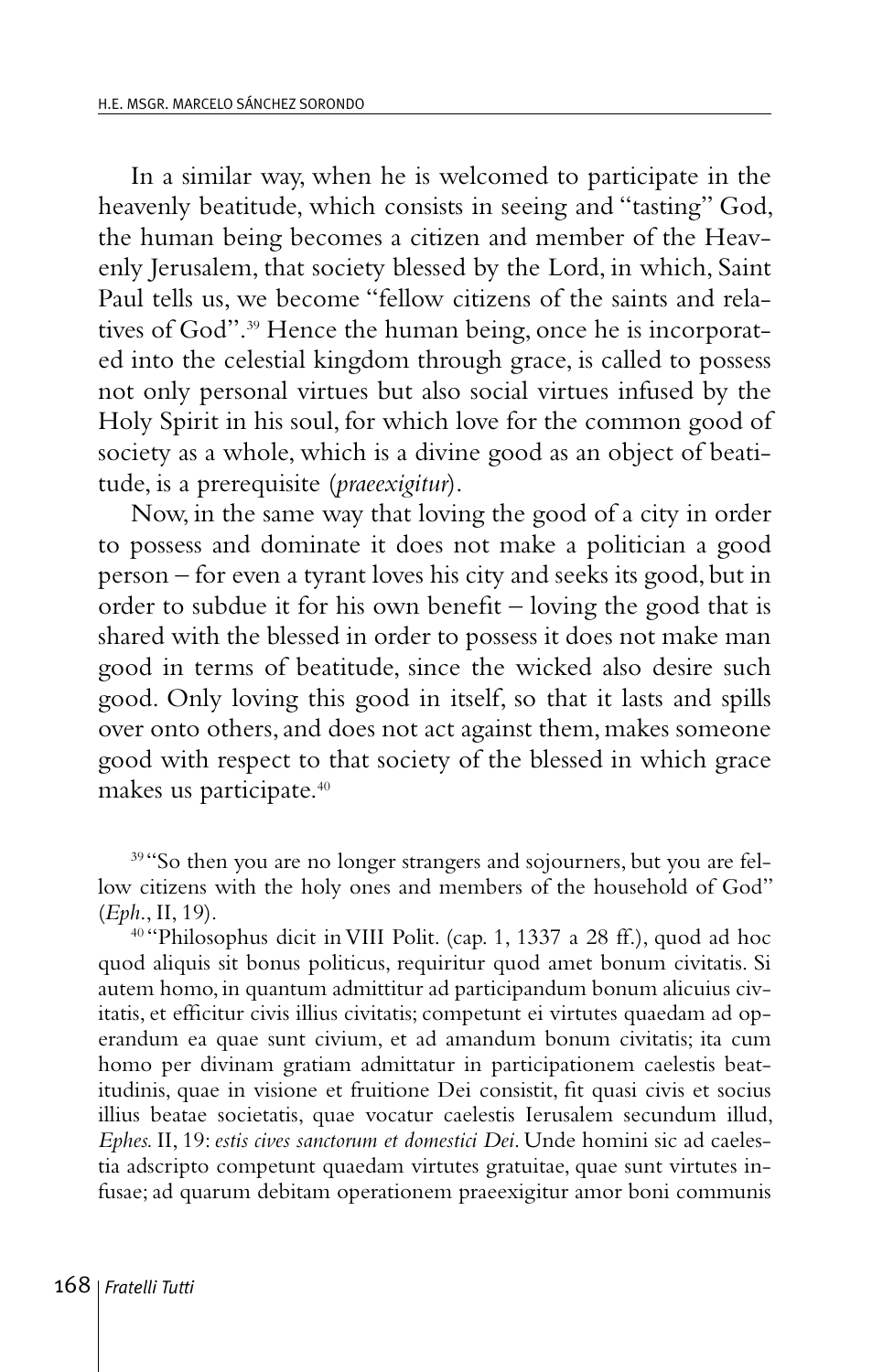Being inhabitants of the heavenly city while still on Earth as pilgrims, is a fundamental reason for the reciprocal "refusion" of grace among God's friends, which is necessary to heal and elevate human society on Earth to the heavenly city. The grace of the sacrament of matrimony, of which the spouses are ministers, heals and elevates the social cell, but the refusion among all the justified, called to implement the ebb and flow of grace in the society of saints – which includes both those who already enjoy God directly, and the pilgrims who are on the way to Him – is what is destined to heal and elevate the entire social body. It is the Church that in this hour is called to indicate the path of communication of the grace of Christ through those who are his "living stones".<sup>41</sup> According to St. Thomas, Christ can communicate to others his power of excellence, as indeed he has done to the Church insofar as she has established the sacraments as we know them today. The Saint says: "Christ had a twofold power in the sacraments. One was the power of authority, which belongs to Him as God: and this power He could not communi-

toti societati, quod est bonum divinum, prout est beatitudinis obiectum. Amare autem bonum alicuius civitatis contingit dupliciter: uno modo ut habeatur; alio modo ut conservetur. Amare autem bonum alicuius civitatis ut habeatur et possideatur, non facit bonum politicum; quia sic etiam aliquis tyrannus amat bonum alicuius civitatis ut ei dominetur: quod est amare seipsum magis quam civitatem; sibi enim ipsi hoc bonum concupiscit, non civitati. Sed amare bonum civitatis ut conservetur et defendatur, hoc est vere amare civitatem; quod bonum politicum facit: in tantum quod aliqui propter bonum civitatis conservandum vel ampliandum, se periculis mortis exponant et negligant privatum bonum. Sic igitur amare bonum quod a beatis participatur ut habeatur vel possideatur, non facit hominem bene se habentem ad beatitudinem, quia etiam mali illud bonum concupiscunt; sed amare illud bonum secundum se, ut permaneat et diffundatur, et ut nihil contra illud bonum agatur, hoc facit hominem bene se habentem ad illam societatem beatorum" (*De Caritate*, q. un., a. 2 c., ed. cit., Q. D. II, p. 758 f.). Cfr. also, *De Virtutibus in Communi*, q. un., a. 9.

<sup>41</sup>λίθοι ζῶντες (*I Peter*, II:5).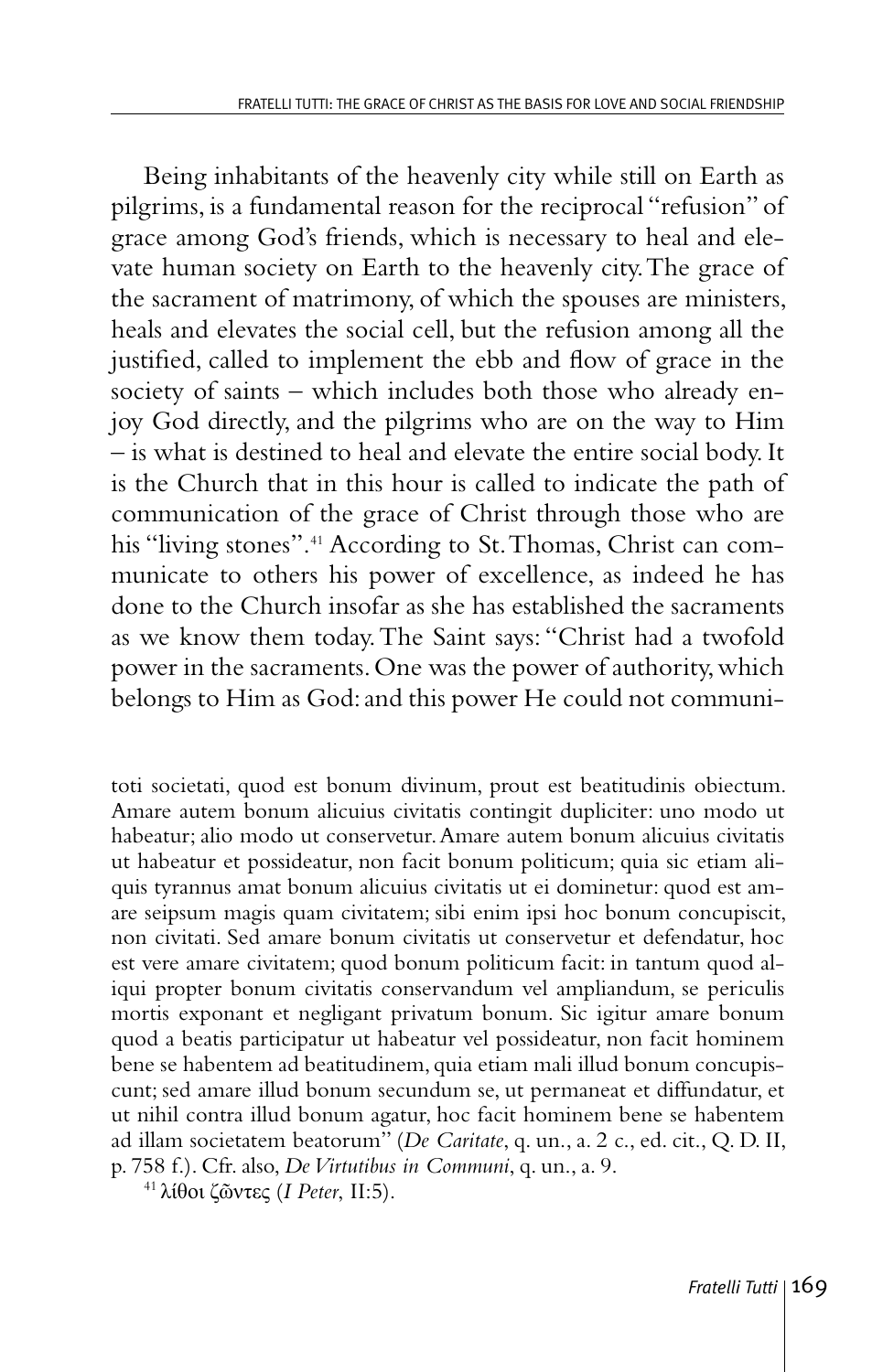cate to any creature; just as neither could He communicate the Divine Essence. The other was the power of excellence, which belongs to Him as man. This power He could communicate to ministers; namely, by giving them such a fullness of grace – that their merits would conduce to the sacramental effect – that by the invocation of their names, the sacraments would be sanctified – and that they themselves might institute sacraments, and by their mere will confer the sacramental effect without observing the sacramental rite. For a united instrument, the more powerful it is, the more able it is to lend its power to the separated instrument; as the hand can to a stick".42

## **The Beatitudes, the works of mercy, the washing of the feet and the Good Samaritan**

Pope Francis has proposed the Beatitudes as the program of his pontificate, which are the new and central teachings of Jesus Christ to which all the others refer, just as Moses had proposed the commandments, followed by many other norms that refer to them. Thus, both the "works of mercy" and the attitude of the Good Samaritan are actions that respond to the Beatitudes. Undoubtedly, the behaviour of the Good Samaritan, proposed by *Fratelli Tutti*, is the most complete icon of the novelty of the "Beatitudes", as is the performance of the Beatitudes in the "works

42 "Christus in sacramentis habuit duplicem potestatem. Unam auctoritatis, quae competit ei secundum quod Deus. Et talis potestas nulli creaturae potuit communicari, sicut nec divina essentia. Aliam potestatem habuit excellentiae, quae competit ei secundum quod homo. Et talem potestatem potuit ministris communicare, dando scilicet eis tantam gratiae plenitudinem ut eorum meritum operaretur ad sacramentorum effectus; ut ad invocationem nominum ipsorum sanctificarentur sacramenta; et ut ipsi possent sacramenta instituere; et sine ritu sacramentorum effectum conferre solo imperio. Potest enim instrumentum coniunctum, quanto fuerit fortius, tanto magis virtutem suam instrumento separato tribuere, sicut manus baculo" (*S. Th.*, III, q. 64, a. 4 c.).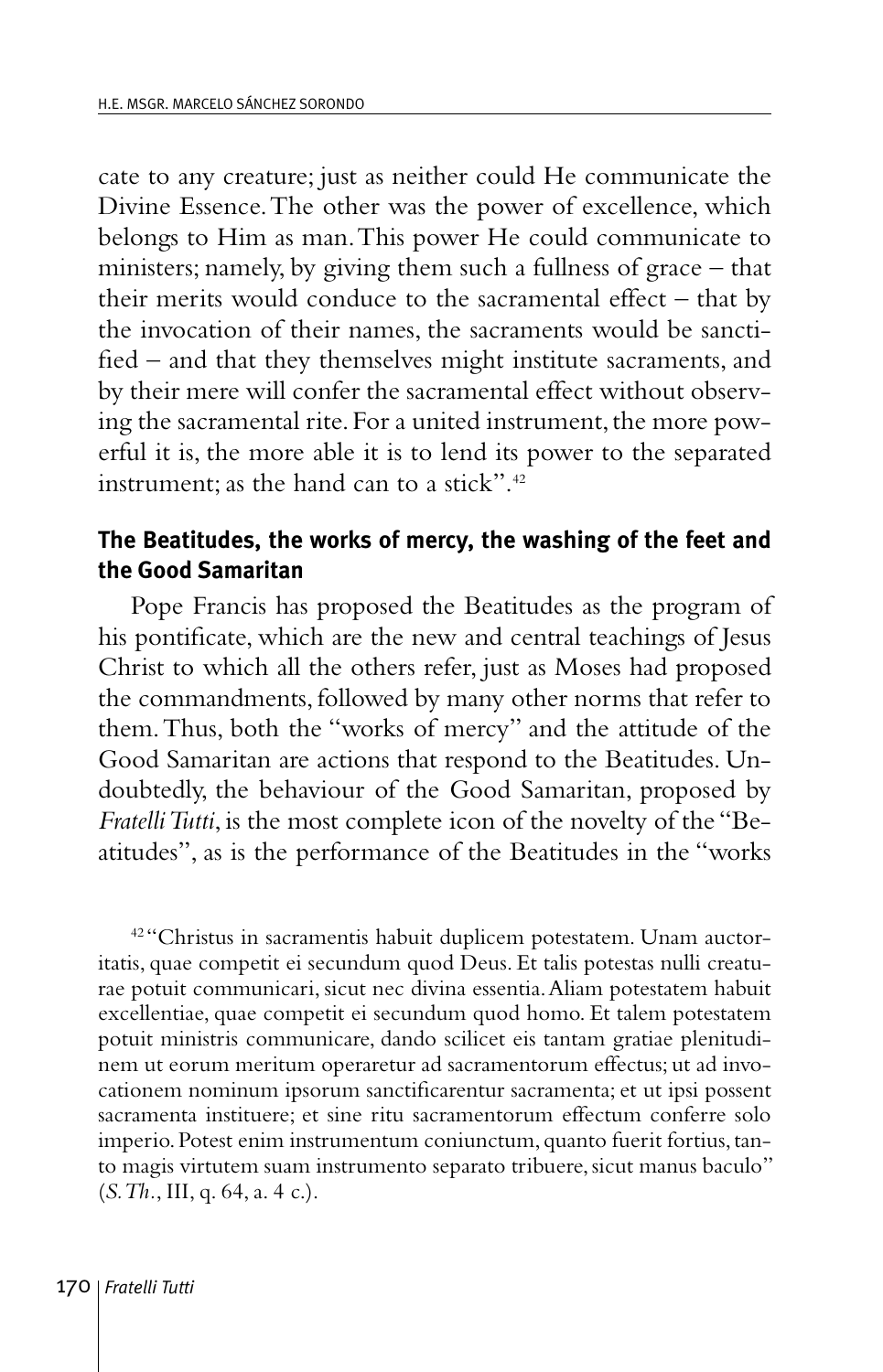of mercy". In the words of *Fratelli Tutti:* "This parable eloquently presents the basic decision we need to make in order to rebuild our wounded world. In the face of so much pain and suffering, our only course is to imitate the Good Samaritan".43 With this parable, as well as with the gesture of the washing of the feet – much loved by Pope Francis – Jesus Christ has wanted to give us "an example, that you also should do as I have done to you",<sup>44</sup> knowing that exemplary actions inspire good deeds more than words. He recommended the Beatitudes and the works of mercy, since whoever gives bread to the hungry washes their feet and is a Good Samaritan, the same as those who offer hospitality, dress the naked, visit the sick or those in prison, to those who are operators of peace, thirst for  $\neq$  justice, and so on. Saint Paul invites us to "contribute to the needs of the saints".45 The Lord himself connects the Beatitudes to feet washing as a service to our neighbour, when he concludes this gesture by instructing the Apostles: "If you know these things, *blessed* are you if you do them".46

With the parable of the Good Samaritan, Jesus Christ answers the question of who is our neighbour that we should love. And this is the last fulfilment of the law and the new commandment, and fittingly enough he ends the fulfilment with love, for "love is the fullness of the law".<sup>47</sup> Concerning the notion of neighbour it should be considered that for some people neighbours are only household members and relatives, but according to the truth of the words of Christ every human being is our neighbour, including the angels: indeed, Luke says that the one who

<sup>43</sup>*Fratelli Tutti*, § 67.

<sup>44</sup>ὑπόδειγμα γὰρ ἔδωκα ὑμῖν ἵνα καθὼς ἐγὼ ἐποίησα ὑμῖν καὶ ὑμεῖς ποιῆτε (*John*, XIII:15).

<sup>45</sup> ταῖς χρείαις τῶν ἁγίων κοινωνοῦντες (*Rom*., XII:13).

<sup>46</sup>εἰ ταῦτα οἴδατε, μακάριοί ἐστε ἐὰν ποιῆτε αὐτά (*John*, XIII:17). 47 πλήρωμα οὖν νόμου ἡ ἀγάπη (*Rom.*, XIII:10).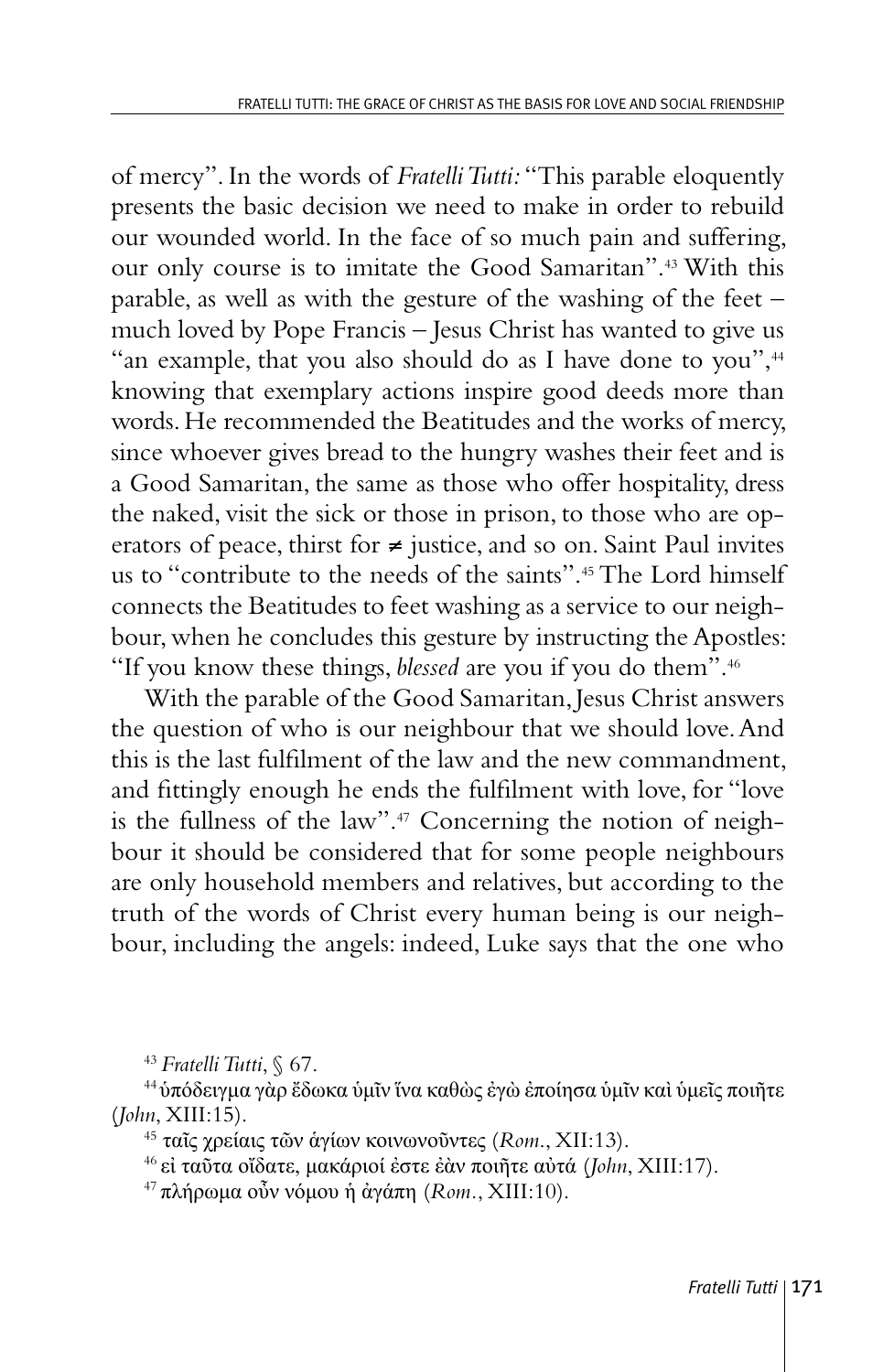was shown mercy by the Samaritan is called his neighbour.<sup>48</sup> Hence the person who shows us mercy is our 'neighbour', such as the angels and so is the person to whom we owe mercy, such as a victim. This precept was already present in Leviticus.49

The Lord chose to use the term 'neighbour' to make us understand the new notion of love that he was proposing, which is the essence of fraternity and social friendship. For all friendship is based on some likeness or closeness: "Every being loves its own kind".50 But there is a certain natural similarity, as all human beings belong to the same species. Hence just as it is natural that every being loves its own kind, it is also natural that every human being loves his kind. Another likeness is political: citizens of the same country must love one another, and this is political friendship. Similarity today is also cosmopolitan, since people should love one another as citizens of the world: and this is cosmopolitan friendship. But there is also the similitude of grace, and this is broader because it extends to all who aspire to the happiness of the Beatitudes, namely, human beings and angels: this is the precept of charity that is based on that union generated by participation in the divine nature of Christ. Therefore, his saying 'love your neighbour' is not to be understood as only referring to those who share the same blood, family ties or country, but to all those who aspire to the Beatitudes or happiness.

#### **Importance and topicality of** *Fratelli Tutti***'s plea**

As Pope Francis constantly teaches us: "Jesus with the Beatitudes gives us the 'protocol' with which we will be judged". As a punctual response to the trending topic of the Covid-19 pandemic which attacks our body, but also to the more subtle and dangerous evil that poisons our soul, *Fratelli Tutti* offers a path

```
48 Cfr. Luke, X:36–37. 49Lev. XIX:18. 50 Sir. XIII:19.
```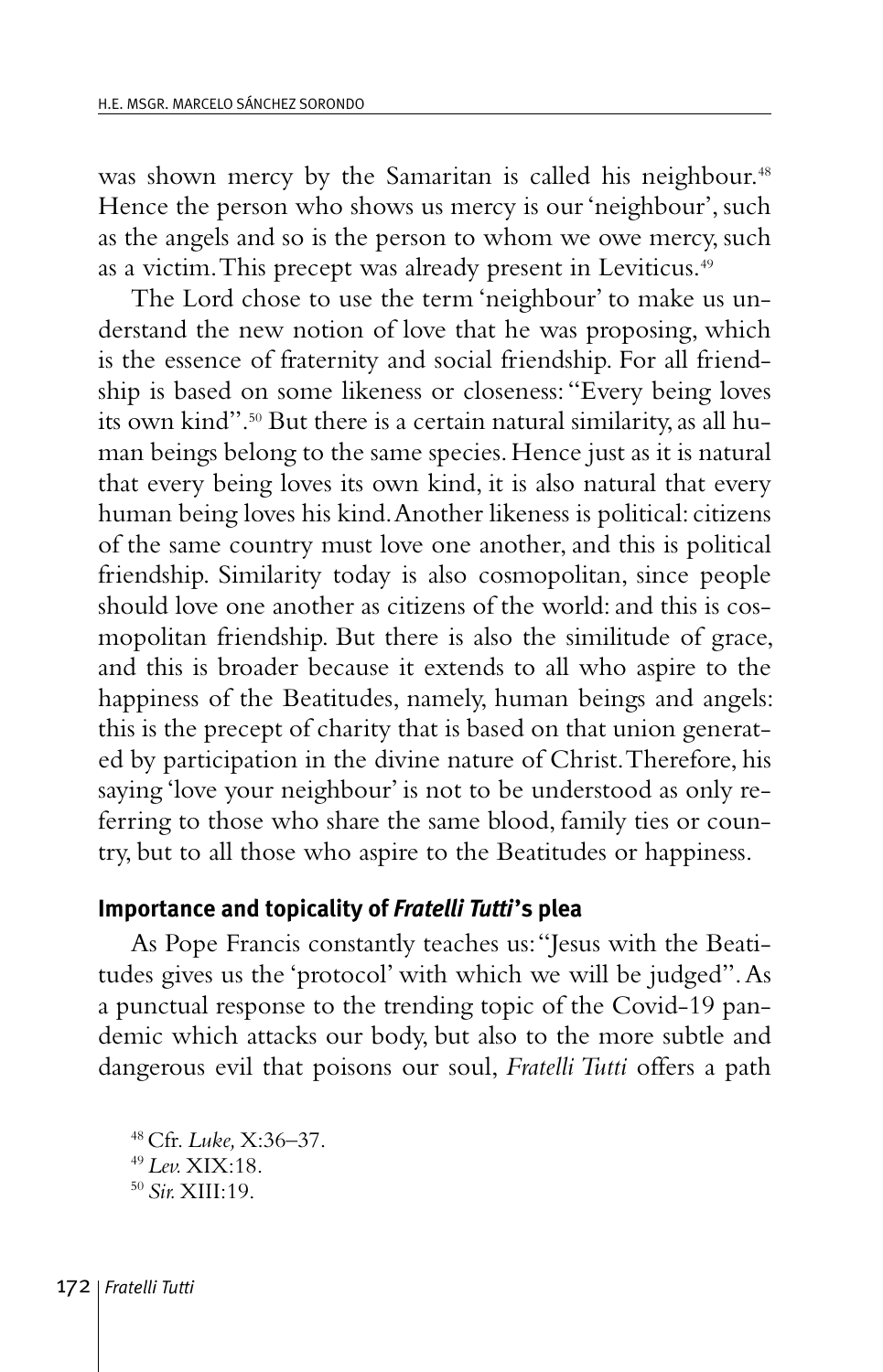to the Beatitudes centred on fraternity and social love founded on the grace of Christ. Thus, against the new colonialism of mainstream thought (*pensée unique*), individualism, selfishness, violence against the human being and nature, slavery, war and hatred, the Encyclical proposes the healing and uplifting medicine of the love and grace of Christ.

The global response to the Covid-19 pandemic reveals that the fundamental importance of the religious dimension indicated by *Fratelli Tutti* as part of human dignity is eroding.<sup>51</sup> By ignoring the religious dimension of the human person or, worse, setting it aside as non-essential, this transcendent dimension of the person gradually becomes optional instead of being recognized as the basic dimension of the human being. "It should be acknowledged – according to *Fratelli Tutti* – that 'among the most important causes of the crises of the modern world are a desensitized human conscience, a distancing from religious values and the prevailing individualism accompanied by materialistic philosophies that deify the human person and introduce worldly and material values in place of supreme and transcendental principles'".52 In a not so distant cultural time, H. Grozio's expression of living and acting *etsi Deus non daretur* – as if God did not exist – has been discussed and rightly criticized. But there is a worse danger and that is to live *etsi Christus non daretur*, as if Christ and his grace and love did not exist. Inspired by the fathers of the Church, Hegel already recognizes that the idea of human dignity and freedom is the fruit of the Message and grace of Christ and of his Holy Spirit: "It was through Christianity that this idea [freedom and human dignity] came

<sup>51</sup> Cfr. Paul Richard Gallagher, *Video message at the 46th session of the Human Rights Council, L'Osservatore Romano*, 24 February 2021, p. 6*.*

<sup>52</sup>*Fratelli Tutti*, § 275. Quoting *Document on Human Fraternity for World Peace and Living Together*, Abu Dhabi, 4 February 2019, *L'Osservatore Romano*, 4-5 February 2019, p. 6.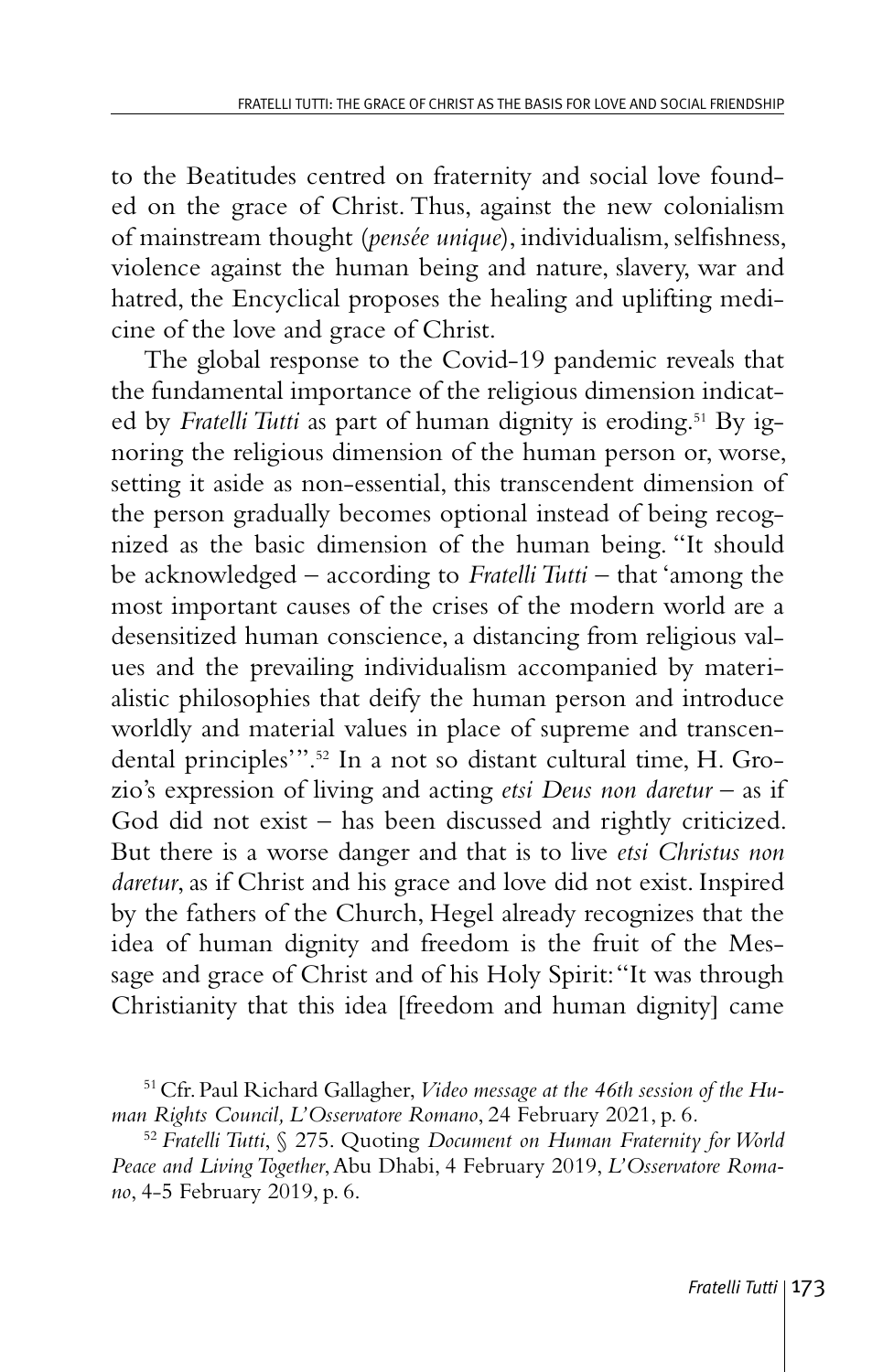into the world. According to Christianity, the individual as such has an infinite value as the object and aim of divine love, destined to live in absolute relationship with God himself as spirit, and have God's spirit dwelling in him: i.e. man is in himself destined to supreme freedom".53 Without God and without Christ, human beings are nothing more than a product of chaos-chance or the evolution of matter without an incorruptible soul, because God is no longer creating and saving human beings and nature but vice versa.

With the grace of Christ and his love, we will already partially enjoy the Beatitudes in this life, which the diligent exercise of individual and social virtues and works of mercy fully promise us for the next life. Grace is nothing other than a beginning of heaven's glory in us.54 According to Saint Thomas, this is the reason why the Apostle speaks of the "fruits of the Holy Spirit", whose sweetness and softness we can already taste in this life, and not of flowers that only ripen at harvest time and whose fruit can only be gathered later.

How then, in a suffering and developed society like ours, can we manifest and invigorate, with the grace of Christ and his love, the essence of social reality as service, as taught by the Magisterium of Pope Francis based on the Beatitudes, the works

53 "Diese Idee ist durch das Christentum in die Welt gekommen, nach welchem das Individuum als solches einen unendlichen Wert hat, indem es Gegenstand und Zweck der Liebe Gottes, dazu bestimmt ist, zu Gott als Geist sein absolutes Verhältnis, diesen Geist in sich wohnen zu haben, d.i. daß der Mensch an sich zur höchsten Freiheit bestimmt ist" (Georg Wilhelm Friedrich Hegel, *Werke*, Band 10, Frankfurt a. M., 1979, p. 300 ff.)

<sup>54</sup>*S. Th.*, II-II, q. 24, a. 3 ad 2. Also: "Gratia Spiritus Sancti quam in praesente habemus, etsi non sit aequalis gloriae in actu, est tamen aequalis in virtute: sicut et semen arborum, in quo est virtus ad totam arborem. Et similiter per gratiam inhabitat hominem Spiritus Sanctus, qui est sufficiens causa vitae aeternae: unde et dicitur esse 'pignus hereditatis nostrae' *II Cor.*  I, 22 [Cfr. *Ephes.*, I, 14]" (*S. Th.*, I-II, q. 114, a. 3 ad 3). In addition: "gloria, quae nihil est aliud, quam gratia consummata" (*S. Th.*, I, q. 95, a. 1 arg. 6).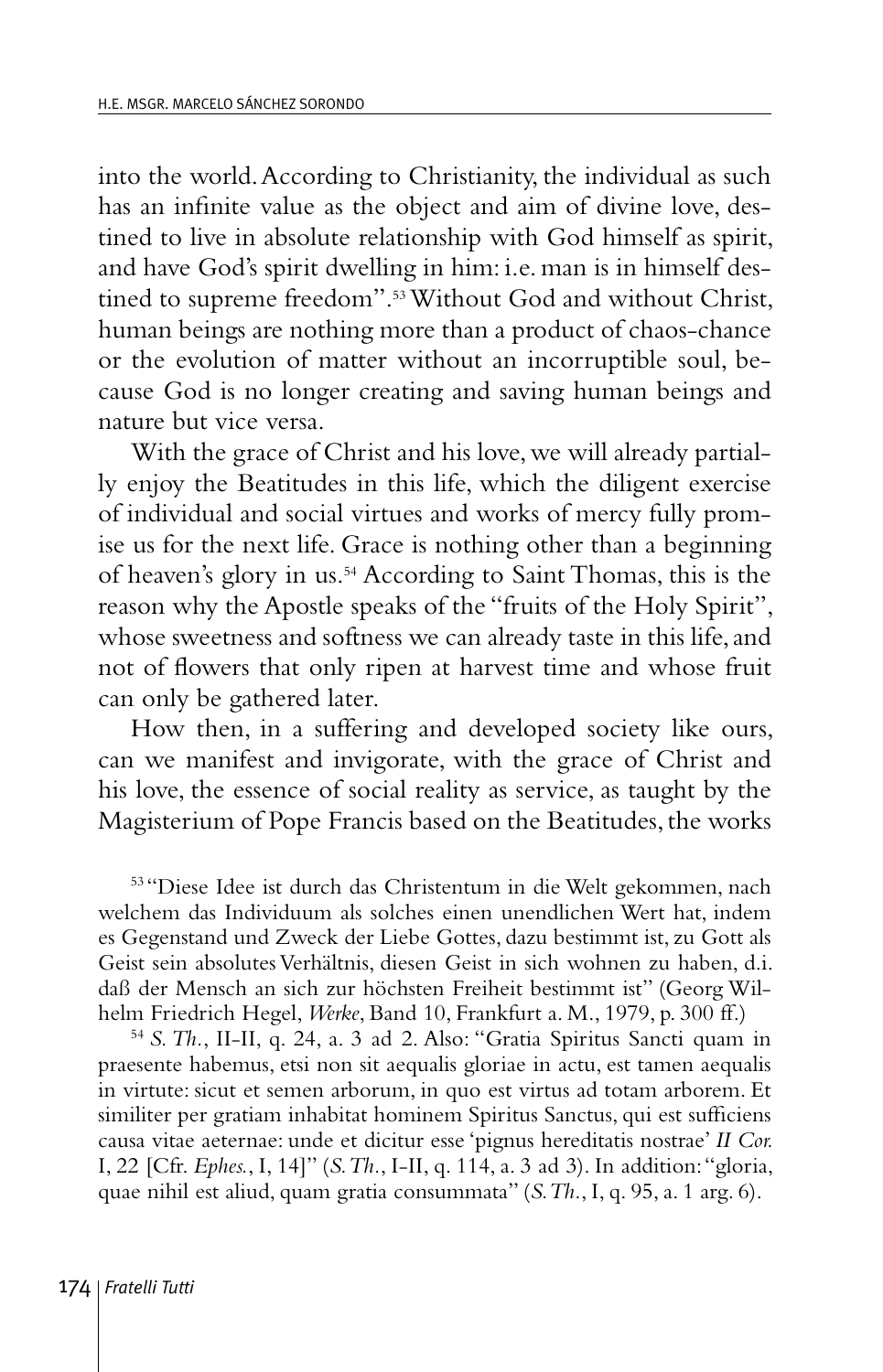of mercy, and the good Samaritan? Can the Church that has inherited from Christ the power of excellence find a new way to spread his grace, which is the novelty that the Lord has brought to the world, our highest dignity and anticipation of eternal life? We already rejoice in the hope of knowing that this is possible.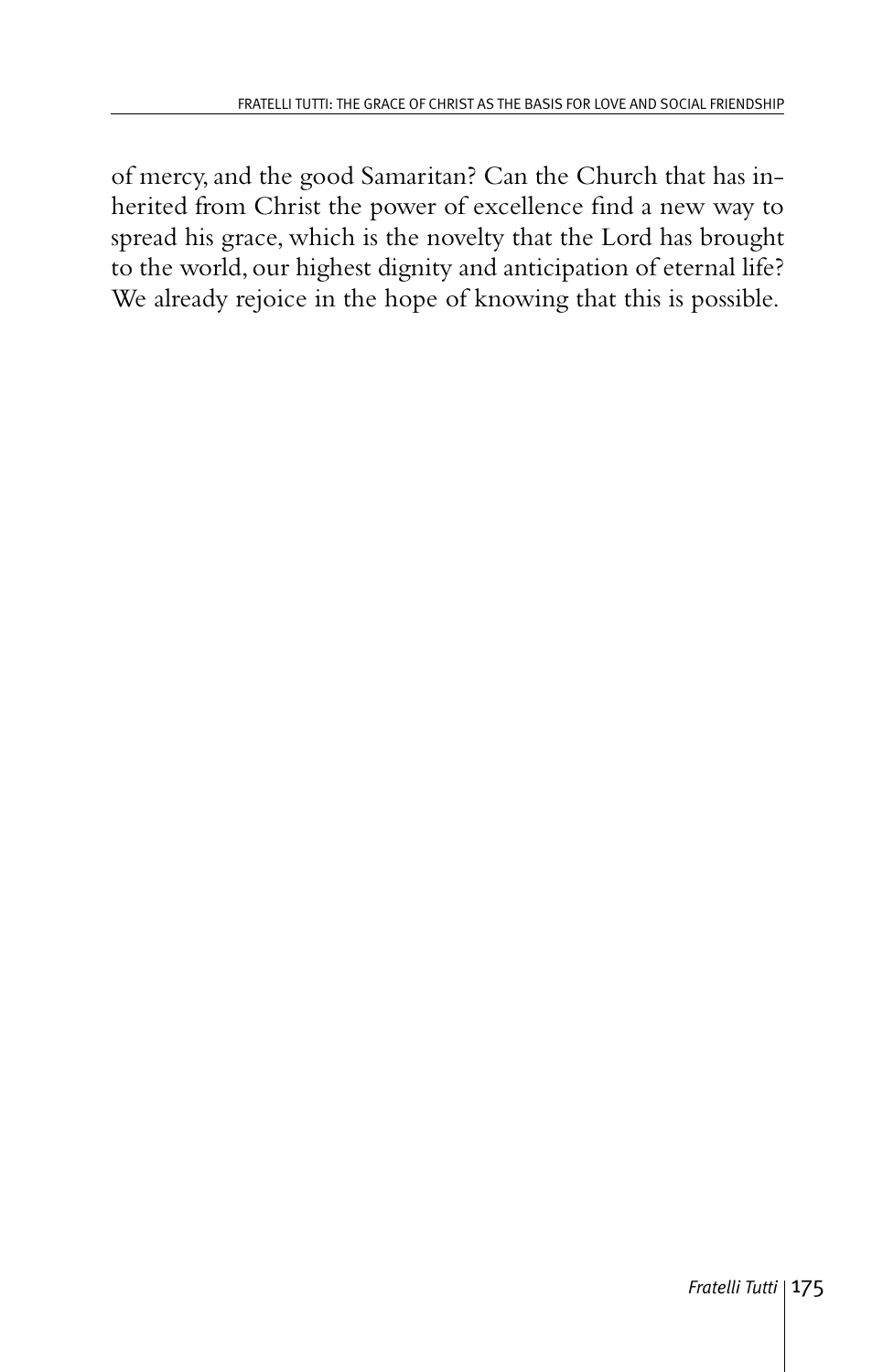# Fraternity as a Principle of Social Order. Remarks on the Encyclical Letter *Fratelli Tutti* by Pope Francis

Stefano Zamagni

**1.**

*Fratelli Tutti, on fraternity and social friendship* is an authentic *ispiera* – the ray of light that, penetrating through a crack in a shadowed environment, illuminates it, making visible what is stationed within. This encyclical letter is a magnificent companion to *Laudato si'*. While the latter focuses on the baleful consequences stemming from the disconnection between Humanity and Creation, *Fratelli Tutti* urges us to create the universal fraternity needed to achieve "one world with a common plan". This is a fitting message for a world that is rent by populism, nationalism, ethnocentrism and dangerous failures of global cooperation, even in response to the Covid-19 pandemic. The specific aim that Pope Francis' third encyclical (after *Lumen fidei*, 2013 and *Laudato si'*, 2015) pursues is twofold. On the one hand, its aim is to awaken in everyone, believers and non-believers or otherwise believers, the passion for the common good, urging everyone to draw direct consequences. On the other hand, it is to clarify concepts that are too superficially taken as synonyms or almost. The resulting confusion of thought does not help either dialogue or the prospect of the necessary lines of action. I will try and clarify.

Fraternity does not have the same meaning as brotherhood and even less as solidarity. While that of brotherhood is an immanent concept that speaks of the belonging of people to the same species or to a given community of destiny, fraternity is a transcendent concept that lays its foundation in the recognition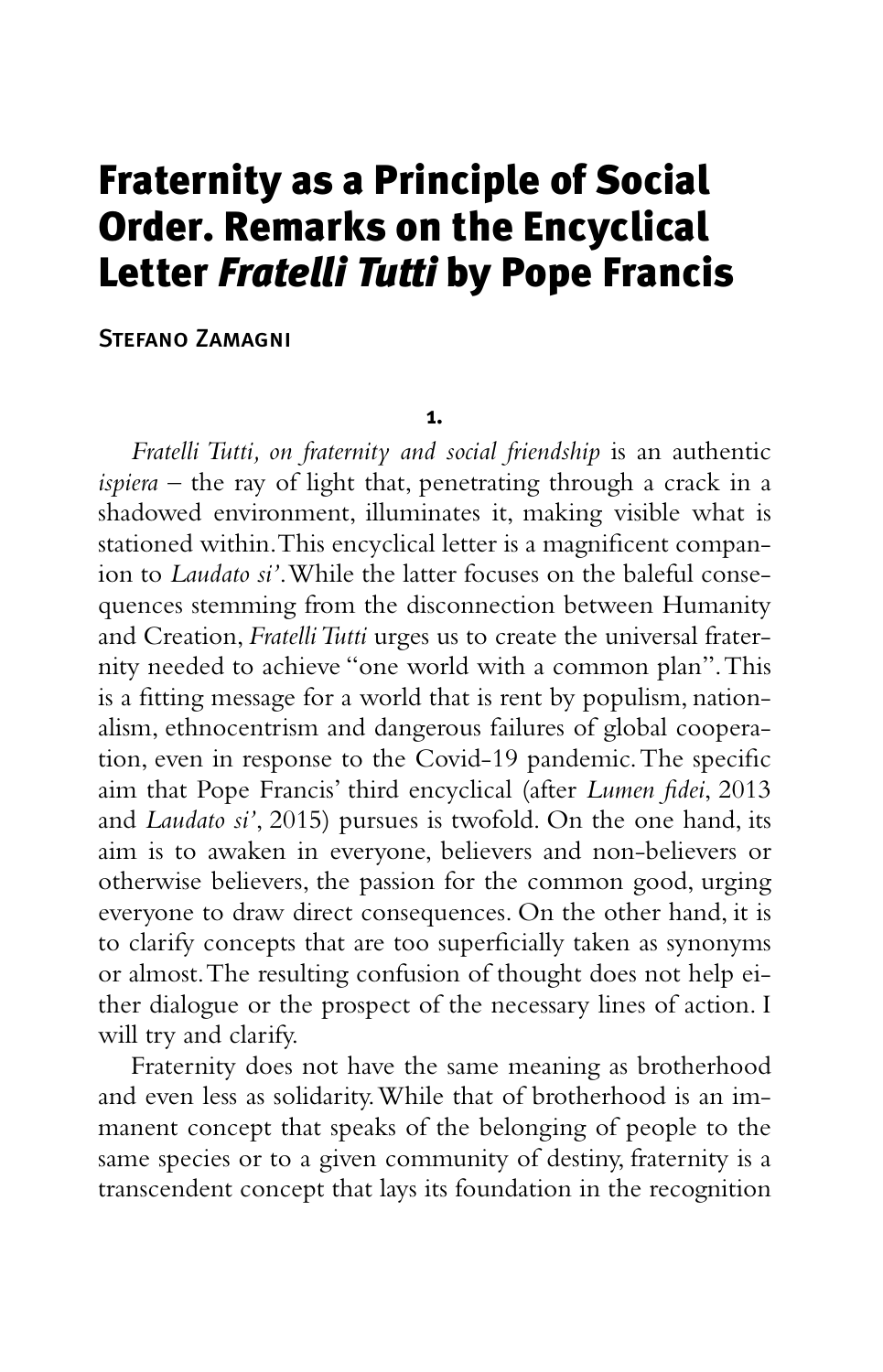of the common fatherhood of God. Brotherhood unites friends, but it separates them from non-friends; it makes associates (an associate is "one who is associated for certain interests", 102) and therefore excludes the united from the others. Fraternity, on the other hand, precisely insofar as it comes from above (the fatherhood of God) is universal and creates brothers, not associates, and therefore tends to erase the natural and historical boundaries that separate.

Cain's murder of his brother suggests that fraternity is not based on blood. Biological fraternity does not exist, meaning that there is no fraternity if we do not acknowledge our responsibility towards one another. Whereas brotherhood has a naturalistic premise, fraternity presupposes a common Father (*Lumen Fidei*, 54), which makes us guardians of each another. Indeed, when the Lord God peremptorily asked: "Cain, where is Abel, your brother?", the murderer replied: "Am I my brother's keeper?". Cain acquired the title of brother only after admitting his guilt, that is, after taking responsibility for his actions. Fraternity, in the proper sense, is an invention of Christianity, even though common opinion associates it with the Republican triad. That is not our case, however. The Declaration of the Rights of Man and of the Citizen (1789) contained the words "liberty" and "equality", but not "fraternity", which was added later and never received much attention. We know why: no one had forgotten that that word had served to justify, and even legitimize, the terrible injustices of the *Ancien Regime*. The French Enlightenment's choice of word disposition proved to be detrimental: liberty and equality, both conceived within the prevailing value of Modernity – individualism – are inherently divergent, conceptually contradictory principles.<sup>1</sup> Fraternity is what strikes a balance between liberty and equality. Frédéric Boyer wrote:

<sup>1</sup>Amartya Sen formally proved this in his famous 1970 paper, *The Impossibility of a Paretian Liberal*.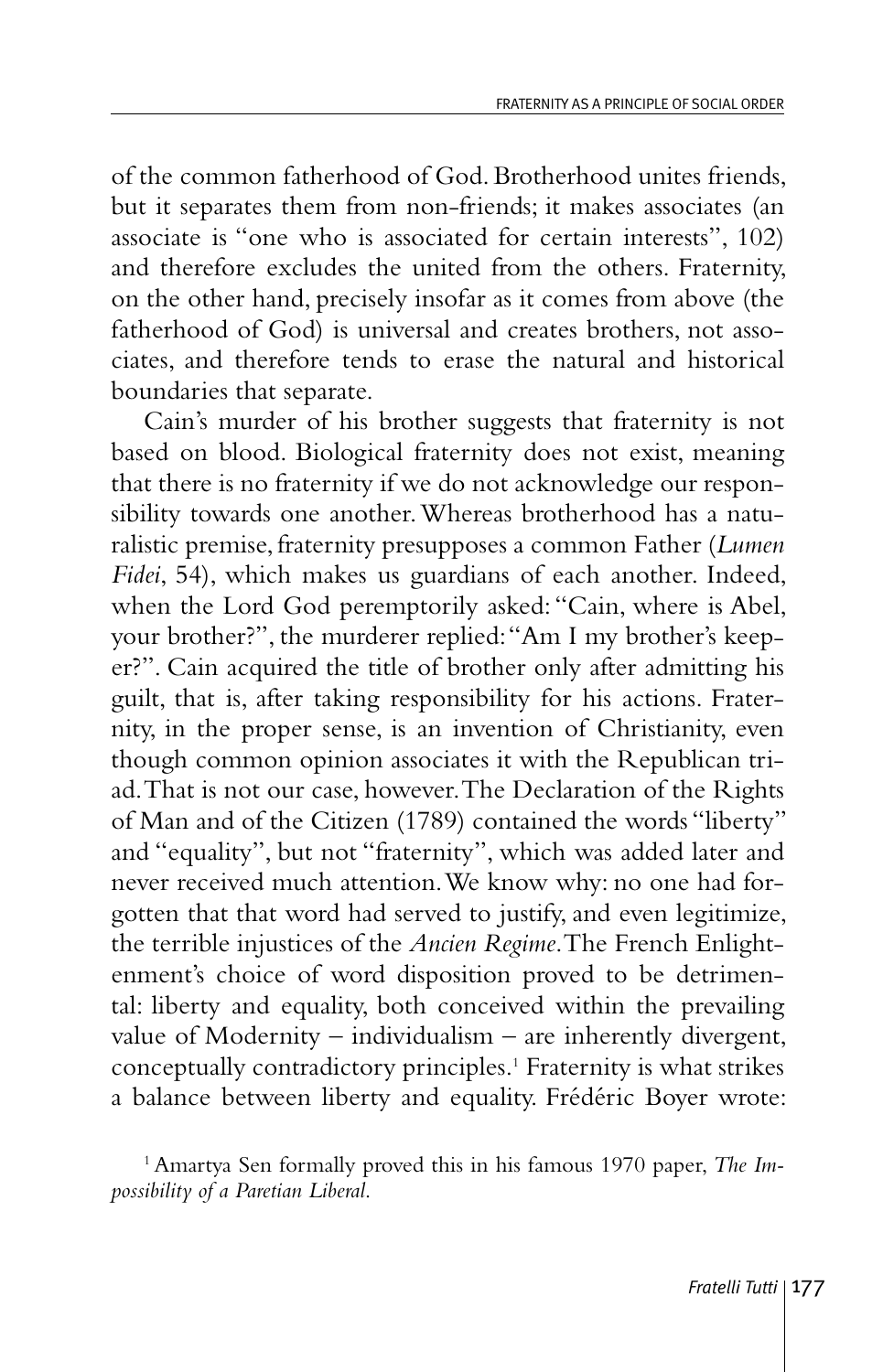"Liberty, without the awareness of having to share it with the other, becomes violence. And equality, without the awareness that it is primarily for the other, becomes mortal loneliness". As Edgard Morin reminds us, liberty can be instituted and equality imposed. Fraternity, on the other hand, is not established by law; it comes from a personal experience of responsibility and must be practiced, first and foremost, for the good of the other, not because we feel obligated by some ruling. As Pope Benedict XVI recalled in his speech at the Teatro della Scala in Milan on the occasion of the seventh World Meeting of Families (June 1, 2012): "We are not in need of an unreal discourse by a distant God, or of a *brotherhood* which is not challenging. We seek a God who is close. We seek a *fraternity* which sustains others in the midst of suffering and thereby helps them journey on".2

Fraternity is equally different from solidarity. It is a great merit of Christian culture to have been able to decline, in both institutional and economic terms, the principle of fraternity, making it become a cornerstone of social order. It was the Franciscan school of thought that gave this term the meaning it has preserved over time. There are pages of the Rule of Francis which help better understand the proper meaning of the principle of fraternity, which is to constitute, at the same time, the complement and the overcoming of the principle of solidarity. Indeed, while solidarity is the principle of social organization that allows the unequal to become equal, fraternity is the principle that allows the already equal to be diverse – mind you, not different. Fraternity allows people who are equal in their dignity and fundamental rights to express their plan of life or their charisma differently. The seasons we have left behind, the 1800s and especially the 1900s, were characterized by great battles, both cultural and political, in the name of solidarity and this was a good

2Vv.Aa., *La Famiglia, il lavoro, la festa,* Milan, Centro Ambrosiano, 2012, p. 17, (italics added).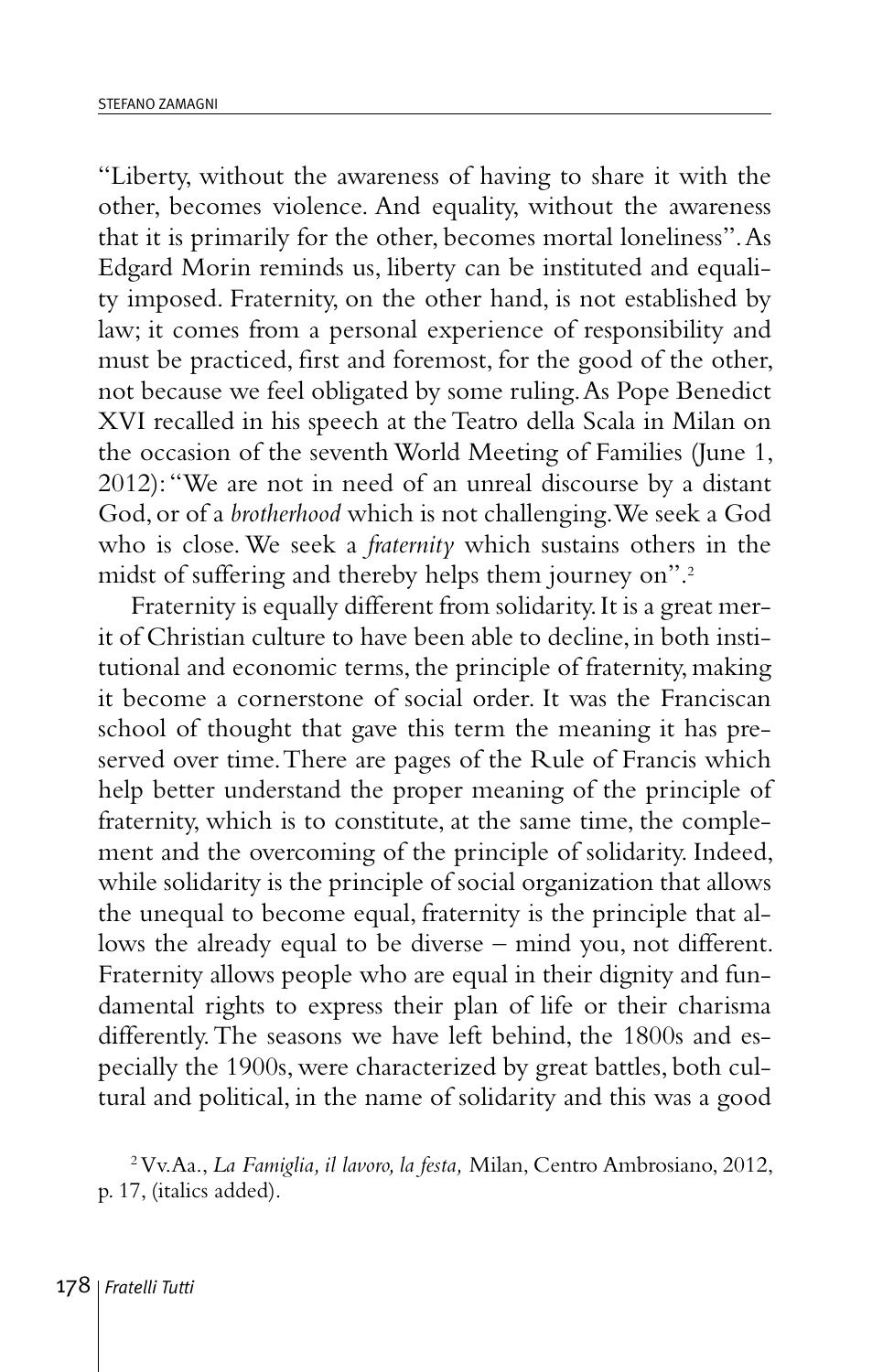thing; think of the history of the trade union movement and the struggle for the conquest of civil rights. But the good society in which to live cannot be satisfied with the horizon of solidarity, because while a fraternal society is also a solidary society, the converse is not true. What makes the difference? Gratuitousness. Where this is lacking, there can be no fraternity. Gratuitousness is not an ethical virtue, as is justice. It concerns the supra-ethical dimension of human action; its logic is that of superabundance. The logic of justice, on the other hand, is that of equivalence, as Aristotle already taught. So we understand why fraternity goes beyond justice. In a perfectly just society – provided this is achievable – there would be no room for hope. What could its citizens ever hope for the future? Not so in a society where the principle of fraternity had managed to take root, precisely because hope is nourished by superabundance.

The fact that a human society in which the sense of fraternity is lost, and where everything comes down, on the hand, to improving transactions based on the trading of equivalents, and on the other hand to increasing the transfers made by public welfare organisations, is not a sustainable society, has been forgotten, would explain why it is that despite the quality of the intellectual forces at play, no credible solution has yet been offered for that trade-off. A society in which the principle of fraternity fades from view, is a society with no future; that is, a society is not capable of progressing if it is only capable of "giving to receive", or of "giving as a duty". This is why neither the liberal-individualist vision of the world, in which everything (or nearly everything) constitutes a trade-off, nor the State-centric vision of society, where everything (or nearly everything) is based on a sense of duty, can safely lead us out of the shallows, where the fourth industrial revolution is severely testing our existing model of civilisation.

A question arises spontaneously: why did Pope Francis choose the parable of the Good Samaritan as the foundation of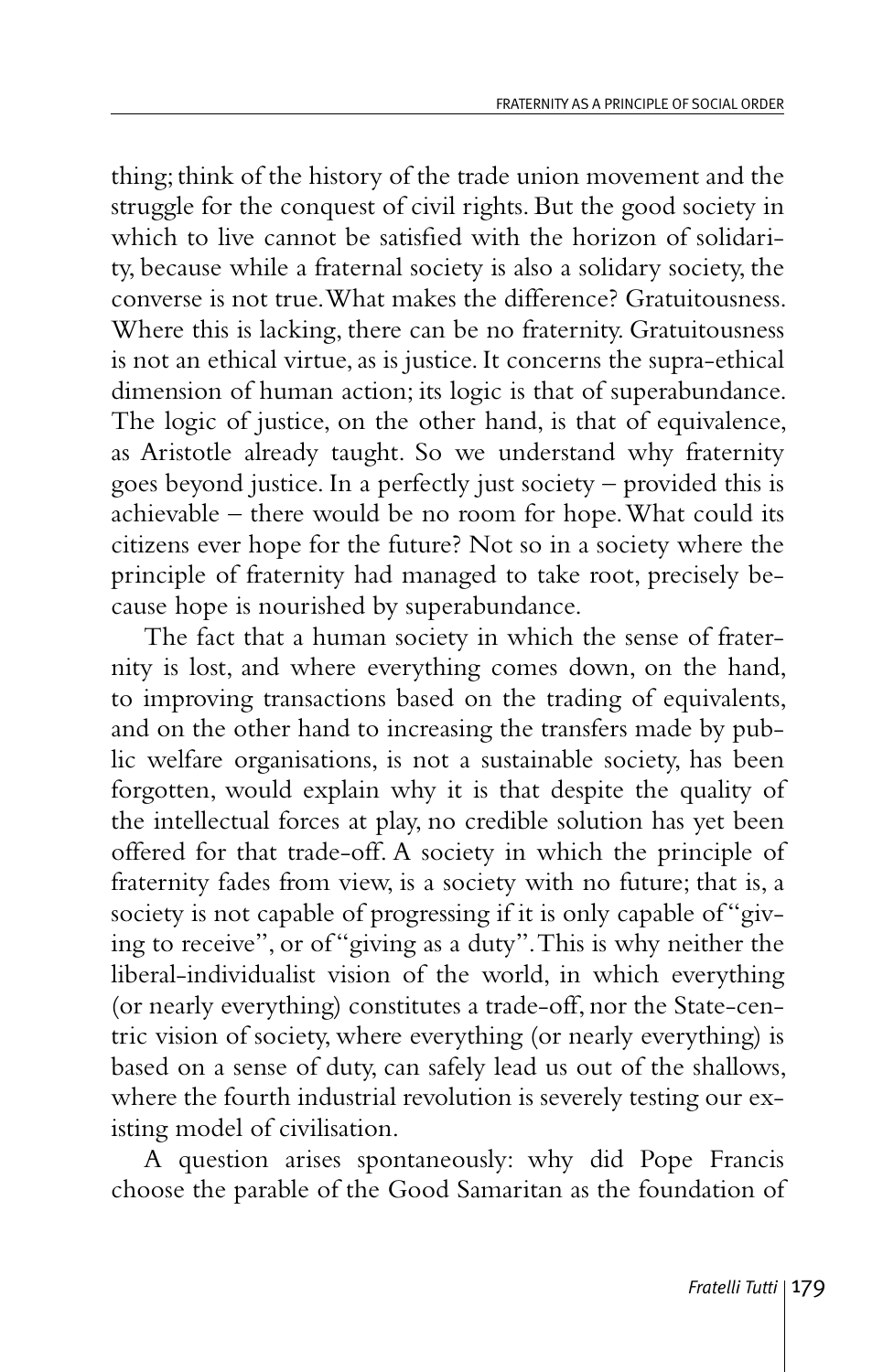his approach to fraternity? The question makes sense because the Gospel says nothing (nor does it imply) about the relationship of reciprocity which, as we know, is necessary to preserve the bond of fraternity over time. Relationships between brothers and sisters are of reciprocity, not of exchange of equivalents of value and much less of command. Reciprocity is giving without losing and taking without taking away. There is no reciprocity between the Samaritan and the victim lying on the ground. The parable, therefore, is more an icon of solidarity or brotherhood than of fraternity in the proper sense. So what, then? With this choice, Pope Francis wanted us to fully understand the difference between proximity and closeness. The Levite and the priest were certainly close to the victim (all three were Jews), but were not in his proximity. Closeness is enough for brotherhood; fraternity postulates proximity.

The concept of neighbour is clearly outlined in the New Testament, both in the Sermon on the Mount and in the parable of the Good Samaritan. The scribe asks Jesus who his neighbour is; in turn, Jesus replies by modifying the question into subjective terms: "Who acted as a neighbour?" Rather than defining the category of "neighbour", he clarifies that it is necessary to effectively "become someone's neighbour". Jesus accurately describes all of the Samaritan's concerned and compassionate gestures: he helps the injured man and pays for his care as his wounds heal. This is exactly the line of thinking in *Fratelli Tutti*. Pope Francis starts with recognising the current anthropological syndrome, which in the encyclical takes on various names: "complete separation between individuals and human community"; libertarian individualism; loss of roots; lack of integration between generations, and so on. Globalization standardizes peoples and cultures but does not unite them; it produces progress but not justice; it generalizes but does not provide universal meaning. Enlightened humanism failed because it decapitated the most Christian category, making it a contradictory ethical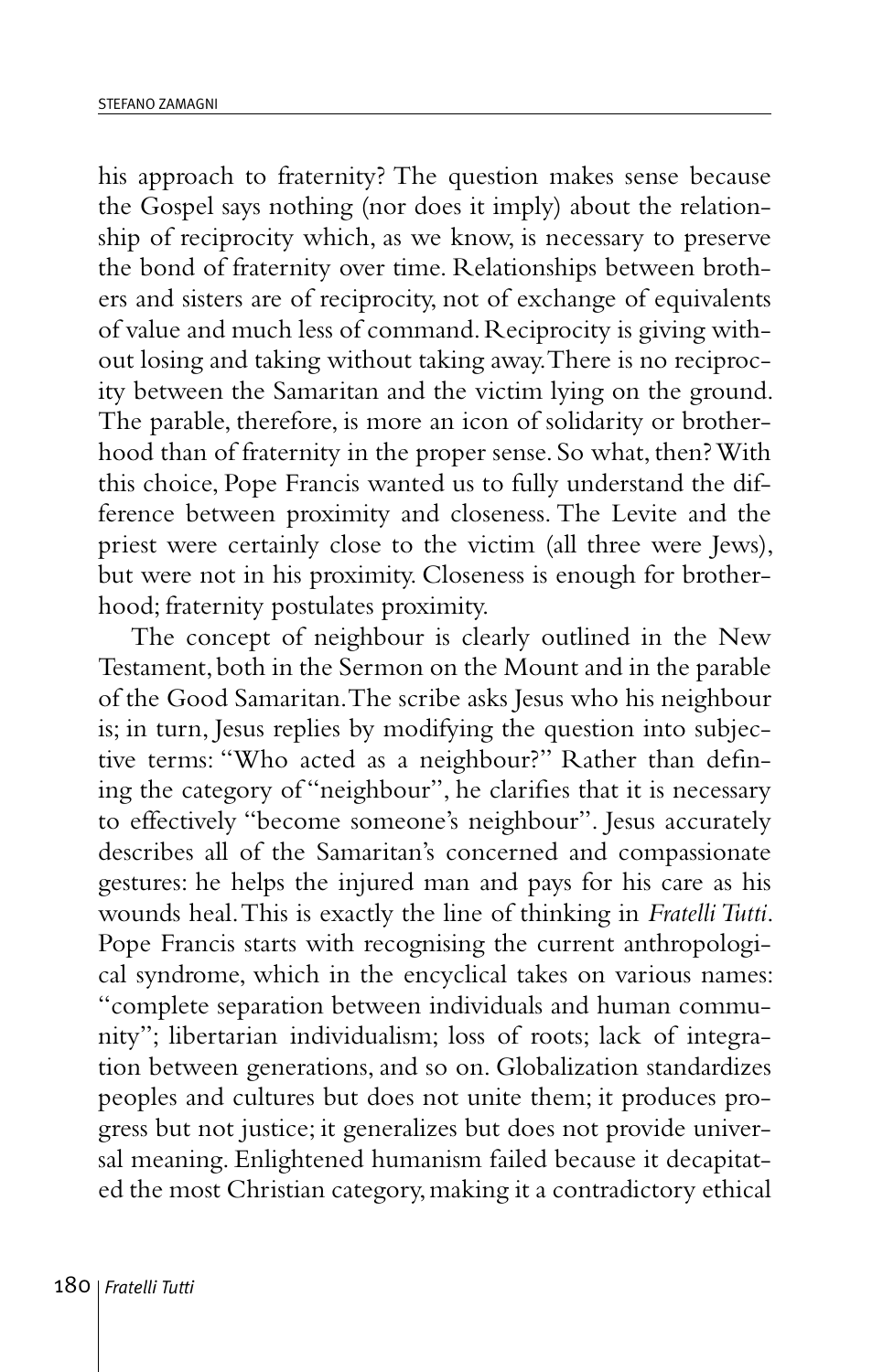and political idea, that is, fraternity without a fraternal method turned into a coercive ideological program. Invoking social friendship (*Fratelli Tutti*, 94, 99) or, rather, social charity (*Fratelli Tutti*, 176, 182) is a strong thesis, because it aims at putting charity in practice within the context of effective politics, if one does not want to settle for mere brotherhood<sup>3</sup>

### **2.**

Where do the above clarifications lead us, in practice? For reasons of space, I will focus here on just a few relevant implications, those that I consider most urgent for the present time. First, it is necessary, once and for all, to realize the serious damage that the cultural matrix of libertarian individualism is producing. Individualism is the philosophical position according to which it is the individual who attributes value to things and even to interpersonal relationships. And it is always the individual who alone decides what is good and what is bad; what is right and wrong. In other words, everything to which the individual attributes value is good. There are no objective values for individualism, but only subjective values or legitimate preferences. Hence the implication that one must act "etsi communitas non daretur" (as if the community did not exist).

On the other hand, libertarianism is the thesis according to which, in order to establish individual freedom and responsibility, it is necessary to resort to the idea of self-causation, for which only the self-caused agent is fully free, as if he were God. We can now understand how the code word of this era was able arise from the combination of individualism and libertarianism, that

3The recent essay by Charles Wilber, *Was the Good Samaritan a Bad Economist?*, Norton, New York, 2021 is also interesting. The American economist wittily argues that, according to the paradigm of *homo oeconomicus*, the Good Samaritan may have acted in an irrational and therefore commendable way.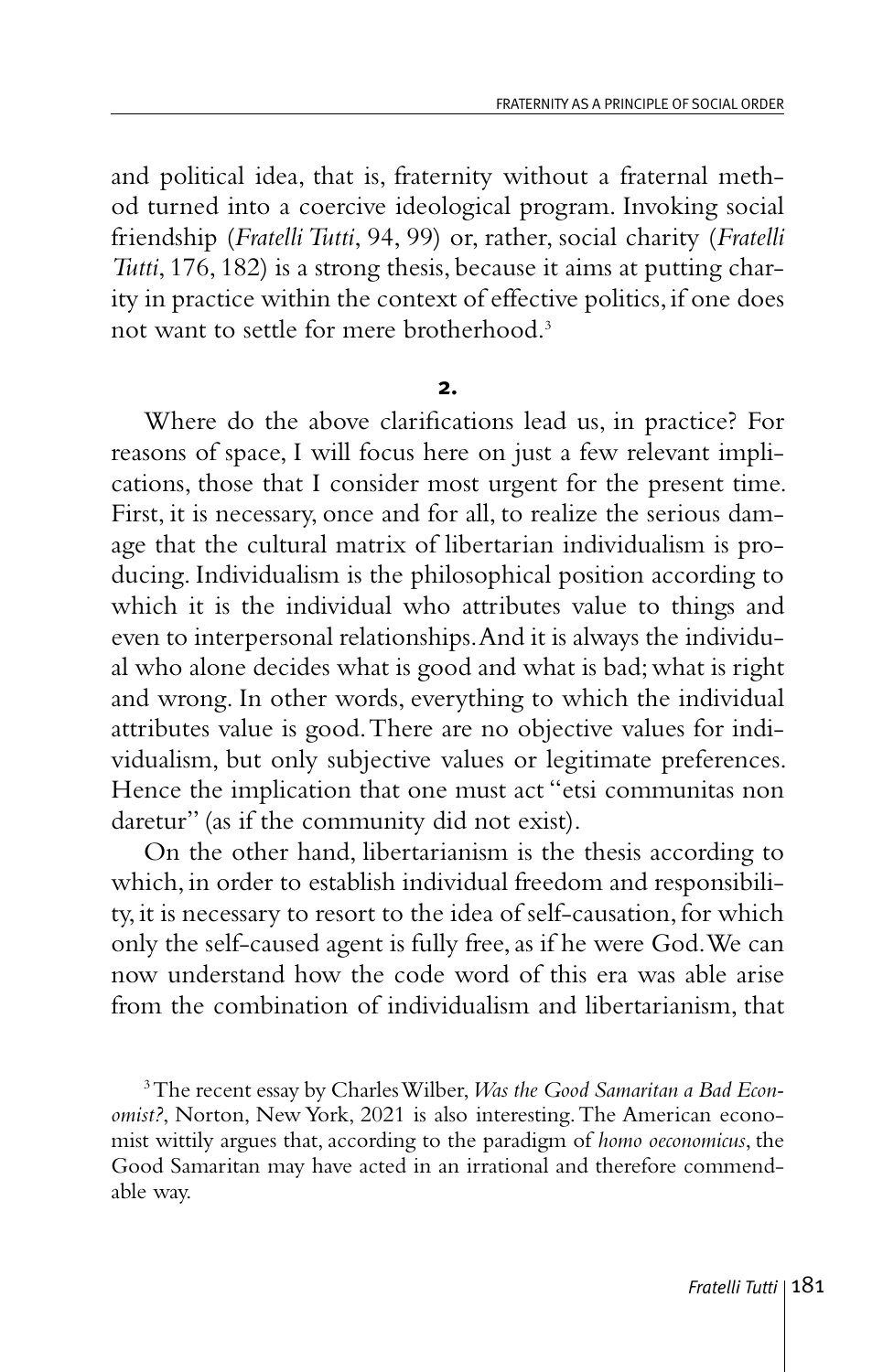is, from libertarian individualism: "volo ergo sum", that is, "I am what I want". The radicalization of individualism in libertarian terms, has led to the conclusion that every individual has a "right" to expand as far as his/her power allows him/her. Freedom as a release from all ties is the dominant idea in our societies today. Since they would limit freedom, ties are what must be dissolved. By mistakenly equating the concept of tie with that of bond, the conditionings of freedom – bonds – are confused with the conditions of freedom – ties, in fact. And this is because libertarian individualism fails to conceptualize the freedom of subjects "quae sine invicem esse non possunt" (which cannot be without reciprocity). If one admits that the person is an entity in an ontological relationship of proximity to the other, libertarianism has no reason to exist.

A second powerful invitation that comes to us from Pope Francis' pressing magisterium is that of hastening the transition from the traditional (and now obsolete) model of responsibility to a richer model, equal to the challenges underway. In fact, the traditional interpretation of responsibility identifies it with the accountability of what a subject, autonomous and free, produces or puts into being. This notion therefore postulates the ability of an agent to be the cause of his/her acts and as such to be required to "pay" for the negative consequences that derive from them. This still prevalent conception of responsibility, however, leaves in the shadow what it means to *be* responsible.

For some time now, however, a sense of responsibility has begun to take shape that places it beyond the principle of free will and the sole sphere of subjectivity, to place it in function of life, to found a commitment that binds in the world. From the Latin *res-pondus*, responsibility essentially means carrying the weight of things, taking care of the other – as Lorenzo Milani's "I care" taught us. Not only do you answer "to" but also "of". On the one hand, responsibility today requires us to ask ourselves the problem of the constraints to which the decisions we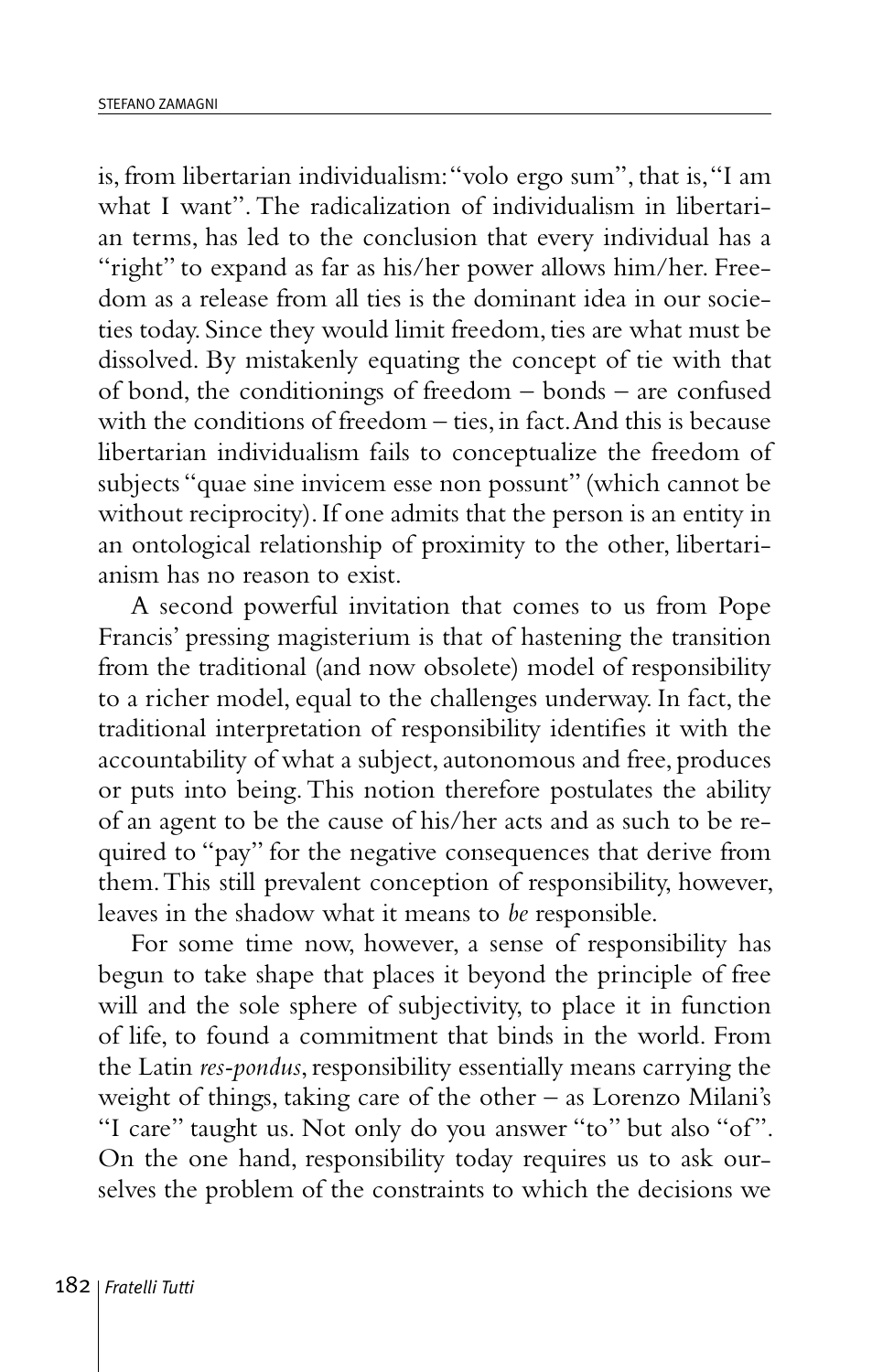make will be exposed over time in order to continue to be effective. On the other hand, the ability to respond cannot only refer to the immediacy of the present circumstances, but must include those temporal dimensions that ensure some continuity of the response itself. This is why the experience of responsibility cannot be exhausted in simple imputability. The statement of M.L. King "You may not be responsible for the situation you are in, but you will become responsible if you do nothing to change it" has rightly remained renowned. We are responsible not only and not so much for what we do, but rather for what we don't do, even though we could do it. The omissive action is always more serious than the commissive one.

It is worth addressing a third practical implication of the discourse developed in *Fratelli Tutti*. If we want to be right regarding the unworthy phenomenon of growing social injustices and the spread like wildfire of aporophobic attitudes – according to A. Cortina, aporophobia is the contempt for the poor and the different – we need to think seriously about a credible model of global governance. What is the difficulty in this regard? That of how to reconcile the internal governance rules of individual countries, each of which has its own specific history, its social norms of behavior, its cultural matrix with the uniformity of the rules that inevitably characterize global governance (D. Rodrik). Never forget, in fact, that the constraints external to the country, when it has to shape its domestic policies, always entail a cost in terms of democratic legitimacy – a cost which, as is happening nowadays, ends up reinforcing irrational pressures towards sovereign populism. It is therefore a question of choosing between two alternative concepts of global economic governance, known as "globalization enhancing global governance" and "democracy-enhancing global governance". The basic idea of the second option is that when one starts drawing the rules at a transnational level, it is necessary to include among the objectives to be pursued not only the increase in efficiency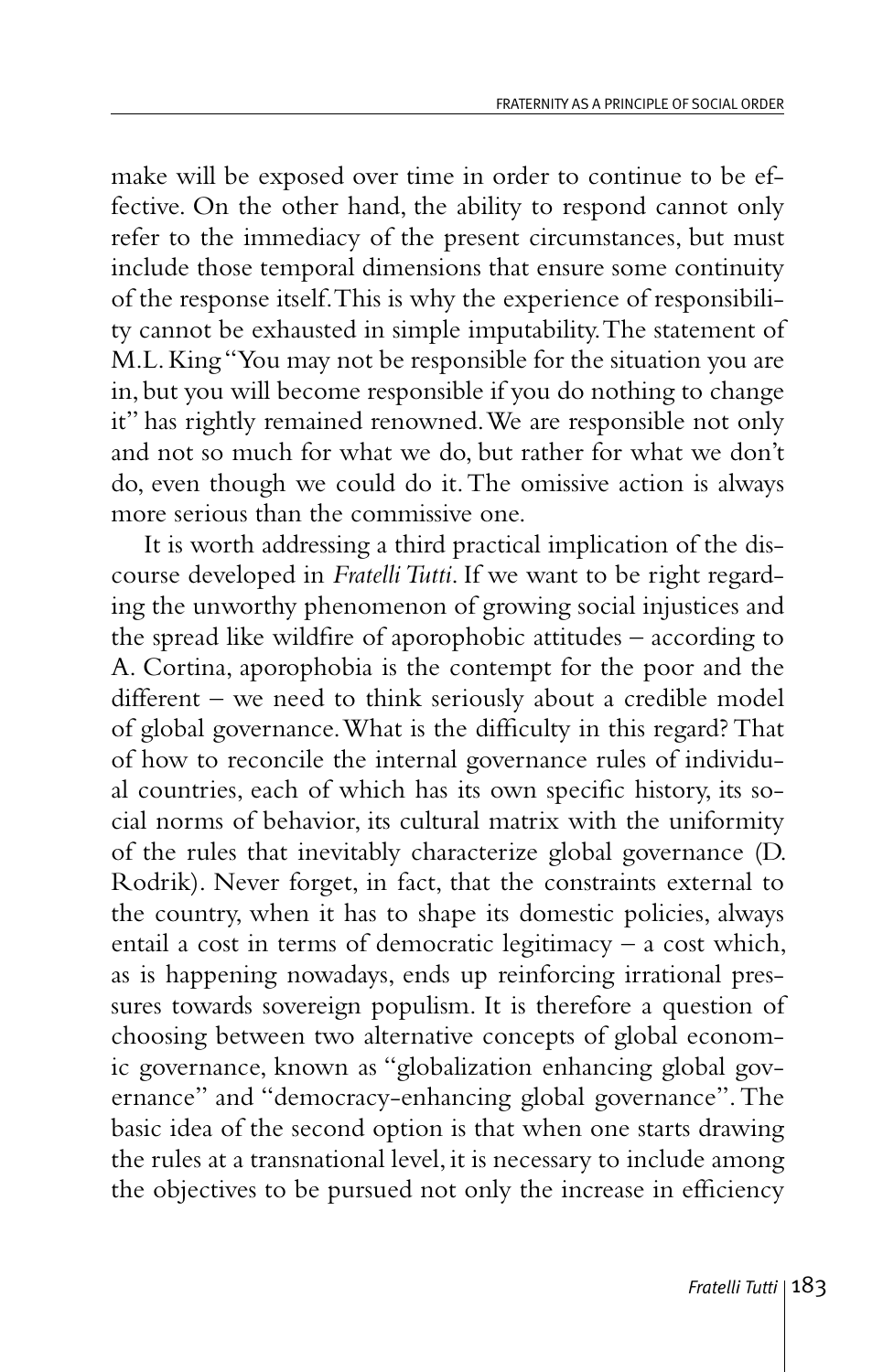in the allocation of resources, and therefore of income, but also the enlargement of the democratic base. To put it another way, it is indeed true that globalization increases the space of negative human rights (i.e. freedom *from*), but it also restricts the space, if not corrected by social safeguard clauses, of positive human rights (i.e. freedom *of* ). Pope Francis does not hesitate to take a stand in favor of the second option. (See n. 154 et seq.).

And with good reasons. Pope Francis is clear about how the notion of the common good should be understood. The overly simplistic way in which this category was treated in the Conciliar Decree *Gaudium et Spes* (GS) certainly cannot be accepted by those who – like Pope Francis – know the difference between common good and total good. GS n. 74 states that: "The common good embraces the sum of those conditions of the social life whereby men, families and associations more adequately and readily may attain their own perfection (2)". The common good, therefore, is not an end in itself, but only an instrument for the good of an individual or a group. John Paul II corrected this "oversight" in the *Compendium of the Social Doctrine of the Church*, published in 2004: "The common good does not consist in the simple *sum* of the particular goods of each subject of a social entity. Belonging to everyone and to each person, it is and remains common, because it is *indivisible* and because only *together* is it possible to attain it, increase it and safeguard its effectiveness… No expression of social life – from the family to intermediate social groups, associations, enterprises of an economic nature, cities, regions, States, up to the community of peoples and nations – can escape the issue of its own common good, in that this is a *constitutive element* of its significance and the *authentic reason* for its very existence" (n. 164-165; italics added). It should be noted that this definition not only underlines the specific notion of the common good – its non-separability – but also shows how to achieve it. In particular, "[In the democratic State] those responsible for government are required to interpret the common good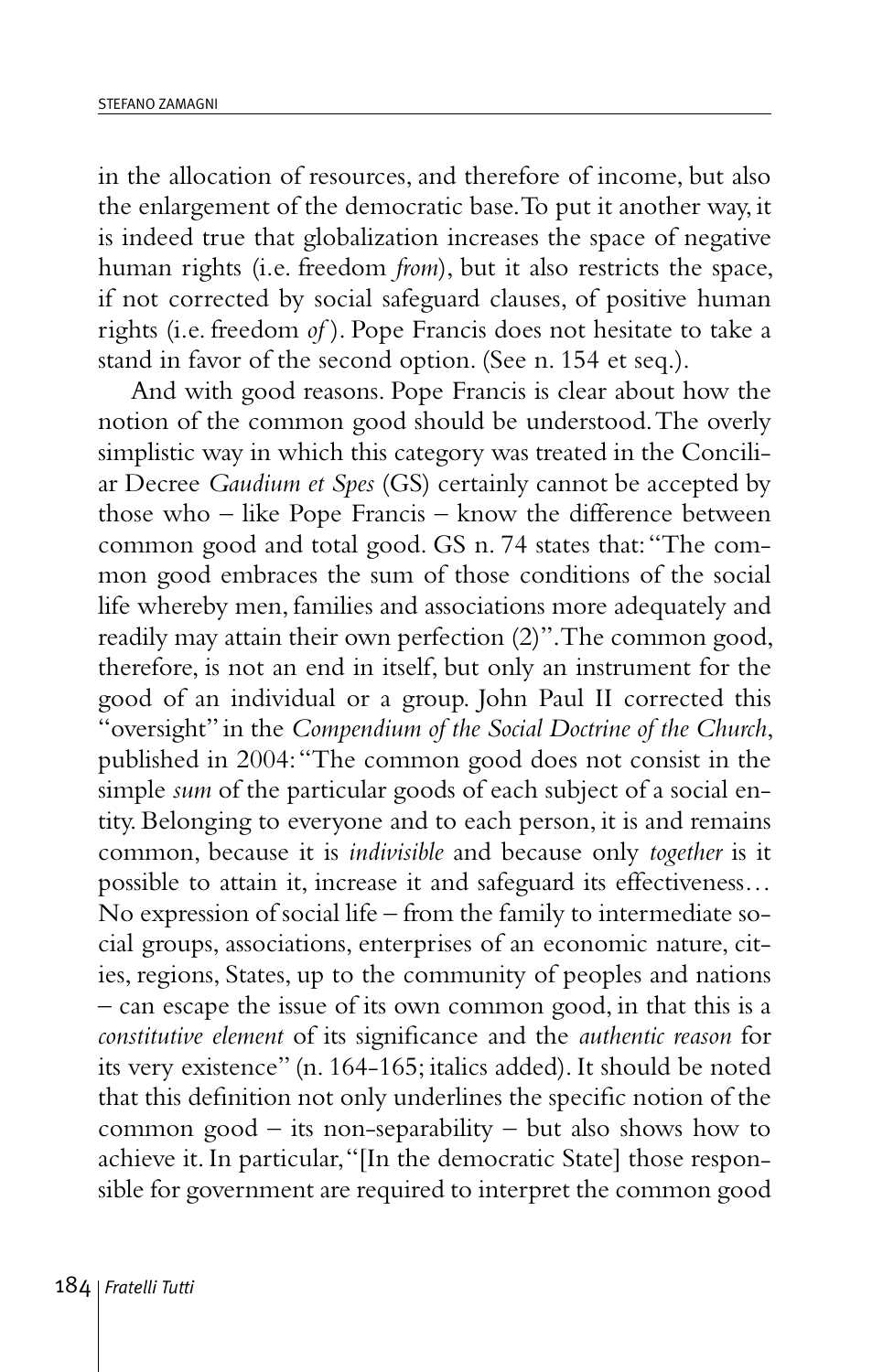of their country not only according to the guidelines of the majority but also according to the effective good of all the members of the community, including the minority" (n. 169). The State, therefore, interprets what the common good is, but does not determine or sanction it, because the State is "an expression of the civil society" (n. 168), not the opposite, as the many versions of the ethical State would like to imply.

### **3.**

A noteworthy novelty of this encyclical, which has not gone unnoticed and which will continue to be discussed for a long time, is constituted by chapter V, significantly and provocatively entitled "A Better Kind of Politics". There are two wrong ways – Pope Francis tells us – to face the challenges of this moment. On the one hand, the way of those who give in to the temptation to remain above reality with utopia; on the other hand, the way of those who place themselves below reality with dystopia, with resignation. We cannot fall into such traps. We cannot wander between the carefree optimism of those who see the historical process as a triumphal march of humanity towards its complete realization and the desperate cynicism of those who think, along with Kafka, that "there is a point of arrival, but no way". Welcoming the perspective of fraternity today means this: not considering ourselves either as the mere result of processes that fall outside our control, or as a self-sufficient reality without the need for relationships with the other. In other words, it means thinking that what awaits us is never entirely determined by what precedes us. If we want the social order that we call capitalism to be able to fully respect the right of each individual to decide for himself/herself how to value his/her life and, at the same time, be able to show equal consideration for the destiny of each person, there is no other way than that of politics, but a better kind of politics! Taking note that capitalism today risks paralysis, or, worse, collapse, because it is becoming more capi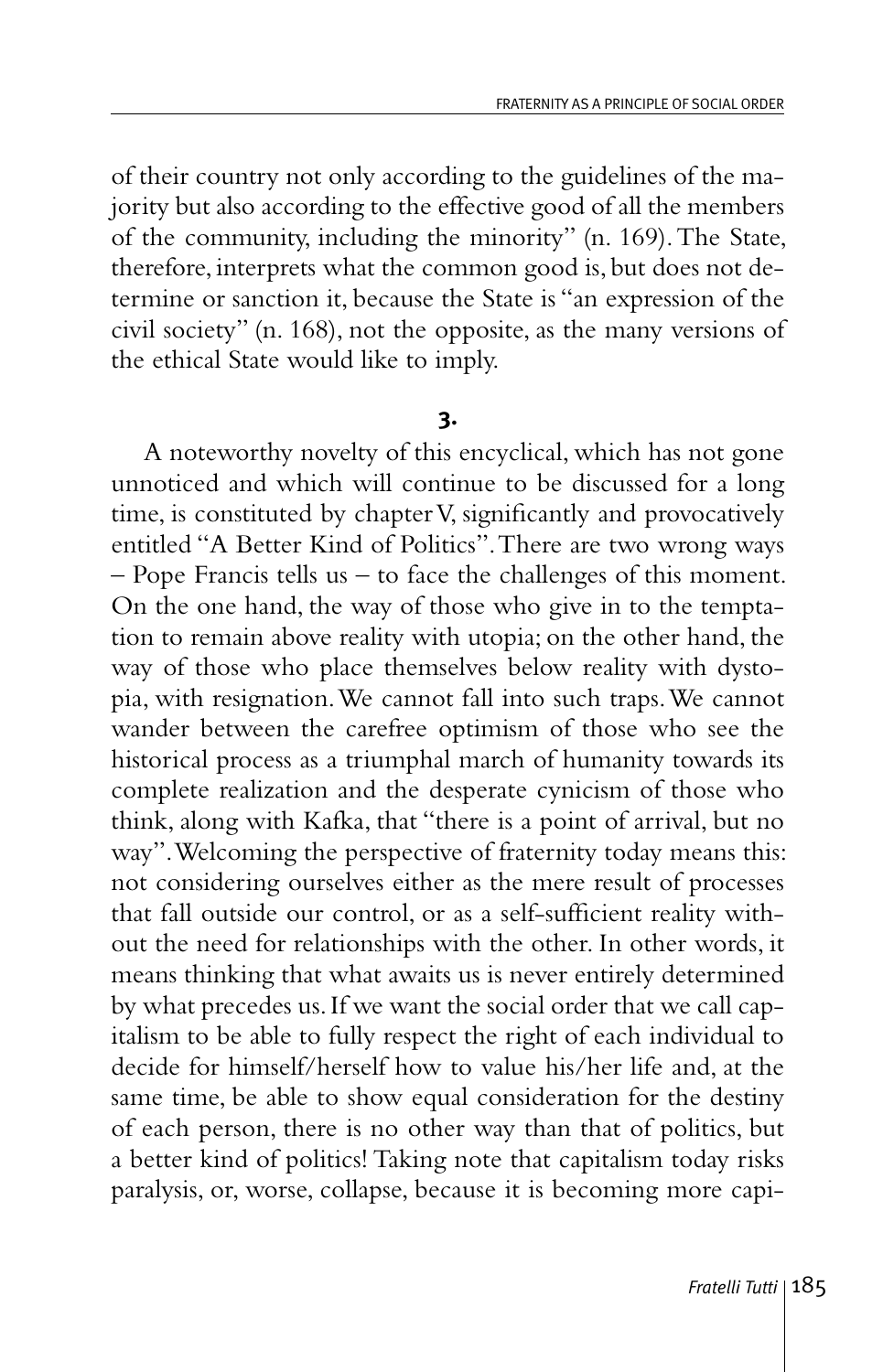talist than it is useful for, is the first step to start a credible project of transformation of the existing social order.

In particular, *Fratelli Tutti* strongly insists on the shortcomings stemming from the separation between market and democracy which has taken place in the last forty years. After stating that "The marketplace, by itself, cannot resolve every problem, although much we are asked to believe this dogma of neoliberal faith" (168), Pope Frances writes: "Here I would once more observe that politics must not be subject to the economy, nor should the economy be subject to the dictates of an efficiency-driven paradigm of technocracy" (177). One of the many legacies that modernity has left us – certainly not a positive one – is the belief that access to the "economics club" is granted to profiteers if you are an entrepreneur, and to utility maximizers if you are a consumer. This absurd conceptualization – generated by the theoretical error that confuses the market economy, which is the *genus*, with its particular *species*, which is the capitalist system – has conflated economics with the place (regulated by efficiency) where wealth is produced, and not also where it is distributed and has led us to think of the social sphere as the place of redistribution, where solidarity and/or compassion (public or private) are the fundamental canons. We have seen and are still seeing the consequences of this separation. In the last thirty years the indicators of interstate and intrastate social inequality have increased outrageously, even in those countries where the welfare state has played an important role in terms of resource management.

Yet, legions of economists and political philosophers long believed that Kant's proposal – "let's make the cake bigger and *then* divide it equally" – was the solution to the problem of equity. This calls to mind the eloquent aphorism launched by the neo-conservative economic thought according to which "a rising tide lifts all boats", hence the famous trickle-down effect thesis: wealth sooner or later trickles down to everyone,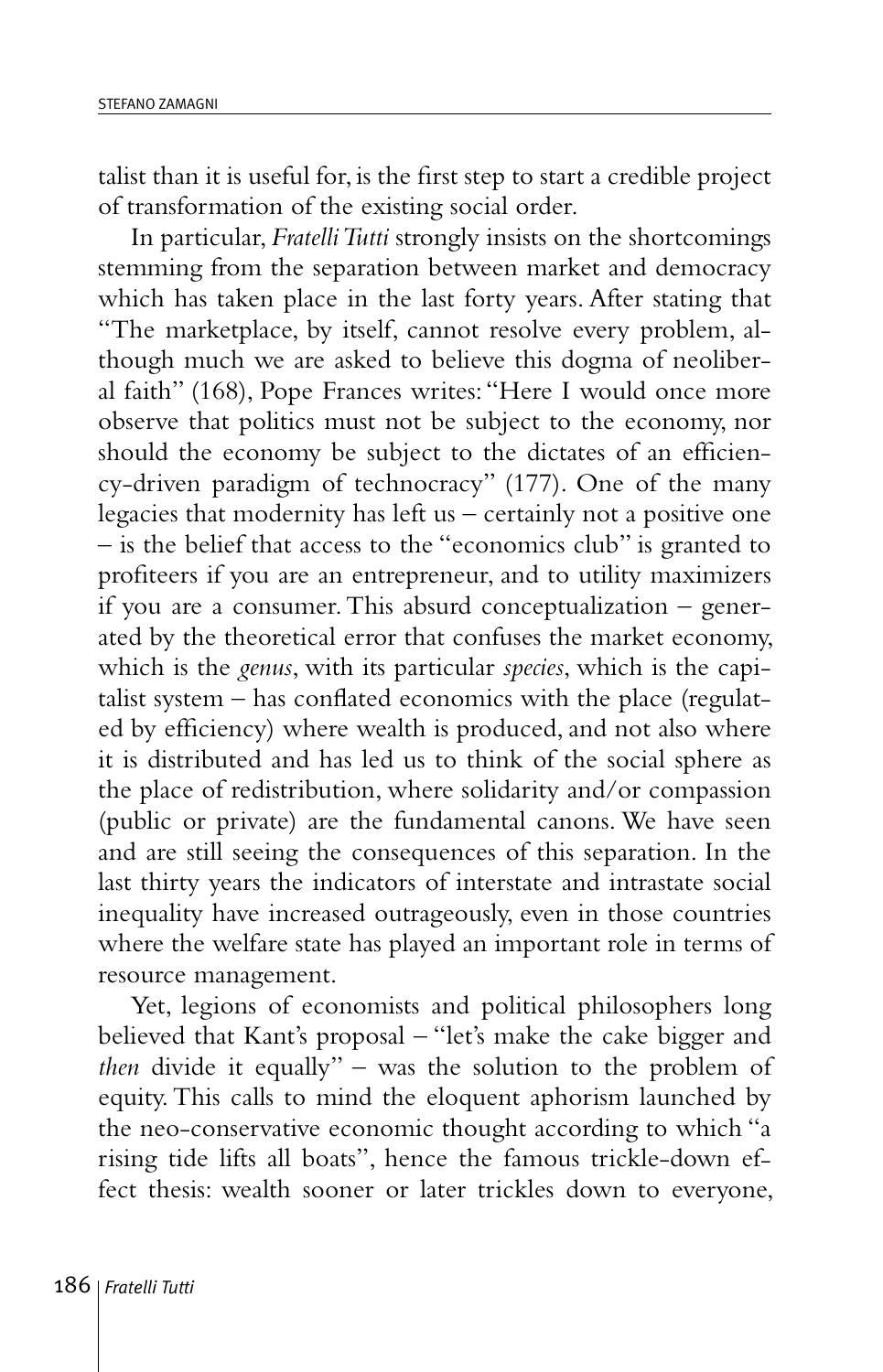even the poorest, as a sort of beneficial rain. *Evangelii gaudium* is where Pope Francis proves this dangerous metaphor false. *Fratelli Tutti* indicates that the way out of this problem is to put back together what has been artfully separated. Taking a stance in favour of that concept of the market (typical of the civil economy paradigm associated to the name of the Neapolitan Antonio Genovesi)4 according to which the social bond cannot be reduced to the "cash nexus" alone, the encyclical suggests that human sociality can be experienced within a normal economic life, not outside of it, as the dichotomous model of social order based on State and Market pillars would like us to think. The challenge to accept therefore is that of Plato's second navigation: the economy must neither be seen as conflicting, endemically and ontologically, with the good life, because it is considered a place of exploitation and alienation, nor as the place where all of society's problems can be solved, as the Anarchist-Liberal thought suggests.

## **4.**

A major obstacle to universal fraternity is the worrying increase in social inequalities, year after year, both in advanced nations and on a global scale. Why is it that inequalities are increasing at a faster pace than national income? Why is it that public opinion is so little interested in such a devastating phenomenon? A recent work by the well-known economist Branko Milanovic, *Global Inequality: A New Approach for the Age of Globalization*  (2016) helps us find an answer to these questions. Milanovic's main argument is that inequality is not pre-ordained, neither is it a constant in time or space. It is not destined to be since it is related to the rules of the economic game, that is, to the insti-

<sup>4</sup> For a rational reconstruction of this theoretical paradigm, see L. Bruni and S. Zamagni, *Civil Economy. Another Idea of the Market*, Newcastle u.T., Agenda, 2016.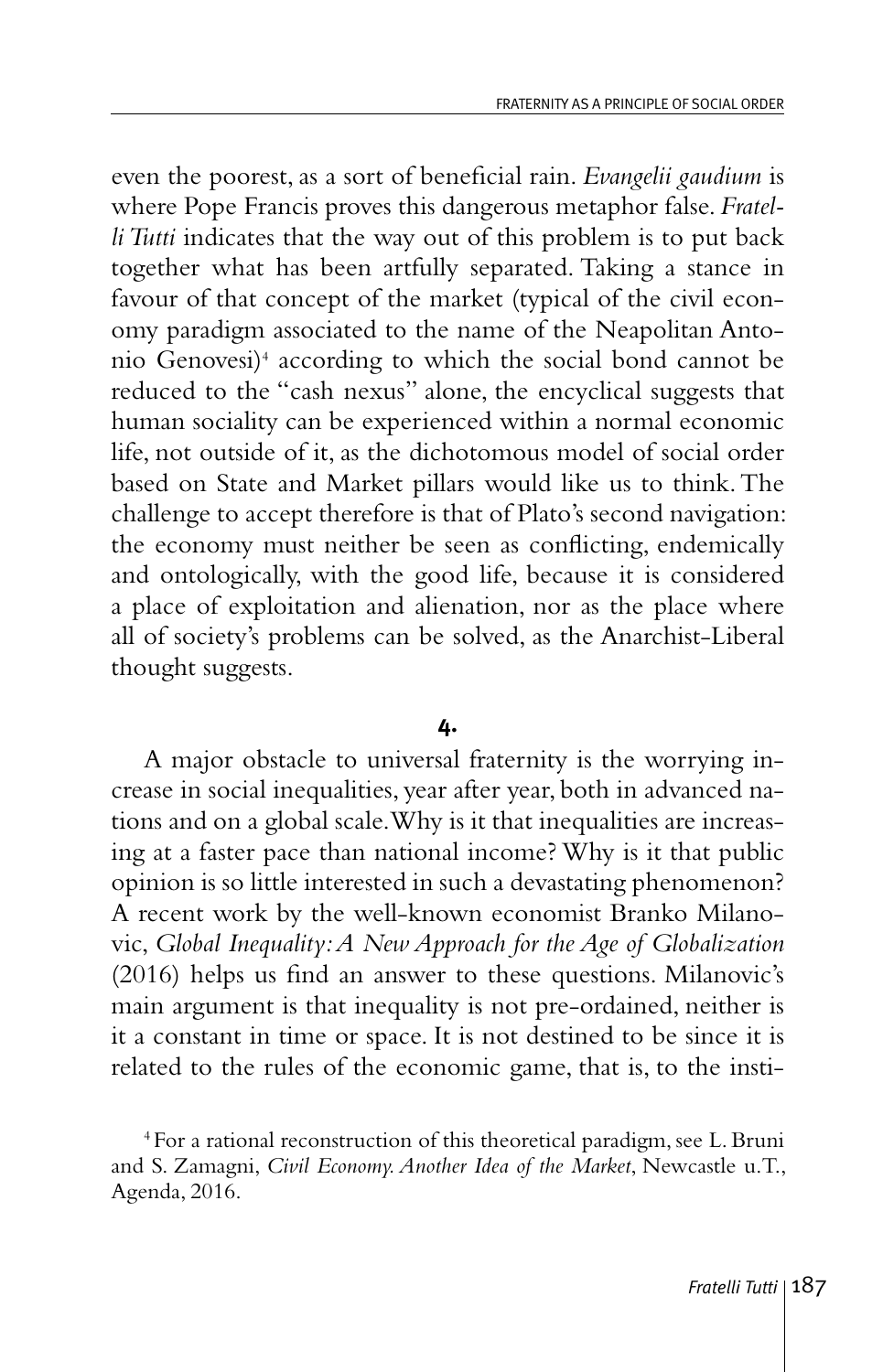tutional arrangements that countries have decided to fix. One only has to think of economic institutions such as the labour market, the banking system, the welfare model, the tax system and so on. The design of these arrangements will have different consequences in terms of the way income and wealth are distributed among those who contributed to the production of that income and wealth. Neither are inequalities a constant over time, since there are periods in history in which they increase, and others in which they decrease; neither are they a spatial constant, since there are countries in which the Gini Index – which measures the gap between rich and poor – is higher than in other countries.

The question therefore is: if increasing inequality is not the result of a lack of resources, or of insufficient technological know-how, or of particular adversities affecting given categories of individuals, then what it is ultimately due to, and above all, why are there not waves of protest against such a state of affairs? The most plausible answer is that this is due to the continued belief in the dogmas of injustice within our societies. (Pareto, indeed, saw inequality as a sort of iron law which the human race would never be free of). Basically, there are two dogmas in question here. The first is that society as a whole benefits if each individual pursues his/her own personal interests. This is untrue on two counts: firstly, because Smith's argument of the invisible hand, in order to hold true, postulates that markets be close to the ideal of free competition, with no monopolies or oligopolies, nor asymmetric information. However, everyone knows that the conditions for perfect free competition are never met in practice. This is why the famous Cambridge economist Joan Robinson wrote that "the invisible hand might do its work but by strangulation" ("The pure theory of international trade", *Review of Economic Studies,* 1946, p. 99). Secondly, because different people possess different skills and abilities: consequently, if the rules of the game are shaped in such a way as to reward con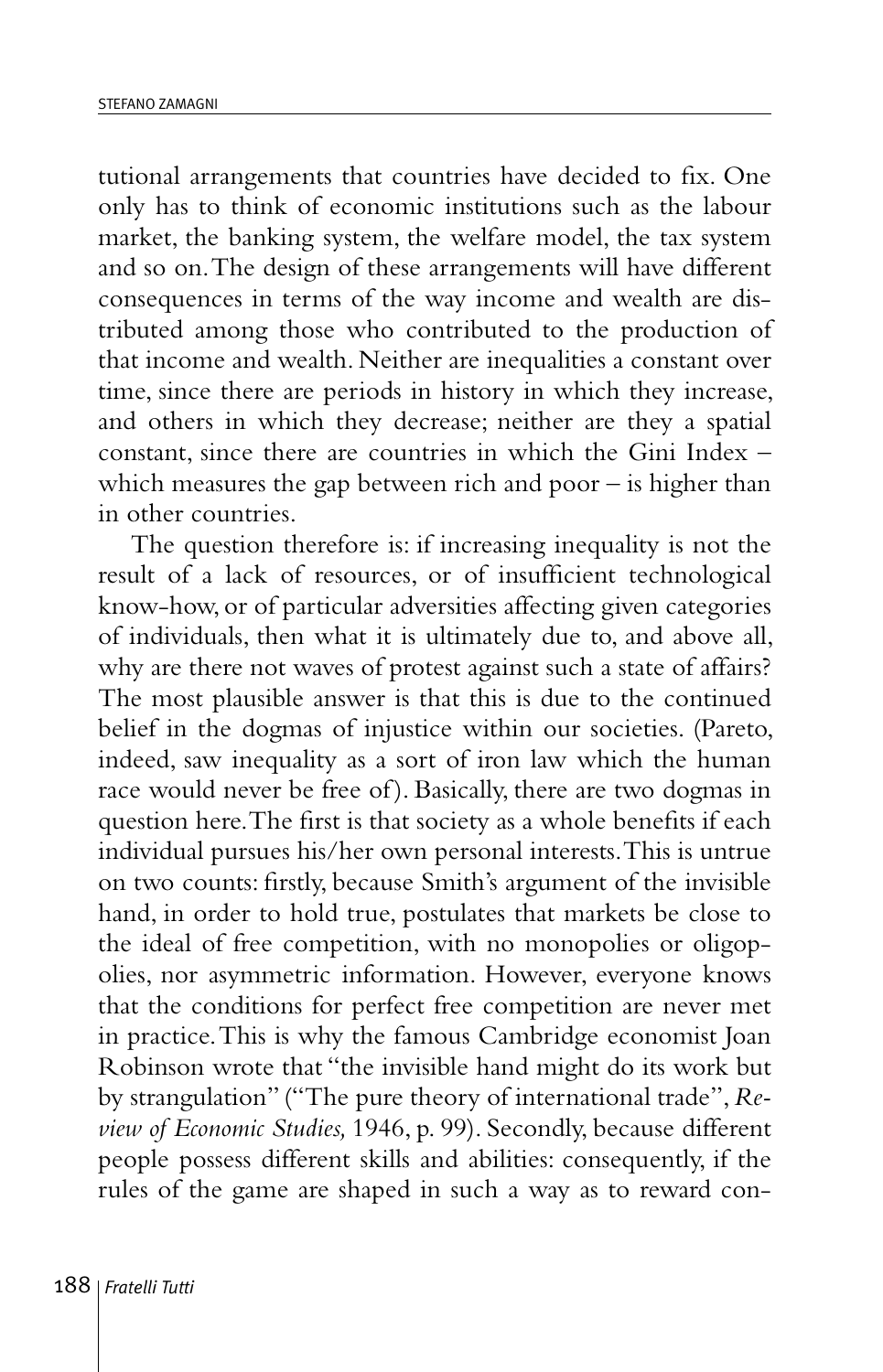duct of an opportunistic, dishonest, immoral kind, then those persons whose dispositions are characterised by such tendencies, will end up crushing the others. Likewise, avidity, that is, the passionate desire to possess things, is a characteristic trait of human nature. Therefore, if incentive systems are introduced into the workplace – not rewards, but incentives – then it is clear that the more avid workers would tend to dominate their less avid colleagues. Thus it can be said that poor people are such not by nature, but as a result of social conditioning, that is, due to the way in which economic institutions are designed.

The other dogma of inequality is the belief that elitism should be encouraged since it is highly effective; in other words, the wealth of the majority of the population would grow to a greater degree if the abilities of the few were promoted. Therefore, greater resources, attention, incentives and prizes should go to the most gifted members of society, since it is their endeavour and commitment that guarantees society's advancement. Consequently, the exclusion of the less gifted from the economic activity – through their employment in temporary and precarious jobs and/or their unemployment, for example – is not just normal, but is also necessary if the GDP growth rate is to increase.

Citing technical reasons for concealing specific ideological choices is not good science. Aristotle wrote that the debate over equality and inequality centres on the criteria governing the distribution of goods and resources among groups, and aims to identify methods with which to deal with the diversity among citizens in a fair way. Thus it is wrong – fallacious even – to try and legitimise, or even to justify, inequality as a measure designed to maintain the incentive to work, to reward merit, and ultimately to guarantee efficiency; since as Vilfredo Pareto, the inventor of the efficiency concept in the late nineteenth century pointed out, efficiency belongs to the category of means and not that of ends. It is necessary to establish beforehand what end is to be pursued in an efficient manner, and this requires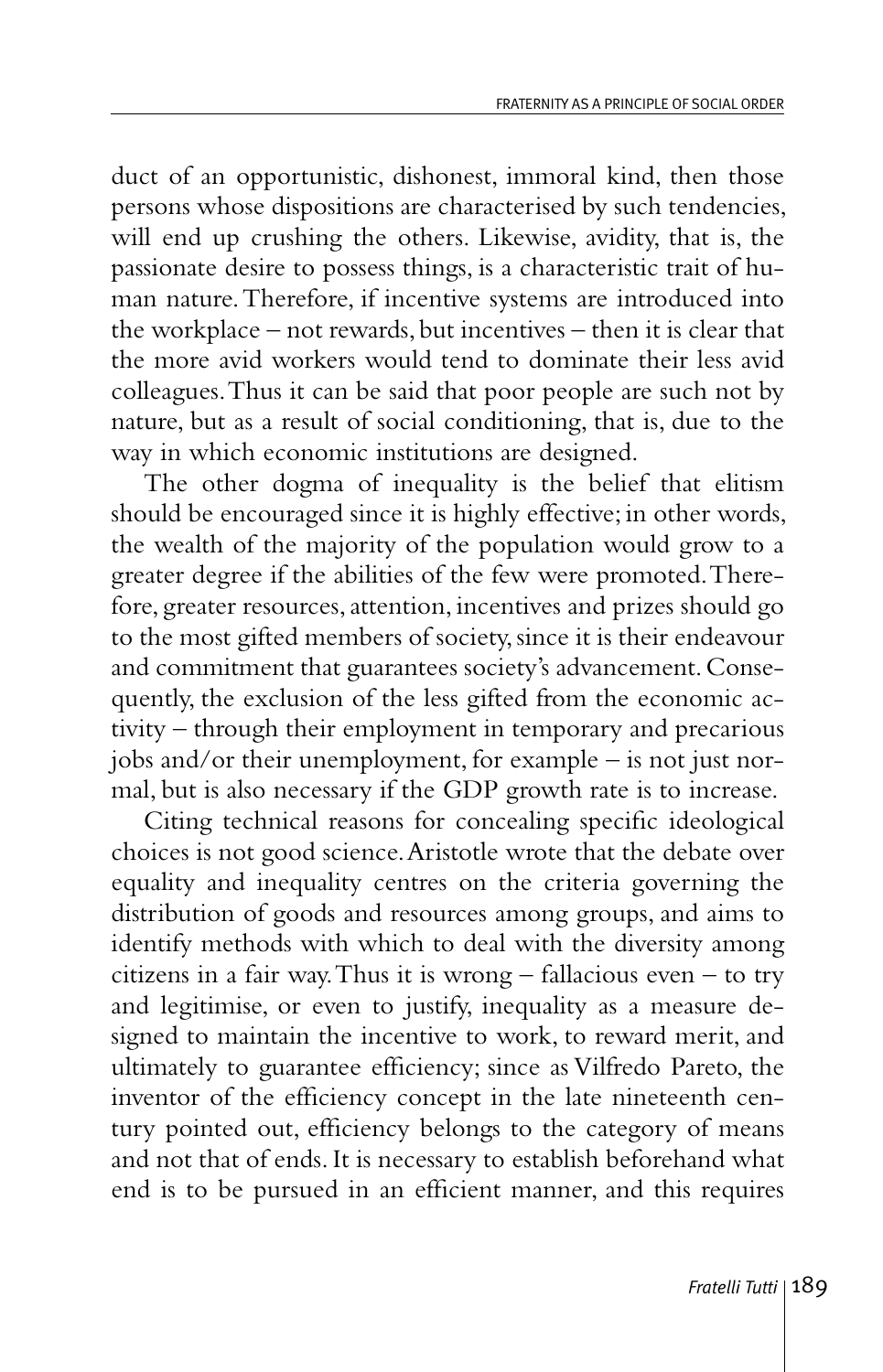making explicit the value judgement which can then guide the pursuit of that end. Economists, with few worthy exceptions, are responsible for the fact that despite being aware of the redistributive effects of globalisation, they have failed to talk about or discuss the matter outside academic circles, at least not until recently. Perhaps this is because they feared offering arguments in favour of populist theses; however, the outcome has been that the hegemony of one-track thinking has ended up fostering the most obnoxious forms of radicalism.

During the years after the end of World War Two, Simon Kuznets ("Economic growth and income inequality", *American Economic Review*, 45, 1955) had offered a glimmer of hope with his famous curve: an inverted U-shaped relation between income inequality and economic growth. By setting out pro-capita income on the x-axis, and the Gini coefficient, as the indicator of the degree of inequality, on the y-axis, the resulting curve would suggest that during the early phases of a nation's development, when pro-capita income is growing but is still low, disparities tend to increase; later, when the critical threshold of average income has been reached, the curve begins to fall. Thus the Gini coefficient gradually diminishes as the growth process advances. However, the famous American economist had pointed out that the reversal of the slope of the curve would not be the result of market forces alone, but thanks to the targeted initiatives adopted by the government and by the various civil society organizations.

However, what actually happened was that from the 1970s onwards, following the success of the neo-liberal ideological and political project, this latter condition was sidelined, and consequently the Kuznets curve was interpreted as meaning that there was no longer any need to unduly worry about the question of inequality, given that over time things would have adjusted themselves provided the economy continued to grow at a substantial rate. This conclusion is what formed the basis of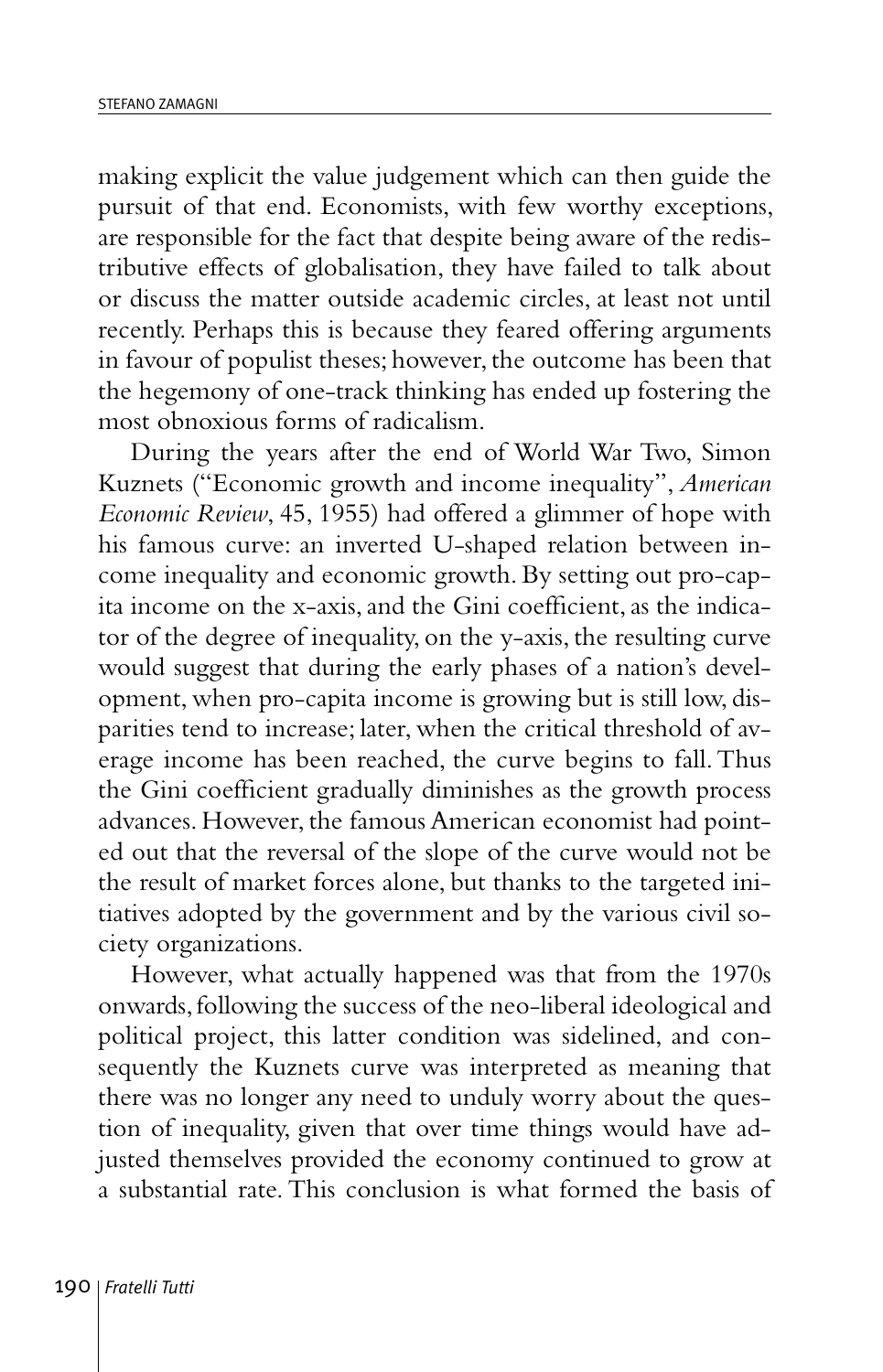the well-known *trickle-down effect* thesis. This would also explain why it was that until the beginning of the new century, economists in general tended to display a kind of benign neglect with regard to the distributive question. They felt they had to focus on growth theory instead just to explain how the tide was to be raised. Unfortunately, the rising tide only managed to raise up the luxury yachts! The International Monetary Fund has recently expressed a rather singular position – singular insofar as it is in complete contrast with the same organisation's previous position – as described by J. Ostry et al., "Neoliberalism: oversold?", *Finance and Development*, IMF, June 2016. According to the authors of this work, neoliberalism's distributional policies have had strongly perverse effects on inequality. They are referring, in particular, to the liberalisation of capital movements and to fiscal consolidation, that is, to austerity policies.

Many of the social ideologies that are around in our world are obstacles to universal fraternity. Defenders of neoliberal ideology argue that positive spillovers on the poor of the free-market economy justify the toleration of greed, and even rename avarice as "entrepreneurship". Another ideological source of resistance to universal fraternity is the view that one's obligation to share with others ends at the borders of one's nation. Whence the tension between the global and the local highlighted by Pope Francis.

## **5.**

To conclude, a famous passage by William Blake – a poet and artist nourished by the Holy Scriptures – helps us grasp the power of the principle of fraternity: "I sought my God and my God I couldn't find; I sought my soul and my soul eluded me; I sought to serve my brother in his need, and I found all three: My God, my soul, and thee". Indeed, it is in the practice of giving as gratuitousness that the person jointly encounters his/her own self, the other and God. We live in a desert era of thought, which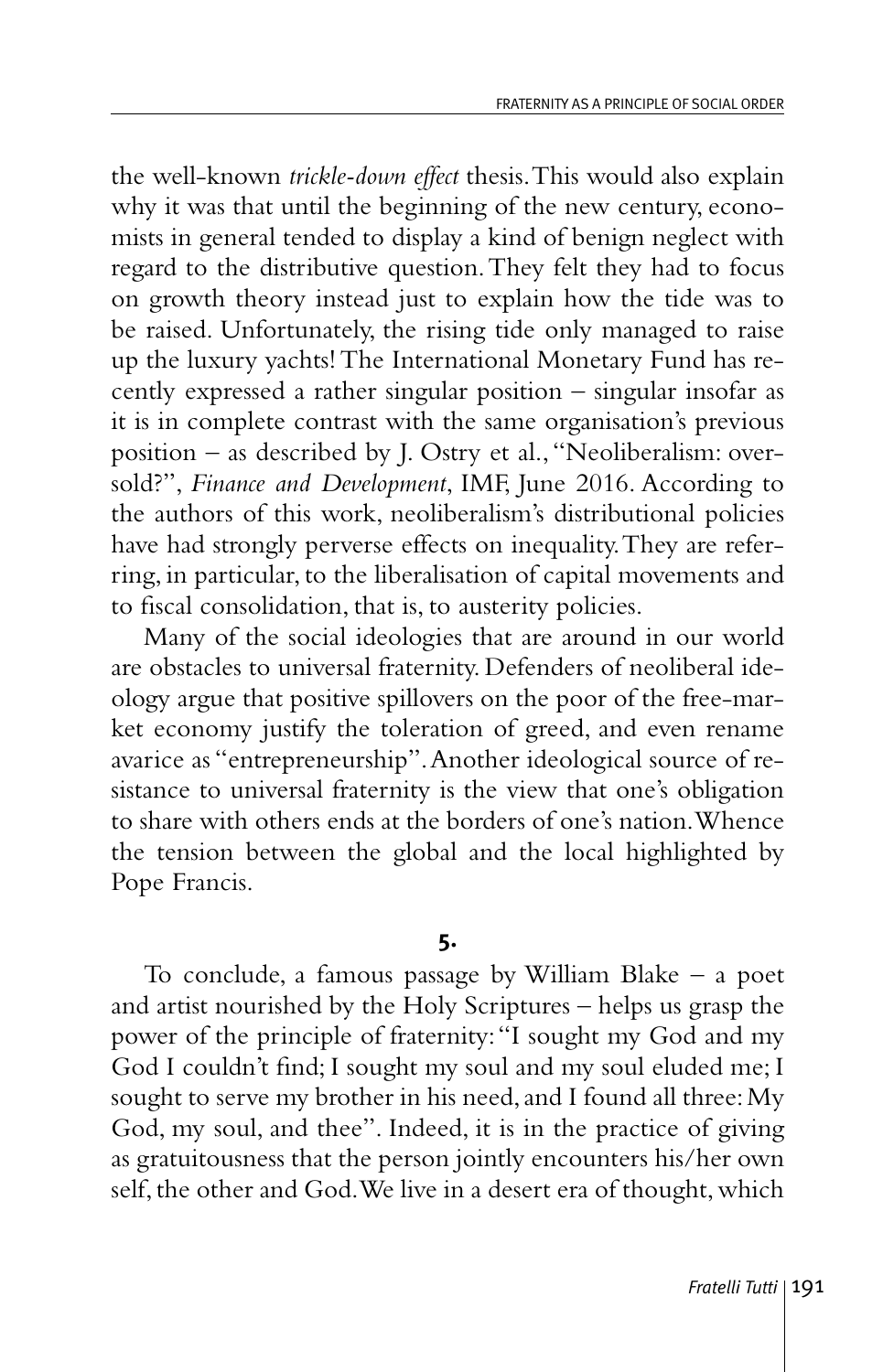struggles to conceive the complexity of the human condition. It is a crumbled thought that struggles to see the relationships between the many dimensions of our crisis. Fraternity and social friendship, in the manner of a social vaccine, then show us the open way out of the gloomy situation of the existing.

*Fratelli Tutti* proposes a heart open to the world in response to the challenges of our time, advancing the ethics of fellowship and friendship, of goodwill and dialogue, in an effort to dispel "the dark clouds over a closed world" (Ch. 1). The message of hope that emanates from *Fratelli Tutti* is that despite the many negativities, "Today we have a great opportunity to express our innate sense of fraternity" (n. 77). The pandemic – which has become an *experimentum crucis* of our human condition – is the extraordinary circumstance that helps us grasp this message. The great challenge is therefore how not to lose our subjective sense of liberty while not threatening the other's space, not just by not invading it, but by contributing to its enrichment.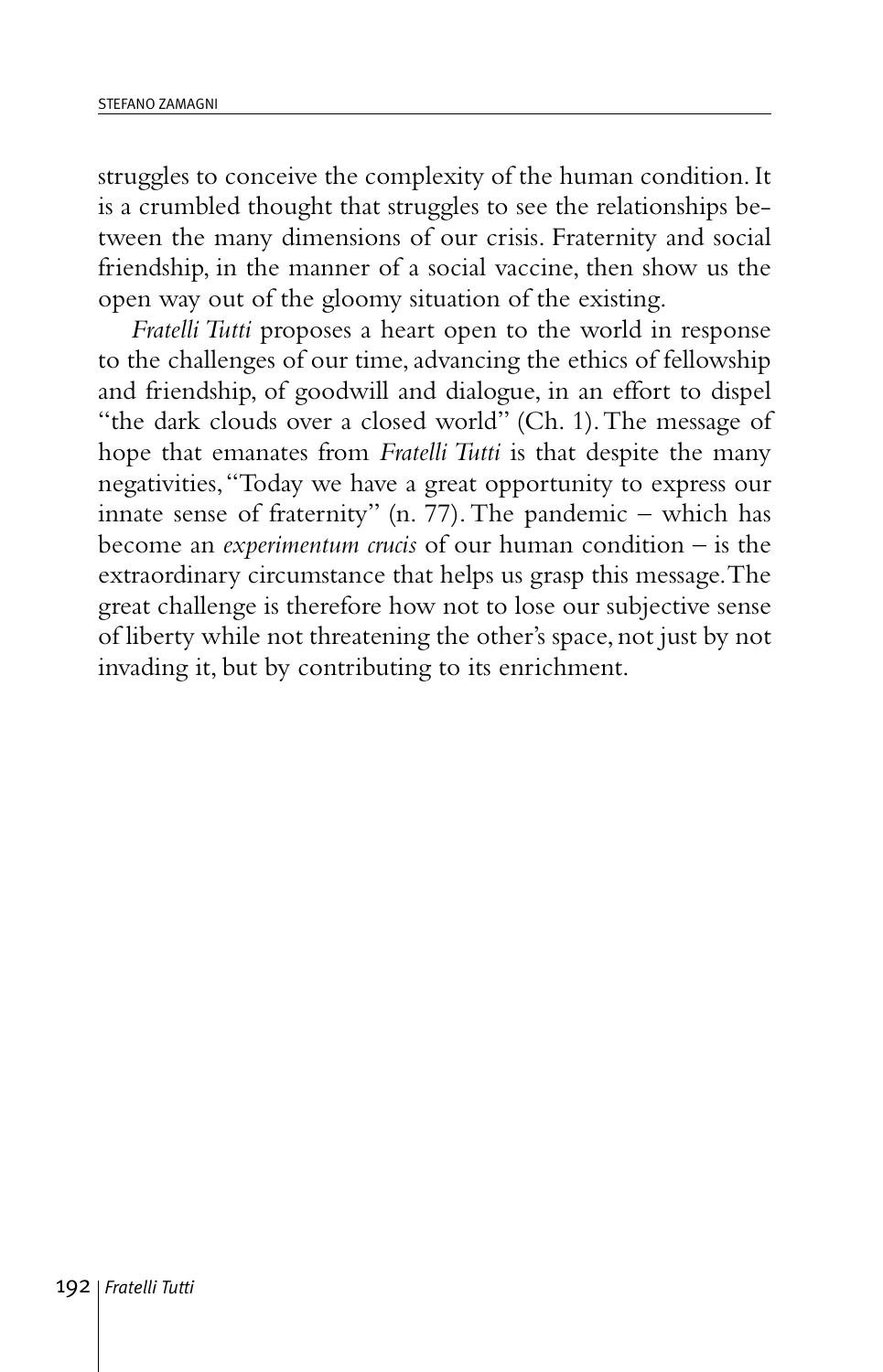# Final Discussion

**Marcelo Suárez-Orozco:** Three reflections that flow from the papers and from reading the encyclical. First, the phrase that jumps out from the encyclical is the phrase of the illiteracy of caring and this to me points to a fundamental problem in education, a problem that the papers do not directly address.

The second problem is the taking of the individual, the secular religion of individualism as a given that needs to be examined much more carefully. The principally Anglo-Saxon notion of the supremacy of the individual is the exception anthropologically to the ethnographic rule, where the self in the other dominates the fundamental cultural categories of participation and of social belonging. Those are my main reflections. I'm grateful for the opportunity to listen and to learn, thank you.

**Pierpaolo Donati:** What I want to say is that there is the issue of the recognition of fraternity. I mean, Stefano, you rightly said that fraternity is innate naturally in people, there is an innate sense of fraternity in humanity, among people, and on the other hand, almost all the speakers said that that fraternity comes from above, in the sense that we are brothers and sisters because we have a common Father. All is right, I mean there is an innate sense, a natural sense of fraternity, as well as an ontological reality of fraternity, of being brothers and sisters.

Now the question that I think is very relevant is the recognition of this reality, how people come to recognize that there is an ontological fraternity and the consequences of that fact, so the problem is the conditions for this recognition, which conditions we need: are they linked to a religious faith or can they be social and natural, I would say, come from people in a natural way? That is the issue. In order to recognize fraternity, do we need a religious faith or is it a question of mere human recog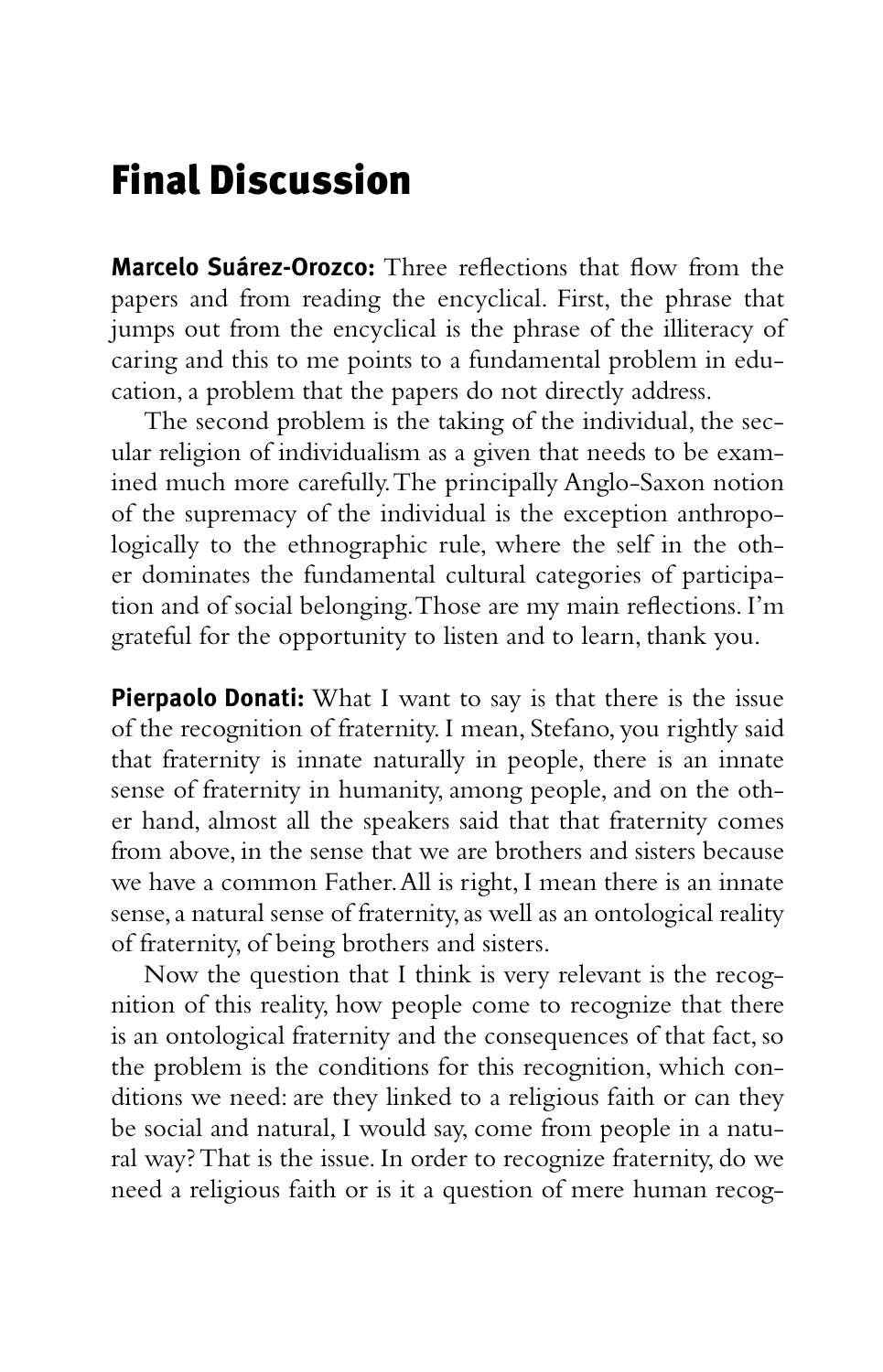nition between people? This is the problem of the relationship between nature and the supernatural, in the face of which we need a relational theory that is capable of connecting them and at the same time distinguishing them.

**Marcelo Sánchez Sorondo:** I agree this is a real question and we can say that the meaning, and more precisely, the goal, of fraternity is to be happy. According to the Gospel, the way to achieve this happiness is through the Beatitudes. All those who aspire to happiness and fraternity, should do so following the Beatitudes and Matthew 25, as Pope Francis says, which is the protocol by which we will be judged, and is, at the same time, the concretion of the Beatitudes.

Of course, not all people can have the grace of the sacraments, but they can have the grace of Christ, which, as everybody knows, is not tied to the sacraments. Therefore, in this sense, all those who follow the Beatitudes are brothers and sisters, not only because they belong to the same human species with the same DNA as homo sapiens, but also because they have the same Father as Jesus Christ, our older brother. In this sense we can say that the whole of humanity is Jesus Christ's sibling, in act or in potency (according to Aristotle for the being), because all are called to this fraternity in the implementation of the Beatitudes. Nevertheless, my problem is that since the Church has always maintained the need for sacramental grace to cure and elevate human fraternity, as we can see in particular in the sacrament of marriage, according to St Thomas Aquinas, it is possible to extend the grace of the sacrament of marriage as a kind of web that extends beyond the marriage itself to all the relationships of fraternity that seek this happiness.

**Roland Minnerath:** It is very important to ask whether fraternity is made for all human beings: of course it is, because God does not propose something which is not yet inscribed in our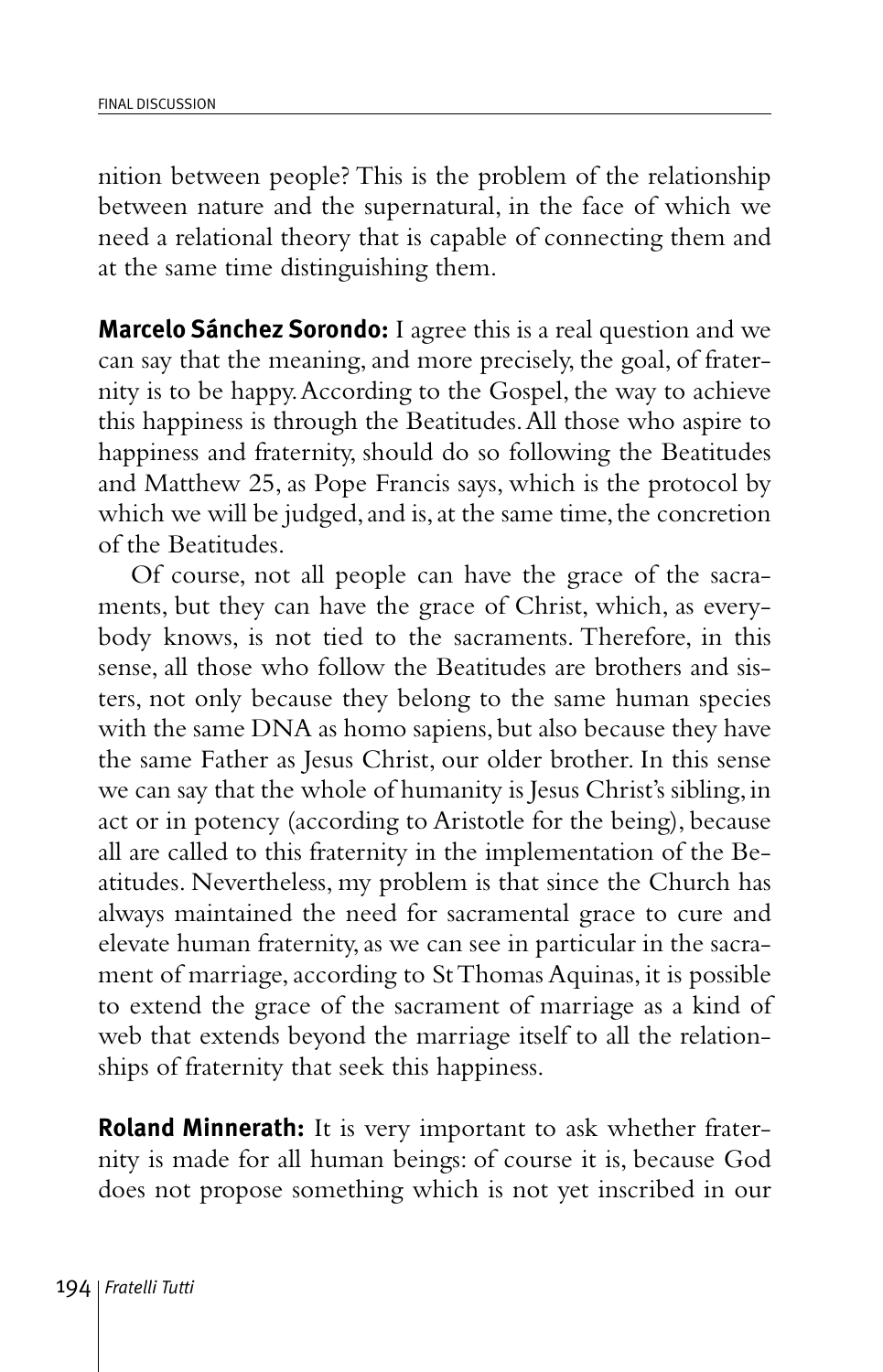nature; but, as we are sinners, we prefer to leave it aside and do something else. So the important thing is the question raised by Bishop Sánchez Sorondo, the question of grace. It is obvious that living in a spirit of fraternity needs the grace of Christ, because it goes beyond my natural inclination to be egocentric and to follow my own interests, so Christ's grace is given beyond the boundaries of the Church. This is very important and Vatican II has stressed this question that the Holy Spirit may act in the heart of people who are able precisely to overcomes their own selfishness and to give up their life for something good for others. This is imitating Christ, in a way, and even if they do not know where it comes from, this capacity to love people for their own sake comes from the Holy Spirit, and so it is a grace of Christ.

**Rocco Buttiglione:** I think we should connect fraternity and brotherhood. I agree that you can separate them conceptually, but brotherhood, the biological fact of brotherhood, is a calling to fraternity. I am a father of four and a grandfather of twelve, and a cornerstone of education is to help children understand what it means to be brothers and sisters. It is not naturally given. And in this education – well, there are many factors, an infinite number of factors, but in the end it all depends on the grace of God. I used to say to my wife "well, the most important thing that we can do for them when they are more than 20 years old – until 20 years old, you have a certain control of the situation – after 20 years, the only thing you can do is to pray to the Holy Virgin that the grace of God helps them". I think we see this in the family. In the family you create the capacity for fraternity but I think it can be expanded to the whole of mankind. Of course, all human civilizations are an attempt to force a fraternity and nevertheless in this attempt you always find an element of indetermination. Will it succeed? It may not succeed. And not only of indetermination: there is a mixture of demoniac ele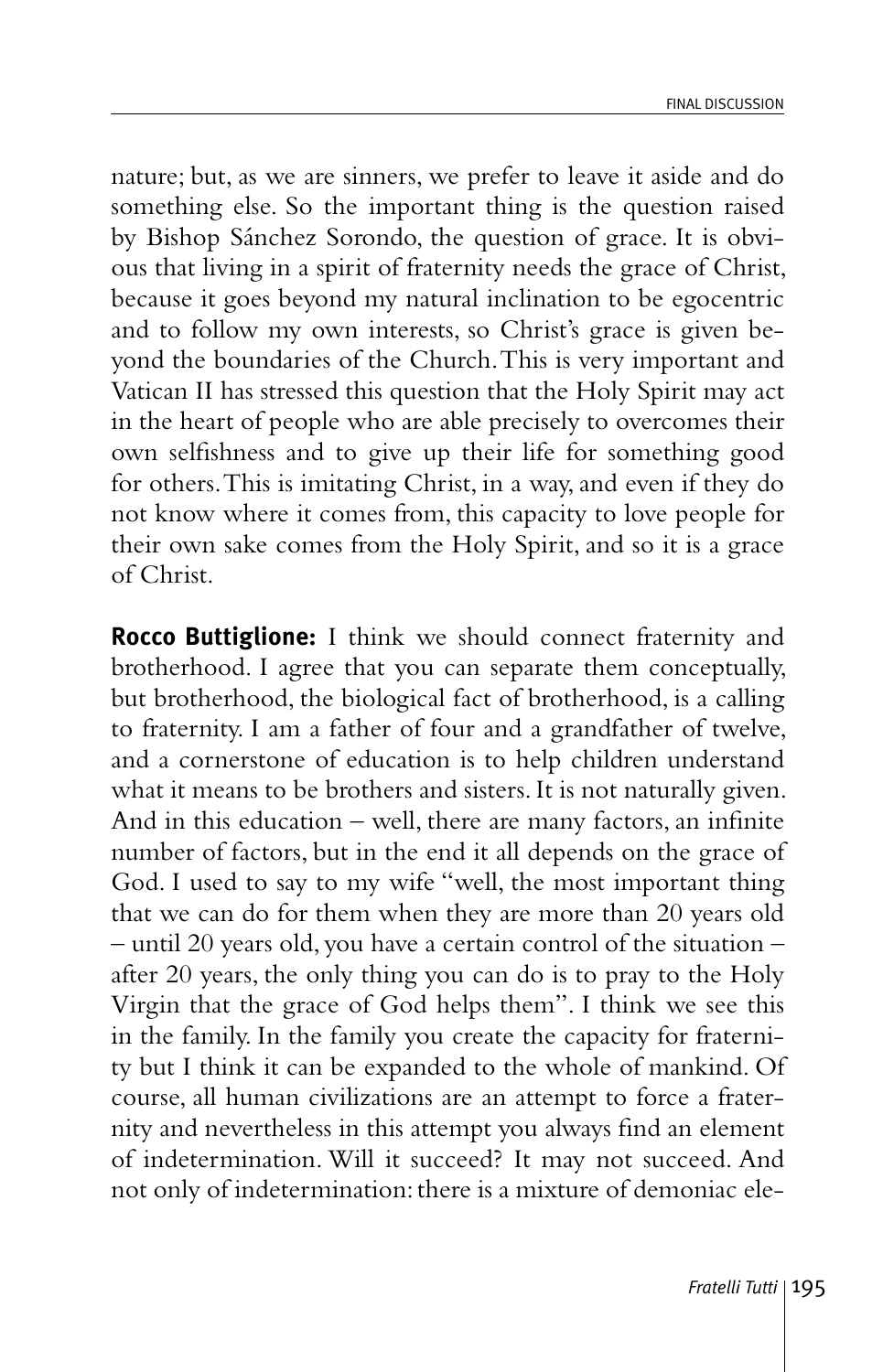ments in all civilizations. There is a wonderful book by Cardinal Daniélou on the mystery of the salvation of nations and he says there is an original revelation of God to Noah, and those religious are good, because they derive from the original revelation and promise of God to Noah, but they are also corrupted by the Devil and this is the reason why we need Jesus Christ to bring them back to the truth.

**Rodrigo Guerra López:** Thank you, I would like to go back to the problem of recognition that was stated at the beginning of this dialogue, recognition of brotherhood. Is it truly necessary to recognize that we come from God, that we have a common father? I would say the answer is yes from a "quoad se" point of view. There is a metaphysical and a theological source of brotherhood in the very condition of God as Father. However, the problem of recognition is a problem of knowledge, it's a problem of practical knowledge. Paul Ricœur has written a beautiful paper on the topic on the recognition of the other, on the recognition of the dignity of the other, and I would say that Wojtyła and Hildebrand have also made important reflections on a very peculiar problem of knowledge that is called "value blindness". There are some habits that we can acquire that eclipse our capacity for recognizing the other as a brother united by a common dignity. So I would say, even though the theological and metaphysical source of fraternity is God the Father, the problem of recognition is a "quoad nos" challenge, mainly based on some habits and some cultural elements that sometimes eclipse the recognition of the other, mainly when the other is deformed by poverty, or deformed in his or her shape by sin, by sickness, by different sources of pain in our lives. I would say that somehow *Fratelli Tutti* invites us to overcome this value blindness. This overcoming is mainly based, of course, on grace, but also on our natural capacity to transcend appearances and focus in depth in the intrinsic dignity of the other.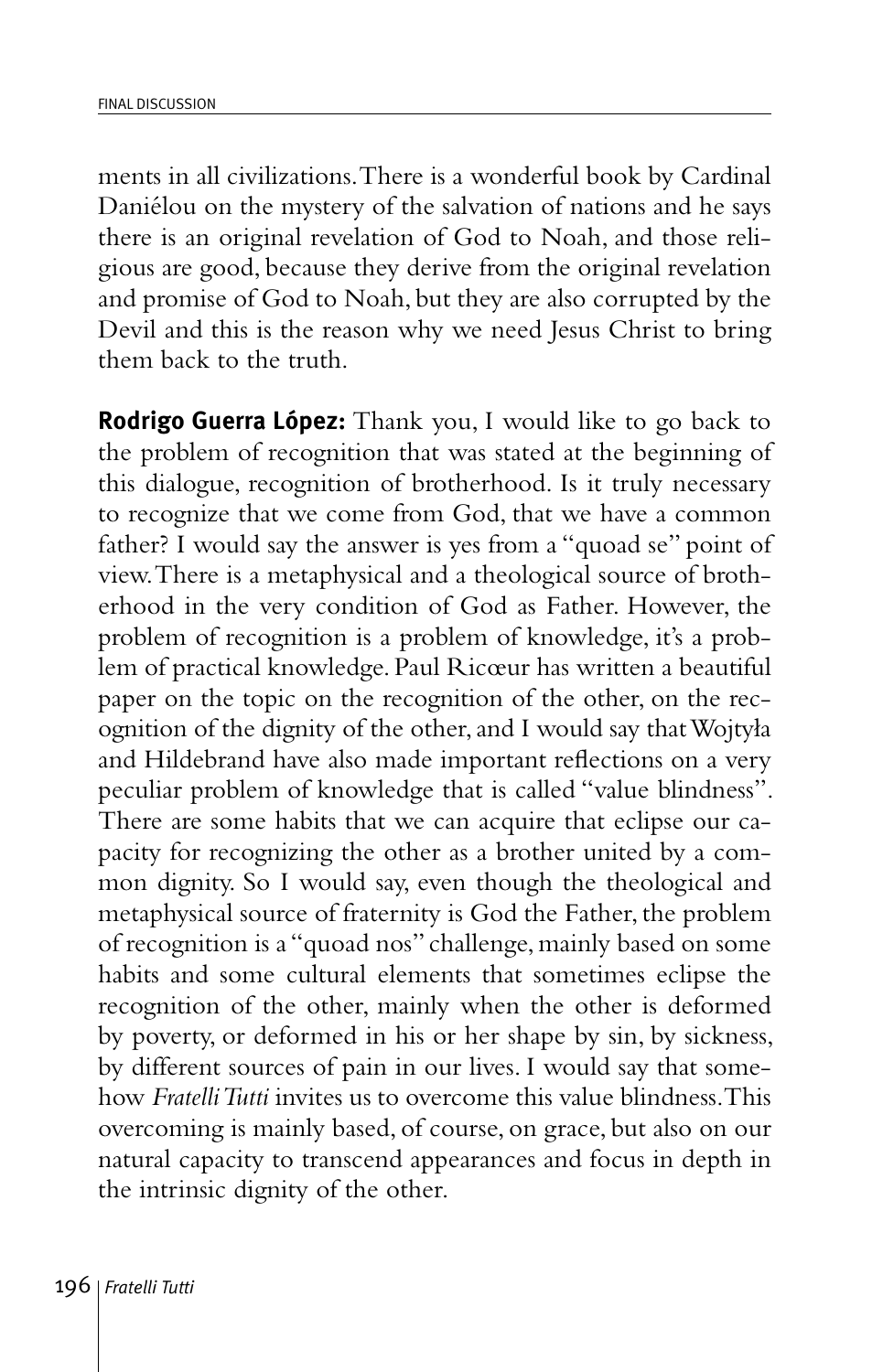**Pierpaolo Donati:** I want to add something about the last intervention by Rodrigo. I think that in Ricœur, recognition is exactly the recognition of the Other, of the face of the Other, of the dignity of the Other, but there is no relationship in between Ego and Alter. Now, fraternity is a relationship, and we need to recognize not only the Other as myself (Soi-même comme un autre, Ricœur says), but the relationship which links me and you.

Now, in Ricœur there is no relationship, as well as in Lévinas. They both say that there is no social relationship between them properly, that the social is something alien, strange in respect to the two people who look at each other in some way, so there is the need for a culture which can recognize that relationship. To recognize the relationship of fraternity, nature understood only as built into the human person is not enough, is not sufficient; you need a culture which can help people recognize the relational content, the relational quality and the causal properties of a fraternity as a relationship, so Ricœur is not enough. We need social sciences capable of accounting for the socialization processes that lead to the recognition and management of social relationships such as fraternity, starting from the family up to the relationships between peoples.

**Stefano Zamagni:** Well, I think there is a point of clarification deriving from Aristotle himself between sociality and sociability. Aristotle writes that sociality is recognition of the existence of the other, that is what Lévinas and Ricœur do. Sociability means the need that I have to stay in relation with you and the need that you have to stay in relation with me. The point is that most people confuse sociality with sociability, I don't know why, because they are completely different concepts. I can say, look, I recognize that you exist, and you are there, but I never want to interact with you, I never want to spend an evening talking to you, and that is what makes the difference, I agree, between the line of thought of Lévinas etc. Of course, we know the reasons why they say so, but it is proper not to confuse the two things.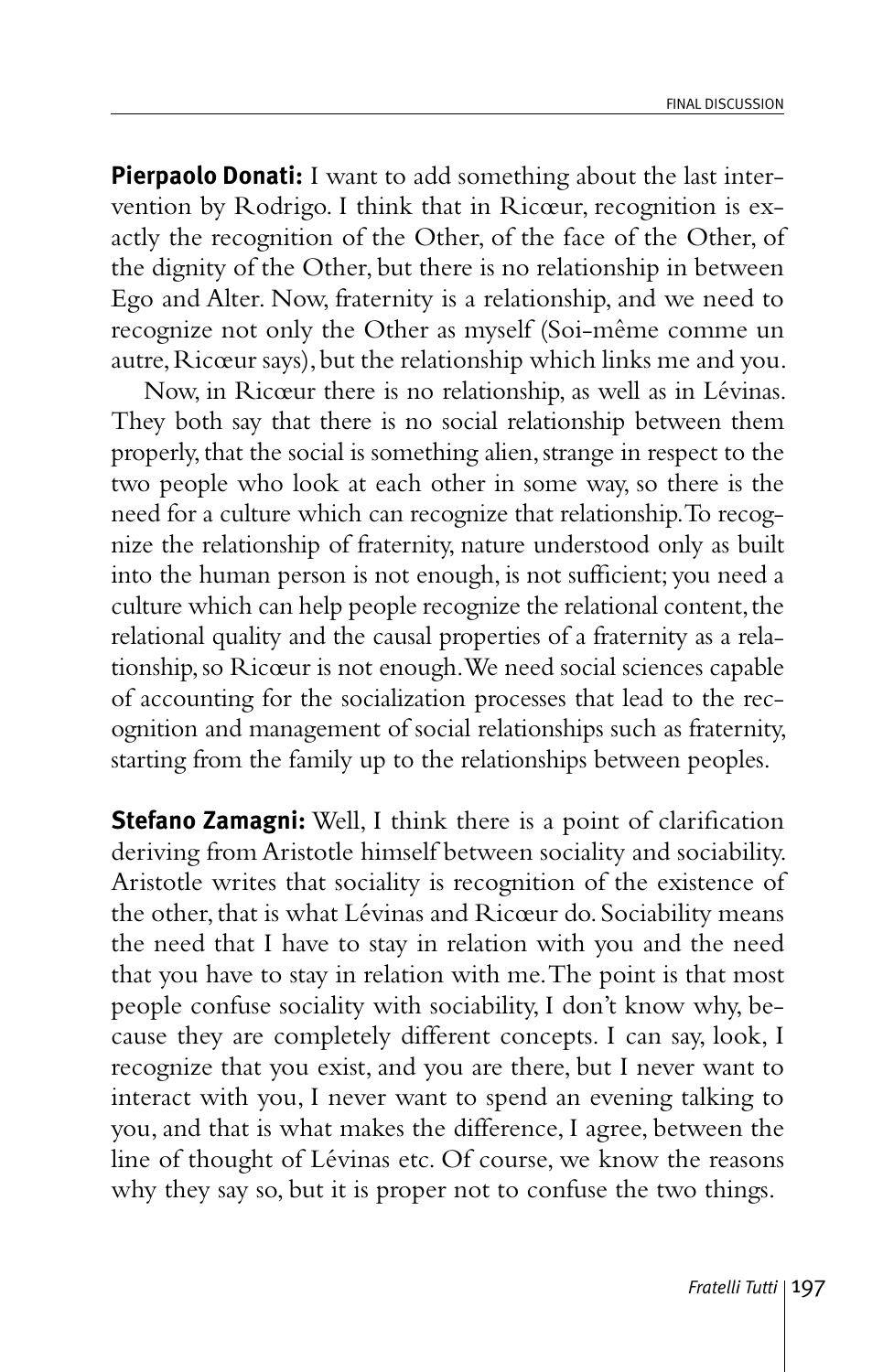**Helen Alford:** I want to just come back to the first presentation and some of the other things, also something you said, Stefano, about fraternity as a social principle, because I think we've got a number of overlapping things here, especially between Benedict and Francis: we've got the idea of reciprocity, we've got the idea of gratuitousness and now we've got fraternity as well. I'm wondering whether we could relate them better. You know, before I would have thought that we had solidarity with gratuitousness, that solidarity was a sort of general principle, gratuitousness or maybe reciprocity. Now it's more fraternity and I'm wondering whether we could get confusion amongst people if we don't sort of clarify what these words mean and what the overlap is between them. I don't think it's all that clear in what we said, so I'm just interested what other people think about that.

**Stefano Zamagni:** You are right, but you see, the point is that solidarity can be impersonal. When I give money to the poor in Africa, for instance, I am solidarious with them, but I never interact, perhaps I don't even know the face of those receiving my donation.

On the other hand, reciprocity presupposes the knowledge of the face of the other, with whom I interact. In other words, the difference is between establishing impersonal links or personal links. It is true that solidarity is much easier, because provided that you are, relatively speaking, generous, everybody gives an offer, a donation, etc, but to establish interpersonal relations, that is the real problem. That is the difference between donation and gift. Donation is something which is donated, it is an object; gift is an interpersonal relation, which is much more difficult.

**Paolo Carozza:** I would just like to say one sentence of gratitude for everybody, it's been a privilege to just sit back and listen to all these wonderful papers and be educated, without having to do any work by myself, it's the perfect situation, and welcome also